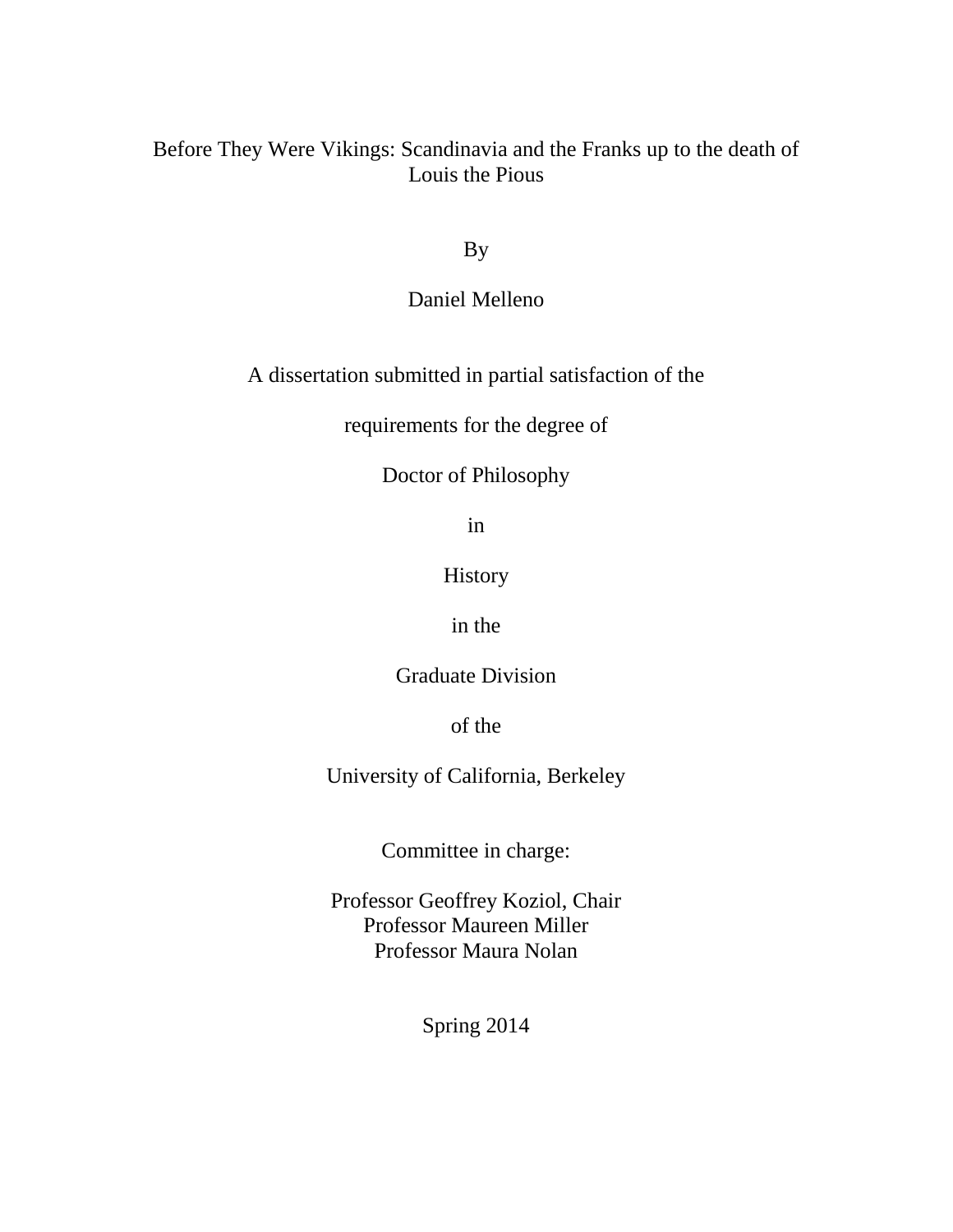Copyright © 2014 Daniel Melleno All rights reserved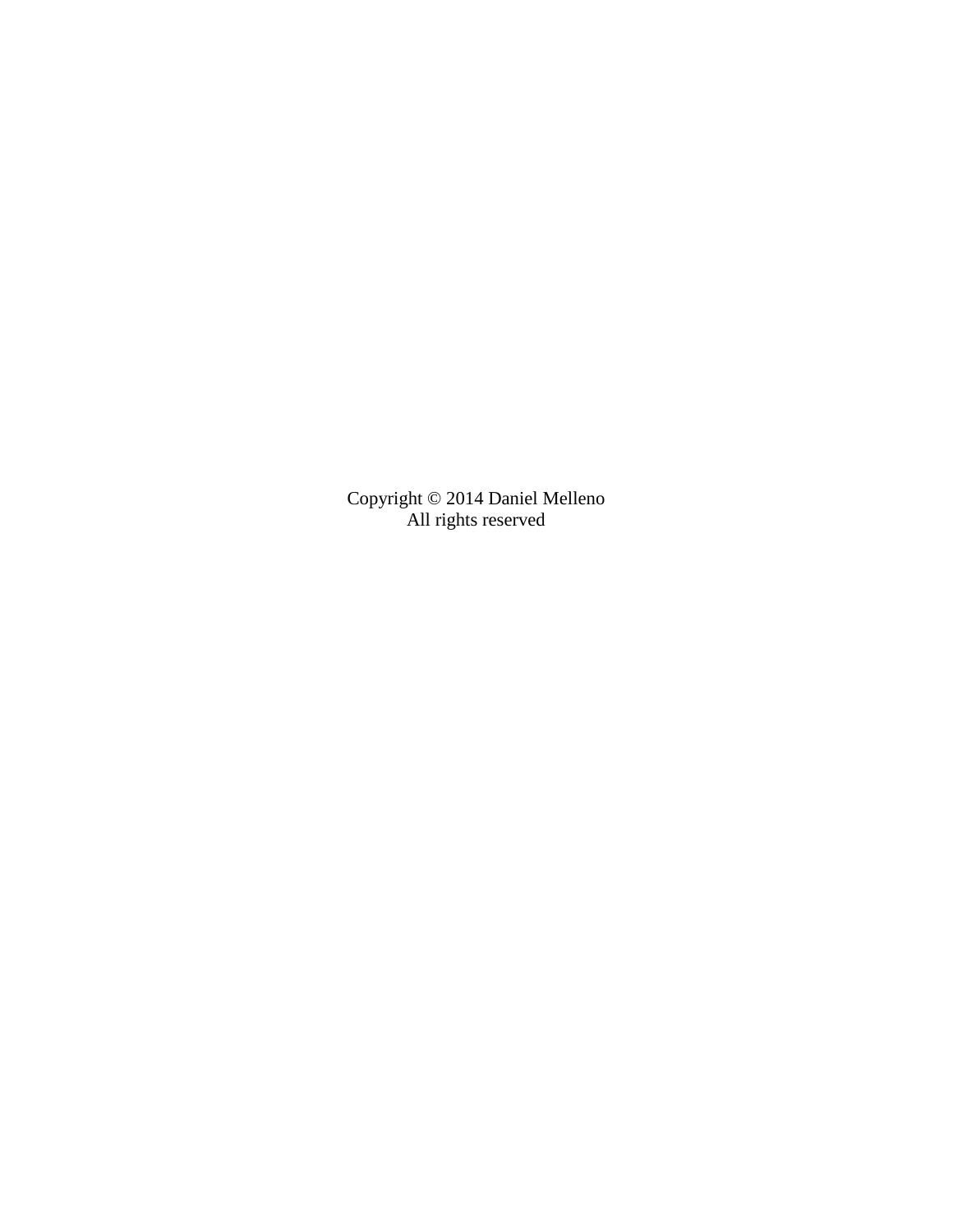### Abstract

## Before They Were Vikings: Scandinavia and the Franks up to the death of Louis the Pious

by

## Daniel Melleno

### Doctor of Philosophy in History

### University of California, Berkeley

## Professor Geoffrey Koziol, Chair

Using textual and archaeological evidence to examine patterns of interaction and relationship between Francia and Scandinavia from 700-840 this dissertation demonstrates that the Viking attacks of the ninth century were not a sudden rupture of relations between Scandinavia and the wider world, nor a demonstration of unbridled violence. Rather, the attacks were part of an ongoing narrative of commerce, diplomacy, and strife between the Frankish Empire and its northern neighbors which began long before the Viking Age.

Coin finds and excavations, accounts of merchants bearing luxury goods between trade sites, and stories of Frankish slaves taken from their homes connect Francia and Scandinavia across the North Sea. Chapter One of this dissertation focuses on these long lasting commercial links. At the heart of this trade lay Frisia, home of the emporium of Dorestad. Dorestad's location as the cross roads between the North Sea and the heart of the Frankish Empire allowed Frankish, Frisian, and Scandinavian merchants to carry goods back and forth across the North Sea while at the same time facilitating the movement of ideas and cultural exchange. Annalists gathered information from these merchants, kings used them for diplomatic communication, and missionaries traveled with them. The steady growth of economic activity facilitated contact and communication between Franks and Scandinavians of all stations over several centuries.

Chapter Two describes the political, diplomatic and military relationship between Scandinavia and Frankia until the death of Charlemagne in 814. It examines the first Frankish contacts with the North, the growing influence and impact that this contact had on Scandinavia and the North Sea area, and the ways in which these two peoples forged new diplomatic and political relationships. By the end of Charlemagne's life, the Danes had moved from a shadowy people on the margins of Frankish consciousness to key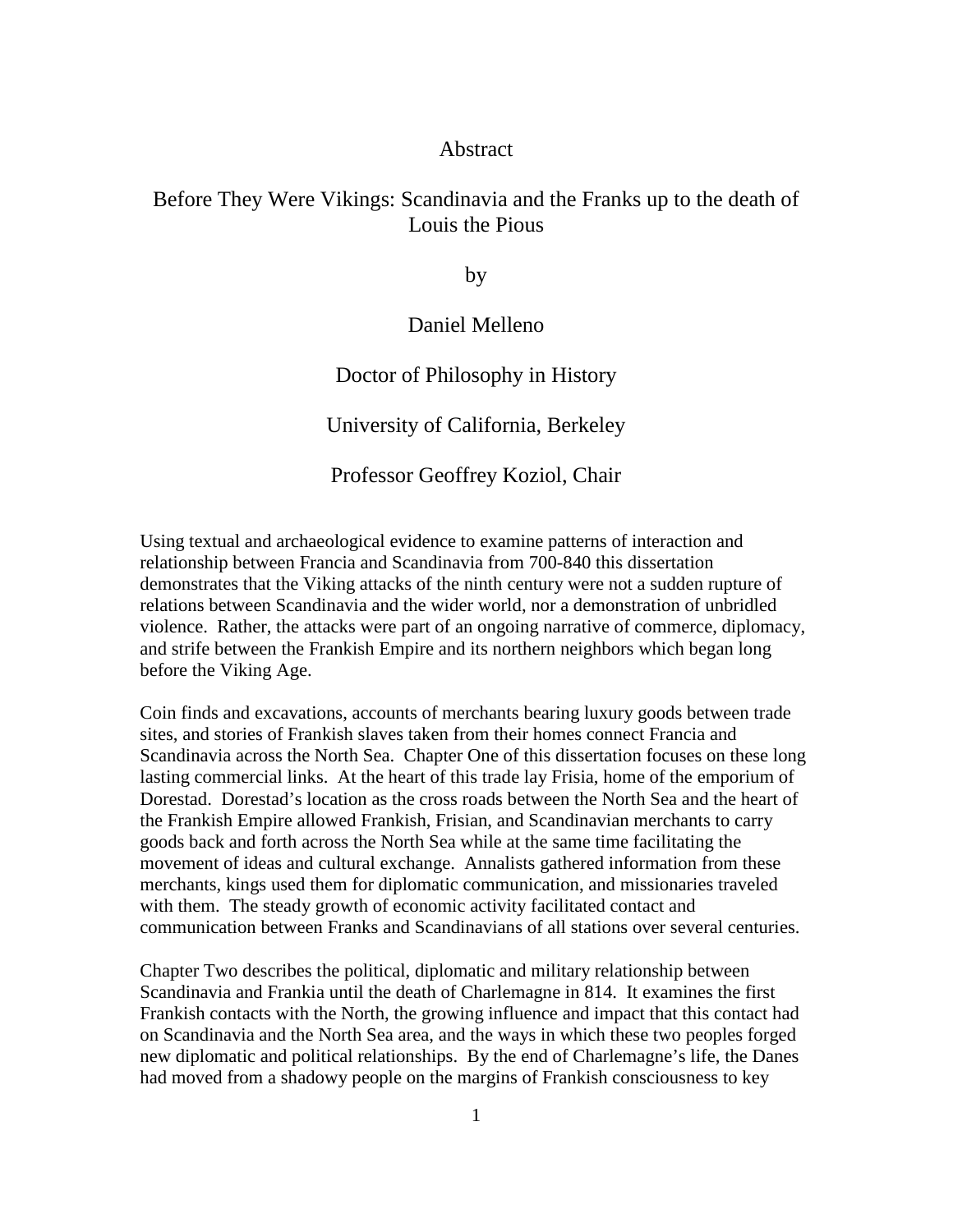players in the works of Frankish historians and poets. Both Frankish sources and archaeological evidence from Scandinavia demonstrate that Danish leaders, in large part due to increased contact with their powerful southern neighbors, became intent not only on wielding wider power in Scandinavia but on challenging Carolingian supremacy over the North Sea area at large.

Beginning with the death of Charlemagne, Chapter Three examines the heightened intensity of relations between Francia and Scandinavia until the death of Louis the Pious in 840. In an effort to cement Frankish hegemony over northern Europe Louis attempted to bring Scandinavia firmly under Frankish control through diplomacy and missionary work. These efforts created new opportunities for interaction and engagement as Franks, Danes, and Swedes travelled back and forth across the North Sea. Though Louis' work failed to last beyond his death, the raids and later interactions between Franks and Scandinavians were directly shaped by the policies of Louis and Charlemagne.

When we look at the networks of trade forming across the North Sea in the seventh, eighth, and ninth centuries, and at the growth of political and social meetings on the borders of Frisia, Saxony, and the Jutland Peninsula, we come away with a narrative of communication and contact that is far more vibrant and complex than our primary sources reveal at first glance. The relationship between Scandinavia and Francia during this time actively informs the conflict that follows. During the raids and strife of the ninth century, the conquering Franks became victims; in their quest for the wealth and power of their southern neighbors, the disparate and diverse Scandinavian tribes became, for lack of a better word, Vikings.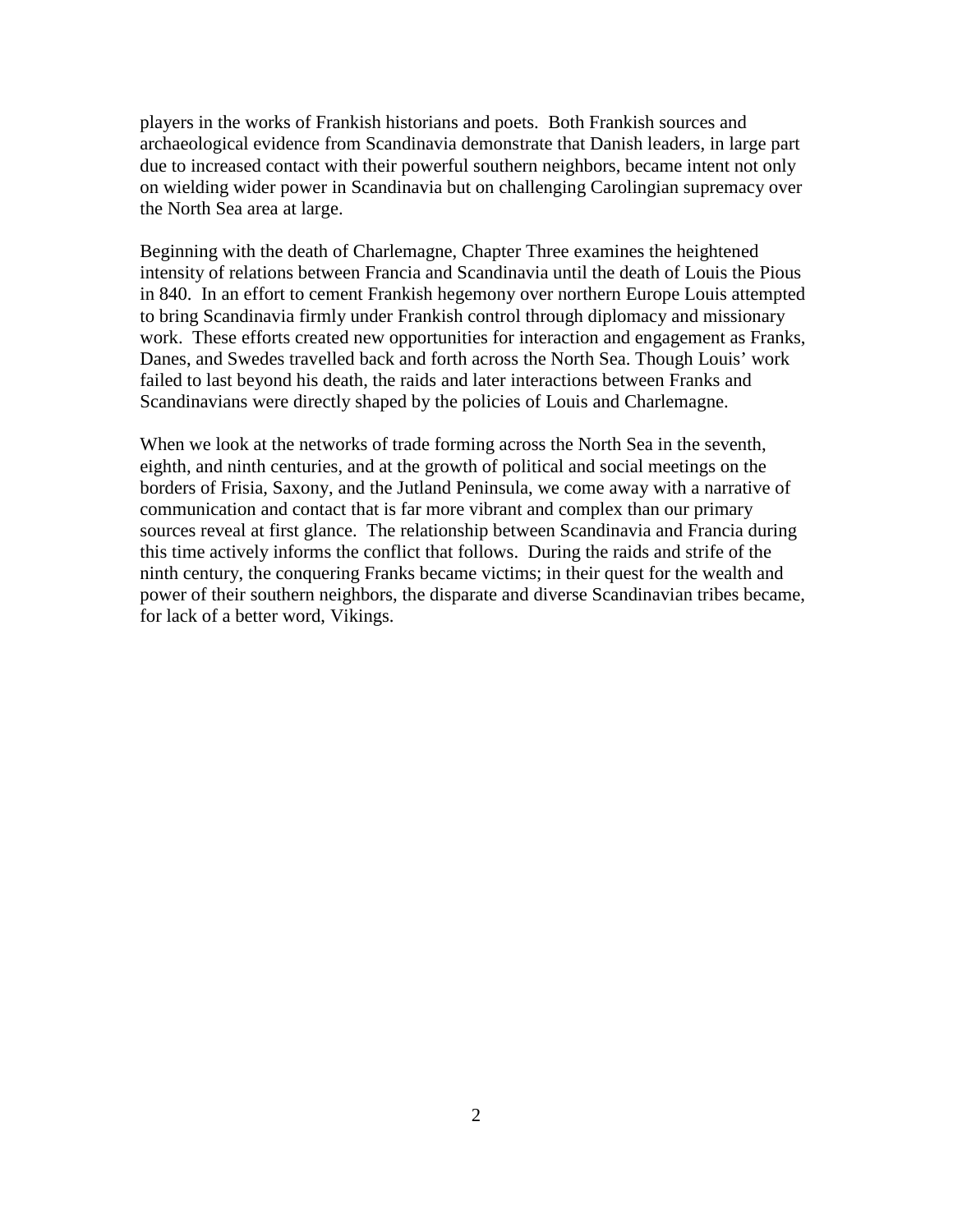In loving memory of my parents,

Frank Alexander Melleno and Charlotte Mina Melleno

and

to my wife,

Kathleen Seiter Melleno,

without whose steadfast love and critical eye, none of this would have been possible.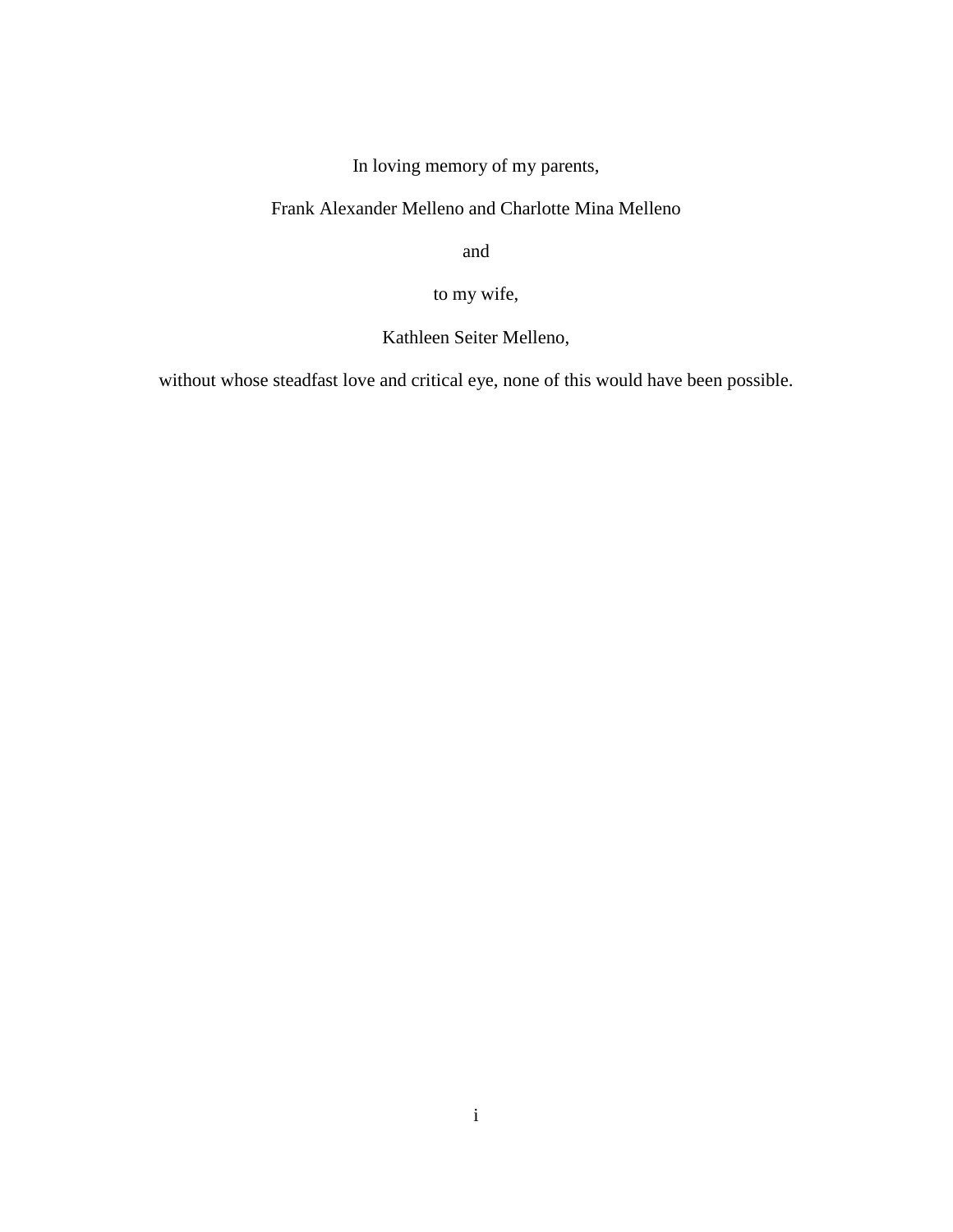# **Contents**

| Acknowledgments<br>Abbreviations                                                                      | page | iii<br>iv |
|-------------------------------------------------------------------------------------------------------|------|-----------|
| <i>Introduction</i>                                                                                   |      | V         |
| 1. Commercial Connections – Frisians, Franks and Northmen                                             |      | 1         |
| 2. The Regnum Francorum and the Gens Danorum - Political<br>Engagement up to the Death of Charlemagne |      | 25        |
| 3. The Reign of Louis the Pious - New Contacts and New Dangers                                        |      | 53        |
| <b>Concluding Remarks</b>                                                                             |      | 83        |
| Bibliography                                                                                          |      | 85        |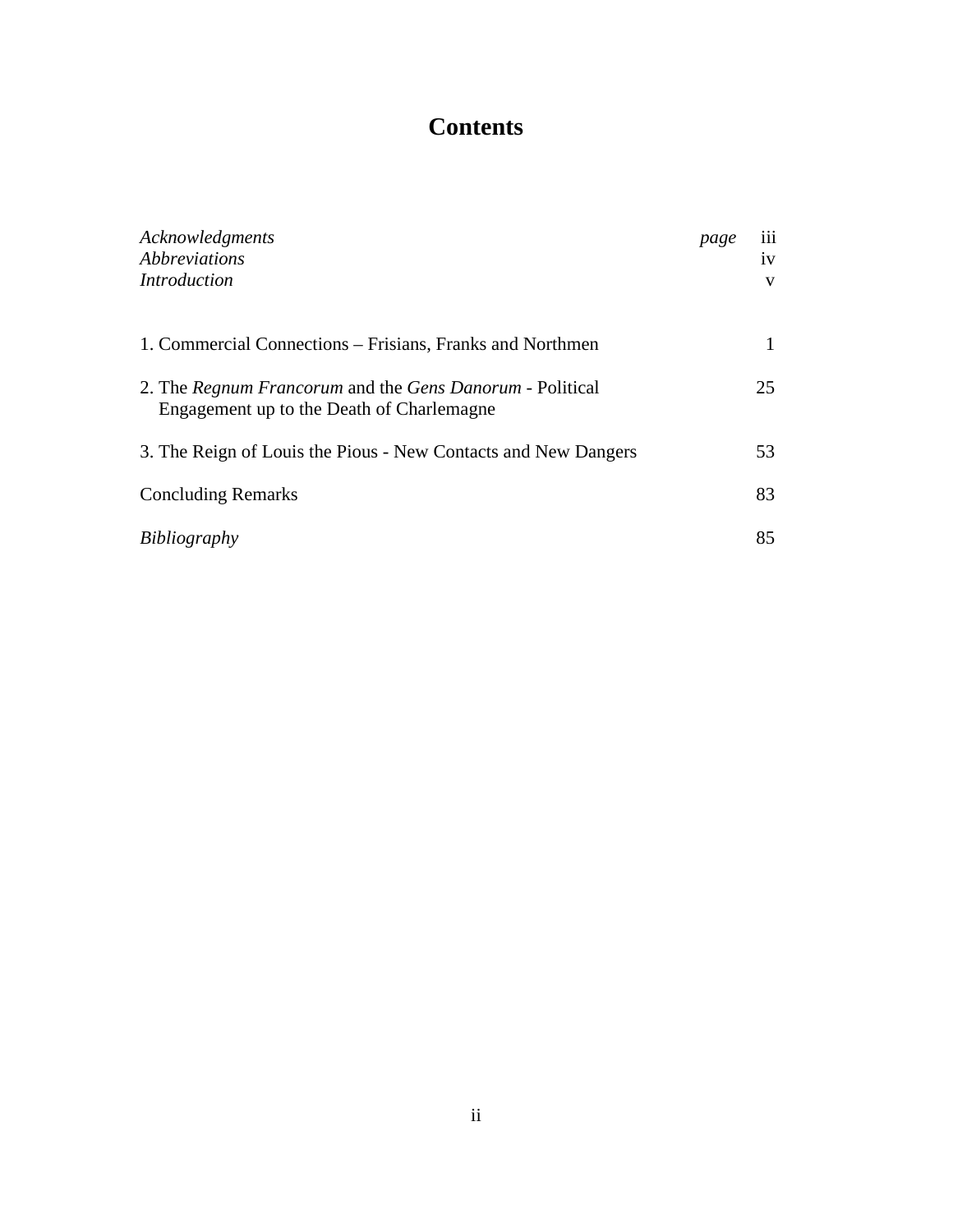## **Acknowledgments**

This dissertation, the process of four long years of research and writing, could not have been accomplished without the aid and assistance of a great number of people.

First and foremost is my wife Kathleen Seiter Melleno, who has been ever ready to read, edit, and aid in the on-going process of writing. More than that, she looked after not just my intellectual well being but my physical and mental health as well. I could not ask for a better partner.

Geoffrey Koziol, my dissertation chair and advisor, helped hone my ideas and craft my writing. He challenged me and kept me on my toes. I will never forget the lessons I learned while under his tutelage.

Maureen Miller and Maura Nolan, my dissertation committee members, have provided insight, guidance, and assistance since my first semester at UC Berkeley.

Mabel Lee, the Graduate Advisor, has consistently gone above and beyond the call of duty in her efforts to shepherd me throughout my years at UC Berkeley. The number of times I dropped by her office in confusion and left comforted and confident are innumerable.

As a fellow graduate student and colleague, Jesse Torgerson provided an ideal soundingboard and helped me to frame my overall narrative, not least of all with the well-timed point that, at its heart, this project is about "relationships."

Jennifer Nelson, the head librarian at the Robbins Manuscript Collection, provided me not just with employment but with encouragement and enthusiastic interest throughout my time as a library clerk. Moreover, she tolerated (beyond all reasonable limits) stacks of books and piles of papers at the desk she graciously allowed me to co-opt throughout this long process.

Finally, my friends and family, near and far, gave me all of the love and encouragement a person could ever desire. Far too many to name, they are nevertheless always in my thoughts.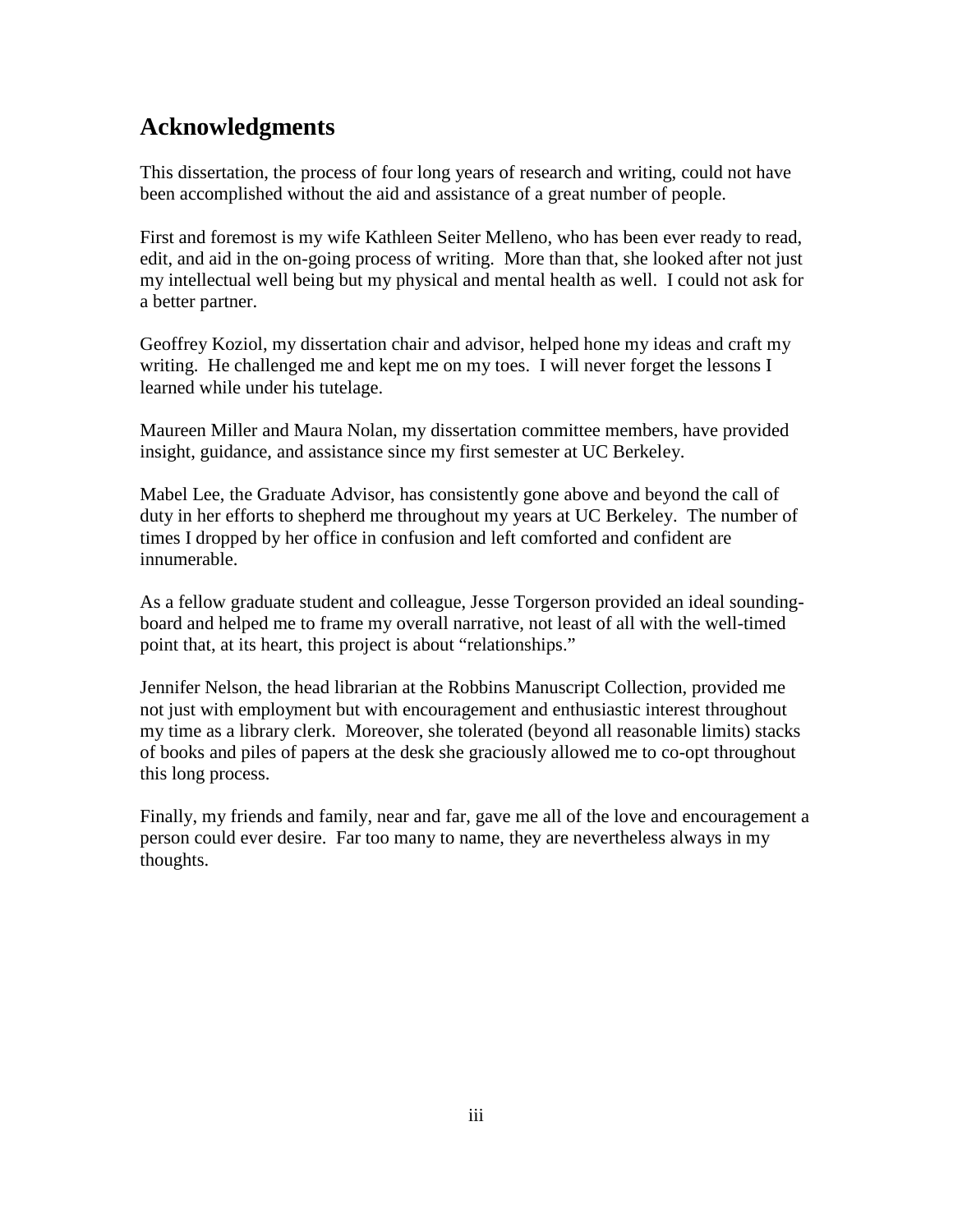# **Abbreviations:**

| ASB:      | Annals of Saint-Bertin (Annales Bertiniani)                       |
|-----------|-------------------------------------------------------------------|
| AF:       | Annals of Fulda                                                   |
| AMP:      | Annales Mettenses priores                                         |
| AX:       | Annals of Xanten (Annales Xantenses)                              |
| CCCM:     | Corpus Christianorum, Continuatio Mediaevalis                     |
| CM:       | <b>Chronicon Moissiacense</b>                                     |
| Fred:     | Fredegarii Chronicorum Liber Quartus                              |
| Fred-con: | Fredegarii Chronicorum Liber Quartus – Continuationibus           |
| PL:       | Patrologia Latina                                                 |
| RFA:      | Royal Frankish Annals (Annales Regni Francorum)                   |
| RFA-Rev:  | Royal Frankish Annals – Revisions (Annales qui dicuntur Einhardi) |

MGH: Monumenta Germaniae Historica

| AA            | Auctores Antiquissimi                                              |
|---------------|--------------------------------------------------------------------|
| Capit.        | Capitularia regum Francorum                                        |
| Conc.         | Concillia aevi Karolini                                            |
| DD Kar        | Die Urkunden der Karolinger I: Die Urkunden Pippins,               |
|               | Karlmanns und Karls des Großen / MGH Diplomata                     |
|               | Karolinorum I                                                      |
| Ep.           | Epistolae (in Quarto)                                              |
| Form.         | Formulae Merowingici et Karolini aevi                              |
| Poetae        | Poetae Latini Aevi Carolini                                        |
| <b>SS</b>     | Scriptores (in Folio)                                              |
| <b>SRG</b>    | Scriptores rerum Germanicarum in usum scholarum<br>separatim editi |
| <b>SRG NS</b> | Scriptores rerum Germanicarum, Nova series                         |
| <b>SRM</b>    | Scriptores rerum Merovingicarum                                    |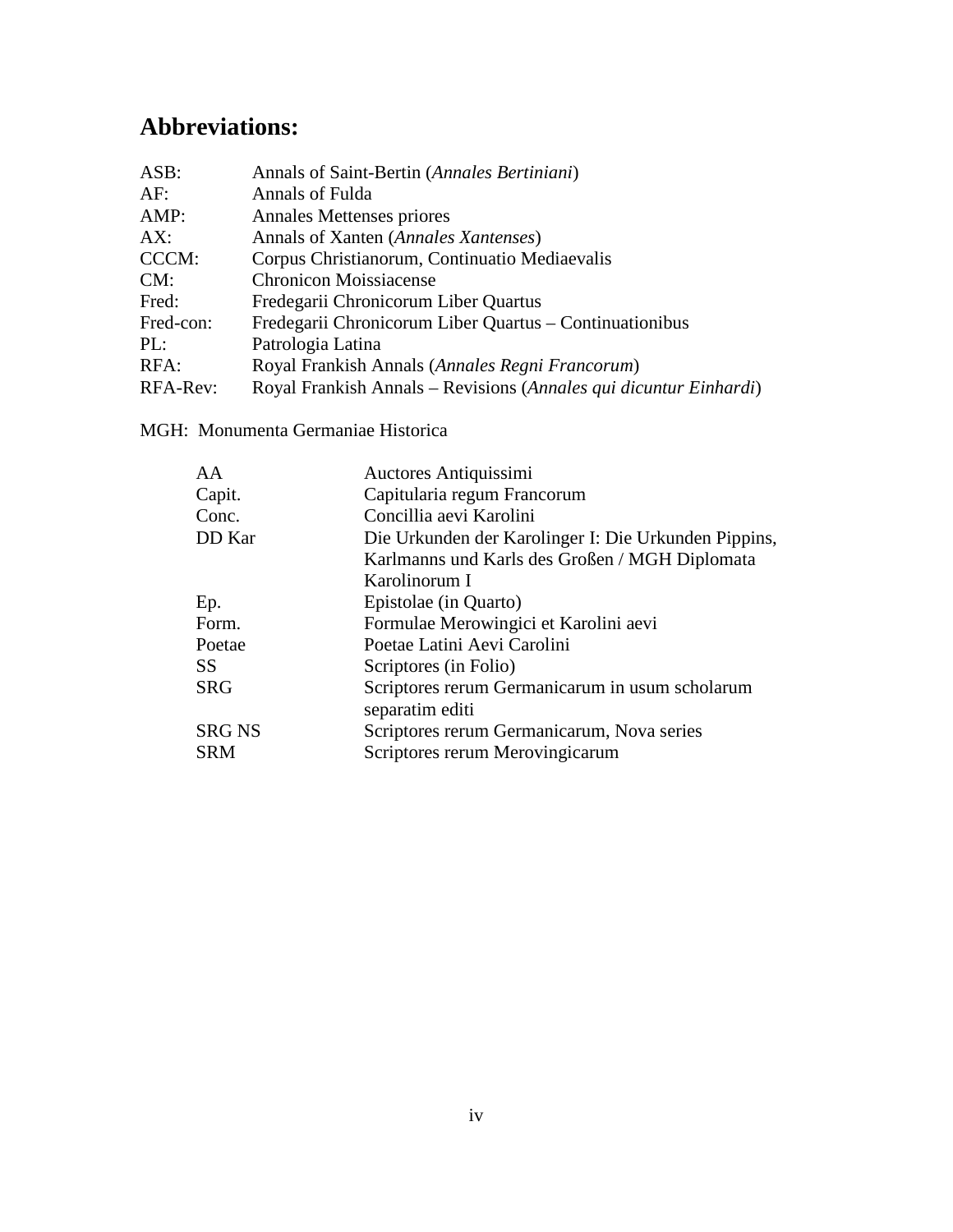## **Introduction**

Between Louis the Pious' death in 840 and the founding of Normandy in 911 Frankish historical annals contain no fewer than 130 individual accounts of Scandinavian raids. In sources such as *The Annals of Saint-Bertin*, Abbo of Saint-Germain-des-Prés' poem *Bella parisiacae urbis*, and Regino of Prüm's *Chronicle*, Frankish authors report attacks on trading ports, monasteries, and towns. A common vocabulary of violence emerges from these sources: Scandinavians – called Northmen (*Nordmanni*) or pagans (*pagani*) – devastate (*vastare*), pillage (*praedare*), and burn (*incendere*).[1](#page-8-0) Even before the second half of the ninth century, when raiding became endemic and whole armies of Northmen roamed throughout Francia, signs of the coming hostilities can be observed. In 793 the monastery of St. Cuthbert on the island of Lindisfarne was sacked. Multiple letters on the subject by the Carolingian court intellectual Alcuin have cemented this first recorded moment of violence firmly in the minds of medievalists. Six years later a passing reference, once again in a letter by Alcuin, mentions the actions of pagan marauders in Aquitaine, the first sight of Scandinavian activity on the Continent.<sup>[2](#page-8-1)</sup> Over the next several decades, scattered mentions of pirates striking in the British Isles and along the coasts of Francia appear in the Frankish sources. With the 834 sacking of northern Europe's most important trade port, Dorestad, the raids of the Northmen suddenly come to the forefront. As the *Annales Xantenses* put it, "The pagan Northmen hurled themselves upon Dorestad and ravaged it with savage cruelty ... and from then on the misfortunes of men increased day by day."<sup>[3](#page-8-2)</sup>

Given the weight of this narrative in the Frankish sources, we should not be surprised that when historians speak of interactions between Francia and Scandinavia it is this period of raids and conflict that receives the lion's share of their attention. Those who specialize in the history and archaeology of Scandinavia have gone so far as to label this period (generally dated from the raid of 793 until the 1060s) the "Viking Age," explicitly linking these centuries to the raiding and aggressive expansion that the word "Viking" carries with it. Yet the violence that is so often the central focus in medieval depictions of meetings between Frank and Northman was only one part of a much larger array of interaction and engagement between Scandinavia and the Continent. Political and cultural ties were developing well before the first longboats were sighted off Frankish shores.

The neglect that these earlier relationships suffer is in large part a direct result of the paucity of available source material. Compared to the large number of works that touch on Viking raids and on conflict between Franks and their northern neighbors, we

<span id="page-8-0"></span> <sup>1</sup> Pierre Bouet, "Les chroniqueurs francs et normands face aux invasions vikings," in *L'héritage maritime des vikings en Europe de l'Ouest*, ed. Elisabeth Ridel (Caen: Office Universitaire d'Études Normandes, 2002), 59.

<span id="page-8-1"></span><sup>2002), 32.&</sup>lt;br>
<sup>2</sup> Alcuin, MGH Ep. 4, p. 309: "Paganae vero naves, ut audistis, multa mala fecerunt per insulas oceani<br>
partibus Aquitaniae."

<span id="page-8-2"></span>partibus Aquitaniae." 3 *Annales Xantenses,* ed. B. von Simson, MGH SRG 12 (Hanover: MGH, 1909), s.a. 834, p. 9, "Interea, dum haec agerentur, inruerunt pagani in vicum nominatissimum Dorestatum eumque inmani crudelitate vastaverunt ... et infelicitas hominum multipliciter cotidie augebatur."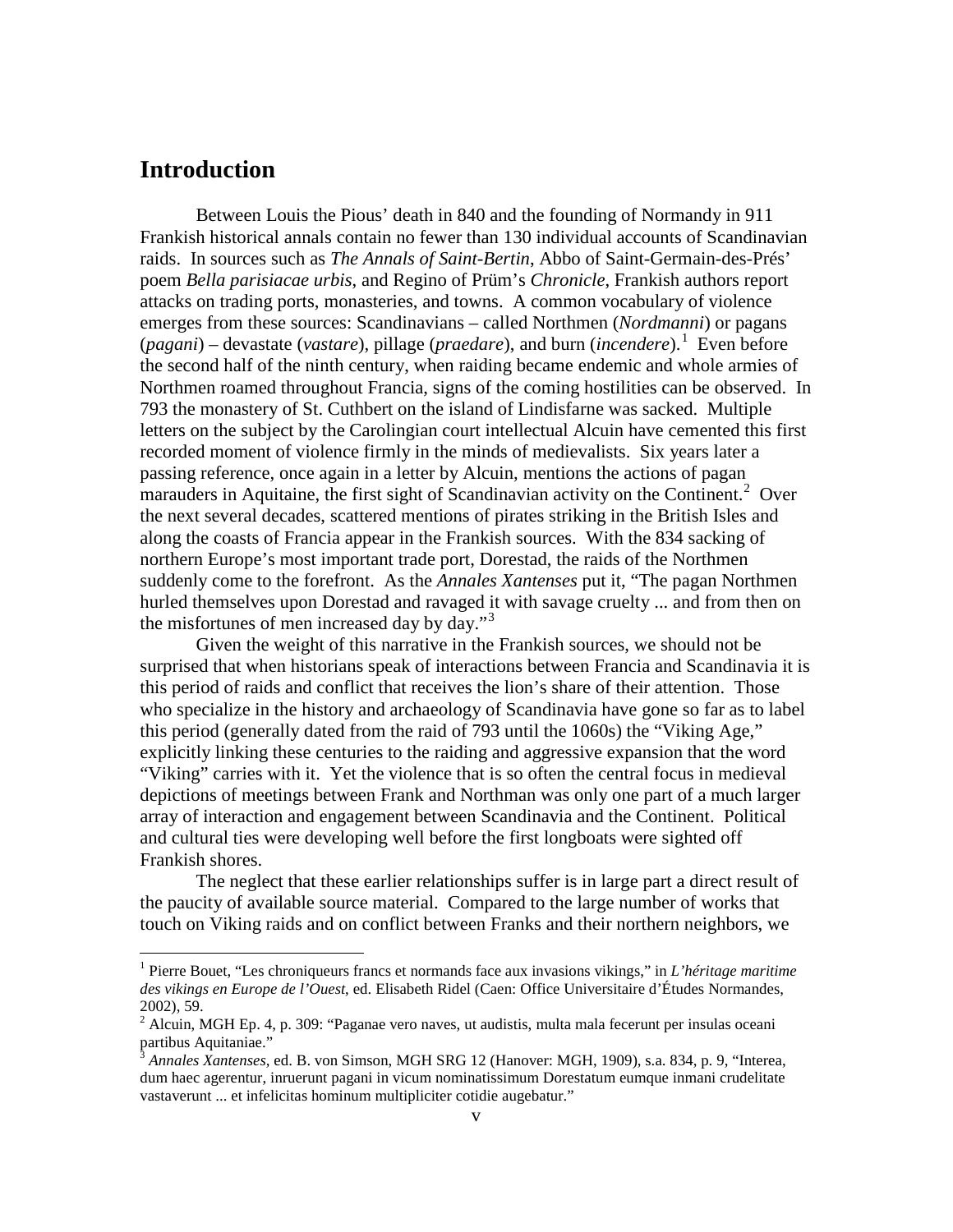have only a few sources that provide information on political, cultural, or economic ties prior to the death of Louis. The *Royal Frankish Annals* are our main source for political interaction, detailing envoys sent between kings, meetings of nobles, and moments of major political drama such as the attack by the Danish king Godfrid on Frisia in 810 or the baptism of the exiled Dane Harald Klak at Louis the Pious' court in 826. The revised annals, compiled sometime after the ascension of Louis the Pious, exhibit somewhat more interest in the Northmen than the original source material. They provide a few important details, such as the name of the Danish king to whom the Saxon Widukind fled in 777. A few other annals, such as the *Annales Mettenses priores* and the *Annals of Lorsch*, provide an occasional reference to moments of contact as well.

Alongside the historical annals are a selection of useful capitularies; a scattering of letters, such as those of Alcuin mentioned above; a few poems, most notably Ermoldus Nigellus' *Carmina in honorem Hludowici Caesaris*; and a variety of biographies, such as Einhard's *Vita Karoli Magni* and Thegan's *Gesta Hludowici imperatoris*. All of these documents allow us to get a better sense of the relationships forming between Franks and Northmen in the late eighth and early ninth centuries. Rounding out this collection of documents are several *Vitae*. The *Vita Willibrordri* tells us of a (possibly fictional) visit by Saint Willibrord to a Danish "king" sometime in the late seventh century. Among these *vitae* is also counted the *Vita Anskarii*, which details the life of arguably the most important missionary to the Danes and Swedes and provides rare glimpses of life in Scandinavia, albeit through the lens of hagiography.

In all of these sources, whether purportedly factual annals or flowery verse, we are faced with the problem that our understanding of Scandinavia is entirely shaped by Frankish perceptions. Our image of Scandinavian politics and of Scandinavian peoples is dictated by the viewpoints of Franks, many of whom were operating only on second-hand information, and all of whom presented the north within the context of Frankish and Christian political and cultural ideals. From the Franks we receive an image of a cohesive Danish kingdom and a Danish people led by kings operating in much the same way that the Franks did. Unfortunately, we cannot be sure whether the peoples of Jutland and the Danish archipelago actually conceived of themselves as a single "*gens Danorum*" let alone part of a "*regnum Danorum,*" or whether figures such as Godfrid thought of themselves as "*reges*."

The peoples of Scandinavia in the eighth and ninth century were largely preliterate. A form of writing did in fact exist in this period: a runic system known as "futhark."<sup>[4](#page-9-0)</sup> In the *Vita Anskarii*, reference is made to a message sent from King Björn of the Swedes to Louis the Pious written "in letters shaped in the manner of the Swedes."[5](#page-9-1) But as Eric Christiansen points out, "Despite the thousands of survivors, it appears that rune-stones were rare events, or unknown in much of Scandinavia and all of Iceland – extremely rare until after the conversion to christianity [sic], and therefore always liable to produce skewed results if used for quantitative analysis in the field of viking-age [sic]

<span id="page-9-0"></span> <sup>4</sup> R. I. Page, "Scandinavian Society, 800-1100: The Contribution of Runic Studies," in *Viking Revaluations*, ed. Anthony Faulkes and Richard Perkins (London: Viking Society for Northern Research, 1993), 145–60; Birgit Sawyer, *The Viking-Age Rune-Stones* (Oxford: Oxford University Press, 2000); Henrik Williams,

<span id="page-9-1"></span><sup>&</sup>lt;sup>5</sup> Rimbert, Vita Anskarii, ed. G. Waitz, MGH SRG 55 (Hanover: MGH, 1884), c. 12, p. 33: "Cum litteris regia manu more ipsorum defromatis ... ."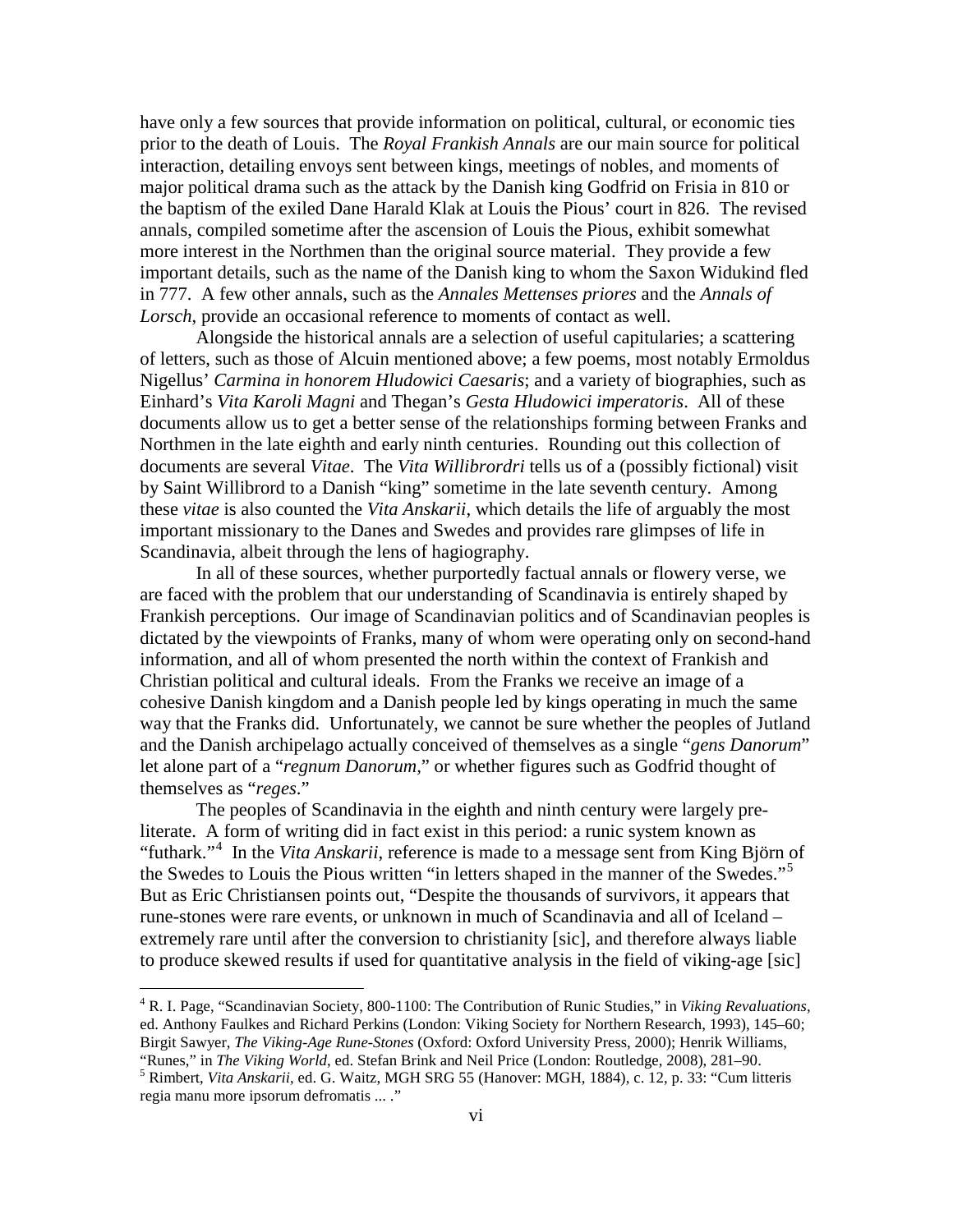social history; as they must be."<sup>[6](#page-10-0)</sup> The growth in the study of rune-stones and of runicinscriptions has opened up new avenues for understanding Viking Age Scandinavia, but can do little to aid in our attempts to understand the nature of Scandinavian society during the late eighth and early ninth centuries.

The sagas and poetry that are the bread and butter of Scandinavianists and scholars of the Viking Age are similarly difficult.<sup>[7](#page-10-1)</sup> While they may have their origins in the oral culture of this period, they were only committed to the forms to which we have access in the thirteenth century. They subtly (and sometimes not so subtly) reflect the political, cultural, and religious developments of these later centuries. Moreover, as with the majority of our Frankish sources, those Old Norse sources that touch on activity abroad deal not with the period of Charlemagne and Louis the Pious but with the great raiding and adventuring periods of the later ninth and tenth centuries.

Archaeology can in some ways address this lack of contemporary evidence from Scandinavia. Excavations of towns, of major building projects such as the Danevirke, and of items such as Danish coins provide a window into the world of Scandinavian politics and daily life unmediated by Frankish bias or agendas. The presence of Frankish items in Denmark and Sweden and of Frankish styles in homegrown crafts likewise can illuminate contact between peoples. By its very nature archaeological evidence often points to longer developments and trends than the brief references available in written sources. On the other hand, archaeological data is often difficult to interpret, lacking an explicit narrative or access to information about the actors responsible for the construction or placement of the objects in question. Even when we have narrowed down the time and location of an item, we still come away with a picture of societies and cultures quite different from the specific information on people or moments of interaction available in written material. We can thus see the growth of kingship in the undertaking of the Kanhave Canal project in the eight century but are left without the names of those responsible for such undertakings. An excavation of a great hall littered with pieces of imported Frankish glass can likewise tell us much about practices of power, but it is impossible to know who stood in these halls, what they called themselves, or what they thought about their southern neighbors. In some cases archaeological data from Scandinavia and written data from Francia can be combined to directly confirm each other, but we must be very wary of forcing conclusions. Scandinavian self-conception and the role that the Danes and Swedes claimed in the relationships forming between Scandinavia and the Continent remain frustratingly vague.

Even with all of these difficulties of source material, a range of interactions and relationships emerges, visible from at least the 770s in the written sources and even earlier in the archaeological record, that predate and inform the violent encounters and conflict so prevalent in later ninth century sources and in modern historiography. Evidence of trade throughout the North Sea points to one such point of contact between these two worlds. Scandinavian chieftains eagerly sought the luxuries of the Franks and

<span id="page-10-1"></span><span id="page-10-0"></span><sup>&</sup>lt;sup>6</sup> Eric Christiansen, *The Norsemen in the Viking Age* (Oxford: Blackwell Publishers, 2001), 306. <sup>7</sup> For a brief summary of Scandinavian poetry and sagas see Judith Jesch, "Poetry in the Viking Age," in *The Viking World*, ed. Stefan Brink and Neil Price (London: Routledge, 2008), 291–98; Terry Gunnell, "The Performance of the Poetic Edda," in *The Viking World*, ed. Stefan Brink and Neil Price (London:

Routledge, 2008), 299–303; Lars Lönnroth, "The Icelandic Sagas," in *The Viking World*, ed. Stefan Brink and Neil Price (London: Routledge, 2008), 304–10.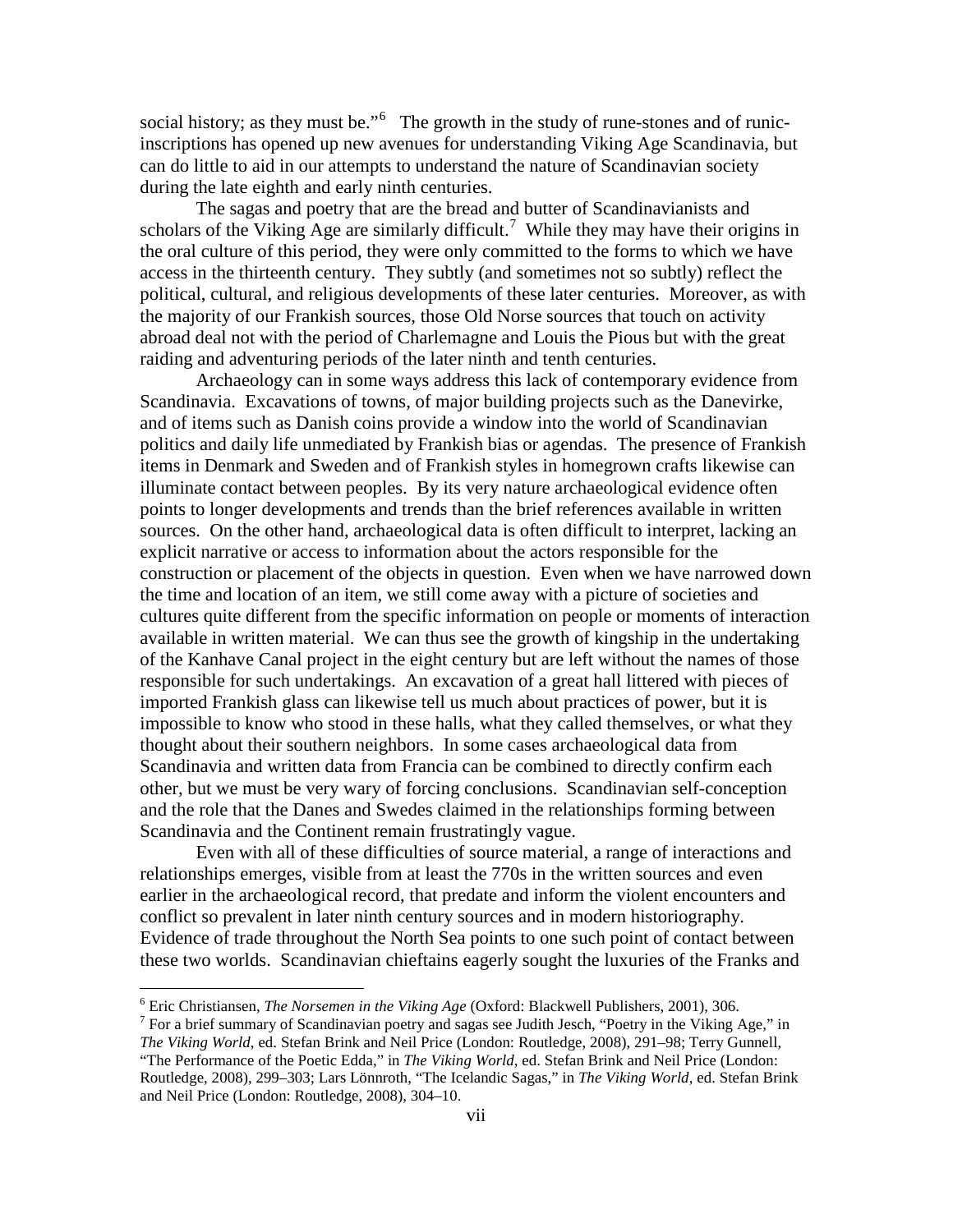in turn offered raw materials such as amber and fine furs, creating relationships of buyers and sellers based around a desire by both peoples for the exotic. Work by archaeologists such as Richard Hodges, Björn Ambrosiani, and Ulf Näsman has uncovered the many trade goods, including pottery, swords, and slaves, that merchants carried throughout the North Sea and across the Alps into Italy and the Mediterranean. Alongside these trade goods, archaeologists have unearthed and made visible the development of urban centers not just in Francia but in Scandinavia as well.<sup>[8](#page-11-0)</sup> Simultaneously, numismatists have demonstrated that the new coin economy – based not on gold, but on silver – that emerged under the Carolingians arose not merely due to changes in available metals, but also out of a conscious desire on the parts of both rulers and traders for a more useful currency.<sup>[9](#page-11-1)</sup> In the North Sea and the Baltic, Scandinavian rulers also minted their own silver coins, sometimes in unique styles, sometimes in imitation of the coins of their powerful southern neighbors. In place of older ideas of an insular, stagnant agrarian society posited by historians such as Henri Pirenne, a picture of an active North Sea economy based not merely around manors and farming but also on trade and commerce has thus emerged in the last several decades. This focus on the growing and active economy of the North Sea region has revealed a world almost entirely absent from the minds of Frankish authors whose focus was nearly always on the actions of political and religious elites of Francia and Scandinavia. Yet for all of this focus on the bustling activity of the North Sea, with its growing trade centers at Dorestad, Hedeby, and Birka, until recently little attention has been paid to the social connections that this trade brought with it.

The world of trade served not merely to move goods but also as a connective force that fundamentally shaped the relationship between Scandinavia and Francia. Trade cannot occur without communication; the exchange of money and goods can only be accomplished by people willing to make the effort to travel and to engage with foreign worlds.<sup>[10](#page-11-2)</sup> The Frisian trader has become a by-word for Frankish commerce and much work has been done on the economy of the North Sea, but only recently have economic and social historians begun to find common ground, looking not just at the mechanisms of trade but at its effects on the peoples and societies of northern Europe.  $^{11}$  $^{11}$  $^{11}$  In an attempt to address this neglect scholars such as Stéphane Lebecq have teased out passing

<span id="page-11-0"></span> <sup>8</sup> Richard Hodges, *Dark Age Economics: The Origins of Towns and Trade A.D. 600-1000* (New York: St. Martin's Press, 1982); Björn Ambrosiani and Helen Clarke, *Towns in the Viking Age* (Leicester: Leicester University Press, 1991); Ulf Näsman, "Exchange and Politics: The Eighth-Early Ninth Century in Denmark," in *The Long Eighth Century*, ed. Inge Lyse Hansen and Chris Wickham (Leiden: Brill, 2000),

<span id="page-11-1"></span><sup>35–68.</sup> <sup>9</sup> D. M. Metcalf, "Viking-Age Numismatics 2: Coinage in the Northern Lands in Merovingian and Carolingian Times," *The Numismatic Chronicle* 156 (1996): 399–428; Simon Coupland, *Carolingian Coinage and the Vikings: Studies on Power and Trade in the 9th Century* (Burlington, VT: Ashgate/Variorum, 2007).

<span id="page-11-2"></span><sup>10</sup> Michael McCormick, *Origins of the European Economy: Communications and Commerce, A.D. 300-900* (Cambridge: Cambridge University Press, 2001), 16; Søren Sindbæk, "Networks and Nodal Points: The Emergence of Towns in Early Viking Age Scandinavia," *Antiquity* 81, no. 311 (March 2007): 119–32. <sup>11</sup> Dirk Jellema, "Frisian Trade in the Dark Ages," *Speculum* 30, no. 1 (1955): 15–36; Stéphane Lebecq, *Marchands et navigateurs frisons du haut moyen âge*, vol. 1, 2 vols. (Lille: Presses universitaires de Lille,

<span id="page-11-3"></span><sup>1983);</sup> Annemarieke Willemsen and Hanneke Kik, eds., *Dorestad in an International Framework* (Turnhout: Brepols, 2010).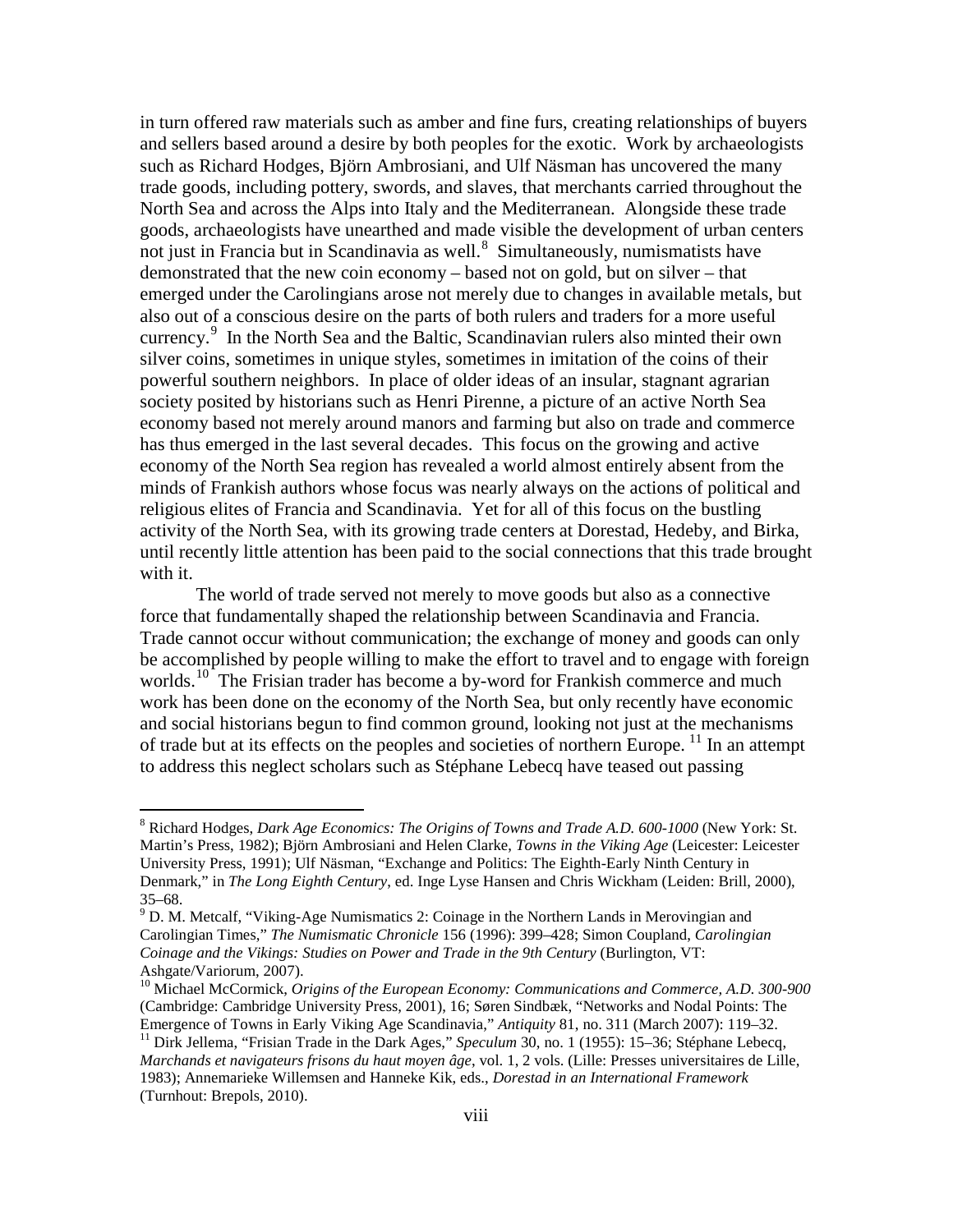references to merchants from annals and *miracula* to put a human face on the men who moved goods between cultures.<sup>12</sup> Michael McCormick's groundbreaking *Origins of the European Economy* has made it clear that commerce and communication go hand in hand and that where we see goods, we can infer people. His focus, however, is firmly on the Mediterranean, with only forty or so pages out of nearly one-thousand devoted to the economic activity of the North Sea and Baltic. Anders Winroth's recently published work, *The Conversion of Scandinavia*, demonstrates the ways in which trade and luxury goods could foster communication and change in Scandinavia as powerful leaders actively sought contact with the south to further their standing at home. Yet Winroth's focus is on the Viking raiders and chieftains of the late ninth and tenth centuries, with little attention paid to the creation or nature of commercial networks and relationships in the previous decades and centuries. $13$ 

In an effort to address these earlier connections and to give a sense of the breadth and active nature of communication between Scandinavia and Francia, Chapter One of this dissertation focuses on these long lasting commercial links. At the heart of this trade lay Frisia, home of the emporium of Dorestad. Dorestad's location as the cross roads between the North Sea and the heart of the Frankish Empire allowed Frankish, Frisian, and Scandinavian merchants to carry goods back and forth across the North Sea while at the same time facilitating the movement of ideas and cultural exchange. Annalists gathered information from these merchants, kings used them to pass word back and forth, and missionaries traveled with them. The steady growth of economic activity thus actively facilitated contact and communication between Franks and Scandinavians of all stations over several centuries.

In chapters Two and Three I focus on the political and social interactions of the Franks and their northern neighbors from the first visible meetings in the 780s up to the death of Louis the Pious in 840. Over the past several decades social historians have begun to focus on the variety of interactions between Franks and Vikings, rather than just conflict. In large part this revision is a result of the ongoing debate over one major aspect of that relationship: violence. From the sources of the later ninth century, all Christian and all the product of those suffering under Viking raids, it is easy to come away with a picture of Vikings as devastatingly and overwhelmingly violent. Early works on the Vikings, most notably those of Walther Vogel and Ferdinand Lot, embraced this picture of devastation wrought by pagan invaders. In the 1960s these older views began to be revised, with Peter Sawyer's *The Age of the Vikings* leading the pack. "Once the prejudices and exaggerations of the primary sources are recognized," he writes, "the raids can be seen not as an unprecedented and inexplicable cataclysm, but as an extension of normal Dark Age activity."<sup>[14](#page-12-2)</sup> Despite John Michael Wallace-Hadrill's complaint that revisionist accounts of the Vikings rendered them little more than "long-haired tourists," by the 1990s, historical consensus had more or less coalesced around an understanding

<span id="page-12-0"></span> <sup>12</sup> Stéphane Lebecq, *Marchands et navigateurs frisons du haut moyen âge*, vol. 2, 2 vols. (Lille: Presses universitaires de Lille, 1983).

<span id="page-12-1"></span><sup>&</sup>lt;sup>13</sup> Anders Winroth, *The Conversion of Scandinavia: Vikings, Merchants, and Missionaries in the Remaking of Northern Europe* (New Haven: Yale University Press, 2012), 90–92.<br><sup>14</sup> Peter Sawyer, *The Age of the Vikings*, 2nd ed. (London: E. Arnold, 1971), 202–3.

<span id="page-12-2"></span>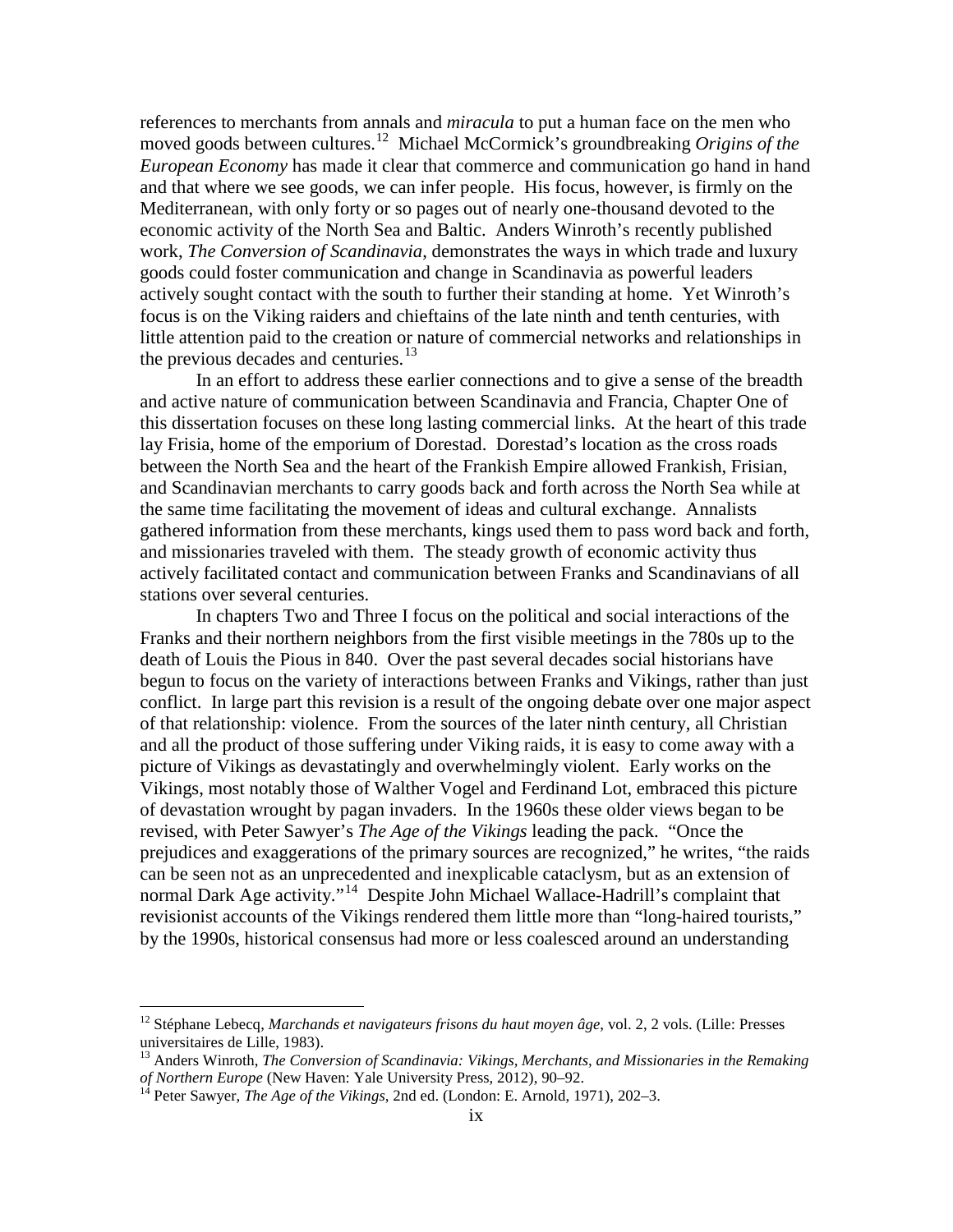somewhere between these two extremes.<sup>[15](#page-13-0)</sup> Timothy Reuter's point that "for most of Europe in the eighth and ninth century it was the Franks who were the Vikings" cannot be dismissed.<sup>[16](#page-13-1)</sup> Indeed, the wealth generated by Frankish expansion south into Italy and north into Saxony and the ongoing pressure exerted by the most powerful people in Europe on their neighbors is in part responsible for the very developments that led Scandinavian raiders to seek their fortunes in Francia itself. Yet we should not be too quick to dismiss the woes of Frankish clerics. Those who were the victims of Viking raids certainly would not have regarded their experiences as "normal." The Frankish sources of the period resound with anger and fear concerning the Northmen, showing us just how traumatic these events could be. $17$ 

Interest in violence has driven historians to closely examine interactions between Vikings and Franks in an attempt to better understand the variety of possible relationships that could form between these two peoples. Instead of merely focusing on moments of conflict, over the last three decades several historians have published work that looks instead at the ability of Carolingian kings and Viking invaders to form lasting, productive relationships. In his 1989 article "Allies of God or Man?" Niels Lund seeks "to view the Vikings in a European perspective, to study them as participants in European history rather than as an alien element."<sup>[18](#page-13-3)</sup> Similarly, Simon Coupland, in the article "From Poachers to Gamekeepers," published a decade later, examines several examples of Viking chieftains and leaders entering into the Frankish world as allies or servants of Carolingian Kings.[19](#page-13-4) Following on these and other articles Pierre Bauduin's *Le monde franc et les Vikings*, published in 2009, is the first book to actively examine the concept of peaceful communication between Vikings and the Franks, focusing on accommodation and methods of integration as a means of better understanding how Franks responded to ongoing Scandinavian threats and how Viking raiders and invaders could, over time, transform into Franks themselves.<sup>[20](#page-13-5)</sup>

These attempts to understand the social connections that could form between Scandinavians and Franks have added tremendous depth to the conversation on the Viking period. Yet all of these works also focus the majority of their attention on interaction post 840. Discussions of Harald Klak's baptism in 826 treat this event not as part of an ongoing and developing relationship with roots back into the eighth century, but rather as the first visible moment of interaction between Vikings and Franks. This

<span id="page-13-0"></span> <sup>15</sup> J. M. Wallace-Hadrill, "The Vikings in Francia," in *Early Medieval History: Collected Essays of J. M. Wallace-Hadrill* (Oxford: Blackwell Publishers, 1975), 220; Sarah Foot, "Violence against Christians? The Vikings and the Church in Ninth-Century England," *Medieval History* 1, no. 3 (1991): 3–16; Guy Halsall, *Violence and Society in the Early Medieval West* (Rochester, NY: Boydell Press, 1998); Simon Coupland,

<span id="page-13-1"></span><sup>&</sup>lt;sup>16</sup> Timothy Reuter, "Plunder and Tribute in the Carolingian Empire," *Transactions of the Royal Historical Society*, 5, 35 (1985): 91.

<span id="page-13-2"></span><sup>&</sup>lt;sup>17</sup> Delphine Planavergne, "Les Normands avant la Normandie: les invasions scandinaves en Neustrie au IXe siècle dans l'hagiographie Franque," in *Les fondations scandinaves en Occident et les débuts du duché de Normandie*, ed. Pierre Bauduin (Caen: Publications du CRAHM, 2005), 37–52.<br><sup>18</sup> Niels Lund, "Allies of God or Man: The Viking Expansion in a European Perspective," *Viator* 20 (1989):

<span id="page-13-3"></span><sup>45.</sup>

<span id="page-13-4"></span><sup>&</sup>lt;sup>19</sup> Simon Coupland, "From Poachers to Gamekeepers: Scandinavian Warlords and Carolingian Kings," *Early Medieval Europe* 7, no. 1 (1998): 85–114.<br><sup>20</sup> Pierre Bauduin, *Le monde franc et les Vikings: VIIIe-Xe siècle* (Paris: Albin Michel, 2009).

<span id="page-13-5"></span>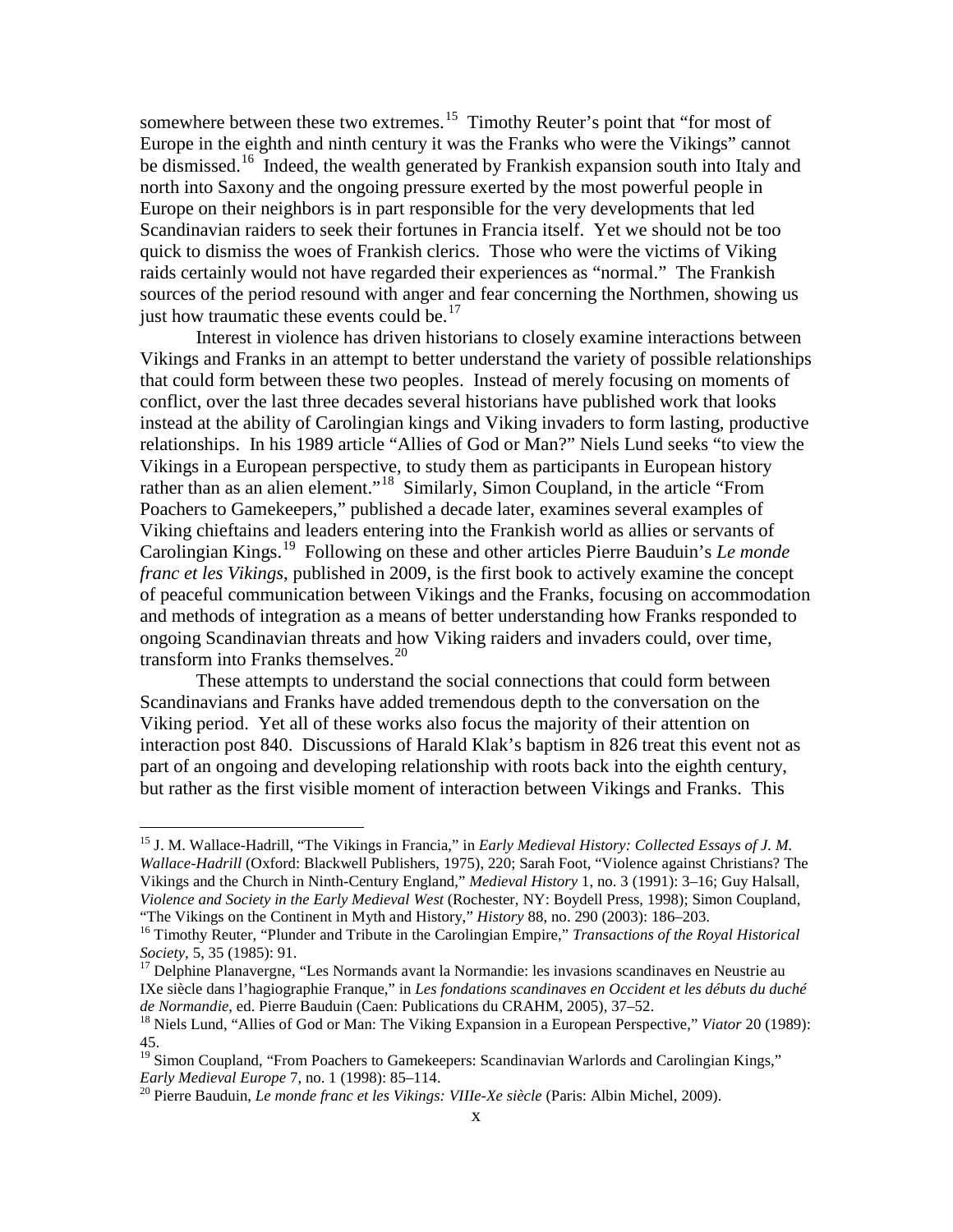despite the fact that Harald, an exiled Danish king, could hardly be considered a "Viking" by any standard definition of the word. For these scholars it is the Viking Age that is of primary interest. One notable exception is Herbert Jankuhn's 1965 article "Karl der Grosse und der Norden," but works that touch on relationships, whether political or social, between Franks and Scandinavian before the 840s overwhelmingly treat this period as an aside or a brief prologue as they move towards their actual focus on the activity of the later ninth and early tenth centuries. $^{21}$  $^{21}$  $^{21}$ 

In an attempt to address this imbalance, Chapter Two of this dissertation focuses on the ways in which the Saxon Wars brought Franks and Scandinavians into contact and how the growing presence of the Franks in Northern Europe influenced the political development of the Danes. By the end of Charlemagne's life, the Danes had moved from a shadowy people on the margins of Frankish consciousness to key players in the works of Frankish historians and poets. Both Frankish sources and archaeological evidence from Scandinavia demonstrate that Danish leaders, in large part due to increased contact with their powerful southern neighbors, became intent not only on wielding wider power in Scandinavia but on challenging Carolingian supremacy over the North Sea area at large.

Chapter Three begins with the death of Charlemagne and examines the varied relationships between Louis the Pious and several rulers of Scandinavia. Inheriting a vastly enlarged empire and intent on continuing the consolidation begun during Charlemagne's last years, Louis conceived of new methods of engaging with the North in order to ensure the security of the empire and extend Frankish authority north of the Elbe. Taking advantage of civil discord among the Danes, Louis chose to champion one particular branch of the Danish royal dynasty, led by the exiled king Harald. These relationships would draw Danes and Franks closer as elites from both worlds traveled back and forth. Even as Louis meddled in the political world of the north, he also undertook the first efforts at Christianization, bringing about the baptism of Harald in 826 and dispatching missionaries as far as Sweden in his efforts to bring Scandinavia into the orbit of the Franks.

By combining these two threads of historiography, one focused on the economic development of the North Sea zone and the other on social and political interaction during the reigns of Charlemagne and Louis the Pious, it is possible to address the lack of focus on the origins of contact between the Frankish and Scandinavian worlds. When we look at the networks of trade forming across the North Sea in the seventh, eighth, and ninth centuries, and at the growth of political and social meetings on the borders of Frisia, Saxony, and the Jutland Peninsula, we come away with a narrative of communication and contact that pre-dates and actively informs the Viking Age and that is far more vibrant and complex than our primary sources reveal at first glance. With the right approach we can see a period before the Franks transformed from conquerors to besieged and before the various peoples of Scandinavia became, for lack of a better word, "Vikings."

<span id="page-14-0"></span> <sup>21</sup> Herbert Jankuhn, "Karl der Grosse und der Norden," in *Karl der Grosse: Lebenswerk und Nachleben*, ed. Helmut Beumann, vol. 1 (Düsseldorf: L. Schwann, 1966), 699–707.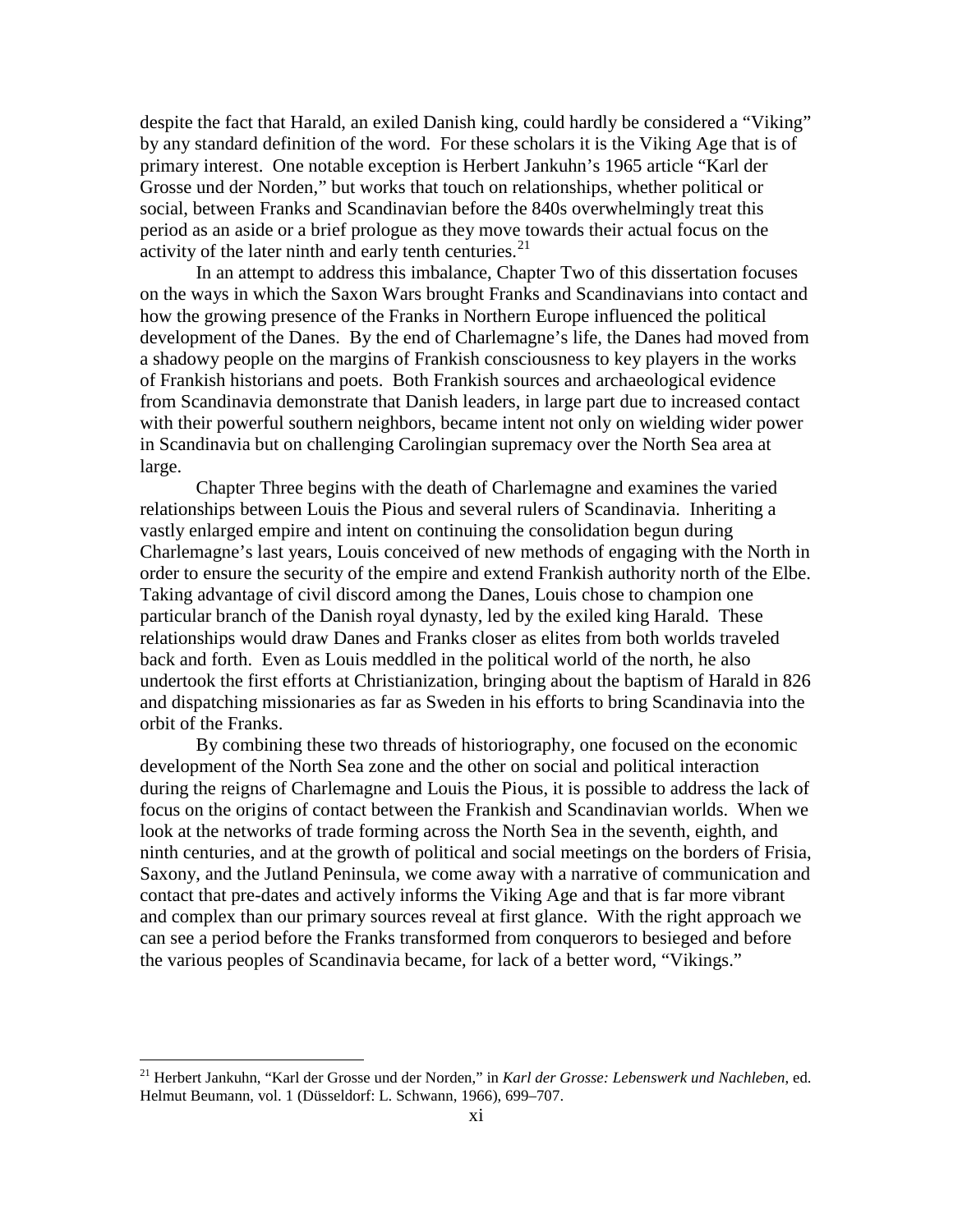## **Chapter One Commercial Connections – Frisians, Franks and Northmen**

Well before the end of the eighth century commercial and cultural links were forming between Scandinavia and the Continent, created by a growing interest in trade and luxury goods on the part of people in both areas. The origins of commerce between Francia and the North Sea are found in the border regions of an empire that did not yet exist in the seventh century. In Frisia (which corresponds roughly with the present-day Netherlands), we find an area that was as connected to the northern reaches of Scandinavia as it was to the Frankish heartlands of Austrasia and Neustria. As the Franks cemented their authority over Frisia in the first half of the eighth century they likewise gained access to a bustling trade network. During the reign of Charlemagne (768-814) trade links would grow stronger even as political contact increased. The North Sea trade would reach its zenith in the reign of his son, Louis the Pious (814-40) as Frankish traders travelled as far as Birka in Sweden, and Scandinavians became increasingly familiar with the great Frankish emporium of Dorestad and the world of the Franks.

The goods of the Frankish world, including fine pottery, glassware, and Frankish blades, flowed down the Rhine to the emporium of Dorestad. From here merchants, some wealthy servants of Frankish aristocrats, others likely just making ends meet, travelled north with these goods, stopping at beach markets and the newly developing urban centers along the Jutland coast and into the Baltic. As they bartered and traded for the raw goods of Scandinavia such as amber, furs, and soapstone, they also formed relationships with their Scandinavian counterparts. Trade and communication went hand-in-hand; merchants from both cultures thus came to act not just as movers of goods but as messengers and informants for powerful figures in both Francia and Scandinavia. The steady growth of economic activity, visible in both the archaeological and written record, actively facilitated contact and communication between these two worlds over several centuries, well before the start of the "Viking Age."

### **Francia and the North Sea**

Few sources exist for the pre-Christian history of Frisia other than archaeological evidence and the occasional fleeting reference in Frankish and Anglo-Saxon writings. The earliest interactions between Frisia and the Merovingians are decidedly unclear, though historians such as Ian Wood argue that during the early seventh century the coastal area of Frisia may have been under Frankish authority.<sup>22</sup> The very nature of early medieval Frisia, its scattered population centers and non-centralized political organization, makes it difficult to determine just what Frankish control would have entailed. As with other neighboring groups such as the Saxons and the Slavs, we can see in Frankish texts a conscious representation of Frisia as a singular cohesive political and ethnic unit. Whether this representation fits with reality is much harder to say.<sup>[23](#page-15-1)</sup>

<span id="page-15-1"></span><span id="page-15-0"></span><sup>&</sup>lt;sup>22</sup> Ian Wood, *The Merovingian Kingdoms, 450-751* (London: Longman, 1994), 54.<br><sup>23</sup> Lebecq. *Marchands et navigateurs frisons du haut moyen âge*, 1983, 1:110–11; Wood, *The Merovingian Kingdoms, 450-751*, 269; H. A. Heidinga, *Frisia in the First Millennium: An Outline* (Utrecht: Matrijs, 1997), 14; Ildar Garipzanov, "Frontier Identities: Carolingian Frontier and the *gens Danorum*," in *Franks,*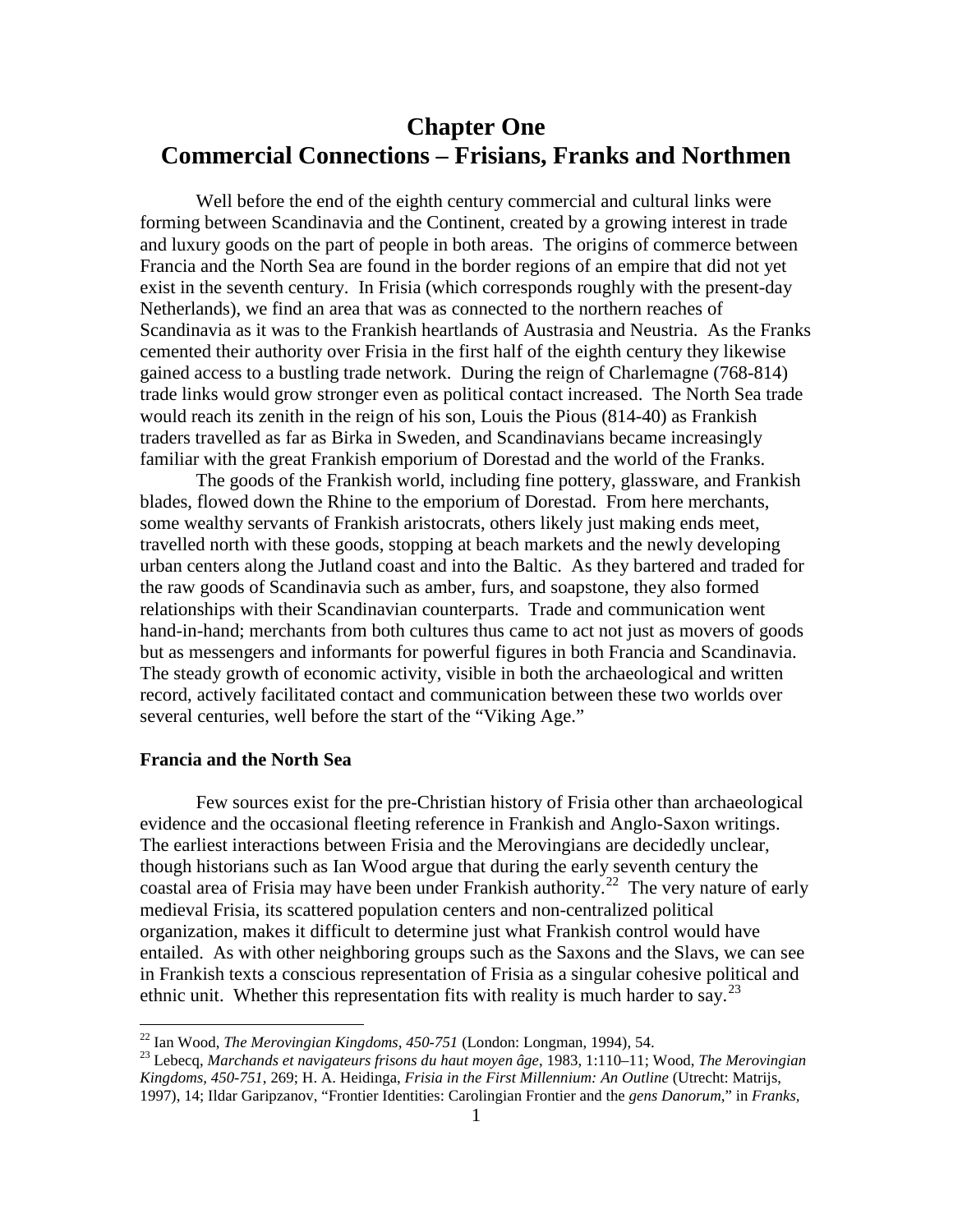When Frisia as a distinct kingdom becomes visible around the late seventh and early eighth centuries, it seems to be due to the growing influence of its Frankish neighbors to the south and east as well as to the growing importance of North Sea trade. From as early as the seventh century Franks and Frisians were vying for control of the strategically important Rhine delta. During the reign of Dagobert I (623-39) the town of Utrecht was apparently granted to Chunibert, the bishop of Cologne, for the purpose of converting the Frisians, though Boniface, in a letter to Pope Stephen III, points out that nothing came of this attempt.<sup>[24](#page-16-0)</sup> At Dorestad – not yet the grand emporium it would become in the eighth and ninth centuries – there is also evidence for Merovingian control in the minting of golden coins known as *tremisses*. Struck by two moneyers who had moved (probably at royal urging) from the nearby Frankish town of Maastricht, these coins, especially those of Madelinus, would serve as the model for a large number of Frisian imitations.<sup>[25](#page-16-1)</sup> Evidence for Merovingian minting ceases around 650, and this decline corresponds with signs of renewed Frisian control of the area and of Dorestad itself. The *Vita Wilifridi* contains the first written reference to a "king" of Frisia, one Aldgisl, who in 678 appears at odds with the Franks.<sup>26</sup> Around the same time a new form of currency, silver pennies known as *sceattas*, begin to appear in Frisia. Though the information is fragmentary, everything seems to point towards renewed Frisian independence from Merovingian power. The rise to prominence of the Frisian's most famous leader, Radbod (*c.* 680-719), continued this trend.

Radbod looms large in the affairs of the Franks, and especially the Pippinids, during the last decades of the seventh and first decades of the eighth century.<sup>27</sup> Referred to as the *regem Fresonum* in Willibald's *Vita Bonifatii*, but more dismissively as a *dux* in the continuation of Fredegar's *Chronicle*, his ongoing dealings with his Frankish neighbors make it clear that Radbod intended for Frisia to be a major player in the politics of the time.<sup>[28](#page-16-4)</sup> He first appears in the sources in 695, suffering defeat at the hands of Pippin II in the struggle for control of Dorestad. Following Radbod's defeat a move was made towards rapprochement with the marriage of Radbod's daughter, Theudesinda, to Grimoald, Pippin's second son by Plectrude. By 714 these ties had clearly been severed. Radbod, now an ally of the Neustrians under the leadership of the *maior*  Ragamfred and his Merovingian king Chilperic II, was once more in conflict with the

 $\overline{a}$ 

*Northmen, and Slavs*, ed. Ildar Garipzanov, Patrick Geary, and Przemyslaw Urbanczyk (Turnhout: Brepols, 2008), 114–15. <sup>24</sup> Boniface, MGH Ep. <sup>3</sup>*,* pp. 395-96. <sup>25</sup> Lebecq, *Marchands et navigateurs frisons du haut moyen âge*, 1983, 1:51–55; Philip Grierson and Mark

<span id="page-16-0"></span>

<span id="page-16-1"></span>Blackburn, *Medieval European Coinage: The Early Middle Ages*, vol. 1 (Cambridge: Cambridge University Press, 1986), 137; Adriaan Verhulst, *The Rise of Cities in North-West Europe* (Cambridge: Cambridge University Press, 1999), 27–28; Arent Pol, "Madelinus and the Disappearing of Gold," in *Dorestad in an International Framework*, ed. Annemarieke Willemsen and Hanneke Kik (Turnhout:

<span id="page-16-2"></span><sup>&</sup>lt;sup>26</sup> Stephen of Ripon, *Vita Wilfridi* in *The Life of Bishop Wilfrid by Eddius Stephanus* ed. and trans. Bertram Colgrave (Cambridge: Cambridge University Press, 1985), c. 27, p. 52: "Eodem quoque tempore Eferwine

<span id="page-16-3"></span>dux Theoderici regis Francorum misit nuntios suos cum litteris ad Aldgislum regem Fresis ... ." <sup>27</sup> Willibald, *Vita Bonifati*, ed. W. Levison, MGH SRG 57 (Hanover: MGH, 1905), c. 4, p. 16; *Fredegarii Chronicorum Liber Quartus cum Continuationibus*, ed. and trans. J. M. Wallace-Hadrill (London: Thomas

<span id="page-16-4"></span>Nelson and Sons Ltd., 1960), c. 102, p. 86. <sup>28</sup> Stephen of Ripon, *Vita Wilfridi*, c. 27, p. 52: "Eodem quoque tempore Eferwine dux Theoderici regis Francorum misit nuntios suos cum litteris ad Aldgislum regem Fresis ... ."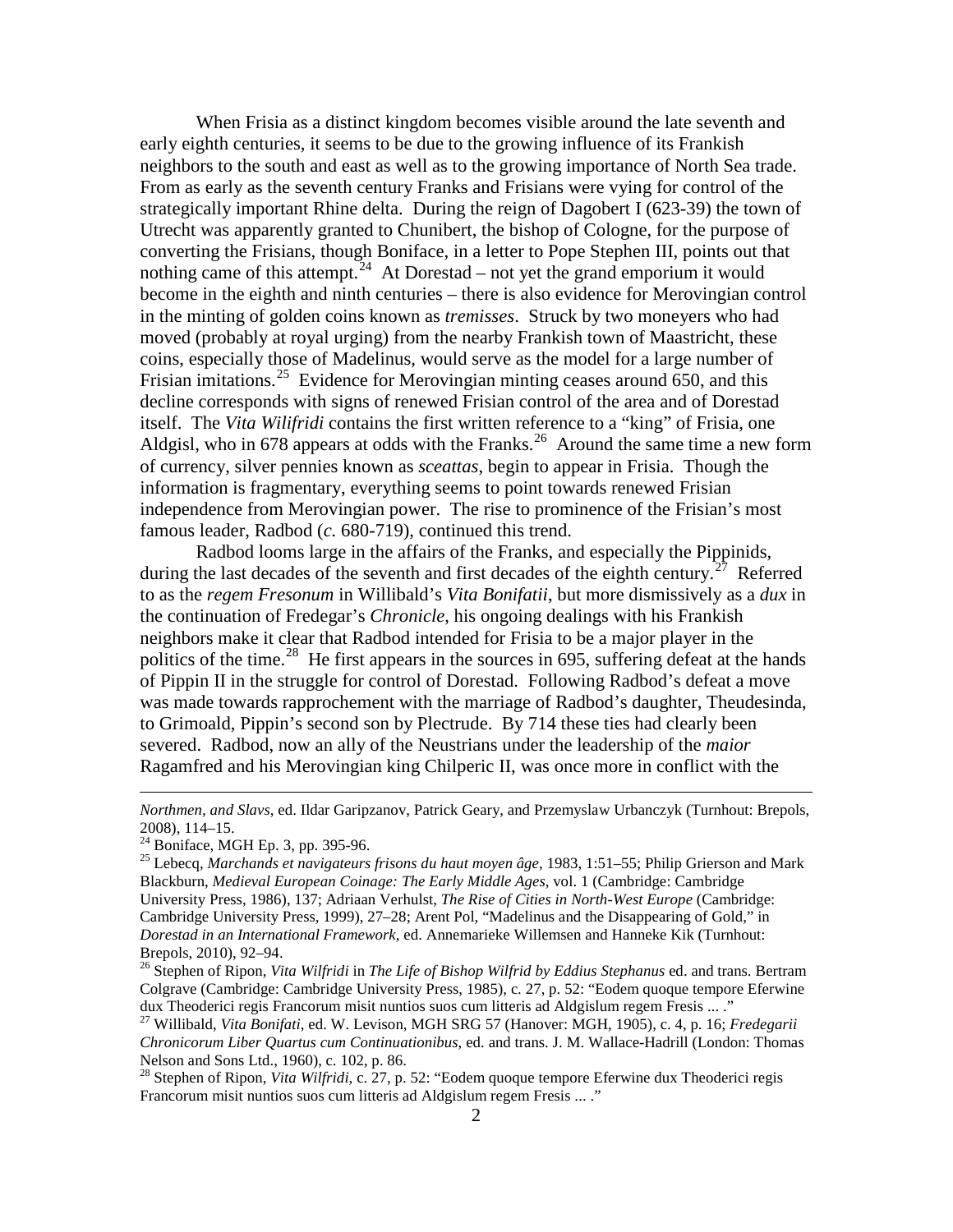Pippinids, led by Charles Martel. The alliance between Radbod and the Neustrian Franks arose from a desire by both parties to prevent further growth of Pippinid political power. There may also have been an economic interest on the part of the Neustrians in limiting competition along the Atlantic coast by their Austrasian rivals, as the primary Neustrian emporium, Quentovic, lay to the south of contested Dorestad. Frisian antipathy towards Charles Martel, who had replaced Radbod's grandson Theudoald as leader of the Pippinids, may also have played a part in the alliance. By 716 Dorestad was once more in Frisian hands, though it would not remain so for long. Conflict with the Pippinids would continue until the death of Radbod in 719. The passing of the Frisian ruler seems to have marked the end of centralized Frisian resistance to Frankish authority and there is evidence not just of growing political control but of inroads being made by missionary figures under the protection of the Franks, such as Boniface and Willibrord, whose efforts only a few years earlier had found little success in the area.<sup>29</sup> In 734 Charles Martel returned once more to Frisia at the head of army, an act that both the Continuator of Fredegar's *Chronicle* and the writer of the *Annales Mettenses priores* describe as a response to rebellion, an indication of the relative positions of the two sides, at least from the Frankish perspective.<sup>[30](#page-17-1)</sup>

By the 740s Frisia had been brought under the uneasy control of the Franks. Integration and Christianization would take some time, especially in those northern areas bordering the still-intractable Saxons, but as H. A. Heidinga points out, for much of the Frisian aristocracy these "political changes [probably] did not entail anything more than entering into new alliances and patron-client relations.<sup>"[31](#page-17-2)</sup> By the time the Carolingians took the throne in 751, the Frisian kingdom was considered to be part of the Frankish realm. With the publication of a *Lex Frisonium* under Charlemagne, the Frisians were conceived of as a coherent *gens* alongside the various other groups absorbed into the Frankish kingdoms, such as the Saxons, Swabians, or Alamans.<sup>[32](#page-17-3)</sup> And though there are signs of discontent, such as an unsuccessful rebellion in 784, by the reign of Louis the Pious Frisia had become an important piece of the Frankish empire.<sup>[33](#page-17-4)</sup>

Geographically Frisia as a Carolingian *regnum* ran from the Zwin River in the south to the Weser in the north, though Frisian influence and settlement seems to have projected farther north prior to the Carolingian period. Frisian settlement was largely

<span id="page-17-0"></span> <sup>29</sup> Stéphane Lebecq, "Francs contre Frisons (VIe-VIIIe Siècles)," in *La guerre et la paix, frontières et* 

<span id="page-17-1"></span>*violences au moyen âge* (Paris: Bibliothèque nationale, 1978), 61.<br><sup>30</sup> *Fred-con*, c. 17, p. 92; *Annales Mettenses priories*, ed. B. von Simson, MGH SRG 10 (Hanover: MGH, 1905), s.a. 734, p. 27.

<span id="page-17-2"></span><sup>&</sup>lt;sup>31</sup> H. A. Heidinga, "From Kootwijk to Rhenen: In Search of the Elite in the Central Netherlands in the Early Middle Ages," in *Medieval Archaeology in the Netherlands: Studies Presented to H. H. van Regteren* 

<span id="page-17-3"></span><sup>&</sup>lt;sup>32</sup> Patrick Wormald, "*Lex Scripta* and *Verbum Regis*: Legislation and Germanic Kingship, From Euric to Cnut," in *Early Medieval Kingship*, ed. Peter Sawyer and Ian Wood (Leeds: University of Leeds, 1977), 138; Rosamond McKitterick, *The Carolingians and the Written Word* (Cambridge: Cambridge University Press, 1989), 37–38; Dirk Meier, "The North Sea Coastal Area: Settlement History From Roman to Early Medieval Times," in *The Continental Saxons From the Migration Period to the Tenth Century: An Ethnographic Perspective*, ed. D. H. Green and Frank Siegmund (Woodbridge, Suffolk: Boydell Press, 2003), 50.

<span id="page-17-4"></span><sup>33</sup> Timothy Reuter, "Charlemagne and the World beyond the Rhine," in *Charlemagne: Empire and Society*, ed. Joanna Story (Manchester: Manchester University Press, 2005), 187.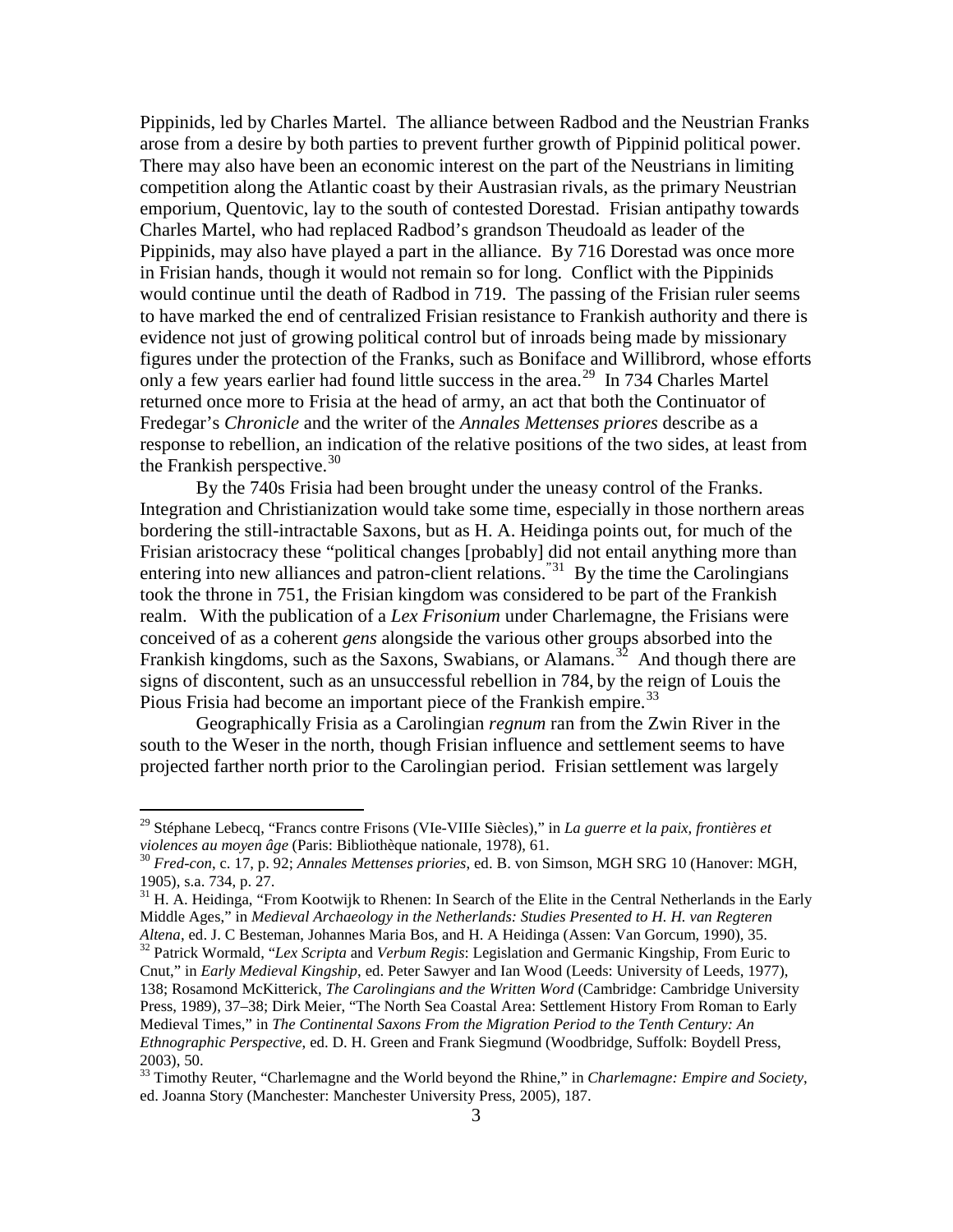coastal, limited to the relatively few highland areas, to islands, or to artificial mound villages known as *terps*. These nucleated structures remained largely separated by rivers, inlets, and bays with communication between settlements made primarily by means of water-travel. Water was in fact one of the defining qualities of the area and thus of the communities that developed there. Where agriculture was the rule in most parts of the Frankish world, Frisia's geography and ecology lent itself to the pursuit of maritime activities and to trade rather than farming. By the seventh century Frisians were engaging in long-distance trade and exchange to make ends meet and to compensate for the area's limited agricultural potential. The growth of Frisia and the rise of Dorestad as the preeminent trading port of the early medieval period can be seen as a direct result of these activities.<sup>[34](#page-18-0)</sup> Frisia's connection via rivers and seas served to link it not just internally but also into the wider world. The presence of multiple important river systems, especially the Rhine, linked Frisia to the heartland of the Franks. These regional ties were increasingly emphasized as the area was brought more firmly into the orbit of the Austrasian Franks. At the same time, Frisia's ties to the sea allowed for unrivaled access to Scandinavia. It would thus come to stand as a frontier zone linking these two worlds, becoming the Franks' "gateway" to the North Sea and the Baltic.

As early as the mid-sixth century there existed limited economic ties between Frisia and what would become Denmark. Iron Age Scandinavia, while never directly connected to the Roman world, nevertheless participated in exchange of a sort with its southern neighbors. Archaeological evidence in the form of glassware, pottery, and coinage all point to trade based primarily on ties to the eastern Roman empire, with routes moving through the Baltic and into central Europe.<sup>35</sup> However, with the arrival of the Avars and various Slavic peoples in the sixth century these links were severed. It is at this juncture that a North Sea "zone" truly began to take shape.<sup>[36](#page-18-2)</sup> Beginning in the late seventh century and especially in the eighth century, the Frisians would come to hold a veritable monopoly over trade with Scandinavia.

Thus even as political developments were drawing Frisia more firmly into the orbit of the Frankish world, the pull of the North Sea was of equal importance in the development of Frisia both territorially and culturally. Though information on these areas is sparse in our written sources, archaeological evidence shows the first signs of

<span id="page-18-0"></span> <sup>34</sup> Detlev Ellmers, "The Frisian Monopoly of Coastal Transport in the 6th-8th Centuries," in *Maritime Celts, Frisians and Saxons*, ed. Seán McGrail (London: Council for British Archaeology, 1990), 91; Heidinga, *Frisia in the First Millennium*, 51; Stéphane Lebecq, "Entre terre et mer: la mise en valeur des contrées littorales de l'ancienne Frise," *Histoire, économie et société* 16 (1998): 184–85; Dries Tys, "The Scheldt Estuary as a Framework for Early Medieval Settlement Development," in *Dorestad in an International Framework*, ed. Annemarieke Willemsen and Hanneke Kik (Turnhout: Brepols, 2010), 169.

<span id="page-18-1"></span><sup>&</sup>lt;sup>35</sup> A. N. Zadoks-Josephus Jitta, "Looking Back at 'Frisians, Franks and Saxons," *Bulletin van de Vereeniging Tot Bevordering Der Kennis Vande Antieke Beschaving* 36 (1961): 49; Svend Nielsen, "Urban Economy in Southern Scandinavia in the Second Half of the First Millennium AD," in *The Scandinavians from the Vendel Period to the Tenth Century: An Ethnographic Perspective*, ed. Judith Jesch (Woodbridge, Suffolk: Boydell Press, 2002), 183.<br><sup>36</sup> Havo Vierck, "*Imitatio imperii* und *Interpretatio Germanica* vor der Wikingerzeit," in *Les Pays du Nord* 

<span id="page-18-2"></span>*et Byzance*, ed. Rudolf Zeitler (Uppsala: Almqvist & Wiksell, 1981), 65; McCormick, *Origins of the European Economy*, 563.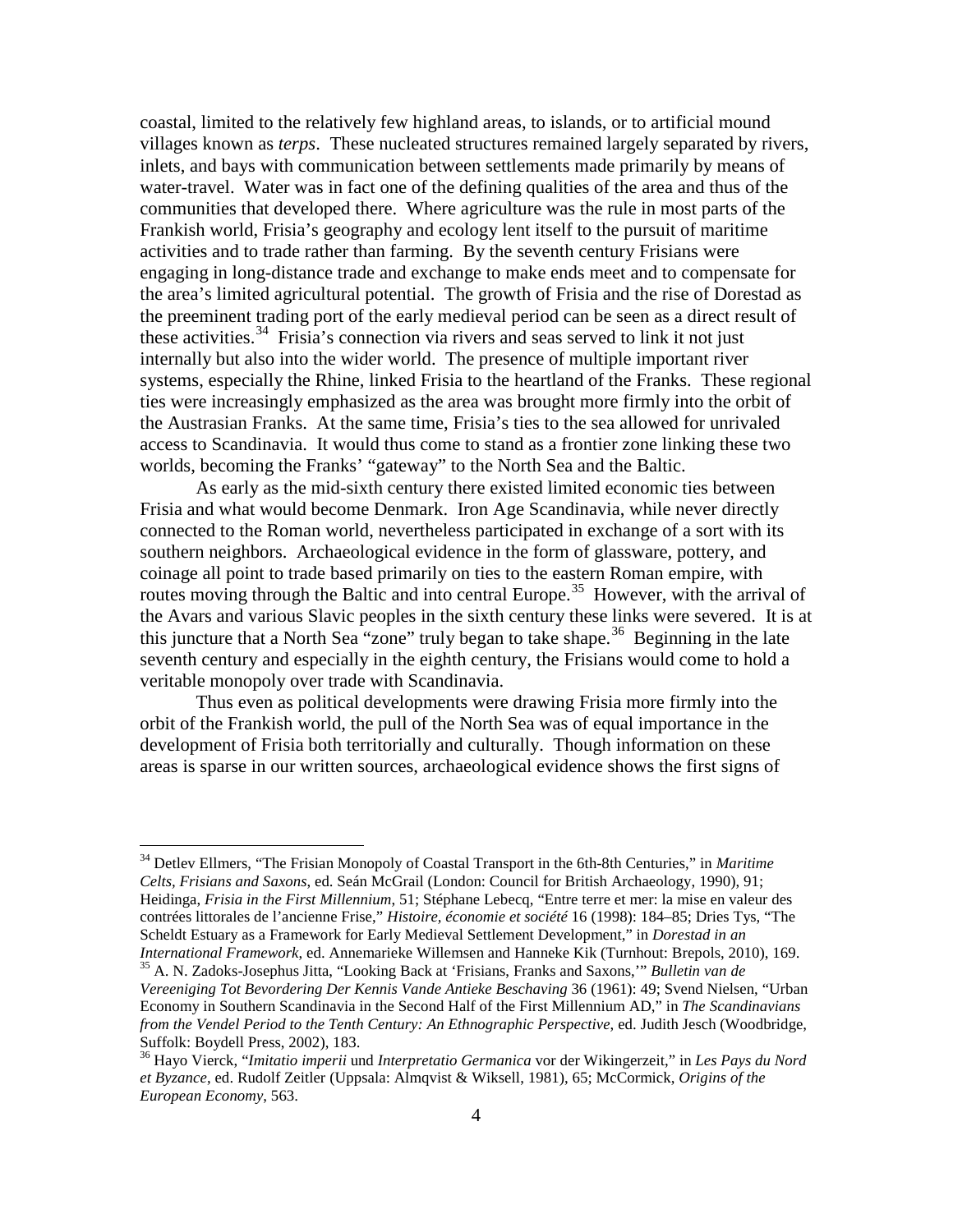Frisian inroads into Saxony and Scandinavia.<sup>37</sup> Signs of colonization and active trading, including habitations, cemeteries, and Rhenish pottery and glass shards, are visible from at least the seventh century in the islands along the western coast of Jutland, particularly at Amrum, Föhr and Sylt. The dubbing of the archipelago as the Frisian Islands is further confirmation of a Frisian presence.<sup>[38](#page-19-1)</sup> We cannot be sure whether the gradual expansion by Frisians into what would become Saxony and Denmark by the ninth century was undertaken in any organized fashion or whether it was merely the slow drift of a maritime people seeking new homes and opportunities

Frisia's pride of place in the world of early medieval trade would arise from its straddling of these worlds. Home to Dorestad, the wealthiest emporium in the Frankish kingdoms, Frisia provided not just the geographic link between the North Sea and Francia but also the expertise of a people long familiar with the practices of long-distance maritime trade. As the foremost participants in long-distance trade and exchange, the word "Frisian" would itself become synonymous with "merchant" in medieval sources.<sup>[39](#page-19-2)</sup> And Frisians did not just carry items to and from their homeland. They also cultivated colonies of merchants at the various trading centers they frequented, creating a permanent presence in foreign lands.<sup>40</sup> Settled at the various crossroads of the North Sea and the Baltic, Frisian merchants could tap into local markets and acquire the raw materials of Scandinavia in exchange for goods produced throughout the Rhine valley. This situation created opportunities for the exchange not only of goods but also of culture and ideas.

### **Coinage and Trade Goods**

Although certain scattered references to traders and commerce exist in the written sources, it is the archaeological record that provides the clearest signs of connections between Scandinavia and the Continent. Numismatic evidence of these links dates from the mid-seventh century in the form of scattered finds of gold coins, both the Madelinus type referred to above and another, known as Dronrijp, at sites such as Sylt, Altenwalde, Limfjord in the far north of Jutland, and especially at Danekirke, which served as one of the first proto-emporia in Scandinavia.[41](#page-19-4) These gold *tremissis* appear only in small numbers, but from the second half of the seventh century the number of finds of Frisian

<span id="page-19-0"></span> <sup>37</sup> Dirk Meier, "*Transalbianorum Saxonum populi sunt tres*: Das Dithmarchser Küstengebiet im frühen und hohen Mittelalter," in *Studien zur Archäologie des Ostseeraumes: von der Eisenzeit zum Mittelalter*, ed. Anke Wesse (Neumünster: Wachholtz, 1998), 83.

<span id="page-19-1"></span><sup>38</sup> Lebecq, *Marchands et navigateurs frisons du haut moyen âge*, 1983, 1:85; Martin Segschneider, "Trade and Centrality between the Rhine and the Limfjord around 500 AD. The Beachmarket on the Northfrisian Island Amrum and Its Context," in *Central Places in the Migration and Merovingian Periods*, ed. Birgitta Hårdh and Lars Larsson (Stockholm: Almqvist & Wiksell, 2002), 247–56.

<span id="page-19-2"></span><sup>&</sup>lt;sup>39</sup> Stéphane Lebecq, "On the Use of the Word 'Frisian' in the 6th-10th Written Sources: Some Interpretations," in *Maritime Celts, Frisians and Saxons*, ed. Seán McGrail (London: Council for British Archaeology, 1990), 85–90. <sup>40</sup> Lebecq, *Marchands et navigateurs frisons du haut moyen âge*, 1983, 1:237–243; Johan Callmer,

<span id="page-19-3"></span><sup>&</sup>quot;Archaeological Sources for the Presence of Frisian Agents of Trade in Northern Europe ca. AD 700-900," in *Studien zur Archäologie des Ostseeraumes: von der Eisenzeit zum Mittelalter*, ed. Anke Wesse (Neumünster: Wachholtz, 1998), 469.

<span id="page-19-4"></span><sup>&</sup>lt;sup>41</sup> Metcalf, "Viking-Age Numismatics 2: Coinage in the Northern Lands in Merovingian and Carolingian Times," 400–2.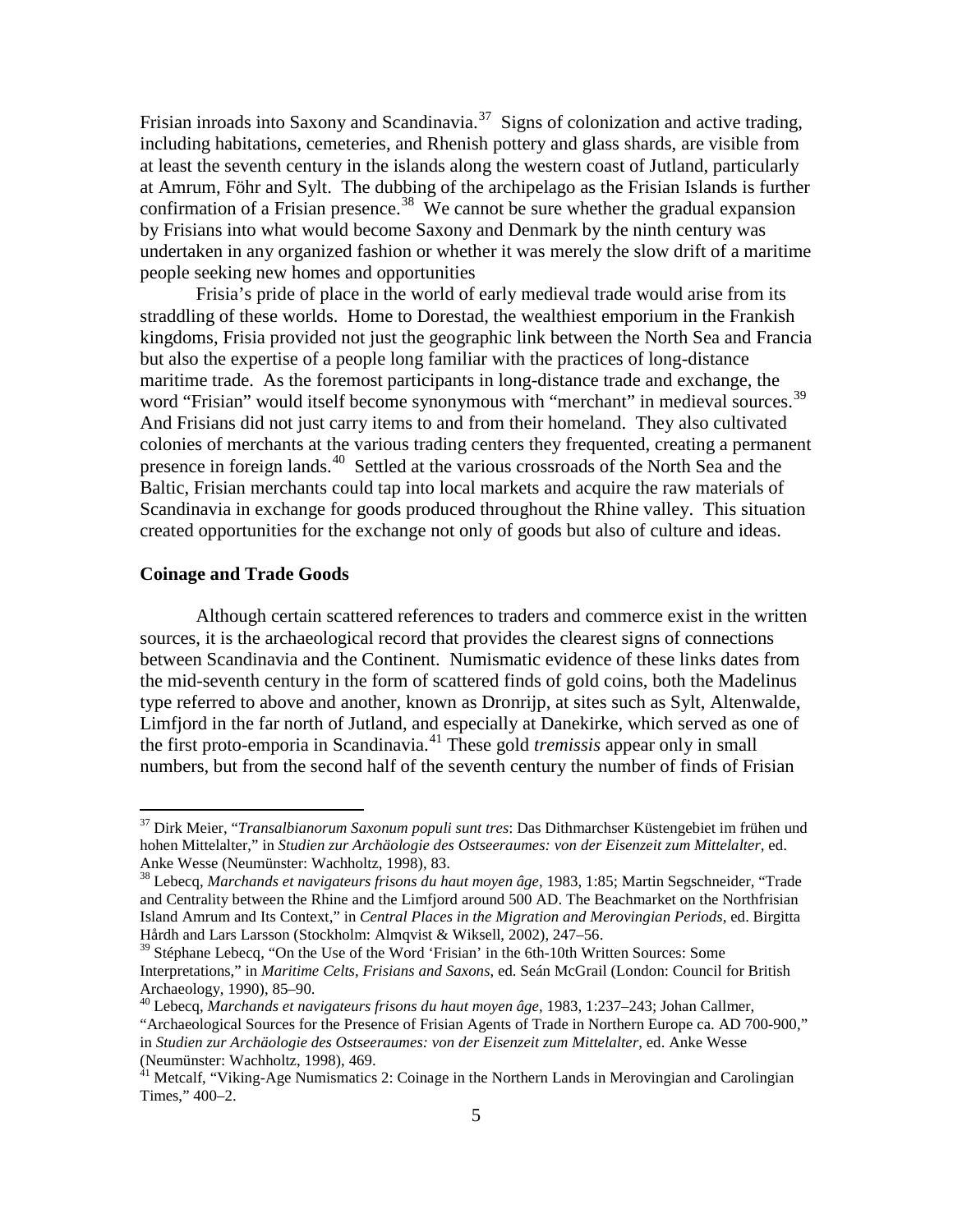coins in Scandinavia, both in isolation and in hoards, becomes much more substantial. In place of the earlier gold coins comes the introduction of a new currency, typically called *sceattas*. [42](#page-20-0) Made of silver and generally of high quality, *sceattas* came in a variety of styles. While their origin seems to be English, the practice of minting these silver coins quickly crossed the channel. Strikingly, *sceattas* bear no inscription of any sort; rather than being issued by specific kings or rulers they seem to have been created at numerous sites in a more ad-hoc fashion. In contrast to most of the gold coinage of the early medieval period, these coins were tools designed for easy exchange in the growing market of the North Sea rather than for cultural or political ends. From Frisia sprang the so-called "Porcupine" type, named for the image that adorns them. In Scandinavia a second type, known as "Wodan-Monster," was minted, particularly at Ribe (perhaps using silver from Frisian coins). The diffusion of these *sceattas,* not just in Scandinavia but in large numbers throughout England and Frisia (at Dorestad, on the island of Domburg to the south, along the northern coast-line and down the Rhine), shows the routes of exchange that stretched from Frisia north into Scandinavia, west into the Anglo-Saxon kingdoms, and south-east into the Frankish kingdoms by the beginning of the eighth century.  $43$ 

The rise of Carolingian power brought about a new stage in the economic and monetary practices of the Franks. Perhaps in part inspired by the usefulness of the *sceat*, and certainly due to changing availability of metal, the Franks abandoned gold coinage and began minting a new silver coinage, called the *denarius*. [44](#page-20-2) The shift in currency demonstrates a central aspect of the developing Carolingian economic policy. On the one hand, a desire to bring minting back under centralized control, and on the other, a goal of creating a currency useable in both local and long-distance trade.<sup>45</sup> Beginning in the reign of Charlemagne, and especially following his decision to reform coinage weights and minting practices in *c.*793, the numismatic evidence grows significantly. Charlemagne's reform should be viewed, at least in part, within the context of a growing focus on commerce, including that with Scandinavia.[46](#page-20-4) Alongside Dorestad's central role as a site for export and import, the town also continued its function as a mint, this time

<span id="page-20-0"></span> $42$  This term has come under periodic attack due to its somewhat anachronistic associations with later Anglo-Saxon coins of the same name. Both Wood, *The Merovingian Kingdoms, 450-751*, 299; and Lebecq, *Marchands et navigateurs frisons du haut moyen âge*, 1983, 1:54–55 use the term in quotations and make it clear that they might prefer to use the term "penny" instead. Given the weight of scholarship, however, it seems that the sceat is here to stay.

<span id="page-20-1"></span><sup>43</sup> Lebecq, *Marchands et navigateurs frisons du haut moyen âge*, 1983, 1:54–61; Grierson and Blackburn, *Medieval European Coinage*, 1:153–54; Metcalf, "Viking-Age Numismatics 2: Coinage in the Northern Lands in Merovingian and Carolingian Times," 402–9; Michael Müller-Wille, "Ribe - Reric - Haithabu: Zur frühen Urbanisierung im südskandinavischen und westslawischen Gebeit," in *Haithabu und die frühe Stadtentwicklung im nördlichen Europa*, ed. Klaus Brandt, Michael Müller-Wille, and Christian Radtke (Münster: Wachholtz, 2002), 330.

<span id="page-20-2"></span><sup>44</sup> Grierson and Blackburn, *Medieval European Coinage*, 1:81–154; Wood, *The Merovingian Kingdoms, 450-751*, 218; Pol, "Madelinus and the Disappearing of Gold," 94. <sup>45</sup> Hodges, *Dark Age Economics*, 39; Jean-Pierre Devroey, *Économie rurale et société dans l'Europe* 

<span id="page-20-3"></span>*franque* (Paris: Belin, 2003), 161–64.<br><sup>46</sup> Philip Grierson, "Money and Coinage under Charlemagne," in *Karl Der Grosse: Lebenswerk Und* 

<span id="page-20-4"></span>*Nachleben*, ed. Helmut Beumann, vol. 1 (Düsseldorf: L. Schwann, 1966), 501–36; Hodges, *Dark Age Economics*, 43; Simon Coupland, "Charlemagne's Coinage: Ideology and Economy," in *Charlemagne: Empire and Society*, ed. Joanna Story (Manchester: Manchester University Press, 2005), 221–23.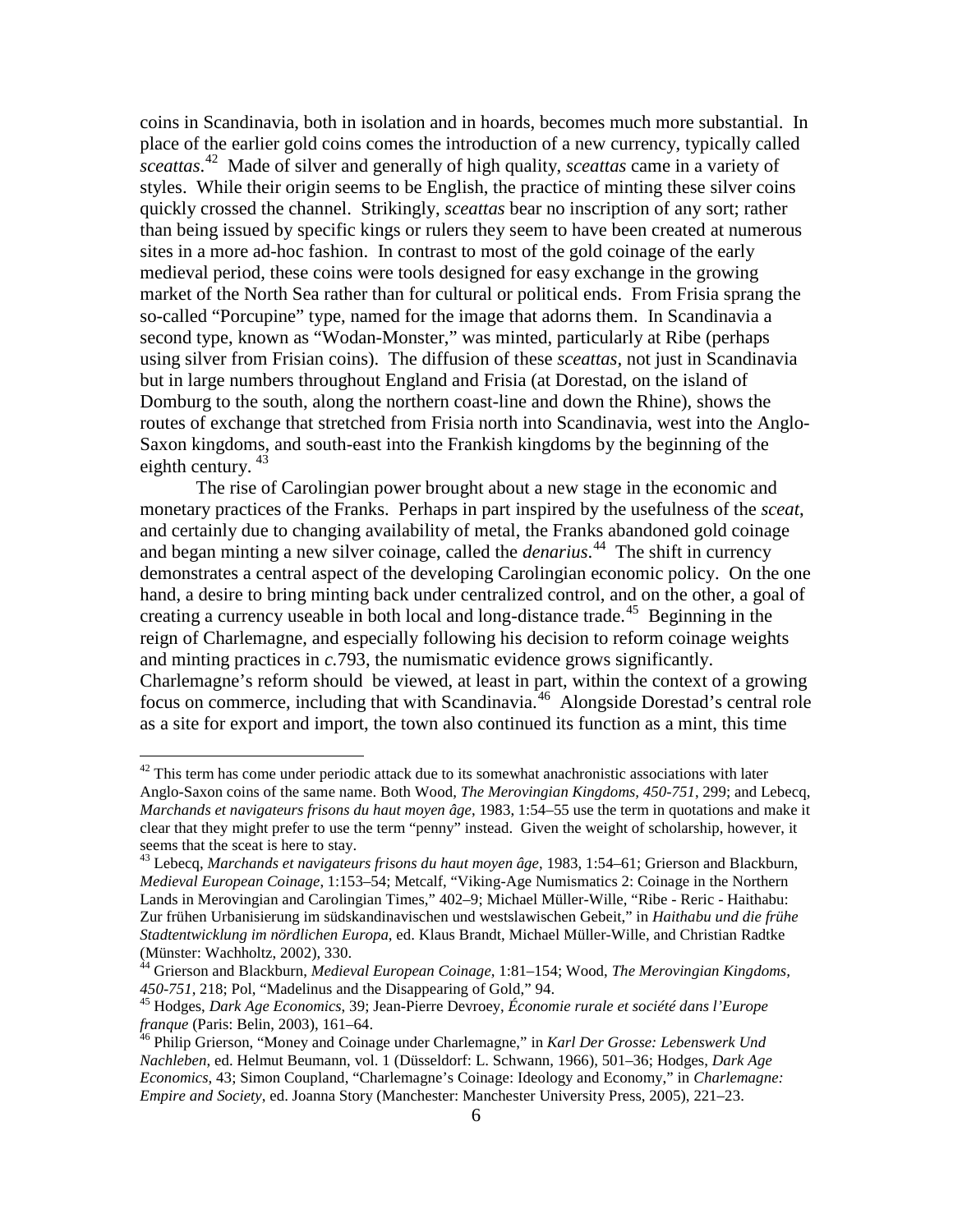under Carolingian authority. The so-called Dorestad *denarii* attest to the emporium'*s* growing importance and to the continuing expansion of trade between Francia and Scandinavia. These coins, which bore the name of the *vicus* where they were minted and sometimes an image of a ship, have been found widely throughout the Netherlands as well as along the routes north into Scandinavia. Finds of these coins in the Baltic indicate the further development of the North Sea network. The minting of knock-off coins at Hedeby and elsewhere in imitation of the Dorestad *denarii* is demonstrates the influence that these growing trade links had in the north.<sup>47</sup> The reign of Louis the Pious saw increased control over coinage throughout the Carolingian Empire and a corresponding rise in the number of Frankish coins circulating throughout Europe.<sup>[48](#page-21-1)</sup>

The presence of southern coinage in Scandinavia indicates the existence of active, ongoing trade. But what were these Frisian merchants using these coins to purchase? What were the key items of exchange that linked the world of the Danes, Swedes, and Norwegians with those of their southern neighbors? On the Scandinavian side of the equation there are major gaps in the archaeological record that mirror those in the written sources. The major trade goods of the north, raw materials meant for consumption, such as salt, honey, and beeswax, or for the shops of Frankish craftsmen, like furs and leather, tend to leave little in the way of physical evidence. There are, however, some exceptions to these perishable items. Whale bones, walrus tusks and reindeer antlers were an important trade good both within Scandinavia and with the outside world.<sup>[49](#page-21-2)</sup> From Norway came soapstone and whetstones that were exported to Denmark and Francia in large quantities.<sup>[50](#page-21-3)</sup> Even more important was amber from Sweden and the Baltic. Massive quantities of unworked amber, as well as numerous finished and in-progress amber and glass items such as beads, have been found at Dorestad, indicating the importance of the site as an entry point for this exotic luxury into Francia.<sup>[51](#page-21-4)</sup>

While the movement of goods from north to south is only dimly visible, when we look for evidence of Frankish imports in Scandinavia a much richer picture emerges. Luxury goods manufactured in the Frankish kingdoms, and especially in the Rhine and Meuse valleys, linked the Continent to the North. Ceramics and glassware are by far the most common Frankish items found in Scandinavia. Glass drinking vessels from areas

<span id="page-21-0"></span> <sup>47</sup> Sawyer, *The Age of the Vikings*, 116; Klavs Randsborg, *The Viking Age in Denmark: The Formation of a State* (New York: St. Martin's Press, 1980), 89; Ellmers, "The Frisian Monopoly of Coastal Transport in the 6th-8th Centuries," 92.<br><sup>48</sup> Simon Coupland, "Money and Coinage Under Louis the Pious," *Francia* 17, no. 1 (1990): 23–54.

<span id="page-21-2"></span><span id="page-21-1"></span><sup>49</sup> Ohthere, *Two Voyagers at the Court of King Alfred: The Ventures of Ohthere and Wulfstan, Together with the Description of Northern Europe from the Old English Orosius*, ed. Niels Lund, trans. Christine E. Fell (York: Sessions, 1984), 19–20; Stig Jensen, *The Vikings of Ribe* (Ribe: Den Antikvariske samling, 1991), 13; Nielsen, "Urban Economy in Southern Scandinavia in the Second Half of the First Millennium AD," 184.

<span id="page-21-3"></span><sup>50</sup> Herbert Jankuhn, *Haithabu: ein Handelsplatz der Wikingerzeit* (Neumünster: Wachholtz, 1956), 167–69; Heid Resi, "Reflections on Viking Age Local Trade in Stone Products," in *Proceedings of the Tenth Viking Congress*, ed. James E. Knirk (Oslo: Universitetets Oldsaksamling, 1987), 95; Lise Bender Jørgensen,

<sup>&</sup>quot;Rural Economy: Ecology, Hunting, Pastoralism, Agricultural and Nutritional Aspects," in *The Scandinavians from the Vendel Period to the Tenth Century: An Ethnographic Perspective*, ed. Judith Jesch (Woodbridge, Suffolk: Boydell Press, 2002), 139–40. <sup>51</sup> W. A. van Es, "Dorestad Centred," in *Medieval Archaeology in the Netherlands: Studies Presented to H.* 

<span id="page-21-4"></span>*H. van Regteren Altena*, ed. J. C. Besteman, Johannes Maria Bos, and H. A. Heidinga (Assen: Van Gorcum, 1990), 174–75.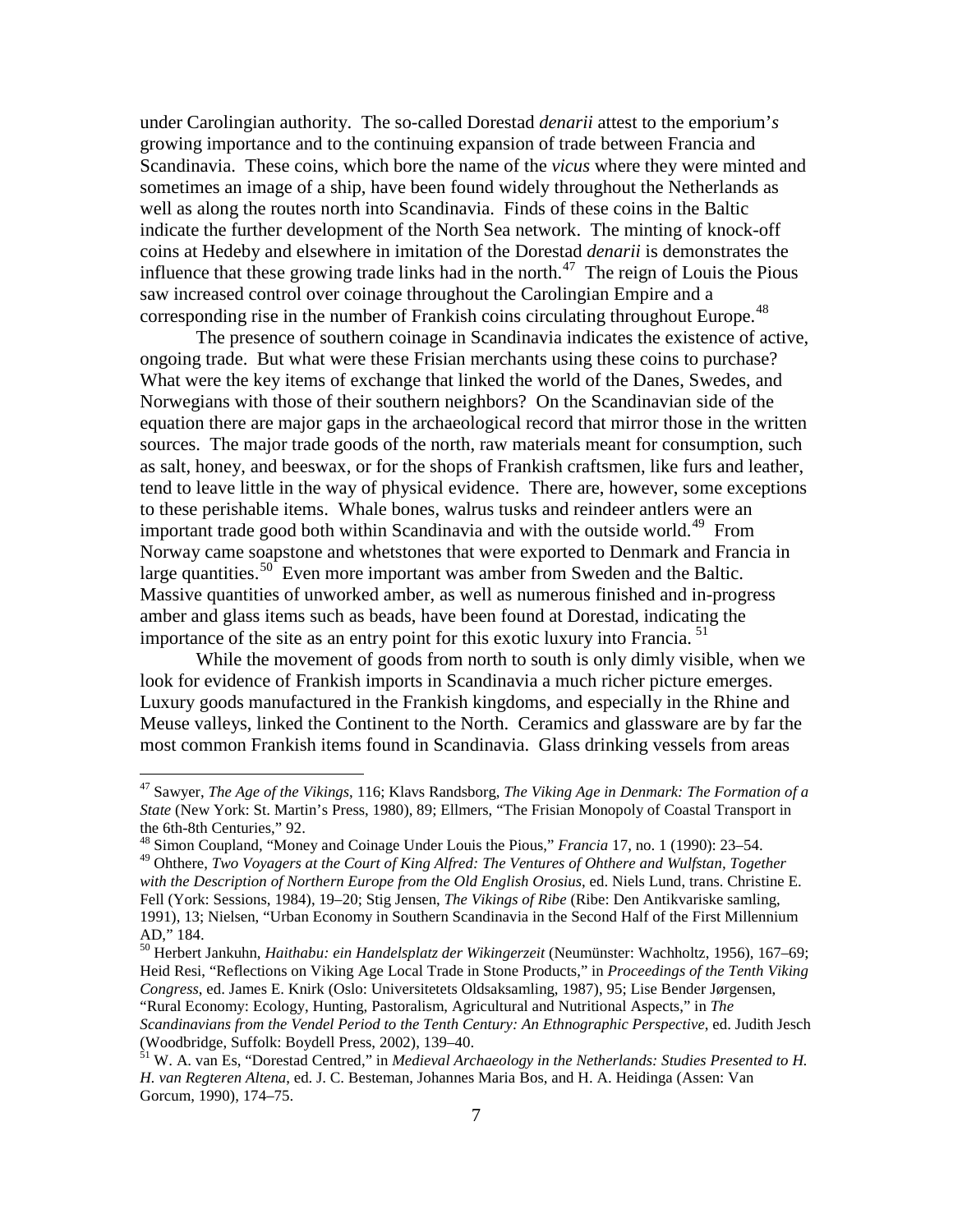such as Eifel and the Ardennes begin to appear in large numbers from the late seventh century all along the North Sea coastal routes with substantial finds as far east as Sweden. Many of these finds are connected to particularly rich burial sites, indicating the high value placed on these foreign wares by local elites. Glass drinking vessels, sometimes in great numbers, have also been located in the remains of the halls that housed powerful chieftains and their bands of followers. These vessels would have been items of great prestige and their use a conspicuous display of wealth and power.<sup>52</sup> In addition to these finished pieces, archaeologists have located numerous glass beads used in jewelry, mirroring those found in the soil of Dorestad.

Rhenish ceramic wares allow us to trace similar lines of communication and interaction stretching from the heart of Francia into the Baltic. Pottery is particularly useful for gauging trade in the pre-Viking period as, unlike jewelry and other luxury goods, it tends not to appear in later Viking Age hoards, which may contain coins and objects plundered long after their creation. Badorf ware, a style of ceramic popular from *c.*750 onward and named for its origin site in the Cologne region, is found throughout the Netherlands as well as along the Jutland peninsula, especially at the Danish emporium of Hedeby.<sup>53</sup> Another style, Tating ware, is even more useful as an indicator of growing links between Francia and Scandinavia from the mid-eighth century. Badorf ware most likely served a largely utilitarian function, as a transport for wine or more frequently as a utensil for Frisian merchants.<sup>[54](#page-22-2)</sup> Tating ware, on the other hand, is demonstrably a luxury good. These high-quality Carolingian pitchers, decorated with tin foil, were, as Richard Hodges put it, "The finest pottery available in north-west Europe in the period between *c.*  770 and *c.* 825."[55](#page-22-3) They can be used to trace the growing popularity of Frankish goods and the rising levels of contact between these two worlds decades before the ninth century. Tating ware is found in large numbers at all of the major emporia of Scandinavia, including Kaupang in Norway and Birka in Sweden.<sup>[56](#page-22-4)</sup> Not just a vessel for carrying goods to Scandinavia, these pitchers have been found in pagan graves in Sweden an indication of their status as a luxury good. The existence of imitation styles produced at these Scandinavian sites also indicates the popularity of Frankish pottery.<sup>[57](#page-22-5)</sup>

Glass and ceramic-wares demonstrate the growth of commerce and the creation of

<span id="page-22-0"></span> <sup>52</sup> Peter Sawyer, *Kings and Vikings: Scandinavia and Europe, A.D. 700-1100* (London: Methuen, 1982), 72; Heiko Steuer, "Der Handel der Wikingerzeit zwischen Nord- und Westeuropa aufgrun archäologischer Zeugnisse," in *Untersuchungen zu Handel und Verkehr der vor- und frühgeschichtlichen Zeit in Mittel- und Nordeuropa*, ed. Klaus Düwel et al., vol. 4 (Göttingen: Vandenhoeck & Ruprecht, 1987), 146–51; Winroth, *The Conversion of Scandinavia*, 17–18; Näsman, "Exchange and Politics: The Eighth-Early Ninth Century

<span id="page-22-1"></span>in Denmark," 37–46.<br><sup>53</sup> Christoph Keller, "Pottery Production in Badorf and Walberberg during the Carolingian Period," in<br>*Vikings on the Rhine*, ed. Rudolf Simek and Ulrike Engel (Vienna: Fassbaender, 2004), 162–63.

<span id="page-22-2"></span><sup>&</sup>lt;sup>54</sup> Claus Feveile, "Ribe: Emporium and Town in the 8th and 9th Centuries," in *Dorestad in an International Framework*, ed. Annemarieke Willemsen and Hanneke Kik (Turnhout: Brepols, 2010), 145–46. <sup>55</sup> Hodges, *Dark Age Economics*, 59.<br><sup>55</sup> Richard Hodges, "Dark Age Economics, 59.

<span id="page-22-4"></span><span id="page-22-3"></span>*Studies Presented to W. A. van Es*, ed. H. Sarfatij, W. J. H. Verwers, and P. J. Woltering (Zwolle: Stichting Promotie Archeologie, 1999), 230; Björn Ambrosiani, "Birka and Dorestad," in *In Discussion with the Past: Archaeological Studies Presented to W. A. van Es*, ed. H. Sarfatij, W. J. H. Verwers, and P. J. Woltering (Zwolle: Stichting Promotie Archeologie, 1999), 241.

<span id="page-22-5"></span><sup>&</sup>lt;sup>57</sup> For a discussion on just how telling pottery can be for the changing political and commercial face of the eighth and ninth centuries see McCormick, *Origins of the European Economy*, 659–61.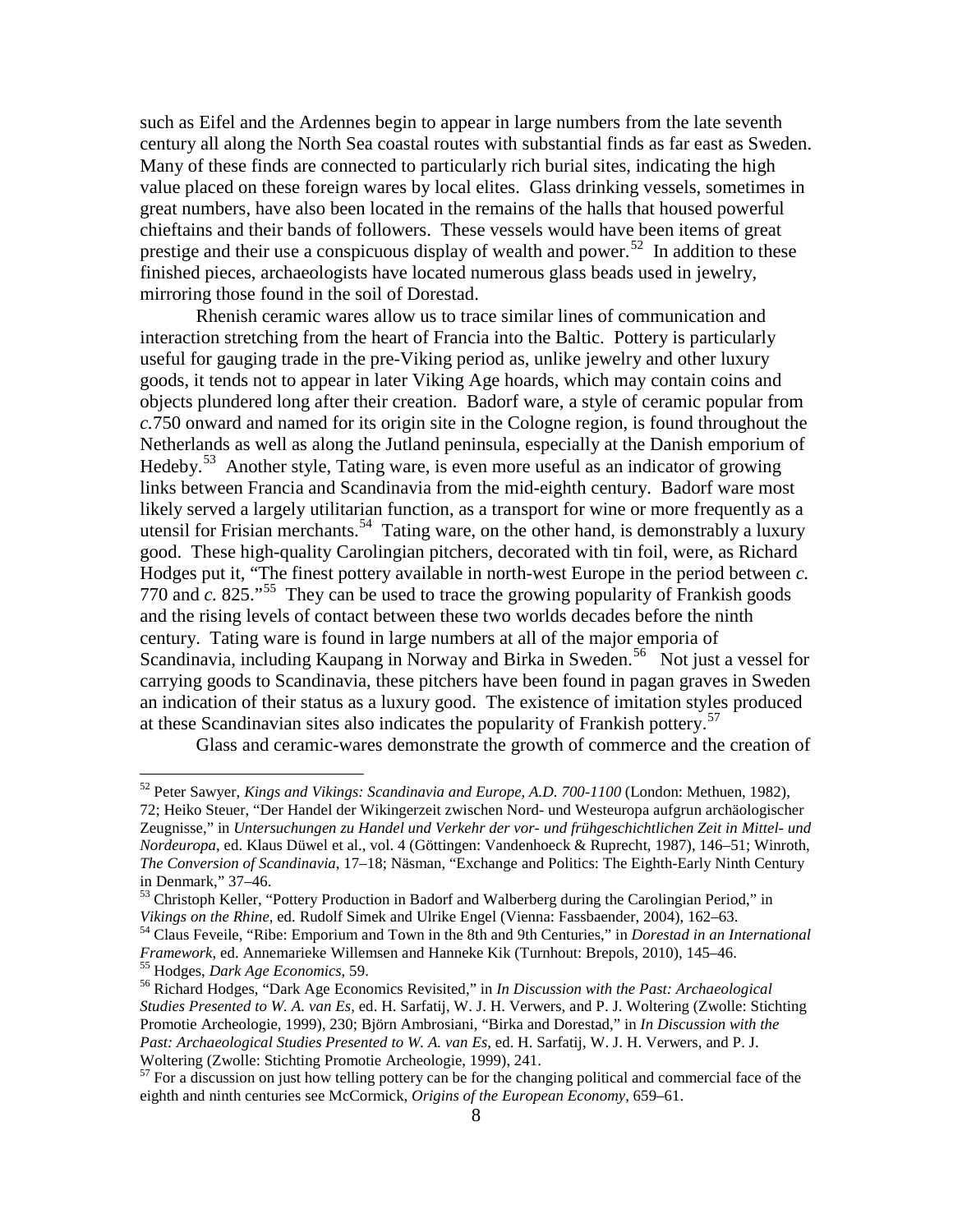networks between Frankish craftsmen, Frisian traders and Scandinavian elites. Produced at the great estates in the heart of Austrasia, these goods were shipped down the Rhine to Dorestad, packed into small Frisian boats and carried over the sea to trading towns along the Jutland coast and even as far as Sweden. A variety of other materials (some traceable in the archaeological record, others through documentary evidence) provide further proof that this was a trade based around luxury and prestige items. Basalt millstones, produced in the same region as the luxury glassware, have been found at all of the major trading ports of the North Sea.<sup>58</sup> The numerous wooden barrels found at Dorestad, crafted from fir trees from far up the Rhine river, are indicative of a trade in wine; we can also see evidence of the wine trade from the Frisians referenced in a diploma from 753 concerning the fair at Saint-Denis, known for its central role in the wine trade.<sup>59</sup> Fine Frankish swords have been found at Hedeby, and there is evidence that Frankish blades were shipped without hilts to Sweden, where they could be finished in local styles.<sup>[60](#page-23-2)</sup> Frisian textiles are regrettably lacking from the physical record due to their perishable nature but textual references attest to their popularity as an item of prestige. In Notker's *Gesta Karoli Magni Imperatoris*, the emperor is said to have sent to Harun al-Rashid, the Abbasid Caliph, "Frisian cloaks of white, grey, red and blue that were rare and very expensive."<sup>[61](#page-23-3)</sup> Finds of brooches and combs, and metal goods such as keys and tools likewise show the value of transporting small but highly sought after goods.

Alongside the pottery, glass, and amber carried in merchant ships came another commodity unlike any of the others, slaves. The slave trade in the North Sea is unfortunately quite difficult to get a clear view of, especially if we depend on archaeology to trace the flow of goods between Francia and Scandinavia.<sup>[62](#page-23-4)</sup> Unsurprisingly, given the scant interest of medieval writers in commerce in general, we do not find much more on the slave trade in the North Sea. In many ways slaves suffer from the same lack of attention in medieval sources that merchants do, though for different reasons. Where merchants seem to have been regarded as largely unimportant – and perhaps occasionally distasteful – to the elite Christian world that most interested the churchmen writing in the early medieval period, slaves were effectively not even a part of

<span id="page-23-0"></span> <sup>58</sup> Randsborg, *The Viking Age in Denmark*, 67; Lebecq, *Marchands et navigateurs frisons du haut moyen âge*, 1983, 1:78; Steuer, "Der Handel der Wikingerzeit zwischen Nord- und Westeuropa aufgrun archäologischer Zeugnisse," 142–146; Näsman, "Exchange and Politics: The Eighth-Early Ninth Century in Denmark," 47–8.

<span id="page-23-1"></span><sup>59</sup> MGH DD Kar. 1, no. 6, pp. 9-11; and see McCormick, *Origins of the European Economy*, 651 on the

<span id="page-23-2"></span><sup>&</sup>lt;sup>60</sup> Jankuhn, *Haithabu*, 154–63; Steuer, "Der Handel der Wikingerzeit zwischen Nord- und Westeuropa aufgrun archäologischer Zeugnisse," 151–56.

<span id="page-23-3"></span><sup>&</sup>lt;sup>61</sup> Georges Duby, *The Early Growth of the European Economy: Warriors and Peasants from the Seventh to the Twelfth Century*, trans. Howard B. Clarke (Ithaca, NY: Cornell University Press, 1974), 106; Chrystel Brandenburgh, "Textile Production and Trade in Dorestad," in *Dorestad in an International Framework*, ed. Annemarieke Willemsen and Hanneke Kik (Turnhout: Brepols, 2010), 82–88; Notker, *Gesta Karoli Magni Imperatoris*, ed. H. Haefele, MGH SRG NS 12 (Berlin: MGH, 1959), bk. 1, c. 34, pp. 46–48; Ibid., bk. 2, c. 9, p. 63: "... pallia Fresonica alba, cana, vermiculata vel saphirina, que in illis partibus rara et multum cara comperit."

<span id="page-23-4"></span><sup>62</sup> Marios Costambeys, Matthew Innes, and Simon MacLean, *The Carolingian World* (Cambridge: Cambridge University Press, 2011), 341; McCormick, *Origins of the European Economy*, 654; for a recent archaeological approach see Joachim Henning, "Gefangenenfesseln im slawischen Siedlungsraum und der europäische Sklavenhandel im 6. bis 12. Jahrhundert," *Germania* 70, no. 2 (1992): 403–26.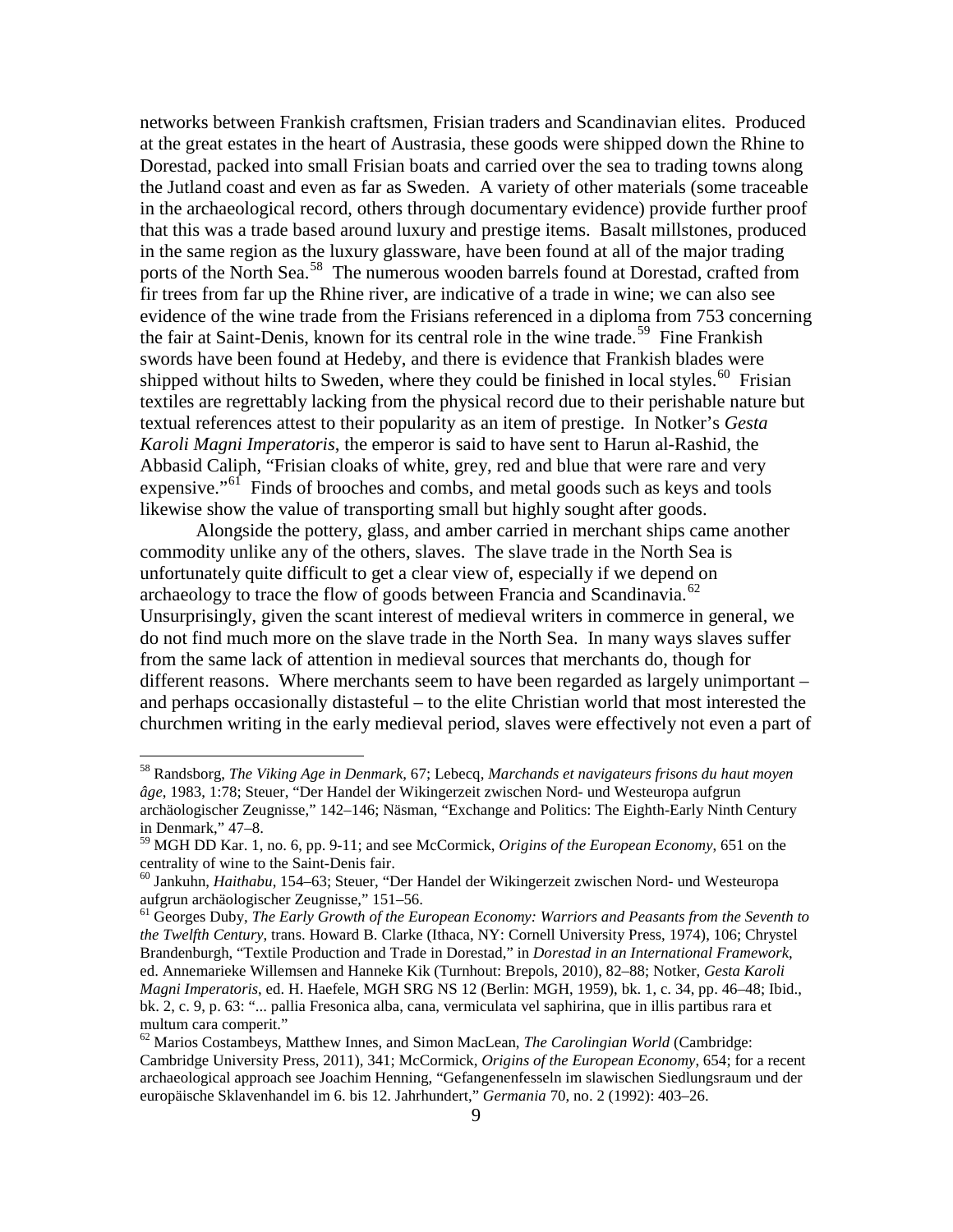that society. They were, as Orlando Patterson puts it, "socially dead," forever outside of the community, in effect non-entities. $63$  Little wonder, then, that slaves tend to flit on the margins of medieval sources, nameless, often lumped together in groups and only occasionally coming to the forefront, and then generally as lenses through which other more important figures, almost always saints, could be seen.<sup>[64](#page-24-1)</sup>

The secondary literature reflects this lack of available source material. Studies of slavery in the Carolingian empire are almost completely focused on the question of when, why, and whether slavery slowly disappeared or morphed into other forms of servility such as serfdom.<sup>[65](#page-24-2)</sup> When the study of the slave trade, as opposed to the everyday structures of slavery, is discussed, the eighth- and early ninth-century North Sea trade seems to invariably end up appearing as a brief aside to the larger discussion of trade in the Mediterranean or with the Islamic world of the east.<sup>66</sup> Works on slavery in Scandinavia tend to focus either on the second half of the ninth century and the Viking raids and slave-taking made famous by the various annals, or on the period when written laws and sagas can provide some sort of framework for a more comprehensive study of slavery as a social system.<sup>[67](#page-24-4)</sup> In the last twenty years there has been a move by scholars such as David Wyatt and David Pelteret, both of whom focus primarily on the British Isles, to view slavery in a cultural rather than a legal or economic context, but such an approach has yet to be applied to Francia or Scandinavia in any concerted way.<sup>[68](#page-24-5)</sup>

The earliest evidence for Frisian involvement in the slave trade appears in Bede's *Historia ecclesiastica gentis Anglorum,* where he describes a Frisian trader purchasing captives at London for sale in Merovingian Gaul.<sup>[69](#page-24-6)</sup> Most of these slaves were probably

<span id="page-24-0"></span> <sup>63</sup> Orlando Patterson, *Slavery and Social Death: A Comparative Study* (Cambridge, MA: Harvard University Press, 1982), 38.

<span id="page-24-1"></span><sup>64</sup> Ruth Karras, *Slavery and Society in Medieval Scandinavia* (New Haven: Yale University Press, 1988), n. 36, p. 203; David Pelteret, "Slave Raiding and Slave Trading in Early England," *Anglo-Saxon England* 9 (1981): 105; Wilhelm Levison, *England and the Continent in the Eighth Century* (Oxford: Oxford University Press, 1946), 9.<br><sup>65</sup> Marc Bloch, *Slavery and Serfdom in the Middle Ages: Selected Essays*, trans. William Beer (Berkeley:

<span id="page-24-2"></span>University of California Press, 1975); Pierre Bonnassie, *From Slavery to Feudalism in South Western Europe*, trans. Jean Birrell (Cambridge: Cambridge University Press, 1991); Carl I. Hammer, *A Large-Scale Slave Society of the Early Middle Ages: Slaves and Their Families in Early Medieval Bavaria* (Burlington, VT: Ashgate, 2002).

<span id="page-24-3"></span><sup>66</sup> Charles Verlinden, *L'esclavage dans l'Europe médiévale*, vol. 1 (Brugge: De Tempel, 1955), 717; Peter Johanek, "Der fränkische Handel der Karolingerzeit im Spiegel der Schriftquellen," in *Untersuchungen zu Handel und Verkehr der vor- und frühgeschichtlichen Zeit in Mittel- und Nordeuropa*, ed. Klaus Düwel et al., vol. 4 (Göttingen: Vandenhoeck & Ruprecht, 1987), 37–40; McCormick, *Origins of the European Economy*, chap. 25; Gene W. Heck, *Charlemagne, Muhammad, and the Arab Roots of Capitalism* (New

<span id="page-24-4"></span><sup>&</sup>lt;sup>67</sup> Niels Skyum-Nielsen, "Nordic Slavery in an International Setting," *Medieval Scandinavia* 11 (79 1978): 126–48; Karras, *Slavery and Society in Medieval Scandinavia*; Tore Iversen, "Thralls' Manumission, Land Clearing, and State Building in Medieval Norway," in *Settlement and Lordship in Viking and Early Medieval Scandinavia*, ed. Bjørn Poulsen and Søren Sindbæk (Turnhout: Brepols, 2011), 263–76; for a critique of this practice see Stefan Brink, "Slavery in the Viking Age," in *The Viking World*, ed. Stefan Brink and Neil Price (London: Routledge, 2008), 49–50.<br><sup>68</sup> David Pelteret, *Slavery in Early Mediaeval England* (Rochester, NY: Boydell Press, 1995); David Wyatt,

<span id="page-24-5"></span>*Slaves and Warriors in Medieval Britain and Ireland, 800-1200* (Leiden: Brill, 2009).<br><sup>69</sup> Bede, *Bede's Ecclesiastical History of the English People*, ed. and trans. Bertram Colgrave and R. A. B.

<span id="page-24-6"></span>Mynors (Oxford: Clarendon Press, 1969) bk.4, c. 22, pp. 404-5.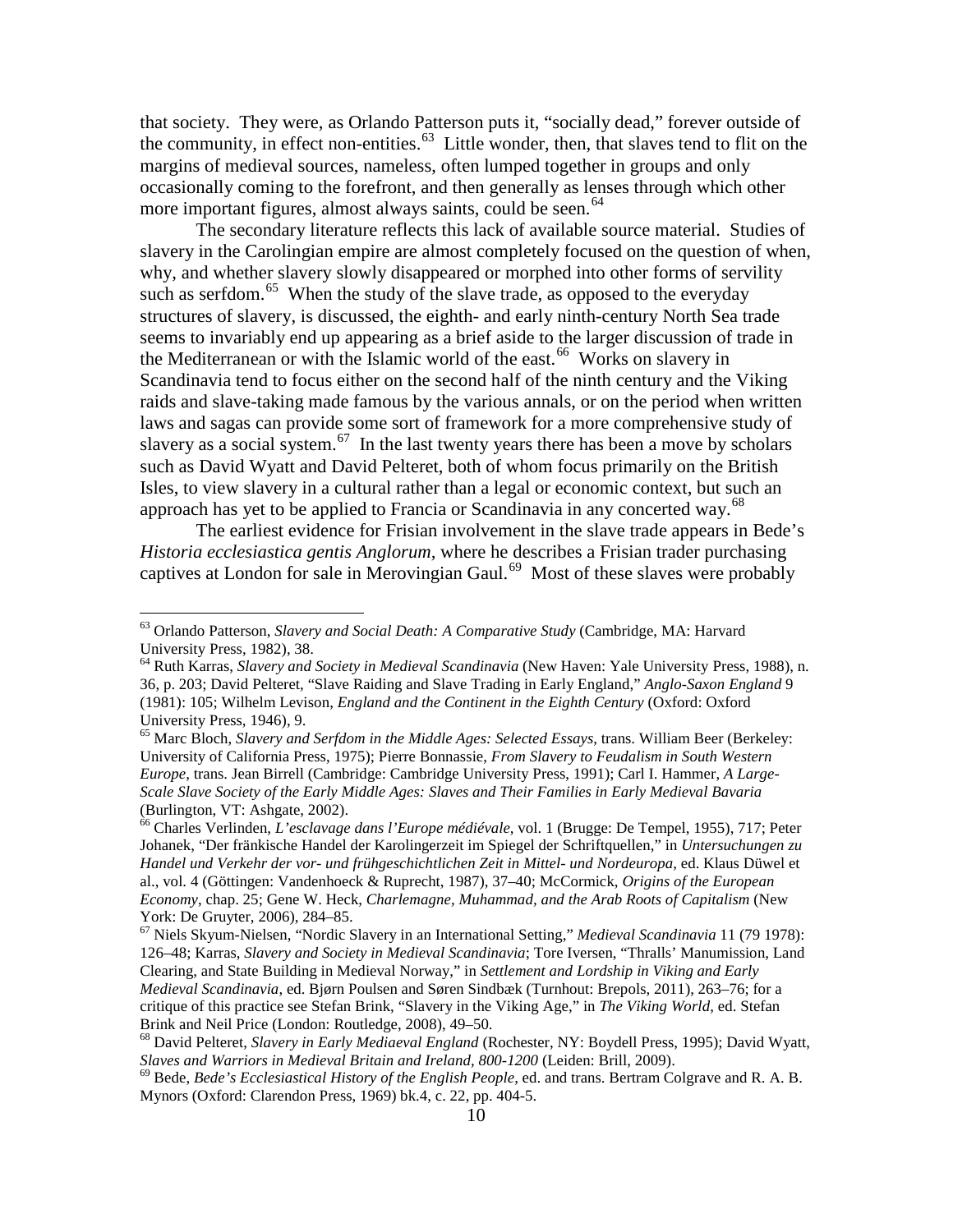destined for Frankish estates. By the Carolingian period, however, we can safely say that members of the Christian west were finding themselves in the hands of pagan owners. In his study of slavery in early medieval England, Pelteret points out that "the frequent enactment of legislation against the sale of Christians abroad supports the evidence ... that Englishmen regularly transported slaves across the sea to sell."<sup>70</sup> The same concerns are present in the conciliar legislation from Francia. An episcopal council convened in 743 declared that "Christian slaves were not to be handed over to pagans."<sup>[71](#page-25-1)</sup> A similar statement was made in 772 in Bavaria, when it was forbidden to sell slaves across the borders.<sup>72</sup> In the ninth century Agobard of Lyon wrote angrily of kidnappings occurring in the heart of Francia, where free Christians were carried off into captivity.

As the eighth century comes to a close we begin to see signs of active predation by Scandinavian raiders on the Continent and in England, adding to and perhaps supplanting the established slave trade of other peoples with more direct methods of acquisition. Though these attacks are far less frequent before the 830s and described in far less detail, they certainly involved the capture of Christians, as well as of Christian goods. An Irish annal from 821, for instance, recounts a Viking attack upon the Kingdom of Ulster in which a large number of women were carried off.<sup>74</sup> The frequent mentions in Frankish annals of slave taking from the 830s on reinforce the idea that when Vikings came to Christian lands in search of wealth, they were not just thinking about silver.

Most of the slaves who ended up in Scandinavian hands were destined for warmer climes; Scandinavia depended far less on large numbers of slaves than the eastern Islamic world. And yet Scandinavians, like the Anglo-Saxons and Franks, not only traded in slaves, they also used them at home, and at least some of those they carried off would have ended up in Denmark, Sweden and Norway.<sup>75</sup> When Anskar first came to Birka in 829-30 it was not just the king and his subjects who were happy to receive the missionary. Rimbert writes, "There were, moreover, many captive Christian being held amongst the Swedes who rejoiced since now they would at last be able to participate in the divine mysteries."[76](#page-25-6) Just how many of these captives there actually were, we cannot say. But if these Christian slaves were glad to see Anskar, no doubt he was also glad to see them. While slaves were outsiders to those who owned them, the fact that they are consistently referred to as *captivi* rather than as *servi* or *mancipia* in the *Vita Anskarii* indicates that to missionaries they remained fellow Christians, a source of familiarity in a foreign world.

<span id="page-25-0"></span><sup>&</sup>lt;sup>70</sup> Pelteret, *Slavery in Early Mediaeval England*, 76.<br><sup>71</sup> MGH Conc. 2, no. 2, c. 3, p. 7: "... ut mancipia Christiania paganis non tradantur."<br><sup>72</sup> MGH Conc. 2, no. 16, c. 1, p. 99: "... ut nullus a provincia sua manc

<span id="page-25-2"></span><span id="page-25-1"></span>proprium vel fugitivum presumpserit, et si quis hoc decretum non observaverit , wergeldo suo culpabilis permaneret."<br>
<sup>73</sup> Agobard, Da Issail value de la proprietat de la proprietat de la proprietat de la proprietat de la

<span id="page-25-4"></span><span id="page-25-3"></span><sup>&</sup>lt;sup>73</sup> Agobard, *De Insolentia Judaeorum*, ed. L. van Acker, CCCM 52 (Turnholt: Brepols, 1971), 195.<br><sup>74</sup> *The Annals of Ulster (to A.D. 1131)*, ed. and trans., Séan Mac Airt and Gearóid Mac Niocaill (Dublin: Dublin Institu

<span id="page-25-5"></span><sup>&</sup>lt;sup>75</sup> Karras, *Slavery and Society in Medieval Scandinavia*, 47–49; Joachim Henning, "Strong Rulers - Weak Economy? Rome, the Carolingians, and the Archaeology of Slavery in the First Millennium AD," in *The Long Morning of Medieval Europe*, ed. Jennifer R. Davis and Michael McCormick (Burlington, VT: Ashgate, 2008), 47.

<span id="page-25-6"></span><sup>76</sup> Rimbert, *Vita Anskarii*, c. 11, p. 32: "Multi etiam apud eos captivi habebantur christiani, qui gaudebant iam tandem se mysteriis divinis posse participari."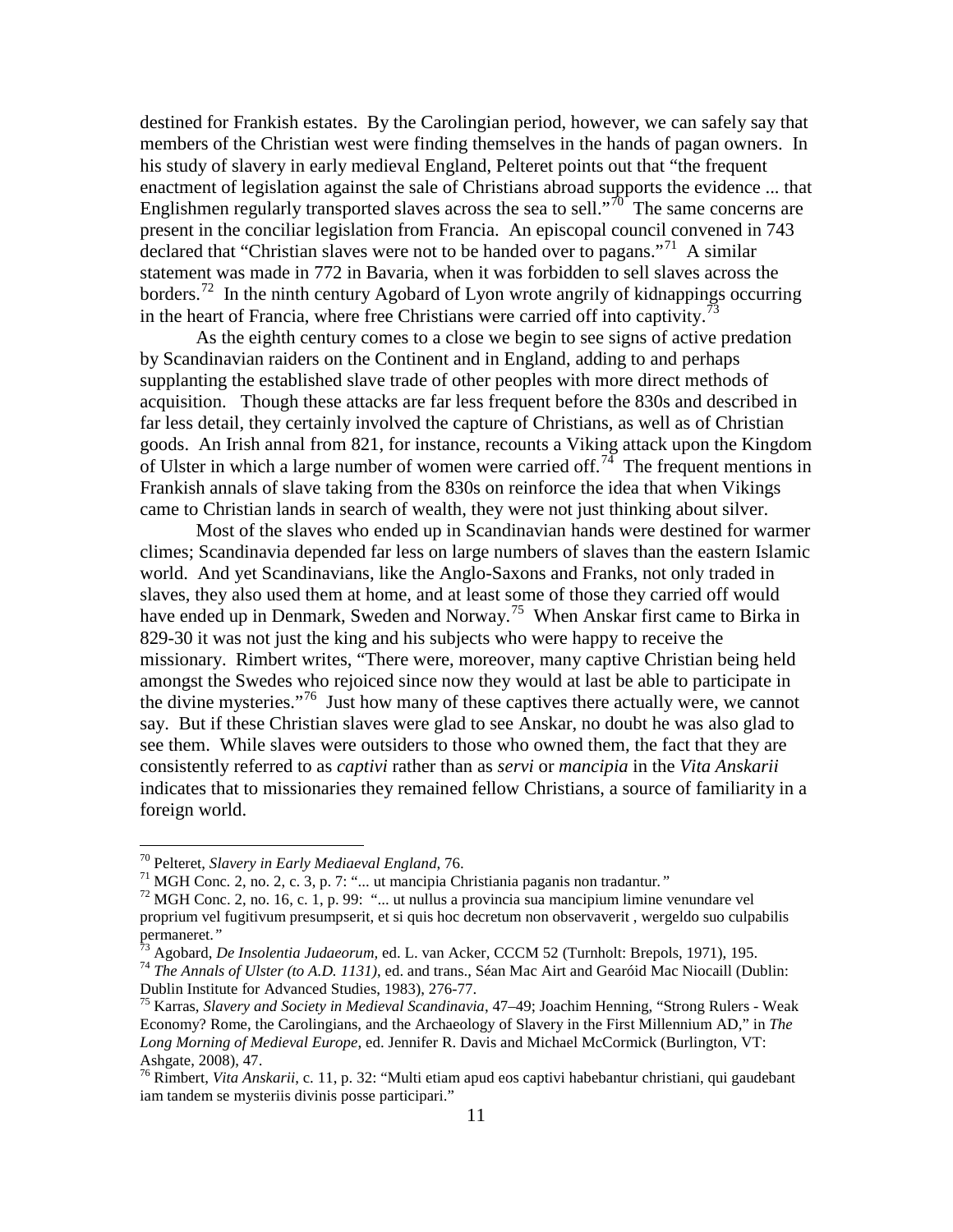Slaves in Scandinavia could thus provide a means for communication and community for those Franks who ventured willingly north. We also know that not all of these captives remained permanently enslaved. The written sources contain several accounts of the redemption and return of slaves from Scandinavia. Rimbert writes several times of Anskar's habit of seeking out and freeing Christian slaves from Sweden and Denmark. In the anonymous *Vita Rimberti* Rimbert himself is similarly said to have been instrumental in the redemption of Christians.<sup>[77](#page-26-0)</sup> While this is in part a topos of the genre (the redemption of slaves appears as a standard saintly act as early as Merovingian *vitae*), that does not preclude it from reflecting reality. The specific stories of Anskar or Rimbert freeing Christians from the yoke of the heathen may be exaggerated or in part invented, but that does not mean they are purely fictitious. After all, if *vitae* present an idealized picture of saintly behavior, then it makes sense for those engaging in pious activities to emulate and enact those deeds.

And it was not only through the good deeds of saints that Christian slaves might return from Scandinavia. Captured Christians could also engineer their own freedom. In the *Vita Anskarii* Rimbert tells us of "a group of miserable captives who, having been seized from their homes and carried off to the land of the barbarians suffered greatly at the hands of these foreigners. Hoping to escape captivity, these slaves fled to those Christians called the Nordalbingen who are the neighbors of the pagans."[78](#page-26-1) We also see evidence for the possible return of slaves in an annal for 845, where a Viking chieftain, facing a plague, sent home a group of Christian slaves in an attempt to propitiate their angry god.<sup>[79](#page-26-2)</sup> While they probably did not have anything positive to say about their experiences, these former captives also make up a part of the web of engagement between these two lands.

Christian captives in Scandinavia and those who had been freed from such captivity form one part of the slave network that stretched between Francia and Scandinavia. But another type of slave also played a part in these exchanges. From as early as the time of Gregory the Great pagan slaves, especially young boys, were utilized by Christian missionaries to help them make headway in their proselytization. In preparation for the conversion of the Anglo-Saxons, the pope wrote a letter instructing those priests serving in Gaul to use the money from their positions to purchase and place Anglo-Saxon slave-boys into monastic orders.<sup>[80](#page-26-3)</sup> Several centuries later Anskar engaged in similar activities. In 831, to aid in his Scandinavian mission, he was given possession

<span id="page-26-0"></span> $^{77}$  Ibid., c. 34, pp. 65-66; Ibid., c. 35, pp. 69-70; *Vita Rimberti*, ed. G. Waitz, MGH SRG 55 (Hanover: MGH, 1884), c. 17, p. 95: "Ad redemptionem captivorum cunctis pene quae habebat expensis, cum multorum adhuc apud paganos detentorum miseriam cernere cogeretur, etiam altaris vasa ad redemptionem eorum impendere non dubitavit."<br><sup>78</sup> Rimbert, *Vita Anskarii*, c. 38, pp. 72-73: "Videlicet cum nonnulli miseri captivi, qui de christianis terris

<span id="page-26-1"></span>rapti et ad barbarorum terras perducti, nimis apud exteros affligebantur, spe evadendi inde fugerent et<br>ad christianos venirent, ad praedictos videlicet Nordalbingos, qui proximi noscuntur esse paganis."

<span id="page-26-2"></span> $a^{79}$  *AX*, s.a. 845, p. 15: "Suadente autem eos quodam captivo Christiano, ut coram deo Christianorum sortem ponerent, quod et fecerunt, et salubriter sors eorum cecidit. Tunc rex eorum nomine Rorik una cum omni populo gentilium XIIII dies a carne et medone abstinuit, et cessavit plaga, et omnes Christianos captivos, quos habebant, ad patriam propriam dirigunt."

<span id="page-26-3"></span> $80$  Gregory I, MGH Ep. 1, pp. 388-89: "Volumus ut dilectio tua ex solidis quos acceperit vestimenta pauperum vel pueros Anglos, qui sint ab annis decem et septem vel decem et octo ut in monasteriis date Deo proficiant."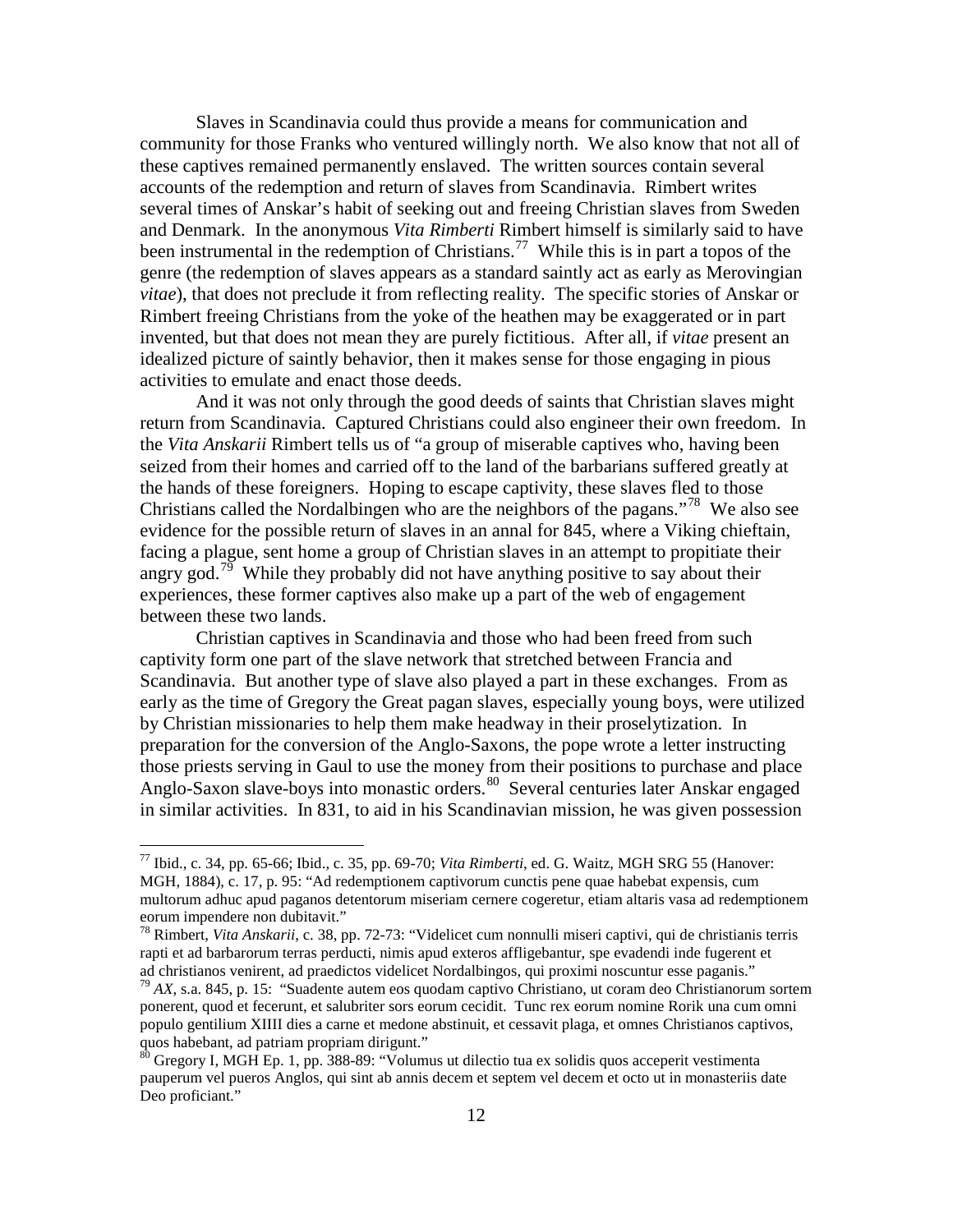of the monastery of Turholt in modern day Belgium by Louis the Pious. According to Rimbert, "at the time when he was in possession of Turholt, and because all of his energy was focused on his calling to the heathen, in order that his work might be of benefit to them he purchased a number of boys from the Northmen and Slavs and placed them in that monastery so that they could be trained for his holy campaign.<sup>81</sup> Both Gregory in the sixth century and Anskar in the early ninth were interested in how communication could be fostered between their culture and that of the pagan. These former slaves could act as a link between these worlds, since they spoke both tongues and had a better understanding of the mind and world of their birth. The slave trade, in this case, provided the raw materials necessary for missionary work and another opportunity for exchange.

Slaves, pottery, fine glass, and other goods were transported throughout the North Sea area, linking cultures and peoples. Through trade treasures could be acquired, flaunted, sold again, or gifted. For both Scandinavian chieftains and Frankish aristocrats, fine luxury items from distant lands served to demonstrate their power and wealth. The Danish ruler who could offer Frankish wine in delicate glass goblets instead of local mead was demonstrating to his followers just how worthy he was to lead them. Likewise, amber jewelry and luxurious furs from the distant north could make an impressive gift from a Frankish ruler to a loyal supporter. In a world driven by gift giving, trade functioned alongside warfare, and raiding as a means of acquiring and distributing the goods that greased social wheels. As the authors of *The Carolingian World* point out, "patterns of exchange were wrapped up in social relationships between groups and individuals, from which they cannot be separated, and market transactions that we would see as 'economic' were inextricably connected to 'extra-economic' forms of social obligation and political domination."[82](#page-27-1) At both a local level and on a growing international scale productive commercial relationships based on an increasing flow of money, goods, and communication were forming between Francia and Scandinavia.

### **Trade Centers**

In comparison to modern or even later medieval trade, eighth- and ninth-century commerce might seem small-scale and restrained, yet trade played a key role in the development of the Carolingian world. Signs of growing North Sea activity appear in a variety of locations, both inside and outside Francia. Aside from the rise in the number of physical objects discussed above, the appearance and growth of several emporia dotting the shores of the North Sea is further evidence of how important these international links were becoming.<sup>[83](#page-27-2)</sup>

<span id="page-27-0"></span> <sup>81</sup> Rimbert, *Vita Anskarii*, c. 36, p. 71: "Eo quoque tempore quando cellam praedictam Turholt habuerat, quoniam omnis ei cura de vocatione gentium erat, ut eis in sua legatione prodesse potuisset, nonnullos pueros ex Nordmanis vel Slavis emptos in eadem cella causa discendi ad sacram militiam nutriendos posuerat."

<span id="page-27-1"></span><sup>&</sup>lt;sup>82</sup> Costambeys, Innes, and MacLean, *The Carolingian World*, 330; Elisabeth Vestergaard, "Gift-Giving, Hoarding, and Outdoings," in *Social Approaches to Viking Studies*, ed. Ross Samson (Glasgow: Cruithne Press, 1991), 97–104; Janet Nelson, "The Settings of the Gift in the Reign of Charlemagne," in *The Languages of Gift in the Early Middle Ages*, ed. Wendy Davies and Paul Fouracre (Cambridge: Cambridge

<span id="page-27-2"></span><sup>&</sup>lt;sup>83</sup> Hodges, "Dark Age Economics Revisited," 230–31; Näsman, "Exchange and Politics: The Eighth-Early Ninth Century in Denmark," 52–60; Costambeys, Innes, and MacLean, *The Carolingian World*, 338–47.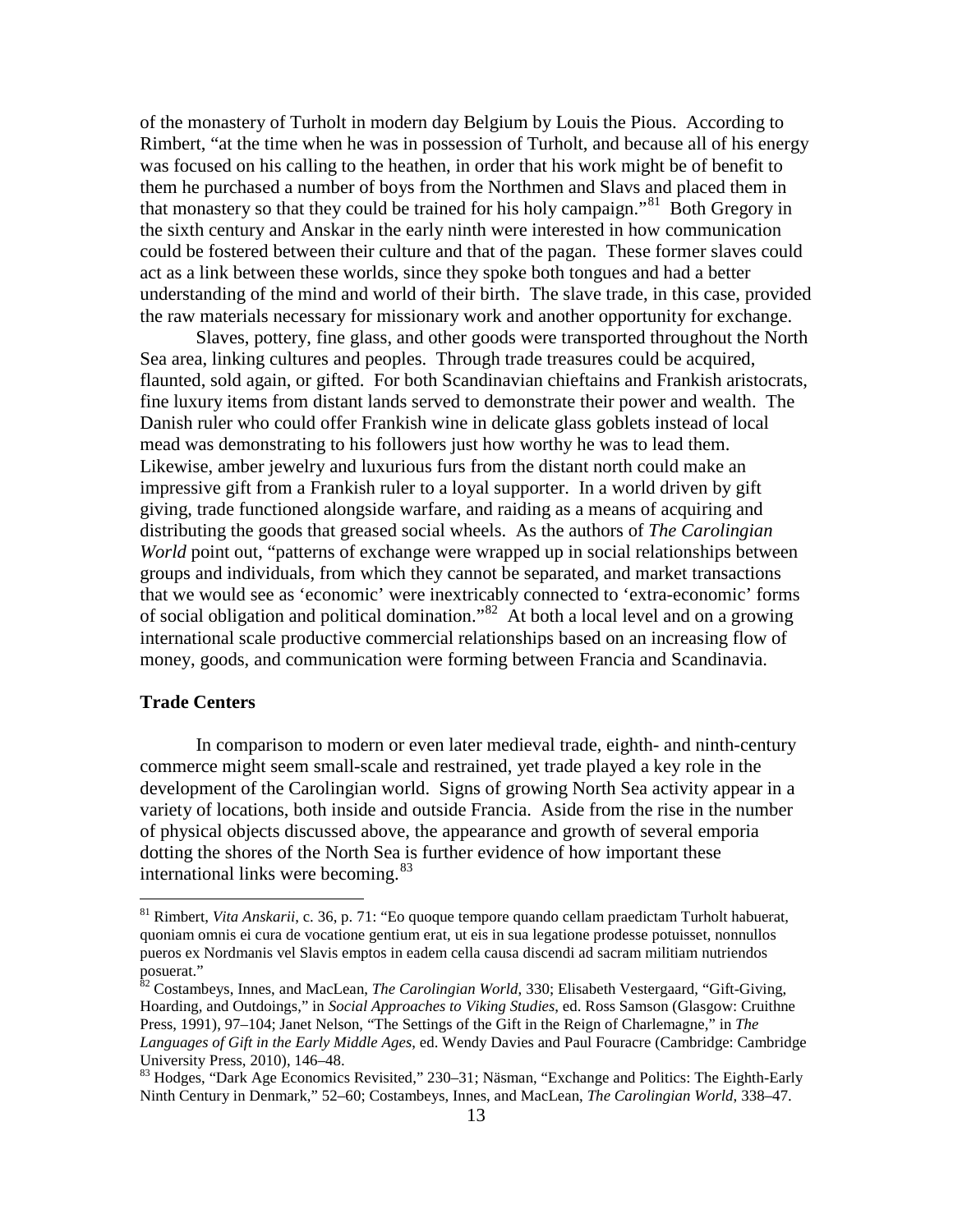Two major Frankish emporia held pride-of-place along the Atlantic coast. On the river Canche, near the modern town of Étaples, sat the Neustrian emporium of Quentovic. From as early as the start of the seventh century it functioned as an important site linking the Continent to Anglo-Saxon England (especially the kingdom of Kent).<sup>84</sup> In addition to the physical evidence of coin-finds and artefacts such as Frankish pottery, these connections are also visible in anecdotes from the *Vita Wilfridi* and Bede's *Historia ecclesiastica gentis Anglorum*. In both of these texts Quentovic is linked with the authority of the Neustrian *maior* Ebroin and served as the landing point for Anglo-Saxon missionaries.<sup>85</sup> In terms of trade with Scandinavia, however, Dorestad was by far the most important and successful of the Frankish trading ports. Located south of Utrecht, at the site of modern day Wijk bij Duurstede in the Netherlands, Dorestad first appears in the textual record in the *Ravenna Cosmographer*, written sometime around 670.<sup>86</sup> As discussed above ownership of Dorestad was apparently contested between the Franks and Frisians throughout the second half of the seventh century. By 720 it had come firmly into the hands of the Franks and by 750 it had entered into its peak period, which would last until at least the 830s or  $840s$ .<sup>[87](#page-28-3)</sup> At its height Dorestad would encompass some forty hectares of land and would have had a population numbering in the thousands (though numbers may have varied greatly depending on the season). This stands in dramatic contrast to those urban centers that served an administrative or political function and that typically covered between one and five hectares of land, with a population typically confined to the hundreds. $88$  As the anchor for two major trade routes, one stretching north into Scandinavia and the other travelling east along the Rhine into the heartland of the empire, Dorestad was the entry and exit point for numerous trade goods and also served as a crafts center: a place where items such as blades, glass beads, and cloth could be prepared for export to Scandinavia, and where raw materials such as amber could be transformed into luxury goods for the elites of Francia.<sup>[89](#page-28-5)</sup> Its location also allowed for the collection of tolls on trade goods. In a diploma issued at Herstal in 779 Charlemagne granted an exemption to the monks of Saint-Germain-des-Prés and their *negociantes* (merchants) to all tolls at Dorestad, among other places.<sup>[90](#page-28-6)</sup> Similarly, in 815 Louis the Pious confirmed the privileges of the church of Saint Martin in Utrecht to property in Dorestad. "To that church we have conceded one-tenth from the slave trade, from rents,

<span id="page-28-0"></span> <sup>84</sup> Hodges, *Dark Age Economics*, 35–36; Wood, *The Merovingian Kingdoms, 450-751*, 295–96; Adriaan Verhulst, "Roman Cities, *emporia* and New Towns (sixth-Ninth Centuries)," in *The Long Eighth Century*,

<span id="page-28-1"></span><sup>&</sup>lt;sup>85</sup> Stephen of Ripon, *Vita Wilfridi*, c. 25, pp. 50-51; Bede, *Bede's Ecclesiastical History of the English People* bk. 4, c. 1, pp. 330-33.

<span id="page-28-3"></span><span id="page-28-2"></span><sup>&</sup>lt;sup>86</sup> Lebecq, *Marchands et navigateurs frisons du haut moyen âge*, 1983, 2:207–8.<br><sup>87</sup> Simon Coupland, "Trading Places: Quentovic and Dorestad Reassessed," *Early Medieval Europe* 11, no. 3 (2002): 225–26; Simon Coupland, "Boom and Bust at 9th-Century Dorestad," in *Dorestad in an* 

<span id="page-28-4"></span><sup>&</sup>lt;sup>88</sup> Richard Hodges, *Early Medieval Archaeology in Western Europe-Its History and Development* (Bangor, Gwynedd: Headstart History, 1991), 18.

<span id="page-28-5"></span><sup>89</sup> Juke Dijkstra and Gareth Williams, "New Research in Dorestad," in *Dorestad in an International Framework*, ed. Annemarieke Willemsen and Hanneke Kik (Turnhout: Brepols, 2010), 65; Clasina Isings, "Some Glass Finds From Dorestad," in *Dorestad in an International Framework*, ed. Annemarieke Willemsen and Hanneke Kik (Turnhout: Brepols, 2010), 115.

<span id="page-28-6"></span><sup>90</sup> MGH DD Kar. 1, no 122, pp. 170-71.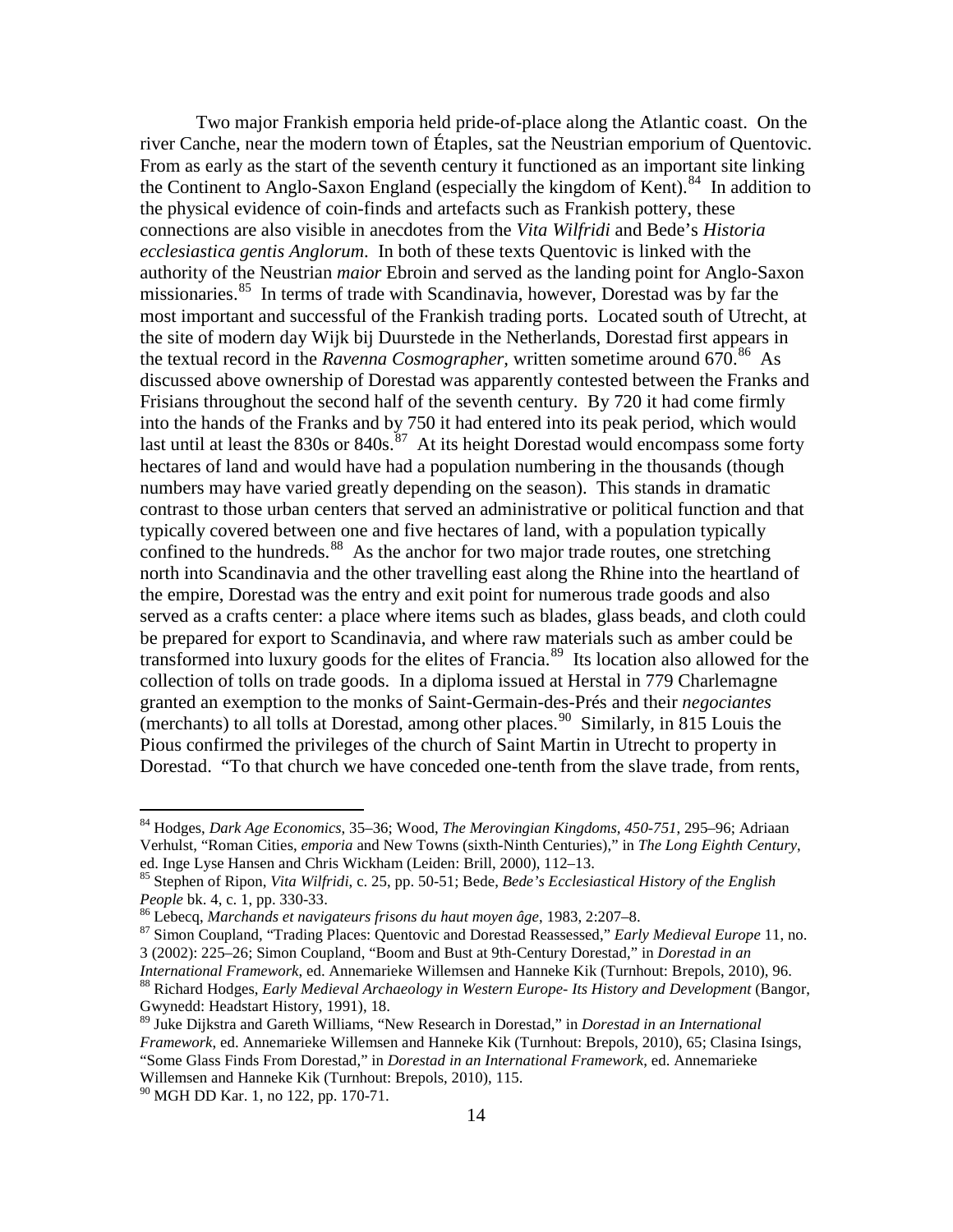and from tolls on merchants and any other royal privilege that gets collected by royal officials."[91](#page-29-0) How large a revenue was generated from the trade that took place at Dorestad is not known, but it can be presumed that there were royal officials present in the emporium to collect tolls. Likewise, the presence of one of the most productive mints in Francia is another indication of the importance of the port to the Carolingian court.<sup>[92](#page-29-1)</sup>

If Dorestad was the powerhouse of the North Sea network, we can also see a growing interest in the benefits of trade with Francia in the increasingly more organized and controlled emporia developing in Scandinavia. Sites such as Gudme, on the island of Funen, and Helgö, located in eastern Sweden, had served as important central places during the first half of the millennium. Although nowhere near as large or organized as the emporia of the eighth and ninth centuries the presence of large halls and crafts workshops as well as imported goods indicates their importance.<sup>[93](#page-29-2)</sup> Evidence also exists for numerous beachside markets, many of which seem to have developed in the early seventh century. These sites were initially seasonal affairs where well-to-do peasants and local elites could gather to exchange their own surplus goods for luxuries from the south. Finds of Frankish glass and coinage indicate active trade at Danekirke, Dejbjerg, and elsewhere along the Jutland peninsula.<sup>94</sup> Significantly, these temporary sites gave way to several larger more permanent trading ports by the mid-eighth century.<sup>[95](#page-29-4)</sup> While beachside markets certainly didn't disappear entirely, they become stopovers in a much more organized and bustling network.

The earliest of these major Scandinavian trading ports, Ribe, located located close to Danekirke on the Atlantic side of the Jutland peninsula, seems to have developed some time in the early 700s through the actions of local elites who must have begun to see the benefits of access to and control over the increasing influx of Frankish goods. The layout of the town is fairly regular and shows early evidence of a deliberate undertaking to make the area hospitable for shipping and commercial activities.<sup>[96](#page-29-5)</sup> Much smaller than

<span id="page-29-2"></span><sup>93</sup> J. Ulriksen, "Danish Sites and Settlements with a Maritime Context A.D. 200-1200," *Antiquity* 68, no. 4 (1994): 797–811; Tina Thurston, *Landscapes of Power, Landscapes of Conflict* (New York: Kluwer Academic, 2001), 54–56; Dagfinn Skre, "Centrality, Landholding, and Trade in Scandinavia C. AD 700- 900," in *Settlement and Lordship in Viking and Early Medieval Scandinavia*, ed. Bjørn Poulsen and Søren Sindbaek (Turnhout: Brepols, 2011), 204; Olof Sundqvist, "An Arena for Higher Powers: Cult Buildings and Rulers in the Late Iron Age and the Early Medieval Period in the Mälar Region," in *Ideology and Power in the Viking and Middle Ages*, ed. Gro Steinsland et al. (Leiden: Brill, 2011), 163–210.

<span id="page-29-0"></span> <sup>91</sup> Lebecq, *Marchands et navigateurs frisons du haut moyen âge*, 1983, 2:411, LXXX, 5: "ad ipsam ecclesiam concessissent omnem decimam de mancipiis, terris et de teloneis vel de negotio vel de omni re, undecumque ad partem regiam fiscus teloneum accipere aut exigere videbature ... ."

<span id="page-29-1"></span> $92$  Coupland, "Charlemagne's Coinage: Ideology and Economy," 215; Dijkstra and Williams, "New Research in Dorestad," 60.

<span id="page-29-3"></span><sup>&</sup>lt;sup>94</sup> Nielsen, "Urban Economy in Southern Scandinavia in the Second Half of the First Millennium AD," 183; Skre, "Centrality, Landholding, and Trade in Scandinavia C. AD 700-900," 204–7.

<span id="page-29-4"></span><sup>95</sup> Bente Magnus, "Dwellings and Settlements: Structure and Characteristics," in *The Scandinavians from the Vendel Period to the Tenth Century: An Ethnographic Perspective*, ed. Judith Jesch (Woodbridge, Suffolk: Boydell Press, 2002), 18.

<span id="page-29-5"></span><sup>96</sup> Claus Feveile, "The Latest News from Viking Age Ribe: Archaeological Excavations 1993," in *Developments around the Baltic and the North Sea in the Viking Age*, ed. Björn Ambrosiani and Helen Clarke (Stockholm: The Birka Project for Riksantikvarieämbetet and Statens Historiska Museer, 1994), 92– 98; Christiansen, *The Norsemen in the Viking Age*, 73; Feveile, "Ribe: Emporium and Town in the 8th and 9th Centuries," 144–45.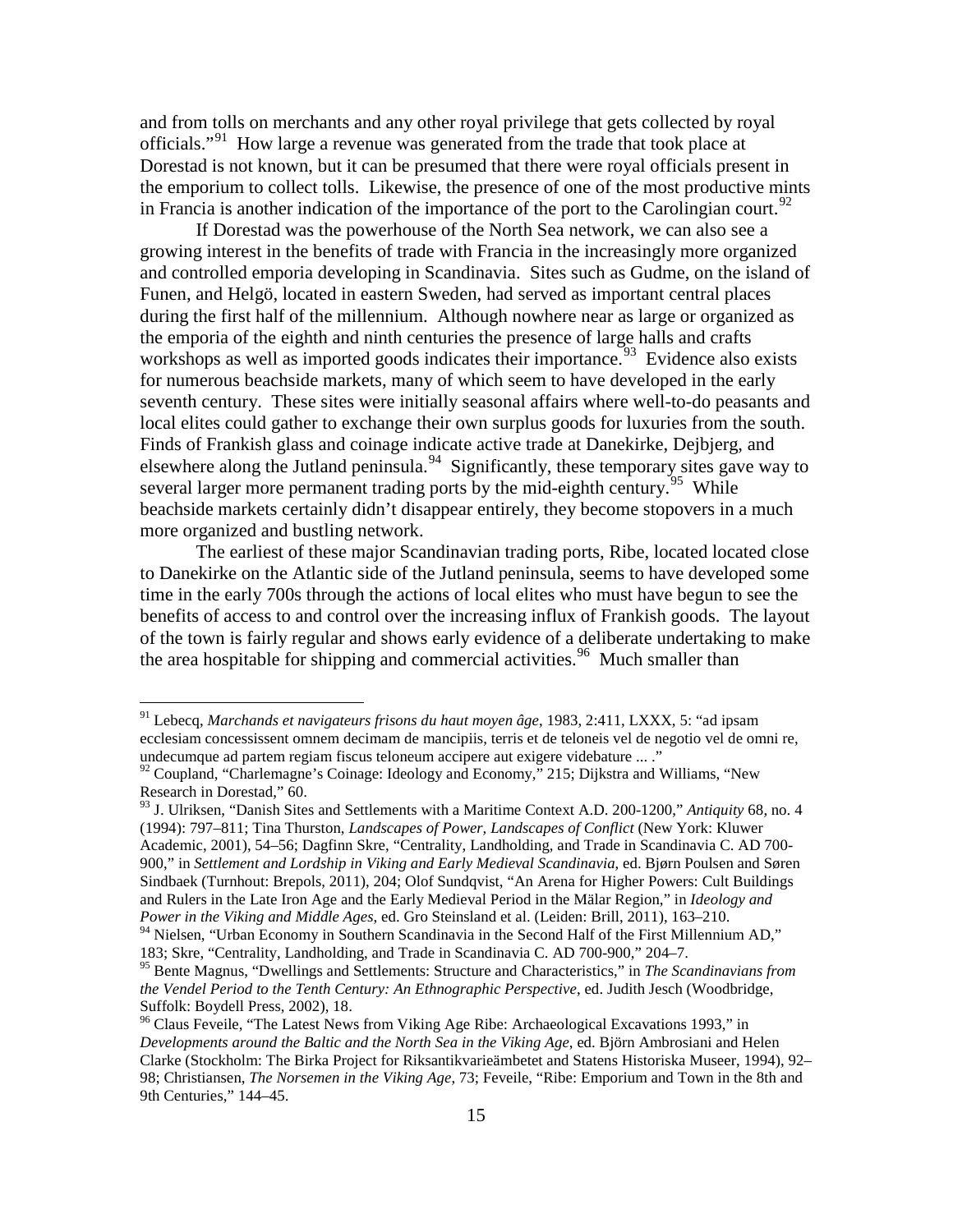Dorestad, at roughly ten hectares, it nonetheless can be distinguished from earlier Scandinavian market sites. By the mid-eighth century there is archaeological evidence for permanent structures that would have served both commercial and residential purposes. Glass beads, molds for brooches, as well as quite a few pieces of finished jewelry all attest to the presence of the specialized craftsmen we expect to find at an emporium. Frisian pottery, *sceattas,* and unworked amber all indicate the presence of long-distance trade. As Chris Wickham so succinctly puts it, "By the eighth century Ribe was an active commercial settlement which it would be cavilling not to call urban."<sup>[97](#page-30-0)</sup> Although its height seems to have been in the late eighth century it remained an important site well into the ninth. In the late 850s the *Vita Anskarii* states that the Danish king Horic II gave land in Ribe to Saint Anskar to construct a church.<sup>98</sup>

On the Baltic coast of Jutland a second urban center, Hedeby, was at least lightly inhabited by the mid-eighth century.<sup>99</sup> By 804 the town, built on the banks of the Schlei, was developed enough to support the presence of royalty, as we can see in the *Royal Frankish Annals*, which records that Godfrid, king of the Danes, "accompanied by a fleet and cavalry, came to the place called Sliesthorp [Hedeby], on the border of his kingdom and Saxony*.* For he had promised to come to a meeting with the emperor, but on the counsel of his magnates he became too afraid to come any closer. Instead he committed all of his words to envoys."[100](#page-30-3) Already at this point Hedeby served as a convenient place where the Danish king could reside while facing off with Charlemagne. Four years later, in 808, Godfrid confirmed the importance of the location when he transformed Hedeby into a fully functioning emporium. Following an expedition into the land of the Abodrites, a Slavic tribe allied with the Franks, the Danish ruler "destroyed the [Slavic] emporium, called Reric in Danish, built on the seashore, that was a great advantage to his kingdom due to the taxes it paid. Taking the merchants from there, he weighed anchor and came to the *portus* of Sliesthorp [Hedeby] with his whole army."<sup>101</sup> The use of the word *portus*, also used when referring to sites such as Dorestad and Quentovic, indicates the transformed nature of the settlement, which only four years earlier had been casually referred to as a *locus*. The actions of Godfrid and the words of the annalist demonstrate just how important the North Sea trade and the sites that supported it were becoming by the beginning of the ninth century. If Reric, in contested Slavic territory, could provide

<span id="page-30-0"></span><sup>&</sup>lt;sup>97</sup> Chris Wickham, *Framing the Early Middle Ages* (Oxford: Oxford University Press, 2005), 54.<br><sup>98</sup> Rimbert, *Vita Anskarii*, c. 32, pp. 63-64.

<span id="page-30-2"></span><span id="page-30-1"></span><sup>&</sup>lt;sup>99</sup> Unlike Ribe and Birka, Hedeby bears multiple names; referred to in German as Hiathabu and in certain sources, such as the *Royal Frankish Annals* as Sliesthorp, I have preferred the name most commonly used in the English literature. On the first phase of inhabitation at Hedeby see Jankuhn, *Haithabu*, 115–16; Ole Crumlin-Pedersen, *Viking-Age Ships and Shipbuilding in Hedeby/Haithabu and Schleswig* (Schleswig, Roskilde: Archäologisches Landesmuseum der Christian-Albrechts-Universität, 1997), 68; Müller-Wille, "Ribe - Reric - Haithabu: Zur frühen Urbanisierung im südskandinavischen und westslawischen Gebeit," 331.

<span id="page-30-4"></span><span id="page-30-3"></span><sup>100</sup> *Annales Regni Francorum*, ed. G. H. Pertz, MGH SRG 6 (Hanover: MGH, 1895), s.a. 804, p. 118: "Eodem tempore Godofridus rex Danorum venit cum classe sua necnon et omni equitau regni sui ad locum, qui dicitur Sliesthorp, in confinio regni sui et Saxoniae. Promisit enim se ad conloquium imperatoris venturum, sed consilio suorum territus propius non accessit, quicquid voluit, per legatos mandavit." <sup>101</sup> Ibid., s.a. 808, p. 126: "Godofridus vero, priusquam reverteretur, distructo emporio, quod in oceani litore constitutum lingua Danorum Reric dicebatur et magnam regno illius commoditatem vectigalium persolutione praestabat, translatisque inde negotiatoribus soluta classe ad portam, qui Sliesthorp dicitur, cum universo exercitu venit."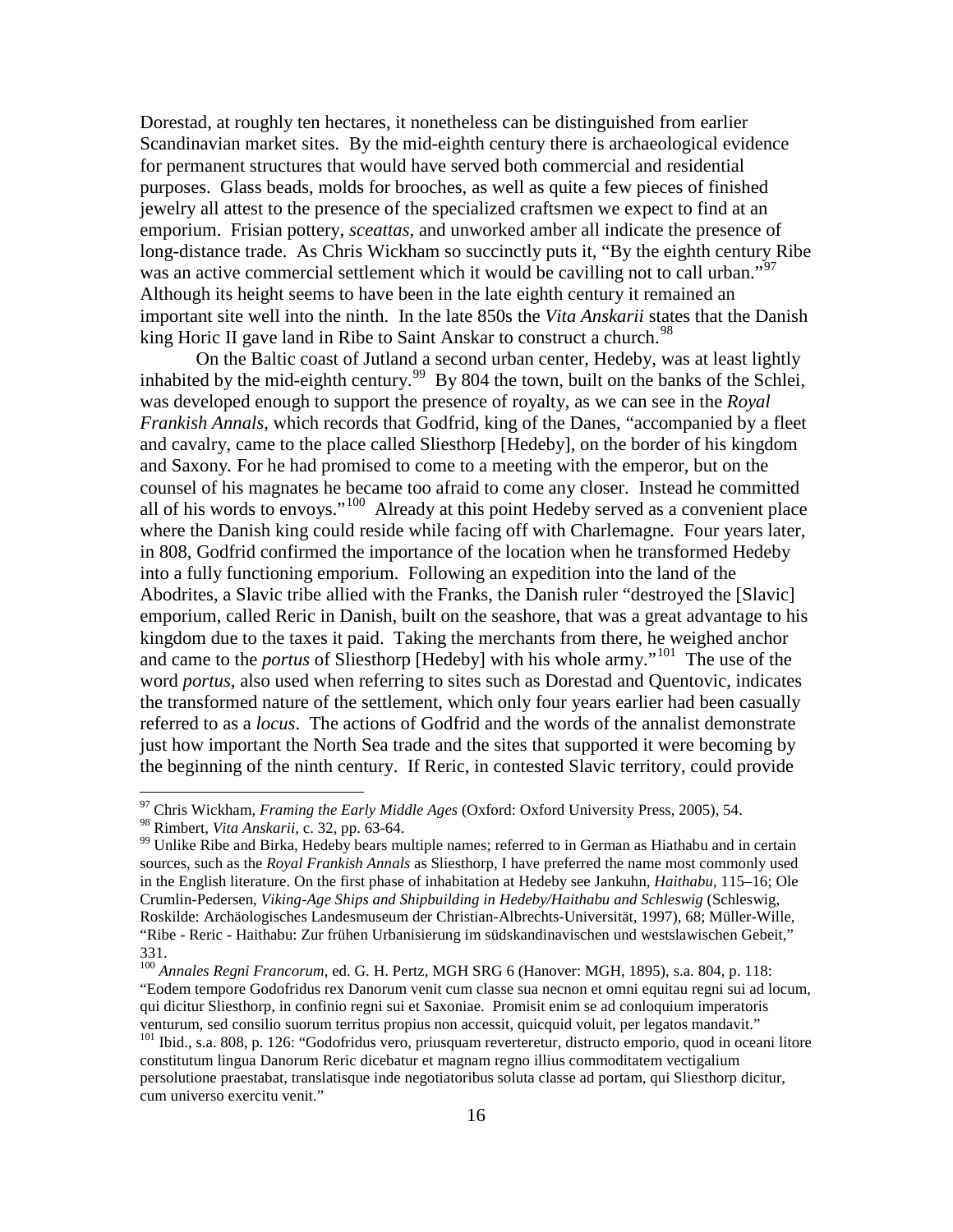the benefits of wealth to the Danish king, how much better to have a major trading center directly under his authority. The minting of numerous coins, including knock-offs modeled after Dorestad coins, at the new trade center further emphasizes the economic importance of the site. Archaeological evidence from Hedeby, including excavation of walls, dwellings, and a large number of artifacts and animal bones, in numbers far greater than at Ribe, points to the formation of the town in the ninth century (perhaps directly at the behest of Godfrid) as well as a rise in population and indicates just how successful the new emporium was.<sup>102</sup> Large amounts of Rhenish pottery again indicate the presence of Frisians, most likely occupying their own enclave; pottery in Slavic styles points to Hedeby's eastern connections as well.<sup>103</sup> Further proof of Hedeby's importance as a trade center, an important royal site, and as a major site for communications between Franks and Scandinavians can be seen in the numerous references it receives in the *Vita Anskarii*. It is likely that Hedeby was the site where Anskar established a school for boys upon reaching Denmark with Harald Klak after the Danish king's baptism in 826.<sup>104</sup> We are also told that in the 840s Anskar frequently met with the Danish king Horic I at Hedeby and that at one of these meetings the missionary was given permission to found (or perhaps better, re-found, given the failed efforts in the  $820s$ ) a church there.<sup>[105](#page-31-3)</sup> Hedeby also seems to have served as the point of departure for the numerous missions to Sweden that are chronicled throughout the *vita*. [106](#page-31-4)

The destination of those missions in Sweden was the emporium of Birka, the farthest east of the major Scandinavian trading ports, and in some ways the least connected to the Frankish world. Yet even at this distant port, with its face turned toward Russia and the world of the Greeks and Arabs beyond, the ties that bound Scandinavia and Francia are visible. As with the other Scandinavian sites, numerous archaeological finds indicate trade links with the west; glass shards, millstones, beads, pottery, and coins have been unearthed in the same styles as those found at both Dorestad and Ribe. Perhaps more intriguing are the metalworking molds that have been found. Nearly sixty molds for bronze keys, quite unusual in Scandinavia and directly linked to a style made and used in Dorestad, have been excavated. Molds for a type of brooch that is closely related to the Anglo-Carolingian style popular in the ninth century have also been found.<sup>107</sup> Alongside the physical evidence stand the numerous stories of Anskar's time at the Swedish port. The first mission was undertaken in *c*. 829. Describing the trip to

<span id="page-31-0"></span> <sup>102</sup> Jankuhn, *Haithabu*, 91–116; Henrik Jansen, "The Archaeology of Danish Commercial Centers," in *Voyages to the Other World: The Legacy of Sutton Hoo*, ed. Calvin Kendall and Peter Wells (Minneapolis: University of Minnesota Press, 1992), 177; Näsman, "Exchange and Politics: The Eighth-Early Ninth

<span id="page-31-1"></span>Century in Denmark," 56–58.<br><sup>103</sup> Hodges, *Dark Age Economics*, 79; Näsman, "Exchange and Politics: The Eighth-Early Ninth Century in<br>Denmark," 46–47; Sindbæk, "Networks and Nodal Points," 122–23.

<span id="page-31-2"></span><sup>&</sup>lt;sup>104</sup> Rimbert, *Vita Anskarii*, c. 8, p. 30: "Sicque factum est, ut scolam inibi parvo tempore statuerent duodecim aut eo amplius puerorum." And see, *Anskar, the apostle of the North. 801-865.*, trans. Charles H Robinson (London: Society for the propagation of the gospel in foreign parts, 1921), n. 2, p. 83.<br><sup>105</sup> Rimbert, *Vita Anskarii*, c. 24, p. 52: "Quod ille benignissimo concessit affectu et in portu, quodam regni

<span id="page-31-3"></span>sui ad hoc aptissimo et huic regioni priximo Sliaswich vocato, ubi ex omni parte conventus fiebat

<span id="page-31-5"></span><span id="page-31-4"></span>negotiatorum, ecclesiam illi fabricare permisit, tribuens locum in quo presbiter maneret." <sup>106</sup> Ibid., c. 33, pp. 64-65: "Quo cum ad hoc satis idoneus et tantae profectioni valde esset voluntarius, dum ad portum memoratum Sliaswich, in quo naves cum negotiatoribus, qui cum eo ituri erant, constabant ... ." <sup>107</sup> Ambrosiani, "Birka and Dorestad," 241.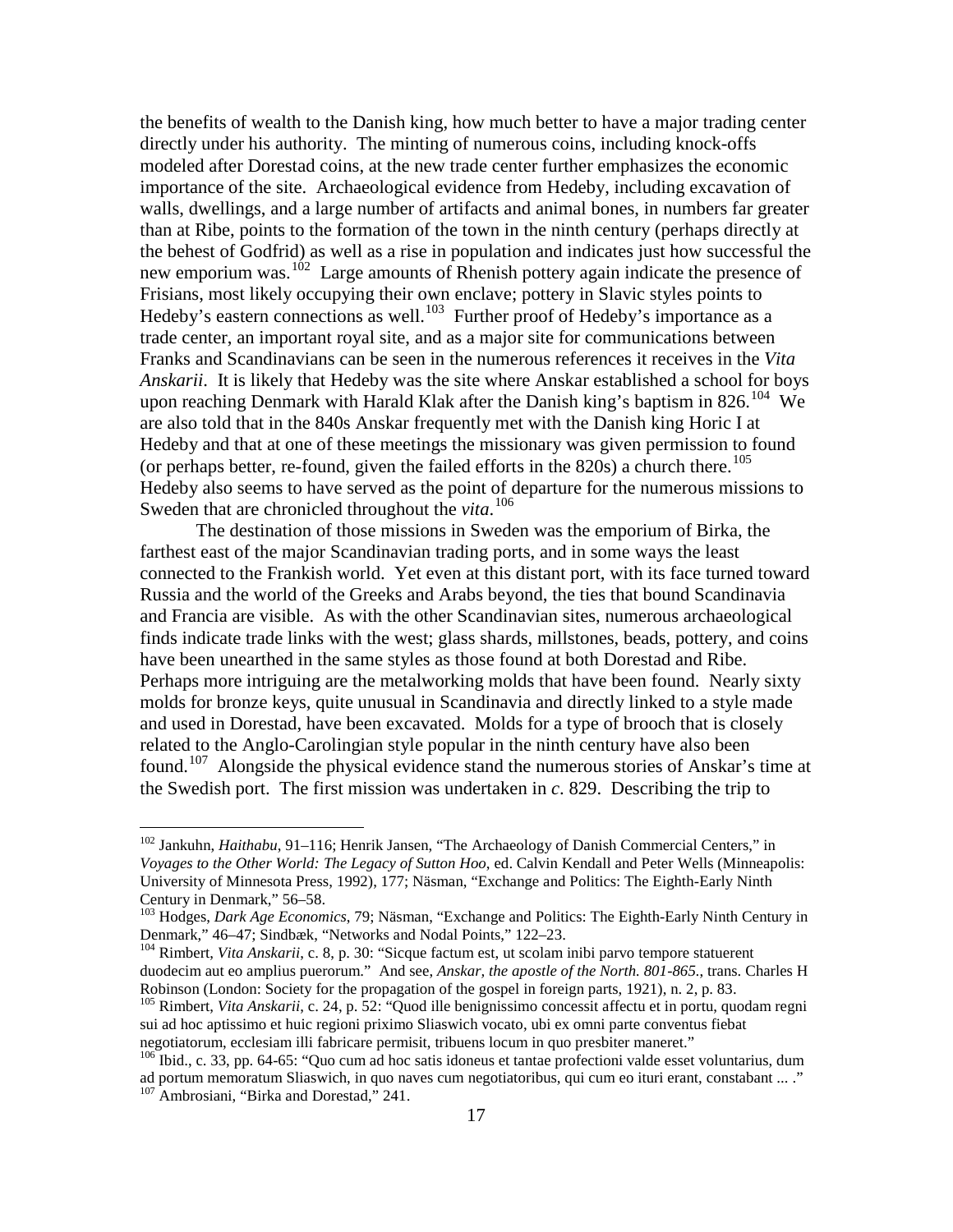Sweden, Rimbert states that "in the midst of the journey they encountered pirates. While the merchants whom they were travelling with defended themselves valiantly for some time, they were eventually defeated by the pirates, who seized their ships and all of their goods. Anskar and his fellow travellers barely escaped on foot to dry land."[108](#page-32-0) Here is evidence for the presence of merchants (*negotiatores*) making the journey to Sweden from Denmark, though whether these were Frisians or Scandinavians is unknown. The appearance of pirates is also interesting, indicating that there was profit to be made preying on the traffic moving from one North Sea emporium to the next. At Birka, which the missionary saint did eventually reach, an audience with the Swedish ruler Björn shows how intimately the fortunes of these trading ports were tied to the interests of the developing monarchies of the north, as does the presence of a royal agent, dubbed a prefect (*praefectus*) by Rimbert. In the archaeological record we can see further signs of royal presence. In a recent excavation of the terraced area overlooking the harbor of Birka a major hall was discovered, built in the last half of the eighth century and measuring more than sixty feet by thirty feet. At the western end of the hall a considerable collection of high quality items including glass beakers and bronze and gilt decorative items were unearthed.<sup>[109](#page-32-1)</sup>

#### **Merchants**

From the mouth of the Rhine to the distant shores of the Baltic a network of ports was developing and thriving in the eighth and ninth centuries. All of these sites, whether powerhouse *emporia* like Dorestad or newer planned sites like Hedeby, existed primarily because of their ability (both geographically and economically) to create links and networks between the Franks and their neighbors. Royalty, whether Frankish, Danish, or Swedish could count on these developing port towns as a source of revenue, and also of power, as the luxuries they accumulated fed into the gift-giving and prestige-based politics of their courts. The fine items that circulated among these emporia – the foil decorated Tating ware, bronze brooches, Frisian cloth, glass bowls, and amber beads – were the physical bones of trade; they speak, in their own silent way, of commerce and of communication. Yet these objects did not just appear of their own accord on the docks of the emporia or at the courts of Danish and Frankish kings. They were carried, sometimes vast distances, by men willing to brave the elements and the hazards of leaving their homelands in search of profit.

Specific details about the merchants who bridged the worlds of Franks and Scandinavians are hard to come by. While we can trace their physical movement through the artifact record, when we turn to the written sources for further details we find a dearth of information. The standard title for these figures is *negotiator*, which functions as

<span id="page-32-0"></span> <sup>108</sup> Rimbert, *Vita Anskarii*, c. 10, pp. 31-32: "Dum in medio fere essent itinere, in pyratas offenderunt. Et cum negotiatores, qui cum eis ibant, se viriliter defenderint, et primo quidem victoriam coeperint, in secundo tamen ab eisdem pyratis devicti ac superati sunt, ita ut naves et omia quae habebant eis tulerint, et ipsi vix pedibus ad terram fugientes evaserint."<br><sup>109</sup> L. Holmquist Olausson, "Patterns of Settlement and Defence at the Proto-Town of Birka, Lake Mälar,

<span id="page-32-1"></span>Eastern Sweden," in *The Scandinavians from the Vendel Period to the Tenth Century: An Ethnographic Perspective*, ed. Judith Jesch (Woodbridge, Suffolk: Boydell Press, 2002), 158–59.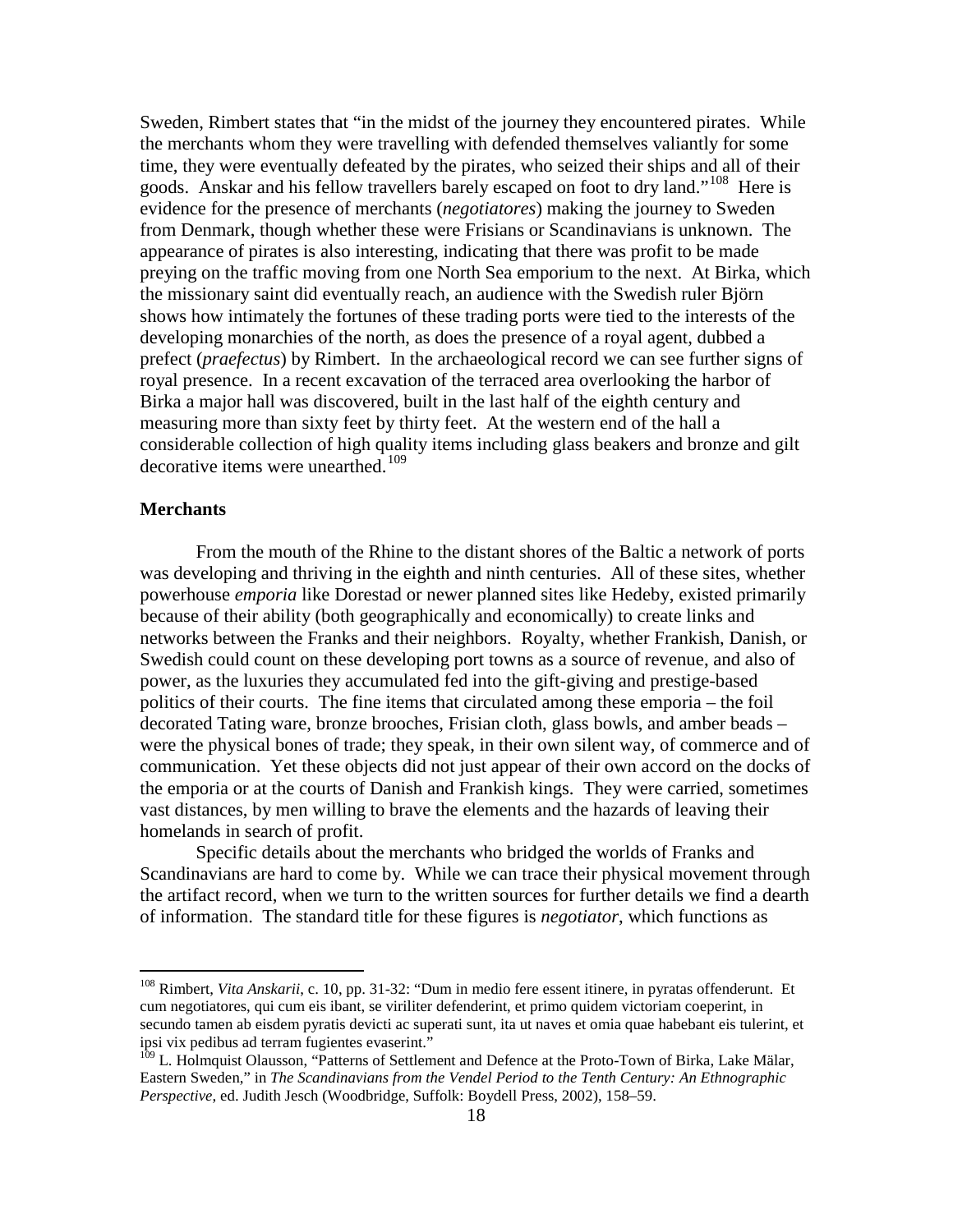something of a catchall word.<sup>[110](#page-33-0)</sup> A few examples show the wide variety of situations in which the term appears. We have already seen that Rimbert used *negotiator* quite frequently for both Frankish and Scandinavian merchants. In the *Miracula Sancti Goaris*, written by Wandalbert of Prüm in the mid-ninth century, a Frisian *negotiator*, saved from drowning on the Rhine by the intercession of the saint, gives a silk robe to the monks of the abbey of Prüm in thanks.<sup>111</sup> In secular documents the same term appears in the capitulary from Thionville, issued in 805, where tolls for merchants are discussed. We also see it used in one of Louis the Pious' formulae, a *praeceptum negotiatorum*, laying out the privileges for those merchants serving the royal court.<sup>112</sup> Nevertheless, though they appear across a wide range of genres, it is striking how infrequently the activities of merchants are featured or detailed in the writing of the Carolingian period. Michael McCormick writes that "like peasants and women, merchants are severely underrepresented in the surviving source material from early medieval Byzantium and the west."<sup>[113](#page-33-3)</sup> A combination of growing ecclesiastical contempt for commerce and profit, on the one hand, and the aristocratic focus on martial power and gift-giving on the other, may in part explain this underrepresentation.<sup>[114](#page-33-4)</sup> It probably also stems from the fact that most writing, whether ecclesiastical or secular, was concerned with the deeds of the great and powerful. When we do see *negotiatores* in miracle stories or in the legislation of kings, it is generally at moments when their activities bring them into contact with the powerful, often as servants or supplicants; they are supporting players, witnesses to a saint's power or subjects of a specific royal decree.<sup>[115](#page-33-5)</sup> They are almost always anonymous figures, referred to simply by their role. We are told about large groups of merchants or of singular figures identified only as "Frisian" but moments where we learn the name of a trader, as when Alcuin mentions one Hrotberct, are exceptionally rare.<sup>116</sup>

<span id="page-33-0"></span><sup>&</sup>lt;sup>110</sup> Less often the term mercator is used, but these words appear to be interchangeable; see Peter Kneißl, "Mercator - Negotiator: Römische Geschäftsleute und die Terminologie ihrer Berufe," *Münstersche Beiträge zur Antiken Handelsgeschichte* 2, no. 1 (1983): 73–90; Dietrich Claude, "Der Handel im westlichen Mittelmeer während des Frühmittekakters," *Abhandlungen Der Akademie der Wissenschaften in Göttingen* 144 (1985): 169.<br><sup>111</sup> Wandalbert, *Miracula Sancti Goaris*, PL 121, col. 667C-667D: "Consimili prope eventu cum quidam ex

<span id="page-33-1"></span>Fresonum gente negotiator navem circa ripam ulteriorem ageret, neque littori in quo monasterium situm est propinquare disponeret, ubi ad scopulos illos, de quibus supra diximus, navis acta pervenit, subito rapta et in gurgitem undarum violentia tracta, praesenti cunctos discrimine perculit. Sed cum dominus navis Goaris saepe nomen et meritum iterans subsidium expetiisset, in portum continuo navis illaesa devehitur; ille ut continentem attigit, oratum perrexit, ac pro salutis munere vestem holosericam venerandae memoriae tribuit, quae etiam vestis postea ab eo qui haec mihi retulit Theodrado clerico ad Prumiam monasterium est

<span id="page-33-3"></span>

<span id="page-33-4"></span>

<span id="page-33-2"></span><sup>&</sup>lt;sup>112</sup> MGH Capit. 1, no. 44, c. 13, pp. 124-25; MGH Form., no. 37, pp. 314-15.<br><sup>113</sup> McCormick, *Origins of the European Economy*, 12.<br><sup>114</sup> Vito Piergiovanni, "The Itinerant Merchant and the Fugitive Merchant in the Middl *Strangers and Foreigners*, ed. Laurent Mayli and Maria Mart (Berkeley, CA: Robbins Religious and Civil Law Collection, 1993), 82.<br><sup>115</sup> Michael McCormick, "New Light on the 'Dark Ages': How the Slave Trade Fuelled the Carolingian

<span id="page-33-5"></span>Economy," *Past and Present* 177 (2002): 29; Peter Sawyer, "Kings and Merchants," in *Early Medieval* 

<span id="page-33-6"></span><sup>&</sup>lt;sup>116</sup> Alcuin, MGH Poetae 1, l. 12, p. 221; Lebecq, *Marchands et navigateurs frisons du haut moyen âge*, 1983 provides a comprehensive catalog of sources that reference, explicitly or implicitly Frisian trade and merchants. Of the sixty-five works or authors presented, only five provide a proper name for the merchant in question. See also McCormick, *Origins of the European Economy*, 14.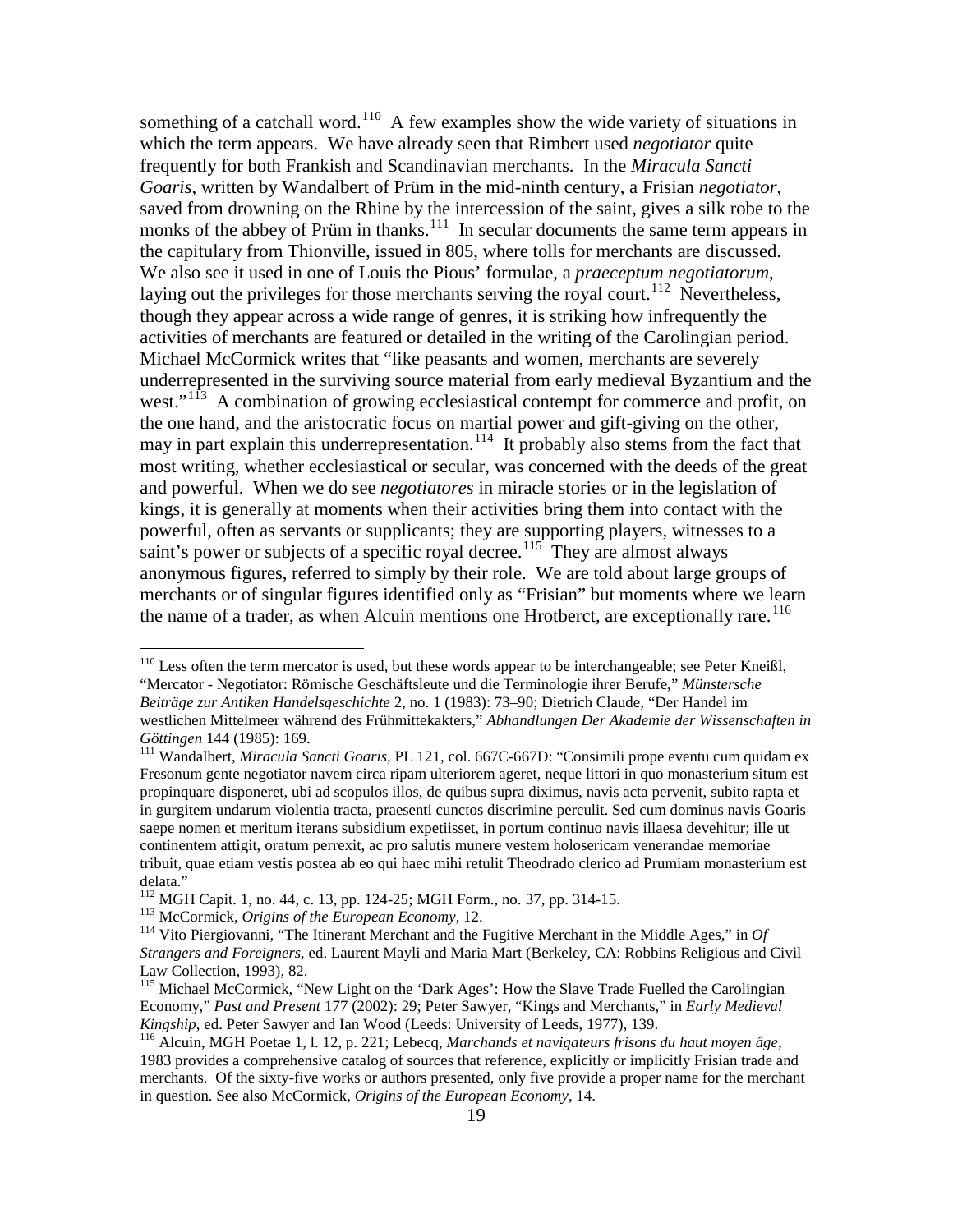The combination of disinterest and the problem of limited literacy and haphazard record preservation thus leaves us with little to work with.

Although merchants are difficult to track or to study in depth, we can still make certain observations about these obscure figures. From at least the time of the late Roman Empire the term *negotiatores* identified someone who made their living primarily or exclusively through the act of buying and selling goods. The term thus distinguished them from craftsmen and farmers who might appear at emporia or markets to sell but who were directly responsible for the production of the goods in question.<sup>[117](#page-34-0)</sup> In addition, based on the evidence provided by both written sources and by archaeology, the term *negotiator* seems generally to refer to those engaged in long-distance trade, men who travelled in order to make a profit rather than shopkeepers or local dealers. The *praeceptum negotiatorum* of Louis the Pious, for instance, provides a picture of merchants who each year (or every other year) presented themselves at court at the end of May to renew their service to the emperor. In return they received royal protection and exemption from tolls at the various trading sites around Francia, such as Dorestad and Quentovic, which they would frequent on business.<sup>[118](#page-34-1)</sup> We are already familiar with those merchants whose business took them along the northern trade routes, sometime as far as Sweden. Lest we think that trade was merely a Frisian or Frankish practice, the *Vita Anskarii* provides evidence that Scandinavian merchants, too, were in the habit of making long trade journeys. During an assembly at Birka, reported in the *Vita Anskarii*, an elderly Scandinavian trader defended the saint, declaring, "Some of us, who have traveled to Dorestad, have found the Christian religion to be beneficial and have taken it up of our own accord."<sup>119</sup> We also know that at least some of these merchants undertook their business as the representatives of the great and powerful. The *praeceptum negotiatorum* makes this abundantly clear, as do references to the trading privileges of ecclesiastical institutions such as Saint-Germain-des-Prés or the cathedral of Worms.<sup>[120](#page-34-3)</sup> It is likely that this was not the case for every merchant. Although benefits such as immunity from tolls and legal protection made serving under the auspices of a powerful monastic house attractive, there were almost certainly independent merchants as well, making a profit of their own accord and forced to pay full measure on the goods they transported.

At least some merchants were quite wealthy. The *Miracula Sancti Goaris* has several accounts of merchants travelling up the Rhine in the company of slaves. In one of these stories the slaves are almost certainly the property of the merchant rather than a commodity, as they are seen serving as manual labor. The wealth of this merchant is further confirmed by his gift of a pound of silver to the church of St. Goar in thanks for rescuing of one of these slaves from drowning.<sup>121</sup> If some merchants could afford to give

<span id="page-34-1"></span><span id="page-34-0"></span><sup>&</sup>lt;sup>117</sup> Claude, "Der Handel im westlichen Mittelmeer während des Frühmittekakters," 168.<br><sup>118</sup> MGH Form., no. 37, pp. 314-15: "Ita ut deinceps annis singulis aut post duorum annorum curricula peracta dimidiante mense Maiso ad nostrum veniant palatium, atque camaram nostram fideliter unusquisque ex suo negotio ac nostro deservire studeat hasque litteras auctoritatis nostre ostendat." <sup>119</sup> Rimbert, *Vita Anskarii*, c. 27, p. 58: "Aliquando nempe quidam ex nobis Dorstadum adeuentes, huius

<span id="page-34-3"></span><span id="page-34-2"></span>religionis normam profuturam sibi sentientes, spontanea voluntate suscipiebant."<br><sup>120</sup> MGH DD Kar. 1, no. 122, pp. 170-1; Ibid., no. 257, p. 371-2; Johanek, "Der fränkische Handel der<br>Karolingerzeit im Spiegel der Schriftq

<span id="page-34-4"></span><sup>&</sup>lt;sup>121</sup> Wandalbert, *Miracula Sancti Goaris*, PL. 121, col. 667D-669A.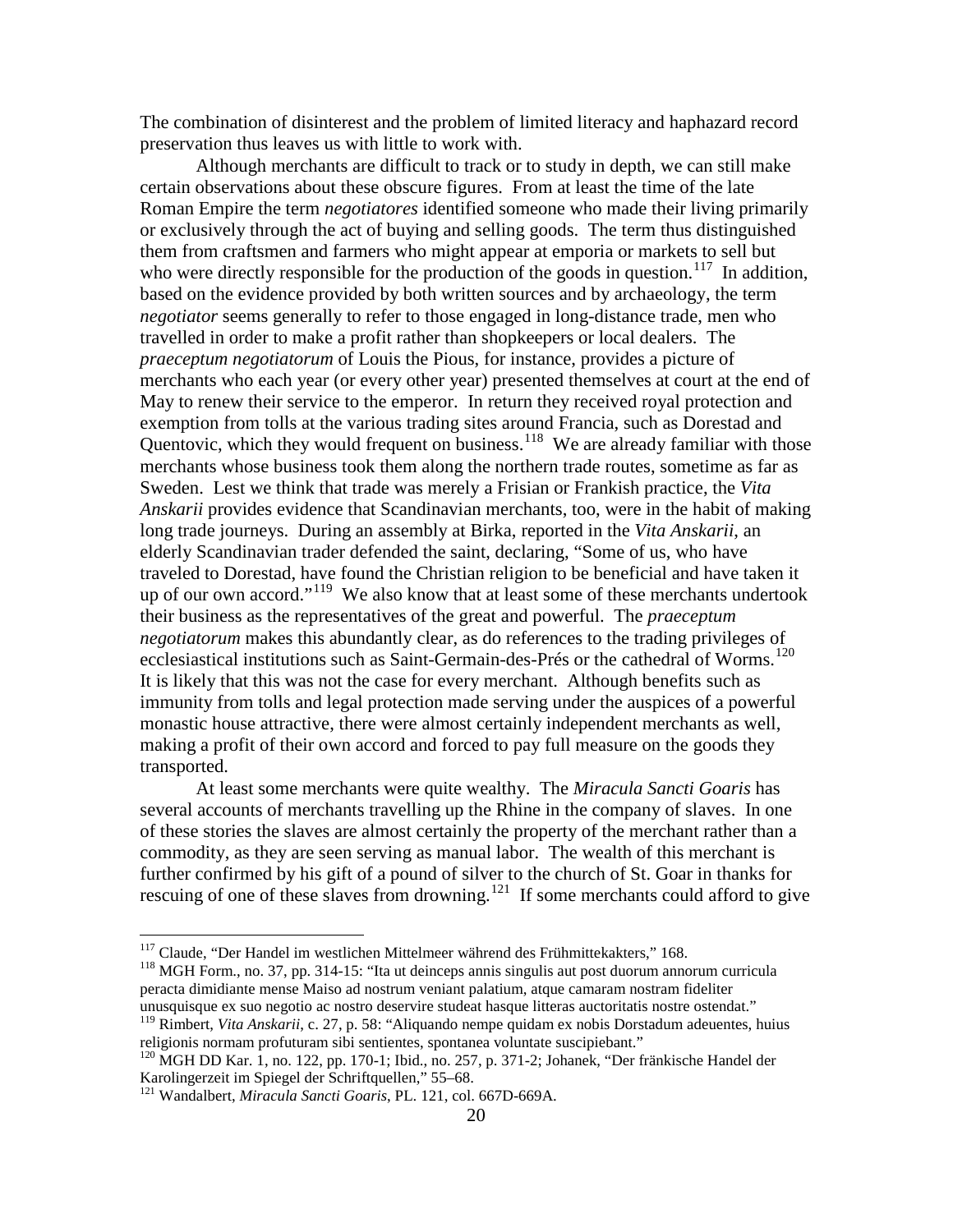gifts of silver or fine silk to saints, others probably were not so lucky. While those whose business led them to the great assemblies of nobles and churchmen might expect to reap rich rewards, other *negotiatores* might be small time peddlers, travelling shorter routes along the coast and dealing in small numbers of goods.

Whether a successful servant of the emperor or a simple Frisian trader moving up and down the coast of Jutland, merchants were more than just the movers of physical goods and money. As Heidinga says, "The long distance trader was not only the intermediary in goods exchange, but also the go-between for various social systems, and as such was able to take on different roles."<sup>122</sup> Meetings between those from the Frankish world and their northern neighbors involved the exchange of information, news, and ideas as much as trade goods. Many of these encounters were likely seasonal, occurring at market beaches or at emporia during the summer months of trade, before the weather made travel difficult and unprofitable. Yet we also know that the Frisians had a tendency to set up colonies at the sites they frequented. At Hedeby and Ribe archaeological finds of non-indigenous building styles on the outskirts of the town have been discovered. These were likely built to serve as homes and shops for Frisian traders and to provide a sense of security and community by separating them from the local inhabitants.[123](#page-35-1) Colonization and settlement would have allowed for longer periods of contact, with Frisians and Scandinavians living as neighbors.<sup>124</sup> Thus alongside the presence of Frankish items in graves, halls, and ports, we can also see signs of Frankish influence on crafts native to Scandinavia from at least the seventh century. Weapon styles, jewelry, pottery, and bronze casting such as the keys at Birka mentioned above and brooches at Ribe, all show the ways in which Scandinavian craftsmen emulated and utilized styles and artistic motifs from their southern neighbors.<sup>[125](#page-35-3)</sup> The appearance of Scandinavian influenced brooches in Frisia and the Rhineland indicates that cultural exchange was not uni-directional.<sup>[126](#page-35-4)</sup>

If merchants facilitated the gradual diffusion of artistic styles and techniques they also aided in the movement of ideas and information. Commerce could not exist without lines of communication. The very act of trading, of knowing where proper markets existed, what goods were in demand and whom to seek out for protection or profit, created a network of people with knowledge of the language, customs, and land of their foreign neighbors. And not every instance of communication would be limited to matters of trade. If Scandinavian merchants could learn of Christianity through their travels to Dorestad, they also must have received at least some information from the Christian

<span id="page-35-1"></span><span id="page-35-0"></span><sup>&</sup>lt;sup>122</sup> Heidinga, *Frisia in the First Millennium*, 30.<br><sup>123</sup> Lebecq, *Marchands et navigateurs frisons du haut moyen âge*, 1983, 1:237–38; Stéphane Lebecq, "Les marchands au long cours et les formes de leur organisation dans l'Europe du nord et du nord-ouest aux VII-XI siècles," in *Voyages et voyageurs à Byzance et en Occident du VIe au XIe siècle*, ed. Alain Dierkens,

<span id="page-35-2"></span><sup>&</sup>lt;sup>124</sup> Lebecq, *Marchands et navigateurs frisons du haut moyen âge*, 1983, vol. 1, chap. 10, see especially pp.

<span id="page-35-3"></span><sup>237-38.</sup> <sup>125</sup> Signe Horn Fuglesang, "'The Personal Touch' On the Identification of Workshops," in *Proceedings of the Tenth Viking Congress*, ed. James E. Knirk (Oslo: Universitetets Oldsaksamling, 1987), 220–21. <sup>126</sup> Jellema, "Frisian Trade in the Dark Ages," 20; Zadoks-Josephus Jitta, "Looking Back at 'Frisians,

<span id="page-35-4"></span>Franks and Saxons,'" 53.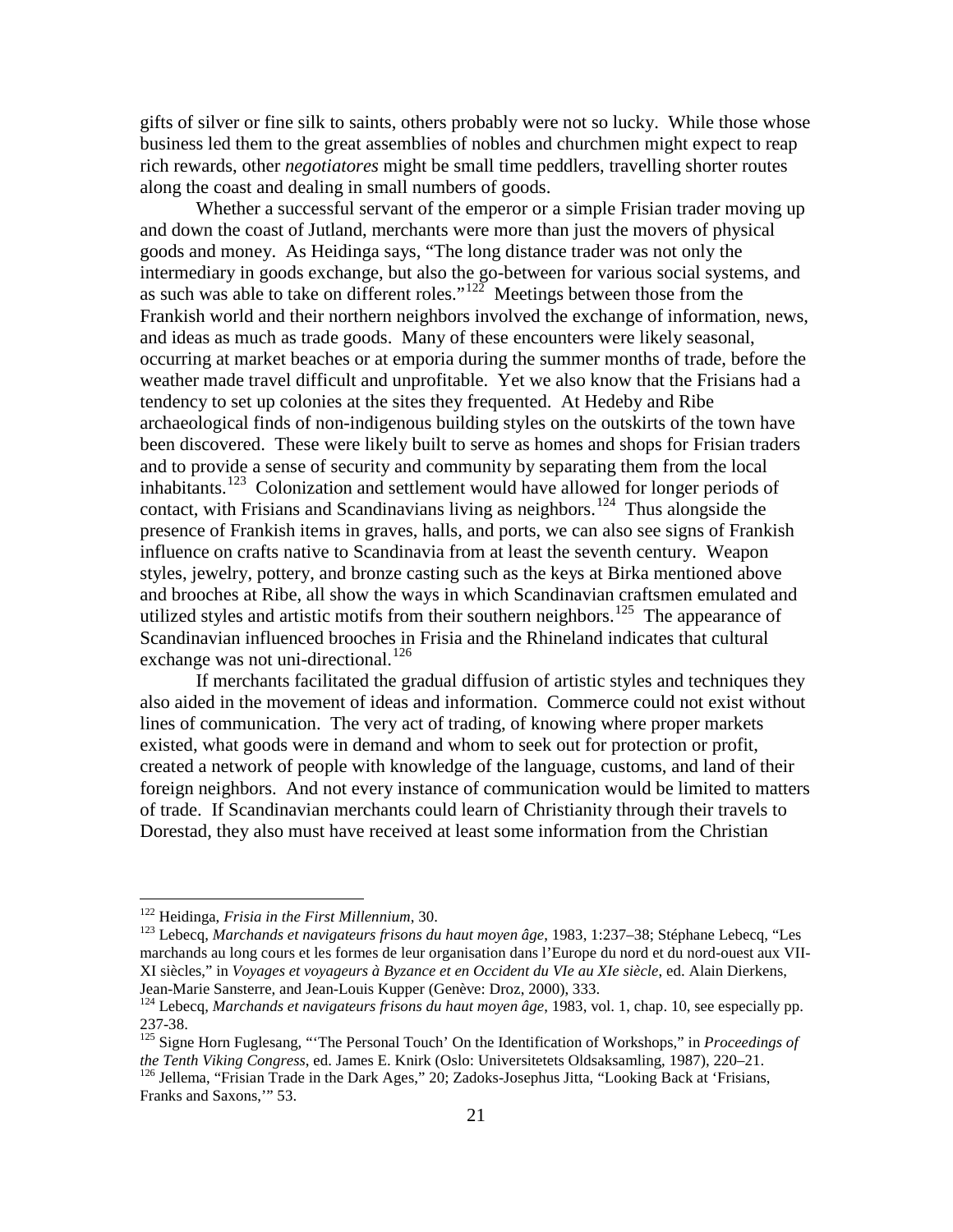merchants who traveled north.<sup>127</sup> This is one explanation for the initial interest in Christianity (perhaps over-emphasized by the nature of the source) that Anskar encountered on his arrival in Scandinavia. Merchants probably also served as a source of information for those writing about foreign events, such as the detailed accounts of Danish politics present in the *Royal Frankish Annals*. We know that at least some merchants made their way to court on a regular basis, as well as to the great assemblies. And information need not have come only from Christians; discussions with Scandinavian merchants would not have been out of the question. In the later ninth century a wealthy Norwegian trader named Ohthere would have his accounts of travel and trade in Scandinavia – including a stop at Hedeby – immortalized as an addendum to the Old English translation of Orosius made at King Alfred's court.<sup>[128](#page-36-1)</sup> The gathering and sharing of information would not have been confined only to the annalists writing at court; local annalists would also have depended on merchants for news of distant events, even as they utilized the "major" annals for much of their information.<sup>[129](#page-36-2)</sup> In a world where few people travelled, those who did so regularly must have served as links between distant points, in much the same way that pilgrims or diplomats might. A stop at a monastery to pray or to spend an evening, an encounter with officials at a toll site, a layover at an estate to collect goods, all of these would have provided opportunities for gossip and communication about events occurring both inside and outside the realm.

A growing familiarity with neighboring lands is evident on the part of the Scandinavians as well. The first major continental Viking attacks of the 830s demonstrate that Scandinavians had a clear idea of the wealth as well as the location of sites such as Dorestad, Quentovic, and Walcheren.<sup>130</sup> The fact that these initial raids on Francia targeted trade sites, not the rich and vulnerable monasteries and churches that would later become favorite targets, is a further indication of the importance of the commercial links between Scandinavia and Francia. These northern pirates were almost certainly also northern traders playing a different part.<sup>131</sup> The Frankish merchants who made their living in the North Sea and Baltic networks must also have become quite familiar with the coasts and emporia of Scandinavia. Merchants did not go wherever the wind or their impulses took them. As McCormick writes, "For all their brevity, the 'snapshots' of merchants that crop up in acts, saints' lives and toll regulations usually show us *where the merchants were* at the moment they were mentioned. Analyzing the disparate mentions reveals that traders were not randomly distributed. They cluster in a small number of places, like customs posts and towns. In other words, they unveil nodes

<span id="page-36-0"></span><sup>&</sup>lt;sup>127</sup> Stéphane Lebecq, "Long Distance Merchants and the Forms of Their Ventures at the Time of the Dorestad Heyday," in *In Discussion with the Past: Archaeological Studies Presented to W. A. van Es*, ed. H. Sarfatij, W. J. H. Verwers, and P. J. Woltering (Zwolle: Stichting Promotie Archeologie, 1999), 235–37. <sup>128</sup> Ohthere, *Two Voyagers at the Court of King Alfred*, 18–22.

<span id="page-36-2"></span><span id="page-36-1"></span><sup>129</sup> Rosamond McKitterick, *Charlemagne: The Formation of a European Identity* (Cambridge: Cambridge University Press, 2008), 37.

<span id="page-36-3"></span><sup>&</sup>lt;sup>130</sup> Rudolf Simek, "The Emergence of the Viking Age," in *Vikings on the Rhine*, ed. Rudolf Simek and Ulrike Engel (Vienna: Fassbaender, 2004), 13.

<span id="page-36-4"></span><sup>131</sup> Klavs Randsborg, "Les activités internationales des Vikings: raids ou commerce?," *Annales. Histoire, Sciences sociales* 36, no. 5 (1981): 862–68; Timothy Reuter, "The End of Carolingian Military Expansion," in *Charlemagne's Heir: New Perspectives on the Reign of Louis the Pious (814-840)*, ed. Peter Godman and Roger Collins (Oxford: Clarendon Press, 1990), 403–4, and see also n. 62.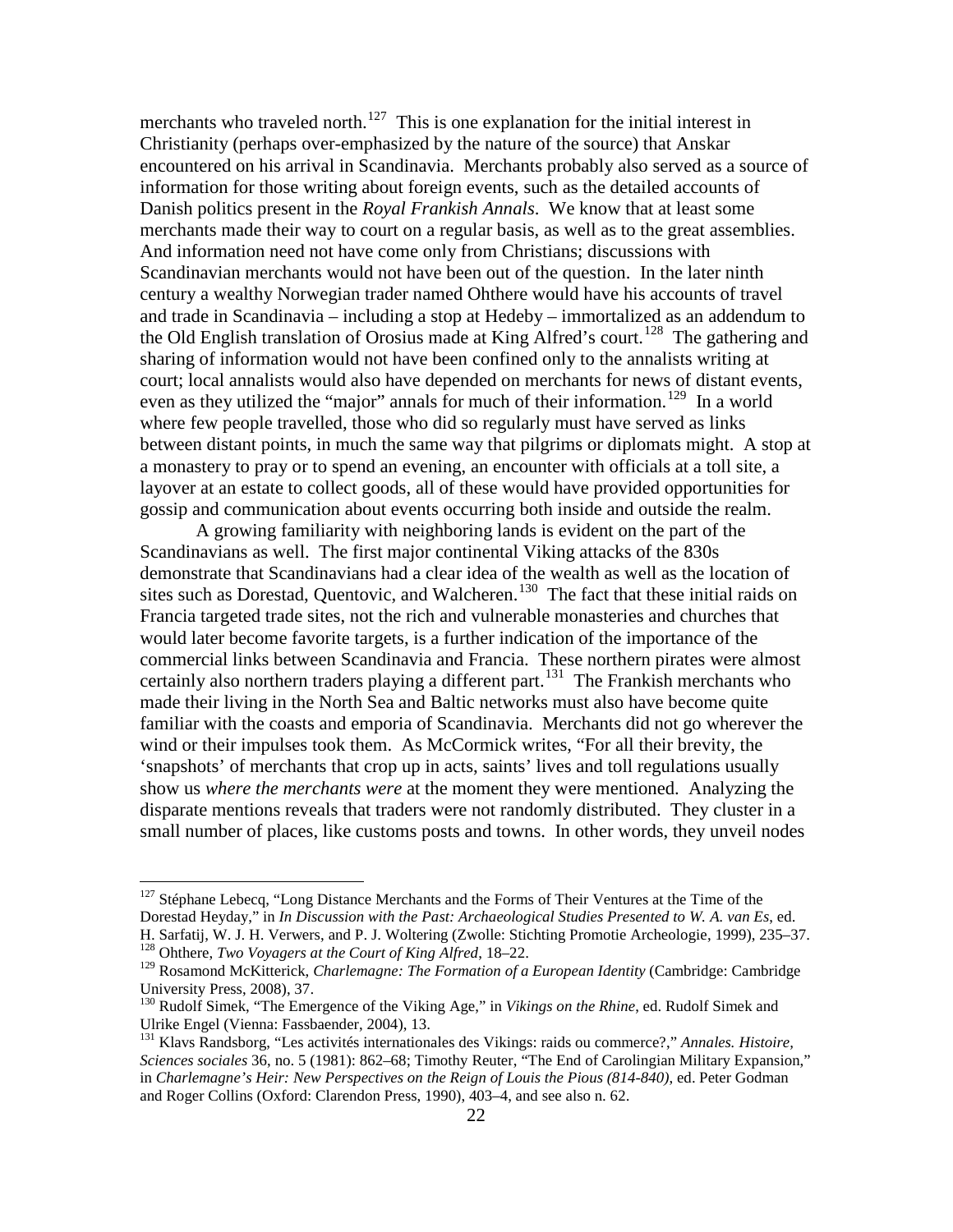in a network of commercial communications."[132](#page-37-0) Traders would have been quite familiar with these routes and foreign locations. For Anskar and his fellow missionaries, Scandinavia was a frightening and unfamiliar world. It makes sense that they would turn to merchants as their guides and protectors during their voyages into what was, for them, the unknown.<sup>[133](#page-37-1)</sup> It is also likely that the detailed description of the Baltic provided by Einhard in his *Vita Karoli Magni* owed at least something to discussions with those who had primary knowledge of the area.

Merchants could also serve as official sources of information and go-betweens for their rulers, playing a role in diplomatic and political matters.<sup>134</sup> In a quite fragmentary capitulary issued sometime in the first half of Louis the Pious' reign, counts and officials are apparently urged to seek out merchants as sources of information on proper coinage.[135](#page-37-3) In the entry for 809, the *Royal Frankish Annals* provides further evidence for the ways in which merchants could function as links between peoples. "Meanwhile, Godfrid, the king of the Danes, sent certain merchants to the emperor, having heard that the emperor was angry at him because he had lead an army against the Abodrites in the previous year."[136](#page-37-4) Although the subsequent meeting was conducted by nobles (*primoribus Danorum*), the first steps of this tense negotiation were undertaken by more neutral and far less important figures. It is interesting to note that the annalist gives us no hint as to the origins of these merchants. Were these Danish merchants who were familiar enough with Francia to serve as effective diplomats, or were these merchants Franks who were pressed into service at the will of the Danish king? Both possibilities are plausible; the dearth of written sources dealing with merchants unfortunately makes it difficult to find an answer, just as it makes it hard for us to know whether Godfrid's use of merchants was unusual or part of a wider pattern.

## **Conclusion**

So merchants moved goods, and they moved ideas and information. From as early as the mid-seventh century, links were being formed between continental Europe and Scandinavia and these links would only grow stronger as time passed. Frisia straddled these two worlds. Even as her inhabitants were establishing colonies along the northern coast – in Saxony, the Jutland Peninsula and beyond – they were forging connections, sometimes unwillingly, with the world of the Franks. The trails of silver coins, first minted independently and then under the aegis of kings, attest to growing Frankish trade with their northern neighbors. Built around a network of urban centers and the desire of powerful figures in both cultures for luxury goods and the esteem that they brought, an impressive and ever growing number of archaeological finds demonstrate just how lively North Sea trade could be. Trade created not just physical

<span id="page-37-1"></span><span id="page-37-0"></span><sup>&</sup>lt;sup>132</sup> McCormick, *Origins of the European Economy*, 617.<br><sup>133</sup> Ian Wood, *The Missionary Life: Saints and the Evangelisation of Europe, 400-1050* (New York: Longman, 2001), 250–51.<br><sup>134</sup> F. L. Ganshof, *The Middle Ages: A History of International Relations* (New York: Harper & Row,

<span id="page-37-2"></span><sup>1971), 30–31.&</sup>lt;br><sup>135</sup> MGH Capit. 1, no. 147, pp. 299-300.<br><sup>136</sup> *RFA*, *s.a.* 809, p. 128: "Interea Godofridus rex Danorum per negotiatores quosdam mandavit, se audisse,

<span id="page-37-3"></span>

<span id="page-37-4"></span>quod imperator ei fuisset iratus, eo quod in Abodritos anno superiore duxit exercitum ... ."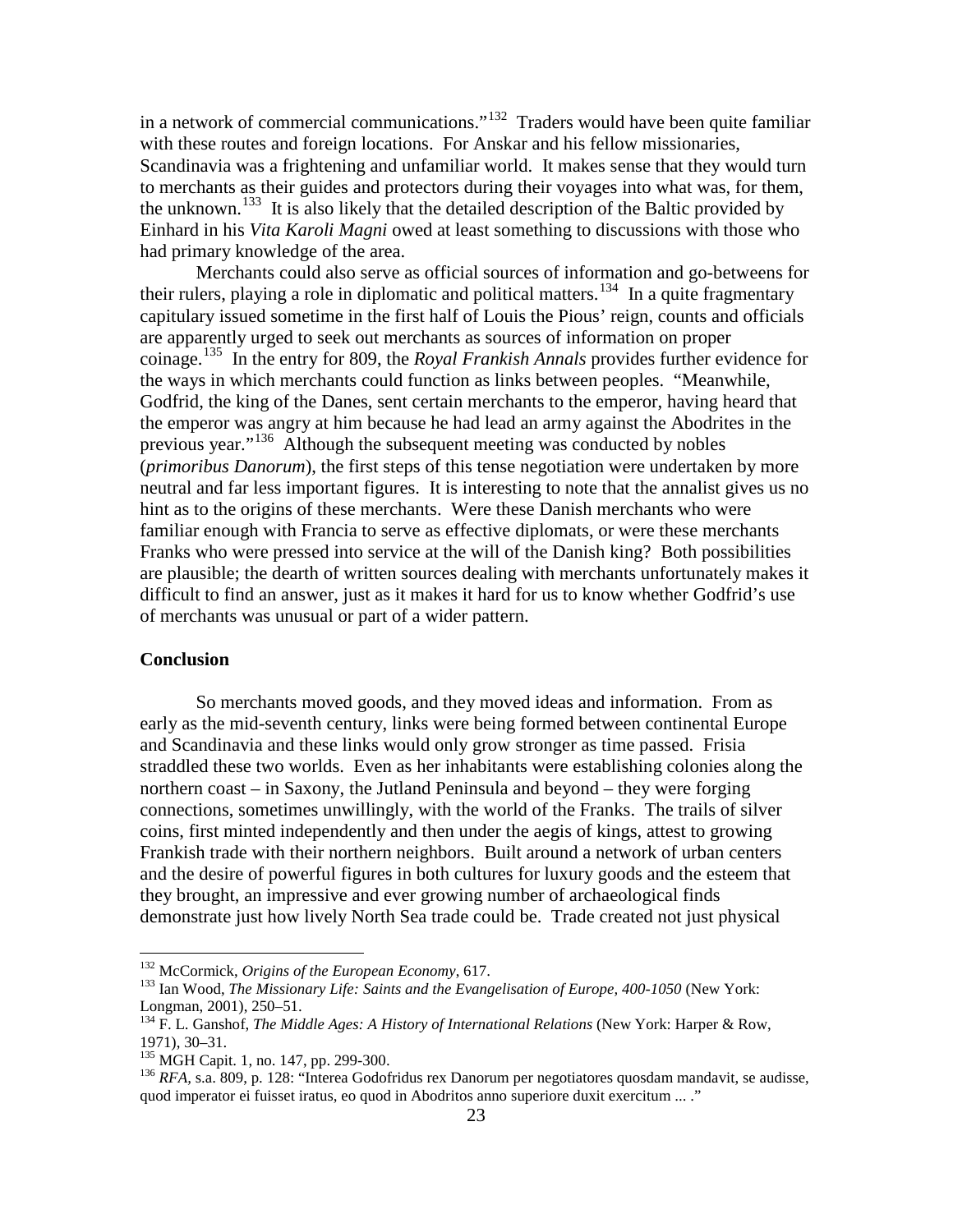links but social ones as well. The people responsible for propping up this luxury network – some merchants and others the very merchandise itself – moved back and forth and interacted with customers near and far. New goods were accompanied by new skills, new information, and new ideas. And while the churchman in his cell in the heart of Francia might still regard the pagan north as a dark and dangerous place, there were some in the Frankish kingdoms who would have thought otherwise. Even in the written sources penned by those same churchmen, we begin to see how much more familiar and attuned to the north Francia was becoming by the time of Louis the Pious. Commerce, an inherently communicative act, thus served as one strand in a growing web of interaction between the Carolingian Empire and the burgeoning kingdoms of Scandinavia.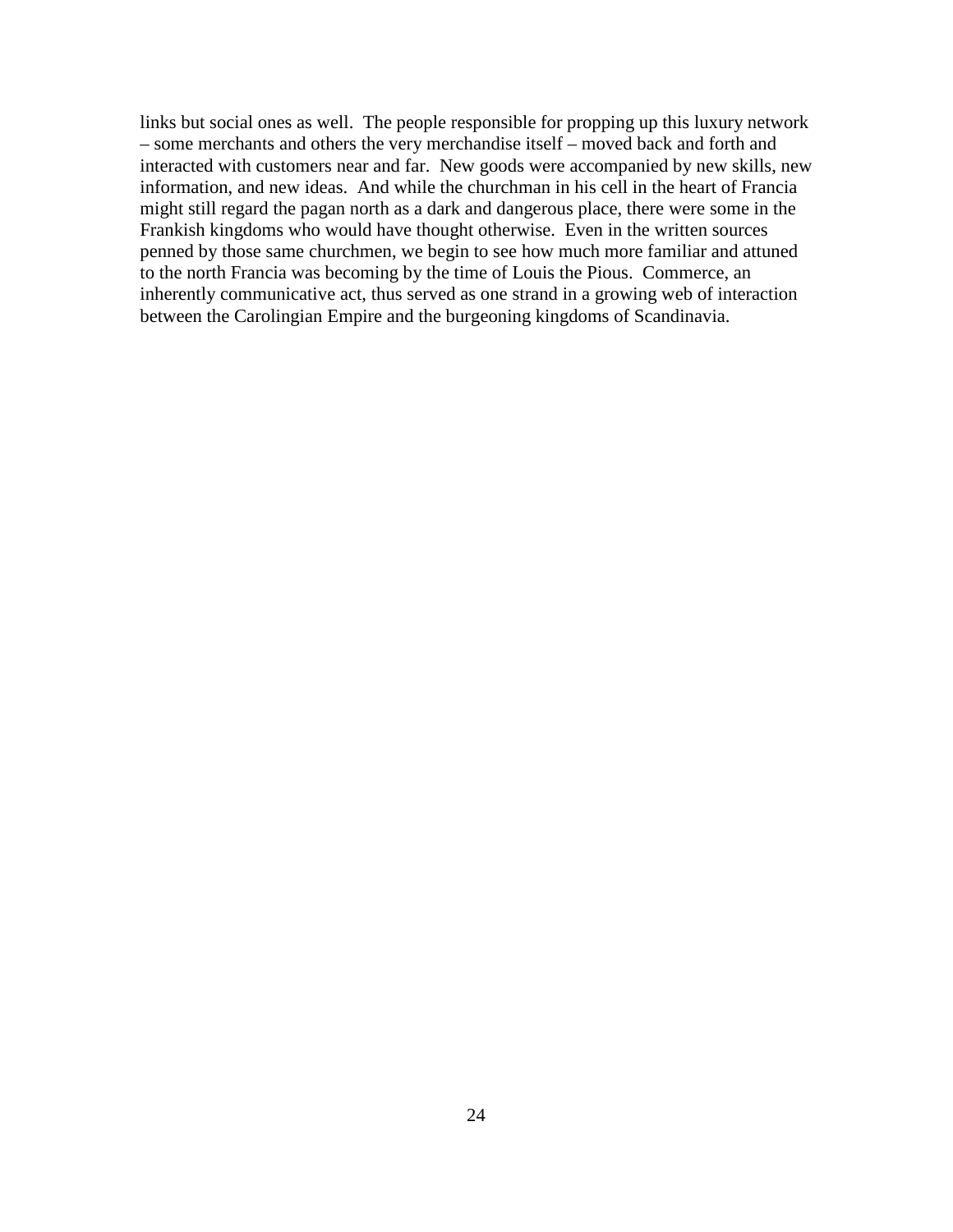# **Chapter Two The** *Regnum Francorum* **and the** *Gens Danorum* **- Political Engagement up to the Death of Charlemagne**

Even as traders from Francia and Scandinavia conducted their business, creating links of money, goods, and ideas, from the middle of the eighth century Frankish leaders were becoming more and more aware of the world to the north. The conquest of Saxony created for the first time a shared border between the Frankish kingdoms and Scandinavia, a new frontier that served as the site of conflict, cultural exchange, and communication.[137](#page-39-0) In court poetry, *vitae*, and contemporary historical records we can see the Franks' growing interest in Scandinavia. By the end of the eighth century Frankish and Danish envoys began to travel regularly between rulers. These diplomatic interactions were sometimes cordial, but towards the end of Charlemagne's life they were overwhelmingly concerned with conflict and warfare. It is during these last years that the first signs of Scandinavian piracy appear in our sources, but these scattered raids and the efforts at defense made by the Carolingians are only vaguely reminiscent of later interactions.

This new relationship with the Frankish kingdoms spurred fundamental changes in the social and political structures of Scandinavia. As the editors of the recent book, *Franks, Northmen, and Slavs* put it, "[Francia] not only interacted [with] and influenced the development of state structures on its northern and eastern borders, but it also provided models of discourse about the relationship between centralizing power and group solidarity."<sup>[138](#page-39-1)</sup> By the close of the eighth century we can see in Denmark figures who truly deserve the title of king: men who in many ways sought to emulate, and even challenge, the authority and practices of Charlemagne himself. Undertaking major building projects, encouraging the growth of trade centers, minting coinage, and engaging in foreign relations, these rulers paved the way for the creation of a true Danish kingdom in the coming centuries.

For the Franks, growing engagement with the North brought with it new challenges. During and after the Saxon Wars the Carolingians found their authority in northern Europe threatened. Their methods of control were undermined by Danish upstarts who harbored Saxon fugitives and struck down Charlemagne's handpicked Slavic leaders. Diplomatic conferences between large groups of Frankish and Danish nobles, an act unseen in any of the Franks' other political relationships, indicates just how much effort was put into controlling the situation on their northern border. These meetings point to a variety of possible interactions, as nobles from both sides, almost certainly accompanied by a now invisible retinue of servants, translators, and soldiers, met and discussed peace, the return of fugitives, and the boundaries of borders. By the end of Charlemagne's life, the Franks and their Scandinavian neighbors had become fully

<span id="page-39-0"></span><sup>&</sup>lt;sup>137</sup> Joachim Henning, "Civilization versus Barbarians? Fortification Techniques and Politics in the Carolingian and Ottonian Borderlands," in *Borders, Barriers, and Ethnogenesis: Frontiers in Late* 

<span id="page-39-1"></span>*Antiquity and the Middle Ages*, ed. Florin Curta (Turnhout: Brepols, 2005), 24. <sup>138</sup> Ildar Garipzanov, Patrick Geary, and Przemyslaw Urbanczyk, eds., *Franks, Northmen, and Slavs* (Turnhout: Brepols, 2008), 6.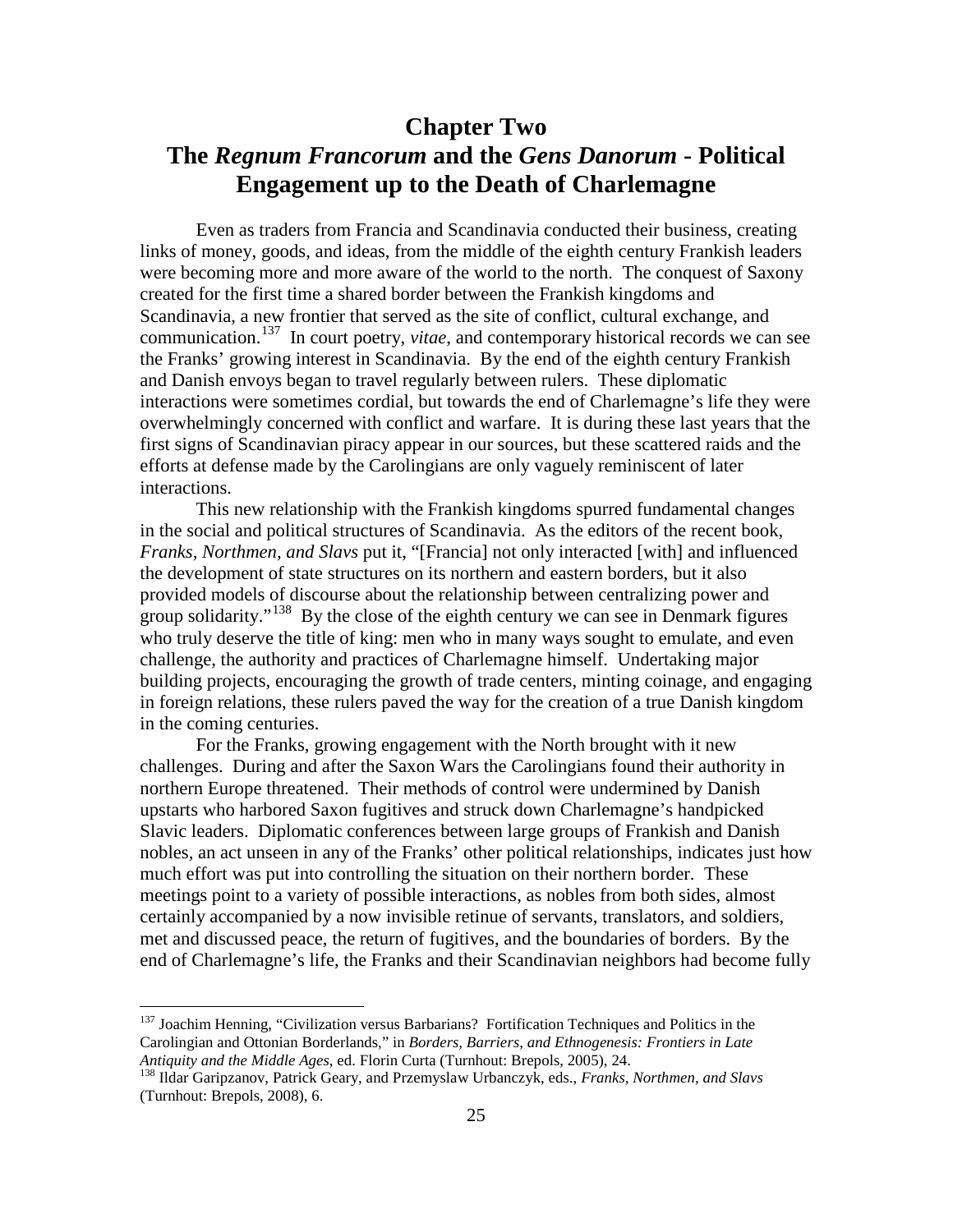engaged in an ongoing relationship, sometimes cordial, other times cold, that would have repercussions for both peoples throughout the ninth and well into the tenth century.

### **First Meetings and Shared Borders**

The earliest reference we have to contact between Scandinavia and Francia comes from Gregory of Tours' report of a raid on the kingdom of the Merovingian king Theuderic sometime around the year 515. According to Gregory a Danish fleet, led by their king Chlochiliach, came to Gaul

devastated a part of the realm of Theuderic and took captives. They loaded the captives and the spoils they had taken onto the ships and prepared to set sail for home. Their king remained on the beach, waiting until the boats reached the open sea, at which time he planned to join them. When Theuderic heard that his land had been invaded by foreigners, he dispatched his son Theudebert to those parts with a powerful, well-equipped army. The Danish king was killed, the enemy fleet overcome in a naval battle and all the spoils were returned to shore.<sup>[139](#page-40-0)</sup>

The significance of this encounter – the only record of a meeting between Danes and Franks prior to the eighth century – is hard to gauge. While at first glance the sixth century attack resembles the endemic raiding of the later ninth century, there are several factors that complicate any comparisons. For one thing, the event is the only one of its kind we hear about until the late eighth century. Whether Chlochiliach's raid was an odd venture out of the normal range of Scandinavian activities, or whether the defeat suffered at the hands of the Franks was sufficient to check further ventures south, the attack is too far removed from the ninth century to be easily linked. Moreover, the information provided by Gregory differentiates the attack from later raids. At first glance the details may seem familiar. An unexpected Scandinavian fleet arrives and ravages the area, seizing booty and captives. However, Theuderic's ability to dispatch a royal army that could respond in ample time to inflict defeat on Chlochiliach is quite different from the constant inability of later Frankish forces to respond in time to lightning-quick Viking raids. Gregory also states that the final confrontation involved not only a battle on the shore, where Chlochiliach was killed, but also a naval battle (*navali proelio*) where the enemy fleet was destroyed and the booty recovered, a feat never repeated in later encounters where the Northmen displayed consistent naval superiority. Ian Wood argues that the very fact that Gregory, generally silent on the world of the northeast and the Rhine, thought it worth recording demonstrates both the importance of the event and its unusual nature.<sup>[140](#page-40-1)</sup>

<span id="page-40-0"></span><sup>&</sup>lt;sup>139</sup> Gregory of Tours, *Decem Libri Historiarum*, ed. B. Krush and W. Levison, MGH SRM 1, 1 (Hanover: MGH, 1951), bk. 3, c. 3, pp. 99: "Egressique ad terras, pagum unum de regno Theudorici devastant atque captivant, oneratisque navibus tam de captivis quam de reliquis spoliis, reverti patriam cupiunt; sed rex eorum in litus resedebat, donec navis alto mare conpraehenderent, ipse deincept secturus. Quod cum Theudorico nuntiatum fuisset, quod scilicet regio eius fuerit ab extraneis devastata, Theudobertum, filium suum, in illis partibus cum valido exercitu ac magno armorum apparatu direxit. Qui interfectu rege, hostibus navali proelio superatis oppraemit omnemque rapinam terrae restituit."

<span id="page-40-1"></span><sup>&</sup>lt;sup>140</sup> Ian Wood, *The Merovingian North Sea* (Alingsås, Sweden: Viktoria Bokförlag, 1983), 6.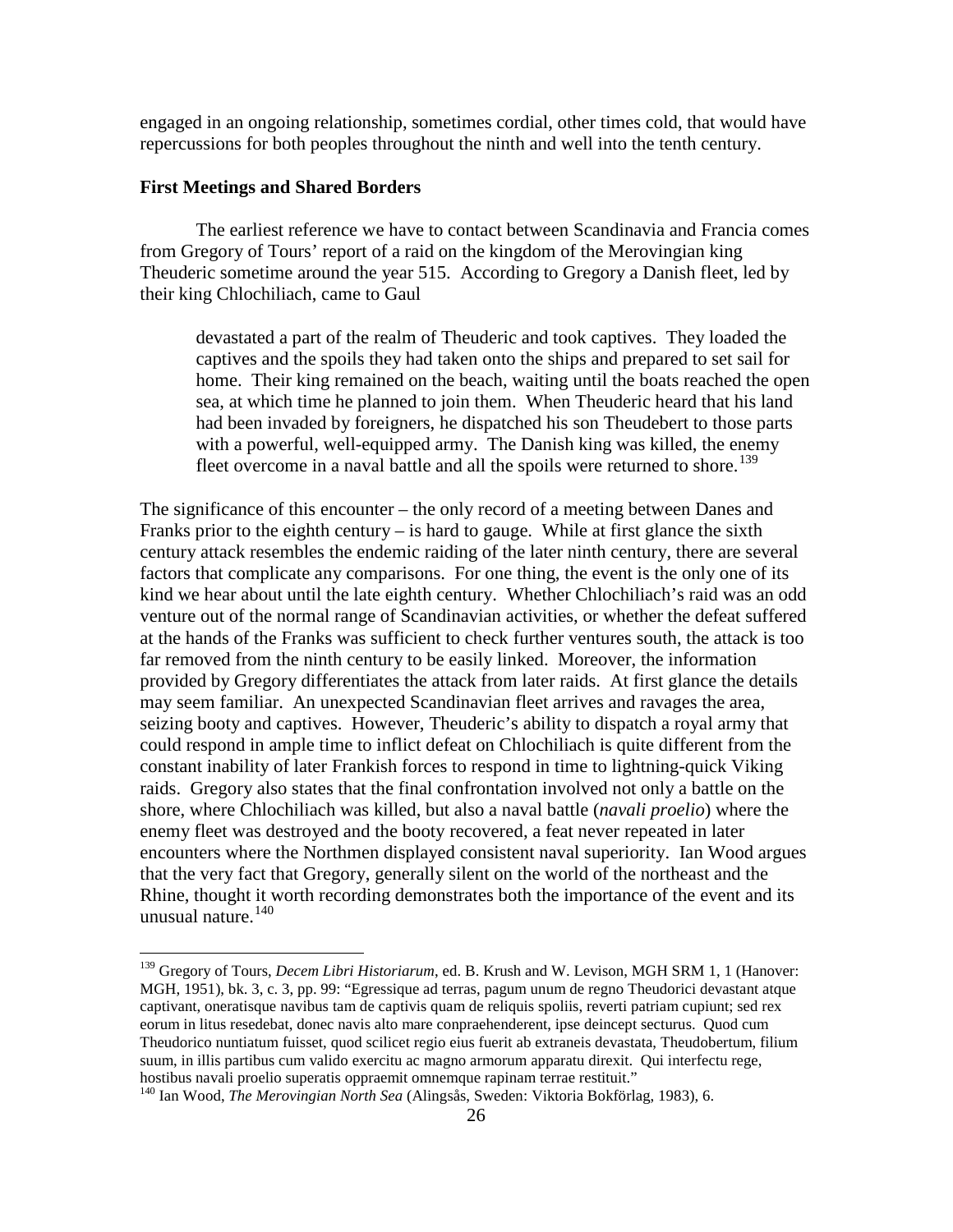Gregory's report has received considerable attention as one of the first visible signs of Scandinavian interaction with the south. The identity of Gregory's *Dani* remains an open question.It has long been the practice to associate King Chlochiliach with the Geatish king Hygelac of Beowulf fame. Accepting that these two kings were one and the same, however, does nothing to answer the question of the ethnic identity of these raiders. Debates about the origins of the Geats have been ongoing since the midnineteenth century. Opposing sides have claimed that the Geats should be regarded either as synonymous with the Gautar, a Swedish people from Östergötland and Västergötland, or with the Jutes, a group associated with the Jutland peninsula and later with the founding of Kent in England.<sup>141</sup> Within the context of this debate, Gregory's use of the ethnic term *Dani* is often attributed to a lack of any true knowledge about matters in Scandinavia and the tendency of Latin authors to apply classical ethnic terms to those groups beyond their borders, regardless of actual facts.<sup>142</sup> Yet others have argued that Gregory may not have been completely incorrect in his labeling of Chlochiliach as a Dane. Jane Leake argues that the Geats were not in fact an actual historical *gens* at all but rather a creation of the Beowulf author, drawing on attractive mythic and historical information, and that later sources such as the *Liber Historiae Francorum* and the *Gesta Danorum* of Saxo Grammaticus both corroborate Chlochiliach's Danish origins.<sup>[143](#page-41-2)</sup> Lars Gahrn states more tentatively that perhaps there were two Chlochiliachs, one Danish and the other Geatish, later conflated by the Beowulf author and modern historians.<sup>144</sup> We are thus left with an open question as to the actual origins of these sixth-century raiders. Regardless of whether Gregory's *Dani* hailed from Jutland, the Danish archipelago, or Sweden, it is not until the late eighth century, with the rise of the Carolingians and their subsequent push northward into Saxony, that Scandinavians once more appear in the Frankish literary record.<sup>[145](#page-41-4)</sup>

In Frankish sources such as the continuation of Fredegar's *Chronicle,* the *Annales Mettenses priores,* and the *Royal Frankish Annals*, the conquest of Saxony is depicted as an effort to reaffirm control over an area that traditionally owed its allegiance to the Franks.<sup>[146](#page-41-5)</sup> The Franks had a long history of imposing tribute upon the various Saxon tribes but there is little doubt that the conquest undertaken by Charlemagne was at its core an aggressive, expansionist undertaking designed to bring new lands and booty into Frankish hands.<sup>147</sup> Whatever the reasons, the eventual success of Charlemagne's

<span id="page-41-0"></span> <sup>141</sup> For a brief summary of the debate over the nature of the Geats see Jane Acomb Leake, *The Geats of*  Beowulf (Madison: University of Wisconsin Press, 1967), 1–12; Lars Gahrn, "The Geatas of Beowulf," *Scandinavian Journal of History* 11, no. 2 (1986): 97–103.<br><sup>142</sup> Fr. Klaeber, ed., *Beowulf and The Fight at Finnsburg* (Boston: D. C. Heath, 1960), xlvi–xlviii;

<span id="page-41-1"></span>Augustine Thompson, "Rethinking Hygelac's Raid," *English Language Notes* 38, no. 4 (2001): 12;

<span id="page-41-2"></span><sup>&</sup>lt;sup>143</sup> Leake, *The Geats of* Beowulf, 120–26; Michael Müller-Wille, "Das Frankenreich und der Norden," in *Völker an Nord- und Ostsee und die Franken*, ed. Uta von Freeden, Ursula Koch, and Alfried Wieczorek

<span id="page-41-6"></span><span id="page-41-5"></span>

<span id="page-41-4"></span><span id="page-41-3"></span><sup>&</sup>lt;sup>144</sup> Gahrn, "The Geatas of Beowulf," 96–97, 107.<br><sup>145</sup> Reuter, "Charlemagne and the World beyond the Rhine," 183.<br><sup>146</sup> Fred-con, c. 11, p. 90; *AMP*, s.a. 691, pp. 12-13 and s.a. 744, p. 36; *RFA*, s.a. 772, pp. 33-34.<br> *Karolingerzeit*, ed. Christoph Stiegemann and Matthias Wemhoff, vol. 1 (Mainz: Philipp von Zabern,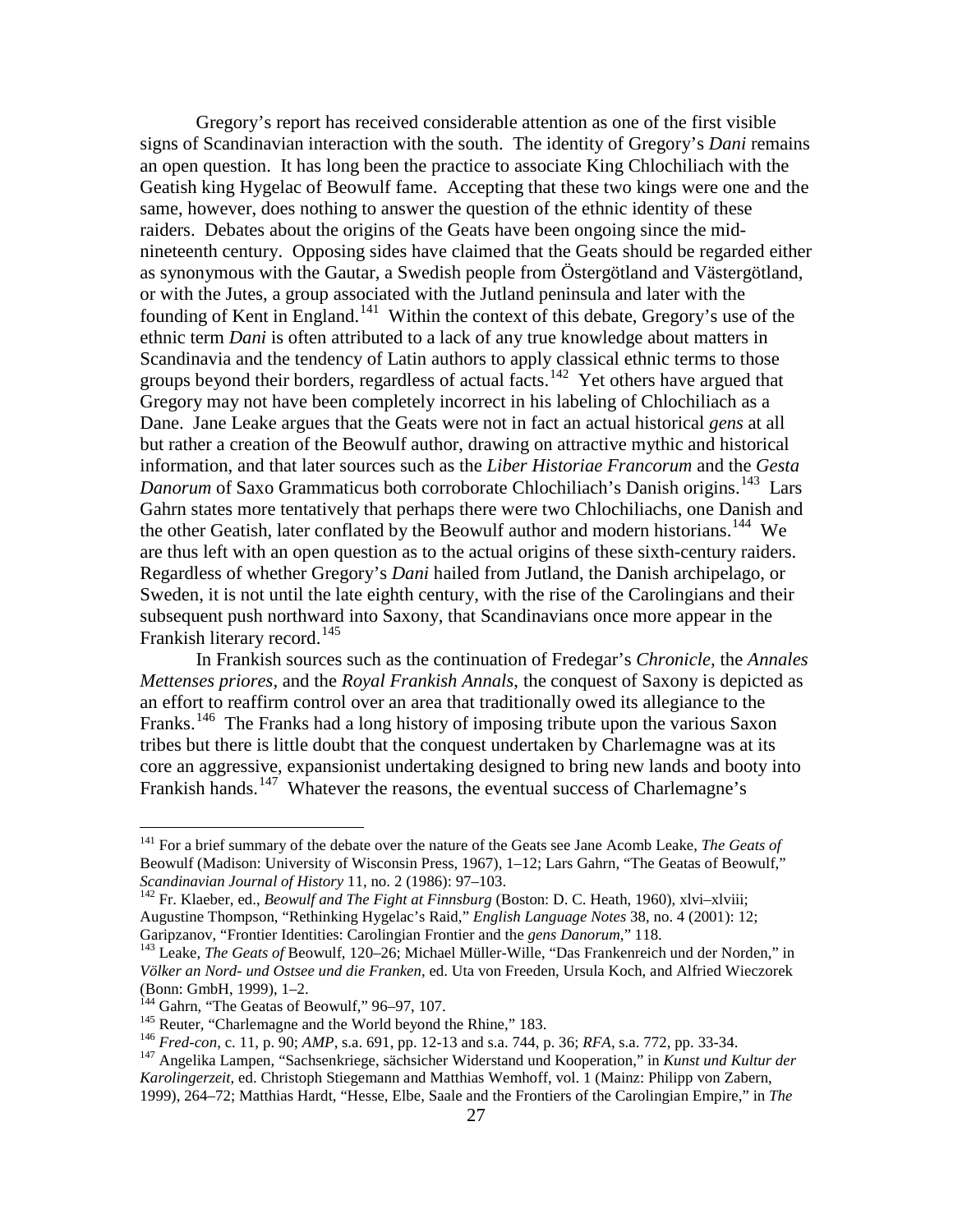campaign brought with it entirely new challenges for the Carolingians as they came into direct contact with new worlds and cultures. To the north of the Saxons lay the Danes. To the east a collection of Slavic tribes populated the area around the Elbe and the Baltic coast, most notably the Abodrites and the Wilzi. Even as Frisian traders were making economic inroads into Scandinavia via the North Sea, the Franks found themselves in increasing political contact with their northern neighbors due to their shared border and their mutual interest in the trans-Elben world.

References to Northmen begin to appear in Carolingian sources well before the end of the conquest of Saxony. The close connections between the pagan Saxons and their northern neighbors are demonstrated by the fact that the first historical reference to the Northmen in a Frankish source after Gregory of Tours appears in the *Royal Frankish Annals* in the context of Charlemagne's Saxon Wars. In the annal for 777, one of the important leaders of the Saxons, Widukind, is said to have fled north rather than submit to Charlemagne at Paderborn. The *Royal Frankish Annals* further states that Widukind "sought refuge in the region of Nordmannia along with his followers."<sup>[148](#page-42-0)</sup> The revised version of the annals, compiled somewhat later, provides further details. Widukind did not just flee into the wastes to avoid the Frankish king but in fact found shelter with a rival ruler. The annalist states that Widukind, "one of the leaders of the Westphalians, conscious of his many crimes and on account of this fearful of the king, fled to Sigfrid, the king of the Danes."<sup>[149](#page-42-1)</sup>

Widukind's ability to find a safe haven with the Danes is indicative of the close connections between the Saxons and the Danes, geographically but also socially, and culturally. The shared name for the border area occupied by these two peoples, *Sinlendi* in Saxon and *Silænde* in Old Danish, is indicative of the larger linguistic connections between these two Germanic peoples.<sup>[150](#page-42-2)</sup> Likewise, the prehistoric road running through the Jutland peninsula into Saxony, known variously as both the "Ox Road" and the "Army Road," tied these two areas together.<sup>[151](#page-42-3)</sup> Archaeological evidence, such as the presence of pottery with distinctive Elben features, demonstrates that active exchange existed between the Jutland Peninsula and Saxony well before the arrival of the Franks.[152](#page-42-4) At Danish Ribe archaeologists have also unearthed wooden wells built from

 $\overline{a}$ 

<span id="page-42-0"></span>*Transformation of Frontiers from Late Antiquity to the Carolingians*, ed. Walter Pohl, Ian Wood, and Helmut Reimitz (Leiden: Brill, 2001), 219–24; Costambeys, Innes, and MacLean, *The Carolingian World*, 73–75. <sup>148</sup> *RFA,* s.a. 777, p. 48: "... in partibus Nordmanniae confugium fecit una cum sociis suis."

<span id="page-42-1"></span>

<span id="page-42-2"></span><sup>149</sup> *Annales Regni Francorum qui dicuntur Einhardi*, ed. G. H. Pertz, MGH SRG 6 (Hanover: MGH, 1895), s.a. 777, p. 49: "Nam cuncti ad eum venerunt praeter Widokindum, unum ex primoribus Westfalaorum, qui multorum sibi facinorum conscius et ob id regem veritus ad Sigifridum Danorum regem profugerat."<br><sup>150</sup> Garipzanov, "Frontier Identities: Carolingian Frontier and the *gens Danorum*," 129–30.

<span id="page-42-4"></span><span id="page-42-3"></span><sup>&</sup>lt;sup>151</sup> P. Glob, Denmark: An Archaeological History from the Stone Age to the Vikings, trans. Joan Bulman (Ithaca, NY: Cornell University Press, 1971), 252–59; Else Roesdahl, *Viking Age Denmark*, trans. Susan Margeson and Kirsten Williams (London: British Museum Publications, 1982), 16; Thurston, *Landscapes of Power, Landscapes of Conflict, 44–45.*<br><sup>152</sup> Ole Klindt-Jensen, *Foreign Influences in Denmark's Early Iron Age*, trans. W. E. Calvert (Copenhagen:

Munksgaard, 1950), 179–83.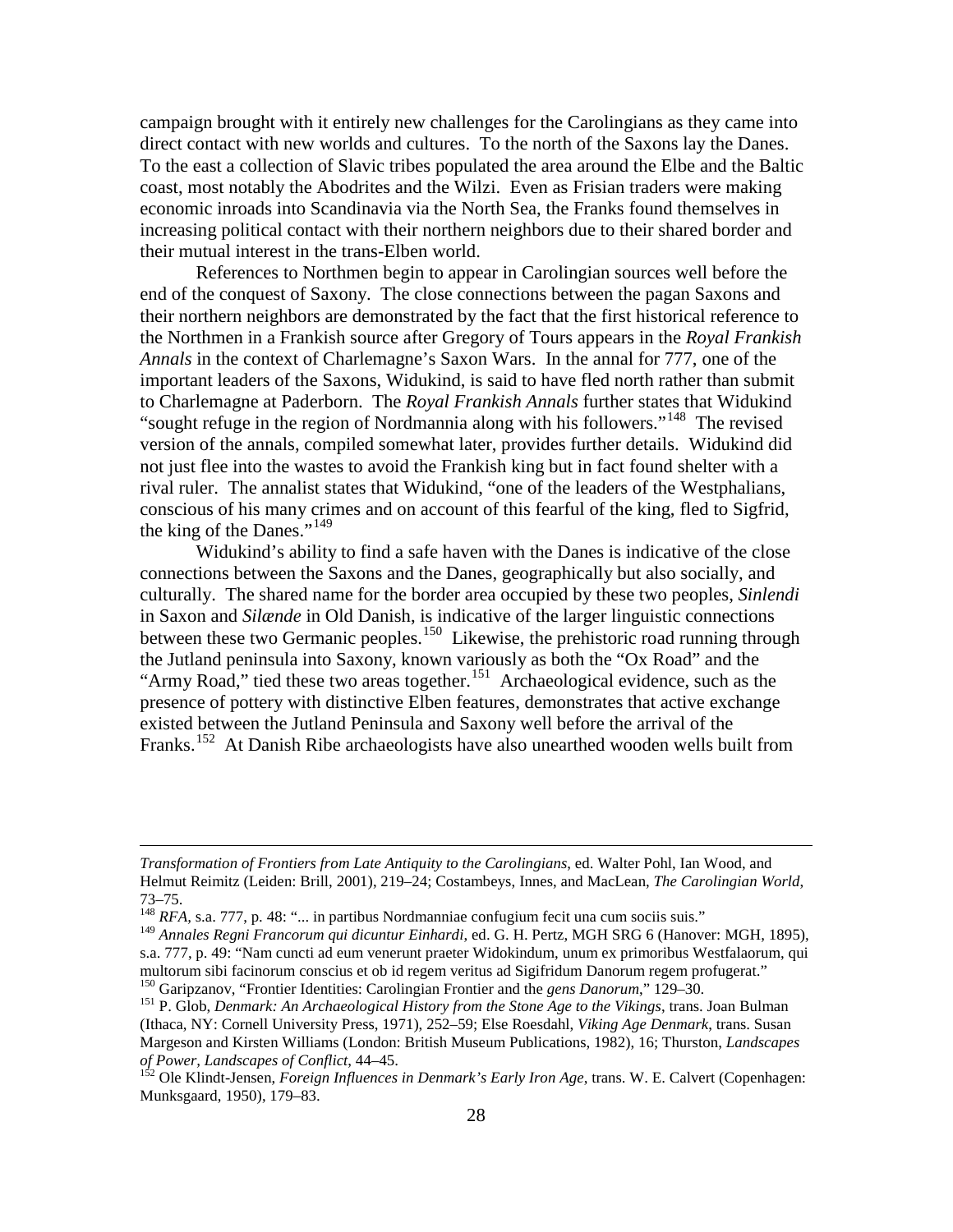tar and wood imported from the Harz forest in Lower Saxony sometime in the early eighth century. $153$ 

Socially, in the eighth century both Saxony and Denmark were politically far less hierarchical and rigidly organized than the Frankish kingdoms. Chieftains might choose one of their own to exercise higher authority for various reasons (leadership in war being the most obvious), but remained largely independent nonetheless.<sup>154</sup> In religion, too, Saxons and Danes had common ground, linked by shared pagan beliefs that became all the more important as a declaration of self-identity in the face of aggressive conversion efforts by Frankish invaders. For John Hines, by fleeing to Scandinavia "Widukind was thus fighting to be part of one politico-religious system – non-Christian and north Germanic – rather than another, the Carolingian empire."<sup>155</sup> Widukind and those other Saxons who were actively seeking to defy the power of Charlemagne and his God could thus turn to their northern neighbors for support based on long-standing familiarity.

The *Royal Frankish Annals* provides evidence of the ways in which Frankish activity in Saxony brought Scandinavia more directly into the affairs of the Franks. Other non-historical documents also further demonstrate that the Northmen were becoming a topic of interest for Charlemagne and his courtiers. Amidst the witty banter and poetic endeavors of Charlemagne's so-called "court school" of the 780s, the very same King Sigfrid of the annal of 777 makes an appearance. In the first of two dueling poetic epistles Peter of Pisa, writing in the guise of Charlemagne, raises the question of whether Paul the Deacon would prefer to be crushed by a giant weight, locked in a savage prison, or sent to convert the "puffed up Sigfrid."<sup>[156](#page-43-3)</sup> In his response, Paul confidently dismisses the danger of the Scandinavian ruler, pointing to his oafish nature and his inevitable defeat at the hands of the wise and Christian Charlemagne.<sup>[157](#page-43-4)</sup> Among the adjectives used to describe Sigfrid are "ferocious" (*truculentus*), "brutish" (*brutus*), "ignorant" (*indocto*), and "shaggy" (*hirsutus*). Indeed in lines 23-24, Paul writes that "since he [Sigfrid] is so hairy and so like a shaggy billy goat, / let him govern and give orders to the kids and she-goats."[158](#page-43-5) These poems were not just letters to be read by the stated recipient; they were also performative pieces, meant to be read aloud before the

<span id="page-43-0"></span> <sup>153</sup> Mogens Bencard and Lise Bender Jørgensen, *Ribe Excavations 1970-76. Volume 4* (Esbjerg: Sydjysk Universitetsforlag, 1990), 145; Jørgensen, "Rural Economy," 139.<br><sup>154</sup> M Beecher, "'Non Enim Habent Regem Idem Antiqui Saxones': Verfassung Und Ethnogenese in

<span id="page-43-1"></span>Sachsen Während Des 8. Jahrhunderts," in *Sachsen Und Franken in Westfalen: Zur Komplexität Der Ethnischen Deutung Und Abgrenzung Zweier Frühmittelalterlicher Stämme*, ed. Hans-Jürgen Hässler, Studien Zur Sachsenforschung 12 (Oldenburg: Isensee, 1999), 1–31; Ian Wood, "Beyond Satraps and Ostriches: Political and Social Structures of the Saxons in the Early Carolingian Period," in *The Continental Saxons From the Migration Period to the Tenth Century: An Ethnographic Perspective*, ed. D.

<span id="page-43-2"></span><sup>&</sup>lt;sup>155</sup> John Hines, "The Conversion of the Old Saxons," in *The Continental Saxons From the Migration Period to the Tenth Century: An Ethnographic Perspective*, ed. D. H. Green and Frank Siegmund (Woodbridge, Suffolk: Boydell Press, 2003), 306.

<span id="page-43-3"></span><sup>&</sup>lt;sup>156</sup> Peter of Pisa, MGH Poetae 1, ll. 15-17, p. 51: "Si cupis ingenti ferri tu pondere frangi, / Carceris aut saevo fessus recubare sub antro, / Aut si pompiferi Sigifrit perpendere vultum ... ."<br>
<sup>157</sup> Paul the Deacon, MGH Poetae 1, p. 51-52.<br>
<sup>158</sup> Ibid., Il. 23-24, p. 52: "Sit licet hirsutus hirtisque simillimus hircis, / Iura

<span id="page-43-4"></span>

<span id="page-43-5"></span>capris."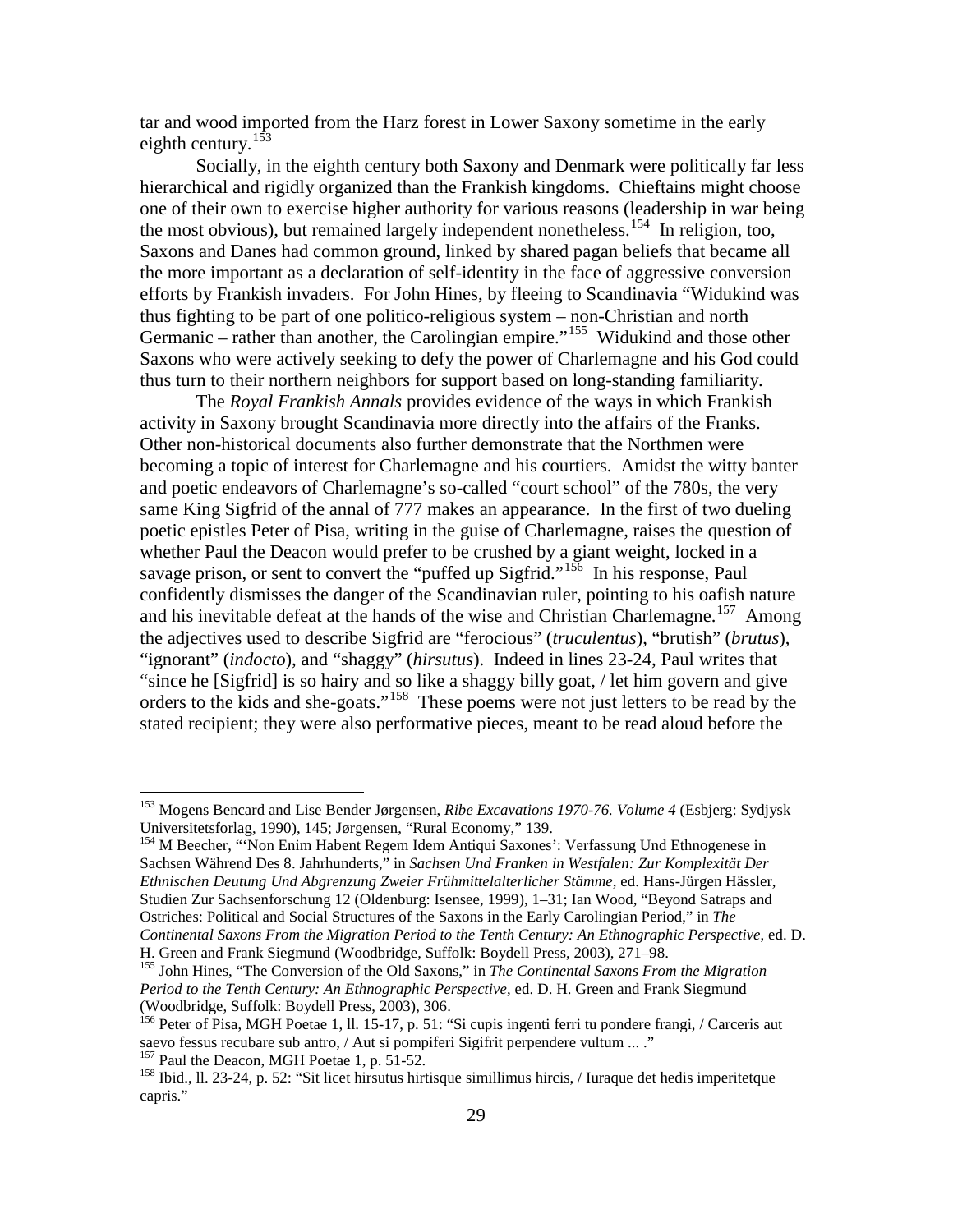Carolingian court to amuse and impress the emperor and his followers.<sup>[159](#page-44-0)</sup> Written probably around 783 and certainly before 787 (by which time Paul the Deacon had returned to the monastery of Monte Cassino) these works are the first literary depictions we have of Scandinavians. Shortly thereafter the image of the shaggy Northman reappears in a brief reference by another member of Charlemagne's literary circle. In a moral exegesis on Ecclesiastes 5.9, Theodulf of Orleans mentions the Danes in passing as part of a long list of various peoples and places, using the adjective "hairy" (*crinitus*).<sup>160</sup> In these poems the beginnings of a common literary description of Scandinavians appears, which itself seems to have sprung from earlier classical descriptions of barbarians, including works by Pliny, Tacitus, and Sidonius Apollinaris.<sup>[161](#page-44-2)</sup> Patrick Geary points out that "the result [of Roman ethnographic practice] is a sort of law of conservation of peoples: no people ever disappeared, no trait ever changes. At best, a group might acquire a new name and novel, even contradictory customs and characteristics."<sup>162</sup> Early medieval writers were as prone to such behavior as their classical and late antique counterparts. In addition to a reliance on older images of the barbarian, Paul Dutton argues for another possible reason for a focus on hair. Discussing the conscious shift of the Carolingians away from the older Frankish and Germanic models of the long-haired king, he writes, "The Carolingians were also to have another powerful reason for keeping their hair short in the ninth century, for their enemies were a long and blond-haired pagan people."<sup>[163](#page-44-4)</sup>

The chances that Peter, Paul, or Theodulf knew anything concrete about Sigfrid, or that any of these court intellectuals had direct experience with the Northmen, are low. We cannot look to them for any reliable, realistic, or balanced presentation of Scandinavia or the true character of its inhabitants or their rulers. But the Danes and their leaders were becoming a topic of interest not just to those recording historical events but to some of the leading intellectuals of the Carolingian Renaissance as well, men who hailed from Mediterranean Italy rather than from the Rhine valley and had only entered the Frankish world a short time before.<sup>164</sup> While the actual chances of the author of the

<span id="page-44-0"></span> <sup>159</sup> Peter Godman, *Poets and Emperors: Frankish Politics and Carolingian Poetry* (Oxford: Clarendon Press, 1987), 11–12.<br><sup>160</sup> Theodulf of Orleans, MGH Poetae 1, l. 27, p. 461: "Quod crinitus amat Danus, flavusque Suevus, /

<span id="page-44-1"></span>Quaeque sub extremo gens Aquilone iacet."<br><sup>161</sup> Walter Pohl, "Telling the Difference: Signs of Ethnic Identity," in *Strategies of Distinction: The* 

<span id="page-44-2"></span>*Construction of Ethnic Communities, 300-800*, ed. Walter Pohl and Helmut Reimitz (Leiden: Brill, 1998),

<span id="page-44-3"></span><sup>&</sup>lt;sup>162</sup> Patrick Geary, "Barbarians and Ethnicity," in *Late Antiquity: A Guide to the Postclassical World*, ed. G. W. Bowersock, Peter Brown, and Oleg Graber (Cambridge, MA: Harvard University Press, 1999), 107; and see Ralph Mathisen, "Catalogues of Barbarians in Late Antiquity," in *Romans, Barbarians, and the Transformation of the Roman World*, ed. Ralph Mathisen and Danuta Shanzer (Burlington, VT: Ashgate,

<span id="page-44-4"></span><sup>&</sup>lt;sup>163</sup> Paul Edward Dutton, *Charlemagne's Mustache and Other Cultural Clusters of a Dark Age* (New York: Palgrave Macmillan, 2004), 23; and see also Philip Shaw, "Hair and Heathens: Picturing Pagans and the Carolingian Connection in the Exeter Book and Beowulf Manuscript," in *Texts and Identities in the Early Middle Ages*, ed. Richard Corradini et al. (Vienna: Österreichische Akademie der Wissenschaften, 2006), 351–53. <sup>164</sup> Theodore M. Andersson, "The Viking Image in Carolingian Poetry," in *Les Relations Littéraires* 

<span id="page-44-5"></span>*Franco-Scandinaves Au Moyen Age*, ed. Maurice Gravier Delbouille (Paris: Société d'Edition "Les Belles Lettres," 1975), 217–21; Godman, *Poets and Emperors*, 54–55.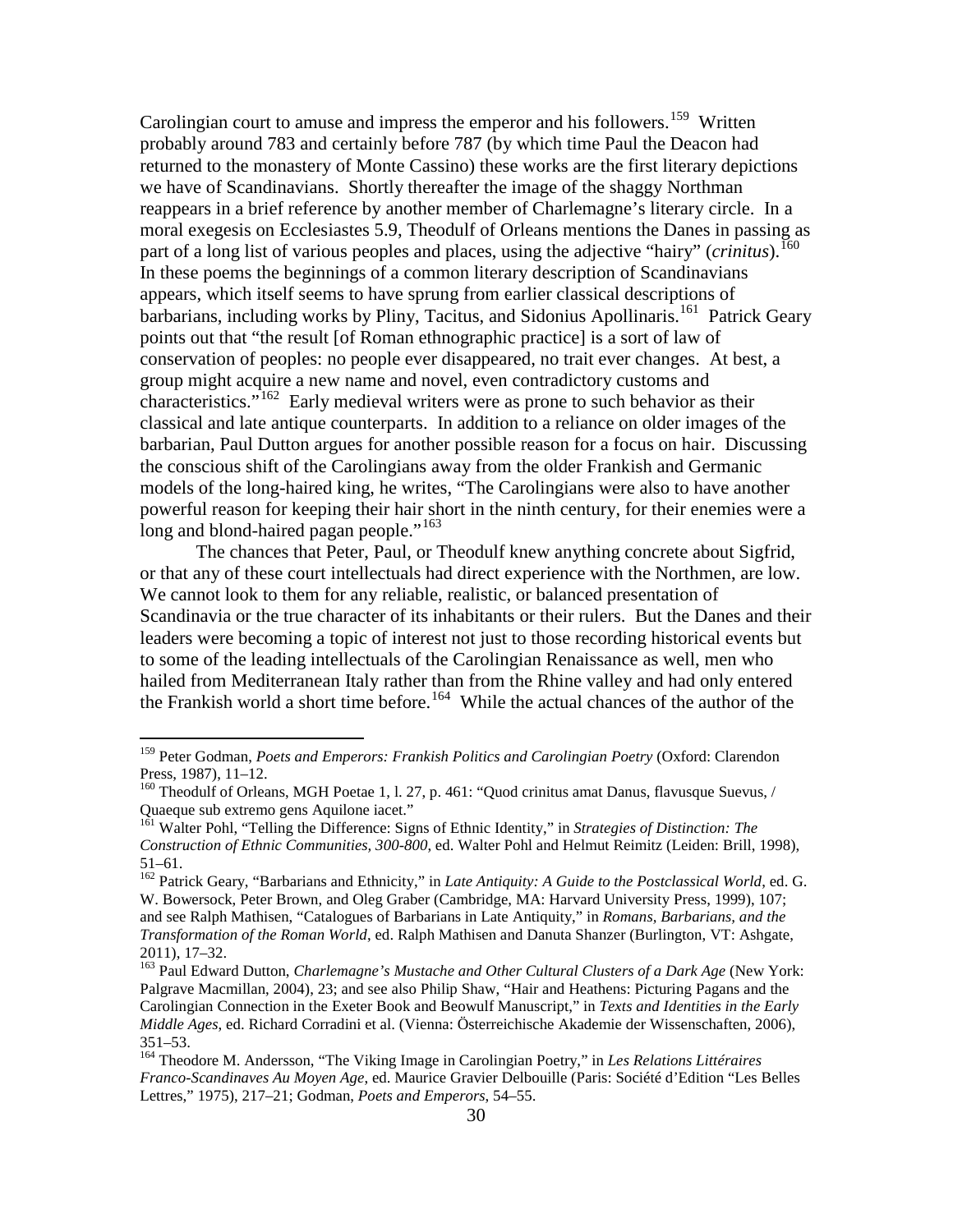*Historia Langobardorum* being sent north on mission were slim to vanishing, as both Peter and Paul demonstrate in their satirical tones, the involvement of the Danes in the conquest of Saxony had made them a topic of discussion for the Carolingian emperor and his entourage.

It should not surprise us, then, to see Scandinavia and the Danes in particular, surface in the work of the most famous of Charlemagne's intellectual elite. Alcuin of York was intently interested in the goals and nature of the Saxon Wars and the conversion of pagan peoples. Within this context he wrote a letter in 789 to Willehad, bishop of Bremen, asking for information about the possibility of extending Frankish Christianization efforts north to the Danes as well as to the Slavs in the area.<sup>165</sup> Willehad's death in the same year may explain why we have no record of a response to Alcuin's inquiry, but Bremen, as the northernmost Saxon bishopric, would become central to efforts to ensure the spread of Christianity not just to the Saxons but also to the Danes as well under its future bishop Anskar.<sup>[166](#page-45-1)</sup> In 793, following the sack of Lindisfarne, Alcuin wrote a letter to Æthelred, king of Northumbria, again touching on the pagan Northmen. "Consider," he writes, "the immoderate dress, hairstyle, and habits of your leaders and people. Indeed, behold your own hairstyle, which you wish to be similar to the hair and beards of the pagans. Is not the terror of those same pagans looming over you, whose hair you wish to imitate?" Admonishing the king and placing the blame for the shocking attack firmly on the shoulders of his own Anglo-Saxon brethren Alcuin's letter again emphasizes long hair and shaggy beards as particularly Scandinavian and barbarian features.<sup>167</sup>

It was not only in letters that Alcuin touched on the Danes; the *Vita Willibrordi*, written sometime around 796 provides another glimpse of his growing interest in Scandinavia. For Alcuin the *Vita Willibrordri* was a chance not just to write about an important missionary saint but also to demonstrate his own pedigree as a direct descendant (both spiritually and genealogically) of an earlier Anglo-Saxon missionary whose work on the Continent was emblematic of the great conversion effort spurred on by the Carolingians.<sup>168</sup> In chapter nine of his work, Alcuin describes the saint's voyage northward from Frisia following an unsuccessful visit to King Radbod's court. Again the bestial and obdurate nature of the Northmen are emphasized:

And when the man of God realized that his efforts there would not bear fruit he turned his evangelizing course toward the most ferocious Danes. There, it is said, the ruler was Ongendus, a man more cruel than any beast and harder than any stone. Nevertheless, through the authority of God he dealt honorably with the herald of truth. But when Willibrord perceived that the Danes were stubborn in their ways, devoted to idolatry, and absolutely uninterested in the hope for a better

<span id="page-45-0"></span><sup>&</sup>lt;sup>165</sup> Alcuin, MGH Ep. 4, p. 31: "Mandate mihi per litteras, quomodo habeatis vel quid faciatis; et quomodo consentiant vobis Saxones in praedicationes; et si spes ulla sit de Danorum conversione."

<span id="page-45-1"></span><sup>&</sup>lt;sup>166</sup> Eric Knibbs, *Ansgar, Rimbert, and the Forged Foundations of Hamburg-Bremen* (Burlington, VT: Ashgate, 2011), 33–47.

<span id="page-45-2"></span><sup>&</sup>lt;sup>167</sup> Alcuin, MGH Ep. 4, p. 43: "Considerate habitum, tonsuram et mores principum et populi luxuriosos. Ecce tonsura, quam in barbis et in capillis paganis adsimilari voluistis. Nonne illorum terror inminet, quorum tonsuram habere voluistis?"

<span id="page-45-3"></span><sup>168</sup> Wood, *The Missionary Life*, 80.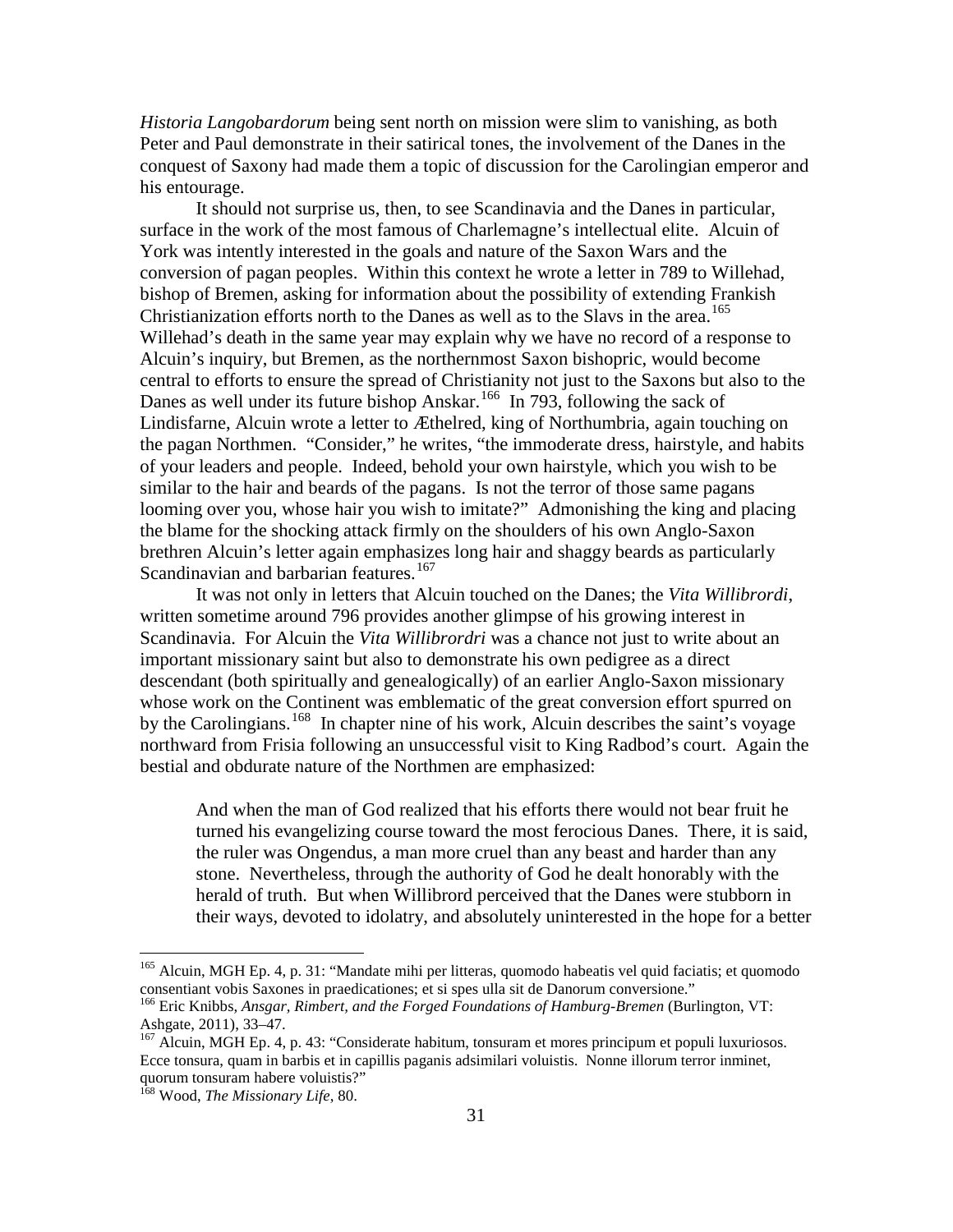life, he chose thirty boys from that land and quickly returned to the chosen people of the Frankish kingdom.<sup>[169](#page-46-0)</sup>

Considerable debate exists about whether Alcuin's account of Willibrord's early contact with Scandinavia should be taken at face value. For some scholars, especially those of earlier generations, the *vita* serves as a tantalizing glimpse into a period otherwise very poorly illuminated.<sup>170</sup> Ongendus is often credited with the construction of the first part of the Danevirke, usually dated to the first half of the eighth century.<sup>[171](#page-46-2)</sup> Some historians, in an attempt to both historicize the epic poem *Beowulf* and provide more context for Alcuin's anecdote, have also argued for the possibility that Ongendus could be the same person as the poem's King Ongenthow.[172](#page-46-3) In the last several years, however, a growing consensus holds that Alcuin may well have fabricated the entire event. Anders Winroth, for instance, argues that the very presence of a Beowulfian king points to Alcuin accessing the epics of his youth for story material rather than recounting actual historical fact.<sup>173</sup> Ildar Garipzanov, citing the distance of the source from the events it describes as well as inconsistencies in Alcuin's own vocabulary, likewise states that "a reference to the *gens Danorum* in *The Life of Willibrord* that Alcuin wrote in the late eighth century . . . seems to be nothing but a geographical topos."[174](#page-46-5)

Whether or not we trust Alcuin's account, his works, along with those of other prominent thinkers and writers of Charlemagne's court, demonstrate an increasing awareness of and interest in the world of the North Sea. Increased political contact due to the Saxon Wars, the ongoing interest in Christianizing the pagan north, and the first signs of Scandinavian raiding all made the Danes a people worth discussing. Yet while the barbarian Danes might elicit interest, their common depiction in writing of this period as obdurate, brutish, wild, and especially hairy, demonstrates that they remained largely a cliché. Scandinavia was increasingly on the minds of the court in the last decades of the eighth century, but it was a Scandinavia rooted more in fantasy and classical history than in reality. $175$ 

<span id="page-46-0"></span><sup>&</sup>lt;sup>169</sup> Alcuin, *Vita Willibrordi*, ed. W. Levison, MGH SRM 7 (Hanover: MGH, 1920), c. 9, pp. 123-24: "Et dum apud eum vir Dei fructifare non posse agnovit, ad ferocissimos Danorum populos iter evangelizandi convertit. Ibi tamen, ut fertur, regnabat Ongendus, homo omnio fera crudelior et omni lapide durior, qui tamen iubente Deo, veritatis praeconem honorifice tractabat. Qui dum obduratam moribus et idolatria deditam et nullam melioris vitae spem habentem offendit, acceptis tunc triginta eiusdem patriae pueris, ad electos a Deo populos regni Francorum revertere festinavit."

<span id="page-46-1"></span>electos a Deo populos regimental regimental reverters and the Pagan," *Speculum* 28, no. 4 (1953): 734–35; Sawyer, *Kings and Vikings*, 134; Niels Lund, "Harald Bluetooth - A Saint Very Nearly Made by Adam of Bremen," in *The Scandinavians from the Vendel Period to the Tenth Century*, ed. Judith Jesch (Woodbridge, Suffolk: Boydell Press, 2002), 303.<br><sup>171</sup> Roesdahl, *Viking Age Denmark*, 144; Thurston, *Landscapes of Power, Landscapes of Conflict*, 86–87.

<span id="page-46-3"></span><span id="page-46-2"></span><sup>&</sup>lt;sup>172</sup> Luitpold Wallach, "Review of: Alcuin, Friend of Charlemagne: His World and His Work by Eleanor Shipley Duckett," *Speculum* 27, no. 1 (1952): 103; C. H. Talbot, trans., *The Anglo-Saxon Missionaries in*  Germany (London: Sheed and Ward Ltd., 1954), 9, n. 1; Winroth, *The Conversion of Scandinavia*, 15.<br><sup>173</sup> Winroth, *The Conversion of Scandinavia*, 15.<br><sup>174</sup> Garipzanov, "Frontier Identities: Carolingian Frontier and the

<span id="page-46-4"></span>

<span id="page-46-6"></span><span id="page-46-5"></span>*Narrators of Barbarian History (A.D. 550-800): Jordanes, Gregory of Tours, Bede, and Paul the Deacon* (Notre Dame, IN: University of Notre Dame Press, 2005), 341–42; Winroth, *The Conversion of Scandinavia*, 12–14.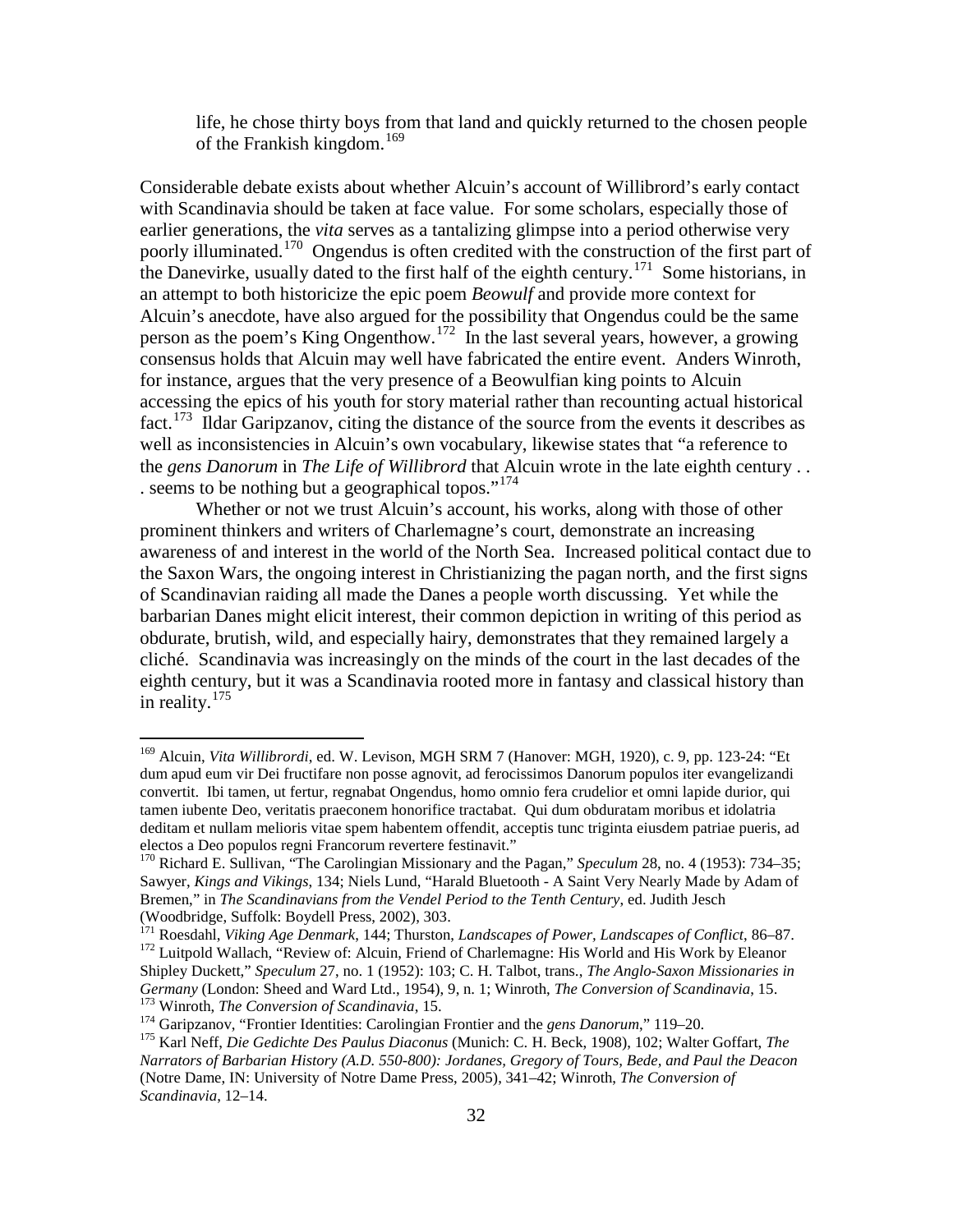So who really were these Danes, intruding so suddenly onto the political scene of Western Europe? Garipzanov makes a compelling point:

[The] *Gens Danorum* was constructed in two different respects. First as a category of ethnic discourse, it was constructed in Frankish narratives from the eighth to the ninth century under the influence of the late classical cosmographic tradition and shaped the Frankish perception of northern neighbours, especially in the first half of the ninth century. This ethnic discourse has in turn affected the modern historiographic tradition of the origins of Denmark and the Danish state. Second, as a historical phenomenon, the *gens Danorum* of the ninth century was constructed in southern Jutland from people of differing ethnicities in response to an approaching Carolingian expansion. The Danish ruling elite from adjacent islands was able to offer military expertise as well as military support from the Danes living to the northeast, and, hence, it defined a unifying frontier identity.<sup>[176](#page-47-0)</sup>

The *Dani* of the *Royal Frankish Annals* and other Carolingian sources were almost certainly not identical to those *Dani* mentioned by Gregory of Tours. Between the early sixth and the late eighth century there must have been numerous migrations and shifts in the ethnic and cultural make up of southwest Scandinavia. Nevertheless, for Frankish authors it was standard practice to label a people by classical names. For these writers, the people who lived in the far north were the *Dani*, in large part *because* they lived in the far north where earlier authorities had always placed them. When we speak of the Danes as an *ethnos* or a kingdom we must be mindful of the impact that classical and Frankish sources and their powerful discourses have on our view of Scandinavia and its development. Most of the peoples labeled *Dani* by the Franks were probably more closely tied to local groups than to any over-arching kingdom or tribe. Yet there is also evidence that a common ethnic identity existed for the peoples of the Jutland peninsula and the Danish archipelago. In his analysis of burial practices and death rituals in southern Scandinavia Fredrik Svanberg points out that contrary to much of south-eastern Sweden (where practices varied greatly from settlement area to settlement area) ritual practices across what would become the medieval kingdom of Denmark were quite uniform. In accounts by medieval writers such as Rimbert and the Scandinavian merchant Wulfstan (whose travels were recorded in the Old English *Orosius* of King Alfred), the people of that area are consistently referred to as a single group, the *Dani* (or *Dene* in the Old English). According to Svanberg, then, "the collective identity label of *Dene* or *Dani* existed on a supra-regional level, and applied to a community created partly by a large ritual system, while a whole number of other collective identities were tied to local geographical regions."[177](#page-47-1)

The men who came to rule over this large area, of whom Sigfrid represents our first clear example, seem to have had their power base not on Jutland itself but on the large island of Funen, which tended to have better agricultural land than the peninsula and provided a convenient staging point to exert control across the Danish peninsula and archipelago thanks to its geographically central location. As with the topic of ethnic

<span id="page-47-1"></span><span id="page-47-0"></span><sup>&</sup>lt;sup>176</sup> Garipzanov, "Frontier Identities: Carolingian Frontier and the *gens Danorum*," 142.<br><sup>177</sup> Fredrik Svanberg, *Decolonizing the Viking Age* (Stockholm: Almqvist & Wiksell, 2003), 167–68.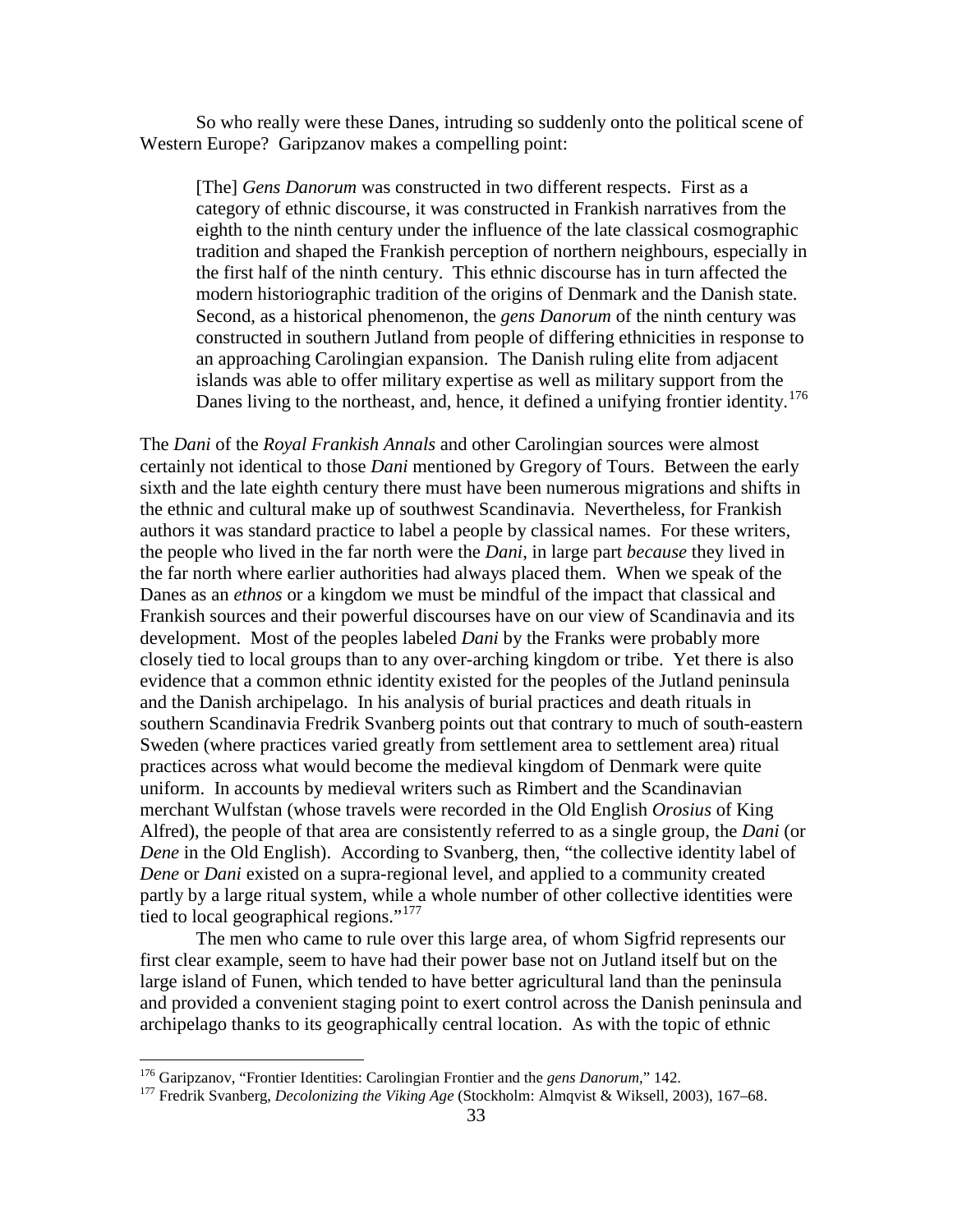identity, when we discuss the nature of these first Danish kings we are entirely reliant on Frankish sources for our written material. We call rulers like Sigfrid and Godfrid "kings" in large part because that is what the Franks called them, an act that tells us much about the growing power and independence of the Danes in the minds of the Franks, given the propensity for those writing Frankish history to degrade and demean neighboring leaders via titles.<sup>178</sup> We also use the term in part because other possibilities, such as "chieftain" or "warlord," do not properly convey the growing multi-regional power that these men came to wield from the second half of the eighth century onward.

Beyond glimpses of Sigfrid, Frankish sources provide little in the way of details prior to the ninth century. Archaeological evidence thus become our primary window into the period preceding the so-called "Viking Age," typically referred to as the "Germanic Iron Age" by archaeologists.<sup>[179](#page-48-1)</sup> The various excavations and finds indicate that what we consider medieval Denmark – consisting of the Jutland peninsula, the several hundred archipelagic islands of the Danish Strait, the four major islands (Funen, Sjaelland, Lolland and Falster) as well as Scania, Halland and Blekinge (the southwestern coastal areas of modern day Sweden) – was undergoing major social and political change in the seventh and eighth centuries. In the Roman Iron Age, typical settlements consisted of small agricultural units, centered on important farmsteads where a leading family could exercise control over all of the major day-to-day activities of the community: from planting, to crafting, and even religious rituals. By the late sixth century smaller farmholds began to give way to larger territories controlled by powerful elites living in large manors or halls and exercising their influence over swaths of territory that might include numerous farms and settlements.<sup>[180](#page-48-2)</sup> The growth of protourban sites such as Dankirke and its successor Ribe, often spurred directly by these rising elites, allowed for the concentration of craftsmen outside of the context of farming and provided easier control over trade and luxury good traffic. Over time, those men able to most effectively control resources and wield power were able to expand their authority over even larger areas. What we are witnessing is the gradual shift from small scale, largely independent, territorial units to a collection of several larger semi-autonomous chiefdoms, with the most powerful of these chiefs striving to gain singular authority. The undertaking of large-scale construction projects in the early eighth century provides further evidence of the coalescing of power under fewer, more powerful, figures. The most notable of these projects are the digging of the Kanhave canal across the island of Samsø (allowing for easier navigation through the Danish strait) and the construction of the first sections of the Danevirke. Only a ruler with access to considerable resources in terms of wealth, manpower, and authority could bring about such works, designed

<span id="page-48-0"></span><sup>&</sup>lt;sup>178</sup> A notable example of this practice, refered to in chapter one of this dissertation, is the way that Radbod of Frisia is presented as *dux* by Carolingian sources, even as he is referred to as *rex* in Anglo-Saxon

<span id="page-48-1"></span><sup>&</sup>lt;sup>179</sup> Glob, *Denmark: An Archaeological History from the Stone Age to the Vikings*, 170; Thurston,

<span id="page-48-2"></span>*Landscapes of Power, Landscapes of Conflict*, 6–7. <sup>180</sup> Lotte Hedeager, *Iron-Age Societies: From Tribe to State in Northern Europe, 500 BC to AD 700*, trans. John Hines (Oxford: Blackwell Publishers, 1992), 193–206; Magnus, "The Scandinavians from the Vendel Period to the Tenth Century," 15–18; Stefan Brink, "People and *land* in Early Scandinavia," in *Franks, Northmen, and Slavs*, ed. Ildar Garipzanov, Patrick Geary, and Przemyslaw Urbanczyk (Turnhout: Brepols, 2008), 104–5.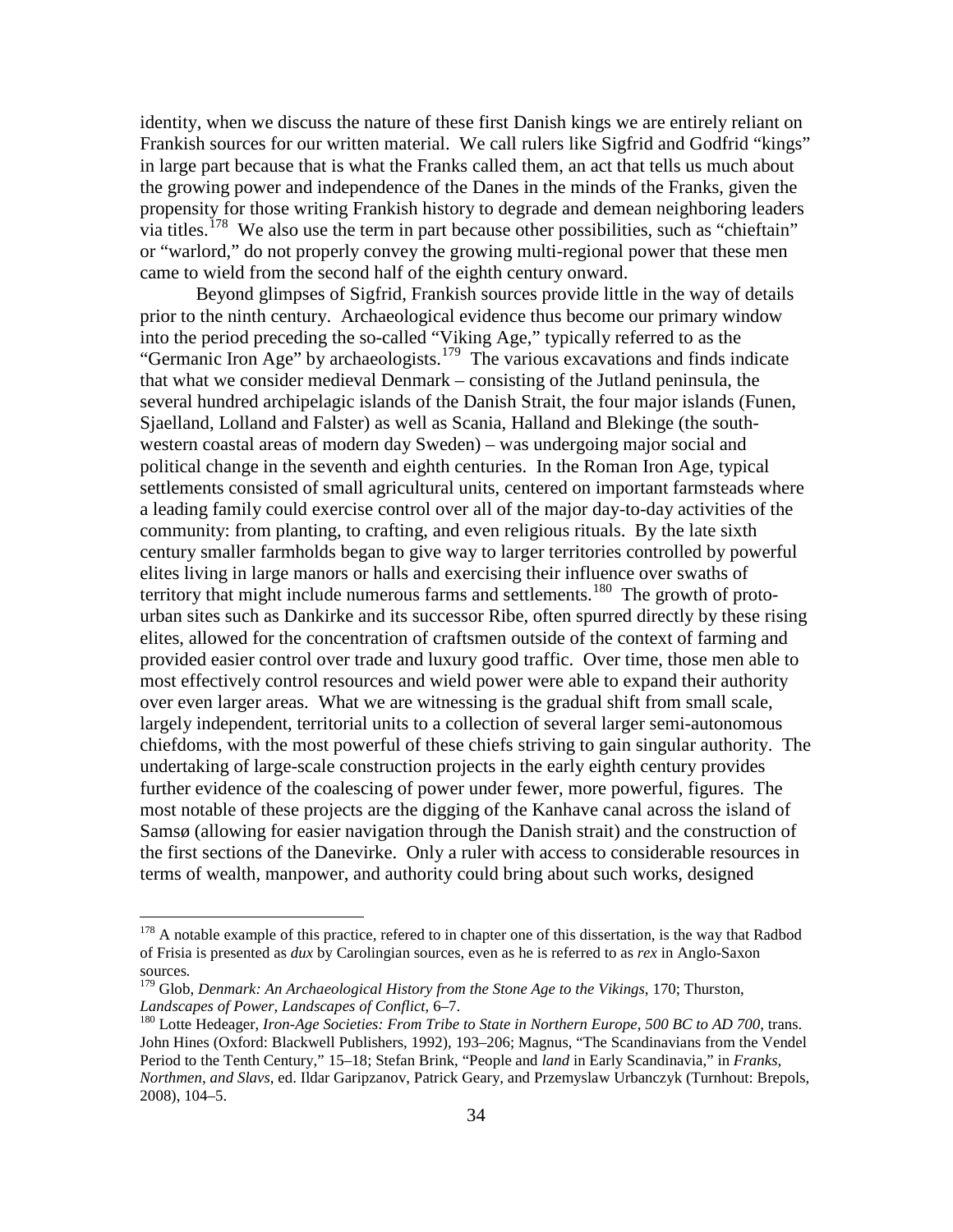probably for the dual purpose of defense and increased control of commercial traffic.<sup>181</sup> Even as the Franks were pushing their way north, imposing control over Saxony and spreading their influence farther into the North Sea and Baltic area, the Danes were coalescing into a more coherent political entity, one with a vested interest in the politics of the wider world and with a growing ability to insert itself into these matters. <sup>[182](#page-49-1)</sup>

In 782 Charlemagne returned to Saxony and held an assembly near Cologne where both the Franks and the Saxons gathered. Notably absent was Widukind, still in exile in the North, as the revised *Royal Frankish Annals* makes clear. At the same assembly the first explicit act of diplomacy between the Danes and the Franks is recorded, with the arrival of Sigfrid's envoy, Haltpanus.<sup>[183](#page-49-2)</sup> By 782 the Franks had been waging war in Saxony for a decade. Although they faced setbacks and slow-going the assembly at Cologne (clearly geared towards the ongoing incorporation of Saxony) as well the active apportioning of territory to missionaries, and the appointment of new counts were all signs of their growing sway over northern Germany.<sup>[184](#page-49-3)</sup> That the Danes chose this moment to begin diplomatic relations indicates that they were acutely aware of the changing situation to the south. Indeed, shortly after the assembly at Cologne Widukind returned from his northern exile to stir up another revolt against the Franks. And as in 777, when his revolt was brutally crushed by the Franks, Widukind fled, once again seeking refuge with the Northmen. While we cannot be certain to whom in Scandinavia Widukind fled, the ongoing inability of the Saxon leader to stand against the Franks must have further emphasized the power of the Carolingians to his northern hosts.

Despite whatever limited relief the Danes could provide for him, Widukind eventually returned to his homeland and submit to the Franks; in 785 the Westphalian leader was baptized at Attigny, with Charlemagne as his godfather. His family remained important in Saxony in the following generations.<sup>185</sup> The submission of one of the major leaders of the Saxons did not, however, signal the end of hostilities, which flared up again and again for nearly twenty more years. It is in the context of one of these later acts of rebellion that we catch another glimpse of the growing political connections between the Frankish Empire and its northern neighbors. In 798 the northernmost Saxons, the Nordliudi, whose territory beyond the Elbe bordered that of the Danes, rose up in revolt once more, killing several of Charlemagne's legates. The revised annal provides further details, reporting that "along with the others, Godescal, the legate of the king, who had been sent a short time ago to Sigfrid the king of the Danes, was slaughtered. He was

<span id="page-49-0"></span> <sup>181</sup> Roesdahl, *Viking Age Denmark*, 38–39; Thurston, *Landscapes of Power, Landscapes of Conflict*, 86–87; Gareth Williams, "The Influence of Dorestad Coinage on Coin Design in England and Scandinavia," in *Dorestad in an International Framework*, ed. Annemarieke Willemsen and Hanneke Kik (Turnhout: Brepols, 2010), 106.

<span id="page-49-1"></span><sup>&</sup>lt;sup>182</sup> Callmer, "Archaeological Sources for the Presence of Frisian Agents of Trade in Northern Europe ca.<br>AD 700-900," 469; Brink, "People and *land* in Early Scandinavia," 104–12.

<span id="page-49-3"></span><span id="page-49-2"></span><sup>&</sup>lt;sup>183</sup> RFA, s.a. 782, p. 60; RFA-R, s.a. 782, p. 61.<br><sup>184</sup> Knibbs, *Ansgar, Rimbert, and the Forged Foundations of Hamburg-Bremen*, 35; Costambeys, Innes, and MacLean, *The Carolingian World*, 74–75.

<span id="page-49-4"></span><sup>&</sup>lt;sup>185</sup> *RFA*, s.a. 785, p. 70; K Schmid, "Die Nachfahren Widukinds," *Deutsches Archiv für Erforschung des Mittelalters* 20 (1964): 1–47; Ian Wood, "Before or After Mission: Social Relations Across the Middle and Lower Rhine in the Seventh and Eighth Centuries," in *The Long Eighth Century*, ed. Inge Lyse Hansen and Chris Wickham (Leiden: Brill, 2000), 162.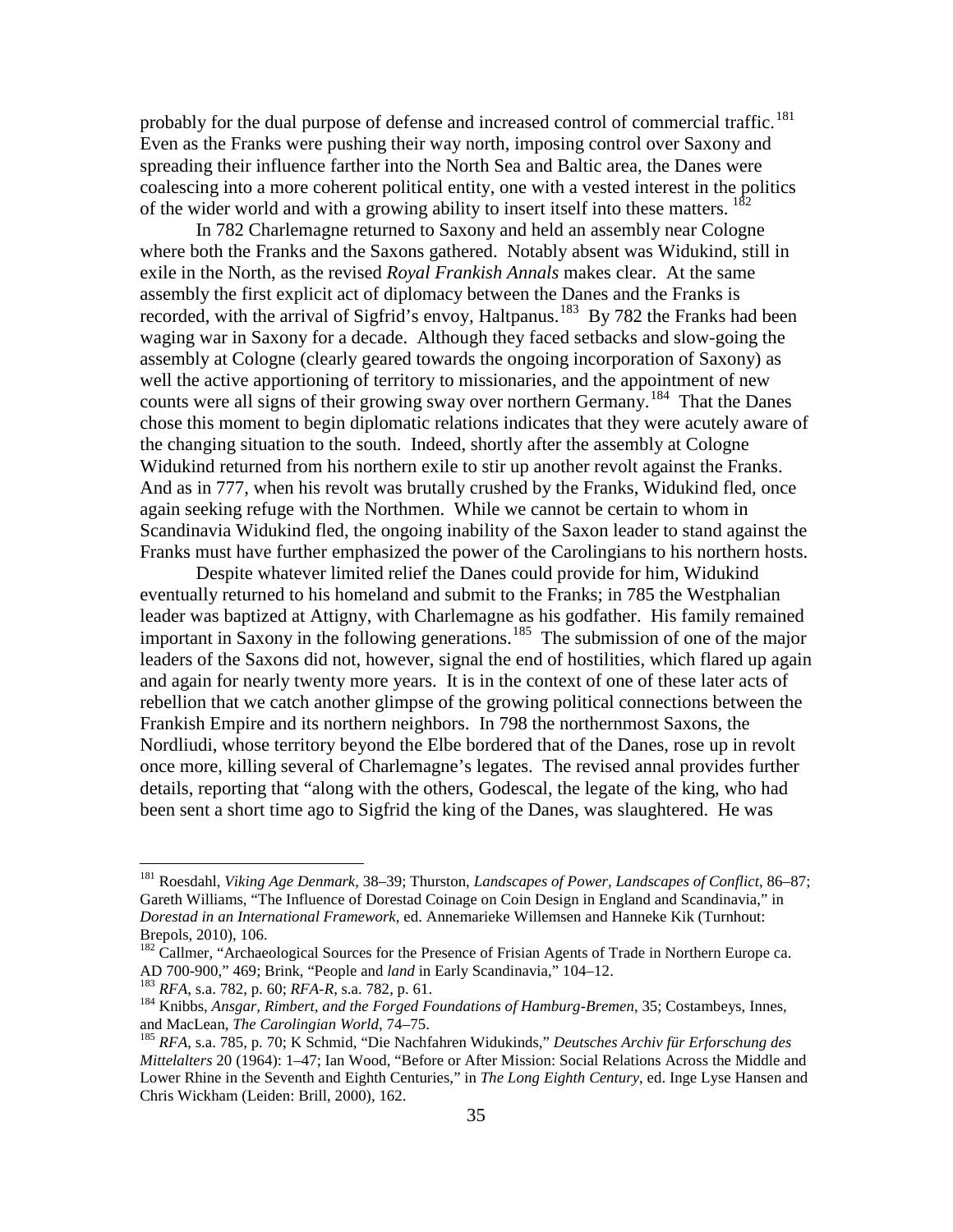returning at that time, and was captured and killed by the instigators of this rebellion."<sup>186</sup> From the annals it seems that Godescal was the victim of poor timing and bad luck. Returning from Scandinavia he happened to be travelling through the territory of the Nordliudi at the same time that a number of royal envoys had arrived in the area to enforce justice for some unlisted offense. Even so, Godescal's legation is another indicator of the ongoing diplomatic links being forged between the Franks and the Danes. The appearance of a Danish envoy in 782 was not a singular event, nor was diplomatic communication between Francia and the *rex Danorum* a one-sided affair.

In response to the actions of the Nordliudi, Charlemagne led yet another campaign into Saxony and with the aid of the allied Abodrite Slavs inflicted defeat upon the Saxons once again. In 804 Charlemagne took even more drastic measures against these northern Saxons, deporting them from their lands across the Elbe and settling them elsewhere. The territory beyond the Elbe was then granted to the Abodrites, with the northernmost border of Francia drawn at the Elbe itself. Far from preventing conflict the Carolingians' attempt to establish a buffer between Scandinavia and Francia in fact served as a point of ongoing conflict in the coming decades. With the end of the Saxon Wars and the solidifying of Frankish power across the Rhine the relationship between the Carolingian and Danish rulers came into even sharper focus.

### **Imitatio Regis Francorum and Imperialism**

In anthropological terms the kingdom of the Danes can be regarded as a "secondary" state. At its most basic, a secondary state is one whose development into a full-fledged political entity is shaped, both directly and indirectly, by the actions and influence exerted by larger and more developed societies, often dubbed "primary" states.<sup>[187](#page-50-1)</sup> Due to increased contacts with the Carolingian empire the Danes and Scandinavia as a whole were being fundamentally impacted. At times these changes were undertaken consciously by leaders inspired by the model of the great ruler to the south. At others they came about without conscious choice, the result of ongoing contact with the Franks. Signs of these changes are visible in Denmark's economic activity, its internal structures, and in the ways it interacted with the outside world.

We have already demonstrated in the previous chapter the way in which the economic activities of the Franks influenced those of the Danes, an influence visible in the development of imitation coinage and the use of continental luxury goods as gift and prestige items. The foundation or promotion of trade centers such as Ribe and Hedeby should be viewed, moreover, not just as a sign of the economic growth of Denmark and Scandinavia but of political growth as well. At Ribe archaeologists have excavated and dated a shallow ditch that surrounded the entire town and was built some time in the early ninth century. The ditch, which Claus Feveile describes as "a completely new element

<span id="page-50-0"></span><sup>&</sup>lt;sup>186</sup> *RFA-R*, s.a. 798, p. 103: "Trucidantes cum caeteris et Godescalcum regis legatum, quem ille ante paucos dies ad Sigifridum regem Danorum miserat. Is cum eodem tempore reverteretur ab huius seditionis auctoribus interceptus atque occisus est." <sup>187</sup> Morton Fried, *The Evolution of Political Society* (New York: Random House, 1967), 240–42; Barbara

<span id="page-50-1"></span>Price, "Secondary State Formation: An Explanatory Model," in *Origins of the State*, ed. Ronald Cohen and Elman Service (Philadelphia: Institute for the Study of Human Issues, 1978), 161; Thurston, *Landscapes of Power, Landscapes of Conflict*, 3–4.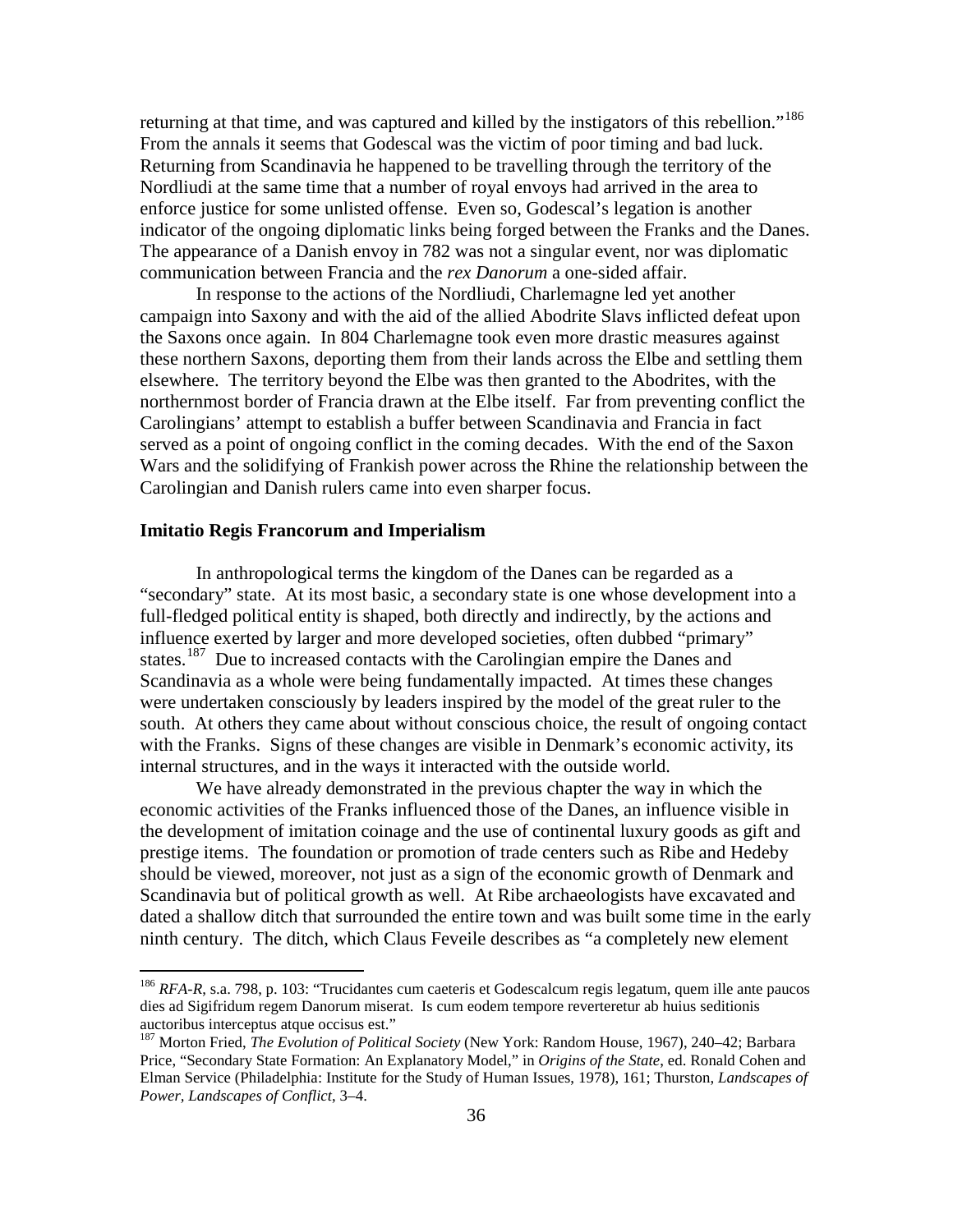within Scandinavian archaeology," seems to have been too narrow and shallow to function as a defensive measure. Instead it is viewed as a means of demarcating the limits of the town as a special place for trading, with rights and protections enforced by royal authority.[188](#page-51-0) As with Godfrid's deliberate creation of Hedeby as the primary emporium of the western Baltic in 808, there is at Ribe an echo of Frankish policies, whether consciously or unconsciously, designed to channel trade (and the authority and power that came with it) into the hands of a singular ruler.

Likewise the decision to mint coins must be seen not merely as an act meant to provide better economic returns on the trade now flowing through Scandinavian markets but also as a conscious political act of kings growing in power and influence.<sup>189</sup> This is readily apparent when we look to Ribe, where "the very large number of local finds of so-called Wodan-Monster sceattas, the complete absence of finds of Carolingian coinage in Ribe and the very well defined stratigraphy of the site all suggest not only that these particular sceattas were minted at Ribe but also that they acted as an indigenous currency, to the exclusion of other foreign coins."[190](#page-51-2) The creation and use of coins that mirrored and co-opted those of the most powerful rulers in Western Europe is highly reminiscent of earlier attempts by barbarian kings, including the Franks, to mimic and thus take on some of the prestige of Roman emperors.<sup>[191](#page-51-3)</sup> As early as the Merovingian period and increasingly from the mid-eighth century onward, we can detect in Scandinavia the practice of what scholars have dubbed *imitatio regis Francorum*, a play on the well known idea of *imitatio Romanorum*. In both the material record and in the political activities and behavior of the emerging Scandinavian kings the influence of their more powerful and organized southern neighbors is visible.<sup>[192](#page-51-4)</sup>

The appearance of Danish envoys at the Frankish assembly in 782 is indicative of the Danes' growing engagement with the larger world around them. Figures such as the envoy Haltpanus point to another way in which Scandinavian rulers were learning from their more politically developed neighbors. By appointing representatives Danish kings could project power farther afield and engage in diplomatic and political relationships with rulers beyond their borders. In 809 Godfrid, in an apparent attempt to prevent an all-out war with the Franks, requested a meeting between a group of his nobles and those of the Franks.<sup>[193](#page-51-5)</sup> Although this particular meeting did not end fruitfully– as evidenced by

<span id="page-51-0"></span><sup>&</sup>lt;sup>188</sup> Feveile, "The Latest News from Viking Age Ribe: Archaeological Excavations 1993," 92–98; Feveile, "Ribe: Emporium and Town in the 8th and 9th Centuries," 146–47.

<span id="page-51-1"></span><sup>189</sup> Brita Malmer, "Münzprägung und frühe Stadtbildung in Nordeuropa," in *Haithabu und die frühe Stadtentwicklung im nördlichen Europa*, ed. Klaus Brandt, Michael Müller-Wille, and Christian Radtke (Münster: Wachholtz, 2002), 117–22.

<span id="page-51-2"></span><sup>&</sup>lt;sup>190</sup> Coupland, "Boom and Bust at 9th-Century Dorestad," 100; Garipzanov, "Frontier Identities: Carolingian Frontier and the *gens Danorum*," 140–41.

<span id="page-51-3"></span><sup>191</sup> Garipzanov, "Frontier Identities: Carolingian Frontier and the *gens Danorum*," 141; Williams, "The Influence of Dorestad Coinage on Coin Design in England and Scandinavia," 106–10; Egon Wamers, "Imitatio Imperii: Silber verändt den Norden," in *Die Macht des Silbers*, ed. Egon Wamers and Michael Brandt (Regensburg: Schnell & Steiner, 2005), 159–64.

<span id="page-51-4"></span><sup>192</sup> Vierck, "*Imitatio imperii* und *Interpretatio Germanica* vor der Wikingerzeit," 94; Nielsen, "Urban Economy in Southern Scandinavia in the Second Half of the First Millennium AD," 182, 202.

<span id="page-51-5"></span><sup>193</sup> *RFA*, s.a. 809, p. 128: "Petebat etiam, ut conventus comitum imperatoris atque suorum iuxta terminos regni sui trans Albium fieret, in quos res invicem gestar progerii et emendatione digna inter partes enumerari potuissent."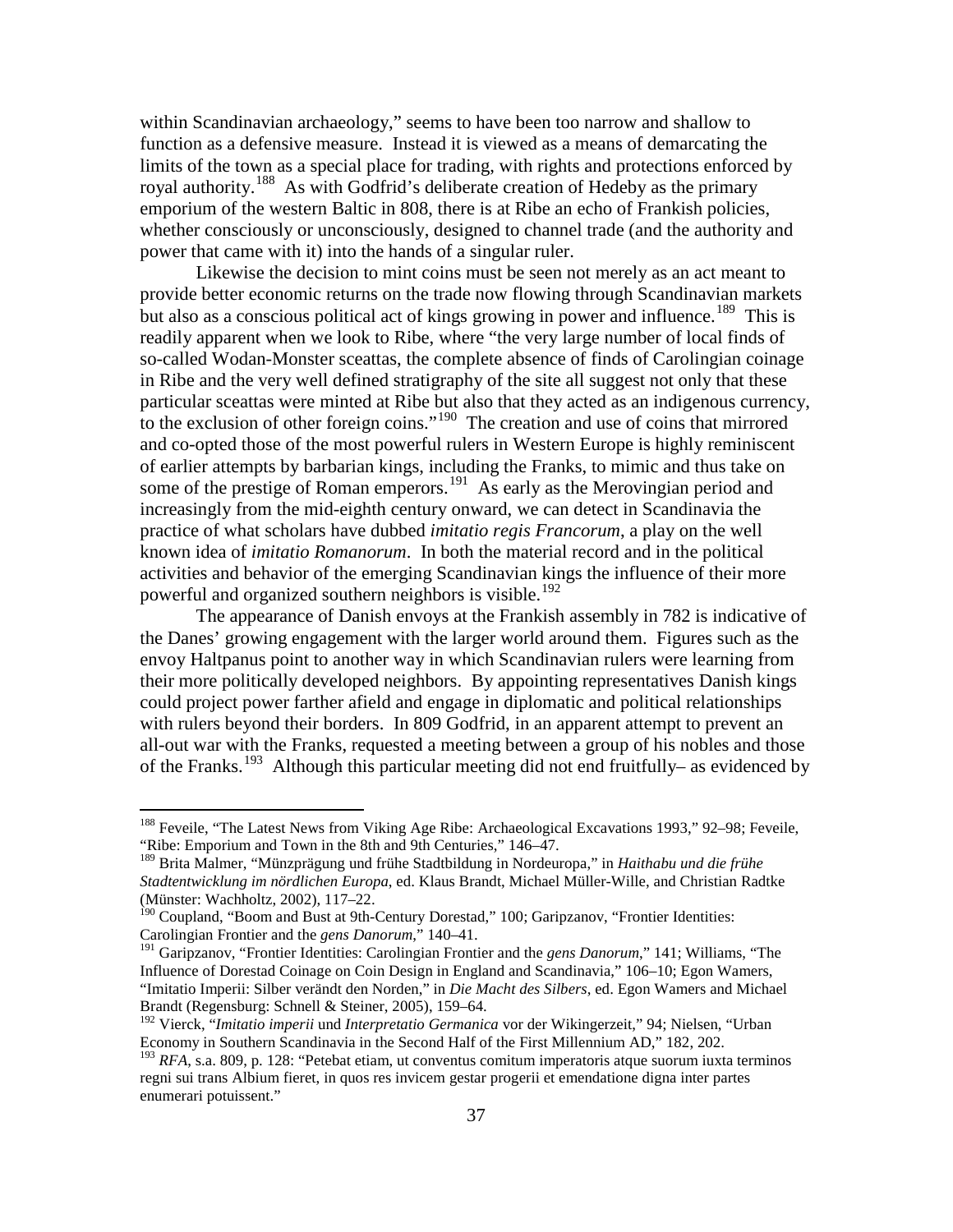the outbreak of hostilities in  $810 - a$  similar meeting in 813 between sixteen Danish nobles and an equal number of Frankish and Saxon counts demonstrates that the meeting of 809 was not a unique event.<sup>194</sup> The evidence for a growth in royal authority in Scandinavia, even in the absence of a direct royal presence, appears several more times in ninth-century Frankish sources. The 817 entry of the *Royal Frankish Annals* refers to one Gluomi as the *custos Nordmannici*, a position that at least in the minds of the Frankish annalists seems to be similar to that of a marcher lord. Rimbert's *Vita Anskarii*  also mentions several important royal officials apparently placed in charge of the emergent royal urban centers of Hedeby and, farther afield, at Birka in Sweden.<sup>[195](#page-52-1)</sup>

The developmental effect that the Franks had on the Danes and their rulers is evident in at least one other way. The Franks had long exercised power and authority, both direct and indirect, over the many peoples that surrounded their territories. Whether as conquerors, adjudicators over power struggles, or takers of tribute and granters of favors, the Carolingian court exerted a gravity from which very few of their neighbors could escape. From the early ninth century on, however, even as they continued to send envoys to Aachen, we begin to see that the Danes were no longer content to be merely one of the many subordinate pagan peoples scrambling for Carolingian crumbs. Godfrid and the Danish rulers who followed him expended considerable energy attempting to gain and wield influence in the North Sea and Baltic area, to effectively create a counterweight of political power against the ever-present and threatening Frankish Empire. Thus even as direct engagement and conflict grew between the *regnum Francorum* and *regnum Danorum* there also developed a competitive series of interactions between both these peoples and another of their shared neighbors, the Slavs.

## **Slavic Proxy Wars**

As the ongoing campaign against the Saxons introduced the Franks to the Scandinavian world, it also brought the large and somewhat amorphous Slavic tribes present on the far side of the Elbe – often referred to in modern historiography as "Western" or "Polabian" Slavs – more fully into the orbit of Carolingian politics.<sup>[196](#page-52-2)</sup> The final effective subjugation of the Saxons in the early ninth century created new sites for

<span id="page-52-0"></span> <sup>194</sup> Ibid., s.a. 813, p. 138: "Missi sunt de hoc conventu quidam Francorum et Saxonum primores trans Albim fluvium ad confinia Nordmannorum, qui pacem cum eis secundum petitionem regum illorum facerent et fratrem eorum refferent. Quibus cum pari numero – nam XVI erant – de primatibus Danorum in loco deputato occurrissent, iuramenti utrimque factis pax confirmata et regum frater eis redditus est. Qui tamen eo tempore domi non erant, sed ad Westarfoldam cum exercitu profecti, quae regio ultima regni eorum inter septentrionem et occidentem sita, contra aquilonem Brittaniae summitatem respicit, cuius principes ac populus eis subici recusabant."

<span id="page-52-1"></span><sup>195</sup> Ibid.*,* s.a. 817, p. 147; Rimbert, *Vita Anskarii,* c. 11, p. 32, c. 31, pp. 63-64; Randsborg, *The Viking Age in Denmark*, 14–15; Näsman, "Exchange and Politics: The Eighth-Early Ninth Century in Denmark," 66– 67.

<span id="page-52-2"></span><sup>196</sup> Frank A. Kmietowicz, *Ancient Slavs* (Stevens Point, WI: Worzalla Publishing Co., 1976), 214; Christian Lübke, "Slaven zwischen Elbe/Saale und Oder: Wenden - Polalben - Elbslaven?," *Jahrbuch für die Geschichte Mittel- und Ostdeutschlands* 41 (1993): 17–43; Christian Lübke, "Forms of Political Organisation of the Polabian Slavs (until the 10th Century AD)," in *The Origins of Central Europe*, ed. Przemyslaw Urbanczyk (Warsaw: Scientific Society of Polish Archaeologists, 1997), 115–17; P. M. Barford, *The Early Slavs: Culture and Society in Early Medieval Eastern Europe* (Ithaca, NY: Cornell University Press, 2001), 104–8.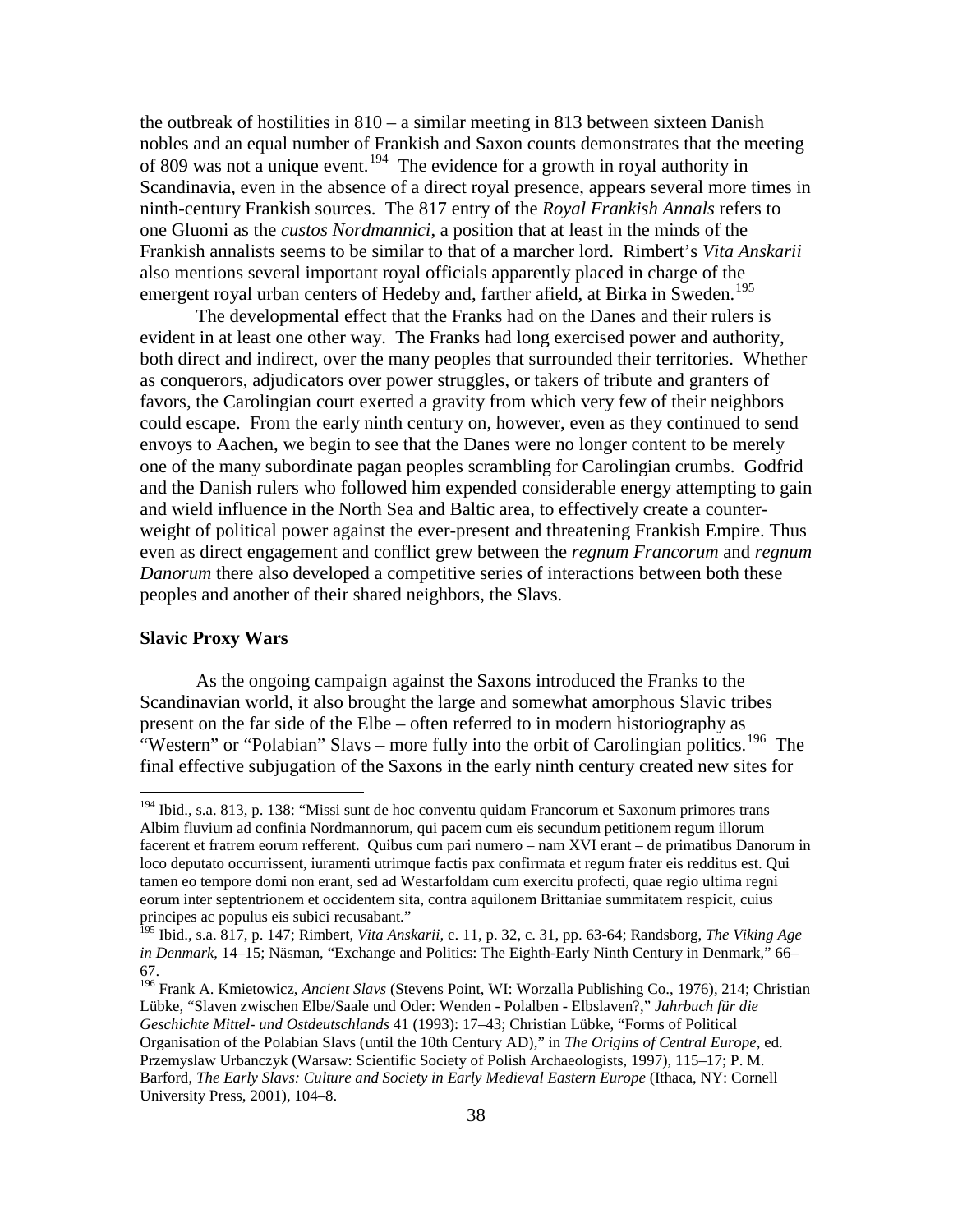contention between the Danes and Franks, focused more and more on control and influence over their weaker Slavic neighbors, a power struggle that only grow fiercer with Charlemagne's decision in 804 to re-settle one such group in formerly Saxon Nordalbingia, to serve as a buffer for the Frankish Empire.<sup>[197](#page-53-0)</sup>

Although it is impossible to date precisely, Slavic tribes seem to have made their way into the area of Central Europe and the middle and lower Elbe sometime in the sixth century, as part of the ongoing migration and movement of ethnic and tribal groups during this period. Although we lack written sources for early westward movement, the considerable archaeological evidence demonstrates the presence of Slavic groups east of the Elbe, based on the excavation of pottery and of settlement sites, from at least the second half of the  $500s$ .<sup>[198](#page-53-1)</sup> It is not until the mid-seventh century, however, that Frankish interactions with the Slavic tribes to the east can be glimpsed. In Fredegar's *Chronicle* we see for the first time the Slavic Wends, led by a former Frankish merchant named Samo. Ostensibly owing some form of allegiance to the Franks, Samo and his Wends would prove to be a major power in Central Europe, defeating an army led by Dagobert in 631 or 632 and in doing so allowing yet another Slavic tribe, the Sorbs, to free themselves, at least for the time being, from Frankish control as well.<sup>[199](#page-53-2)</sup> While Samo's tribe had waned and disappeared by the time of Charlemagne's reign, even in the seventh century the Franks regarded the Slavs as a subordinate ethnic group to be controlled and exploited rather than dealt with on equal footing or actively absorbed. The Wends and Sorbs were located on the borders of Bavaria and Thuringia respectively, somewhat farther south than the tribal-groups encountered on the shores of the Baltic and the banks of the Elbe. The question of just when the northern Slavic tribes of the Wilzi and Abodrites came into active contact with the Franks is a difficult one to answer.

In its entry for 692, the *Annales Mettenses priores* reports that Pippin of Herstal received emissaries from, among others, the *Sclavenes*. [200](#page-53-3) This account is regarded with some skepticism, given the anachronistic nature of many of the earlier sections of the annals.  $201$  Even if we do take it at face value we are still left without any concrete evidence as to which group or tribe of Slavs the author is referring to. Somewhat later the same annals provides another interesting glimpse of potential interaction between the Franks and the northern Slavs. In the annal for 789, the date of a major offensive against

<span id="page-53-0"></span> <sup>197</sup> *RFA*, s.a. 804, p. 118: "... et pagos Transalbianos Abodritis dedit."; Raimund Ernst, *Die Nordwestslaven und das fränkische Reich* (Berlin: Duncker & Humblot, 1976), 171–74; Matthias Hardt, "The *Limes Saxoniae* as Part of the Eastern Borderlands of the Frankish and Ottonian-Salian Empire," in *Borders, Barriers, and Ethnogenesis: Frontiers in Late Antiquity and the Middle Ages*, ed. Florin Curta (Turnhout: Brepols, 2005), 36–38; Knibbs, *Ansgar, Rimbert, and the Forged Foundations of Hamburg-Bremen*, 60.

<span id="page-53-1"></span><sup>198</sup> Francis Dvornik, *The Slavs: Their Early History and Civilization* (Boston: American Academy of Arts and Sciences, 1956), 32–33; Hansjürgen Brachmann, *Slawische Stämme an Elbe und Saale* (Berlin: Akademie Verlag, 1978), 249–50; Martin Gojda, *The Ancient Slavs* (Edinburgh: Edinburgh University Press, 1991), 10–12, 18–23; Sebastian Brather, "The Beginnings of Slavic Settlement East of the River Elbe," *Antiquity* 78, no. 300 (2004): 314–29.

<span id="page-53-2"></span><sup>199</sup> *Fred,* c. 68, pp. 56-58; Florin Curta, *The Making of the Slavs* (Cambridge: Cambridge University Press, 2001), 109–10; Matthias Hardt, "Aspekte der Herrschaftsbildung bei den frühen Slawen," in *Integration und Herrschaft: Ethnische Identitäten und soziale Organisation im Frühmittelalter*, ed. Walter Pohl and Maximilian Diesenberger (Vienna: Österreichische Akademie der Wissenschaften, 2002), 253–54. <sup>200</sup> *AMP,* s.a. 692, p. 15. <sup>201</sup> Ernst, *Die Nordwestslaven und das fränkische Reich*, 93.

<span id="page-53-4"></span><span id="page-53-3"></span>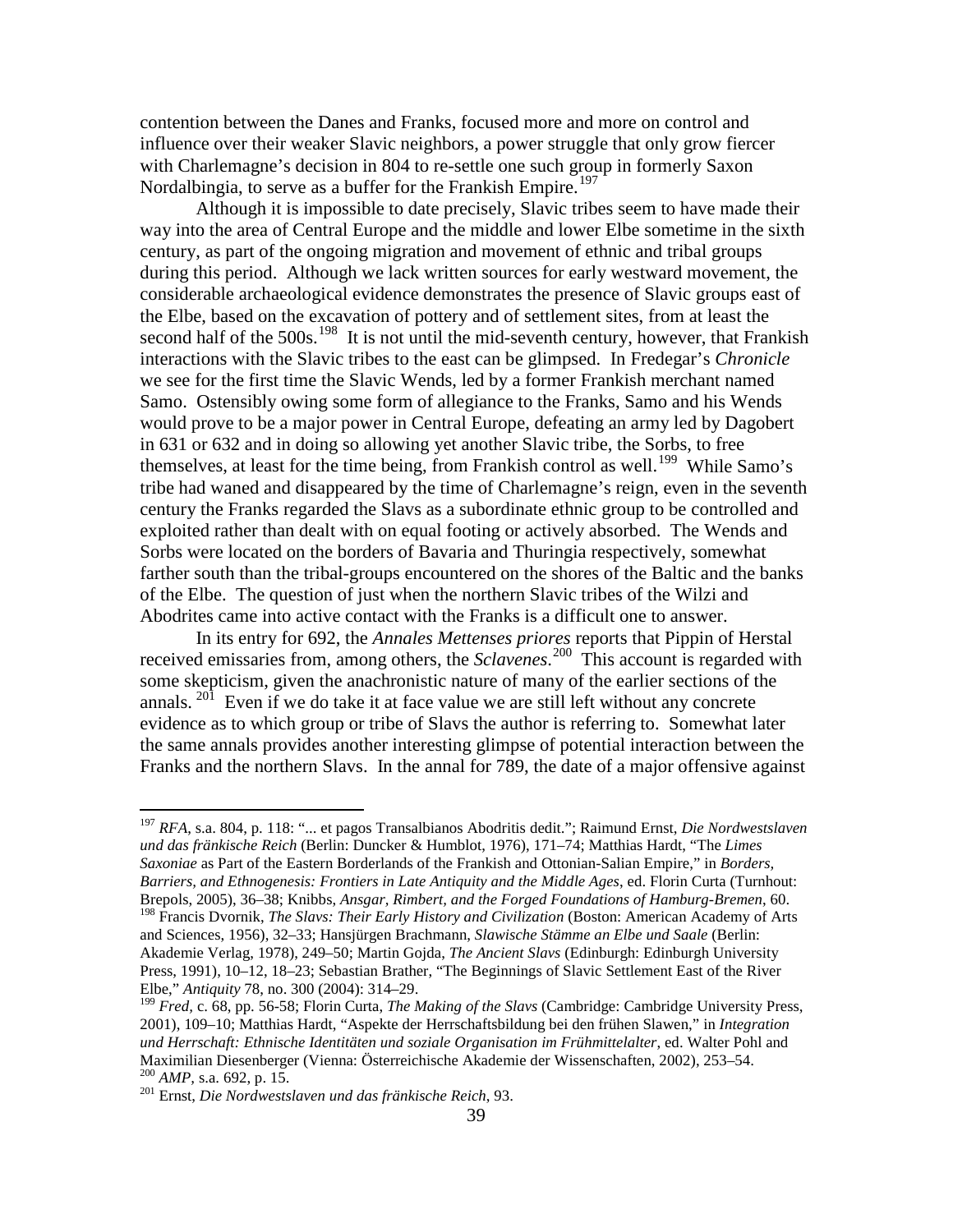the Wilzi by Charlemagne, their ruler, one Dragowiz, notably referred to as *rex* by the annalist, is said to have placed his territory under the authority of the Franks, "asserting that this power and authority had in earlier times been granted to him by the unconquered prince Charles."<sup>202</sup> There has been much debate over the identity of the so-called "unconquered prince" and thus the potential time frame for Frankish contact and engagement with the Wilzi. If we identify the "unconquered" figure as Charles Martel, then the most likely point of contact is probably one of his several Saxon campaigns launched during the first decades of the eighth century, with scholars such as Martin Lintzel and Manfred Hellmann pointing to the campaign of 738 as the most probable date for the formation of an alliance.<sup>[203](#page-54-1)</sup> Other scholars, however, have argued against the likelihood of the Franks and Wilzi encountering each other in the 730s. For one thing, the *Annales Mettenses priores* are the only source to mention this particular agreement. Raimund Ernst succinctly states the problem. "Although the uniqueness of a piece of information does not necessarily speak against its veracity, in the *Annales Mettenses priores* critical vigilance is warranted from the outset." The fifty-year gap between 738 and the campaign by Charlemagne in 789 makes one wonder at the age of Dragovits, if it is he who, as the language of the annal implies, received authority directly from Martel. Moreover, it is hard to imagine under what circumstances Charles Martel's campaign against the Saxons could have brought him into contact with a Slavic group whose territory was much farther east, across the Elbe itself, than the typical trajectory of a raid against the Saxons would necessitate.<sup>204</sup> Whether or not we choose to accept the early eighth-century arrangement as the first signs of a closer engagement between Slavs and Franks, it is only when we reach the second half of the century, during Charlemagne's Saxon Wars, that the Slavs really enter fully into northern European politics.

The first reference in the *Royal Frankish Annals* to the Slavs is found in the entry for 780 where the annalist states that after crossing the Elbe Charlemagne "dealt with all matters related to the Saxons and the Slavs and then returned to Francia."<sup>[205](#page-54-3)</sup> Even in this first brief reference we can already see that for Charlemagne, the Slavs were in essence a subordinate piece of the larger ongoing northern puzzle rather than a priority in their own right. The 780 meeting is seen by many as a far more likely date at which the Franks made their first arrangements and alliances with Slavic groups.<sup>[206](#page-54-4)</sup> It is not until the annal for 789, however, that we are actually given the names for the most powerful of the various Polabian Slavic tribes, the Wilzi and the Abodrites. It is important to note that in both of these cases these names served as umbrella terms for collections and alliances of smaller tribes that were probably far from homogenous or well organized, though the

<span id="page-54-0"></span><sup>&</sup>lt;sup>202</sup> AMP, s.a. 789, pp. 77-78: "Venit autem eorumdem Sclavarum rex ad eum qui vocabatur Drogovitz et reddidit regnum illi partibus Francorum, asserens sé olim ab invicto principe Carolo eandem potestatem vel dominationem consecutum fuissi."

<span id="page-54-1"></span><sup>203</sup> Martin Lintzel, "Karl Martells Sachsenkrieg im Jahre 738 und die Missionstätigkeit des Bonifatius," in *Ausgewählte Schriften*, vol. 1 (Berlin: Akademie Verlag, 1961), 91; Manfred Hellman, "Karl und die Slawische Welt Zwischen Ostsee und Böhmerwald," in *Karl der Grosse: Lebenswerk und Nachleben*, ed. Helmut Beumann, vol. 1 (Düsseldorf: L. Schwann, 1965), 714.<br><sup>204</sup> Ernst, *Die Nordwestslaven und das fränkische Reich*, 96–97.<br><sup>205</sup> RFA, s.a. 780, p. 56: "Et pervenit usque ad suprafictum fluvium, ubi Ora confluit in Albi

<span id="page-54-2"></span>

<span id="page-54-3"></span>disponens tam Saxoniam quam et Scalvos, et reversus est supradictus praeclarus rex in Francia."

<span id="page-54-4"></span><sup>206</sup> Ernst, *Die Nordwestslaven und das fränkische Reich*, 157–60.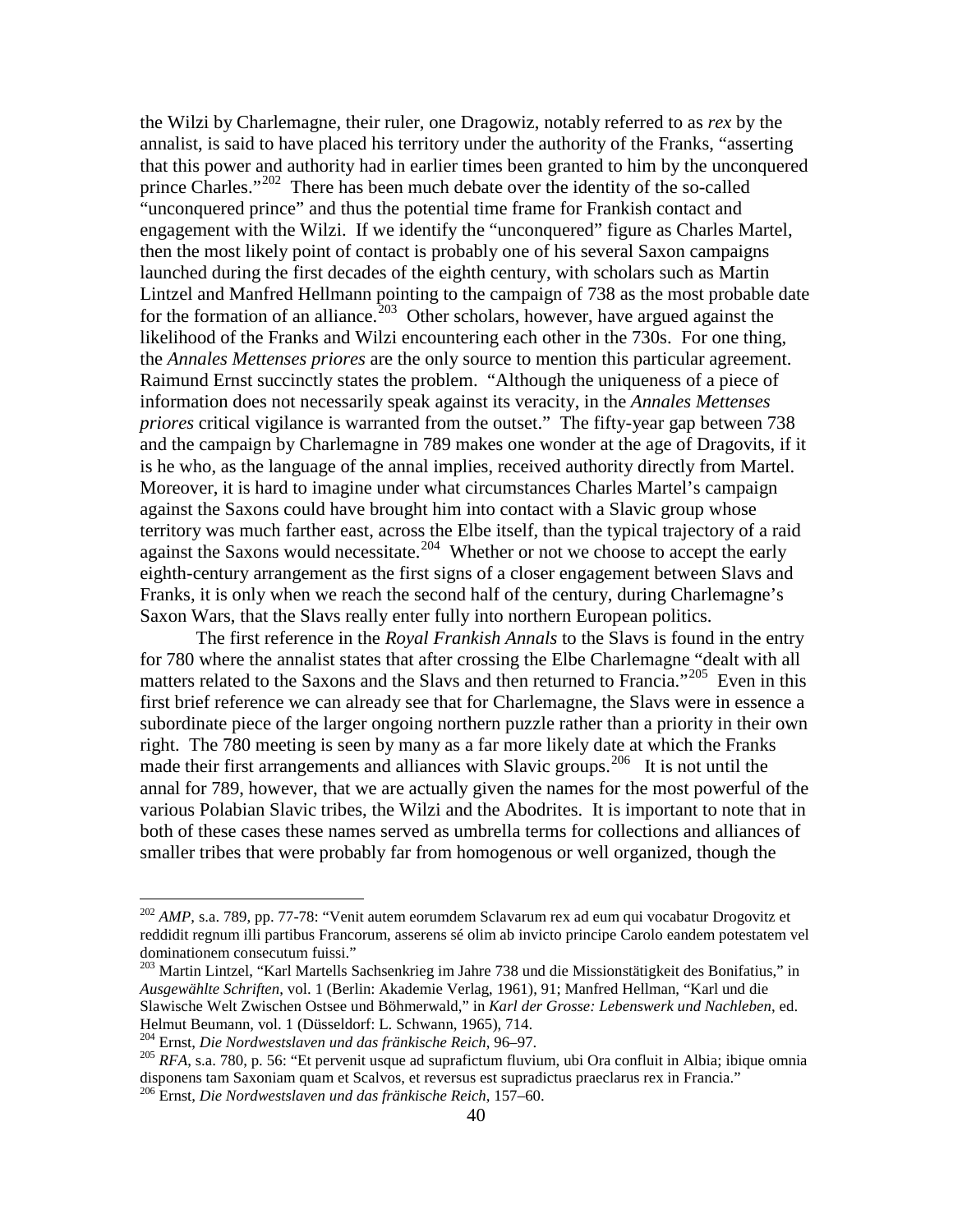ongoing influence of the Franks may have gradually forced them into more concrete groupings.[207](#page-55-0) 

In 789, as stated above, Charlemagne launched a campaign against the first of these tribal-groups, the Wilzi. According to the reviser of the *Royal Frankish Annals*, this campaign was undertaken in order to punish the Wilzi for attacking the Abodrites, a Slavic tribe allied with the Franks, a claim echoed by Einhard in his *Vita Karoli Magni*. Given the large-scale nature of the undertaking, involving the mobilization of not just the Franks but also Saxon and Frisian units as well as an auxiliary force of Abodrites and Sorbs, it is difficult to believe that this was the sole reason for the Frankish campaign.<sup>208</sup> It is far more likely that the campaign was part of the larger on-going struggle for control over Saxony itself. The Frankish alliance with the Abodrites was largely undertaken with the specific goal of creating an effective ring of alliances around the tenacious Saxons and further cementing control over the northern edges of the Frankish empire. In 798, for example, an Abodrite army, led by their leader Thrasco and accompanied by a Frankish envoy, shut down a revolt by the Nordliudi, those Saxons on the far side of the Elbe.<sup>[209](#page-55-2)</sup> The Frankish attack on the Wilzi several years earlier can thus be regarded as an attempt not merely to defend an ally but also to secure an important part of the Carolingians' northern agenda. This theory makes even more sense if we follow Lothar Dralle's argument that the Wilzi and at least some part of the Saxons were probably themselves attempting to come to some sort of an alliance in order to defend against the ongoing rise of Frankish power. [210](#page-55-3) 

Tensions between the Abodrites and Wilzi had certainly been exacerbated by the ongoing favor shown to the Abodrites by Charlemagne, most visible in the decision to cede to them the territory of the perpetually troublesome Nordliudi Saxons in 804. This tension became a major point of indirect conflict between the Franks and Danes during the reign of Godfrid. If the links between the Saxons and Wilzi are based largely on supposition, we have direct evidence for the ties between the Wilzi and the kingdom of the Danes. The first recorded Danish attack on the Slavic Abodrites in 808 seems to have been as much an act of aggression towards the Franks as towards the Abodrites themselves. The Abodrites had long been Frankish allies but based on the terms used by the various Frankish sources, such as *auxiliares* and *foedarati,* it was hardly an alliance of equals. The writers of the *Annals Laureshamenses* go so far as to label them "our Slavs."<sup>[211](#page-55-4)</sup> Such language has led scholars to view the relationship between the Franks and the Abodrites as akin to that which existed between the Romans and the various barbarian groups in the later centuries of the Empire.<sup>[212](#page-55-5)</sup> Peter Heather, in fact, has

<span id="page-55-0"></span><sup>&</sup>lt;sup>207</sup> Wolfgang Fritze, "Die Datierung des Geographus Bavarus und die Stammesverfassung der Abotriten," *Zeitschrift für Slavische Philologie* 21, no. 2 (1952): 326–42; Lübke, "Forms of Political Organisation of

<span id="page-55-1"></span><sup>&</sup>lt;sup>208</sup> RFA-R, s.a. 789, p. 85; Einhard, *Vita Karoli Magni*, ed. G. Waitz, MGH SRG 25 (Hanover: MGH, 1911), c. 12, p. 15.<br><sup>209</sup> *RFA*, s.a. 798, p. 104.

<span id="page-55-2"></span>

<span id="page-55-3"></span><sup>&</sup>lt;sup>210</sup> Lothar Dralle, "Wilzen, Sachsen und Franken um das Jahr 800," in *Aspekte Der Nationenbildung im Mittelalter*, ed. Helmut Beumann and Werner Schröder (Sigmaringen: Jan Thorbecke, 1978), 206.

<span id="page-55-4"></span><sup>&</sup>lt;sup>211</sup> Annales Laureshamenses, ed. G. H. Pertz, MGH SS 1 (Hannover: MGH, 1826), s.a. 798, p. 37: "Sclavi nostri qui dicuntur Abotridi."

<span id="page-55-5"></span><sup>&</sup>lt;sup>212</sup> Jankuhn, "Karl der Grosse und der Norden," 700; Henning, "Civilization versus Barbarians?"; Knibbs, *Ansgar, Rimbert, and the Forged Foundations of Hamburg-Bremen*, 61.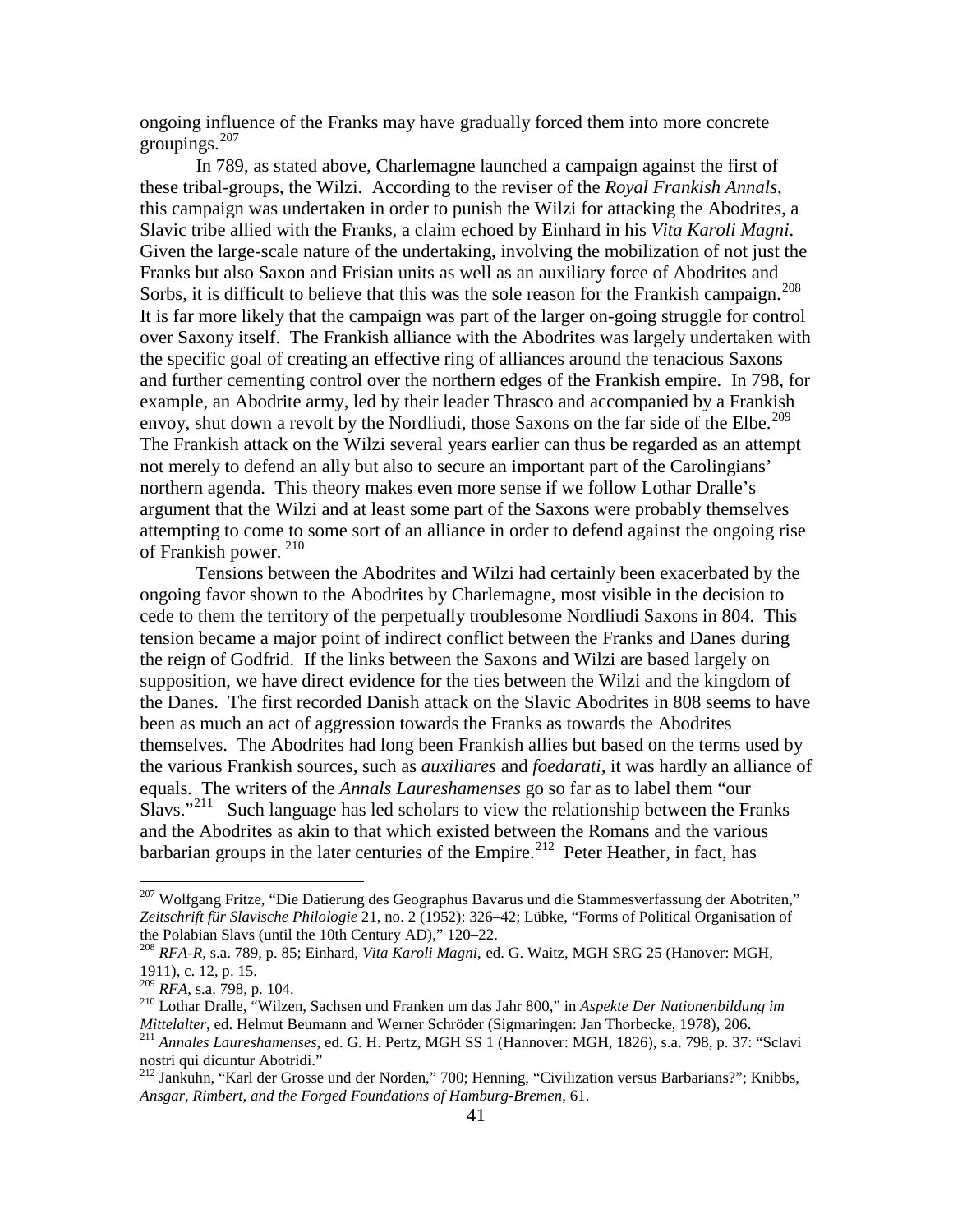dubbed the relationship one of "Frankish Imperialism," pointing to the ongoing active and passive influence that the Franks had on the Abodrites and other surrounding ethnic and political groups.<sup>[213](#page-56-0)</sup> The ties between the Franks and their Slavic neighbors thus require us to view Danish attacks on the Abodrites and support of the Wilzi as part of a larger agenda focused on the Frankish empire. Godfrid's attack was not merely a raid for booty and glory. The expulsion of Thrasco, who had, according to the *Annales Mettenses priores,* been personally chosen by Charlemagne to rule over the Abodrites, was at its heart an attempt by Godfrid to undermine Frankish political authority.<sup>[214](#page-56-1)</sup> The imposition of a tribute upon two-thirds of the tribes further demonstrates the political ambitions of the Danish king, an attempt, in essence, to assert his authority over a people traditionally subject to the Franks.<sup>[215](#page-56-2)</sup> The destruction of the Slavic emporium of Reric in 808, discussed at length elsewhere, should be seen in a similar light as well. The immediate reprisals by the Carolingians against the Linones and Smeldingi, two smaller Slavic tribal-groups, should likewise be seen as a direct response to the Danes. According to the *Royal Frankish Annals* both of these tribes "had defected to the king Godfrid." The Frankish campaign was thus an attempt to reassert control over the area and tip the balance of power back towards the Franks and their Slavic proxies.<sup>[216](#page-56-3)</sup>

The following year brought further wrangling over authority in the Slavic world. Thrasco's attack upon the Wilzi and Smeldingi with aid from the Saxons continued the ongoing Slavic infighting to establish whether Frankish or Danish influence would have precedence across the Elbe. It is interesting to note, however, that even as he attacked his rival Slavs, Thrasco was obligated to provide his son as a hostage to Godfrid, demonstrating once more the growing political and military power the Danish king could exert on an area over which the Franks had already staked a claim. That same year Godfrid had Thrasco murdered, continuing his ongoing meddling with the "Franks' Slavs."<sup>[217](#page-56-4)</sup> Not since the actions of Radbod in the first half of the eighth century had a pagan ruler behaved in such a way, both emulating and competing with the might of the Carolingians. Yet even as their indirect power struggle continued, Godfrid himself was sending merchant-envoys to the Frankish emperor to ask for clemency and simultaneously requesting a conference of counts to discuss matters of mutual interest, a move that demonstrates the variety of possible points of engagement that could exist, sometimes simultaneously, between these two peoples. It is to Godfrid, the last great rival of Charlemagne, that we will now more fully turn our attention.

#### **Charlemagne's Last War**

<span id="page-56-0"></span><sup>&</sup>lt;sup>213</sup> Peter Heather, "Frankish Imperialism and Slavic Society," in *The Origins of Central Europe*, ed.<br>Przemyslaw Urbanczyk (Warsaw: Scientific Society of Polish Archaeologists, 1997), 171–72.

<span id="page-56-1"></span>Przemyslaw Urbanczyk (Warsaw: Scientific Society of Polish Archaeologists, 1997), 1997–72. 214 *AMP*, s.a. 804, p. 91: "Transitoque Reno apud Coloniam a urbem, generalem conventum Francorum habuit iuxta Lippiae fontem. Sumptoque inde itinere per Saxoniam profectus, castrametatus est in loco qui vocatur Holdonstat. In quibus castris etiam Sclavorum qui vocantur Abodriti principes affuerunt. Quorum causis discussis et secundum arbitrium dispositis regem illis Trasiconem constituit."<br><sup>215</sup> RFA, s.a. 808, p. 125.

<span id="page-56-3"></span><span id="page-56-2"></span><sup>215</sup> *RFA*, s.a. 808*,* p. 125. <sup>216</sup> Ibid., s.a. 808, p. 125: "Filius autem imperatories Carlus Albiam ponte iunxit et exercitum, cui praeerat, in Linones et Smeldingos qui et ipsi ad Godofridum regem defecerant."

<span id="page-56-4"></span><sup>217</sup> Ibid*.,* s.a. 809, p. 128-29.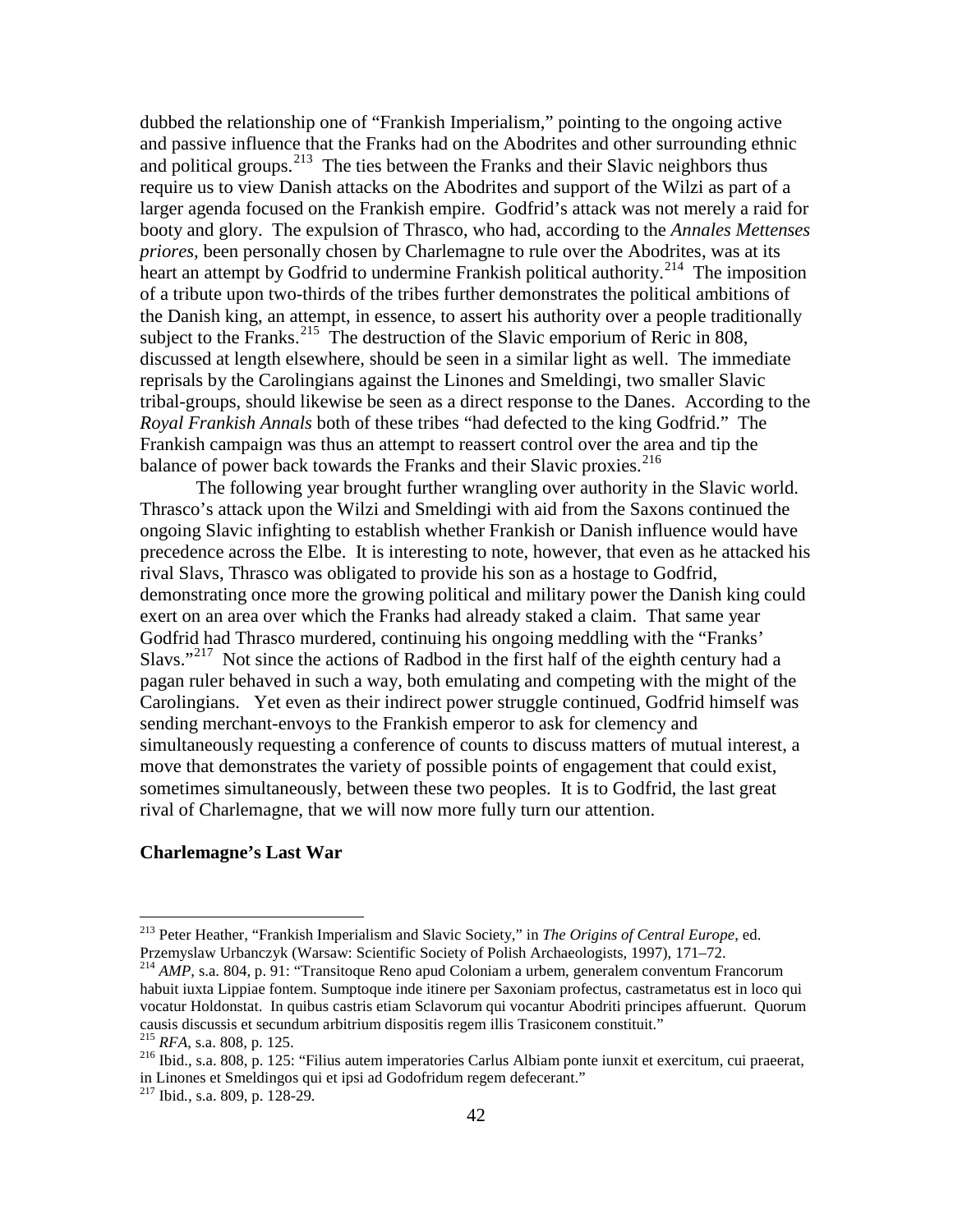If Sigfrid is a fairly mysterious figure, his successor Godfrid looms far larger in the Frankish sources. While it is unclear when exactly the transition between these two rulers took place, we know that it occurred sometime between the legation of 798 and 804 when the *Royal Frankish Annals* first mentions Godfrid, naming him as king of the Danes. The tension between this new Danish ruler and Charlemagne is palpable from the first reference. The *Royal Frankish Annals* states that even as Charlemagne was undertaking his massive reorganization of the trans-Elben area:

Godfrid, king of the Danes, came with his fleet and his entire cavalry to Sliesthorp, on the border between his realm and Saxony, for he had promised to come personally to a parley with the Emperor. But, due to the counsel of his men, he became frightened and would not approach any closer to the Franks, communicating instead through legates. The Emperor remained at the banks of the river Elbe for a while, at Hollenstedt, and sent legates to Godfrid to secure the return of some fugitives. In mid-September he departed for Cologne.<sup>[218](#page-57-0)</sup>

There are several intriguing aspects of the first encounter between Charlemagne and Godfrid. What exactly did Godfrid have to fear from Charlemagne? Perhaps his men counseled that to appear in person before the emperor would be a tacit, if not explicit, statement of subordination. As Gerd Althoff explains, "To people in the Middle Ages there existed a refined system of signs, symbols, and patterns of action by which they could demonstrate non-verbally their status, position, rank, and relationship with others."[219](#page-57-1) Appearing before a foreign ruler was a recognized sign of weakness and subordination, an acknowledgment of his greater authority and prestige. For Godfrid this act would have placed him firmly in the ranks of other subordinate leaders such as the Saxons, Slavs, or Avars and thus have given Charlemagne a claim to intervene directly in Danish affairs.<sup>[220](#page-57-2)</sup>

We do not know exactly who the fugitives that Charlemagne sought were. It may be that they were Saxons – likely Nordliudi—who had sought refuge in a manner similar to that of Widukind in the previous decades. However, it is also possible that we are witnessing an early glimpse of tensions between the Franks and Scandinavians over growing piratical activities along the coasts, and that the fugitives in question were Danes responsible for attacks on Frankish soil. Even without definitive answers to these questions, the 804 annal demonstrates both growing interactions between the Franks and their Danish neighbors and the continuing tensions over the political situation in the North. Where Sigfrid and Charlemagne had dispatched the occasional envoy, with

<span id="page-57-0"></span> <sup>218</sup> Ibid., s.a. 804, pp. 118-19: "Eodem tempore Godofridus rex Danorum venit cum classe sua necnon et omni equitatu regni sui ad locum, qui dicitur Sliesthorp in confinio regni sui et Saxoniae. Promisit enim se ad conloquium imperatoris venturum, sed consilio suorum territus propius non accessit, sed, quicquid voluit, per legatos mandavit. Nam imperator super Albiam fluvium sedebat, in loco, qui dicitur Holdunsteti, et missa ad Godofridum legatione pro perfugis reddendis medio Septembrio Coloniam venit."

<span id="page-57-1"></span><sup>&</sup>lt;sup>219</sup> Gerd Althoff, "Demonstration und Inszenierung: Spielregeln der Kommunikation in mittelalterlicher Öffentlichkeit," *Frühmittelalterliche Studien* 27 (1993): 30: "Den mittelalterlichen Menschen stand ein differenziertes Systems von Zeichen, Symbolen und Verhaltensmustern zur Verfügung, mit dem er nonverbal Stand, Stellung und Rang, sein Verhältnis zum jeweiligen Gegenüber, Freundscahaft und Freude, Feindschaft und Unwillen ausdrücken konnte."

<span id="page-57-2"></span><sup>220</sup> Ganshof, *The Middle Ages: A History of International Relations*, 50.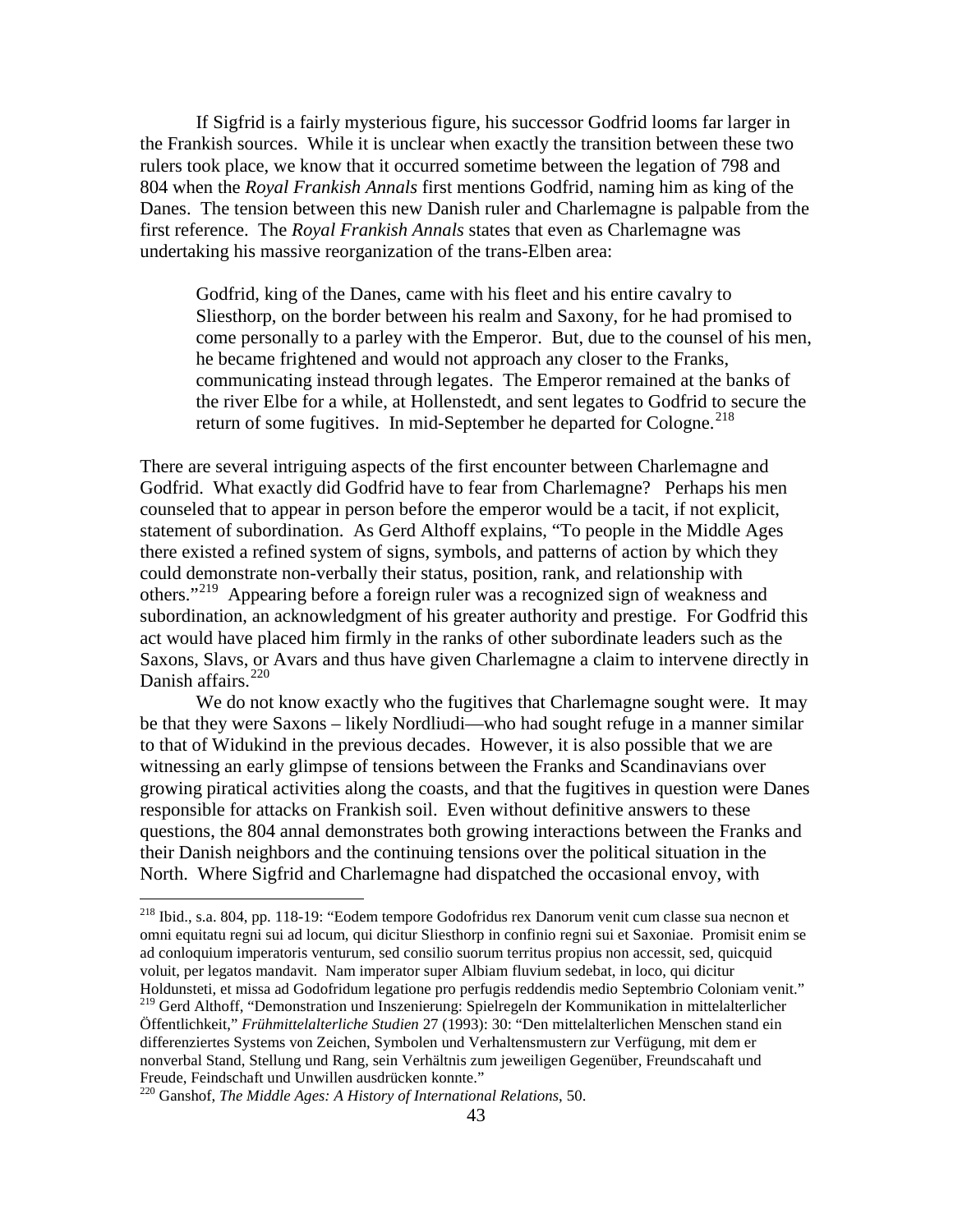Godfrid there was now the possibility for direct contact between rulers. The fact that both Charlemagne and Godfrid were accompanied by large armed forces is further indication of the volatile nature of these contacts. And if Sigfrid was characterized as barbarous and stubborn he still remained more a caricature of a Dane than an actual historical figure. Godfrid receives a more detailed and far harsher treatment in the Frankish sources; Einhard describes him as "inflated with vain ambition." In 808 the *Royal Frankish Annals* goes so far as dub him insane (*vesanus*)*.* [221](#page-58-0) These negative characterizations make sense given the tensions and even open conflict that broke out in the early ninth century.

The posturing evident in the abortive meeting of 804 gave way to active military maneuvering in 808 when Charlemagne was forced to dispatch an army under his son Charles to guard the borders of Saxony from the ravages of the Danish king. That same year, as detailed above, Godfrid launched an attack upon the Abodrites. He then immediately extended and repaired the Danevirke in order to fortify his southern border against possible reprisals by the Franks. The undertaking of this major building project also served as a means to further project royal power within his own kingdom. According to the *Royal Frankish Annals*, Godfrid in the following year "sent via some merchants a message saying that he had heard that the emperor was wroth with him because he had led an army against the Abodrites the year before in order to punish them for injuries done to him. He now wished to purge himself of the charges laid against him, as the Abodrites had been the ones to break the peace."[222](#page-58-1) The *Royal Frankish Annals* presents to us here a picture of Godfrid as submissive to and afraid of Charlemagne, an image that we must take with a grain of salt. While certainly no clear thinking neighbor of the Franks wished to earn their enmity, the fact that Godfrid again sent messengers rather than approaching the emperor directly as a supplicant during an assembly once more sets him apart from the rulers of pagan groups such as the Slavs, and Avars, who frequently humbled themselves before the emperor. Moreover, that same year a meeting was held between a group of Danish and Frankish counts to discuss various matters including the on-going Danish meddling beyond their borders.

It is worth digressing briefly to discuss the range of Carolingian diplomatic engagements to see just how unique this meeting of counts was. The practice of sending and receiving envoys between the major powers of Europe was nothing new in the ninth century. Beginning in the reign of Pippin, embassies had begun to move back and forth between the Franks and Constantinople, discussing matters of theology, marriage, and of course, following Charlemagne's coronation, the *imperium*. [223](#page-58-2) The continuator of Fredegar's *Chronicle* tells us that Pippin likewise sent and received envoys from the Abbasid caliph Al-Mansour. These embassies continued under Charlemagne, with the Frankish ruler receiving such marvelous gifts as an elephant and an elaborate water

<span id="page-58-1"></span><span id="page-58-0"></span><sup>&</sup>lt;sup>221</sup> Einhard, *Vita Karoli Magni*, c. 14, p. 17: "... adeo vana spe inflatus erat."; *RFA*, s.a. 808, p. 125.<br><sup>222</sup> Ibid., s.a. 809, p. 128: "Intera Godofridus rex Danorum per negotiatores quosdam mandavit, se audisse, quod imperator ei fuisset iratus, eo quod in Abodritos anno superiore duxit exercitum et suas ultus est iniurias, addens velle se purgare ab eo, quod ei obiciebatus; foederis inruptionem ab illis primo fuisse inchoatum."

<span id="page-58-2"></span> $223$  F. L. Ganshof, "Les relations extérieures de la monarchie franque sous les premiers souverains carolingiens," *Annali di Storia del Diritto* V–VI (62 1961): 21–22; McCormick, *Origins of the European Economy*, 873–74; Costambeys, Innes, and MacLean, *The Carolingian World*, 63–64, 68–69.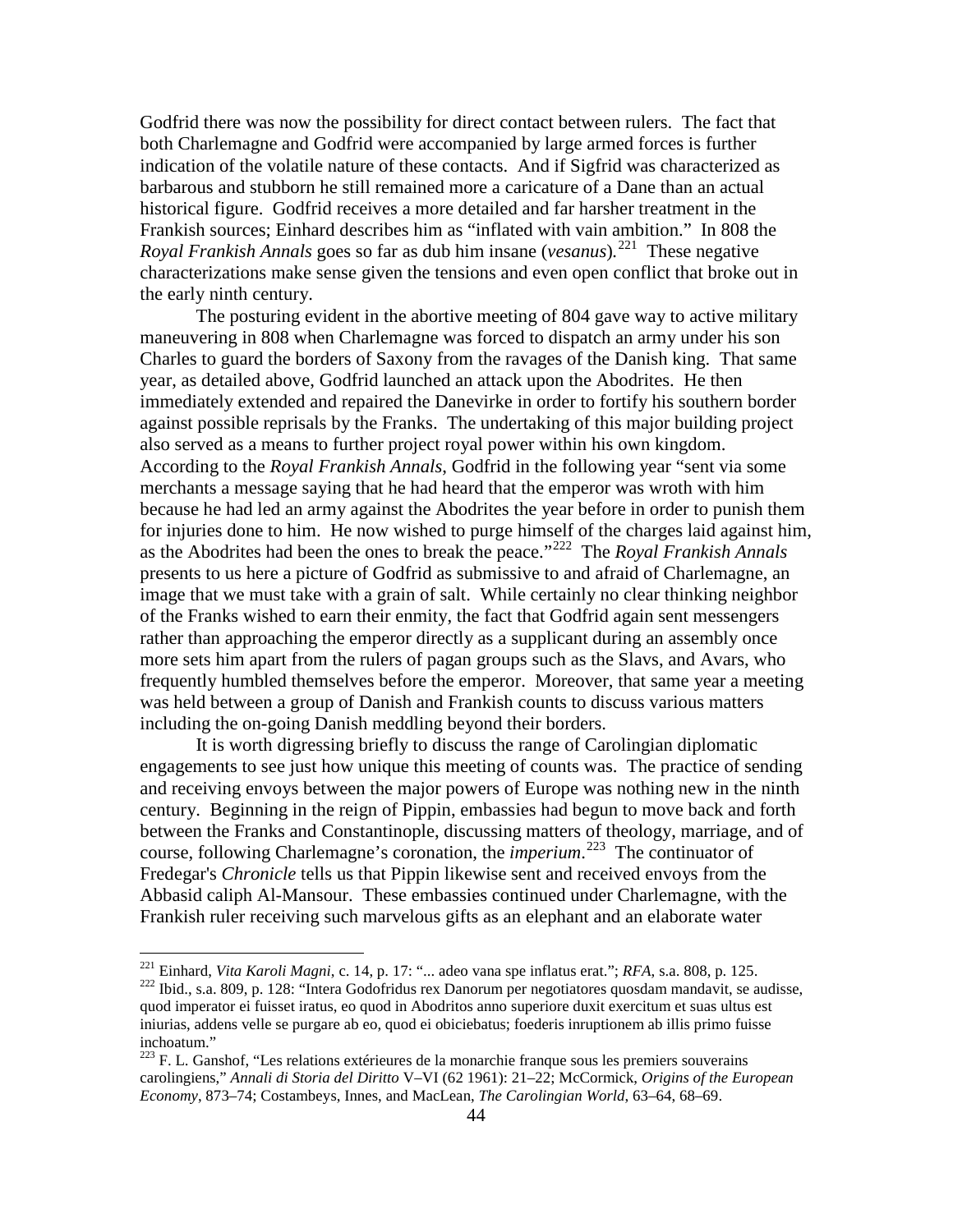$\text{clock.}^{224}$  These relationships with the great powers of the east became the stuff of legend. Writing for Charlemagne's great-grandson Charles the Fat some seventy-or-so years after the emperor's death, Notker claimed that "even among all those matters which occupied his attention the generous emperor never failed to send letters and envoys bearing gifts to the various kings of the most distant lands, and those same kings likewise sent to him all of the honors of their provinces."<sup>[225](#page-59-1)</sup>

Closer to home the Franks engaged in diplomatic relations with many of their neighbors, both Christian and pagan. In 798 Charlemagne received a variety of gifts from King Alfonso of Asturias. We also see in Frankish sources ongoing diplomatic engagement with the Muslim ruler of Barcelona, Sulayman al-Arabi, who in an attempt to stave off the authority of Abd al-Rahman, the emir of Cordoba, sent envoys to Charlemagne at Paderborn in 777. These contacts resulted in a brief campaign across the Pyrenees in the following year and set the stage for the famous death of Count Roland.<sup>[226](#page-59-2)</sup> For the north we have the benefit of numerous letters documenting the ongoing relationship between Charlemagne and various Anglo-Saxon kings, most notably Offa of Mercia, and we know that the many religious figures who moved back and forth across the channel played an active role in communicating between these two kings on matters as varied as possible royal marriages, protection of pilgrims and merchants, and ecclesiastical reform. $227$ 

Diplomatic ties did not only exist between the great powers of the period, vying for standing and prestige with their equals. The yearly assemblies held by Charlemagne also offered a chance for those peoples clustered on his eastern borders to sue for peace and seek Frankish favor. The diplomatic links between the Franks and Polabian Slavs have been discussed. The *Royal Frankish Annals* also tell of several appearances by emissaries of the Avars beginning in the 780s and even the personal, albeit short-lived, submission of their leaders in  $796$ <sup>[228](#page-59-4)</sup>

Letters and gifts were sent and received, envoys were dispatched and welcomed, and in nearly every case these events were centered on Charlemagne's court and assemblies.[229](#page-59-5) In part this is due to the picture that sources such as the *Royal Frankish Annals* wish to paint. As Rosamond McKitterick puts it,

<span id="page-59-0"></span> <sup>224</sup> Walther Björkman, "Karl und der Islam," in *Karl der Grosse: Lebenswerk und Nachleben*, ed. Helmut Beumann, vol. 1 (Düsseldorf: L. Schwann, 1965), 677–82; Dutton, *Charlemagne's Mustache*, 59–61;

<span id="page-59-1"></span>Philippe Sénac, *Le monde carolingien et l'Islam* (Paris: L'Harmattan, 2006), 50–56.<br><sup>225</sup> Notker, *Gesta Karoli Magni Imperatoris*, bk. 2, c. 5, pp. 52-53: "Inter huiusmodi tamen occupationes nullo modo magnanimus praetermisit imperator, quin ad longinquissimarum partium reges alios atque alios

<span id="page-59-2"></span>dirigeret litterarum vel munerum portitores, a quibus illi omnium provintiarum sunt honres directi."<br><sup>226</sup> Björkman, "Karl und der Islam," 672–76; Sénac, *Le monde carolingien et l'Islam*, 16–24; McKitterick, *Charlemagne:* 

<span id="page-59-3"></span><sup>&</sup>lt;sup>227</sup> J. M. Wallace-Hadrill, "Charlemagne and England," in *Karl der Grosse: Lebenswerk und Nachleben*, ed. Helmut Beumann, vol. 1 (Düsseldorf: L. Schwann, 1965), 683–98; Joanna Story, "Charlemagne and the Anglo-Saxons," in *Charlemagne: Empire and Society*, ed. Joanna Story (Manchester: Manchester University Press, 2005), 195–210. <sup>228</sup> Walter Pohl, *Die Awaren* (Munich: Beck, 1988), 300, 318–20; Helmut Reimitz, "Conversion and

<span id="page-59-4"></span>Control: The Establishment of Liturgical Frontiers in Carolingian Pannonia," in *The Transformation of Frontiers from Late Antiquity to the Carolingians*, ed. Walter Pohl, Ian Wood, and Helmut Reimitz (Leiden: Brill, 2001), 189; Reuter, "Charlemagne and the World beyond the Rhine," 184.

<span id="page-59-5"></span><sup>229</sup> Ganshof, *The Middle Ages: A History of International Relations*, 38–44; Timothy Reuter, *Germany in the Early Middle Ages, C. 800-1056* (London: Longman, 1991), 30; Julia Smith, "*Fines Imperii*: The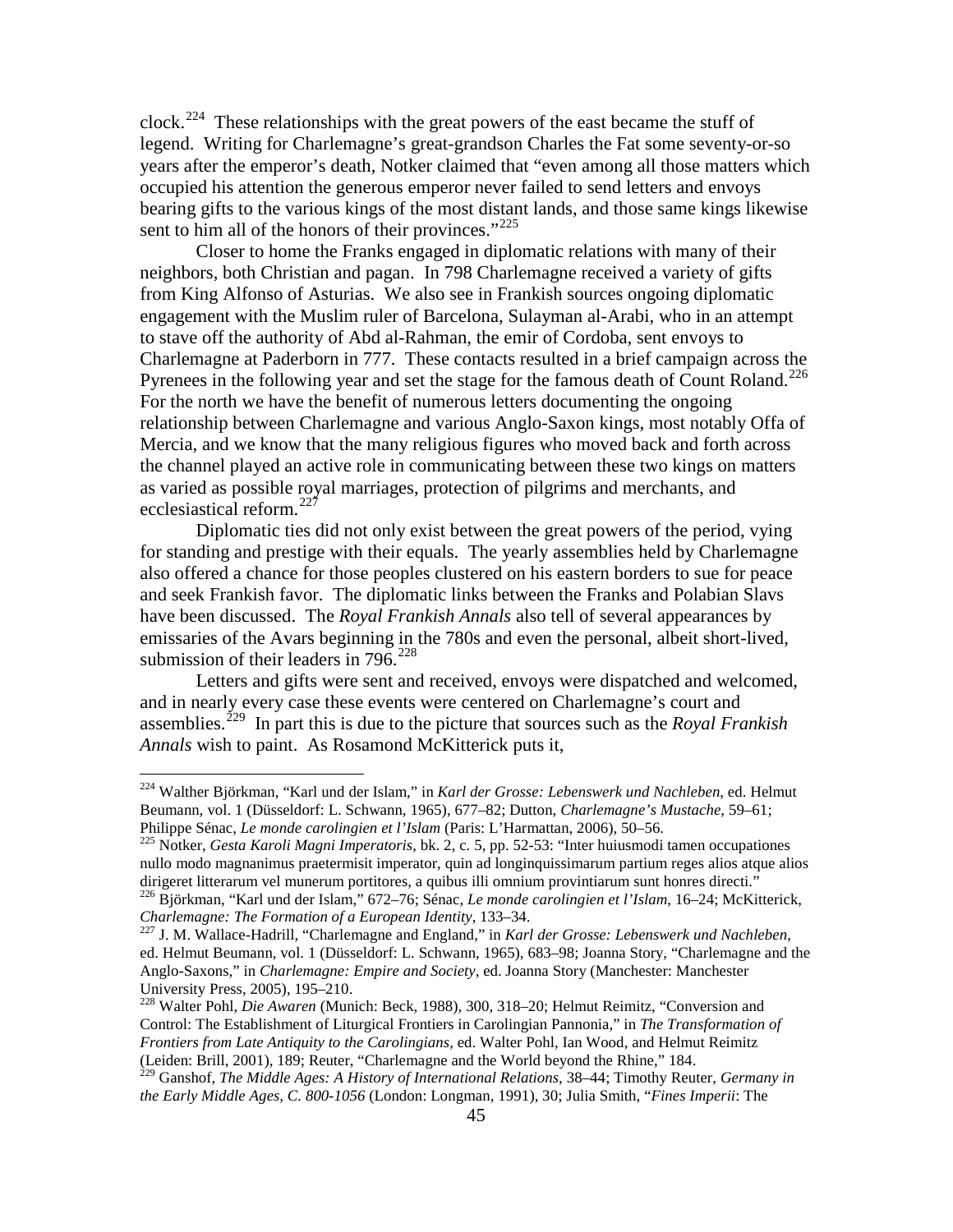The narrative of these last fifteen years of Charlemagne's reign, moreover, is constructed as a succession of reports of legates coming to the palace, and reports of various events [in distant places]. Essentially, therefore, the emphasis has shifted away from Charlemagne himself and is placed more on a style of explicitly imperial rulership with the palace as the centre of affairs, the acknowledgement of his power and renown in the form of constant streams of embassies bearing gifts, and a succession of events on the outer rim of the empire to contrast with the relative peace and stability of the Frankish realm itself, where embassies are received and news of the surrounding world is regularly reported. $^{230}$ 

It is only with the Danes in 809 that we see a major divergence from this model of diplomatic behavior. What began as the standard and by now somewhat routine audience with messengers from Scandinavia turns into something altogether different: a full-scale political conference. The *Royal Frankish Annals* states that "a conference was held with the leading-men of the Danes across the Elbe at a place called Badenfliot, and both sides brought up numerous issues and many topics and then they departed leaving them thoroughly unfinished."[231](#page-60-1) The unprecedented meeting, held not at court, and not even within Frankish territory proper, but across the Elbe in what might ostensibly be considered neutral territory, sheds light on the nature of Frankish and Scandinavian interaction. This is not a relationship based on one party's domination of the other, no matter how much Frankish sources might wish to give that impression. The ability of the Danes to project power in the North Sea area prevented Charlemagne from merely dictating terms as he so often did with groups such as the Abodrites.<sup>[232](#page-60-2)</sup> The event also demonstrates the ability of Franks and Scandinavians to communicate on a common ground. Unfortunately (if unsurprisingly) we lack any information about just *how* they communicated. Were translators present? If so, who were they? Or were the counts capable of speaking with each other directly?

Despite any common ground that a meeting of nobles might presume, tensions continued to escalate between Godfrid and Charlemagne. Matters finally came to a head in 810. The *Royal Frankish Annals* report that even as Charlemagne considered launching a campaign against Godfrid "a fleet of 200 ships from Nordmannia landed in Frisia and ravaged all of the islands along the Frisian coast. Three battles between the Frisians and Danes were fought and the Danes emerged as victors imposing tribute upon the Frisians."<sup>233</sup> Even as Godfrid attacked Frisia, his long-time allies, the Wilzi, crossed

Marches," in *The New Cambridge Medieval History*, ed. Rosamond McKitterick, vol. 2: c.700-c.900 (Cambridge: Cambridge University Press, 1995), 176.<br><sup>230</sup> McKitterick, *Charlemagne: The Formation of a European Identity*, 51–52.

<span id="page-60-1"></span><span id="page-60-0"></span><sup>&</sup>lt;sup>231</sup> RFA, s.a. 809, p. 128: "... colloquiumque trans Albiam habitum cum primoribus Danorum in loco, qui dicitur Badenfliot, multisque hinc et inde prolatis atque enumeratis rebus negotio penitus infecto discessum est."<br><sup>232</sup> McKitterick, *Charlemagne: The Formation of a European Identity*, 129.

<span id="page-60-3"></span><span id="page-60-2"></span><sup>&</sup>lt;sup>233</sup> RFA. s.a. 810, p. 131: "Classem ducentarum navium de Nordmannia Frisiam appulisse totasque Frisiaco litori adiacentes insulas esse vestatas ternaque proelia cum Frisonibus commisisse Danosque victores tributum victis inposuisse er vectigalis nomine centum libras argenti a Frisonibus iam esse solutas ... ."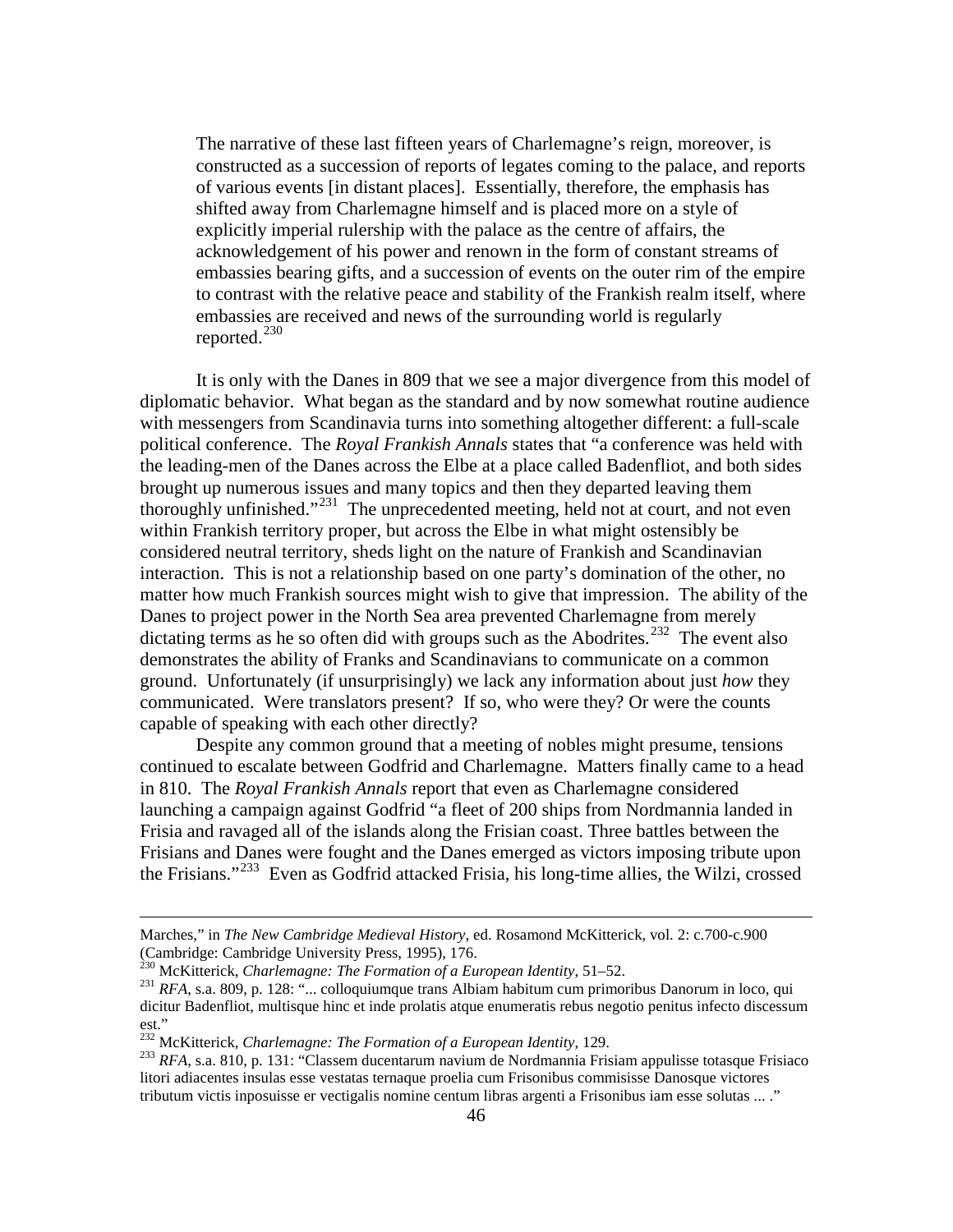into Saxony and sacked the Frankish castle of Hobuoki. Some scholars have viewed this attack as the first truly visible "Viking" attack on Frankish soil. However, conflating Godfrid's early attack on Frisia with later Viking activity obscures the actual nature of the event and its place in the ongoing relationship between Scandinavia and the Continent.<sup>[234](#page-61-0)</sup> While superficially this early attack may resemble the numerous Viking raids on Frisia of the later ninth century, it is in fact quite different, undertaken directly at the behest of the Danish king as royal policy, the result of an ongoing political and military conflict between the Franks and the Danes. Both the *Royal Frankish Annals* and the *Chronicon Moissiacense* link the event to the ongoing struggle between Charlemagne and Godfrid, with the latter source stating that "Godfrid secretly sent pirates by ship into Frisia, who did great damage there to the Christian people."<sup>235</sup> And Einhard writes that Godfrid "considered both Frisia and also Saxony to be his territory."<sup>236</sup> Charlemagne's decision to muster an army and march to the Weser River also demonstrates that he placed the blame for this attack firmly on the Danish king. Godfrid's response to Charlemagne's threats further emphasizes the political nature of the events of 810 and distinguishes it from later raids.<sup>[237](#page-61-3)</sup>

The situation looked to grow even bloodier as Godfrid, having achieved one victory, seemed ready to continue on the path to war. The *Royal Frankish Annals* reports that "puffed up with the vain hope of victory, that king boasted that he wished to meet with the emperor in open battle."<sup>[238](#page-61-4)</sup> Einhard likewise states that Godfrid "boasted that he would arrive shortly at Aachen, where [Charlemagne's] court was located, with a huge army and although they seemed vain, his words could not be discounted as he seemed the sort to undertake such a thing."<sup>239</sup> We will never know if this was mere posturing on the part of the Danish king or a legitimate threat, because in that same year Godfrid was struck down by one of his own men, though for what reasons remains unclear. Contemporary Frankish sources remain silent, and it is hard to put much credence in the story told by Notker almost a century later that "while Godfrid was hunting with his falcon, his son, whose mother he had recently abandoned in favor of another woman, pursued him and cut him in half."[240](#page-61-6) While it is possible that Godfrid's death was indeed the result of family politics, it may also be that in his death we are seeing an internal backlash against his ongoing attempts to unify and consolidate power in Denmark.<sup>[241](#page-61-7)</sup>

<span id="page-61-0"></span><sup>&</sup>lt;sup>234</sup> Lund, "Allies of God or Man," 45; Ekkehard Eickhoff, "Maritime Defence of the Carolingian Empire," in *Vikings on the Rhine*, ed. Rudolf Simek and Ulrike Engel (Vienna: Fassbaender, 2004), 51.

<span id="page-61-1"></span><sup>&</sup>lt;sup>235</sup> Chronicon Moissiacense, ed. G. H. Pertz, MGH SS 2 (Hannover: MGH, 1829), s.a. 810, p. 258: "Et occulte misit pyratas cum navibus in Frisia, qui fecerunt ibi magnam damnum de populo christiano." <sup>236</sup> Einhard, *Vita Karoli Magni*, c. 14, p. 17: "Frisiam quoque atque Saxoniam haud aliter atque suas

<span id="page-61-2"></span>provinvias aestimabat."<br>
<sup>237</sup> Jankuhn, "Karl der Grosse und der Norden," 703.

<span id="page-61-4"></span><span id="page-61-3"></span><sup>&</sup>lt;sup>238</sup> RFA, s.a. 810, p. 131: "Nam rex ille vanissima spe victoriae inflatus acie se cum imperatore congredi velle iactabat."

<span id="page-61-5"></span><sup>239</sup> Einhard, *Vita Karoli Magni*, c. 14, p. 17: "Iactabat etiam se brevi Aquasgrani ubi regis comitatus erat, cum maximis copiis adventurum. Nec dictis eius, quamvis vanissimis, omnino fides abnuebatur, quin potius putaretur tale aliquid inchoaturus ... ." <sup>240</sup> Notker, *Gesta Karoli Magni Imperatoris,* bk 2, c. 13, p. 76: "Cum vero falconem suum de aneta vellet

<span id="page-61-6"></span>extrahere, consecutus eum filius suus, cuius nuperrime matrem reliquit et alteram super eam duxit uxorem, per medium divisit."<br><sup>241</sup> K. L. Maund, "'A Turmoil of Warring Princes': Political Leadership in Ninth-Century Denmark," *The* 

<span id="page-61-7"></span>*Haskins Society Journal: Studies in Medieval History* 6 (1994): 35.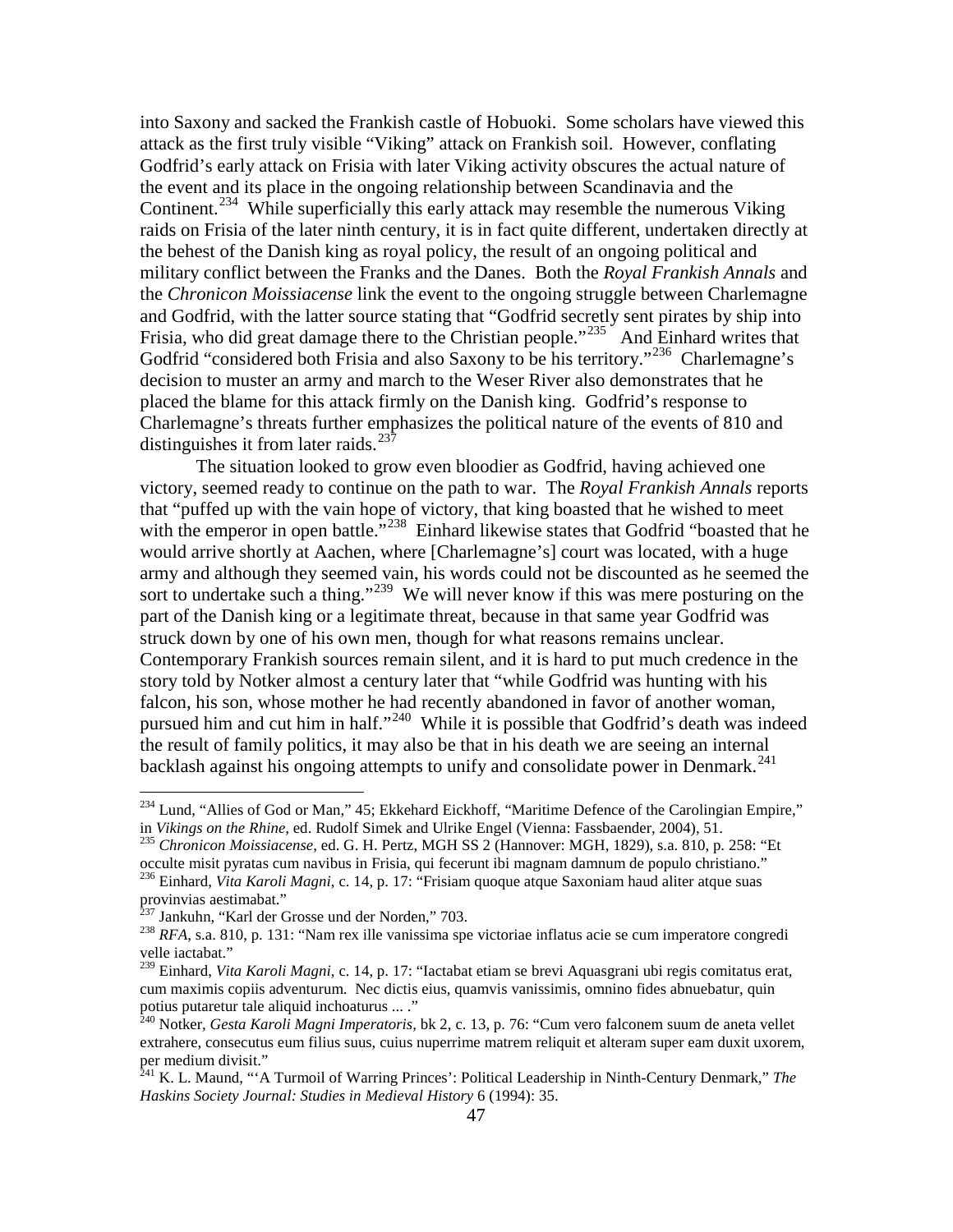Whether Godfrid in fact believed that he had some sort of claim to Saxony, let alone Frisia, or whether, as is more likely, Einhard invented the story, the Danish attack on the Frisians was part of a larger political struggle in northern Europe between the Franks and their most powerful northern neighbor. What had begun as passing contacts during the early period of the Saxon Wars grew into full-scale engagement by the turn of the century. The growth of the Danes into a major political power and threat in the area must at least in part be attributed to the influence of the Franks, whose increasing presence and political activities in northern Europe directly affected all of the local political groups. Contact with the Frankish empire introduced new political, religious, and social practices and provided new opportunities for wealth and political power for some leaders while stirring up resentment and fear in others.<sup>[242](#page-62-0)</sup>

Godfrid's death in 810 marked a new period in the relationship between Scandinavia and Francia. His nephew Hemming, the new Danish king, immediately made peace with the Franks, realizing the delicate state of affairs due to his uncle's ongoing antagonistic behavior and no-doubt hoping (via closer ties to the Carolingians) to shore up his own position as king against other royal contenders. And yet in making peace Hemming was not humbling himself or submitting to the Franks. With the conference of 809 serving as precedent a group of nobles from each side met once again in 811. The *Royal Frankish Annals* states that "twelve magnates from each group, that is the Franks and the Danes, gathered at the River Eider, at a place called Heiligen, and there, with oaths given by each according to their rites and customs, peace was confirmed."<sup>[243](#page-62-1)</sup> Once again we see a meeting of equals, with equal numbers on each side coming to a neutral point and swearing mutual oaths. The same 811 annal gives the names of those present. The Danish side included two of Hemming's brothers, Hankwin and Angandeo. The Frankish envoys included counts such as Walach, cousin to Charlemagne, and Burchard, the count of the stables. The presence of such important figures indicates just how important the Franks considered peace with the Danes. This list also contains the names of several counts who were quite active in the trans-Elben area. Count Egbert supervised the construction of a castle at Esesfelth in 809. In 823 Count Theothari would undertake another embassy to the Danes under Louis the Pious. $^{244}$  $^{244}$  $^{244}$ 

Hemming's death in 812 resulted in a war between those favoring his nephew and those favoring the nephew of Godfrid. A year later peace was confirmed by further envoys from Denmark sent by the newly victorious joint kings, Harald and Reginfrid. But the conflict over which branch of the family should hold power demonstrates that for all its moves towards a stable monarchy in the eighth century, Denmark was by no means a cohesive kingdom like those of the south. The events of 812 would have major repercussions for the Franks during the reign of Louis the Pious. But even as the annals continued to focus on the diplomatic and military engagement between Frankish and

<span id="page-62-0"></span> <sup>242</sup> Garipzanov, Geary, and Urbanczyk, *Franks, Northmen, and Slavs*, 6; Costambeys, Innes, and MacLean, *The Carolingian World*, 171.<br><sup>243</sup> *RFA*, s.a. 811, p. 134: "congredientibus ex utraque parte utriusque gentis, Francorum scilicet et

<span id="page-62-1"></span>Danorum, XII primoribus super fluvium Egidoram in loco, qui vocatur ... , datis vicissim secundum ritum

<span id="page-62-2"></span><sup>&</sup>lt;sup>244</sup> Ibid., s.a. 809, pp. 129-30 and s.a. 823, pp. 162-63.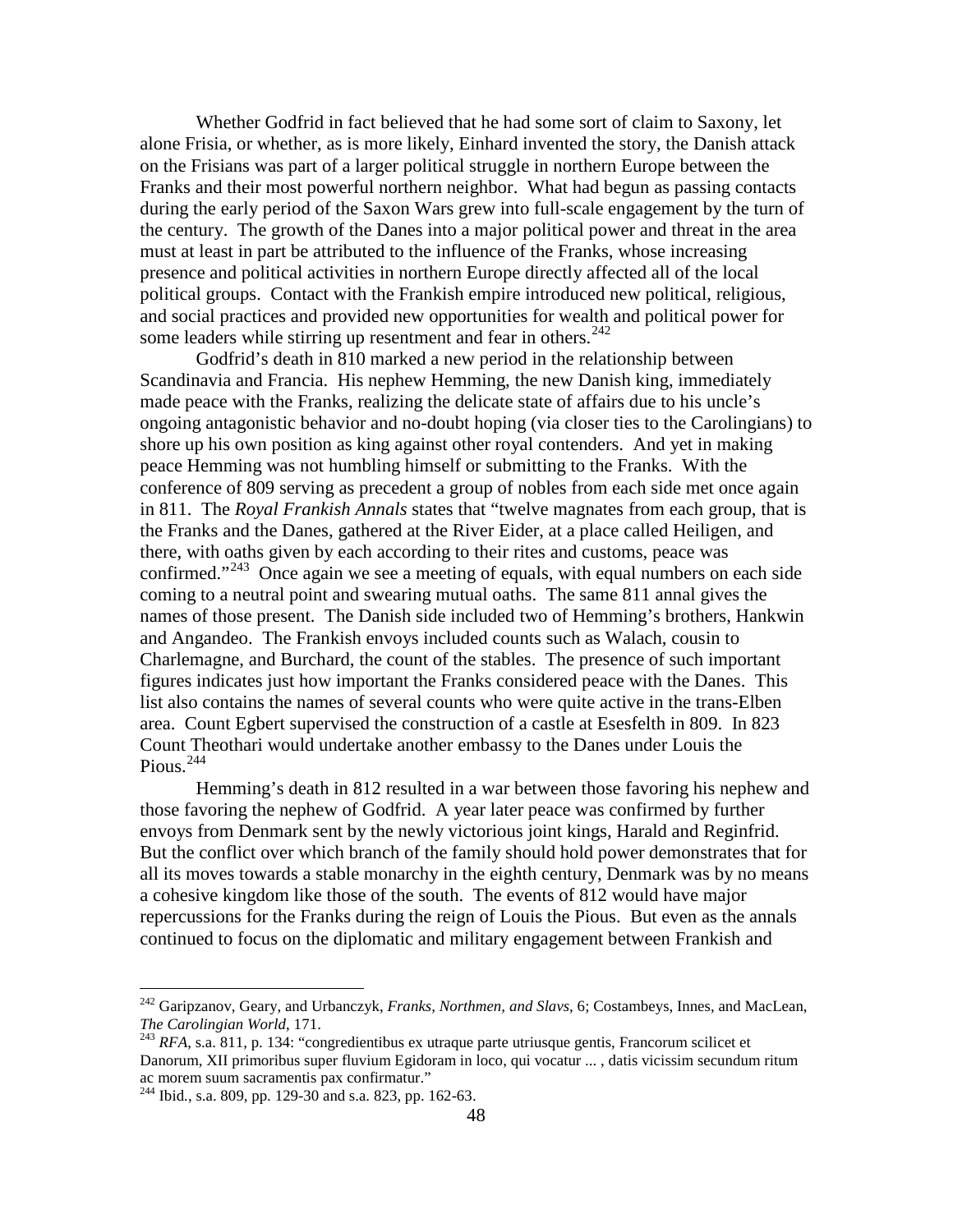Scandinavian kings in the northern Europe, hints of another front in this relationship also begin to appear in our sources.

### **Of Things to Come**

For many scholars the "Viking Age" begins with the Viking attack on the monastery of St Cuthbert at Lindisfarne in 793. In his letter to bishop Higbald, Alcuin writes,

Your ordeal daily saddens me, so far from you, because the pagans have defiled the sanctuary of God and spilled out the blood of the holy around the altar, laid waste the home of our hope and trampled the bodies of the saints in the temple of God as if they were dung in the streets. Lamenting from our very soul, what words can we utter but to say, "Spare us, O Lord, spare your people, and do not give your inheritance to those gentiles, lest the pagans say, 'Where is the God of the Christians?" $2^{1/245}$ 

Alcuin' sentiments would be echoed by numerous churchmen in the ninth century. Yet if Lindisfarne marks the beginning of a new age, it is an age that was slow to begin. No contemporary Frankish Annals mention the attack on Lindisfarne; however, in the entry from the *Royal Frankish Annals* for 800 we are informed of Charlemagne's attempts to deal with a pirate infestation in the Channel by constructing a fleet and setting up a coast guard. The author of the revised annals adds an important detail, explicitly stating that these pirates were "Northmen." Charlemagne's order is reflected in two capitularies, the first from 802 and the second from 808, which command the construction of a fleet.<sup>[246](#page-63-1)</sup> In 811, we catch another glimpse of these measures when Charlemagne visited the coastal cities of Boulogne and Ghent for an inspection of his new navy.<sup>[247](#page-63-2)</sup> Apart from these defensive efforts there are few references to the problem of piracy. In an account from 812 the *Royal Frankish Annals* report an attack on Ireland, a rare glimpse at foreign matters in the usually far more parochial annals. The *Chronicon Moissiacenses* briefly mentions an attack on Frisia in 813. Not until 820, several years into the reign of Louis the Pious, do we receive any further details of Scandinavian raiding in Francia in the major annals.

 In a delightfully anachronistic tale, Notker reports a Viking attack on Narbonnese Gaul that Charlemagne, in disguise no less, just happened to be present for. The tale ends with the great emperor standing at a window staring into the distance and

<span id="page-63-0"></span><sup>&</sup>lt;sup>245</sup> Alcuin, MGH Ep. 4, p. 57: "Sed versa vice vestrae tribulationis calamitas licet absentem multum me cotidie contristat, quando pagani contaminaverunt sanctuaria Dei et fuderunt sanguinem sanctorum in circuitu altaris, vastaverunt domum spei nostre, calcaverunt corpora sanctorum in templo Dei quasi sterquilinum in platea. Quid nobis dicendum est, nisi plangendum animo nobiscum ante altare christi, et dicere 'Parce, Domine, parce populo tuo, et ne des hereditatem tuam gentibus ne dicant pagani, 'ubi est Deus christianorum?""<br><sup>246</sup> MGH Capit. 1, no. 34, c. 13a, p. 100 and no. 51, c. 10, p. 139.

<span id="page-63-2"></span><span id="page-63-1"></span><sup>&</sup>lt;sup>247</sup> Heinrich Sproemberg, "Die Seepolitik Karls des Großen," in *Beiträge zur belgisch-nederländischen Geschichte* (Berlin: Akademie Verlag, 1959), 20–24; Reuter, "The End of Carolingian Military Expansion," 393–94; Eickhoff, "Maritime Defence of the Carolingian Empire."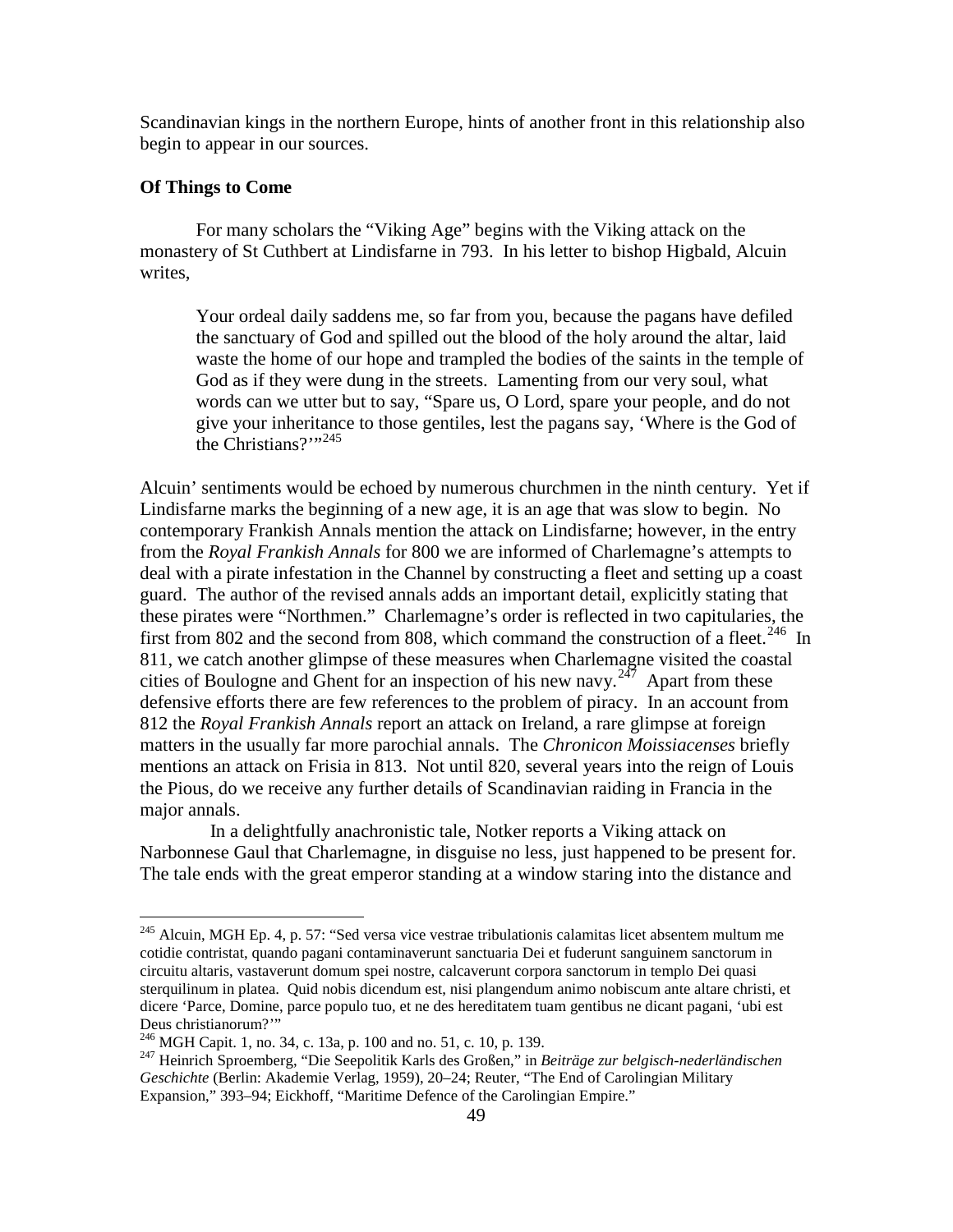shedding tears. When asked about his behavior he is said to have replied, "Do you know, oh faithful ones, why I weep so much? It is not that I fear that those trifling ones might be able to harm me in any way. Rather, it saddens me that they dare to strike our shores with such torment even as I live, for I foresee how much more torment they will cause my descendants and their subjects."<sup>[248](#page-64-0)</sup> Writing with the benefit of hindsight (always the easiest way to write a convincing prophecy) Notker regales his late-ninth century audience with a tale of Viking pirates during the reign of Charlemagne. Yet for those actually writing in the last years of Charlemagne's reign Scandinavian pirates were at best a minor issue when compared to the emperor's major political undertakings. We are still a long way from the period where hardly a year went by without a Viking attack. Nonetheless, these brief notes about piracy provide signs of what was to come. It is worth asking what exactly were the causes of increased raiding at the close of the eighth century, such that Charlemagne thought it worthwhile to invest his time and money in coastal defense.

Even as some scholars have undertaken efforts to "rehabilitate" the reign of Louis the Pious, others have argued that the last decade of Charlemagne's reign was marked by a decline in the smooth functioning of the Frankish Empire. "When declining years limited [Charlemagne's] powers of intervention, the symptoms of disorganisation and disintegration increased. In 811 Charlemagne himself uttered a cry of alarm: men had ceased to obey him! The state of the empire in 814 was one of profound malaise."<sup>249</sup> Recent work has focused less on "malaise" and more on the fundamental difficulties that the Carolingians faced in restructuring their realm from an expanding kingdom into a settled empire. Particular attention has been paid to the fact that, following the destruction of the Avars in the 790s, the Carolingians ceased any major expansion or external military campaigns. Instead we see a focus on defensive measures, a stance to which the Franks were in many ways ill suited. Timothy Reuter, for instance, argues that "it is in the context of military stagnation, not of an internal 'decomposition' produced by moral decline or inadequate administrative structures, that many of the developments of the period 800-830 need to be seen."<sup>[250](#page-64-2)</sup> Where previous raiding activity by groups such as the Saxons, Avars, and Slavs had been met with swift and sharp military reprisal, nothing of the sort can be seen in the so-called war with the Danes. Certainly armies were massed at the Elbe on several occasions in the early ninth century but at no point did a Frankish army ever make its way into Scandinavia proper. For Charlemagne the days of aggressive expansion and conquest were over. His focus now turned to internal reform and military policy shifted from conquest to consolidation and defense. Thus in addition to massing of armies the Franks also constructed several fortified points on both sides of the Elbe.<sup>[251](#page-64-3)</sup> Both defensive efforts seem to have been fundamentally misguided,

<span id="page-64-0"></span> <sup>248</sup> Notker, *Gesta Karoli Magni Imperatoris,* bk. 2, c. 14, p. 77-78: "'Scitis' inquit 'o fideles mei, quid tantopere ploraverim? Non hic' ait 'timeo, quod isti nugae et nihil mihi aliquid nocere praevaleant. Sed nimirum contristor, quod me vivente ausi sunt litus istud attingere et maximo dolore torqueor, quia praevideo quanta mala posteris meis et eorum sunt facturi subiectis.'"

<span id="page-64-1"></span><sup>249</sup> F. L. Ganshof, "Charlemagne's Failure," in *The Carolingians and the Frankish Monarchy: Studies in Carolingian History*, trans. Janet Sondheimer (London: Longman, 1971), 256–59; cf. Dutton, *Charlemagne's Mustache*, chap. 6.<br><sup>250</sup> Reuter, "The End of Carolingian Military Expansion," 405.<br><sup>251</sup> Hardt, "Hesse, Elbe, Saale and the Frontiers of the Carolingian Empire."

<span id="page-64-2"></span>

<span id="page-64-3"></span>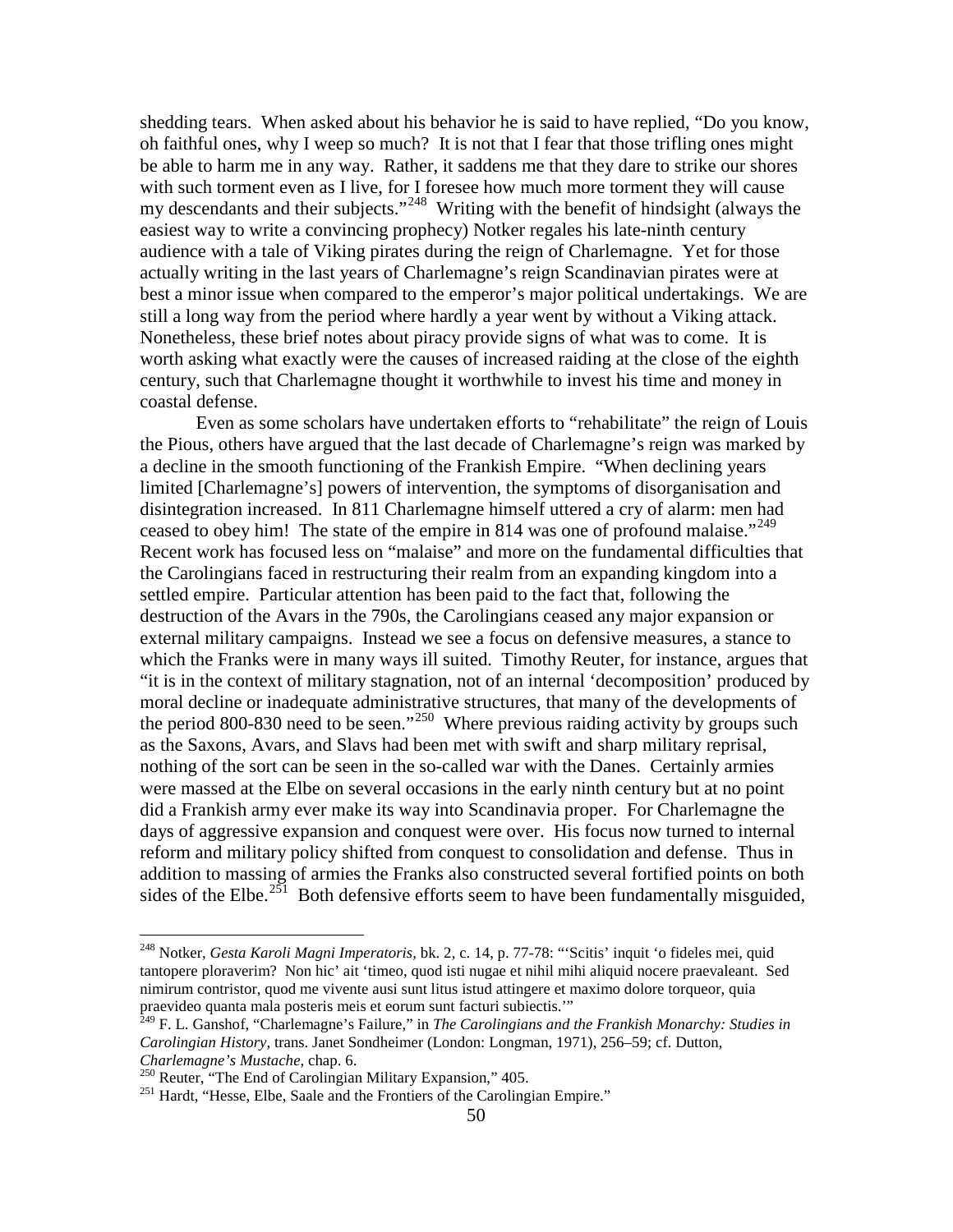however, given that when Godfrid did attack Frisia it was by sea not by land. Nevertheless, in spite of the provocations of the Danes the Carolingians were not interested in continuing the process of conquest past the Elbe into an area that had never owed any sort of allegiance, however vague, to the Franks and where the political and economic value of ongoing raids and warfare was hardly apparent. Yet in a world where raiding and pillaging were keys to establishing authority, the Frank's unwillingness to respond in kind placed them firmly in the role of prey rather than their more accustomed place as predator.

The wealth of the Franks was by the start of the ninth century well established in the minds of the Danes. The ongoing trade links that had been growing throughout the eighth century, discussed in the previous chapter, ensured that a steady stream of luxury goods and silver made its way into the hands of the Scandinavian elites, the very same men who could command boats of warriors in search of further goods and glory.<sup>[252](#page-65-0)</sup> Alongside the increased flow of goods brought by merchants came increased diplomatic contact between Francia and Scandinavia. Having spent time in the court at Aachen and in the presence of Charlemagne and his nobles, Danish envoys certainly must have come away with enticing stories about the wealth of their southern neighbors as well as a knowledge of Frankish cultural, political, and military practices. Increased contact can also help explain the growth in piracy during the last decades of Charlemagne's reign.

Turning from Francia to Scandinavia, a variety of developments must have played into the growth of piracy. From the archaeological record we know that from the seventh to the eighth century new techniques in shipbuilding were developing in Scandinavia. The so-called "Viking longship" – clinker-built, with a reefed sail and a shallow, narrow draft – allowed Scandinavian mariners to sail farther and carry more. In these new ships they could reach far shores such as Ireland, and get to (and escape from) old familiar sites such as Dorestad more quickly.<sup>253</sup> Political changes accompanied these technological developments. The concentration of power and wealth in the hands of fewer figures, including of course kings, had a two-fold effect. On the one hand, newly powerful men could use their wealth and authority to finance and launch expeditions to acquire further wealth and glory. On the other hand, those who found themselves on the losing side of struggles for authority could take to the seas and hope to make their own fortunes and thus acquire the means to either return triumphant or to settle into a new life in Francia or England. The riches of a grand empire, greater familiarity and communication between north and south, new technology and changes in political climate at home, all of these played a part in the growth of Scandinavian piracy. Peter Sawyer was certainly correct when he wrote that "we may be reasonably certain that developments in Scandinavia before and during the Viking period were as complex as they were in other, and better-

<span id="page-65-0"></span> <sup>252</sup> Peter Sawyer, "The Causes of the Viking Age," in *The Vikings*, ed. Robert Farrell (London: Phillimore,

<span id="page-65-1"></span><sup>1982), 1–7.</sup> <sup>253</sup> Sawyer, *The Age of the Vikings*, chap. 4; Nielsen, "Urban Economy in Southern Scandinavia in the Second Half of the First Millennium AD," 188–89; Christian Lemée, "L'évolution du bateau en scandinavie: de l'âge de pierre aux vikings," in *L'héritage maritime des vikings en Europe de l'Ouest*, ed. Elisabeth Ridel (Caen: Office Universitaire d'Études Normandes, 2002), 178–98; Jan Bill and Neil Price, "Viking Ships and the Sea," in *The Viking World*, ed. Stefan Brink (London: Routledge, 2008), 170–80.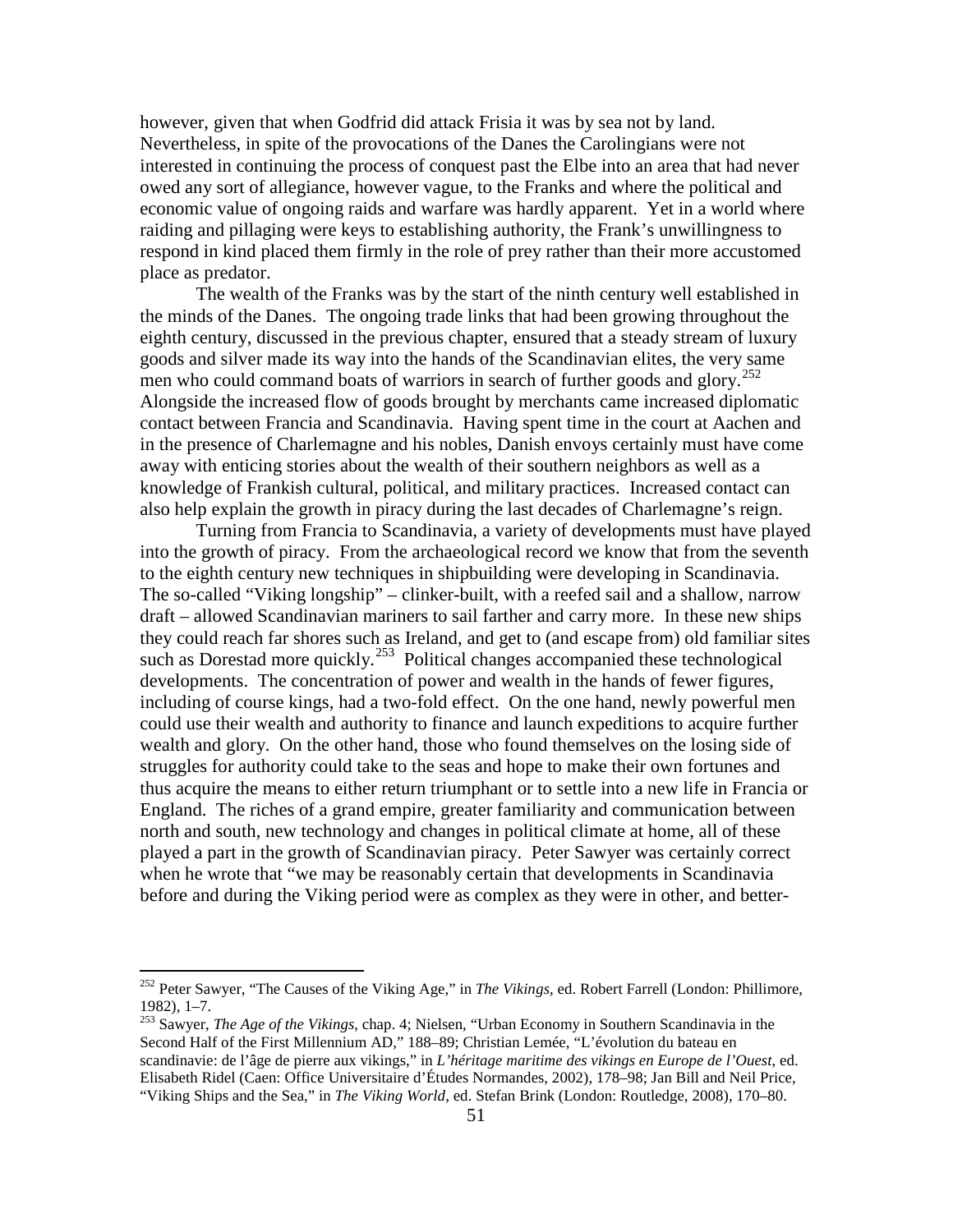documented, parts of Europe. It would therefore be absurd to look for a simple, single explanation of Viking activity."[254](#page-66-0)

By the death of Charlemagne Scandinavia had gone from being an unknown world, present only as a distant location in the works of a few geographers, to a major player in the politics of northern Europe. The Frankish conquest of Saxony had brought with it a new set of neighbors for the Franks. In the poetry, the religious writing, and most notably in the historical annals of the Franks, Scandinavia and its people grow ever more present. In Scandinavia itself new ideals and ideas arose from these contacts with their southern neighbors. The pressure exerted, both actively and passively, by the most powerful state of the time could not help but shape the political and social world of Denmark. For the first time the archaeological record provides a picture of rulers capable of wielding power beyond a single area, completing building projects, encouraging the growth of trade-sites, and raising armies. In the figure of Godfrid, Charlemagne's last great foe, we have a Danish king intent on imposing his power on those around him both within Scandinavia and beyond his borders. Even as traders ferried goods up and down the coasts of Frisia, Jutland, and into the Baltic, envoys, both high and low, began meeting at assemblies, in the court of the emperor, and on the banks of rivers. Decades before the Vikings swept into the Frankish world there were ties and bonds being created. The small-scale raids that began towards the end of Charlemagne's reign are merely a new development in the ongoing relationship between Francia and Scandinavia. Under Charlemagne's son these relationships continued to grow and develop. New attempts at political engagement were undertaken by both sides and a new mission to the north began even as Scandinavian raids became more and more common.

<span id="page-66-0"></span><sup>&</sup>lt;sup>254</sup> Sawyer, "The Causes of the Viking Age," 2.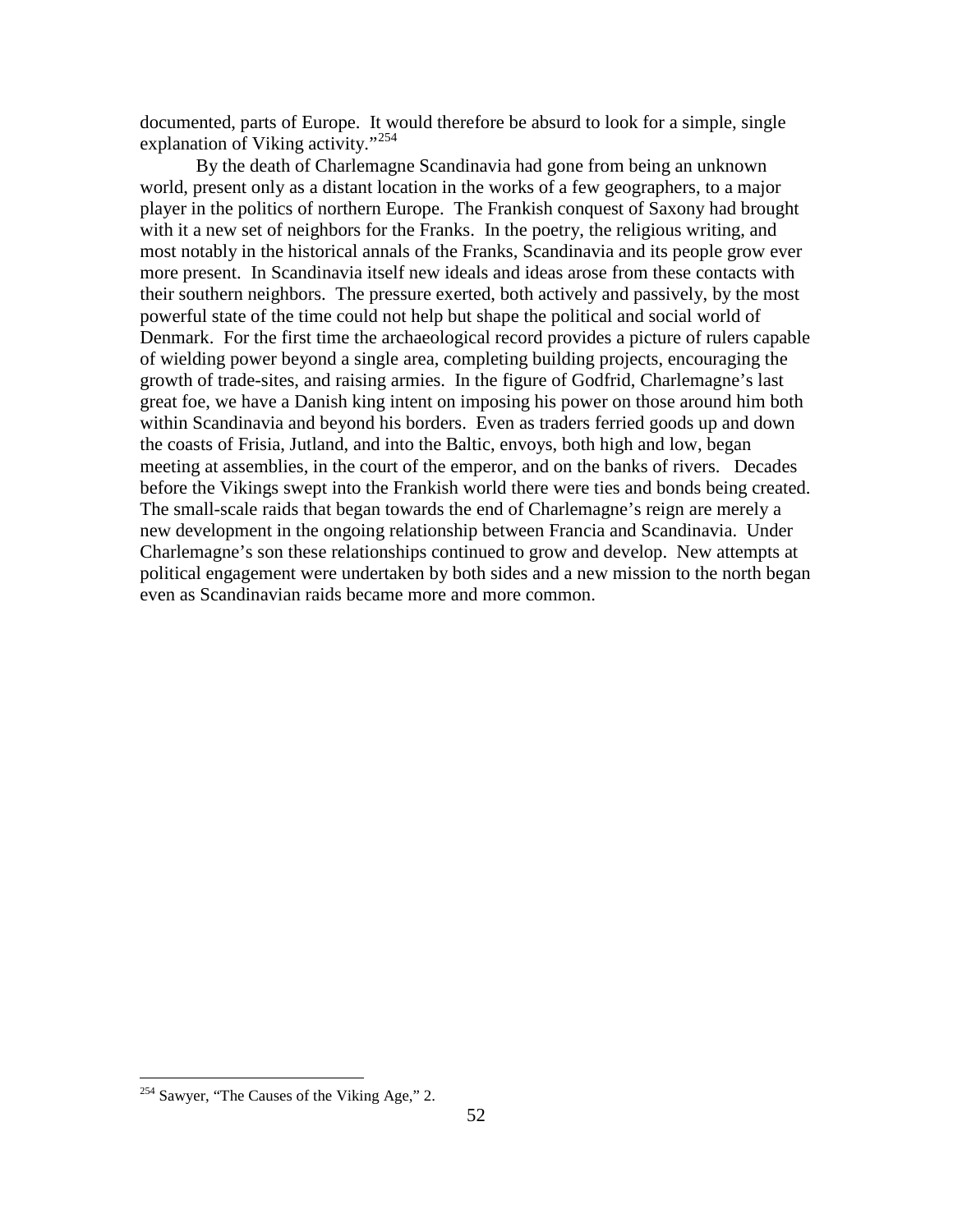## **Chapter Three The Reign of Louis the Pious - New Contacts and New Dangers**

The deaths of Godfrid and Charlemagne in 810 and 814, respectively, mark a significant shift in the relationship between Scandinavia and Francia. Inheriting and building upon the consolidation and reforms undertaken during his father's last years, Louis the Pious conceived of new methods of engagement with the north. Even as he maintained ongoing diplomatic relationships using envoys and aristocratic conferences, Louis took advantage of civil war and struggles for kingship in Denmark in order to actively engage the Franks in Danish politics. From the very start of his reign Louis threw his support behind one branch of the Danish royal dynasty in hopes of establishing his chosen candidate, Harald Klak, as king. By supporting Harald, the Franks hoped to gain greater control over northern Europe, where the Danes continued to act as a dangerous counterweight to Frankish power, not only in Scandinavia but also among the major trans-Elben Slavic tribes long subject to Carolingian authority. Active meddling in Danish affairs increased contact and forged new relationships between Franks and Northmen. Louis dispatched Frankish elites to Denmark as envoys, and Harald and his entourage made repeated trips to the Carolingian court to appeal for aid and strengthen the alliance.

Even as they interfered in Danish politics, Louis and his advisors also undertook the first mission to Scandinavia, opening up an entirely new avenue for engagement with the north. From at least the early 820s Ebbo of Reims, one of Louis' closest supporters and archbishop of one of the most important dioceses in the empire, played a key role in the effort to Christianize the north. Ebbo undertook several visits to Denmark himself and supported the foundation of several important monastic and ecclesiastical centers that funded and provided manpower for the mission to Scandinavia. With the baptism of Harald and his family in 826, Ebbo's work bore fruit. Forging spiritual and familial links between themselves and the Danes provided another way for the Carolingians to wield influence beyond their own borders and to continue the spread of God's word to the ends of the earth. The appointment of one Anskar, a monk of Corvey, as Harald's spiritual teacher began the career of the most important figure in the first campaign to Christianize Scandinavia. In the course of time Anskar went from being teacher to missionary among the distant Swedes, to prelate, and eventually to leader of the entire northern missionary effort.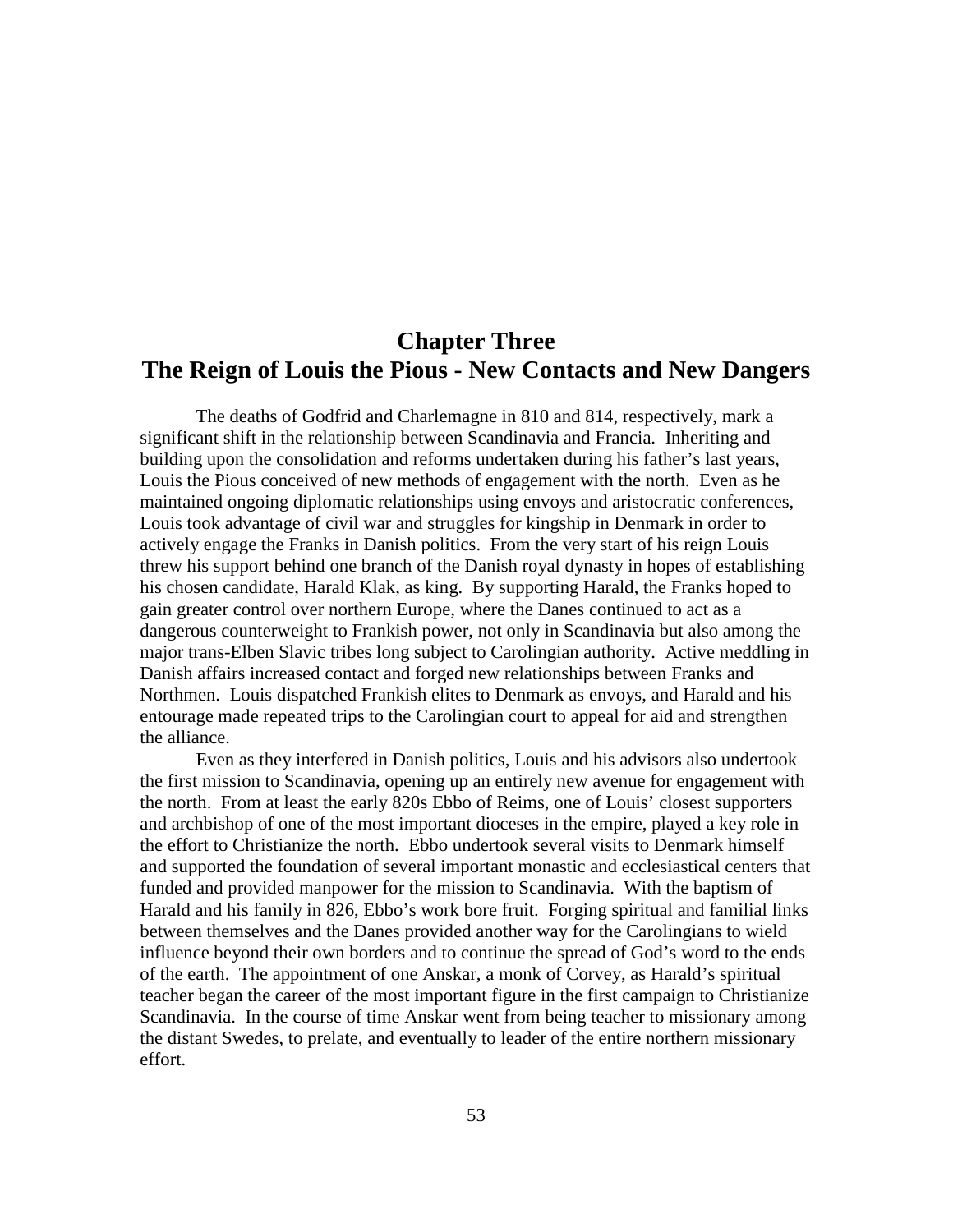Yet for all the successes enjoyed in the first half of his reign, by the emperor's death in 840 the northern policy of the Franks had largely unraveled. Harald's kingship, so long fought for and contested, ended abruptly in 827 with his defeat and subsequent exile by the sons of Godfrid. From 830 to 834 rebellion and domestic strife held the lions' share of the Franks' attention, distracting them from external matters and preventing any chance at recouping the loss of their preferred Scandinavian leader. Despite Louis' return to full power in 834, the Franks never again enjoyed the type of direct influence over Scandinavia they had held in the 820s. A series of shocking raids on the emporium of Dorestad between 834 and 838, at the hands of the very Danes that Louis had supported, demonstrated that closer relationships with Scandinavia brought dangers as well as opportunities for the Franks. Instead of projecting force northward, Louis' later Scandinavian policy required him to come to terms with the very kings he had long sought to undermine as he worked to secure his own borders and deal with growing Scandinavian incursions into Francia itself.

## **Civil Wars in Denmark**

Unraveling the political history of Denmark in the years just after the death of Charlemagne is no easy task. Our sources are limited to a handful of annals that give few details and little in-depth explanation. Following the brief reign of Hemming (from early in 810 to late 811 or early 812), Denmark entered into a period of on-going political turmoil. The *Royal Frankish Annals*, echoed by the *Annals of Fulda* and the *Chronicon Moissiacense,* informs us that following Hemming's death

both Sigfrid, the nephew of king Godfrid, and Anulo, nephew of both Harald and the former king Hemming, wished to rule and since they could not decide which one should be king they gathered troops and in the following battle both were killed. But the party of Anulo was victorious and with Sigfrid's party defeated and unable to object, they made Anulo's brothers, Harald and Reginfrid, kings. And in that battle ten thousand nine hundred and forty men were killed.<sup>[255](#page-68-0)</sup>

The exact relation between the various claimants and the two former kings is difficult to determine. The term used, *nepos,* need not refer to brothers' sons and may merely mark them as relatives in a broader sense.<sup>256</sup> We have no information on the familial relationship between our first visible Danish king Sigfrid (immortalized in the poetry of Peter of Pisa and Paul the Deacon) and his successor, the infamous Godfrid. For the events of 811 and 812, however, our Frankish sources inform us that the various contenders for power were all related in one way or another. From the *Royal Frankish Annals* we learn that King Hemming was the son of Godfrid's brother, which would mean that Anulo and Sigfrid were in fact cousins, though perhaps only distantly related.

<span id="page-68-0"></span> <sup>255</sup> *RFA*, s.a. 812, p. 136: "Cui cum Sigifridus nepos Godofridi regis et Anulo nepos Herioldi, et ipsuis regis, succedere voluissent neque inter eos, uter regnare deberet, convenire potuisset, comparatis copiis et commisso proelio ambo moriuntur. Pars tamen Anulonis adepta victoriam fratres eius Herioldum et Reginfridum reges sibi constituit; quam necessario pars victa secuta eosdem sibi regnare non abnuit. In eo proelio XDCCCXL viri cecidisse narrantur."

<span id="page-68-1"></span><sup>&</sup>lt;sup>256</sup> Maund, "'A Turmoil of Warring Princes': Political Leadership in Ninth-Century Denmark," n. 29.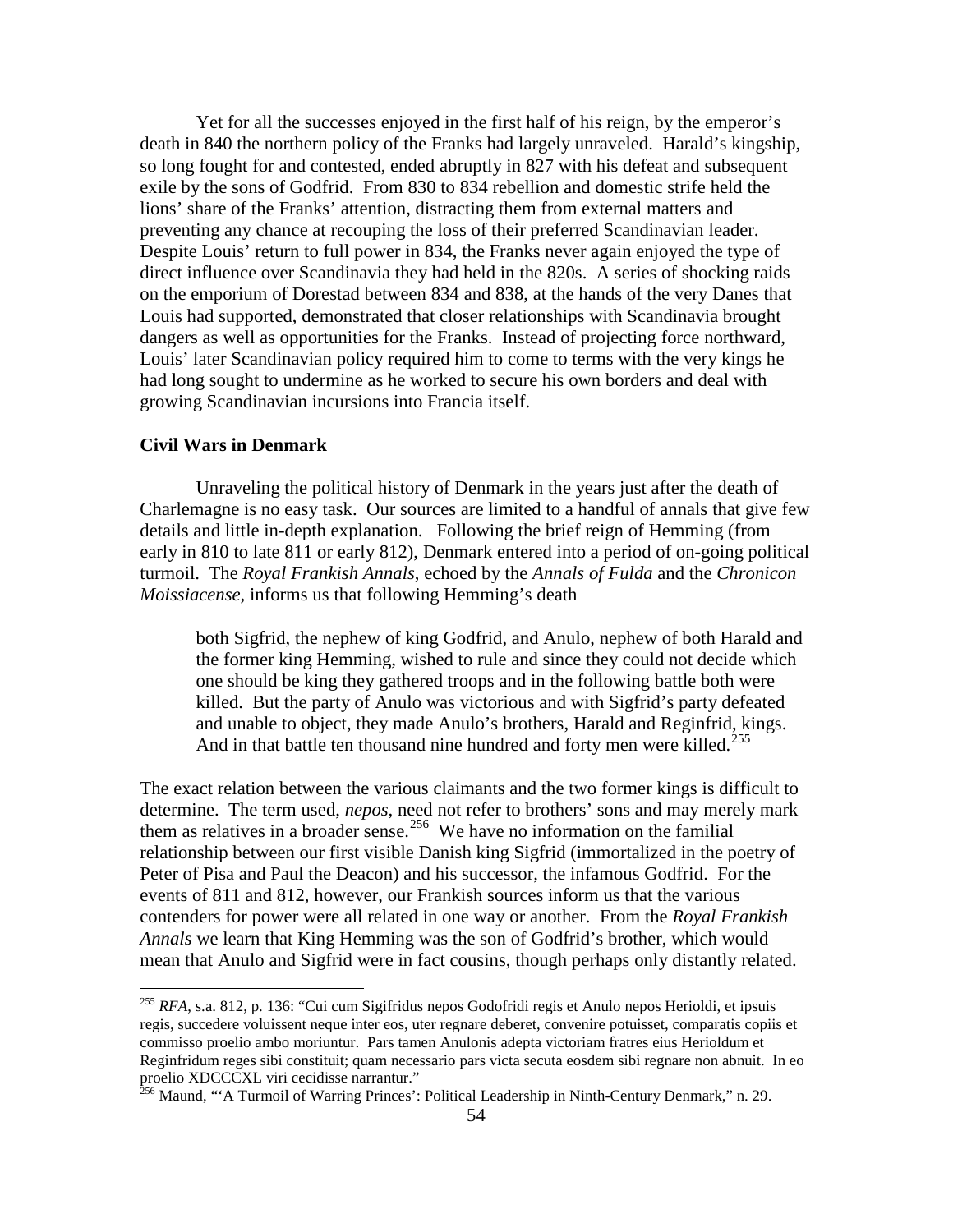What we are witnessing is a kingdom whose fundamental power structures were not yet fixed. Instead of a single designated royal line, a group of powerful inter-related families, probably centered on the island of Funen, all vied for authority in Denmark.<sup>[257](#page-69-0)</sup>

While Frankish written sources seem content to focus on the chaos involved in succession rather than any possible logic behind it, the nature of succession in Anglo-Saxon England may provide us with a useful analog. As David Dumville points out, "there are a good many examples from the heptarchic period of Anglo-Saxon history of succession to the throne by those whose blood-relationship to their predecessors was rather remote."<sup>[258](#page-69-1)</sup> Theoretically at least, any male member of the royal dynasty, referred to as an *ætheling*, was eligible to take the throne, though ruling kings much preferred to keep their particular branch in power. The struggle in Denmark between various cousins, all with some familial ties to previous rulers, is comparable to similar events in seventhand eighth-century Mercia. Following the death of Wulfhere of Mercia in 674 his brother Æthelred succeeded him, despite the fact that the deceased king had a son, Cenred. It is likely that Cenred was a minor at the time of Wulfhere's death. However, following Æthelred's death in 704 Cenred took the throne rather than Æthelred's own son Coelred, who had to wait until his cousin died in 709 for his own chance to rule. When Coelred died in 716 without an heir, the throne passed to a completely different branch of the family. $259$ 

The fluidity of kingship in the *regem Danorum* is further emphasized by the jointrule established by Anulo's surviving brothers, Harald and Reginfrid. The *Royal Frankish Annals* lists the two rulers together, sending an embassy to Charlemagne in 812 and leading an army into Westarfolda in southern Norway. The details of their joint-rule are only made more complicated by the appearance of a third brother, yet another Hemming, shortly after Harald and Reginfrid took the throne. While the *Royal Frankish Annals* does not indicate Hemming's place in the hierarchy of the Danes, in the *Chronicon Moissiacense* he is listed alongside his two brothers as king.<sup>260</sup> The Danish practice of joint kingship again suggests similarities between rule in Anglo-Saxon England and the developing kingdom of Denmark, since evidence of joint rule can be found in Essex, Kent, and Sussex. "When [Sæberht, king of the East Saxons] departed to the eternal kingdom, he left three sons as heirs to his temporal kingdom, who had all remained heathens."<sup>261</sup> According to Bede these three kings often acted in concert, notably leading an army together in much the same way as Harald and Reginfrid. We have no way of determining whether joint-rule was the norm in Denmark, and almost no information on what exactly the logistics of dual-kingship involved. Was authority divided between the brothers, each generally functioning as an independent ruler over a

<span id="page-69-0"></span> <sup>257</sup> Randsborg, *The Viking Age in Denmark*, 16; Thurston, *Landscapes of Power, Landscapes of Conflict*,

<span id="page-69-1"></span><sup>78–79.</sup> <sup>258</sup> David Dumville, "The *ætheling*: A Study in Anglo-Saxon Constitutional History," *Anglo-Saxon England* 8 (1979): 15.

<span id="page-69-2"></span><sup>259</sup> Cyril Hart, "The Kingdom of Mercia," in *Mercian Studies*, ed. Ann Dornier (Leicester: Leicester University Press, 1977), 54.<br><sup>260</sup> CM, s.a. 813, p. 259.

<span id="page-69-3"></span>

<span id="page-69-4"></span><sup>&</sup>lt;sup>261</sup> Bede, *Bede's Ecclesiastical History of the English People* bk. 2, c. 5, pp. 152-53; and see David Dumville, "Essex, Middle Anglia and the Expansion of Mercia in the South-East Midlands," in *The Origins of Anglo-Saxon Kingdoms*, ed. Steven Basset (London: Leicester University Press, 1989), 136–38.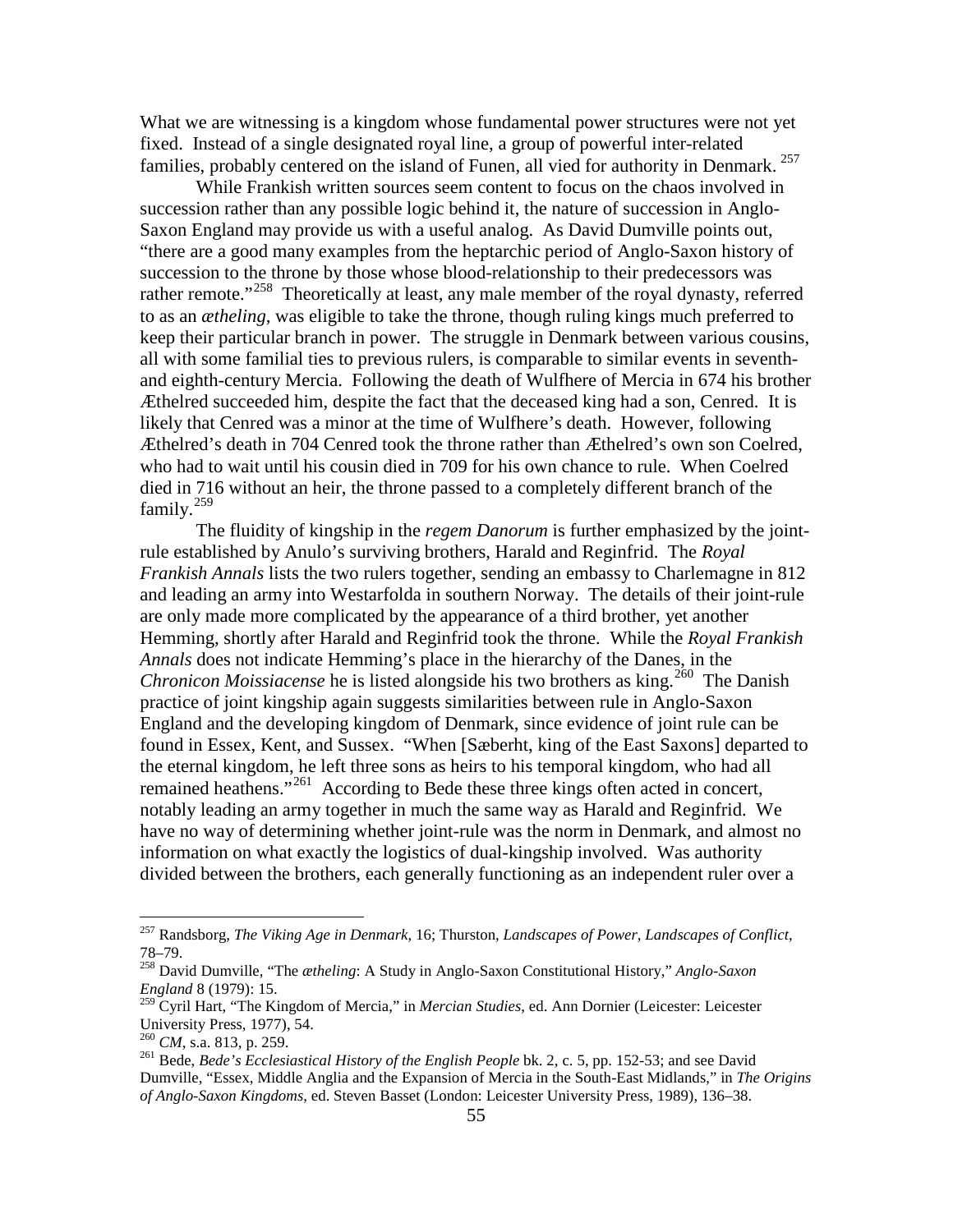certain area? Did they attempt to rule in a more cohesive manner, sharing power equally? Perhaps the eldest brother functioned as the guiding force, a sort of over-king. That Harald could later rule as joint king not with his own brothers but with several of his cousins, members of a rival dynastic branch, further emphasizes the fluidity of power among the Danes and the difficulty of understanding the changeable nature of "king" and "kingdom" in Scandinavia.

In 813 the ongoing power struggle erupted once again. An unspecified number of Godfrid's sons, who were probably too young to take the throne following their father's death in 810, rose up with the support of a group of Danish nobles (*primoribus Danorum*) who had been exiled to the territory of the Swedes following the events of 812. Taking advantage of the absence of the two kings, campaigning in Norway, the sons of Godfrid were able to rally a large portion of the kingdom to their cause and expel their rivals. This internal conflict stretched into the next year when the exiled kings, having regrouped, attempted to recover the kingdom. In the *Chronicon Moissiacenses* we are informed that following their flight one of the brothers (we are not told which one) "accepted many gifts and military aid from the lord emperor Charles and returned with honor and support to his brothers, so that they might once more recover their kingdom."<sup>[262](#page-70-0)</sup>

That Harald and his brothers turned to the Carolingians for aid points both to the preeminent position of the Franks at the beginning of the ninth century and to the familiarity that had been growing between Danes and Franks over the previous decades. Another strong tie also linked the three brothers and the Franks; Hemming had in fact spent time in Francia and could serve as a guide for the dispossessed rulers. While we have only a few scattered references to Hemming, we know from the *Royal Frankish Annals* that shortly after their rise to power "Harald and Reginfrid, the kings of the Danes, sent envoys to the emperor to beg for peace and to request that their brother Hemming be returned to them."<sup>263</sup> At a meeting between Frankish and Danish nobles a year later, peace was sworn and Hemming was indeed returned to his brothers. This brief anecdote provides a rare glimpse at another of the growing connections between Scandinavia and the Carolingian Empire. We have no explicit information about when or why Hemming was sent to Francia, but it is likely that it had been as part of the earlier peace arrangements made between Charlemagne and one of the previous Danish kings, to whom Hemming was related. The Franks' willingness to return Hemming in 813 demonstrates their expectation that the new Danish rulers would adhere to a more conciliatory course. As a returned political hostage, Hemming brought back with him a familiarity with the Frankish world. Hostage taking functioned not merely as a means to ensure proper conduct and continued obedience but also as a way for dominant political powers (in this case the Carolingians) to create and foster links with and influence over both hostages and those who gave hostages.<sup>264</sup> While in Francia Hemming probably

<span id="page-70-0"></span> <sup>262</sup> *CM*, s.a. 813, p. 259: "Inde per milicia domni imperatoris Karoli accepit ab eo dona multa, et remisit eum cum honore et adiutorio ad fratrem suum, ut iterum acquirerent regnum ipsorum."

<span id="page-70-1"></span><sup>&</sup>lt;sup>263</sup> *RFA*, s.a. 812, p. 137: "Harioldus et Reginfridus reges Danorum missa ad imperatorem legatione pacem petunt et fratrem suum Hemmingum sibi remitti rogant."

<span id="page-70-2"></span><sup>264</sup> Smith, "*Fines Imperii*: The Marches," 185; Joel Allen, *Hostages and Hostage-Taking in the Roman Empire* (Cambridge: Cambridge University Press, 2006), 29–33; Adam Kosto, *Hostages in the Middle Ages* (Oxford: Oxford University Press, 2012), 71.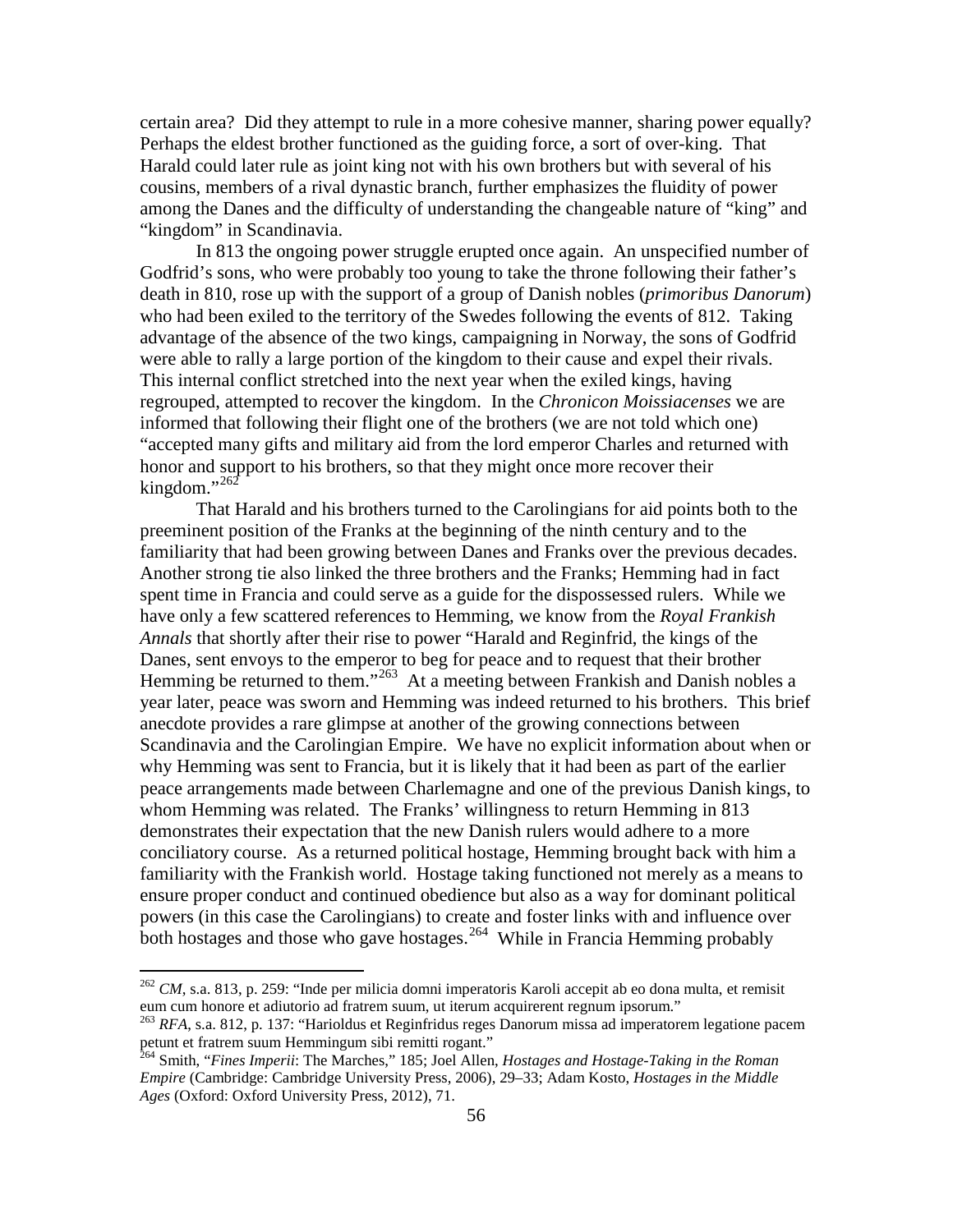received at least a basic introduction to Christianity and the world of the Frankish elite. In the *Indiculus obsidum Saxonum Moguntiam deducendorum*, which dates from c. 805- 6, we are given a list of Saxon hostages as well as the men entrusted to receive them. Included among the men chosen to host these political prisoners were counts, abbots, and bishops, including such important figures as Egino the bishop of Constance, and Waldo, abbot of the monastery of Reichenau and later of Saint-Denis.[265](#page-71-0) While we do not know where Hemming lived while in Francia we can judge based on the evidence of the above document that he was probably hosted by a trusted high-ranking Frank, either secular or ecclesiastical, and had the opportunity to become familiar with the world of the Frankish elite. He may even have spent time at the court of Charlemagne. If he was a youth during the tenure of his hostageship he would have been all the more receptive to Frankish and Christian influence.

Hemming's links to Francia can be further confirmed if we look to the *Annals of Fulda* for the year 837. Here we are told that "the Northmen came to the island of Walcheren [in Frisia] to exact tribute and there on the  $15<sup>th</sup>$  Kalends of July [June  $17<sup>th</sup>$ ] they killed the count of that place, Eggihard, and also Hemming, son of Halfdan, along with many others."<sup>[266](#page-71-1)</sup> While there is no definitive proof that these two Hemmings are the same person (we have no information on the name of the father of Harald and Reginfrid) the presence of Hemming in Frisia amongst the Franks in the 830s makes sense given both his previous connections to the Carolingians and the fact that we know that Harald himself had been granted land there in the  $820s$ .<sup>[267](#page-71-2)</sup> Moreover, there is little reason to name Hemming's death next to that of Count Eggihard were he not of some standing. The dubbing of Hemming as a "most Christian leader" by the anonymous continuator of Thegan's *Gesta Hludowici imperatoris* and his presence fighting off Scandinavian raiders alongside other Frankish elites shows the long-lasting connections that political hostagetaking could form between Danes and Franks.

The decision by Harald and his brothers to turn to their southern neighbors for aid in their struggle with the sons of Godfrid was thus informed by ongoing ties between them and the Carolingians, by the cordial relations established during their short tenure as rulers, and by pragmatism. Despite whatever support the Franks offered, however, the dispossessed kings met with defeat in the battle that followed. Reginfrid was killed. Harald and Hemming were forced once more into exile. At this point Harald truly comes to the forefront in the ongoing relationship between Scandinavia and Francia. The *Royal Frankish Annals* ends its account of 814 with the report that "despairing at these events Harald came to the emperor and placed himself in his hands. The emperor received him and commanded him to go to Saxony and to wait there until an opportune time, when he

<span id="page-71-0"></span> <sup>265</sup> MGH Capit. 1, no. 115, pp. 233-4; B. von Simson, "Der Poëta Saxo und der angebliche Friedensschluss Karls der Grossen mit den Sachsen," *Neues Archiv* 32 (1906): 37–42; Adam Kosto, "Hostages in the

<span id="page-71-1"></span><sup>&</sup>lt;sup>266</sup> Annales Fuldenses, ed. G. H. Pertz, MGH SRG 7 (Hanover: MGH, 1891), s.a. 837, p. 28: "Nordmanni tributum exactantes in Walchram insulam venerunt ibique Eggihardum eiusdem loci comitem et Hemmingum Halpdani filium cum aliis multis XV. Kal. Iulii occiderunt ... ."

<span id="page-71-2"></span><sup>&</sup>lt;sup>267</sup> Walther Vogel, *Die Normannen und das fränkishe Reich* (Heidelberg: Carl Winter, 1906), 405–6.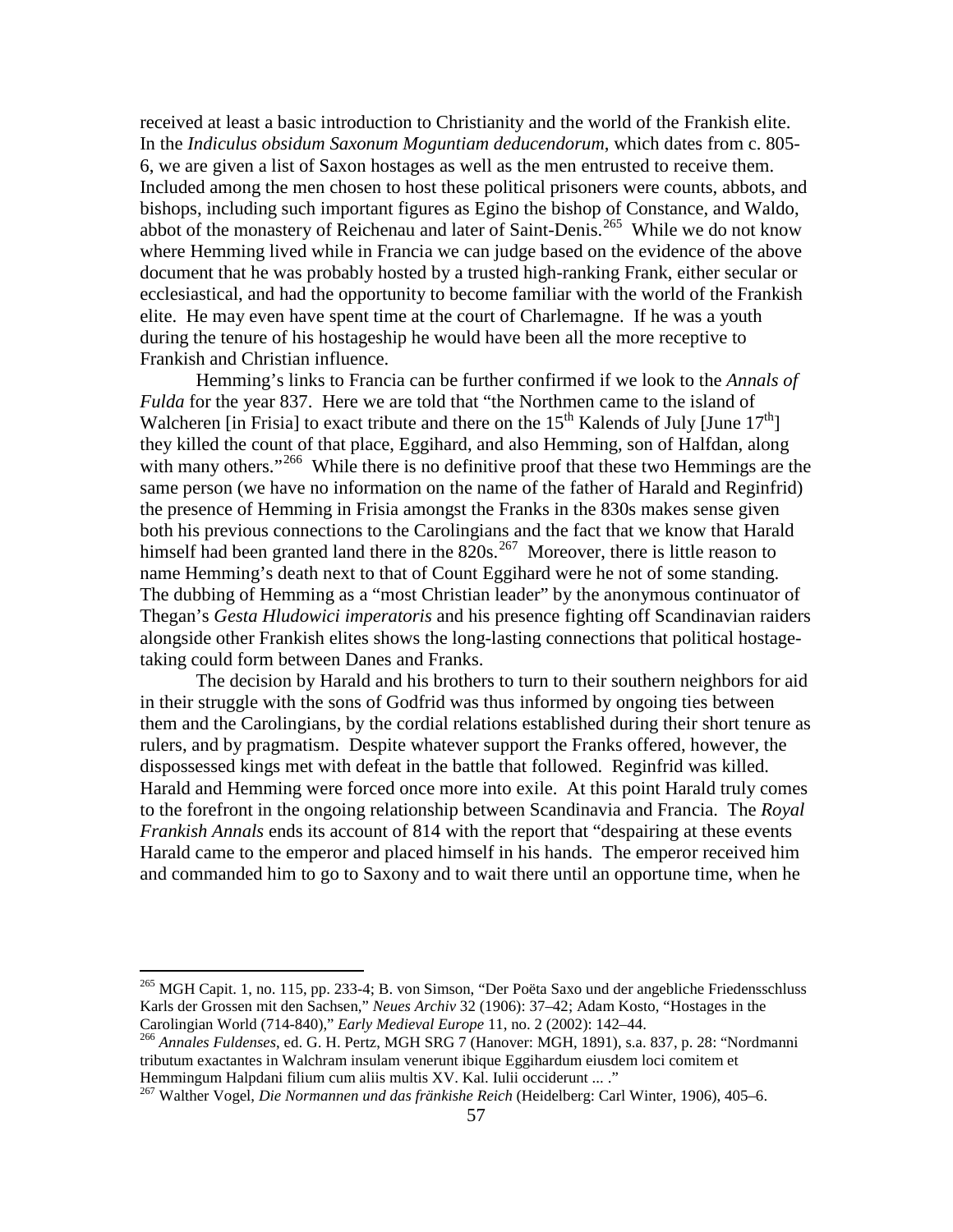would be willing to provide the help that Harald had requested."<sup>268</sup> Harald's decision to flee to the court of Louis the Pious had major repercussions for the course of Frankish and Scandinavian relations in the coming decades. The appearance of Harald before Louis is the very first time we see a Danish ruler stand directly before a Carolingian ruler as a clear subordinate. Up until now diplomatic interaction took place only through the exchange of envoys and the occasional meeting of nobles. King Godfrid had actively refused to appear before Charlemagne in 804, almost certainly to avoid giving any indication of subordination toward the Carolingians.

As an exiled ruler who had already once failed in his ambition to retake his throne, Harald was in a significantly weaker position than his predecessor. Indeed, his situation was more dire than even the year before when he and his brother has requested Carolingian aid. Harald's arrival at Louis the Pious' court and his subsequent submission can be compared to the appearances of several other surrounding subordinate groups and leaders. In 796 an Avar Tudun came before Charlemagne "and submitted himself along with his people and his lands. He and his followers were baptized and given many honorable gifts, after which they returned home."<sup>[269](#page-72-1)</sup> A few years later, in 805, another Avar named Theodore and dubbed a "Kapkhan" by the *Royal Frankish Annals*, came before Charlemagne.  $270$  Unlike the unnamed Tudun, Theodore was not merely submitting to Charlemagne. He also asked the emperor for permission to settle his people in an area on the borders of Austria, within the territory of the Frankish empire, as they were unable to remain in their own lands due to Slavic attacks. Theodore's situation has striking similarities to Harald's. In both cases these leaders of neighboring peoples turned to the Carolingians for support when faced with military defeat and loss of standing. Similar acts of direct submission by foreign leaders include that of Widukind before Charlemagne in 785, the many appearances by various Slavic leaders throughout the reigns of both Charlemagne and Louis the Pious, and those of the Breton dukes during the reigns of Louis and his son Charles the Bald. For Harald, the Carolingians were the logical place to turn for support against his enemies. He clearly hoped to use his established diplomatic and personal connections to the Franks not just to find refuge as an exile but also to leverage further attempts to regain his position in Denmark. His hopes were not entirely in vain. We are told that twice during the early months of 815 attempts were made to send a combined Saxon and Abodrite force across the Elbe to return Harald to power, but that due to warmer than expected weather the frozen river could not be crossed safely. Finally in May the army was able to make its way into the territory of the Danes. From here, however, Harald's plans for a quick victory with the aid of his mighty ally went awry. After entering the area of Silendi the army "remained there for three days, while the sons of Godfrid, who had raised a great army against them as well as a fleet of 200 ships, remained on a certain island [Funen] three miles off the shore

<span id="page-72-0"></span> <sup>268</sup> *RFA*, s.a. 814, p. 141: "Quo factor Herioldus rebus suis diffidens ad imperatorem venit et se in manus illius commendavit; quem ille susceptum in Saxoniam ire et oportunum tempus exspectare iussit, quo ei, sicut petierat, auxilium ferre potuisset."

<span id="page-72-1"></span><sup>269</sup> Ibid., s.a. 796, p. 98: "In eodem anno tudun secundum pollicationem suam cum magna parte Avarorum ad regem venit, se cum populo suo et patria regi dedit; ipse et populus baptizatus est, et honorifice muneribus donati regierunt."

<span id="page-72-2"></span><sup>270</sup> For an in-depth discussion of Avar titles cf. Pohl, *Die Awaren*, 292–308.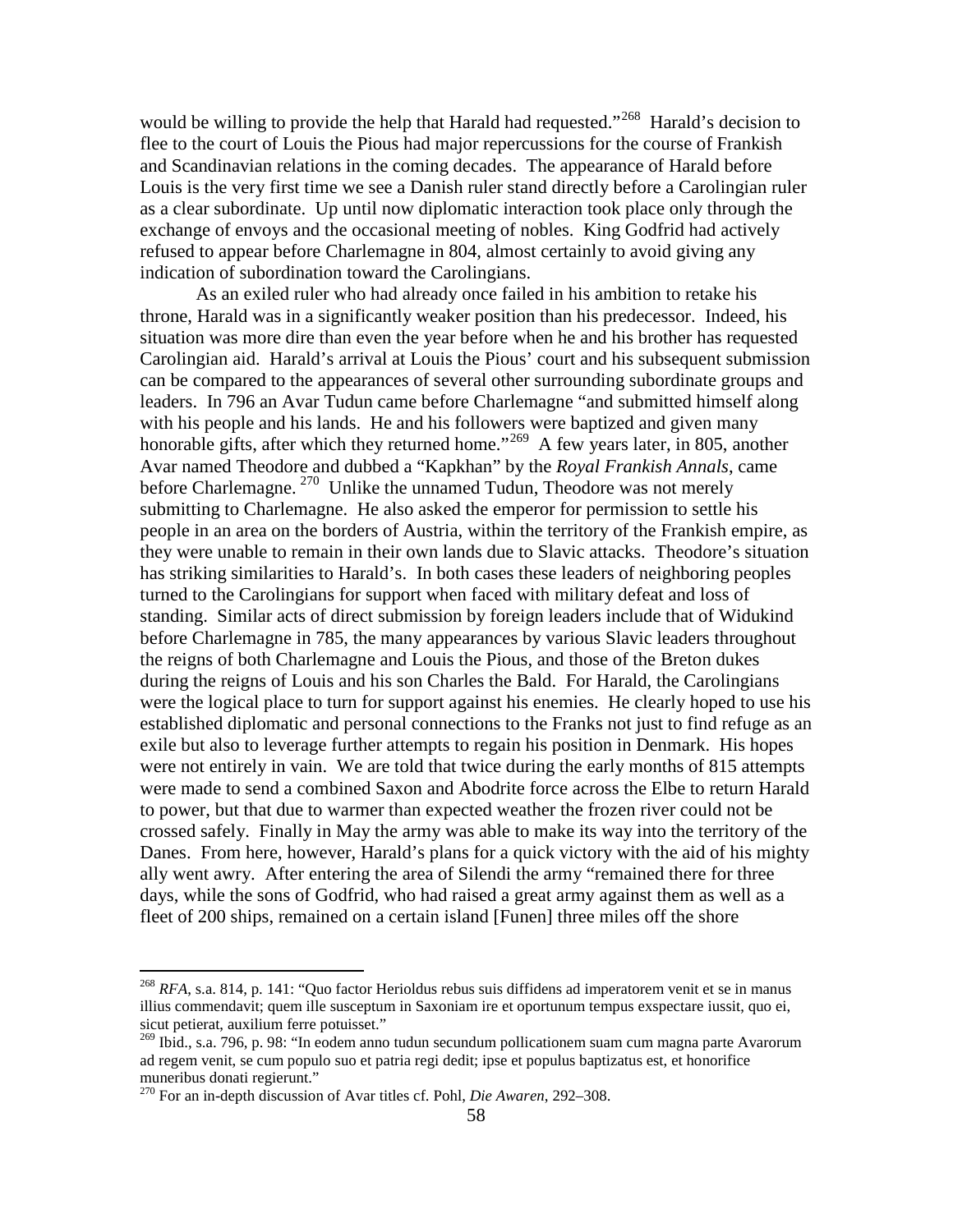unwilling to engage in battle."<sup>[271](#page-73-0)</sup> With no way to effectively engage the sons of Godfrid, the invading army laid waste to the area and then returned to the emperor in Saxony. Shortly thereafter Louis returned to Frankfurt, leaving Harald in Saxony. At this point it would not surprise us if Harald, a pagan king without a kingdom, not even invited to travel with the emperor, disappeared from history. This was not, however, the case. Over the next decade and more the Franks continued to invest time, energy, and political capital in Harald. What did Louis the Pious have to gain by supporting a thrice-failed political refugee from the edges of the empire?

### **Frankish Foreign Policy**

In order to fully understand the logic behind Louis' ongoing support for the exiled Harald, we must first look at the changing nature of Frankish foreign policy during the first decades of the ninth century. The second half of the eighth century had marked a massive expansion of Frankish power and territory. Charlemagne had almost doubled the size of the realm he had inherited. Modern scholars estimate that the Carolingian Empire measured nearly four hundred thousand square miles at the beginning of the ninth century.<sup>272</sup> Charlemagne and his counselors were clearly aware of the difficulties inherent in governing such a huge expanse, and the last decades of the emperor's life were thus spent responding to these challenges. The growth of Aachen as the major administrative center of the empire, the place where Charlemagne wintered more or less every year from 795 on, and where the symbolic and functional acts of governance took place (ranging from church counsels and assemblies, to the appearance of foreign envoys and leaders, and most notably, the crowning of Louis as co-emperor in 813) was one such response.<sup>273</sup> While Aachen came to have the most symbolic importance for the Carolingians, several other major palaces were also established at locations such as Nijmegen, Frankfurt, and Ingelheim. A network of palaces in the heartland of the empire provided a fixed number of sites where elites from all over the realm could gather and from which imperial largesse and oversight could be dispatched at need.<sup>274</sup> The

<span id="page-73-0"></span> <sup>271</sup> *RFA*, s.a. 815, p. 142: "Ibique stativis triduo habitis, cum filii Godofridi, qui contra eos magnis copiis et ducentarum navium classe conparata in insula quadam tribus milibus a continenti separata residebant, cum eis congredi non auderent ... ."

<span id="page-73-1"></span><sup>272</sup> Einhard, *Vita Karoli Magni*, c. 15, p. 17; Costambeys, Innes, and MacLean, *The Carolingian World*, 172.

<span id="page-73-2"></span><sup>273</sup> Janet Nelson, "Aachen as a Place of Power," in *Topographies of Power in the Early Middle Ages*, ed. Mayke de Jong, Frans Theuws, and Carine van Rhijn (Leiden: Brill, 2001), 217–41; McKitterick, Charlemagne: The Formation of a European Identity, 156–70.

<span id="page-73-3"></span>*Charlemagne: The Formation of a European Identity*, 156–70. <sup>274</sup> Karl Ferdinand Werner, "*Hludovicus Augustus*: Gouverner l'empire chrétien - Idées et réalités," in *Charlemagne's Heir: New Perspectives on the Reign of Louis the Pious (814-840)*, ed. Peter Godman and Roger Collins (Oxford: Clarendon Press, 1990), 7–8; Matthew Innes, "Charlemagne's Government," in *Charlemagne: Empire and Society*, ed. Joanna Story (Manchester: Manchester University Press, 2005), 75– 76; Mayke de Jong, *The Penitential State: Authority and Atonement in the Age of Louis the Pious, 814-840* (Cambridge: Cambridge University Press, 2009), 34–35.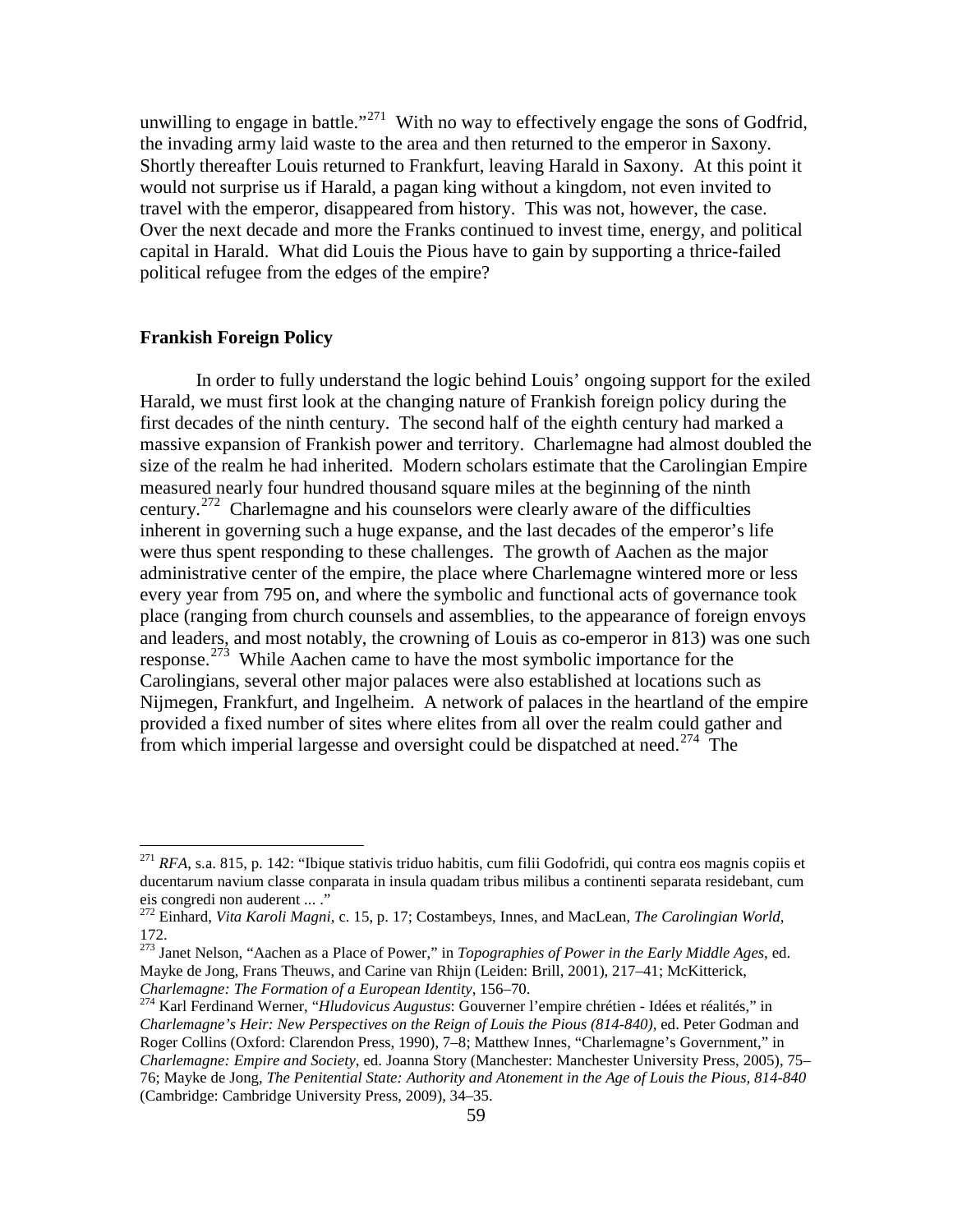construction of palaces and their chapels provided not just the practical space for rule but translated the power and majesty of the Carolingians into a physical form.<sup>[275](#page-74-0)</sup>

A growing focus on internal governance is also apparent when we look at the document record for the early ninth century. Between his elevation as emperor and his death in 814 Charlemagne issued more than fifty capitularies, including the so-called "programmatic" capitulary issues in 802 and knows as the *Capitulare missorum*  generale.<sup>276</sup> This number stands in marked contrast with an output of only twelve such documents during the first thirty-two years of his reign. As Matthew Innes puts it, "The issuing of written decrees from annual assemblies held at palaces in the heartlands of the empire also clearly relates to the changing patterns of contact between the king and the provinces, evident in the development of the royal court and the palace system."<sup>[277](#page-74-2)</sup> The increase in documentation was a direct result of Charlemagne's attempts to formalize the governance of the realm. It also reflects a growing interest in strengthening ties between Charlemagne and the elites of the empire, a means of connecting center and periphery. Attempts at governmental reform went hand-in-hand with, and were in face inextricable from, spiritual and ecclesiastical reforms. Even in the last years of his life, when Einhard states that he was "oppressed by illness and old age,"<sup>[278](#page-74-3)</sup> the emperor convoked a series of major councils in May and June at Arles, Reims, Mainz, Chalons, and Tours.<sup>[279](#page-74-4)</sup> These efforts were preceded by an assembly in early spring at Aachen and were capped with yet another major assembly held there in September. At the same assembly Charlemagne took the step of having Louis, his only remaining heir, raised to the status of co-emperor.

In his biography of Louis, the *Gesta Hludowici imperatoris*, Thegan tells us about the measures that Louis took to ensure the proper maintenance of the realm upon his accession. In addition to confirming and strengthening previous immunities and privileges for ecclesiastical institutions, we are informed that in 814 the emperor "sent legates throughout his whole kingdom to inquire and investigate if anyone had perpetrated any injustices," an effort that can be verified by several of Louis' *formulae*. [280](#page-74-5)  In his efforts to bring elites from all over the empire into his presence and to create ties

<span id="page-74-0"></span> <sup>275</sup> Karl Hauck, "Der Missionsauftrag Christi und das Kaisertum Ludwigs des Frommen," in *Charlemagne's Heir: New Perspectives on the Reign of Louis the Pious (814-840)*, ed. Peter Godman and Roger Collins (Oxford: Clarendon Press, 1990), 291–93; Ross Samson, "Carolingian Palaces and the Poverty of Ideology," in *Meaningful Architecture: Social Interpretations of Buildings*, ed. Martin Locock (Burlington, VT: Ashgate, 1994), 99–131; Costambeys, Innes, and MacLean, *The Carolingian World*, 175– 77.

<span id="page-74-1"></span><sup>&</sup>lt;sup>276</sup> MGH Capit. 1, no. 33, pp. 94-99; F. L. Ganshof, "Charlemagne's Programme of Imperial Government," in *The Carolingians and the Frankish Monarchy: Studies in Carolingian History*, trans. Janet Sondheimer (London: Longman, 1971), 56; Costambeys, Junes, *in Carolingian History*, trans. Janet Sondha<br><sup>277</sup> Innes, "Charlemagne's Government," 77.<br><sup>278</sup> Einhard, *Vita Karoli Magni*, c. 30, p. 34: "Extremo vitae tempore, cum iam e

<span id="page-74-3"></span><span id="page-74-2"></span>premeretur ... ."

<span id="page-74-4"></span><sup>279</sup> Wilfried Hartmann, *Die Synoden der Karolingerzeit im Frankenreich und in Italien* (Paderborn: Ferdinand Schöningh, 1989), 128–40; Egon Boshof, *Ludwig der Fromme* (Darmstadt: Primus, 1996), 96– 97.

<span id="page-74-5"></span><sup>280</sup> Thegan, *Gesta Hludowici imperatoris*, ed. E. Tremp, MGH SRG 64 (Hanover: MGH, 1995), c. 13, p. 192: "Princeps misit legatos suos super omnia regna sua inquirere et investigare, si alicui aliqua iniustitia perpetrata fuisset." For the confirmation of immunities by Louis see Thegan, *Gesta Hludowici imperatoris*, c. 10, p. 192; as well as MGH Form., n. 11-13, pp. 294-95. For further discussion on Louis' early reforming actions cf. Boshof, *Ludwig der Fromme*, 108–28.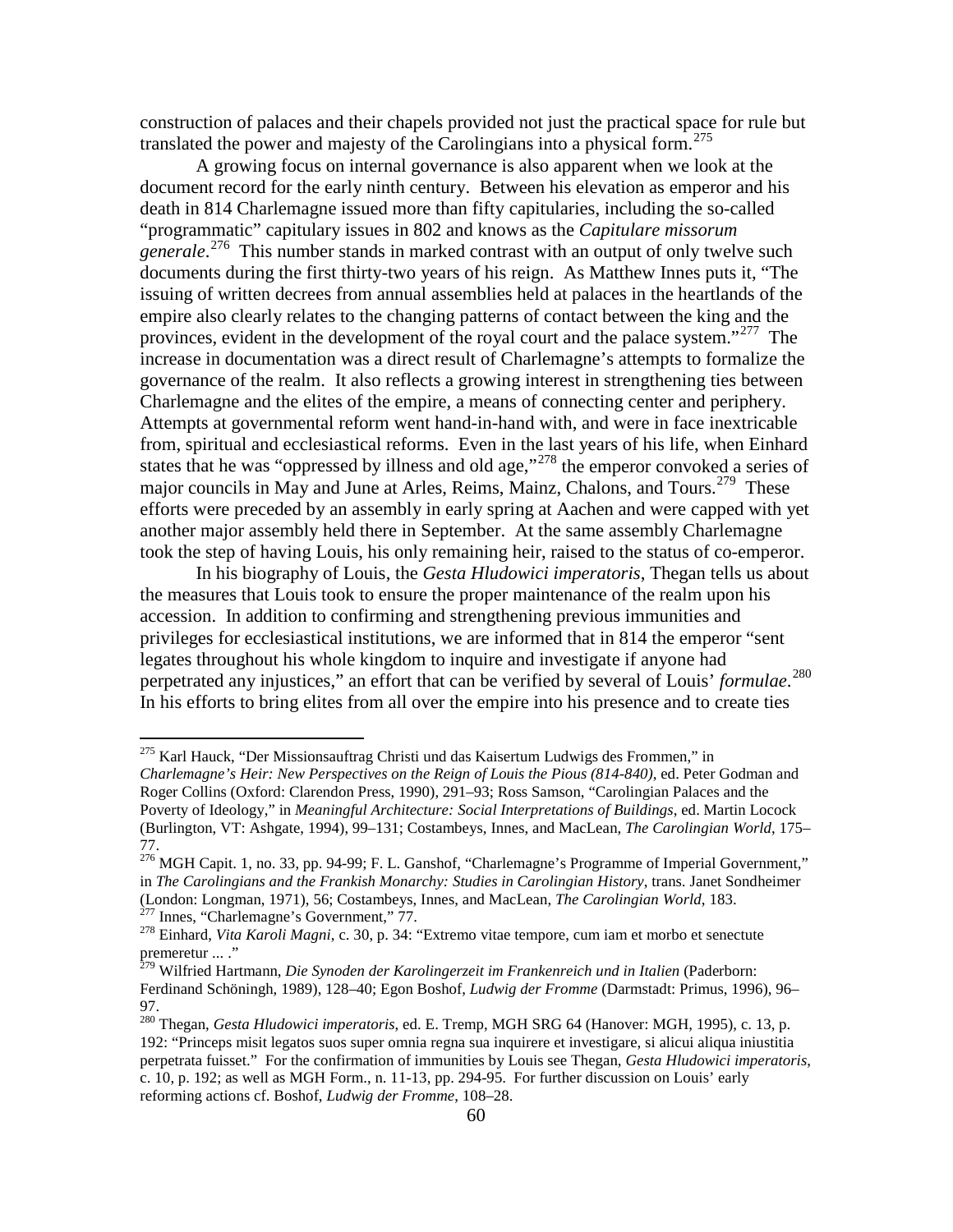that could bind together his far-flung realm the new emperor also maintained the practice of holding general assemblies, two or even three times a year and almost always at one of the major palaces in the heartland of the empire.<sup>[281](#page-75-0)</sup> Following in Charlemagne's footsteps these assemblies frequently resulted in the publishing of capitularies focused on proper behavior by royal and ecclesiastical figures, protection of the poor, and maintenance of order and justice.<sup>[282](#page-75-1)</sup> Louis' enthusiastic support for ecclesiastical and monastic reform, typified by the major reform synod of 816/17 at Aachen, can also be seen in this context. Louis' religious reform aimed not only at enforcing and enhancing the sanctity of the clergy, both regular and secular, but also continued Charlemagne's goal of firmly identifying the *imperium christianum* with the universal church. An emphasis on unity and cohesion across the entire empire thus informed the ecclesiastical and secular policies of both father and son.<sup>283</sup>

The desire of Charlemagne and Louis the Pious to focus on internal matters in a now vastly expanded realm was accompanied by a major shift in the way the Carolingians viewed and interacted with the world surrounding their new empire. The end of the Saxon Wars in 804 marked the final phase of Carolingian expansion. In the same decade the Avars were pacified, shifting from a major threat to a tributary people and eventually fading from the historical record entirely.<sup>284</sup> With the successful conclusion of these two major military undertakings the priorities of the Carolingians began to change. As we have already seen, this was in part due to a clear and pressing need to gain a firm handle on a vast territory. There were also other reasons why expansion and active campaigning seem to have become less important to both the emperor and his elites. For one thing, the success of these ongoing wars had tremendously enriched the Carolingian nobility. The *Royal Frankish Annals* reports that having defeated the Avars and entered their so-called Ring (*hringum*), the fortified royal seat, Eric of Friuli "sent the treasure of the ancient kings, which had been collecting for many centuries, to the lord king Charles at his palace in Aachen."<sup>285</sup> While the plunder of 796 was remarkable for its grandeur, the practice of sacking enemy territory was very much at the center of Frankish military campaigns, as was the practice of distributing the largess among ones followers. Whether from victory in pitched battle, as with the campaign against the Greeks in 788, where the Beneventans, under the eye of Charlemagne's envoy Winigis, "returned to their camp with numerous captives and much

<span id="page-75-0"></span><sup>&</sup>lt;sup>281</sup> Joel T. Rosenthal, "The Public Assembly In The Time Of Louis The Pious," *Traditio* 20 (1964): 25–40;<br>Boshof, *Ludwig der Fromme*, 102–3.

<span id="page-75-1"></span><sup>&</sup>lt;sup>282</sup> Gerhard Schmitz, "Zur Kapitulariengesetzgebung Ludwigs des Frommen," *Deutsches Archiv für Erforschung des Mittelalters* 42, no. 2 (1986): 471–516; Hubert Mordek, "Recently Discovered Capitulary Texts Belonging to the Legislation of Louis the Pious," in *Charlemagne's Heir: New Perspectives on the Reign of Louis the Pious (814-840)*, ed. Peter Godman and Roger Collins (Oxford: Clarendon Press, 1990),

<span id="page-75-2"></span><sup>437–53.</sup> <sup>283</sup> Yitzhak Hen, *The Royal Patronage of Liturgy in Frankish Gaul* (London: Boydell Press, 2001), 96–103; Michèle Gaillard, *D'une réforme à l'autre (816-934): les communautés religieuses en Lorraine à l'époque* 

<span id="page-75-3"></span><sup>&</sup>lt;sup>284</sup> Pohl, *Die Awaren*, 323–28; Reimitz, "Conversion and Control: The Establishment of Liturgical Frontiers in Carolingian Pannonia," 189–207.<br><sup>285</sup> *RFA*, s.a. 796, p. 98: "Thesaurum priscorum regum multa seculorum prolixitate collectum domno regi

<span id="page-75-4"></span>Carlo ad Aquis palatium misit."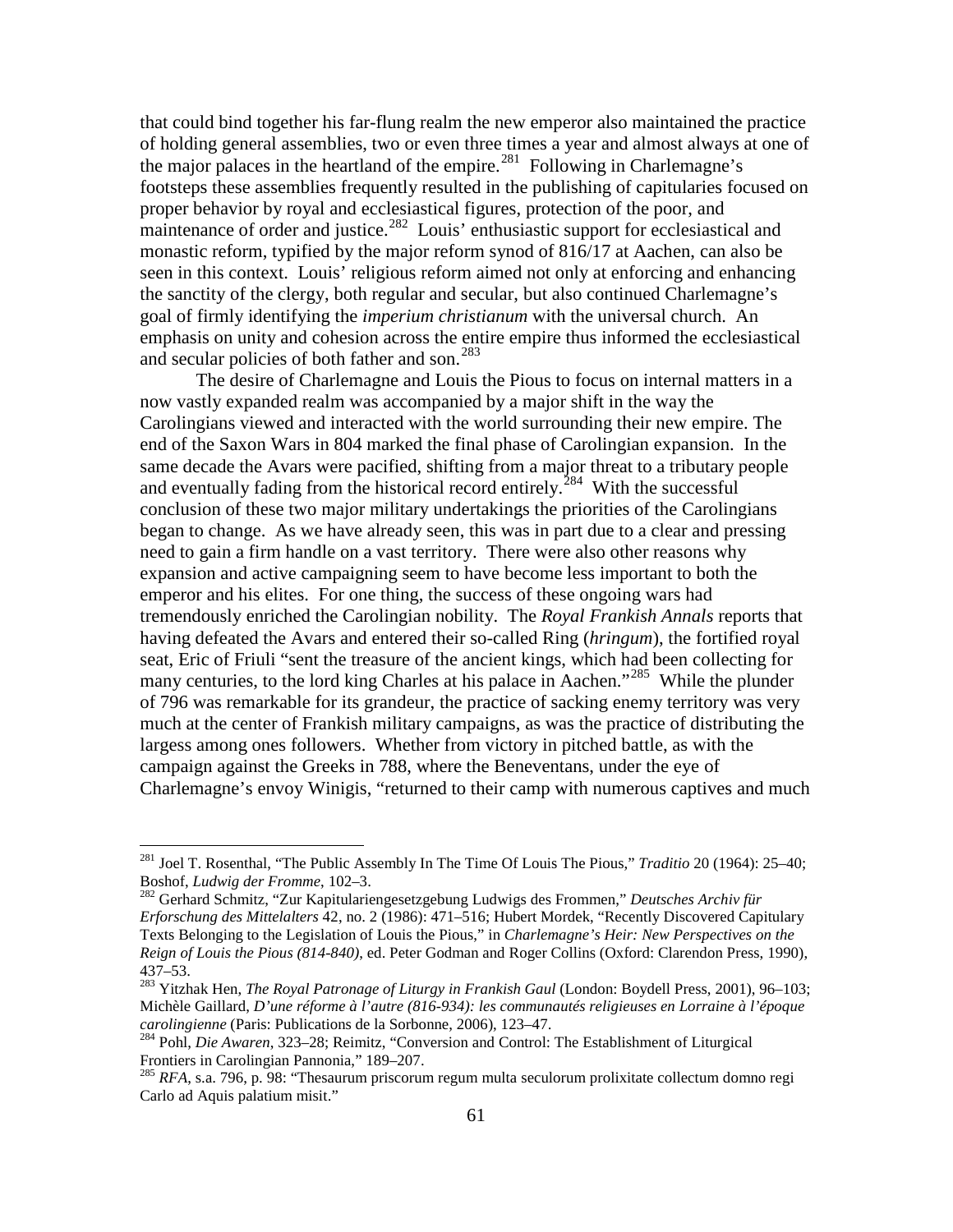booty,"[286](#page-76-0) or as the result of the frequent rapid punitive raids into enemy territory at which the Franks excelled, the warfare of the eighth century was extremely rewarding.<sup>287</sup> But as Reuter says, "The very success of Frankish imperialism in the eighth century had led to a shortage of victims who were both conquerable and profitable."<sup>[288](#page-76-2)</sup> The Slavs and Danes offered far less in the way of reward for the necessary expenditure and risk required to gather an army, while the Greeks and Saracens in the Mediterranean were a far weightier challenge.

Certainly the Carolingians did not cease hostilities with their neighbors altogether. But the tenor of Charlemagne's later wars and those of Louis the Pious were far different from the great campaigns into Italy, Spain, and Saxony that marked the zenith of Carolingian militarism. In the opening of the *Divisio regnorum*, drafted in 806 to prepare for Charlemagne's inevitable death, the emperor's hopes for the future of the realm are laid out. "The entire realm shall be divided into three sections, each of which a son shall guard and rule. This has been done with the goal that each of my sons should be content with their section, set out by my orders. He should, with the aid of God, strive to protect the borders of his realm that face foreign peoples and to preserve peace and love with his brothers."<sup>[289](#page-76-3)</sup> Instead of conquest, this new approach to warfare focused on defense and limited reprisal with the goal of protecting what had been conquered and preventing raids or aggressive behavior from the various ethnic groups outside of the empire's borders. The settlement of the allied Abodrites in the area across the Elbe in 804 (discussed in the previous chapter) is one example of these new practices. Similarly, from around the end of the eighth century administrative districts on the borders of the empire were created to defend the realm from hostile attack. The largest of these units came to be known as "marches" (*marcae*). While initially the word *marca* was interchangeable with other words for border or frontier such as *limes*, *terminus*, and *finis*, it took on more and more the specific meaning of a territory consolidated under the command of a single powerful count responsible for the defense and administration of the area bordering a foreign people.[290](#page-76-4) By the 820s these marches were established on the borders of Brittany, Iberia, Pannonia, and of course Denmark, where the first explicit use of the term march is made in the 828 entry of the *Royal Frankish Annals*. Alongside these administrative efforts, the construction of fortifications along the Elbe, mentioned in the annals and confirmed in several places by archaeological evidence, was designed to strengthen the borders of

<span id="page-76-0"></span> <sup>286</sup> *RFA-R*, s.a. 788, p. 83: "Commissoque proelio immodicam ex eis multitudinem ceciderunt ac sine suo suorumque gravi dispendio victores facti magnum captivorum ac apoliorum numerum in sua castra retulerent."<br><sup>287</sup> Reuter, "Plunder and Tribute in the Carolingian Empire."

<span id="page-76-2"></span><span id="page-76-1"></span><sup>&</sup>lt;sup>288</sup> Reuter, "The End of Carolingian Military Expansion," 404.

<span id="page-76-3"></span><sup>&</sup>lt;sup>289</sup> MGH Capit. 1, no. 45, pp. 126-27: "Sed trina portione totum regni corpus dividentes, quam quisque illorum tueri vel regere debeat porcionem describere et designare fecimus; eo videlicet modo, ut sua quisque portione contentus iuxta ordinationem nostram, et fines regni sui qui ad alienigenas extenduntur cum Dei adiutorio nitatur defendere, et pacem atque caritatem cum fratre custodire."

<span id="page-76-4"></span><sup>290</sup> Karl Ferdinand Werner, "*Missus - Marchi - Comes*: Entre l'administration centrale et l'administration locale de l'Empire carolingien," in *Histoire comparee de l'administration*, ed. Karl Ferdinand Werner and Werner Paravicini (Munich: Artemis Verlag, 1980), 211–19; Herwig Wolfram, "The Creation of the Carolingian Frontier-System C. 800," in *The Transformation of Frontiers from Late Antiquity to the Carolingians*, ed. Walter Pohl, Ian Wood, and Helmut Reimitz (Leiden: Brill, 2001), 234–37.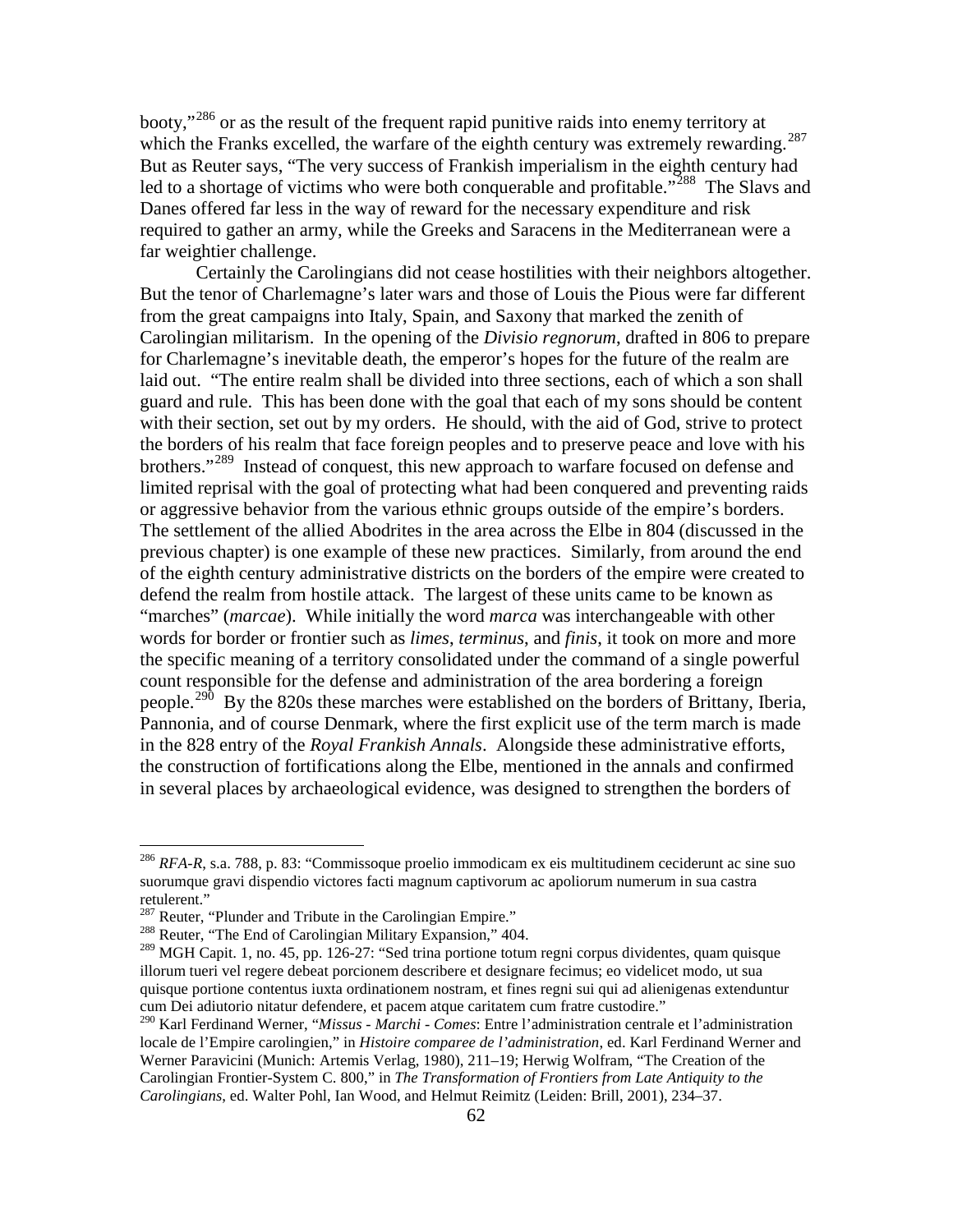the empire both physically and conceptually against Slavic incursions.<sup>[291](#page-77-0)</sup> Of course these incursions continued to occur, and on several occasions armies were dispatched to subdue the neighboring tribes. But the descriptions of these forays across the Elbe are noticeably different from earlier accounts of the Saxon Wars. Instead of major campaigns featuring pitched battles, hostage taking, and the gradual extension of Carolingian authority these were punitive raids, designed to subdue the local inhabitants and return home quickly. Force remained an important part of Carolingian foreign policy, but it was only one of a much wider array of options that Louis utilized to secure his realm and project Frankish authority.

Louis and Harald's relationship thus arose out of the Carolingian's changing domestic and foreign policy. The conflict between Charlemagne and Godfrid in the first decade of the ninth century had demonstrated just how much of a challenge the newly developing Danish kingdom could be to Frankish power in northern Europe. Following the death of Godfrid power had passed to a faction actively invested in cultivating good relations with the Franks; that faction had now been defeated and replaced by the sons of the same troublesome Godfrid. By supporting Harald, Louis could gain a valuable hold over the Danish kingdom. To have a handpicked Danish ruler, in much the same way that Charlemagne had handpicked the Slavic ruler Thrasco, would firmly establish the superiority of the Franks in Scandinavia and the trans-Elben region. Louis' new political agenda resembles that of the Byzantine emperors.<sup>292</sup> Dimitri Obolensky notes that one of the central pieces of the eastern empire's foreign policy was "to extend as far as possible the boundaries of Byzantium's political and cultural hegemony by creating beyond the borders a chain of client states, whose loyalty would be ensured by acceptance of the religion and of the political supremacy of the emperor in Constantinople."<sup>[293](#page-77-2)</sup>

 The importance of gaining authority over the Danes was clearly demonstrated in 817. A revolt against Frankish authority arose among the Slavic Abodrites, who had long been a useful ally and client-people in the trans-Elben world. According to the *Royal Frankish Annals*:

The cause of this revolt was that Sclaomir, who had had ruled over the Abodrites since the death of Thrasco [in 809], was ordered to share that power with Ceadrag, the son of that same Thrasco. Sclaomir was so angered by this that he swore he would never again cross the Elbe and come to the emperor's palace. He at once sent envoys across the sea and swore friendship with the sons of Godfrid, convincing them to send an army across the Elbe to attack Saxony. The Danish fleet went up the Elbe all the way to the castle at Esesfeld and devastated the entire bank of the River Stör. At the same time the Dane Gluomi, lord of the Norse borderlands, led his army, alongside the Abodrites, up to Esesfeld as well.

<span id="page-77-0"></span> $^{291}$  Hardt, "Hesse, Elbe, Saale and the Frontiers of the Carolingian Empire," 222–32; Heiko Steuer, "The Beginnings of Urban Economies Among the Saxons," in *The Continental Saxons From the Migration Period to the Tenth Century: An Ethnographic Perspective*, ed. D. H. Green and Frank Siegmund (Woodbridge, Suffolk: Boydell Press, 2003), 168–74.

<span id="page-77-1"></span><sup>292</sup> Reuter, "The End of Carolingian Military Expansion," 403; Edward Luttwak, *The Grand Strategy of the Byzantine Empire* (Cambridge, MA: Harvard University Press, 2009), 97–136.

<span id="page-77-2"></span><sup>&</sup>lt;sup>293</sup> Dimitri Obolensky, *The Byzantine Commonwealth* (New York: Praeger, 1971), 275.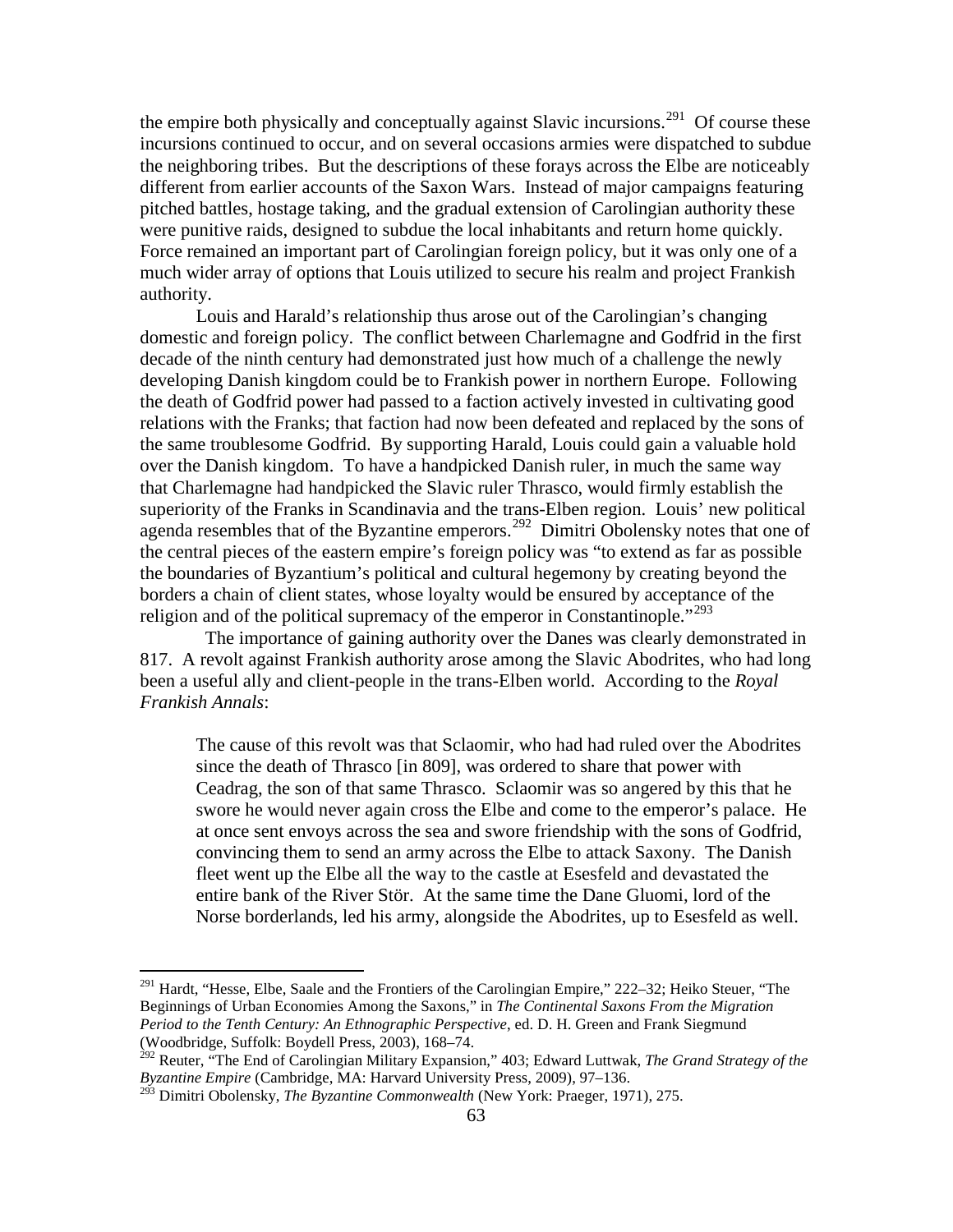But since our people strongly resisted them, they gave up on the siege and departed.<sup>[294](#page-78-0)</sup>

The presence of a powerful, independent kingdom on the borders of the empire was a direct military threat and also served to undermine Frankish control over other ethnic groups, even ones who had served as allies for decades. As long as the Danes existed independent of Frankish control they served as potential allies to any other group who wished to free themselves from Frankish influence. While Sclaomir was captured and exiled from his lands in the following year, the sons of Godfrid continued to serve as convenient allies for recalcitrant Slavic leaders. Indeed, in 821 Louis attempted to return Sclaomir (newly baptized and presumably firmly chastised after his exile in Francia) to power after learning that Ceadrag had himself made alliances with the Danish kings. By aiding Harald the Carolingians hoped to remove a persistent threat to their authority in the wider trans-Elben area.

Though initial attempts to return Harald to power were unsuccessful, continued support for Harald cost Louis little in either political capital of military resources. The various military expeditions sent north were made up of Saxon and Slavic forces and did not require any large-scale mobilization. With minimal effort Louis could continue to keep his Danish rivals off-balance. *The Royal Frankish Annals* hints at the anxiety the Danish rulers must have felt over the situation. "Because of the constant hostile behavior of Harald the sons of Godfrid, kings of the Danes, sent an embassy to the emperor begging for peace and promising on their part to uphold it. But this seemed to the emperor more pretense than reality and was thus dismissed as empty talk and aid was given to Harald against them."<sup>295</sup> Even as they made alliances with Slavic leaders and attacked Frankish castles, the sons of Godfrid could not afford to overly antagonize their southern neighbors. As long as he remained under the protection of the emperor, Harald served as a convenient tool for destabilizing the power of the sons of Godfrid and could provide justification for Louis to intervene militarily and diplomatically in the affairs of his northern neighbors as he pleased.

In 819 Louis' efforts to re-establish his chosen candidate in Denmark came to fruition. "Harald, by order of the emperor was returned to his ships by the Abodrites and sailed back to his homeland in order to take royal power there. It is said that two of the sons of Godfrid arranged with him to share royal power, and two others were expelled

<span id="page-78-0"></span> <sup>294</sup> *RFA*, s.a. 817, p. 147: "Causa defectionis erat, quod regiam potestatem, quam Sclaomir eatenus post mortem Thrasconis solus super Abodritos tenebat, cum Ceadrago filio Thrasconis partiri iubebatur; quae res illum tam graviter exacerbavit, ut adfirmaret se numquam posthac Albiam fluvium transiturum neque ad palatium venturum. Statim missa trans mare legatione iunxit amicitias cum filiis Godofridi et, ut exercitus in Saxoniam Transalbianam mitteretur, impetravit. Name et classis eorum per Albiam usque ad Esesfeld castellum venit, quae totam Sturiae fluminis ripam devastavit, et Gluomi custos Nordmannici limitis pedestres copias ducens simul cum Abodritis terreno itinere ad ipsum castellum accessit. Quibus cum nostri fortiter restitissent, omissa castelli obpugnatione discesserunt."

<span id="page-78-1"></span><sup>295</sup> Ibid., s.a. 817, p. 145: "Filii quoque Godofridi regis Danorum propter assiduam Herioldi infestationem missa ad imperatorem legatione pacem petunt eamque a se servandam pollicentur; sed cum haec simulata magis quam veracia viderentur, velut inania neglacta sunt, et auxilium contra eos Herioldo datum."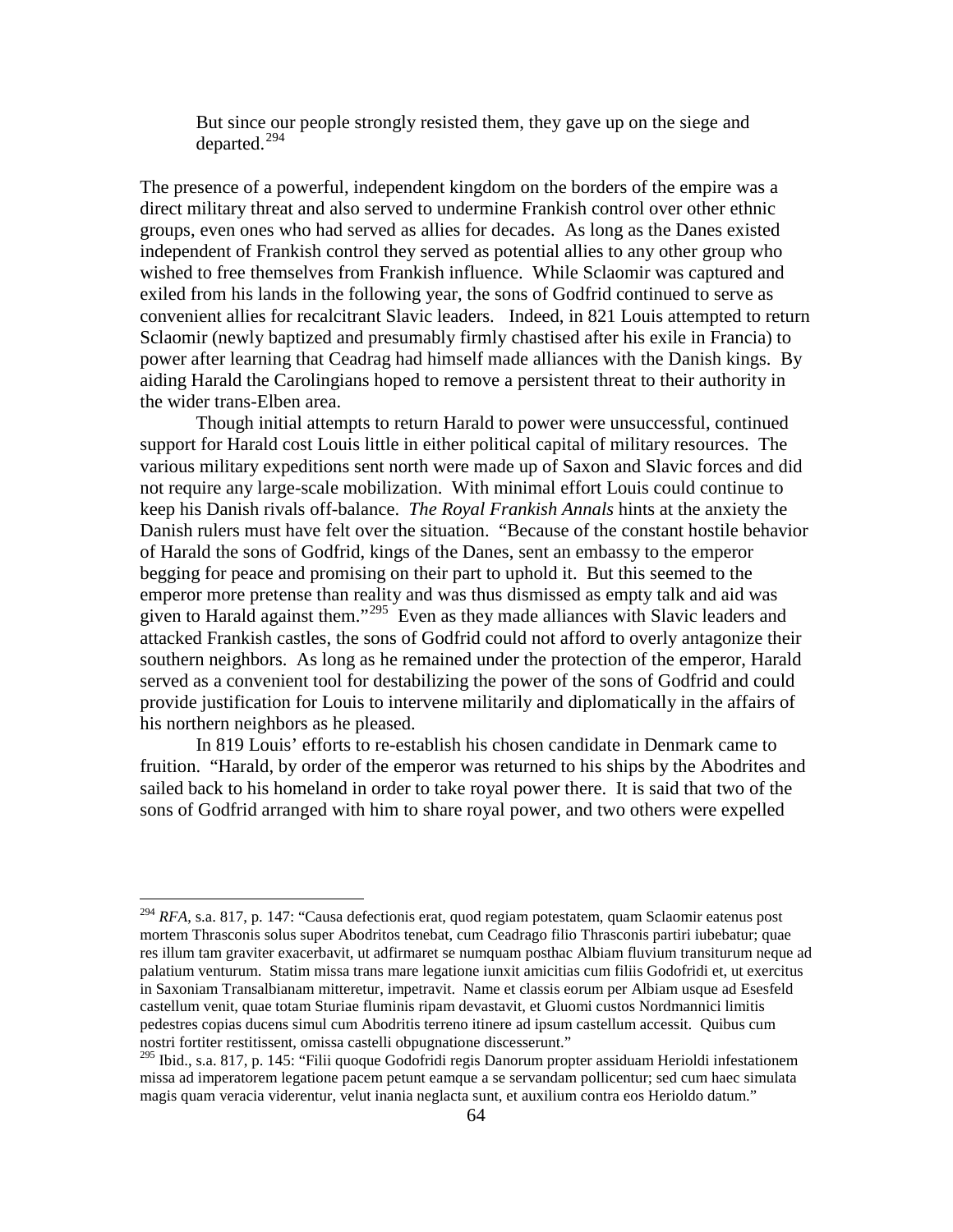from the country by treachery."[296](#page-79-0) The brief report by the *Royal Frankish Annals* leaves out a good deal of information. What role did the emperor himself play, other than providing an escort, in the negotiations to return Harald to power? What exactly were the treacherous acts undertaken against the exiled sons of Godfrid, and why did the remaining kings feel it worth while to accept Harald back in place of their own brothers? Harald's new arrangement with two of the sons of Godfrid also demonstrates again the changeable nature of kingship among the Danes. As seen above, Harald and his two brothers very well may have shared rule over the Danes equally. It is hard to believe that the same held true in this new power-sharing relationship. The number of men who could claim to be kings (or perhaps more aptly, who the Franks thought worthy of calling kings) fluctuated rapidly throughout the ninth century. For the Franks the details of Harald's kingship were much less important than the fact that Harald's return to power marked a major success.

For the next several years matters in Denmark seem to have run much to the benefit of Louis. The annal for 821 reports that "all was quiet in the Danish region" and attributes this directly to the return of Harald and the arrangement made between him and his rivals.<sup>[297](#page-79-1)</sup> The following year the emperor received embassies from both Harald and the other Danish kings during his assembly at Frankfurt, as well as from all of the major Slavic peoples. In 823 Harald's subordinate relationship to Louis was again made clear when he came before him and appealed for further aid against his rivals, who apparently were once again seeking to drive him from power. Louis' response shows how much the relationship between the two rulers benefited the Frank's political agenda. "To fully investigate Harald's claims the emperor dispatched two counts, Theothari and Hruodmund, to the sons of Godfrid. These counts set off ahead of Harald and examined the cause of the disputes between the Danish kings and the state of the whole kingdom of the Northmen and then returned, informing the emperor of all they had learned."<sup>[298](#page-79-2)</sup> That these two counts could enter Denmark and investigate is a sign of the familiarity they must have had with their northern neighbors. We know from the annal of 811 that Count Theothari had previously been involved in diplomatic relations with the Danes, serving as one of a group of nobles who had met with their Danish counterparts to arrange peace. A capitulary dated to 826 excusing Hruodmund from appearing at the emperor's court due to his current service abroad, similarly offers evidence of his ongoing experience in foreign affairs.<sup>[299](#page-79-3)</sup>

The 823 mission was not a mere diplomatic embassy like that mentioned in 798 or a meeting between nobles on the borders of the two realms. Having invested so much time and effort placing Harald in power, Louis was now in a position to intervene directly

<span id="page-79-0"></span> <sup>296</sup> Ibid., s.a. 819, p. 152: "Harioldus quoque iussu imperatoris ad naves suas per Abodritos reductus in patriam quasi regnum ibi accepturus navigavit. Cui se duo ex filiis Godofridi quasi una cum eo regnum habituri sociasse dicuntur, aliis duobus patria expulsis; sed hoc dolo factum putatur."

<span id="page-79-1"></span><sup>297</sup> Ibid., s.a. 821, p. 156: "De parte Danorum omnia quieta eo anno fuerunt, et Harioldus a filiis Godofridi in scoietatem regni receptus; quae res tranquillum inter eos huius temporis statum fecisse putatur."

<span id="page-79-2"></span><sup>298</sup> Ibid., s.a. 823, p. 162: "ob cuius causam diligentius explorandam adf eosdem filios Godofridi Theotharius et Hruodmundus comites missi fuerunt, qui et causam filiorum Godofridi et statum totius regni Nordmannorum diligenter explorantes adventum Hrioldi praecesserunt et imperatori omnia, quae in illis partibus comperire potuerunt, patefecerunt."

<span id="page-79-3"></span><sup>&</sup>lt;sup>299</sup> MGH Capit 1, no. 155, p. 314: "De causa Hruotmundi comitis: ut ei liceat hic in palatio sacramentum suum iurare, quia propter nostrum servitium sibi constitum placitum intra patriam observare non licuit."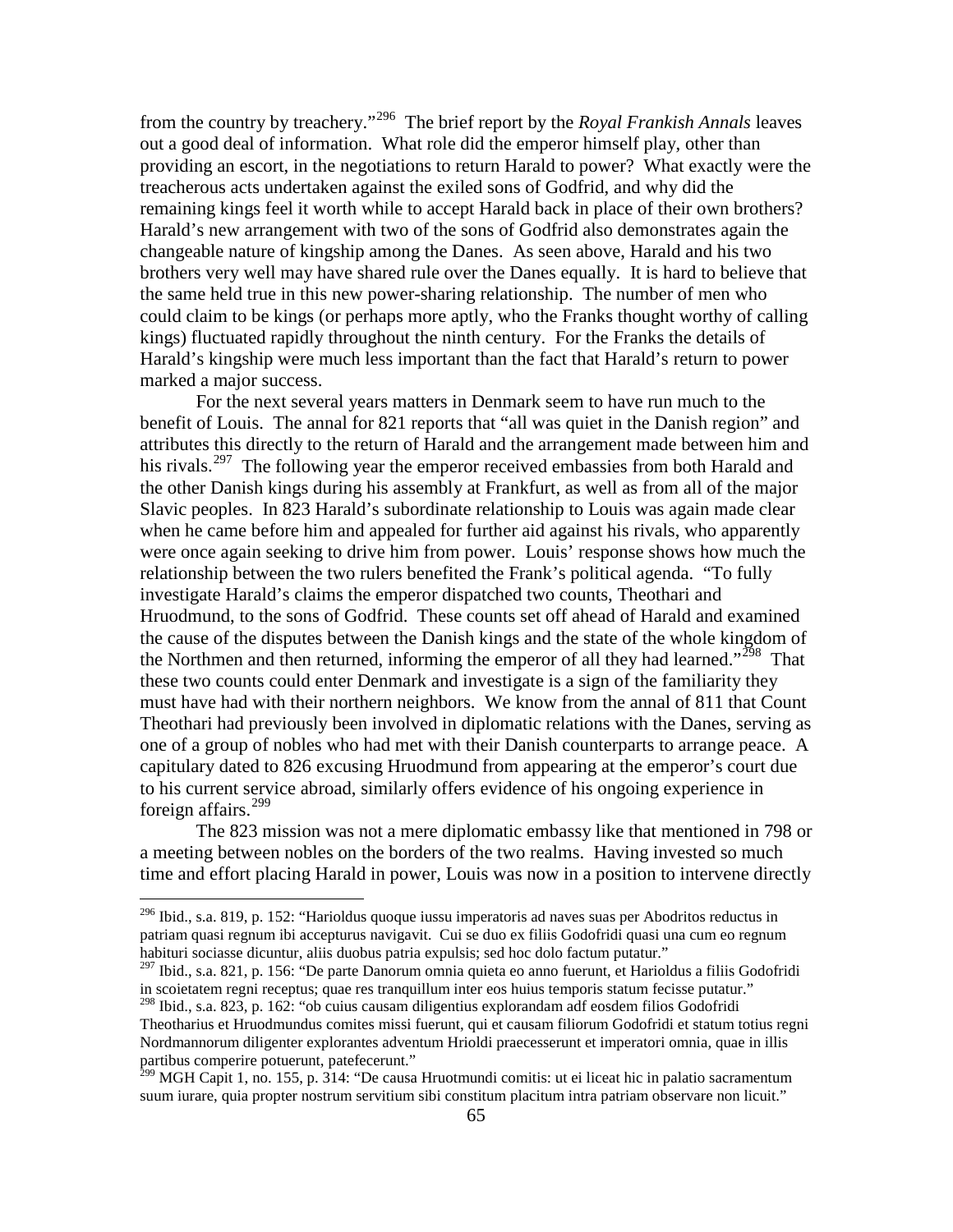in the internal politics of the Danes, sending his counts into Denmark itself to gather information. The emperor was able to put himself forward as an authority not just over Harald but over the other kings as well, presenting himself as the adjudicator over their dispute. Like various other neighboring groups such as the Slavic Wilzi and Abodrites, the Bretons, and the Beneventans, the Danes could now be treated as a subordinate people. In August of 825 at an assembly at Aachen the sons of Godfrid once more sued for peace with the Franks, and now it was granted. Denmark was divided between several kings, one a direct subordinate of the emperor, all at peace with the Franks. A feeling of success and superiority shines through in the sources for 826. The *Royal Frankish Annals* describes Louis at Ingelheim overseeing an assembly packed with foreign envoys: Sorbs, Abodrites, Bretons, and Danes offered gifts and asked for peace. In the case of the Danes, all of the kings were represented; the sons of Godfrid confirmed the peace discussed the year before and Harald himself appeared once again before the emperor. But alongside the standard political rituals of submission already undertaken on previous occasions, a new series of relationships were forged that created long-lasting ties between Harald's family and the Carolingians and established new possibilities for interaction and engagement between Frank and Scandinavian.

#### **The Wolf's Jaws: Harald's Baptism at Ingelheim**

In the late ninth century poem, *Annalium de Gestis Caroli Magni Imperatoris*, composed by an anonymous author commonly referred to as the "Saxon Poet," we are told of a submission by a Danish *dux* named Halfdan in 807. "Meanwhile a duke of the Northmen, called Halfdan, submitted himself and a large group of his followers to the great Augustus and firmly established eternal loyalty."[300](#page-80-0) This Halfdan may well have been the same Halptani mentioned in the *Royal Frankish Annals* who arrived at Charlemagne's court in 782 as the envoy of King Sigfrid. It has also been argued that Halfdan was likely a member of the Danish royal dynasty, and possibly even the father of the kings Harald, Reginfrid, and Hemming.<sup>[301](#page-80-1)</sup> We have no explicit evidence on whether Halfdan was baptized as a Catholic as part of his submission. Baptism was certainly a common part of submissions and diplomatic agreements between powerful Christian leaders and pagan supplicants, but it was by no means required. In any event, the first submission of a Dane to the Franks had little impact on Frankish memory. The baptism of Harald in 826, on the other hand, made a tremendous impression on the consciousness of Frankish historians and writers. Instead of a *dux* we have a *rex* appearing before the Christian emperor, and while the *Poeta Saxo* focused on political loyalty, Harald had already on multiple occasions demonstrated his subordination to Louis. For the various Frankish authors writing about the events of 826, and undoubtedly for Louis himself, the baptism of Harald was the central and defining act of the meeting at Ingelheim:

<span id="page-80-0"></span> <sup>300</sup> Poeta Saxo, *Annalium de Gestis Caroli Magni Imperatoris Libri Quinque*, ed. P. von Winterfeld, MGH Poetae 4 (Hannover: MGH, 1899), s.a. 807, ll. 19-21, p. 51: "Interea Northmannorum dux Alfdeni dictus / Augusto magna sese comitante caterva / Subdidit atque fidem studuit firmare perennem."

<span id="page-80-1"></span><sup>301</sup> Vogel, *Die Normannen und das fränkishe Reich*, 405–9; Coupland, "From Poachers to Gamekeepers," 87.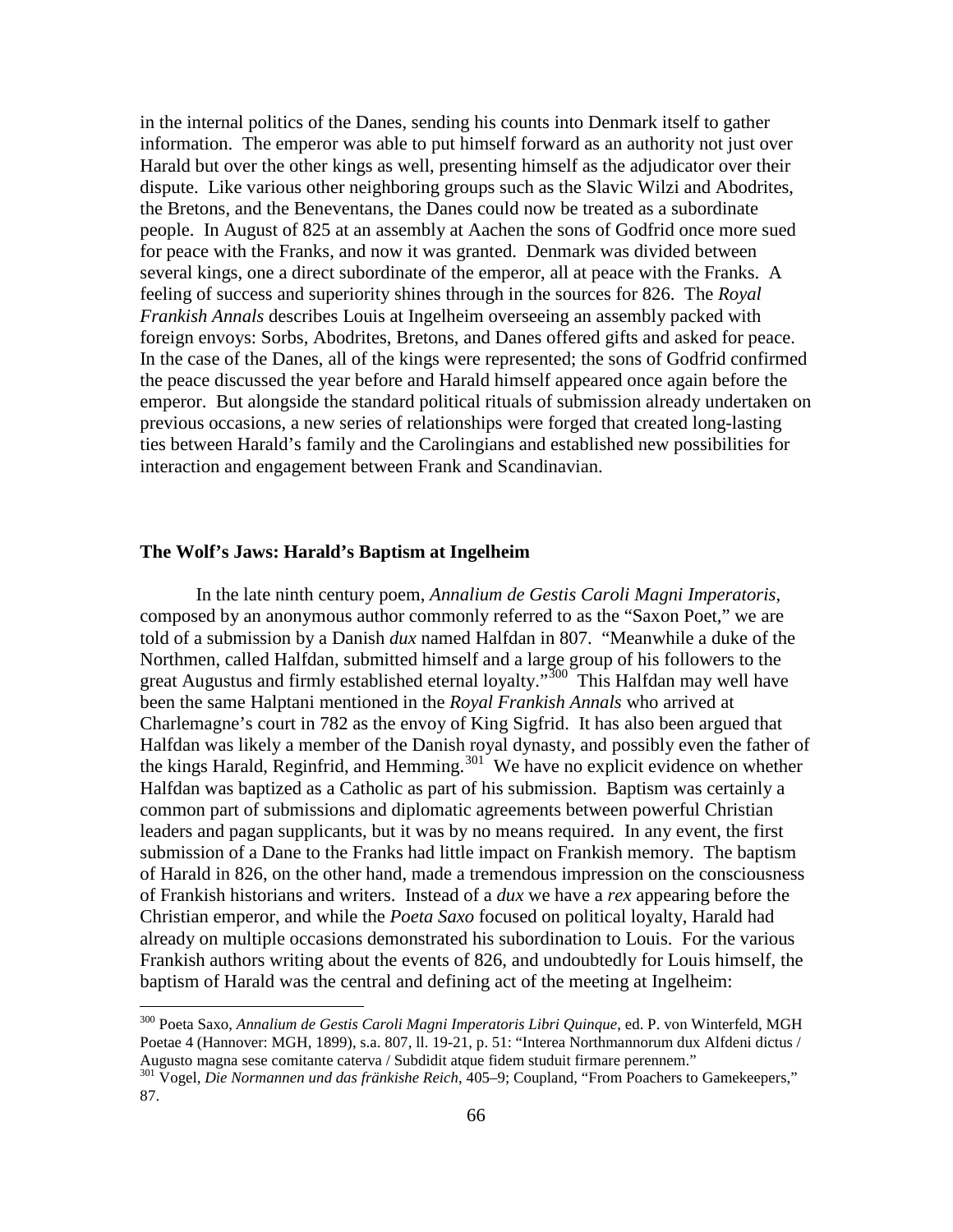| With everything in order and the sacred rites prepared              |     |
|---------------------------------------------------------------------|-----|
| Caesar and Harald entered the holy church.                          |     |
| The Emperor reverently raised Harald from the font                  |     |
| And with his own hands garbed him in ornate white vestments.        |     |
| Judith, the beautiful empress, raised Harald's queen                |     |
| from the sacred font, and likewise clothed her.                     |     |
| And Caesar Lothar, the son of kind Louis,                           |     |
| received Harald's son from the waters.                              |     |
| The nobles raised and clothed the king's retainers,                 |     |
| While the commoners lifted numerous others from the font.           |     |
| O Louis, great one, what multitudes you give to God,                |     |
| What sweets scents rise to Christ due to your actions?              |     |
| These gains will remain safe for you for a great length of time     |     |
| For having snatched them from the wolf's jaws you give them to God. | 302 |
|                                                                     |     |

The above description comes from the most effusive and detailed account of the events of 826, a panegyric poem written for the emperor by the poet Ermoldus Nigellus. Following the baptism the emperor and his family gave rich gifts – clothing, crowns, jewelry, and Frankish blades – to the new Christians. Mass followed, attended by all of the notables of the realm, and then a grand feast and a hunt. After these ceremonies and festivities the political bonds between Louis and Harald were reaffirmed with Harald once more placing himself in the emperor's service.

Although there is some debate about the veracity and usefulness of Ermoldus' work for the event he so colorfully describes, his account can be largely corroborated through several other sources.<sup>303</sup> The *Royal Frankish Annals* confirms both the presence of Harald's wife and followers at Louis' court and the giving of gifts, though it states that the event took place at St. Alban's in Mainz rather than at Ingelheim itself (the locations are a little over ten miles apart along the Rhine). In the *Vita Anskarii* Harald's baptism serves as the catalyst for the mission of Anskar himself, and much is made of the powerful bond that this act created between Louis and his new godson. Both of Louis' biographers, Thegan and the anonymous Astronomer, mention the event, whose significance resonated after Louis' own life. In Notker's *Gesta Karoli Magni*, written for Louis' grandson, the author describes Louis' role in baptizing the Northmen in order to spread the word of God and again emphasizes the magnificent gifts given and the ties

<span id="page-81-0"></span> <sup>302</sup> Ermoldus Nigellus, *In Honorem Hludowici Christianissimi Caesaris Augusti*, MGH Poetae 2, bk. 4, ll. 357-70, p. 68: "Ordine his gestis, sacris quoque rite aparatis, / Caesar et Heroldus tecta sacrata petunt. / Caesar honore dei Heroldum suscepit ab undis, / Vestibus albidulis ornat et ipse manu; / Iudith reginam Heroldi pulcra induperatrix / Fonte levat sacro, vestibus atque tegit: / Hlutharius Caesar, Hludowici filius almi, / Heroldi natum sustulit a latice; / Regis honoratos proceres relevantque decorant, / Ast alois plures turba levavit aquis. / O Hludowice, deo quantas das magne, catervas! / Quantus odor Christo te faviente meat! / Haec tibi lucra diu, princept, servata manebunt; / Abstrahis ore lupi, quae facis esse dei."

<span id="page-81-1"></span><sup>303</sup> Alfred Ebenbauer, *Carmen Historicum*, vol. 1 (Vienna: Wilhelm Braumüller, 1978), 148–49; Peter Godman, "Louis 'The Pious' and His Poets," *Frühmittelalterliche Studien* 19 (1985): 258–66; Godman, *Poets and Emperors*, 123–25; Thomas F. X. Noble, *Charlemagne and Louis the Pious: Lives by Einhard, Notker, Ermoldus, Thegan, and the Astronomer* (University Park, PA: Pennsylvania State University Press, 2009), 119–25.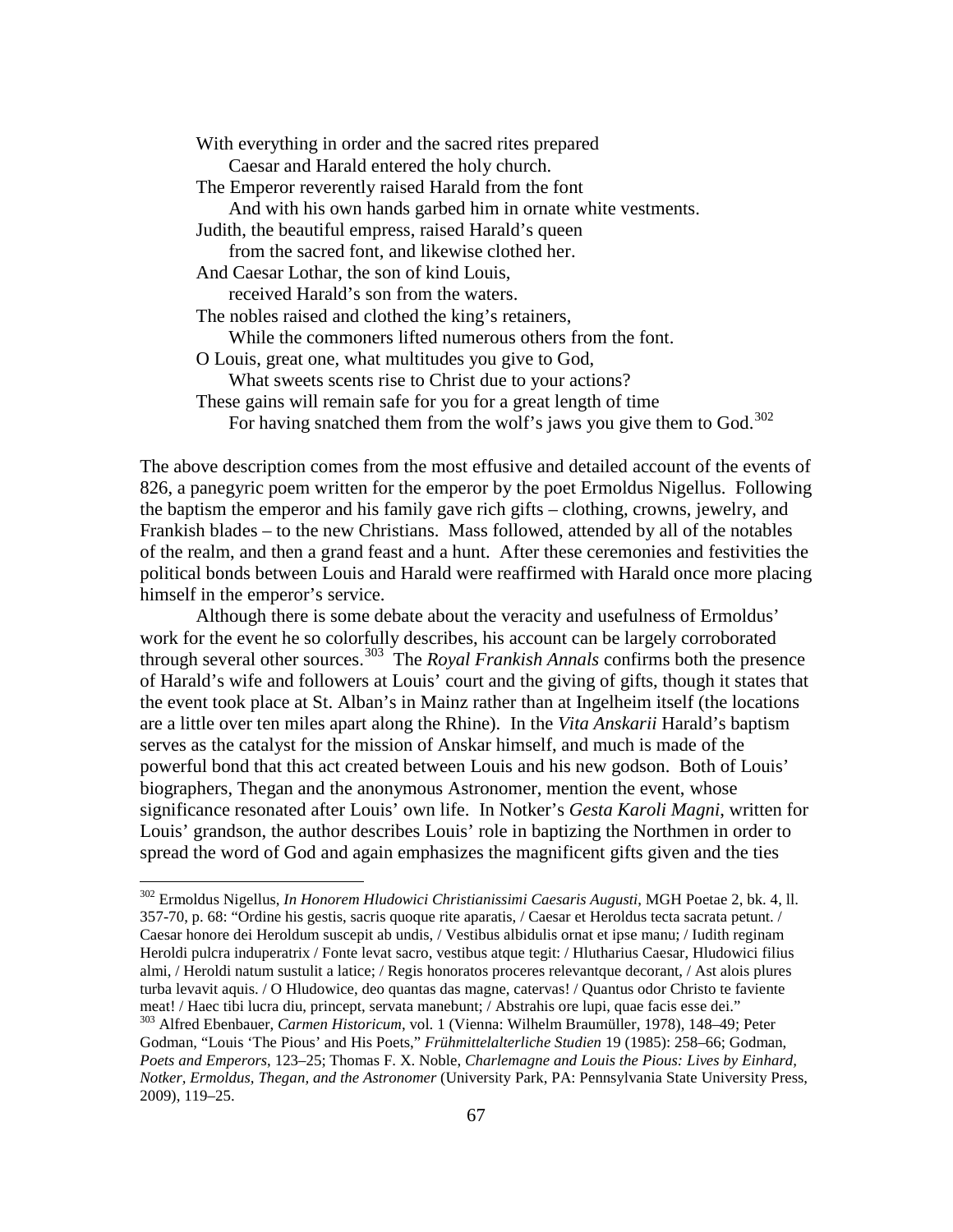formed between the baptized and their sponsors.[304](#page-82-0) The *Annales Xantenses,* compiled sometime between the tenth and twelfth century and relying on earlier sources (in this case perhaps Thegan), provides another interesting editorial. Following the description of the baptism of Harald and more than 400 of his followers the annalist writes, "From that time on the many evils of that people inflicted on the Catholic Church grew."<sup>[305](#page-82-1)</sup> An event that contemporaries had regarded as a sign of Louis' success and superiority over the Northmen, in hindsight, came to be seen as a precursor to a period of strife and doom.

At the time, however, the events of 826 must have seemed the crowning moment in the ongoing struggle for control over northern Europe. The baptism of Harald was rife with both symbolic and practical consequences. At its heart the staging of Harald's visit, from beginning to end, was designed to display the wealth and power of the Christian emperor, his court, and his people. Louis was demonstrating for all to see who was responsible for Harald's kingship. Harald approached the emperor once more as supplicant, along with his family, and his followers. Following the baptism the emperor and his family gave rich gifts to the Danes, again in the sight of everyone. In a world where gift giving served as a sign of ones capacity to rule, the act of gifting not just to Harald but also to his followers must have been particularly striking. Louis' gift giving in essence usurped Harald's role among his men, demonstrating his superiority to the Franks as well as the Danes. The nature of the gifts given was also highly significant. After their baptism, the Danes were garbed in Frankish clothes and thus visibly moved from one world, one culture, to another. The very act of dressing and, more importantly, crowning the Danish ruler, his wife, and his son, emphasized the power relationship between the two parties.<sup>[306](#page-82-2)</sup> Tales of the meeting must have reverberated throughout the Frankish world and among the Danes.

Besides displaying cultural and political superiority, Louis also wanted to strengthen the ties between Harald and himself and thus between the two peoples. Louis was not merely arranging for the baptism of the Danish king; he was playing a central role. By acting as Harald's sponsor the Frankish emperor was establishing a spiritual kinship between himself and the newly Christian Dane, with himself in the role of spiritual parent. Rimbert explicitly draws that conclusion in the *Vita Anskarii*. "And when Harald was sprinkled with the holy waters of baptism Louis himself raised him from the sacred font and adopted him as his son."<sup>307</sup> In the eyes of the church and the Christian Franks Harald was re-born; the ceremony of baptism forged a new relationship between the two men that went beyond earlier political submissions. Their relationship was not merely religious. As Joseph Lynch puts it, "Godparenthood involved a patron/client relationship in which the adult sponsor protected and promoted the 'adopted' child over a long period of time, perhaps even a lifetime. Such a bond could not ordinarily be symmetrical in its demands, since the godparent and godchild did not

<span id="page-82-1"></span><span id="page-82-0"></span><sup>&</sup>lt;sup>304</sup> Notker, *Gesta Karoli Magni Imperatoris*, bk 2, c. 19, p. 89.<br><sup>305</sup> AX, s.a. 826, p. 7: "Ex eo tempora multa mala increverunt a gentilibus super aecclesiam catholicam."<br><sup>306</sup> Arnold Angenendt, *Kaiserherrschaft und* 

<span id="page-82-2"></span>*in der abendländischen Missionsgeschichte* (Berlin: De Gruyter, 1984), 216–17; Gerd Althoff, *Family, Friends and Followers*, trans. Christopher Carroll (Cambridge: Cambridge University Press, 2004), 136– 39.

<span id="page-82-3"></span><sup>307</sup> Rimbert, *Vita Anskarii*, c. 7, p. 26: "Et sacro baptismate perfusum ipse de sacro fonte suscepit sibique in filium adoptavit."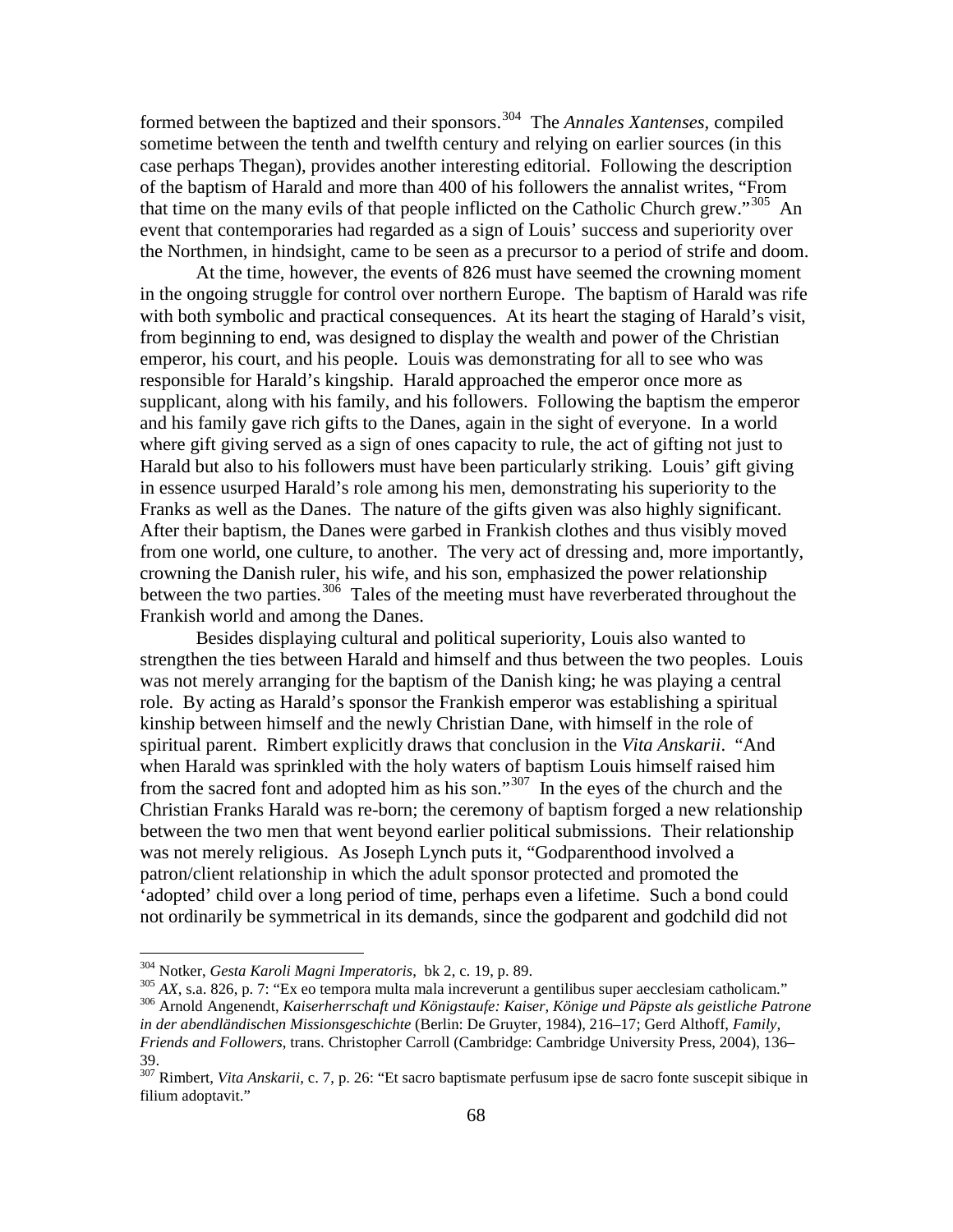stand on an equal footing. The godparent was the authority figure, freely giving material aid and advice, while the godchild was the client, reciprocating with gratitude and respect."<sup>[308](#page-83-0)</sup> The empress Judith, acting as sponsor in her own right, became spiritual mother to Harald's wife. Lothar, Louis' oldest son (and since 817 theoretical coemperor) took on the role of godfather to Harald's son, thus cementing ties between the two dynasties in the next generation. As the godparent of Harald's son, he also functioned as a co-parent with Harald, creating potential horizontal ties between the two families as well. Ermoldus gives us further evidence of the links made between Harald's family and the Carolingians. When Harald and his following departed for home "the son and nephew of the [Danish] king remained at court to serve among the royal guard, and learn the laws of the Franks."<sup>[309](#page-83-1)</sup> As with their uncle Hemming, this act of fostering and hospitality was designed to create links and influence over the next generation of aristocrats and dependent rulers.<sup>[310](#page-83-2)</sup> The baptism of 826 created an intricate web of ties between the two royal families, one that Louis hoped would create long lasting connections between Denmark and Francia and cement the hegemony of the Carolingians on their northern borders.

Before the Danish king left Ingelheim Louis undertook one final action designed to bind the two rulers together. He gave Harald "a county, known as Rüstringen, from the province of Frisia, so that he and his followers might find refuge there if necessary."<sup>[311](#page-83-3)</sup> By handing over a piece of land in Frisia, Louis was able to demonstrate the benefits of continued Frankish support and create deeper political and social ties between the two kings. Even at this moment of success, the granting of Rüstringen as a possible refuge demonstrates how aware Louis was of the ongoing tensions in Scandinavia. While he might hope for the continued success of his chosen candidate, the ongoing struggle for supremacy between the various kings of Denmark made the creation of a safe base of operations a wise political move. Rüstringen's location on the borders of the empire on the river Weser would also allow Harald to continue on as a disruptive force in Scandinavia should he be forced to flee.

Beyond its function as a refuge, the true nature of Louis' gift of Rüstringen remains difficult to determine. While the *Royal Frankish Annals* states that a "county" was given, there is no real agreement in the contemporary sources about the size of the territory nor what the gift of this county entailed. Was Harald in fact made a count, with all of the duties and privileges attached to that position? It seems unlikely, given the fact that Harald was expected to return to his kingdom after the baptism rather than to remain in Frisia and serve Louis directly. It is only in the *Vita Anskarii*, written several decades later, that the term "benefice" is used and even here Rimbert indicates that the territory was given as a sort of insurance against exile. No indication of service is made and Harald is never referred to as "count" in any Frankish sources. Rather than a countship

<span id="page-83-0"></span> <sup>308</sup> Joseph H. Lynch, *Godparents and Kinship in Early Medieval Europe* (Princeton: Princeton University Press, 1986), 191.

<span id="page-83-1"></span><sup>309</sup> Ermoldus, *In Honorem Hludowici*, bk. 4, ll. 629-30, p. 76: "Filius atque nepos ipsius regis in aula / Excubiis vigilant, Francica iura colunt."

<span id="page-83-2"></span><sup>310</sup> Matthew Innes, "'A Place of Discipline': Carolingian Courts and Aristocratic Youth," in *Court Culture in the Early Middle Ages*, ed. Catherine Cubitt (Turnhout: Brepols, 2003), 59–76. <sup>311</sup> *RFA*, s.a 826, p. 170: "In qua provincia unus comitatus, qui Hriustri vocatur, eidem datus est, ut in eum

<span id="page-83-3"></span>se cum rebus suis, si necessitas exigeret, recipere potuisset."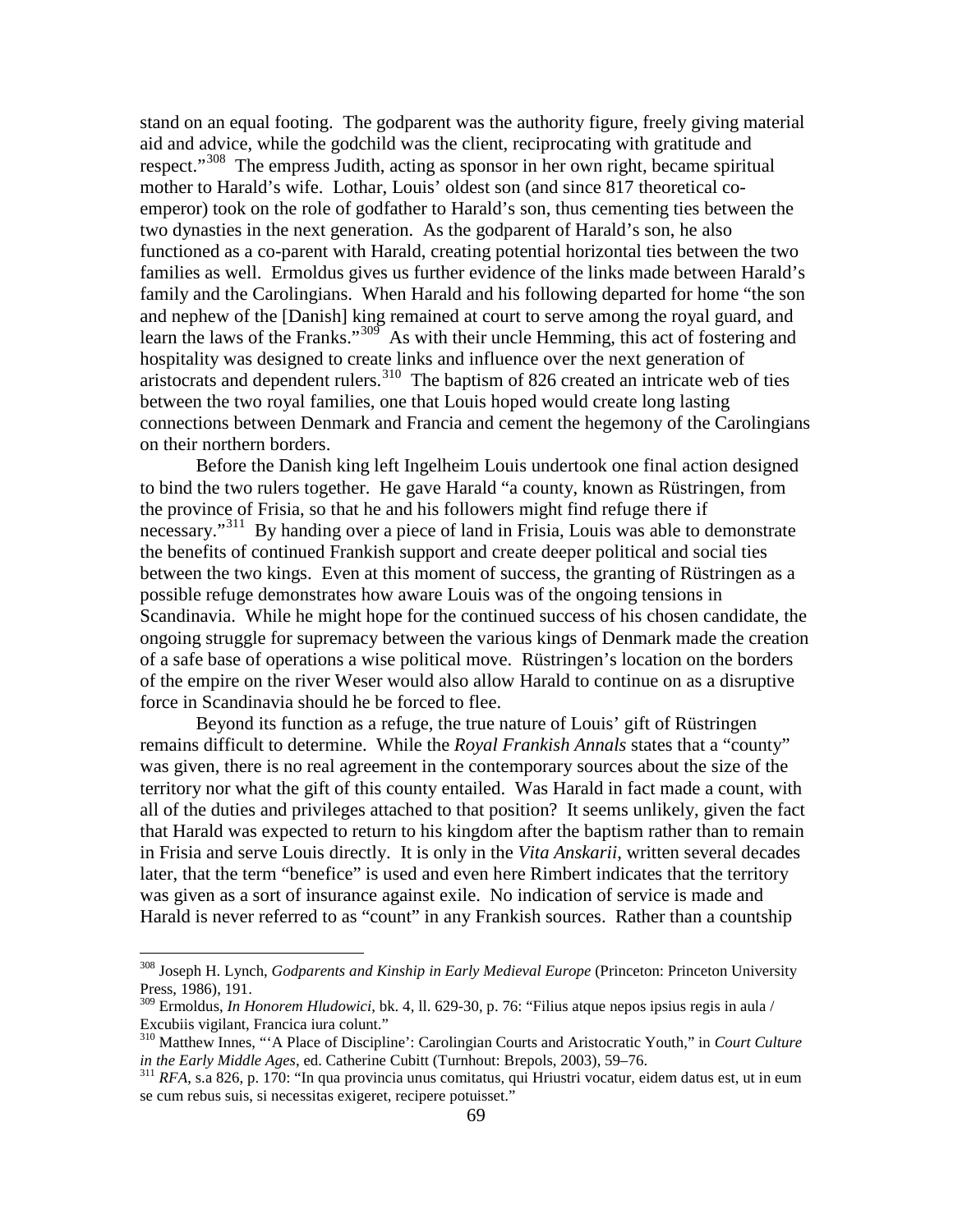or a benefice, with the service that this would entail, Louis' gift was probably offered to both provide material support for Harald and reassure the king of Louis' support and encourage him to seek baptism and closer ties to the Franks, despite potential negative reactions among the Danes. Ermoldus' refers to the gift as an "estate" (*praedium*), which might indicate that Harald was not being given territory so much as a safe base of operations. [312](#page-84-0) That Ermoldus goes on to call the area "rich in vines" (unlikely given Rüstringen's location in the marshy coastlands of Frisia) can probably be attributed to the poet's constant tendency towards exaggeration and aggrandizement.

The significance of Louis' gift, which in many ways seems to have been an afterthought compared with the importance of Harald's baptism, should not be underestimated, however. While Harald's father Halfdan may have received an estate or even a benefice from Charlemagne when he submitted to his authority we have no explicit proof of this. Likewise, while it seems likely that at some point Harald's brother Hemming was granted land near Walcheren where he met his end in 837, it is unclear when exactly that might have occurred or under what terms. The gift of Rüstringen is thus the first explicit evidence we have of a Northman receiving land from a Carolingian ruler, albeit in a quite limited sense. In Louis' gift to Harald we can perhaps see the first signs of a practice that would become commonplace throughout the second half of the ninth century and into the tenth: the granting of land and even of titles to Northmen (many of them in fact related to Harald) in an effort to gain control over and security from Scandinavian raiders. [313](#page-84-1)

 The baptism, submission, and gift of Rüstringen to Harald marked a major victory in the ongoing campaign to secure Frankish influence over their northern neighbors. But what did Harald have to gain by humbling himself once again and by so firmly aligning himself within the Frankish world, both politically and spiritually? Ermoldus presents us with an image of the pagan king being impressed by the preaching of the bishop Ebbo, swayed by the power of the Christian God away from his false idols:

By his example and by his honest words I believe in the true god and I reject hand made idols. Therefore I have hurried by boat to your kingdom so that I may join in your faith.<sup>[314](#page-84-2)</sup>

While repeated experiences with the power and might of the Franks may have convinced the Danish king of the glory and efficacy of their religion, Ermoldus' vision of a king motivated by purely spiritual motives seems suspect. Rimbert's account of the meetings between Harald and Louis that preceded the Dane's baptism is somewhat more plausible. "While Louis kept the Danish king with him at court he and others encouraged Harald to

<span id="page-84-0"></span> <sup>312</sup> Ermoldus, *In Honorem Hludowici*, bk. 4, ll. 613-14, p. 75: "Illius est propter tribuit sibi praedia fines, / Et loca vinifera multimodasque dapes."

<span id="page-84-1"></span><sup>313</sup> Lund, "Allies of God or Man"; Smith, "*Fines Imperii*: The Marches," 183; Coupland, "From Poachers to Gamekeepers."

<span id="page-84-2"></span><sup>314</sup> Ermoldus, *In Honorem Hludowici,* bk. 4, ll. 345-48, p. 67: "Cuius ego exemplo verbis recreatus honestis, / Credo deum verum, respuo sculpta manus. / Idcirco ad vestrum properavi remige regnum, / Ut mihi vestra fides consociata foret.'"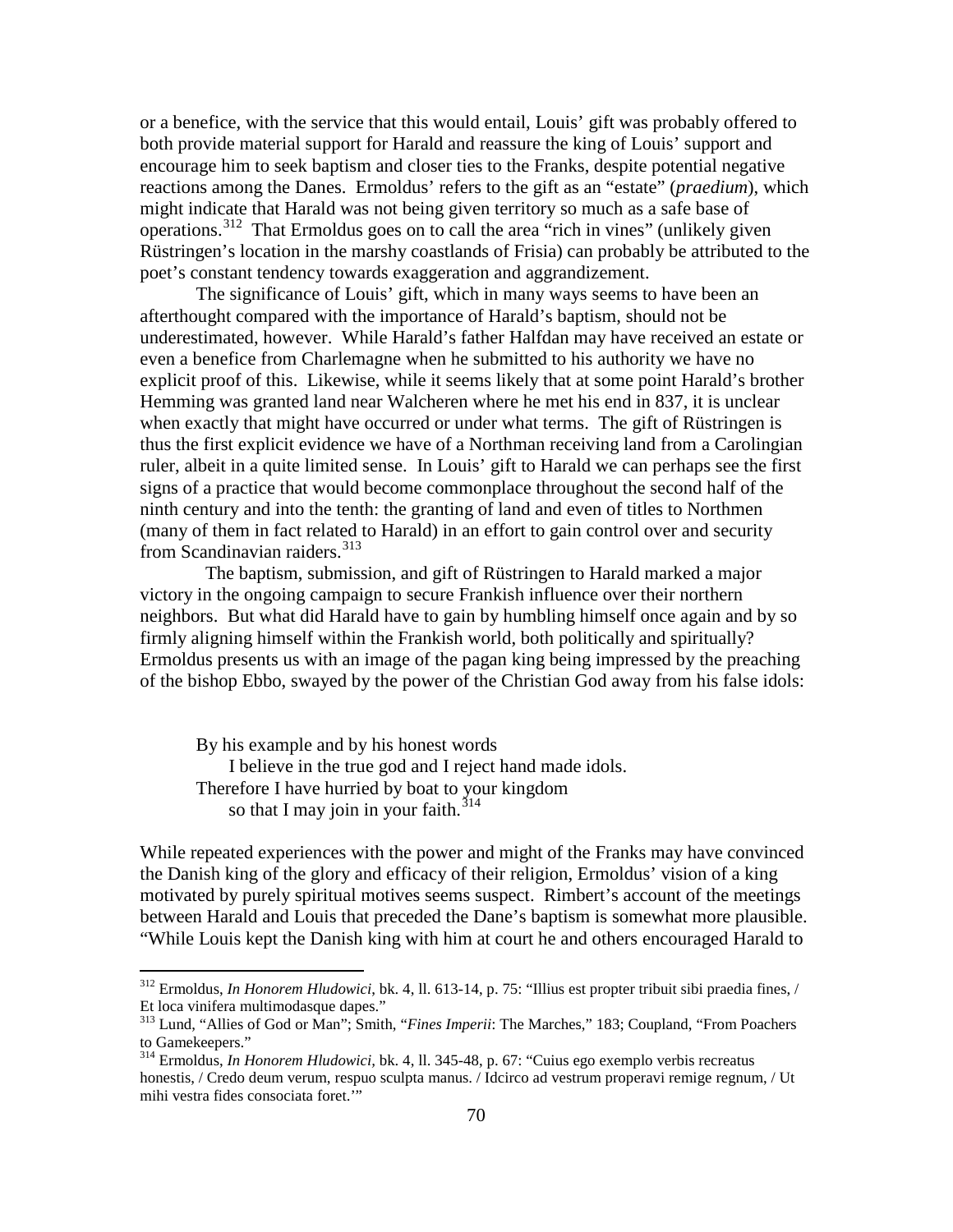take up the Christian faith. For certainly then there would be greater familiarity between the two people and as a Christian people [the Franks] would be more eager to give aid to Harald and his kingdom if both peoples worshiped the same God."[315](#page-85-0) When put in these terms the baptism of Harald makes a good deal of sense. Although he had, with the aid of Louis, managed to return to power in Denmark, his position was clearly tenuous. To continue receiving aid from his patron, a new commitment was necessary. The gift of Rüstringen, as well as various expensive material goods, and the promise of future aid indicate that Harald's hopes were, for the time being, fulfilled. Harald's decision to convert was thus most likely driven primarily by a desire to reaffirm and expand the political, military, and economic benefits of his relationship with Louis, a largely practical decision.<sup>[316](#page-85-1)</sup>

# **Christian Inroads in Scandinavia**

For Louis, the baptism of Harald brought with it a number of practical political benefits. It also brought with it the chance to fulfill one of his duties as Christian emperor: the spread of God's word across the world.<sup>317</sup> By convincing Harald to receive baptism, Louis hoped not only to create tighter links between the two rulers but to effect the salvation of Harald's soul and ideally the Christianization of the heathen Northmen. Louis was opening up another new front in the ongoing relationship between the Franks and Scandinavians. Harald's conversion served as the first major success in this new venture, one that ran parallel with Carolingians' attempts to exert stronger political control over northern Europe.

While there are a few scattered references to attempts by missionaries to make inroads in Scandinavia, most notably in the *Vita Willibrordi* discussed in the previous chapter, we have no record of any attempts by Charlemagne to introduce Christianity to Scandinavia. Charlemagne's missionary efforts were primarily focused on the Saxons. As the Saxon Wars came to a close the major tool of Christianization on the northern borders had been the founding of churches and dioceses designed to create a permanent Christian presence.<sup>318</sup> While the establishment of dioceses such as Bremen and

<span id="page-85-0"></span> <sup>315</sup> Rimbert, *Vita Anskarii*, c. 7, p. 26: "Qui eum secum detentum tam per se quam per alios ad suscipendam christianitatem cohortatus, quod scilicet inter eos ita maior familiaritas esse posset, populusque christianus ipsi ac suis promptiori voluntate in adiutorium sic veniret, si uterque unum coleret Deum."

<span id="page-85-1"></span><sup>316</sup> Stéphane Coviaux, "Baptême et conversion des chefs scandinaves du IXe au XIe siècle," in *Les fondations scandinaves en Occident et les débuts du duché de Normandie*, ed. Pierre Bauduin (Caen:

<span id="page-85-2"></span><sup>&</sup>lt;sup>317</sup> Hauck, "Der Missionsauftrag Christi und das Kaisertum Ludwigs des Frommen," 289–95; Costambeys, Innes, and MacLean, *The Carolingian World*, 80–110; Ian Wood, "Ideas of Mission in the Carolingian World," in *Le Monde Carolingien: Bilan, Perspectives, Champs de Recherches*, ed. Wojciech Fałkowski and Yves Sassier (Turnhout: Brepols, 2009), 183–98. <sup>318</sup> Heinrich Büttner, "Mission und Kirchenorganisation des Frankenreiches bis zum Tode Karls des

<span id="page-85-3"></span>Grossen," in *Karl der Grosse: Lebenswerk und Nachleben*, ed. Helmut Beumann, vol. 1 (Düsseldorf: L. Schwann, 1965), 474–75; Ian Wood, "An Absence of Saints? The Evidence for the Christianisation of Saxony," in *Am Vorabend Der Kaiser Krönung*, ed. Peter Godman, Jörg Jarnut, and Peter Johanek (Berlin: Akademie Verlag, 2002), 335–40; Knibbs, *Ansgar, Rimbert, and the Forged Foundations of Hamburg-Bremen*, 53–59.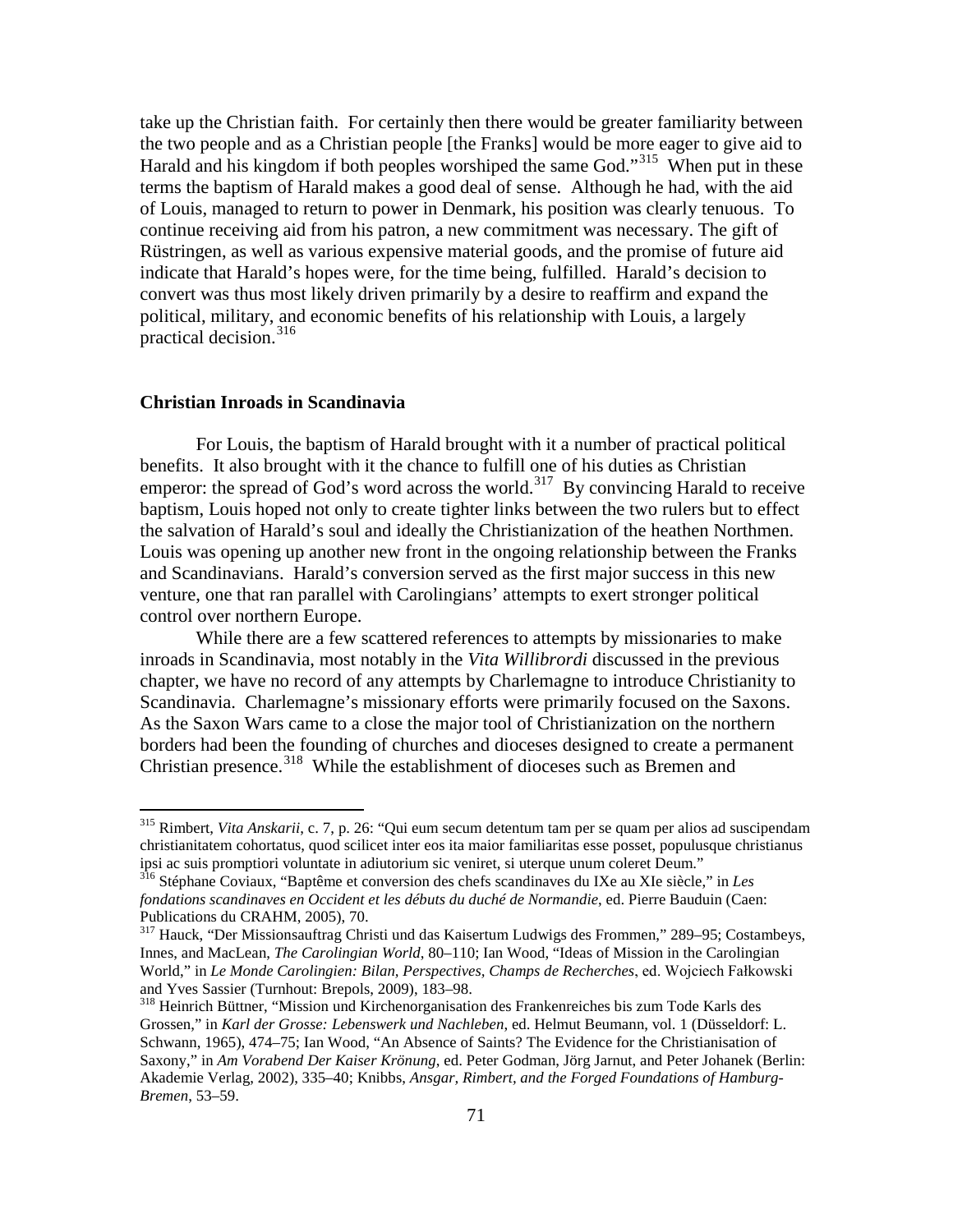Paderborn may have had some effect beyond their borders on the Weser, Charlemagne does not seem to have had an explicit interest in missionary efforts across the Elbe to either the Slavs or Danes. Louis, on the other hand, embraced the idea of a northern mission as a part of his Christian duty and his ongoing attempts to develop a stronger hold over the territories beyond the empire's northern borders.

While Louis had succeeded in restoring Harald to power in Denmark and control over the Slavs had been reestablished, the situation in the north was in need of further dedicated attention if it were to remain stable. The Christianization of Scandinavia could serve to more fully bring the Northmen into the orbit of the Franks, not just politically but culturally and spiritually as well. Thus, another important member of the emperor's court, Archbishop Ebbo of Reims, accompanied the two Frankish counts dispatched to investigate the state of affairs in Denmark in 823. Born to servile parents on a royal fisc in Saxony and patronized from an early age by Charlemagne, possibly due to his mother's role as a wet nurse to Louis, Ebbo was raised at the court and eventually granted his freedom. He served as one of Louis' key advisors in Aquitaine, and when his lord became emperor he went with him to Aachen.<sup>319</sup> In 816 he was appointed archbishop of Reims, as part of the ongoing campaign by Louis to place loyal supporters in the empire's most important ecclesiastical positions.<sup>[320](#page-86-1)</sup> With his Germanic background and links to the ongoing conversion of Saxony, his high intellectual and clerical status, and his close ties to the emperor, Ebbo was an ideal choice to undertake an evangelical campaign designed to draw the Danes firmly under the empire's influence. In 822 Ebbo was granted a papal mandate to undertake a mission to Scandinavia and made legate to the pagan north (*partis aquilonis*).[321](#page-86-2) A year later, alongside two other bishops, Haltigar of Cambrai and Willerich of Bremen, he undertook the first foray into the territory of the Danes.

Ebbo's success is hard to gauge. Writing in the 1970s, Peter McKeon called his work "only [a] partial success."[322](#page-86-3) Recent scholarship, such as Erik Knibbs' *Ansgar, Rimbert and the Forged Foundations of Hamburg-Bremen,* has been more generous.[323](#page-86-4) Certainly the long-term effects of Ebbo's mission seem to have been minor. In the short term, however, the archbishop's mission seemed to have had the desired effect of introducing Christianity to Scandinavia creating new opportunities for communication and contact. Contemporary sources certainly give the impression that the mission to the North was proceeding as planned. Ermoldus directly attributes the decision by Harald to receive baptism to Ebbo's efforts.[324](#page-86-5) The *Royal Frankish Annals* states that during his

<span id="page-86-0"></span> <sup>319</sup> MGH Conc. 4, no. 24, pp. 239; Thegan, *Gesta Hludowici imperatoris*, c. 44, pp. 232-38. For a detailed summary of Ebbo's career as archbishop see Peter R. McKeon, "Archbishop Ebbo of Reims (816–835): A Study in the Carolingian Empire and Church," *Church History: Studies in Christianity and Culture* 43, no.<br>4 (1974): 437–47.

<span id="page-86-1"></span> $\frac{320}{320}$  Stuart Airlie, "Bonds of Power and Bonds of Association in the Court Circle of Louis the Pious," in *Charlemagne's Heir: New Perspectives on the Reign of Louis the Pious (814-840)*, ed. Peter Godman and Roger Collins (Oxford: Clarendon Press, 1990), 191–204; Hen, *The Royal Patronage of Liturgy in* 

<span id="page-86-3"></span>

<span id="page-86-2"></span><sup>&</sup>lt;sup>321</sup> Paschal I, MGH Ep. 5, pp. 68-70; Anskar, MGH Ep. 6, p. 163.<br><sup>322</sup> McKeon, "Archbishop Ebbo of Reims (816–835)," 439.<br><sup>323</sup> Knibbs, *Ansgar, Rimbert, and the Forged Foundations of Hamburg-Bremen*, 67–68.<br><sup>324</sup> Ermold

<span id="page-86-5"></span><span id="page-86-4"></span>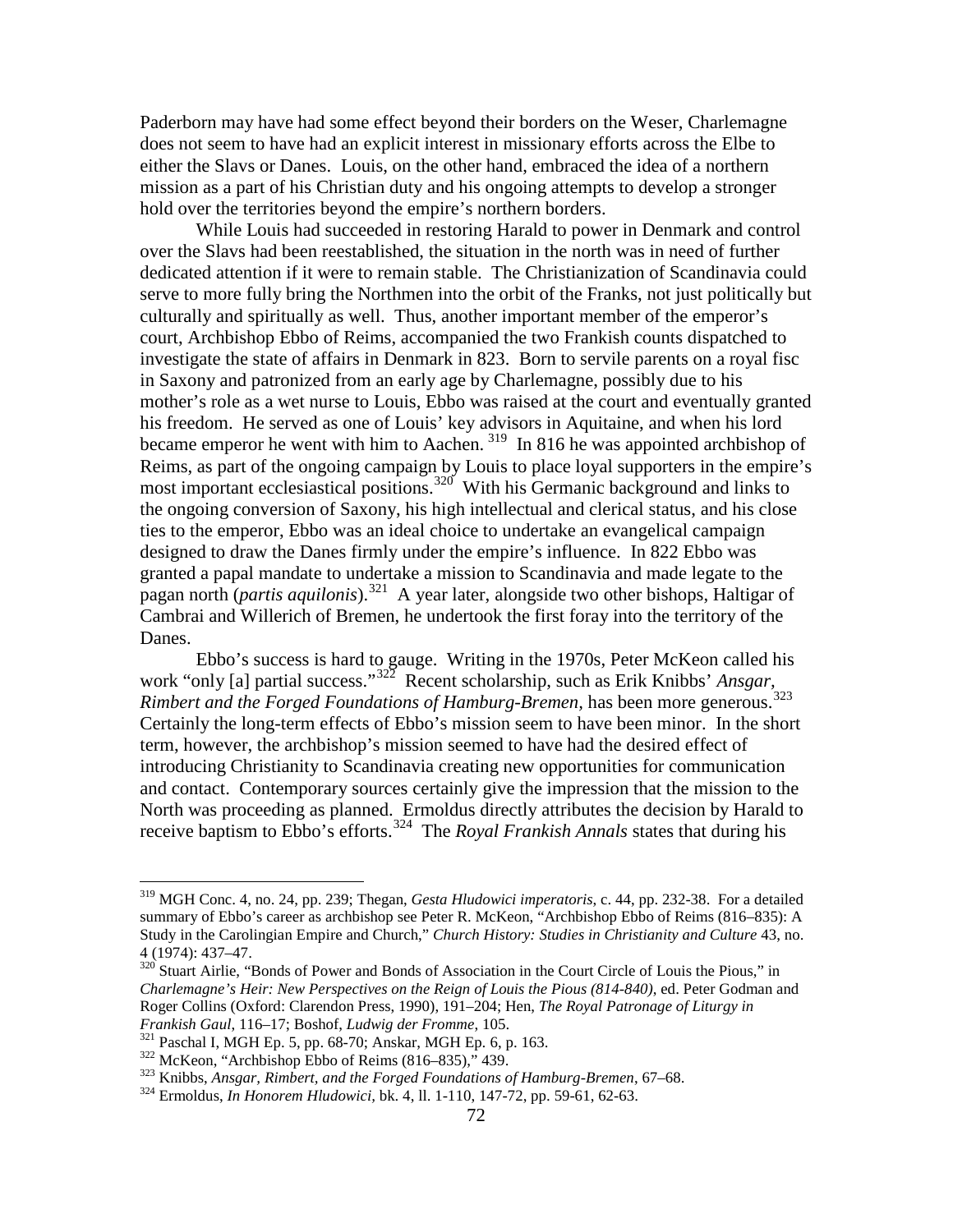822-23 trip the archbishop "baptized many of the Danes, leading them to the faith."<sup>325</sup> Writing several decades later, Rimbert also had high praise for his efforts, making it clear that the archbishop not only made several additional trips to Scandinavia but actively supported further attempts by other missionaries in both Denmark and Sweden, including several by his own family members.<sup>326</sup> Among Ebbo's protégés was the monk Anskar, chosen to minister to the newly baptized Harald.

 As Harald's godfather, the emperor had a responsibility to see to his spiritual education and wellbeing, as well as that of the large retinue that had been baptized alongside him. Harald's age and his imminent return to pagan Denmark made that a more difficult task. It was necessary to give the Danish king a teacher, a holy man charged with Harald's spiritual education and the continued spread of the Christian faith both among the newly converted and among the Danes at large. The man chosen was Anskar, who in time became the most important figure in the Carolingians' attempt to Christianize Scandinavia. Raised at the abbey of Corbie, Anskar was among those chosen in 822 to serve at the foundation of New Corbie (more commonly known as Corvey), on the Weser River, as part of Louis' efforts to continue the extension of Christianity northward. At Corvey Anskar served as a teacher of the monastic school, responsible for the education and training of oblates preparing to take their monastic vows. Rimbert tells us that "he was found by all to be so admirable and pleasing at this that he was chosen by common assent to preach the word of God to the people in church. And thus it was that he became both the first master of the school at Corvey and the first teacher of the people."[327](#page-87-2) Anskar's experience in teaching the foundations of Christian life to both an ecclesiastical and lay audience was undoubtedly one reason for the choice of the young monk (not yet 30 in 826) as Harald's teacher and companion. Another reason, if Rimbert's *Vitae* is to be believed, was Anskar's fervent interest in both missionary work and the potential chance for martyrdom that might come with it. $328$ 

When Harald and his following departed, Anskar and a few fellow monks went with him, prepared to solidify the gains already made and to further the goals of Louis and his advisors both spiritually and politically. Ermoldus, certainly overstating his case in his attempt to flatter and win favor from Louis, ends the meeting of 826 with these effusive words:

Louis, you gave this kingdom of Denmark to almighty God and joined that distinguished realm to your kingdom. The kingdom that the arms of your father had not been able to gain in war entreated you by its own will to rule.

The realm that neither Roman power nor Frankish law had held

<span id="page-87-2"></span><sup>327</sup> Rimbert, *Vita Anskarii*, c. 6, p. 26: "In qua re ipse per omnia tam probabilis et acceptus inventus est, ut omnium electione publice quoque in ecclesia verbum Dei populis praedicaret. Sicque factum est, ut eiusdem loci ipse primus et magister scolae et doctor fieret populi."

<span id="page-87-0"></span> <sup>325</sup> *RFA*, s.a. 823, p. 163: "Ebo Remorum archiepiscopus, quiconsilio imperatoris et auctoritate Romani pontificis praedicandi gratia ad terminos Danorum accesserat et aestate praeterita multos ex eis ad fidem venientes baptizaverat ... ."

<span id="page-87-1"></span><sup>&</sup>lt;sup>326</sup> Wood, *The Missionary Life*, 123–24; James Palmer, "Rimbert's Vita Anskarii and Scandinavian Mission in the Ninth Century," *The Journal of Ecclesiastical History* 55, no. 2 (2004): 252.

<span id="page-87-3"></span><sup>328</sup> Ibid., c. 3 and c. 40.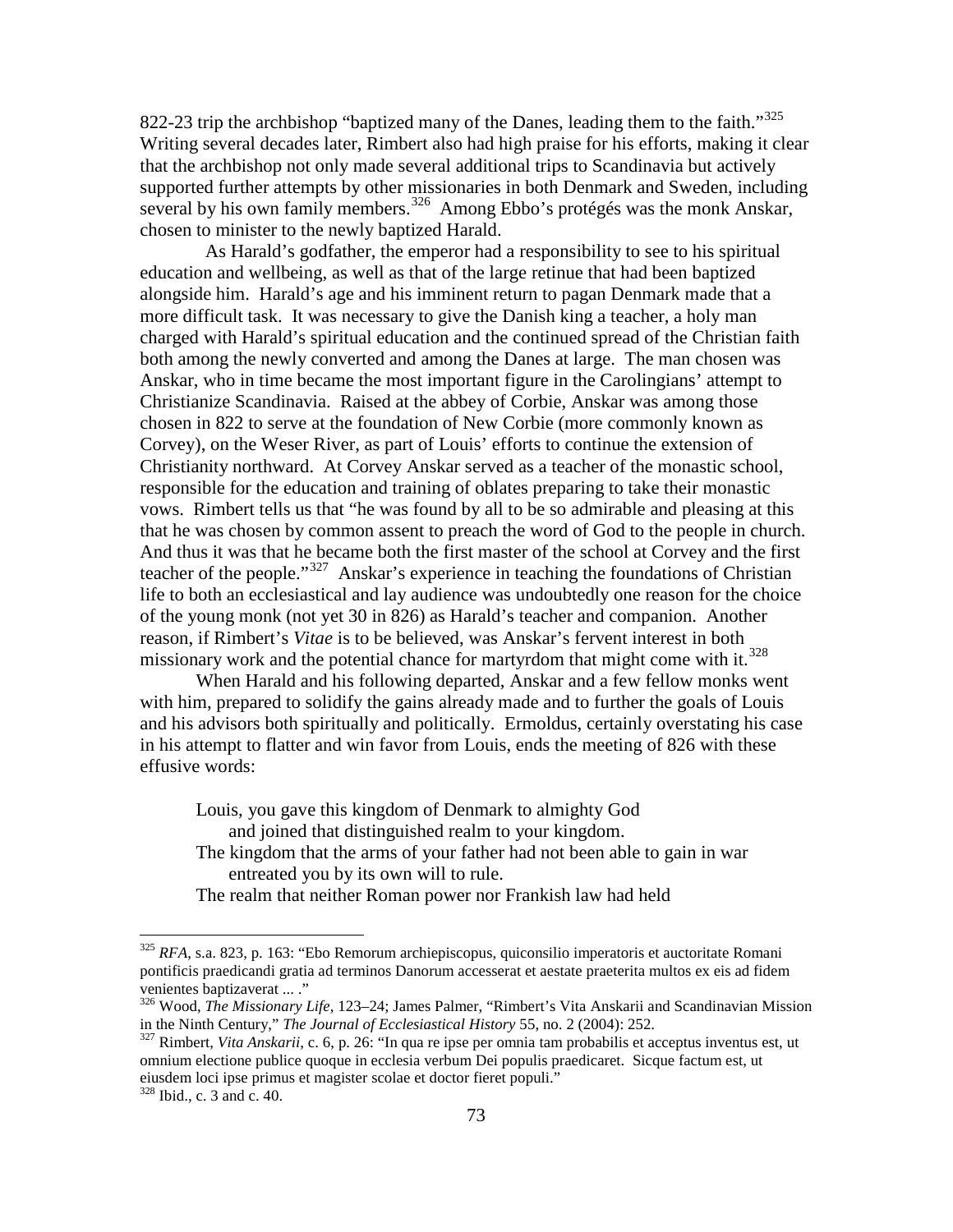O father, in Christ's name you take them in hand. $329$ 

Within a year, however, the carefully orchestrated political and religious plans of 826, and indeed of the previous ten years unraveled. Louis' unwavering support for his chosen Danish candidate would, in hindsight, come to be seen as a significant waste of resources. In the last decade of Louis' reign, the empire was rent with internal strife. Even as the Franks struggled to come to consensus over issues of authority and filial duty the relationship between Francia and Scandinavia entered a new phase, hinting at the struggles that characterized the next century and more.

### **The Unraveling of a Northern Policy**

The strategic value of Harald's latest turn to the Carolingians was short-lived. Within a year Harald was once more forced from power by his rival kings and driven into exile. While the relationship between the two dynastic branches of Denmark had been deteriorating almost from the moment that Louis had engineered Harald's return to power in 819, the Danish king's choice to throw in his lot so explicitly with the Christian Franks may well have served as the catalyst for his ouster in 827. The struggle over whether the Danes would fall under the sway of their southern neighbors or exercise authority in competition with them had been ongoing since the turn of the century. Despite Louis' best efforts to prop up Harald and his family, in the long run the Carolingians had not counted on the fierce resistance to their influence that the sons of Godfrid used to martial support for their faction. Harald's own suitability both as a ruler and a political pawn can also be questioned. His inability to maintain his position without foreign aid and his continued willingness to demonstrate his weakness to all by submission after submission to the Carolingian emperor must have severely undermined his position among the Danish aristocrats and chieftains.

In 829 Louis made his last serious attempt to champion Harald's cause. A conference between the Franks and the Northmen was organized, with the dual goal of confirming the earlier peace treaties with the sons of Godfrid and returning Harald to power. Like the diplomatic meetings of 809, 811, and 813, this conference was to involve a meeting of nobles from both peoples. The meeting never occurred. The *Royal Frankish Annals* reports that Harald, "too eager for action, broke the peace that had been agreed upon and confirmed by hostages." Harald's rash actions are difficult to understand. It seems likely that he hoped to goad the Franks into open war with his rivals. Perhaps he also feared that his support from the Franks was running out, given his ongoing inability to maintain his power without their aid. Or perhaps he was merely enraged at yet another turn in his fortunes and could not stand to co-exist peacefully with his enemies any longer. Whatever the reason, the exiled king abandoned diplomacy in favor of force, attacking across the border and burning several Danish villages. The *Royal Frankish Annals* gives us a clear view of the resulting diplomatic crisis:

<span id="page-88-0"></span> <sup>329</sup> Ermoldus, *In Honorem Hludowici*, bk. 4, ll. 633-38, p. 76: "Haec, Hludowice, deo das tu quoque lucra potenti, / Et socias regnis inclita regna tuis; / Arma patrum nullo quae non valuere duello, / Sponte sua, capere, te modo regna petunt; / Quod nec Roma potens tenuit, nec Francicia iura, / Tu retines Christi nomine cuncta pater."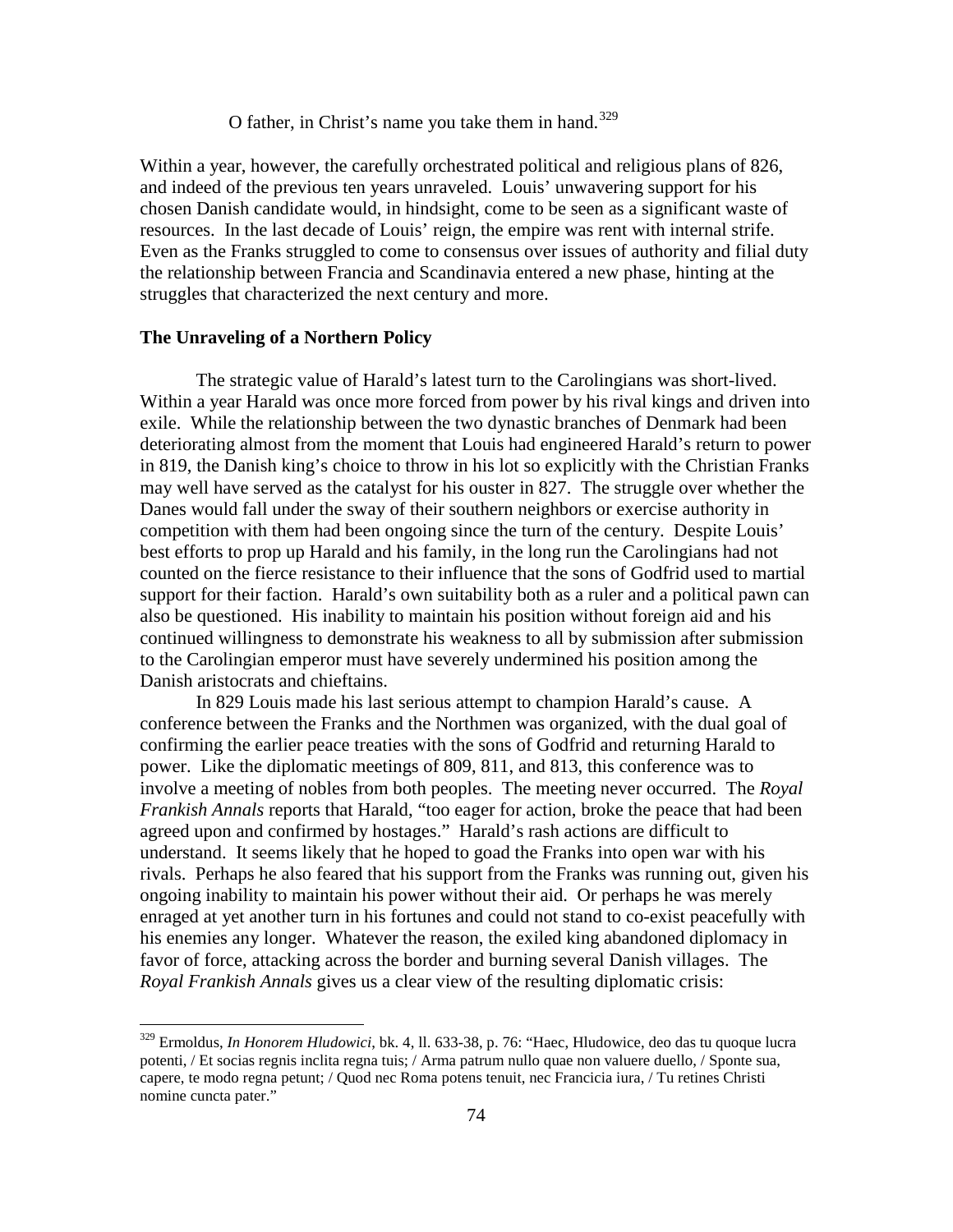In response to this attack the sons of Godfrid gathered troops and immediately advanced into the Danish march. Our people were stationed on the banks of the river Eider, not expecting any trouble and so the Danes were able to cross the river and put them to flight, driving them from the castle there and seizing all their belongings. They then returned to their own camp and sent envoys to the emperor in order to stave off revenge. The envoys explained that need had driven them to these actions against their will and that they were willing to do whatever the emperor willed to make restitution and preserve the peace between the two parties.<sup>[330](#page-89-0)</sup>

From this point on relations between Louis and Harald soured. The gift of Rüstringen turned out to have been prescient. While Harald would use his position in Frisia to further his own political goals, there is no indication that the Franks made any further attempts to return Harald to power.

Instead of dealing with a pliable subordinate, the Franks were forced to engage with the descendants of Godfrid. It is telling that in the same annal where we hear of Harald's final exile from Denmark we are also finally given a name for at least one of his rivals. Horic, son of Godfrid, became the primary ruler of Denmark, featured heavily in both the annals and in other sources, such as the *Vita Rimbertii*. As with earlier rulers it remains unclear whether he was sole king (his other brothers having been gradually winnowed from power) or whether he was merely the king with whom the Franks interacted, perhaps in a capacity as over-king, or perhaps merely because his chosen territories happened to lie in southern Jutland. For all that he had been successful in removing direct Frankish influence in Denmark, Horic's successes did not render Carolingian power null and void. The immediate move to make peace following the confrontation of 828 demonstrates his fear of bringing the full force of the Franks down on his head. But the Frank's political agenda had been disrupted and had to shift its focus, even as the Danes continued to wrestle with the pressure exerted by the Franks on their political affairs.

827 brought not only a failure in Louis' long-standing northern agenda but a series of other defeats on the borders of the empire that severely rocked the confidence of the Franks. In Pannonia, Duke Baldric of Friuli was unable to prevent a series of raids by the neighboring Bulgars and Slavs. On the southern borders of the empire a Saracen army devastated the Spanish March despite the efforts of Louis, who had dispatched an army led by two of the most important nobles in the empire, Counts Hugh of Tours and Matfrid of Orléans.<sup>331</sup> A flurry of action erupted in the following year. Baldric, Hugh, and Matfrid were deposed and publicly shamed, ostensibly for their sloth and inability to

<span id="page-89-0"></span> <sup>330</sup> *RFA,* s.a. 827, p. 175: "Quod audientes filii Godofridi contractis subito copiis ad marcam veniunt et nostros in ripa Egidore fluminis sedentes ac nihil tale opinantes transito flumine adorti castris exuunt eisque in fugum actis cuncta diripiunt ac se cum omnibus copiis suis in sua castra recipiunt. Deinde inito consilio, ut ultionem huius facti praevenirent, missa legatione ad imperatorem, quam inviti et quanta necessitate coacti id fecerint, exposuerunt, se tamen ad satisfactionem esse paratos, et hoc in imperatoris esset arbitrio, qualiter ita fieret emendatum ut de reliquo inter partes pax firma maneret."

<span id="page-89-1"></span><sup>331</sup> For Hugh of Tours see Philippe Depreux, *Prosopographie de l'entourage de Louis le Pieux (781-840)* (Sigmaringen: Jan Thorbecke, 1997), 262–64; for Matfrid see ibid., 329–31.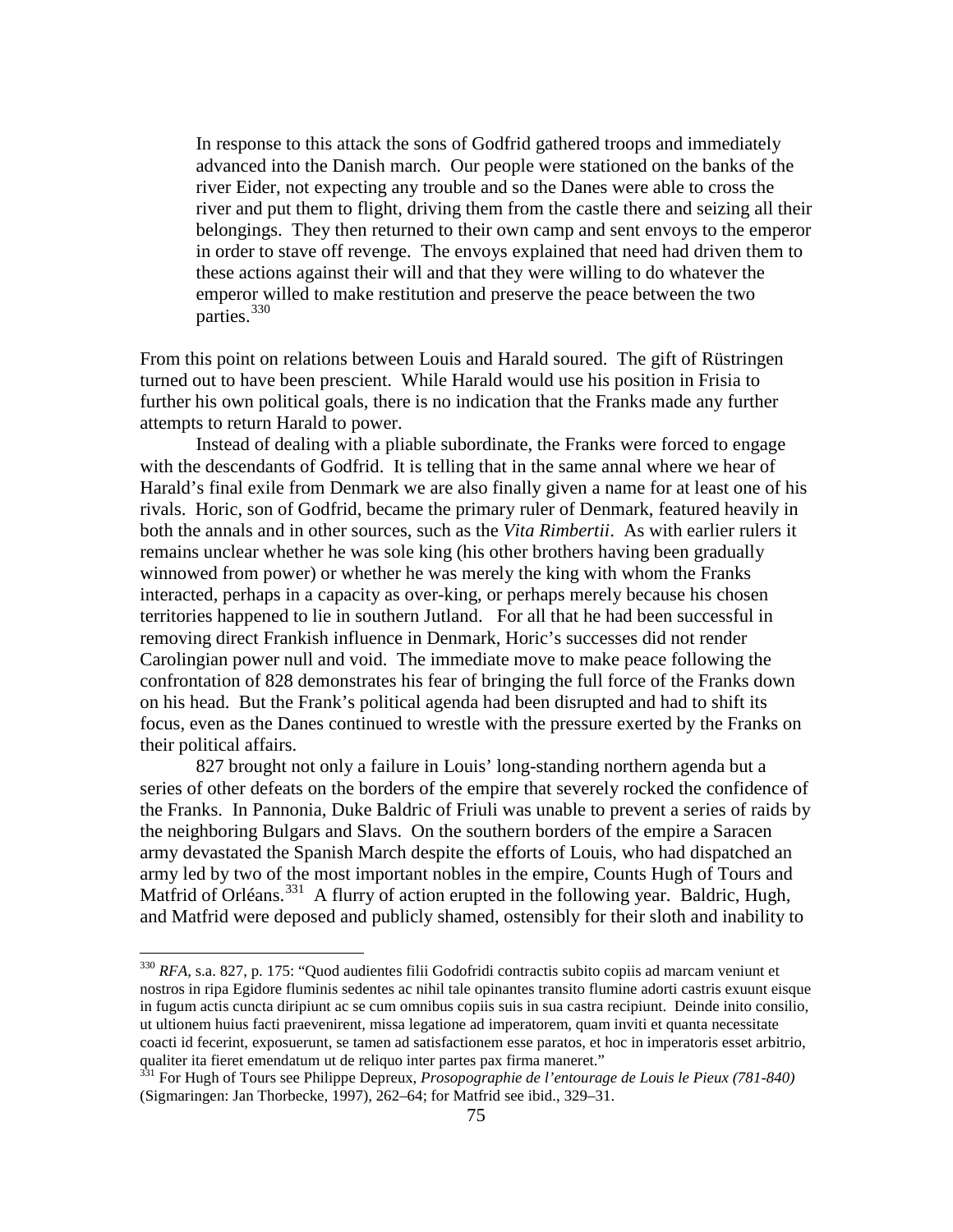defend the empire (though some historians argue that in the case of Hugh and Matfrid deeper political rivalries were at play as competing aristocratic factions struggled for influence.)<sup>[332](#page-90-0)</sup> Louis' three adult sons were dispatched with armies to the Spanish March and Friuli. And in the north peace negotiations were arranged with the Danes, only to end in disaster. Mayke De Jong notes that "one reason for this sudden action may have been a feeling of panic and fear caused by three major defeats against 'the pagans.'"<sup>333</sup> How else to explain the sudden shift in fortune and the crumbling of Frankish authority on all fronts? In addition to these political actions Louis, convinced that the empire had somehow strayed off the righteous path, convened four simultaneous church councils (at Mainz, Paris, Lyons, and Toulouse) in 829, accompanied by an empire-wide three-day fast.<sup>[334](#page-90-2)</sup> Rumors of a Danish invasion into Saxony in the summer of 829 nearly interrupted Louis' reforming activities. The calling of troops "from all parts of Francia" demonstrate just how tense matters on the borders were after the previous year's failures of foreign policy and defense. But these rumors turned out to be false and the army was disbanded.<sup>[335](#page-90-3)</sup> With this distraction out of the way, Louis convened a general assembly at Worms during which several important decisions were made. The powerful Aquitainian noble Bernard of Septimania was made palace chamberlain, and the empire was repartitioned to provide a kingdom for Louis' youngest son Charles. Following the assembly Lothar was sent back to Italy, despite (or perhaps as a result of) his vigorous actions as co-emperor throughout the crisis.

Even as the Carolingians worked to stave off further disaster and to reaffirm their position as rulers of a true Christian empire, a new opportunity for influence in Scandinavia arose. Rimbert informs us that "Swedish envoys came to Louis and informed the most merciful emperor that there were many of their people who wished to take up the Christian religion and that their king would happily allow God's priests to come there, if the Swedes were deemed worthy of such a thing."<sup>[336](#page-90-4)</sup> The speed with which the Franks responded to Björn's invitation demonstrates just how disappointing the progress of the mission to Denmark must have been following the loss of Harald as a patron. It is unclear how familiar the Franks actually were with eastern Scandinavia or the political situation there. Certainly there was a least some dim awareness of its inhabitants. The *Royal Frankish Annals* mentions that a group of Danish nobles had

<span id="page-90-0"></span> <sup>332</sup> Karl Brunner, *Oppositionelle Gruppen im Karolingerreich* (Vienna: Hermann Böhlaus Nachf., 1979), 107; Roger Collins, "Pippin I and the Kingdom of Aquitaine," in *Charlemagne's Heir: New Perspectives on the Reign of Louis the Pious (814-840)*, ed. Peter Godman and Roger Collins (Oxford: Clarendon Press, 1990), 378–81; Philippe Depreux, "Le comte Matfrid d'Orléans sous le règne de Louis le Pieux," *Bibliothèque de l'école des chartes* 152, no. 2 (1994): 355–60; for a dissenting view see de Jong, *The* 

<span id="page-90-2"></span>

<span id="page-90-1"></span><sup>&</sup>lt;sup>333</sup> de Jong, *The Penitential State*, 39.<br><sup>334</sup> MGH Capit. 2, no. 184, p. 2-3 and no 185, pp. 4-6; and see Nelson, "Aachen as a Place of Power"; de<br>Jong, *The Penitential State*, 148–84.

<span id="page-90-4"></span><span id="page-90-3"></span>Jong, *The Penitential State*, 148–84. <sup>335</sup> *RFA*, s.a. 829, p. 177. <sup>336</sup> Rimbert, *Vita Anskarii*, c. 9, p. 30: "Interim vero contigit, legatos Sueonum ad memoratum principem venisse Hludowicum. Qui inter alia legationis suae mandata clementissimo caesari innotuerunt: esse multos in gente sua, qui christianae religionis cultum suscipere desiderarent, regis quoque sui animum ad hoc satis benivolum, ut ibi sacerdotes Dei esse permitteret; tantum eius munificentia mererentur, ut eis praedicatores destinaret idoneos."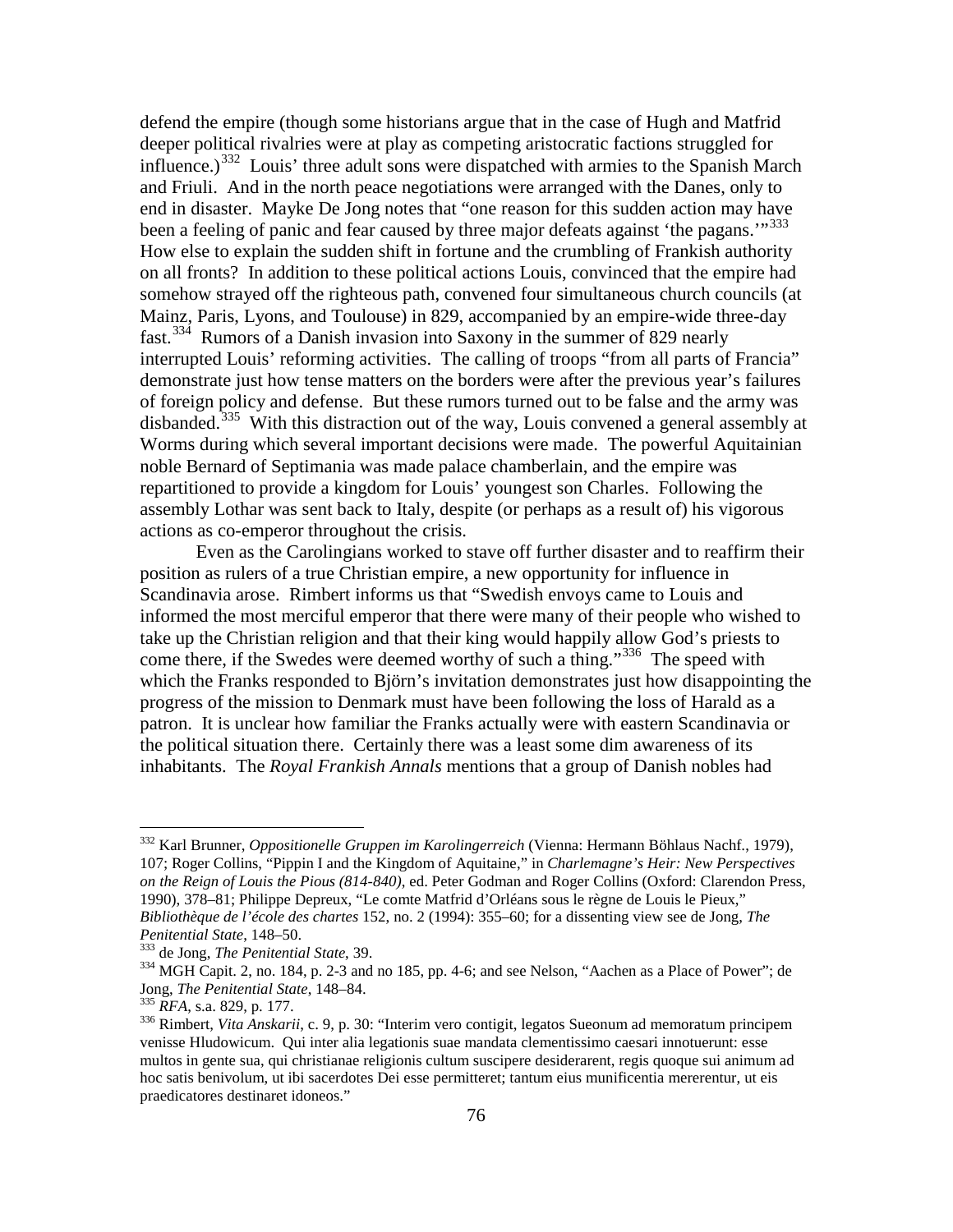sought refuge among the Swedes (*Sueones*) following the civil war in Denmark in 812.<sup>337</sup> But the 829 embassy is the first explicit political contact between the Swedes and the Franks visible in our sources. The thriving North Sea trade was the primary source of information for both Franks and Swedes, with merchants from both peoples travelling between Dorestad and the thriving Swedish emporium of Birka. Indeed, it was at Birka that the curious King Björn ruled, and it was there that Anskar set his course. The mission to Denmark, while not entirely abandoned (we are told that a monk named Giselmar took Anskar's place attending to Harald), was put on the back burner. For Louis the invitation to send missionaries to Sweden must have seemed an excellent way to recoup the losses of 827. Here was a chance to create new political ties in Scandinavia and create a possible counterweight to the growing independence of Horic and the Danes. Moreover, given the concern that the problems of the past few years had their root in spiritual failings, an opportunity to revive and expand the missionary effort to the North must have seemed a literal godsend. Frankish missionaries could both to earn new converts and truly take up the challenge to spread Christ's word to the ends of the earth. For if the Danes were fierce and uncivilized pagans, they were at least familiar neighbors, sharing a border with the Franks for several decades and engaging in ongoing diplomatic and cultural exchange. Sweden, for all the trade links that might exist, was another matter, a distant foreign world. On his trip to Denmark, Anskar accompanied a king. To get to Birka the missionary had to find passage with merchants, avoid pirates, and travel through strange lands by boat and on foot, all with the uncertain hope of a warm welcome from a largely unknown ruler. Indeed, Rimbert, using biblical verses, refers to Sweden as "the ends of the earth."<sup>338</sup> As Wood points out, "mission to the world's end automatically carried apocalyptic overtones, for Matthew 24, 14 announces: 'And this gospel of the kingdom shall be preached in all the world for a witness unto all nations; and then shall the end come." $339$  And yet his journey into the unknown seems to have gone well for Anskar. For the next two years he worked to spread God's word (and alongside it Frankish influence) into the distant north.

If Louis' actions in 828 and 829 were meant to stave off disaster and reaffirm the righteousness, stability, and power of the Franks, he was to be sorely disappointed. In 830 the first in what turned out to be a long series of revolts and challenges to his authority broke out. Between 830 and 834 the emperor faced multiple rebellions by his older sons, backed by powerful aristocratic figures and aimed at removing his chosen officials, his wife, and eventually himself from power.<sup>[340](#page-91-3)</sup> During these eventful years the emperor (and the empire as a whole) was more concerned with internal matters than with foreign relations. But concern with northern affairs did not disappear entirely. The one reference in the annals to external contacts during these years, at an assembly in 831, coincides with Louis' return to power following his sons' rebellion in 830. The assembly at Thionville included envoys from the Danes hoping for a new peace treaty. The public display of Louis receiving foreign envoys was as much about visibly representing and performing Louis' restored authority as it was about taking care of administrative and

<span id="page-91-1"></span><span id="page-91-0"></span><sup>&</sup>lt;sup>337</sup> *RFA*, s.a. 812, p. 139.<br><sup>338</sup> Rimbert, *Vita Anskarii*, c. 25.<br><sup>339</sup> Wood, *The Missionary Life*, 251.

<span id="page-91-2"></span>

<span id="page-91-3"></span><sup>&</sup>lt;sup>340</sup> For an in-depth analysis of the crises of 830-834 see de Jong, *The Penitential State*, chap. 4–6; Boshof, *Ludwig der Fromme*, 192–214.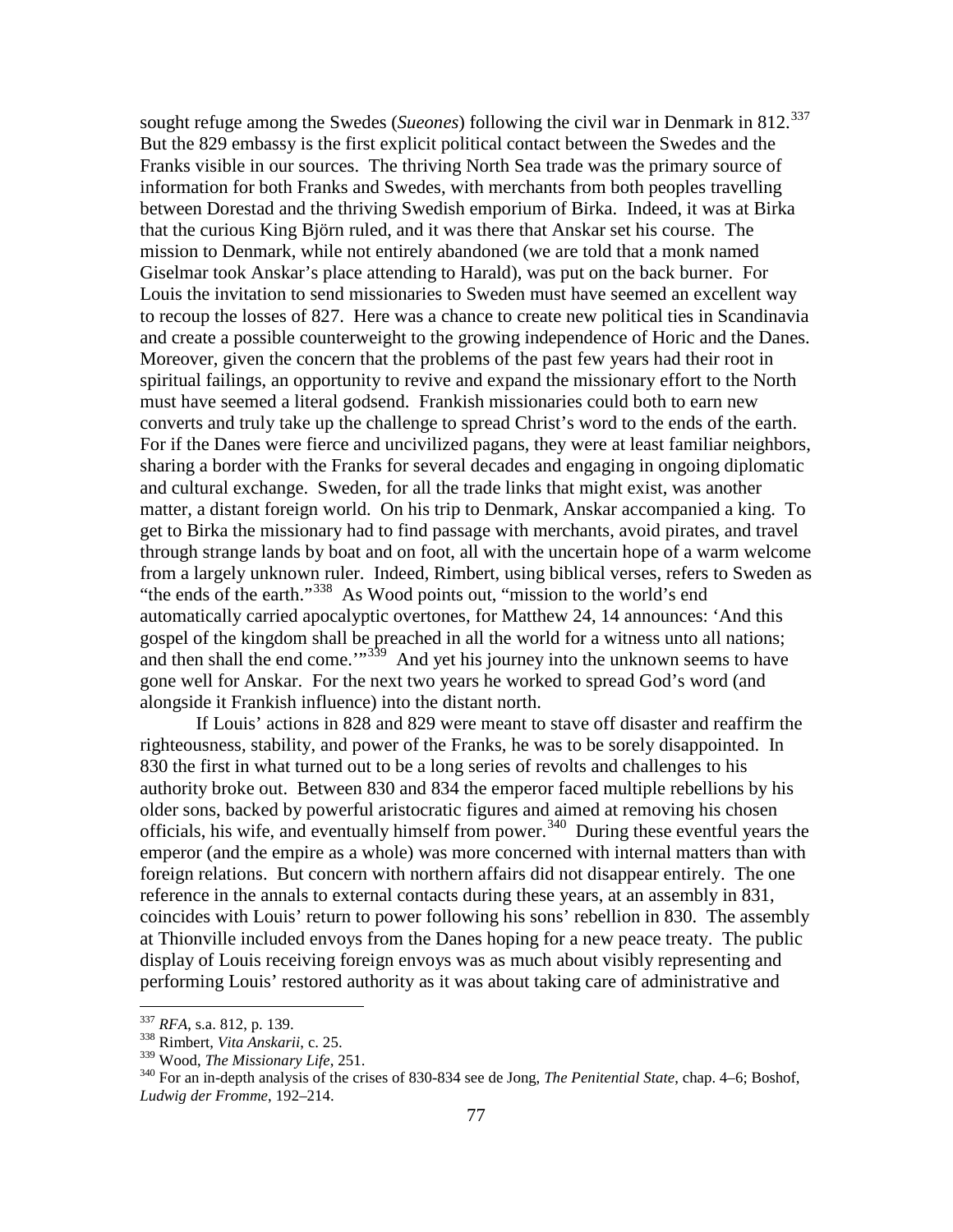diplomatic matters.[341](#page-92-0) During this same period in 831 Anskar returned from Sweden to receive new authority from Louis and from Pope Gregory IV to initiate the next stage in the Scandinavian mission.[342](#page-92-1) The decision to make Anskar a legate was likely motivated both by his experience as a missionary in the north and by the need to find a more handson figure than Ebbo, who seems to have grown increasingly busy with his work as archbishop and court figure.<sup>[343](#page-92-2)</sup> Even as Anskar was given new authority, a new missionary bishop was dispatched to Sweden: one Gautbert, a relative of Ebbo. Anskar himself remained closer to home, working among the Danes and Slavs. The inclusion of the Slavs under Anskar's mandate as legate is an indication of how closely linked the northern mission was to the ongoing goal of extending and cementing Carolingian influence in the trans-Elben world. In 832 Louis, apparently firmly in control once more, was intent on refocusing his efforts to secure the security of the empire's borders and interests.

Louis' respite lasted only a short time before he was again faced with filial rebellion. Both Pippin and Louis the German briefly attempted rebellion in 832, but the real crisis came in 833 when Lothar again rose up against his father. At a place that the Franks subsequently dubbed "The Field of Lies" (*Campus-Mentitius*) the emperor was abandoned by the majority of his supporters and taken prisoner by his son.<sup>[344](#page-92-3)</sup> Despite this betrayal, followed by a forced public penance imposed by a council of bishops (including Louis' longtime supporter Ebbo of Reims) and attempts by Lothar to force his father to take monastic vows, Louis regained his freedom by early in 834. Over the next several months Louis was re-crowned and restored to his full authority while those who had engineered his public shaming were punished.

Chief among those was Ebbo, who became the scapegoat for the actions of the rebel bishops in 833. The fall of the main supporter of the northern mission forced a shift in the underlying logistics of the missionary campaign. Not three months after his return to power, Louis issued an immunity for the monastery of Turholt, in modern-day Belgium, and granted the institution to Anskar as a base of operations. Likewise, Corvey was granted new properties and immunity. In place of Reims, these two sites now functioned as the main source of manpower and financial support for Anskar's efforts.

<span id="page-92-0"></span><sup>&</sup>lt;sup>341</sup> Alongside Danish envoys there were also Persian and Slavic embassies. In addition Bernard of Septimania, forced out of his position as chamberlain during the rebellion of 830, cleared himself of charges in a public oath to the emperor. Louis' rebellious son Pippin was also expected to appear before the emperor in a sign of public submission but obstinately refused.

<span id="page-92-1"></span><sup>&</sup>lt;sup>342</sup> Unfortunately, the two documents that provide us with information about this new authority, a papal privilege by Gregory IV and Rimbert's *Vita Anskarii* are both highly misleading. The actual papal privilege from Gregory IV has been heavily modified and forged (possibly in parts by Anskar himself) resulting in confusion over exactly what privileges Anskar was granted in 831. Rimbert in turn based his own narrative on this misleading document. Both documents state that in 831 Anskar was made an archbishop with the goal of creating a northern see, but careful analysis indicates that this is a later interpolation designed to shore up the episcopal claims of Anskar and his successors. See Christian Reuter, "Ebbo von Reims und Ansgar: Ein Beitrag zur Missionsgeschichte des Nordens und zur

Gründungsgeschichte des Bistums Hamburg," *Historische Zeitschrift* 105, no. 2 (1910): 237–84; Knibbs,

<span id="page-92-2"></span>*Ansgar, Rimbert, and the Forged Foundations of Hamburg-Bremen*, 78–99, 209–11. <sup>343</sup> McKeon, "Archbishop Ebbo of Reims (816–835)," 439; Knibbs, *Ansgar, Rimbert, and the Forged Foundations of Hamburg-Bremen*, 99. <sup>344</sup> Astronomer, *Vita Hludowici Imperatoris*, ed. E. Tremp, MGH SRG 64 (Hanover: MGH, 1995) c. 48, p.

<span id="page-92-3"></span><sup>474.</sup>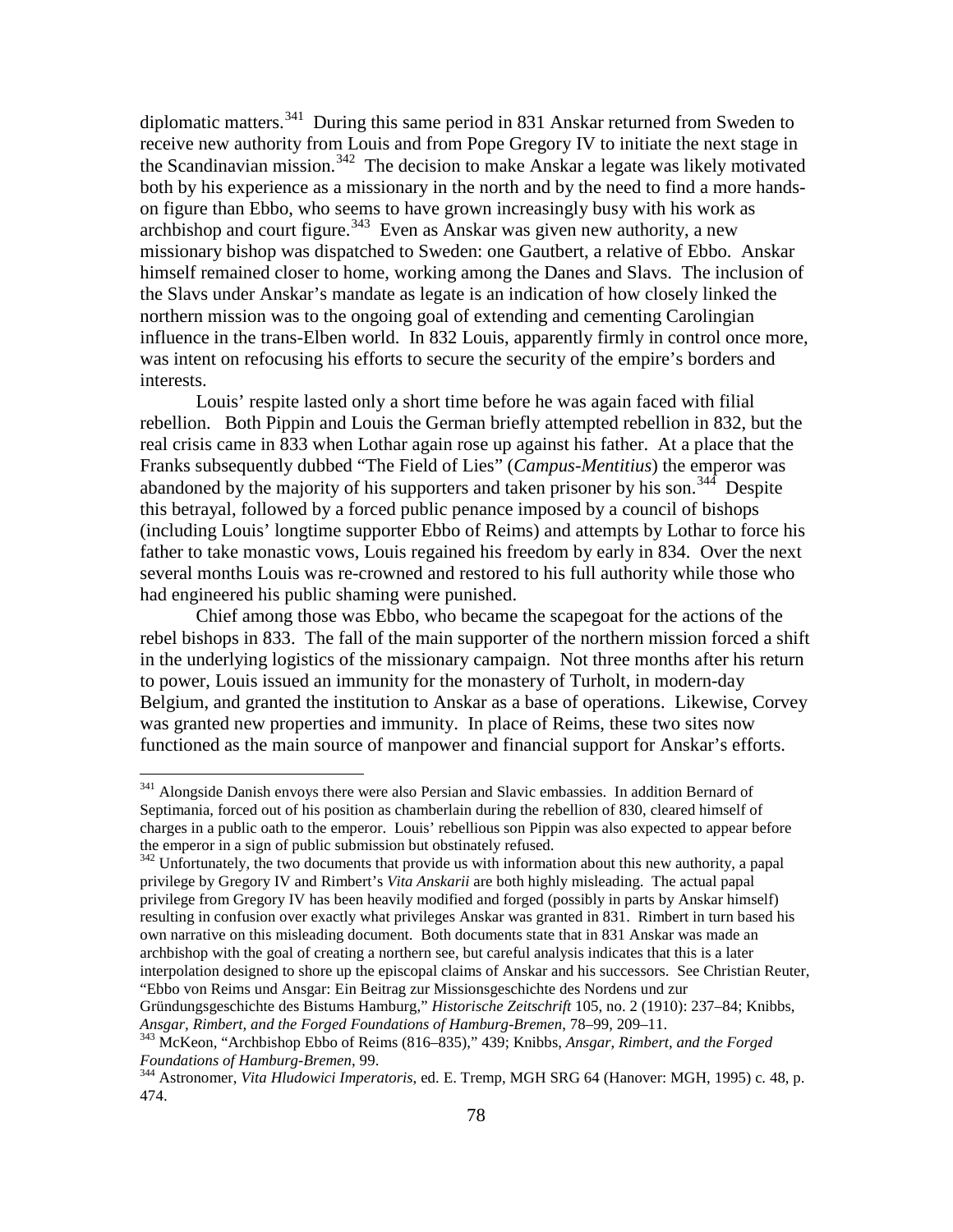At the same time Anskar himself was elevated to the position of missionary bishop to fill the void left by Ebbo's downfall. Louis' quick actions after his return to power demonstrate that even in the midst of the crisis occupying his attention in Francia, he believed that relations with the north were too important to ignore. Even as he continued to re-establish his authority and deal with the last remnants of resistance by Lothar and his supporters, a Scandinavian raid on Frisia demonstrated that while the Franks might have turned their attention inward, their northern neighbors were still very much interested in the world to the south.

"A fleet of Danes came to Frisia and devastated part of that land. They then travelled by way of Utrecht to the emporium known as Dorestad and utterly destroyed it. They slaughtered some of the people and took others as captives and burned the surrounding area."<sup>[345](#page-93-0)</sup> For the next several years, Danish raiders routinely sacked the trade center, killing, capturing, looting, and burning (though the very fact that pirates could strike the town repeatedly for several years does call into question just how utterly destroyed it truly was). Certainly these raids are a testament to the wealth of Dorestad and the familiarity of Scandinavian raiders and traders with the emporium. Beyond this, evaluating the 834 raid on Dorestad is surprisingly difficult. As discussed in the previous chapter, Scandinavian pirates had been a problem in the North Sea and along the coasts of Francia for some time. In 820 the *Royal Frankish Annals* mentions a Danish fleet that had attempted unsuccessfully to raid first in Flanders and then at the mouth of the Seine, before finding more success in Aquitaine at Bouin.<sup>[346](#page-93-1)</sup> Other than this one reference there is virtually no information available on the nature or severity of the problem during the first part of Louis' reign. The attacks from 834 to 837 thus stand out as the first clear sign of Scandinavian activity that would become so ubiquitous in the coming decades. Should the multiple raids on Dorestad be viewed as another in a long string of lesser pirate attacks, suddenly made visible because of the prestige of the site and repeated brazen violations? Or do these raids in fact represent the first "true" Viking attacks on Francia, the beginning of a long and on-going series of attacks on Frisia and West Francia that would last well into the tenth century? Certainly in the *Annales Xantenses* the account of 834 is concluded with the dire statement, "And the misfortunes of men daily increased in numerous ways,"[347](#page-93-2) but this, along with our other records for these events, was written with the benefit of hindsight and years of experience of Viking activity. Those experiencing the first raid on Dorestad had no way of knowing just what the event foreshadowed.

The raids of the 830s must also be viewed within a context of both internal Frankish politics and ongoing political and diplomatic engagement between Francia and Denmark. The timing of the first raid on Dorestad, in the midst of the ongoing conflict between Louis and his rebellious sons, may indicate awareness on the part of Danish raiders of the empire's weakened and distracted state. But the continued raiding over the

<span id="page-93-0"></span> <sup>345</sup> *Annales Bertiniani*, ed. G. Waitz, MGH SRG 5 (Hanover: MGH, 1883), s.a. 834, p. 9: "Interim etiam classis de Danis veniens in Frisiam, aliquam partem ex illa devastavit. Et inde per Vetus - Treiectum ad emporium quod vocatur Dorestadus venientes, omnia diripuerunt. Homines autem quosdam occiderunt, quosdam captivatos abduxerunt partemque eius igni cremaverunt."<br><sup>346</sup> RFA, s.a. 820, p. 153-54.

<span id="page-93-2"></span><span id="page-93-1"></span>quosdam captivatos abduxerunt partemque eius igni cremaverunt." <sup>346</sup> *RFA*, s.a. 820, p. 153-54. <sup>347</sup> *AX*, s.a. 834, p. 9: "Et eo tempore regnum Francorum infra semetipsum a valde desolatum est, et infelicitas hominum multipliciter cotidie augebatur."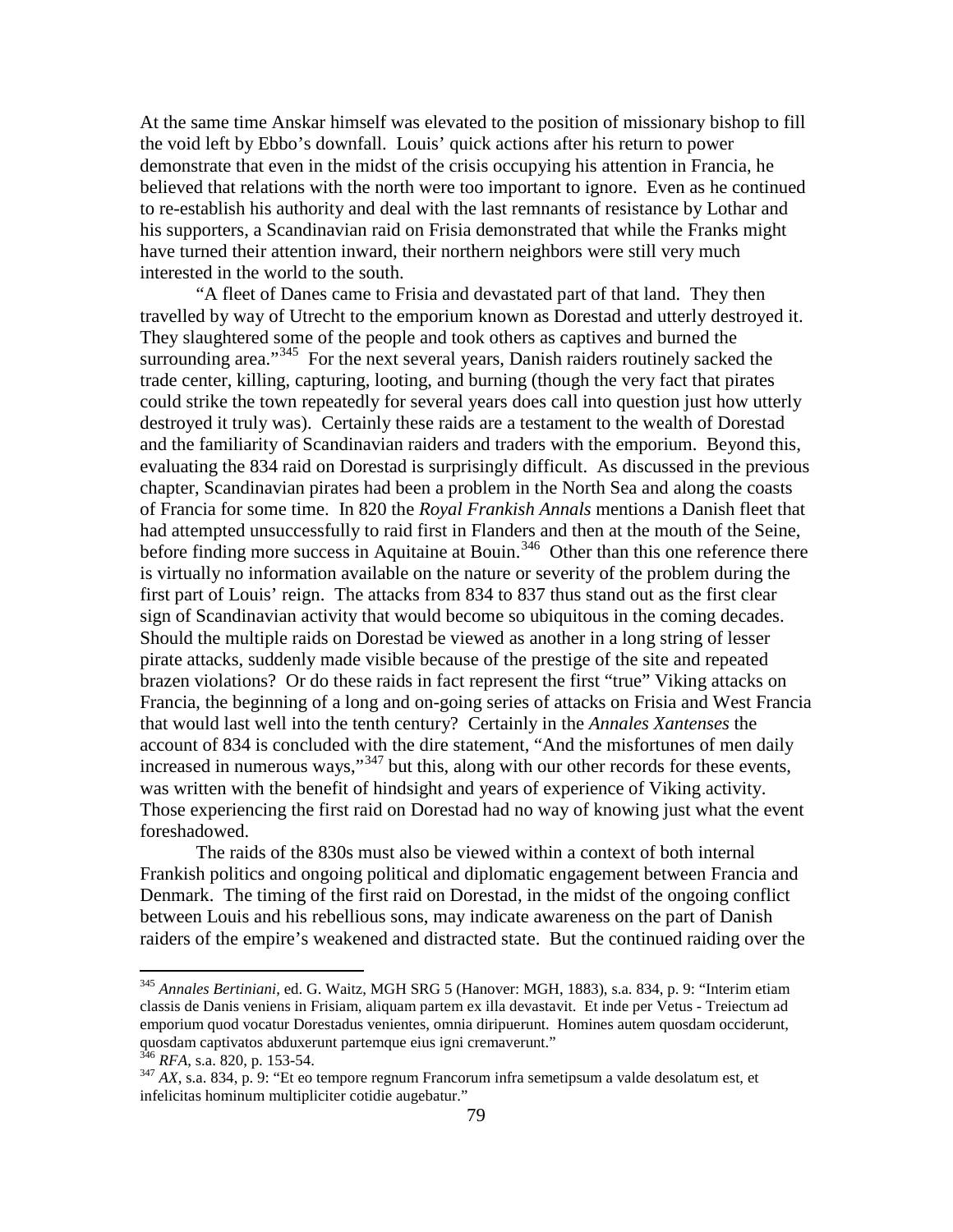next several years, even after Louis had returned to power, makes it difficult to see the 834 raid or those that followed as solely driven by well-informed opportunism. Responsibility for these raids may in fact have come from none other than Harald himself, working in conjunction with Lothar. Niels Lund points out that in the *Annals of Saint-Bertin* the 834, 836, and 837 attacks on Dorestad are all placed in close conjunction with moments of conflict between Lothar and his father.<sup>348</sup> The 841 entry of the *Annals of Saint-Bertin* lends support to the connections between the raids of the 830s and ongoing Frankish political strife. "Harald, who along with other Danish pirates had brought much grief to Frisia and other coastal regions of the Christians in order to support Lothar's cause and damage that of his father [Louis], was now granted Walcheren and the surrounding area as a benefice by Lothar."<sup>349</sup> These raids were not merely opportunistic strikes by the Danish pirates who had been active along the coasts for some time but part of the larger ongoing Carolingian power struggle.

Even as the Carolingians struggled amongst themselves the on-going conflict between Harald and Horic, son of Godfrid, continued as well and this too must be taken into account. If Louis had given up on Harald's bid for kingship, Harald certainly had not. Harald's activities in Frisia, ostensibly undertaken as part of internal Frankish conflicts, were also part of the complicated political situation in the North Sea. Harald was not merely raiding for fun or profit. His actions were strategically undertaken both to gain himself a new Frankish supporter, Lothar, and to help support further aggressive actions against his Danish rivals. In 836 King Horic explicitly distanced himself from the Northmen responsible for the ongoing raids. Later that same year, and again in 838, the Danish king requested payment from Louis for apprehending and killing Danish raiders involved in these attacks. If these pirates were a plague upon Francia, they were also a thorn in the side of the Danish king, who had a vested interest in keeping trade flowing to the royal emporium of Hedeby and in avoiding the full brunt of Frankish retaliation. If the Dorestad raiders were linked to his enemy Harald, then his motivation for aiding Louis in combating these Scandinavian pirates would have been even stronger.

In some ways these attacks can be linked to the growing hum of Scandinavian piracy on the Continent and the British Isles, but at their heart they appear to be motivated at least as much by contemporary political issues as by a desire for easy money. The raids on Dorestad itself would cease for a short time after 837, due apparently to a combination of natural causes (a storm that waylaid the raiding attempt of 838) and active efforts by both Louis and Horic. Yet from 834 on the pitch of Scandinavian activity would only increase, growing more and more devastating over the next several decades. The success that these Dorestad raids enjoyed, with loot and slaves from one of the richest and most populous urban centers in Francia, must have encouraged further piracy and stood as a sign of the riches to be found if one were daring enough. It is best to regard the attacks of 834 to 837 as liminal, simultaneously the culmination of a longer ongoing pattern of political and raiding activity in the first

<span id="page-94-0"></span> <sup>348</sup> Lund, "Allies of God or Man," 48–50.

<span id="page-94-1"></span><sup>349</sup> *ASB*, s.a. 841, p. 26: "Herioldo, qui cum ceteris Danorum pyratis per aliquot annos Frisiae aliisque christianorum maritimis incommoda tanta sui causa ad patris iniuriam invexerat, Gualacras aliaque vicina loca huius meriti gratia in beneficium contulit."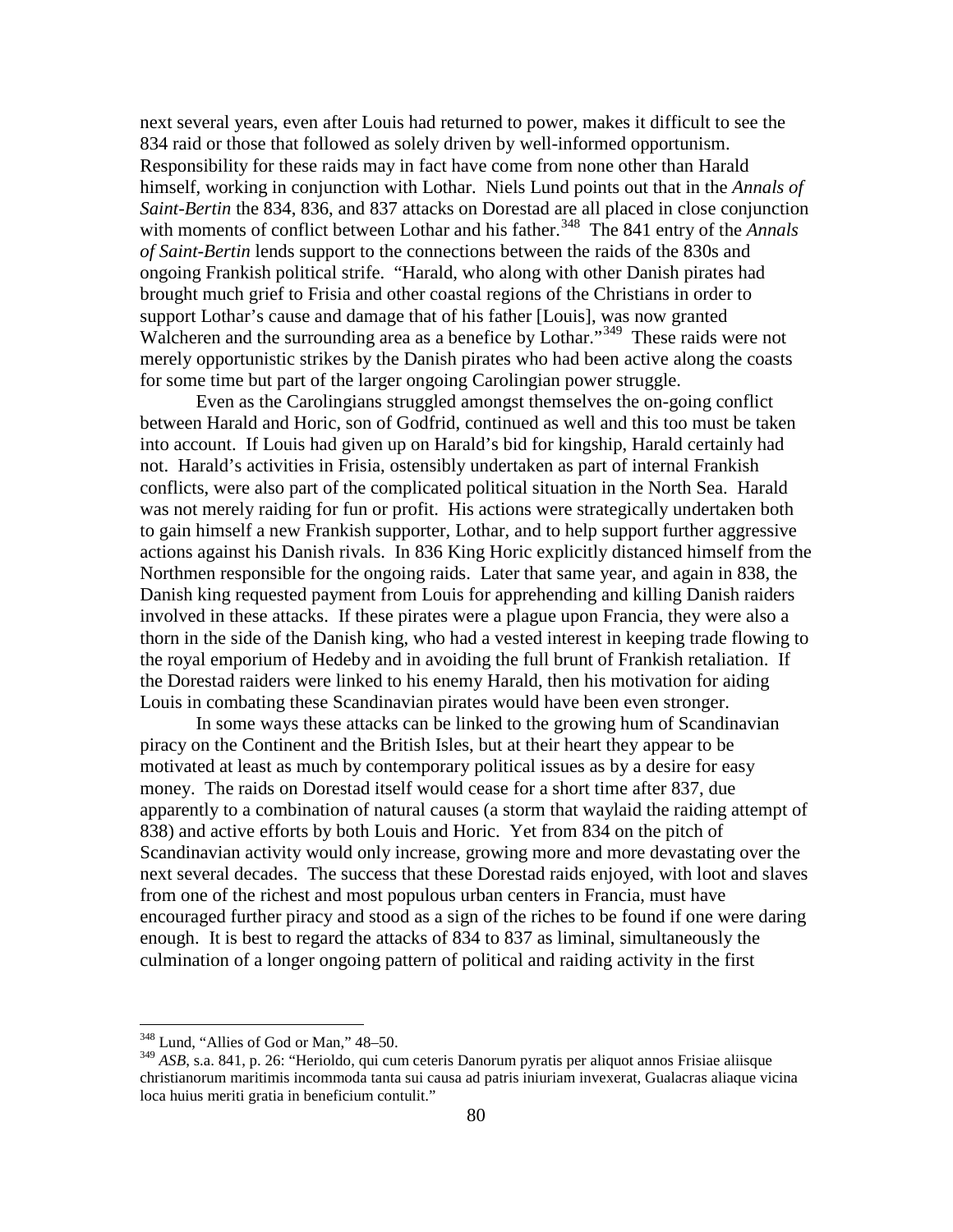decades of the ninth century and a harbinger of a new phase in Frankish-Scandinavian interaction.

The frustration that Louis felt over these raids is palpable in contemporary documents. Blame fell not only on the pirates responsible for these activities but on those whose duty it was to protect the coasts of Frisia. Early in 837 in preparation for a journey to Rome to confront Lothar and hoping to stave off another attack, Louis spent time in Frisia arranging for its defense. Yet shortly thereafter, both Walcheren and Dorestad fell victim once again. In response to the failure of these measures, the *Annals of Saint-Bertin* tells us that "the emperor convened a general assembly and held a public inquiry with those magnates to whom he had delegated responsibility for guarding the coasts. This inquiry revealed that in part due to the sheer impossibility of the task, and in part due to the disobedience of some men, it had not been possible to offer resistance to the attackers. The emperor therefore dispatched certain energetic abbots and counts to deal with the disobedience of the Frisians. At the same time, in order to better resist incursions by the Danes, he ordered the creation of a fleet that could diligently pursue raiders in any direction necessary."[350](#page-95-0) In hindsight Louis' actions were clearly not enough to stem the tide of Scandinavian activity in Francia, but they do fit well with the growing belief among historians that the years following Louis' restoration to power in 834 should not be viewed merely as a lame duck period. Janet Nelson notes that even as Louis focused on rebuilding the consensus shattered in the early 830s and worked at the delicate task of keeping his sons in check, he also "pursued a [vigorous] diplomatic and cultural strategy that was not merely defensive." $351$  In the first decades of his reign Louis had worked to establish client kings and clear subordinates in the north. He now had to be satisfied with peace treaties, rounds of diplomacy, and the familiar wrangling by both sides to impose their authority on the Polabian Slavs and maintain the upper hand in northern Europe. In fact Louis' interactions with Horic in some ways resemble those of their fathers, Charlemagne and Godfrid. Horic's 838 request, deemed "thoroughly inappropriate," that "the Frisians and Abodrites be given over to him" is remarkably reminiscent of claims by Godfrid for supremacy over Frisia.<sup>352</sup> But where Godfrid had launched raids and rattled swords, Horic was actively working to suppress rival Danish war-leaders who threatened both the coasts of Francia and his own royal power.<sup>[353](#page-95-3)</sup> Only

<span id="page-95-0"></span> <sup>350</sup> Ibid., s.a. 837, p. 14: "Imperator vero, generali conventu habito, publice cum his quaestionem habuit, quos principes ad eandem custodiam delegaverat. Qua discussione patuit, partim inpossibilitate, partim quorundam inoboedientia eos inimicis non potuisse resistere. Unde et ad conprimendam Frisionum inoboedientiam strenui abbates ac comites directi sunt. Verum ut deinceps illorum incursionibus facilius

<span id="page-95-1"></span><sup>&</sup>lt;sup>351</sup> Janet Nelson, "The Last Years of Louis the Pious," in *Charlemagne's Heir: New Perspectives on the Reign of Louis the Pious (814-840)*, ed. Peter Godman and Roger Collins (Oxford: Clarendon Press, 1990), 48.

<span id="page-95-2"></span><sup>352</sup> *ASB*, s.a. 838, p. 16: "Petentes insuper dari sibi Frisianos atque Abodritos. Cuius petitio, quanto

<span id="page-95-3"></span><sup>&</sup>lt;sup>353</sup> Horic's own troubles can most clearly be seen a decade later when the *Annals of Saint-Bertin* informs us that he was forced to partition his kingdom with several of his nephews after war broke out with them; *ASB,* s.a. 850, p. 38.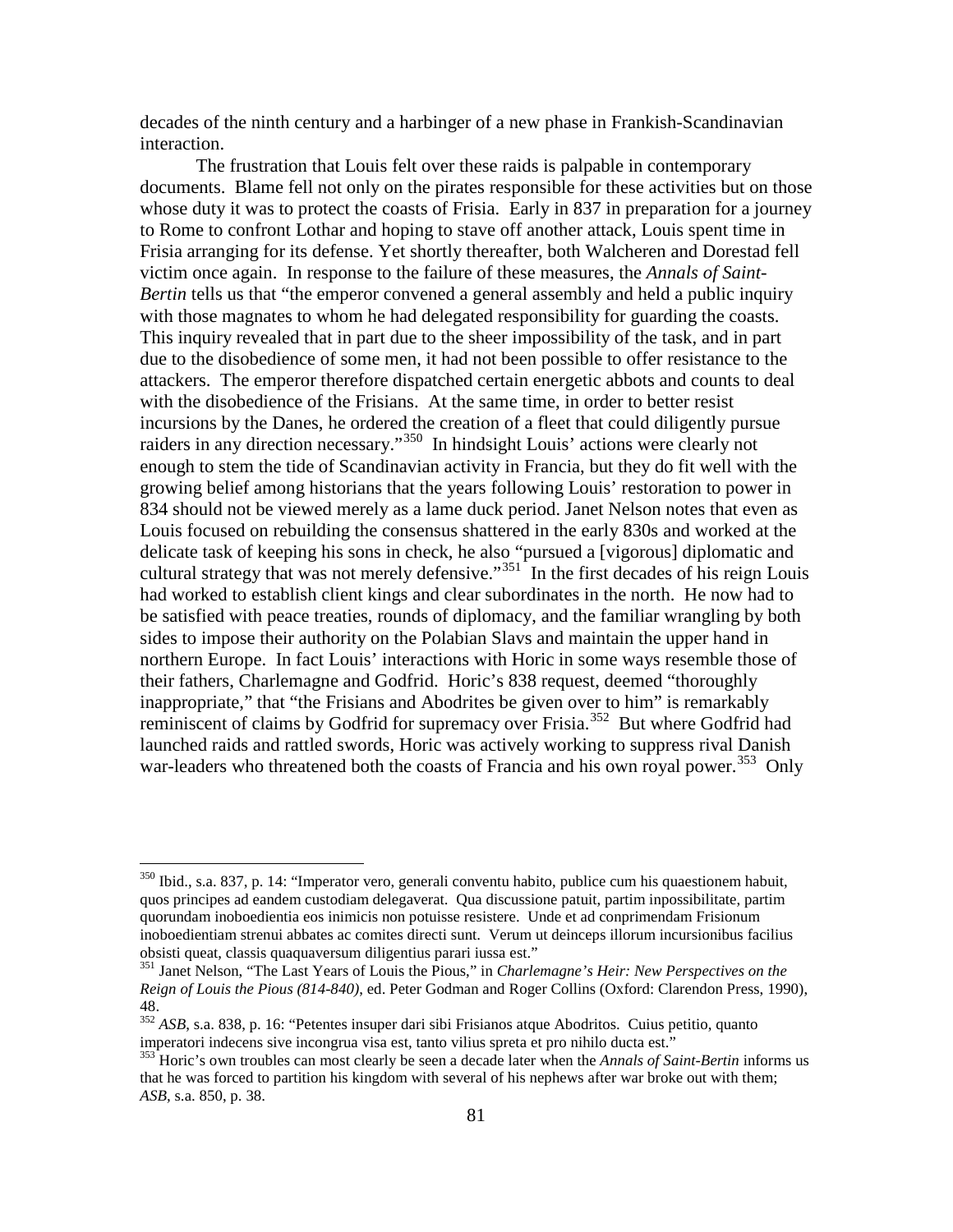a few months before Louis' death in June of 840 "the emperor's envoys, sent to Horic, received his oaths and confirmed a permanent peace with him."<sup>[354](#page-96-0)</sup>

#### **Conclusions**

For all the superficial resemblances between the diplomatic relations of Charlemagne and Louis, interactions between Scandinavia and Francia changed dramatically during the reign of Louis the Pious. What had begun as scattered, limited contacts under Charlemagne grew into a steady engagement based on trade, political patronage, and missionary work. Over the course of the relationship between Louis and Harald Klak, the Danish king and his entourage spent considerable time in the Frankish empire, living as exiles in Saxony and Frisia and appearing before the emperor at assemblies and courts on multiple occasions. The alliance between the two kings not only provided exposure to the Frankish world to Harald and his followers but also to the sons of Godfrid who perforce had to engage with their southern neighbors. And Franks, too, grew more familiar with the north. Louis' counts continued to meet at the borders with their Scandinavian counterparts and in some cases traveled even further, voyaging into Denmark itself.

Louis' religious goals brought further opportunities for contact and communication. In seeking the conversion of Harald and his countrymen Louis applied traditional tactics for dealing with neighboring peoples. The baptism and the absorption of foreign leaders into the Frankish world had been a major piece of Charlemagne's agenda in Saxony. But where the Christianization of Saxony had gone hand in hand with its conquest, the expansion of the Christian mission north of the Elbe was undertaken without the use of force, relying instead on the concerted efforts of figures such as Ebbo of Reims and his successor Anskar. These men and their fellow missionaries engaged on a day-to-day basis with Danes and Swedes, met with Scandinavian leaders, and erected Christian structures at places like Hedeby and Birka. While the long-term affects of these first missionary efforts to the north were limited, at the time they provided another venue for contact and engagement between worlds.

Yet even as the Franks sought to more fully control and influence Scandinavia in order to assure the security of the empire, conflict within Francia created opportunities for advancement and wealth for daring Northmen. By the end of Louis' life, Viking raiders had repeatedly struck Frisia and even ventured as far as Aquitaine, frustrating the best attempts of the Franks to defend their coasts. The grand plan to expand Frankish influence into Scandinavia faltered during the last decade of Louis' rule, but the increased familiarity that resulted from these two decades of diplomatic and religious contact in turn allowed the Northmen to enter more fully into the Frankish world than ever before.

<span id="page-96-0"></span> <sup>354</sup> Ibid., s.a. 839, p. 23: " Sed et legati imperatoris ad Horich pacis gratia directi, receptis sacramentis, indissolubilem pepigerunt."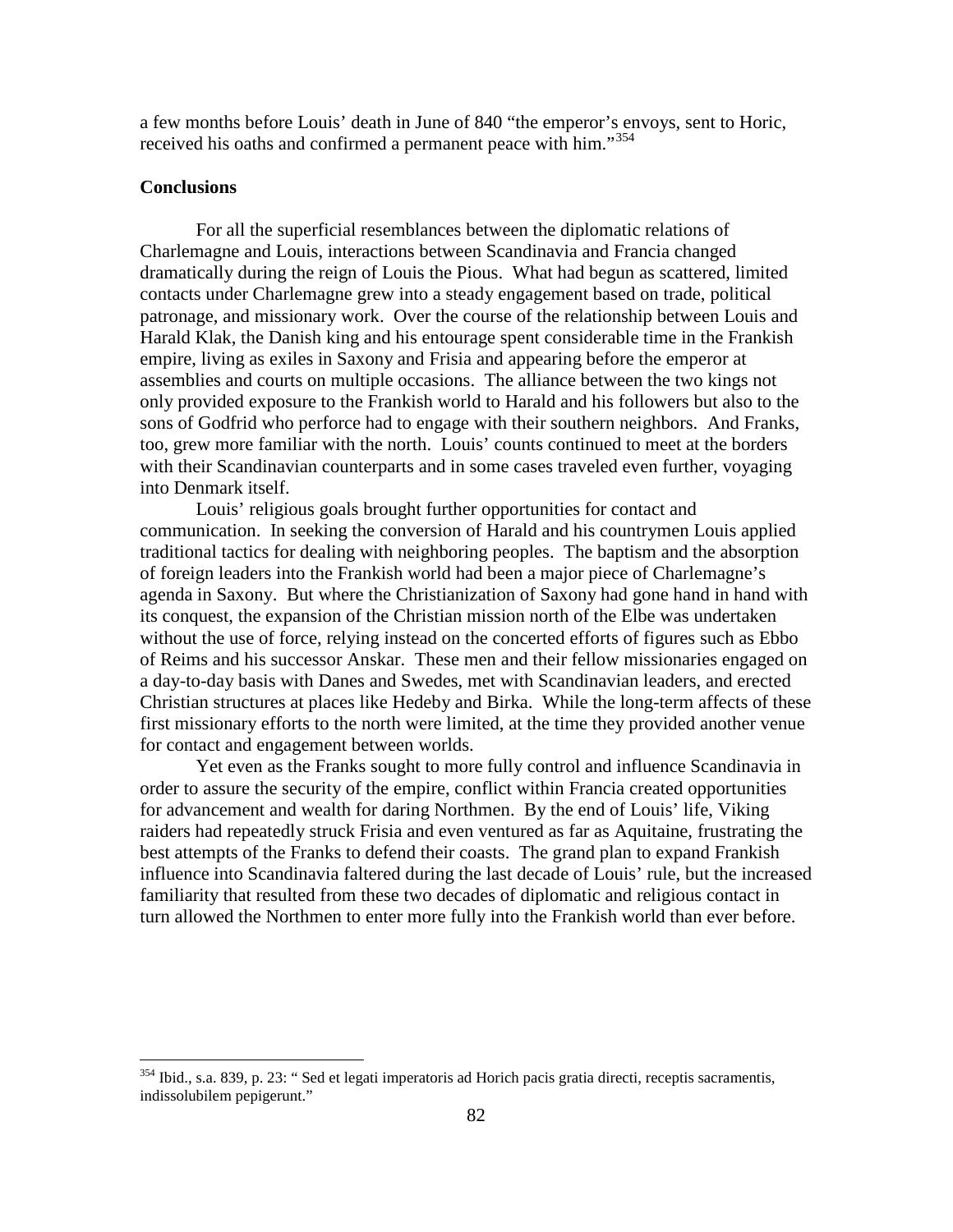# **Concluding Remarks**

The initial low level contacts between Scandinavia and the Continent that began with the movement of merchants and trade goods in the seventh century had, by the death of Louis the Pious, blossomed into full scale social, cultural, and political engagement. Merchants from both worlds ferried pottery, glass, amber, and silver throughout the North Sea and Baltic. Trade encouraged the growth of new urban centers in Scandinavia as powerful leaders worked to secure access to luxury goods and the wealth that came with them. At the same time, commerce enabled the flow of information and facilitated contact and communication, bringing Franks, Danes, and Swedes closer together. Alongside merchants went slaves, missionaries, envoys, and exiles, all part of a growing network of interaction in the late eighth and early ninth centuries. While older scholarship held that the Viking attacks of the 840s and onward put an end to

commerce in the North Sea, new archaeological and historical research has demonstrated that this trade and the connections it created flourished well into the Viking Age. The Scandinavian trader Ohthere discussed in Chapter One was visiting the trade emporium of Hedeby in the 880s carrying furs and ivory destined for Francia and England. The disappearance of Dorestad from our records in the 870s, once thought to be the result of repeated Viking raids, has now been attributed to the shifting of river beds and changing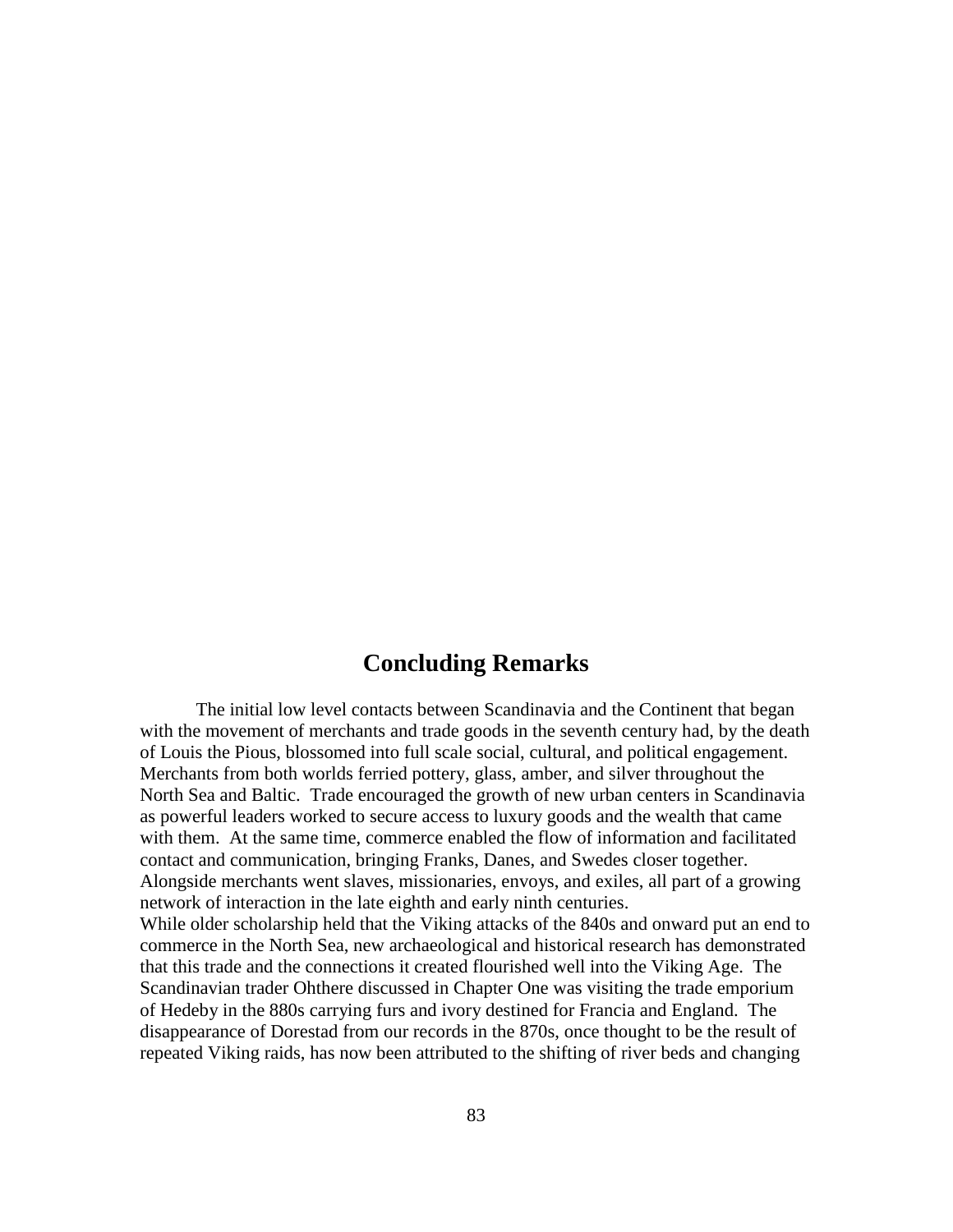economic patterns following the break up of the empire in  $843.355$  New trade centers arose in Francia to take its place.<sup>[356](#page-98-1)</sup> While the number of Scandinavian raiders increased during this period, there is no reason to believe that Scandinavian traders disappeared, or that trade networks could be completely unraveled by conflict.

As trade created links across all levels of society, relationships were also forming between the most powerful figures in both cultures. Charlemagne's conquest of Saxony brought the Franks into active political contact with the Danes for the first time. In the 770s and 780s the first signs of this contact can be seen in fleeting references to the Danish king Sigfrid in the *Royal Frankish Annals* and in the poetry of the Carolingian court. Brief meetings gave way to full-scale political engagement by the end of Charlemagne's life, as the Franks became deeply involved in the politics of the north. Armies massed, nobles from both peoples met in large-scale conferences, and references to the Danes and to Scandinavia grow more and more common in the Frankish sources. Scandinavian rulers began to emulate and challenge the authority of the Carolingians not just at home, but also beyond their borders in Frisia, Saxony, and among the trans-Elben Slavs.

Louis the Pious would spend much of his reign attempting to deal with these challenges, meddling in dynastic squabbles among the Danes and sending missionaries as far east as Birka in Sweden in an effort to extend Frankish authority across northern Europe. The effects of Louis the Pious' foreign policies extended far beyond his death in 840. The cultivation of the Danish king Harald Klak over two decades, culminating in his baptism in 826 and final exile from Denmark in 827, created ties between the Carolingians and a branch of the Danish royal house that persisted for generations. In the *Annals of Saint-Bertin* and other late ninth century sources, Harald's sons and nephews can be seen seeking patronage and coming to blows with Louis' descendants as they continued their attempts to gain power both in Francia and in Scandinavia.

The Scandinavian mission pioneered by Louis and his advisor Ebbo of Reims continued its efforts to spread Christianity to the Danes and Swedes well into the 870s, led by Anskar and his successor and biographer Rimbert. In the face of shifting political agendas by figures such as Louis the German and with the growth of Viking activity these efforts would eventually falter, in the end bearing little fruit. The Christianization of Denmark, Sweden, and Norway would have to wait several centuries for a period when Scandinavian chieftains and kings would actively seek the benefits it could bring and when Ottonian kings and bishops took up the challenge of spreading God's word north once more. Yet in their time the voyages of Anskar and his fellow missionaries created new relationships between Scandinavians and Franks and spread knowledge between these worlds. When Adam of Bremen came to write his history of the

<span id="page-98-0"></span> <sup>355</sup> W. A. van Es and W. J. H Verwers, *Excavations at Dorestad 1*, vol. 1 (Amersfoort: Rijksdienst voor het Oudheidkundig Bodemonderzoek, ROB, 1980), 297–303; Verhulst, *The Rise of Cities in North-West Europe*, 45–46; Coupland, "Trading Places." <sup>356</sup> Verhulst, *The Rise of Cities in North-West Europe*, 66; Michel Groothedde, "The Vikings in Zutphen

<span id="page-98-1"></span><sup>(</sup>Netherlands): Military Organization and Early Town Development after the Viking Raid in 882," in *Vikings on the Rhine*, ed. Rudolf Simek and Ulrike Engel (Vienna: Fassbaender, 2004), 114–15.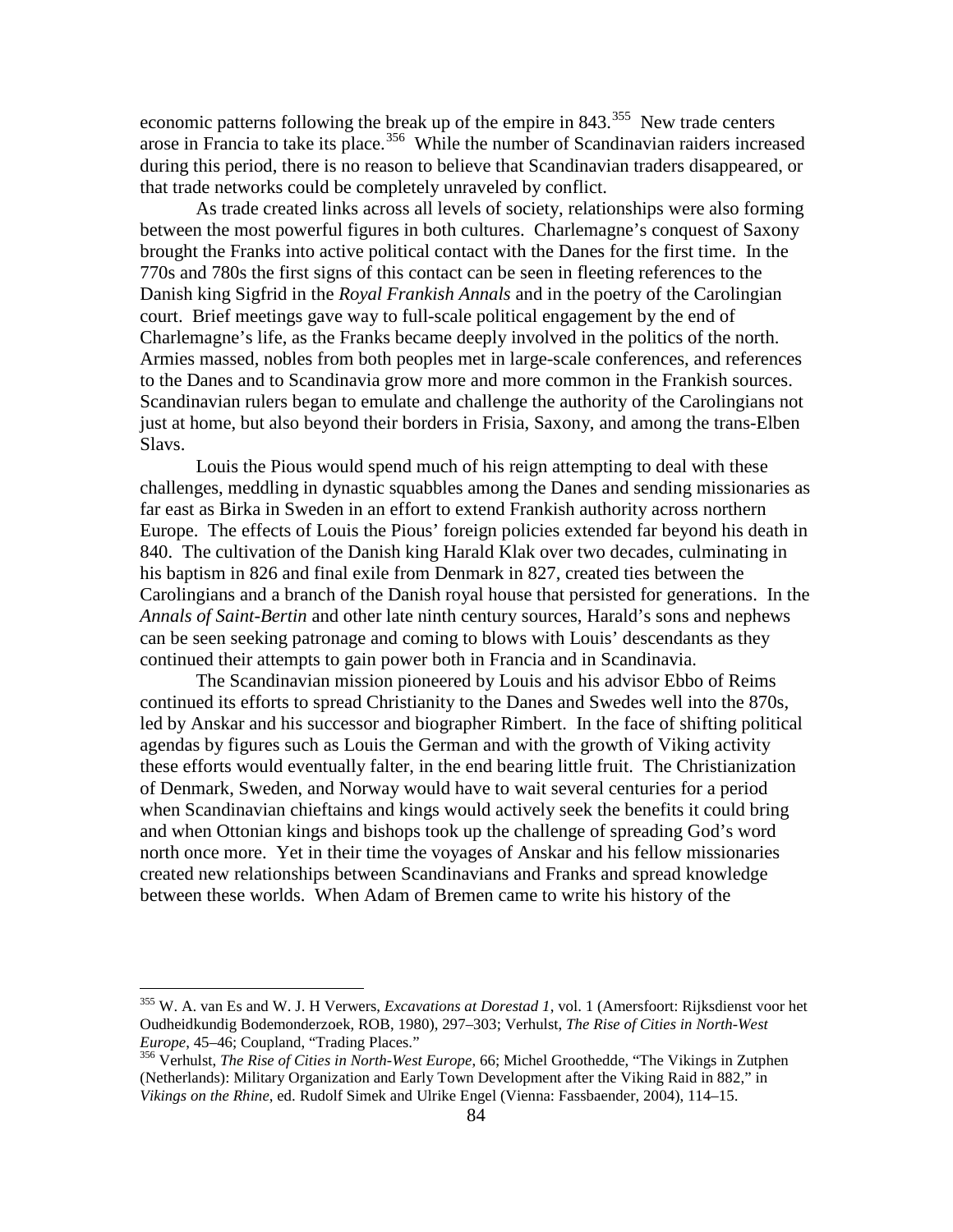archbishopric of Hamburg-Bremen in the eleventh century, it was to Anskar and his patron Louis the Pious that he attributed the origins of Christianity in the North.<sup>[357](#page-99-0)</sup> Even as they struggled to impose and maintain control over northern Europe Charlemagne and Louis the Pious' foreign policy goals unwittingly helped set the stage for the Viking attacks of the second half of the ninth century and beyond. Increased contact made the Northmen aware of just how wealthy the Franks were and brought with it knowledge of the Franks military and political strengths and weaknesses. Social and political changes in Scandinavia, brought about at least in part by on-going contact with the powerful Carolingian empire, encouraged daring Scandinavian kings and chieftains to take to the seas in search of this wealth and the advantages it could bring them back home.

The break up of the empire in 843 fundamentally changed the nature of interaction. While in East Francia, Danish and Frankish kings continued to exchange envoys and engage in diplomacy and saber-rattling, in West Francia and Lotharingia the lack of a common border with the Danes prevented these opportunities, shifting Scandinavians from occasionally dangerous neighbors to invading strangers. Even here, however, decades of interaction and engagement had weight, despite what Frankish sources might suggest at first glance. As the balance of power shifted from the Franks to the Northmen, the tactics that Louis himself had pioneered in his efforts to impose Carolingian power in Scandinavia – gift giving, strategic alliances, and conversion – became tools used by his descendants in their own struggles to check the growing power of Scandinavian raiders and invaders in Francia itself.

# **Bibliography:**

# **Primary Sources:**

- Abbo of Saint-Germain-des-Prés. *Bella parisiacae urbis* in *Abbon. Le Siège de Paris par les Normands,* edited by H. Waquet. Paris: Belles Lettres, 1942; translated by Nirmal Dass. *Viking Attacks on Paris: The* Bella parisiacae urbis *of Abbo of Saint Germain-des-Prés*. Dudley, MA: Peeters, 2007.
- Adam of Bremen. *Gesta Hammaburgensis Ecclesiae Pontificum*, edited by Bernhard Schmeidler. MGH SRG 2. Hanover: MGH, 1917; translated by Francis J. Tschan. *History of the Archbishops of Hamburg-Bremen*. New York: Columbia University Press, 2002.
- Agobard. *De Insolentia Judaeorum,* edited by L. van Acker. CCCM 52, pp. 189-95. Turnholt: Brepols, 1971.
- Alcuin. *Ad Amicos Poetae*, edited by E. Dümmler. MGH Poetae 1, pp. 220-23. Berlin: MGH, 1881.
- ———. *Epistolae*, edited by E. Dümmler. MGH Ep. 4, pp. 1-493. Berlin: MGH, 1895.

<span id="page-99-0"></span> <sup>357</sup> Adam of Bremen, *Gesta Hammaburgensis Ecclesiae Pontificum*, ed. Bernhard Schmeidler, MGH SRG 2 (Hanover: MGH, 1917), c. 15-34.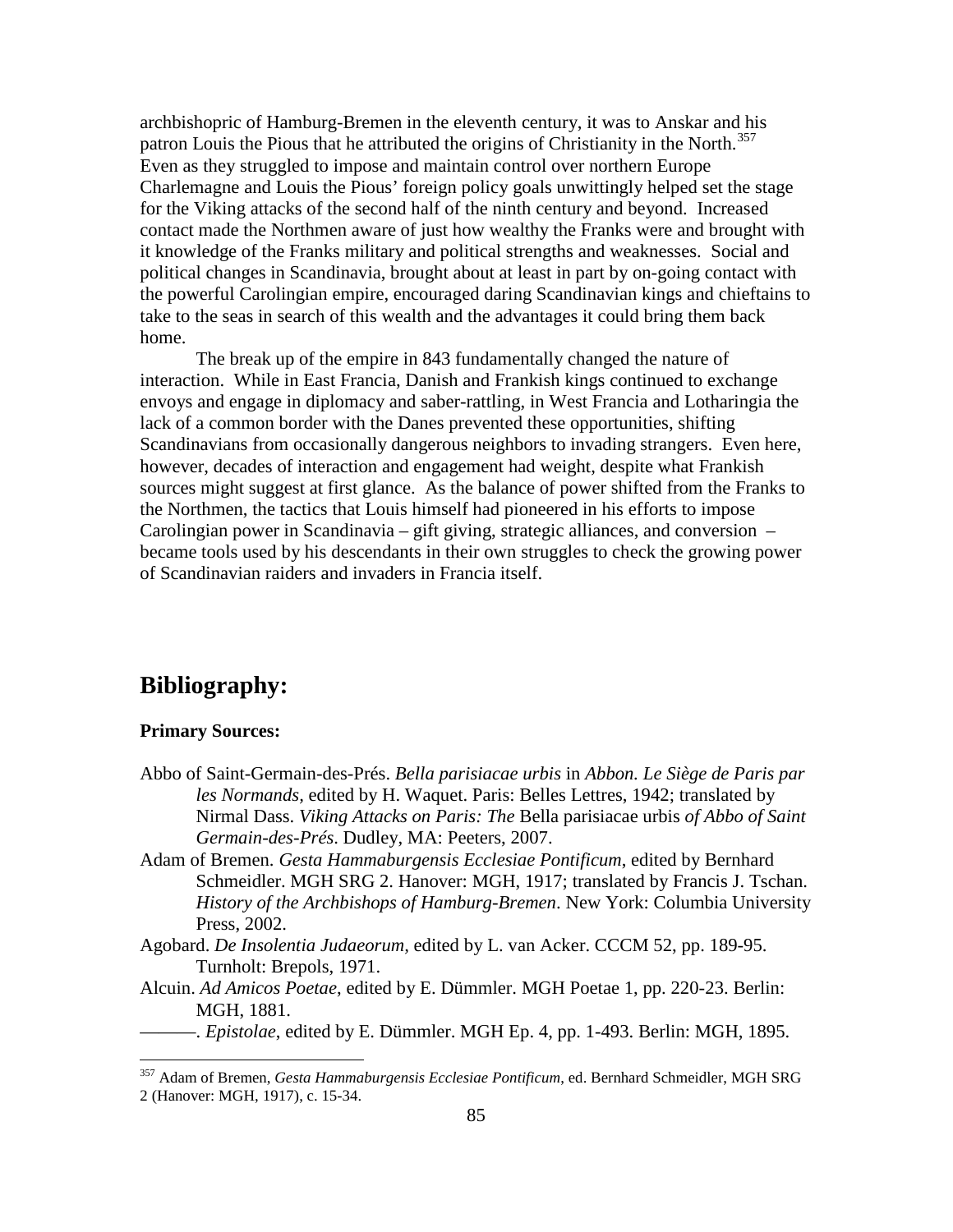———. *Vita Willibrordi*, edited by W. Levison. MGH SRM 7, pp. 81-141. Hanover: MGH, 1920; translated by C. H. Talbot in *The Anglo-Saxon Missionaries in Germany,* 3-22. London: Sheed and Ward, 1954.

- *Annales Bertiniani* [The Annals of Saint-Bertin], edited by G. Waitz. MGH SRG 5. Hanover: MGH, 1883; translated by Janet Nelson. *The Annals of Saint-Bertin*. Manchester: Manchester University Press, 1991.
- *Annales Engolismenses* [The Annals of Angoulême], edited by G. H. Pertz. MGH SS 16, pp. 485-87. Hanover: MGH, 1859.
- *Annales Fuldenses* [The Annals of Fulda], edited by G. H. Pertz. MGH SRG 7. Hanover: MGH, 1891; translated by Timothy Reuter. *The Annals of Fulda*. Manchester: Manchester University Press, 1992.
- *Annales Laureshamenses* [The Annals of Lorsch], edited by G. H. Pertz. MGH SS 1. Hanover: MGH, 1826.
- *Annales regni francorum* [The Royal Frankish Annals], edited by G. H. Pertz. MGH SRG 6. Hanover: MGH, 1895; translated by Bernhard Scholz in *Carolingian Chronicles*. Ann Arbor: The University of Michigan Press, 1970.
- *Annales Mettenses priores*, edited by B. von Simson. MGH SRG 10. Hanover: MGH, 1905.
- *Annales qui Dicuntur Einhardi* [The Royal Frankish Annals Revisions], edited by G. H. Pertz. MGH SRG 6. Hanover: MGH, 1895; translated by Bernhard Scholz in *Carolingian Chronicles*. Ann Arbor: The University of Michigan Press, 1970.
- *The Annals of Ulster* in *The Annals of Ulster (to A.D. 1131),* edited and translated by Séan Mac Airt and Gearóid Mac Niocaill. Dublin: Dublin Institute for Advanced Studies, 1983.
- *Annales Xantenses* [The Annals of Xanten], edited by B. von Simson. MGH SRG 12. Hanover: MGH, 1909.
- Astronomer. *Vita Hludowici Imperatoris*, edited by E. Tremp. MGH SRG 64, pp. 279 555. Hannover: MGH, 1995; translated by Thomas F. X. Noble in *Charlemagne and Louis the Pious*. University Park, PA: Pennsylvania State University Press, 2009.
- Bede. *Ecclesiastical History of the English People,* edited and translated by B. Colgrave and R. A. B. Mynors. Oxford: Clarendon Press, 1969.
- *Beowulf* in *Beowulf and the Fight at Finnsburg*, edited by Fr. Klaeber. Boston: D. C. Heath, 1968; translated by R. M. Liuzza. *Beowulf*. Peterborough, Ontario: Broadview Press, 2013.
- Boniface. *Epistolae*, edited by E. Dümmler. MGH Ep. 3, pp. 215-433. Berlin: MGH, 1892; translated by C. H. Talbot in *The Anglo-Saxon Missionaries in Germany,* 65-149. London: Sheed and Ward, 1954.
- *Capitularia regum francorum 1*, edited by A. Boretius and V. Krause. Hanover: MGH, 1883.
- *Capitularia regum francorum 2*, edited by A. Boretius and V. Krause. Hanover: MGH, 1897.

*Chronicon Moissiacense*, edited by G. Pertz. MGH SS 1. Hanover: MGH, 1829.

*Concilia aevi Karolini* 2,1, edited by A. Werminghoff. Hanover: MGH, 1906.

*Concilia aevi Karolini* 4, edited by W. Hartmann. Hanover: MGH, 1998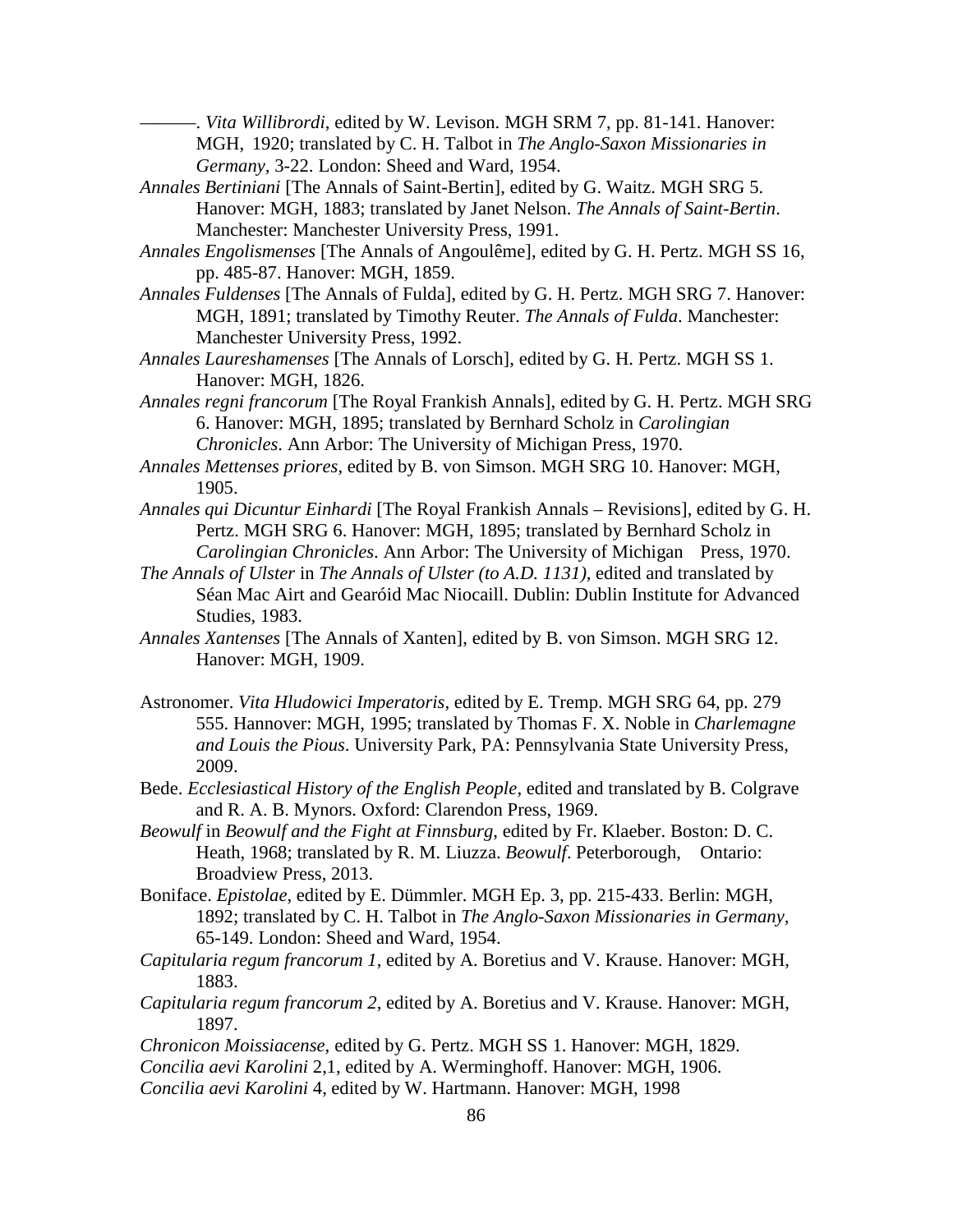- *Die Urkunden der Karolinger: Die Urkunden Pippins, Karlmanns und Karls des Grossen,* edited by E. Mühlbacher. Hanover: MGH, 1906.
- Einhard. *Vita Karoli Magni*, edited by G. Waitz. MGH SRG 25. Hanover: MGH, 1911; translated by Thomas F. X. Noble in *Charlemagne and Louis the Pious*. University Park, PA: Pennsylvania State University Press, 2009.
- ———. *Translatio et miracula sanctorum Marcellini et Petri auctore Einhardo*, edited by G. Waitz. MGH SS 15, 1, pp. 239-264. Hanover: MGH, 1888; edited and translated by Paul Edward Dutton in *Charlemagne's Courtier*. Peterborough, Ontario: Broadview Press, 1998.
- Ermoldus Nigellus. *Ad Eundem Pippinum*, edited by E. Dümmler. MGH Poetae 2, pp. 85-91. Berlin: MGH, 1884.
- ———. *Exulsis in Laudem Gloriosissimi Pippini Regis*, edited by E. Dümmler. MGH Poetae 2, pp. 79-85. Berlin: MGH, 1884.
	- ———. *In Honorem Hludowici Christianissimi Caesaris Augusti*, edited by E. Dümmler. MGH Poetae 2, pp. 5-79. Berlin: MGH, 1884; translated by Thomas F. X. Noble in *Charlemagne and Louis the Pious*. University Park, PA: Pennsylvania State University Press, 2009.

*Formulae Merovingici et Karolini Aevi,* edited by K. Zeumer. Hanover: MGH, 1886.

- Fredegar. *Chronicle* in *The Fourth Book of the Chronicle of Fredegar*, edited and translated by J. M. Wallace-Hadrill. London: Thomas Nelson and Sons Ltd., 1960.
- ———. *Continuations* in *The Fourth Book of the Chronicle of Fredegar*, edited and translated by J. M. Wallace-Hadrill. London: Thomas Nelson and Sons Ltd., 1960.
- Gregory I. *Epistola VI, 10*, edited by P. Ewald and L. M. Hartmann. MGH Ep. 1, pp. 388 89. Berlin: MGH, 1891.
- Gregory of Tours. *Decem Libri Historiarum,* edited by B. Krush and W. Levison. MGH SRM 1,1. Hanover: MGH, 1951; translated by Lewis Thorpe. *Gregory of Tours: The History of the Franks*. London: Penguin Books, 1974.
- Jordanes. *Getica*, edited by T. Mommsen. MGH AA 5.1. Berlin: MGH, 1872; translated by Charles Christopher Mierow. *The Gothic History of Jordanes*. Princeton: Princeton University Press, 1915.
- Nithard. *Historiarum Libri IIII*, edited by E. Müller. MGH SRG 44. Hanover: MGH, 1907; translated by Bernhard Scholz in *Carolingian Chronicles*. Ann Arbor: The University of Michigan Press, 1970.
- Notker. *Gesta Karoli Magni Imperatoris*, edited by H. Haefele. MGH SRG NS 12. Berlin: MGH, 1959; translated by Thomas F. X. Noble in *Charlemagne and Louis the Pious*. University Park, PA: Pennsylvania State University Press, 2009.
- Ohthere. *The Voyage of Ohthere* in *Two voyagers at the court of King Alfred: the ventures of Ohthere and Wulfstan, together with the Description of northern Europe from the Old English Orosius*, edited by Niels Lund and translated by Christine E. Fell. York: Sessions, 1984.
- Paschal I. *Epistola XI*, edited by K. Hampe. MGH Ep. 5, pp. 68-70. Berlin: MGH, 1899.
- Paul the Deacon. *Versus Pauli Diaconi XIV*, edited by E. Dümmler. MGH Poetae 1, pp. 51-52. Berlin: MGH, 1881.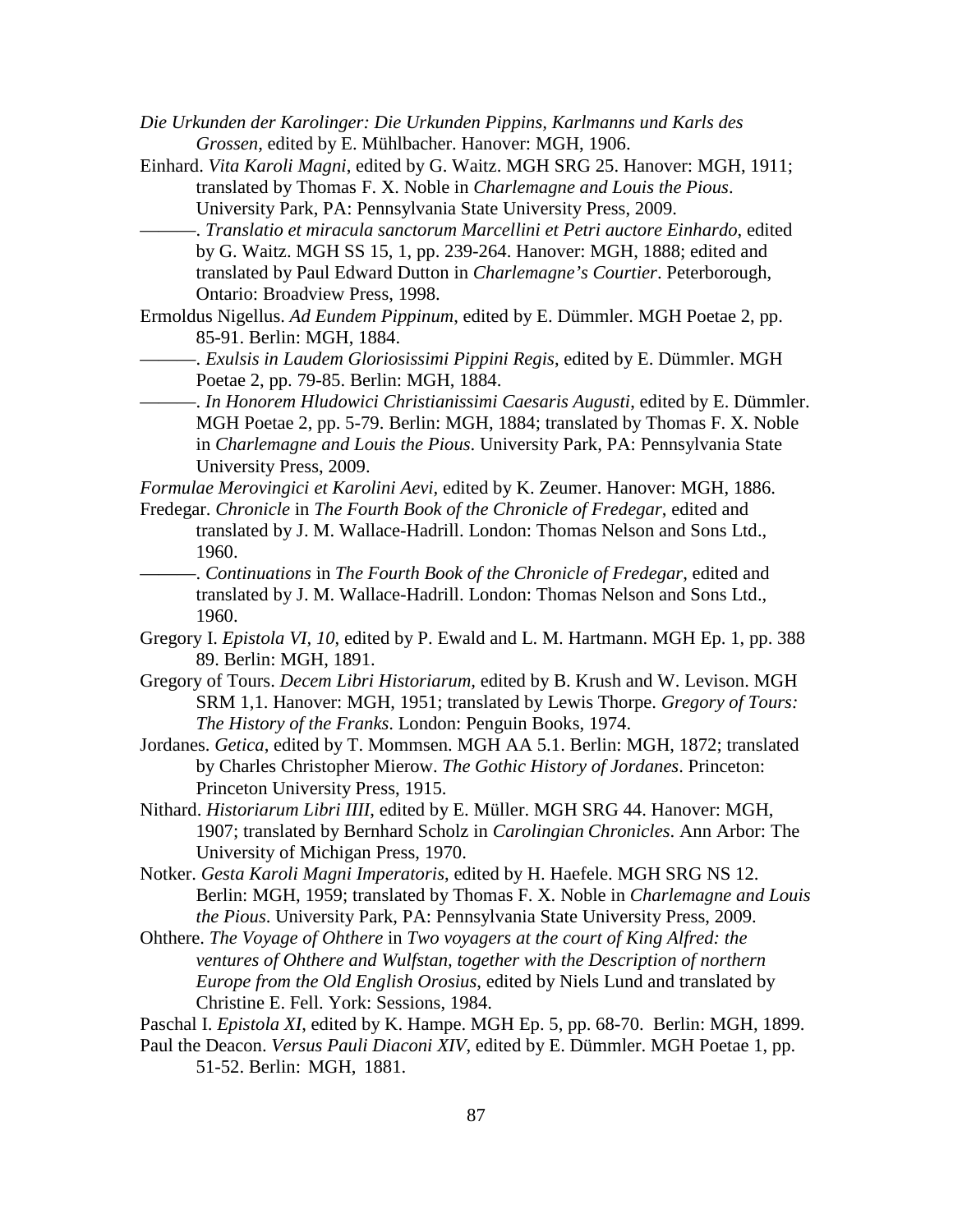- Peter of Pisa. *Verus Petri XIII*, edited by E. Dümmler. MGH Poetae 1, pp. 50-51. Berlin: MGH, 1881.
- Poeta Saxo. *Annalium de Gestis Caroli Magni Imperatoris Libri Quinque*, edited by P. von Winterfeld. MGH Poetae 4.1, 1-71. Hannover: MGH, 1899; translated by Mary E. McKinney. *The Saxon Poet's Life of Charles the Great*. New York: Pageant Press, 1956.
- Regino of Prüm. *Chronicon*, edited by F. Kurze. MGH SRG 50. Hanover: MGH, 1890; translated by Simon MacLean. *History and Politics in Late Carolingian and Ottonian Europe*. Manchester: Manchester University Press, 2009.
- Rimbert. *Vita Anskarii*, edited by G. Waitz. MGH SRG 55. Hanover: MGH, 1884; translated by C. H. Robinson. *Anskar, The Apostle of the North, 801-865*. London: The Society for the Propagation of the Gospel in Foreign Parts, 1921.
- Stephen of Ripon. *Vita Wilfridi*, in *The Life of Bishop Wilfrid edited and translated by Eddius Stephanus*, edited and translated by Bertram Colgrave. Cambridge: Cambridge University Press, 1927.
- Thegan. *Gesta Hludowici imperatoris*, edited by E. Tremp. MGH SRG 64, pp. 167-254. Hanover: MGH, 1995; translated by Thomas F. X. Noble in *Charlemagne and Louis the Pious*. University Park, PA: Pennsylvania State University Press, 2009. ———. *Continuatio Anonyma*. edited by E. Tremp. MGH SRG 64, pp. 254-60. Hanover:
	- MGH, 1995
- Theodulf of Orleans. *De Eo Quod Avarus Adglomeratis Diversis Opibus Satiari Nequit*, edited by E. Dümmler. MGH Poetae 1, pp. 460-62. Berlin: MGH, 1881.
- *Vita Rimberti*, edited by G. Waitz. MGH SRG 55. Hanover: MGH, 1884.
- Wandalbert. *Miracula Sancti Goaris*, edited by J. P. Migne. PL 121. Paris: 1852.
- Willibald. *Vita Bonifati*, edited by W. Levison. MGH SRG 57. Hanover: MGH, 1905; translated by C. H. Talbot in *The Anglo-Saxon Missionaries in Germany,* pp. 25 62. London: Sheed and Ward, 1954.

# **Secondary Sources:**

- Abramson, Tony, ed. *Studies in Medieval Coinage 1: Two Decades of Discovery*. Woodbridge, Suffolk: Boydell & Brewer, 2008.
- Adams, Jonathan, and Katherine Holman, eds. *Scandinavia and Europe 800-1350: Contact, Conflict, and Coexistence*. Turnhout: Brepols, 2004.
- Airlie, Stuart. "Bonds of Power and Bonds of Association in the Court Circle of Louis the Pious." In *Charlemagne's Heir*, edited by Peter Godman and Roger Collins, 191 204. Oxford: Clarendon Press, 1990.
	- ———. "Charlemagne and the Aristocracy: Captains and Kings." In *Charlemagne: Empire and Society*, edited by Joanna Story, 90–102. Manchester: Manchester University Press, 2005.
	- ———. "Narratives of Triumph and Rituals of Submission: Charlemagne's Mastering of Bavaria." *Transactions of the Royal Historical Society*, 6, 9 (1999): 93–119.
	- ———. "'Sad Stories of the Death of Kings': Narrative Patterns and Structures of Authority in Regino of Prüm's Chronicle." In *Narrative and History in the Early Medieval West*, edited by Elizabeth M. Tyler and Ross Balzaretti, 105–65. Turnhout: Brepols, 2006.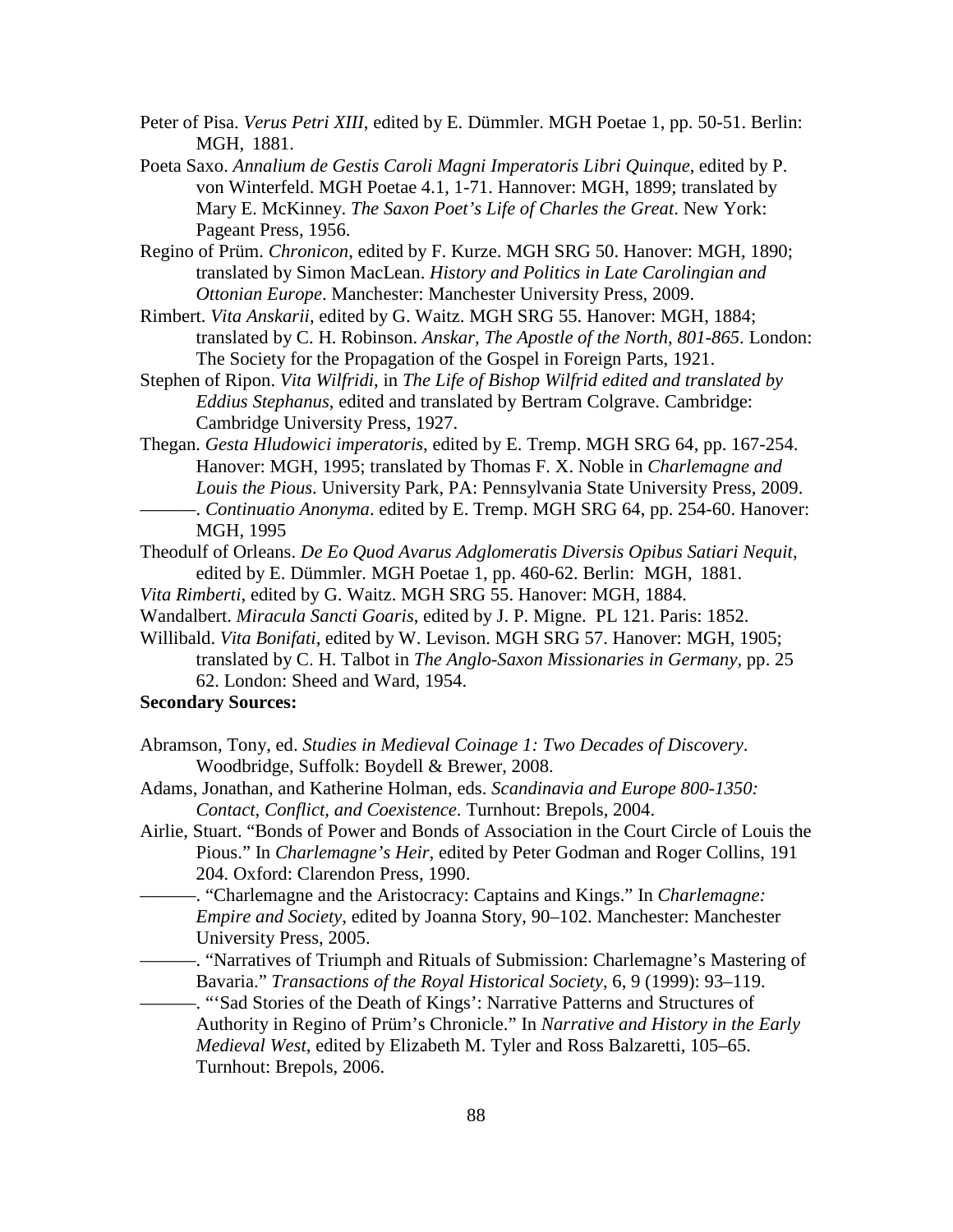| -. "Talking Heads: Assemblies in Early Medieval Germany." In <i>Political</i>                                            |
|--------------------------------------------------------------------------------------------------------------------------|
| Assemblies in the Earlier Middle Ages, edited by Paul S. Barnwell and Marco                                              |
| Mostert, 29–46. Turnhout: Brepols, 2003.                                                                                 |
| . "The Aristocracy in the Service of the State in the Carolingian Period." In Staat                                      |
| Im Frühen Mittelalter, edited by Stuart Airlie, Walter Pohl, and Helmut Reimitz,                                         |
| 93–112. Vienna: Österreichische Akademie der Wissenschaften, 2006.                                                       |
| -. "The Political Behaviour of the Secular Magnates in Francia, 829-879." Oxford                                         |
| University, 1985.                                                                                                        |
| Alcock, Susan. Empires: Perspectives from Archaeology and History. Cambridge:                                            |
| Cambridge University Press, 2001.                                                                                        |
| Algra, Nikolaas E. "The Relation between Frisia and the Empire from 800-1500."                                           |
| Amsterdamer Beiträge Zur Älteren Germanistik 49 (1998): 1-76.                                                            |
| Allen, Joel. Hostages and Hostage-Taking in the Roman Empire. Cambridge: Cambridge                                       |
| University Press, 2006.                                                                                                  |
| Almqvist, Bo, and David Greene, eds. Proceedings of the Seventh Viking Congress,                                         |
| Dublin, 15-21 August 1973. London: Viking Society for Northern Research, 1976.                                           |
| Althoff, Gerd. "Demonstration und Inszenierung: Spielregeln der Kommunikation in                                         |
| mittelalterlicher Öffentlichkeit." Frühmittelalterliche Studien 27 (1993): 27–50.                                        |
|                                                                                                                          |
| Cambridge University Press, 2004.                                                                                        |
| -. "Friendship and Political Order." In Friendship in Medieval Europe, edited by                                         |
| Julian Haseldine, 91-105. Gloucestershire: Sutton Publishing, 1999.                                                      |
| -. "Ritual und Demonstration in mittelalterlichen Verhalten." In                                                         |
| Personenbeziehungen in der mittelalterlichen Literatur, edited by Helmut Brall,                                          |
| Barbara Haupt, and Urban Küsters, 457-76. Düsseldorf: Droste, 1994.                                                      |
| -. "Rituale als ordnungsstiftende Elemente." In Der frühmittelalterliche Staat                                           |
| Europäische Perspektiven, edited by Walter Pohl and Veronika Wieser, 391-98.                                             |
| Vienna: Österreichische Akademie der Wissenschaften, 2009.                                                               |
| -. Spielregeln der Politik im Mittelalter. Darmstadt: Primus, 1997.                                                      |
| -. "Verwandtschaft, Freundschaft, Klientel: der schwierige Weg zum Ohr des                                               |
| Herrschers." In Spielregeln der Politik im Mittelalter, 185-89. Darmstadt: Primus,                                       |
| 1997.                                                                                                                    |
| "Zur Verschriftlichung von Memoria in Krisenzeiten." In Memoria in der                                                   |
| Gesellschaft des Mittelalters, edited by Dieter Geuenich and Otto Gerhard Oexle,                                         |
| 56-73. Göttingen: Vandenhoeck & Ruprecht, 1994.                                                                          |
| Ambrosiani, Björn. "Birka." In The Viking World, edited by Stefan Brink and Neil Price,                                  |
| 94-100. London: Routledge, 2008.                                                                                         |
| - "Birka - a Planted Town Serving an Increasing Agricultural Population." In                                             |
| Proceedings of the Eighth Viking Congress, Århus, 24-31 August 1977, edited by                                           |
| Hans Bekker-Nielsen, Peter Foote, and Olaf Olsen, 19-23. Odense: Odense                                                  |
| University Press, 1981.<br>-. "Birka and Dorestad." In <i>In Discussion with the Past</i> , edited by H. Sarfatij, W. J. |
| H. Verwers, and P. J. Woltering, 239–42. Zwolle: Stichting Promotie                                                      |
| Archeologie, 1999.                                                                                                       |
|                                                                                                                          |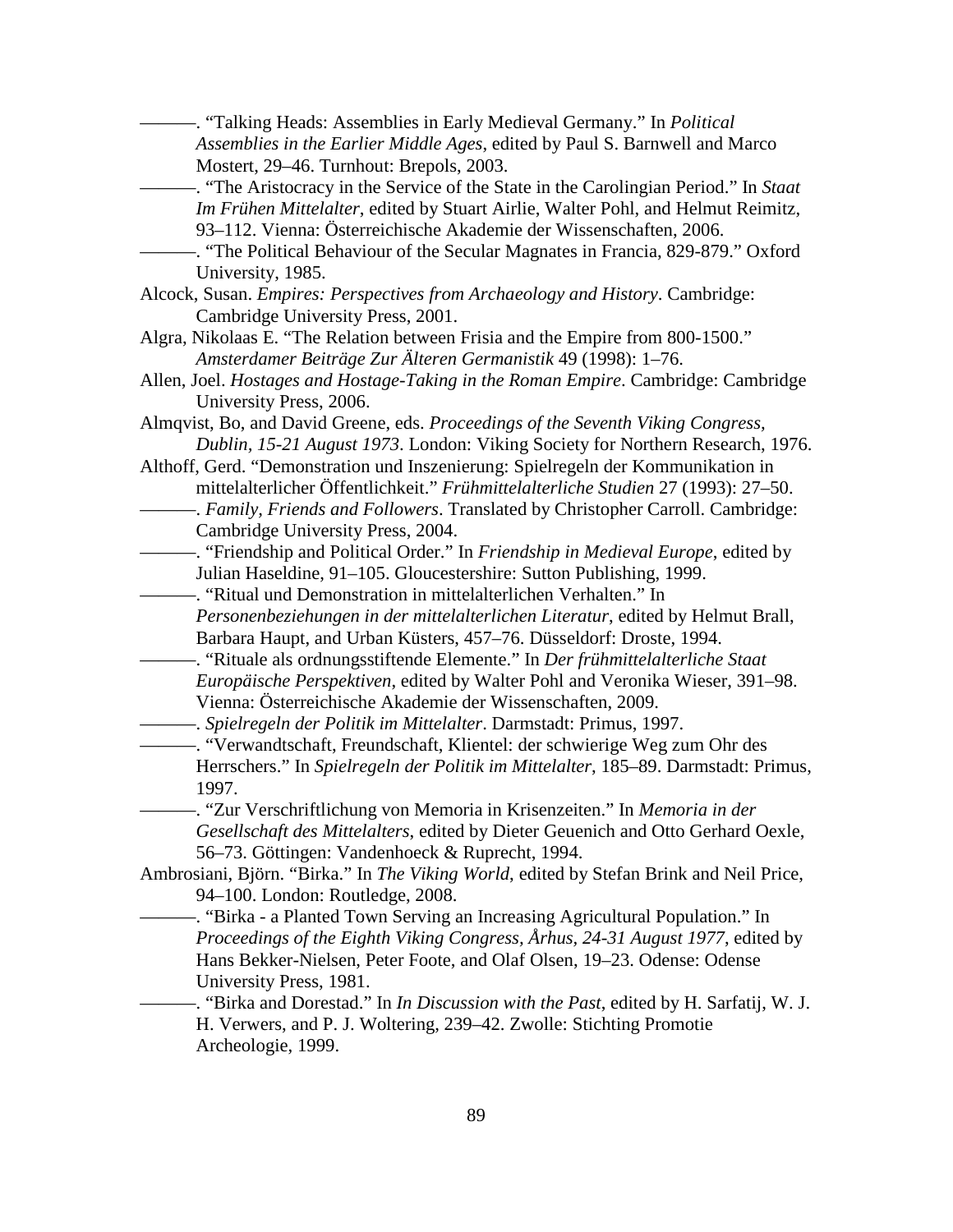- Ambrosiani, Björn. "Birka: Its Waterways and Hinterland." In *Aspects of Maritime Scandinavia: AD 200-1200*, edited by Ole Crumlin-Pedersen, translated by Helen Clarke, 99–104. Roskilde: The Viking Ship Museum, 1991.
	- ———. "Osten und Westen im Ostseehandel zur Wikingerzeit." In *Haithabu und die frühe Stadtentwicklung im nördlichen Europa*, edited by Klaus Brandt, Michael Müller-Wille, and Christian Radtke, 339–48. Münster: Wachholtz, 2002.
	- ———. "Royal Manors and Towns in Central Sweden." In *Proceedings of the Tenth Viking Congress*, edited by James E. Knirk, 247–54. Oslo: Universitetets Oldsaksamling, 1987.
- Ambrosiani, Björn, and Helen Clarke. "Birka and the Beginning of the Viking Age." In *Studien zur Archäologie des Ostseeraumes: von der Eisenzeit zum Mittelalter*, edited by Anke Wesse, 33–38. Neumünster: Wachholtz, 1998.
	- ———. , eds. *Developments around the Baltic and the North Sea in the Viking Age*. Stockholm: The Birka Project for Riksantikvarieämbetet and Statens Historiska Museer, 1994.
	- ———. *Towns in the Viking Age*. Leicester: Leicester University Press, 1991.
- Ančić, Mladen. "From Carolingian Official to Croation Ruler The Croats and the Carolingian Empire in the First Half of the Ninth Century." *Hortus Artium Medievalium* 3 (1997): 7–13.
- Andersson, Theodore M. "Blood on the Battlefield: A Note on the *Ludwigslied*." *Neophilologus* 56, no. 1 (1972): 12–17.
- ———. "The Viking Image in Carolingian Poetry." In *Les Relations Littéraires Franco Scandinaves Au Moyen Age*, edited by Maurice Gravier Delbouille, 217–46. Paris: Société d'Edition "Les Belles Lettres," 1975.
- Angenendt, Arnold. *Kaiserherrschaft und Königstaufe: Kaiser, Könige und Päpste als geistliche Patrone in der abendländischen Missionsgeschichte*. Berlin: De Gruyter, 1984.
- Auzias, Léonce. *L'Aquitaine carolingienne, 778-987*. Pau: Princi Negue, 2003.
- Axboe, Morten. "Danish Kings and Dendrochronology: Archaeological Insights into the Early History of the Danish State." In *After Empire: Towards an Ethnology of Europe's Barbarians*, edited by Giorgio Ausenda, 217–51. Woodbridge, Suffolk: Boydell & Brewer, 1995.
- Bachrach, Bernard. "Charlemagne's Military Responsibilities 'Am Vorabend Der Kaiserkrönung.'" In *Am Vorabend Der Kaiser Krönung*, edited by Peter Godman, Jörg Jarnut, and Peter Johanek, 233–55. Berlin: Akademie Verlag, 2002.
	- ———. *Early Carolingian Warfare: Prelude to Empire*. Philadelphia: University of Pennsylvania Press, 2001.
- Bachrach, David. "Confession in the *Regnum Francorum* (742-900): The Sources Revisited." *Journal of Ecclesiastical History* 54, no. 1 (2003): 3–22.
- ———. *Religion and the Conduct of War, C. 300-1215*. Woodbridge, Suffolk: Boydell Press, 2003.
- Bagge, Sverre. "Early state formation in Scandinavia." In *Der frühmittelalterliche Staat Europäische Perspektiven*, edited by Walter Pohl and Veronika Wieser, 145–54. Vienna: Österreichische Akademie der Wissenschaften, 2009.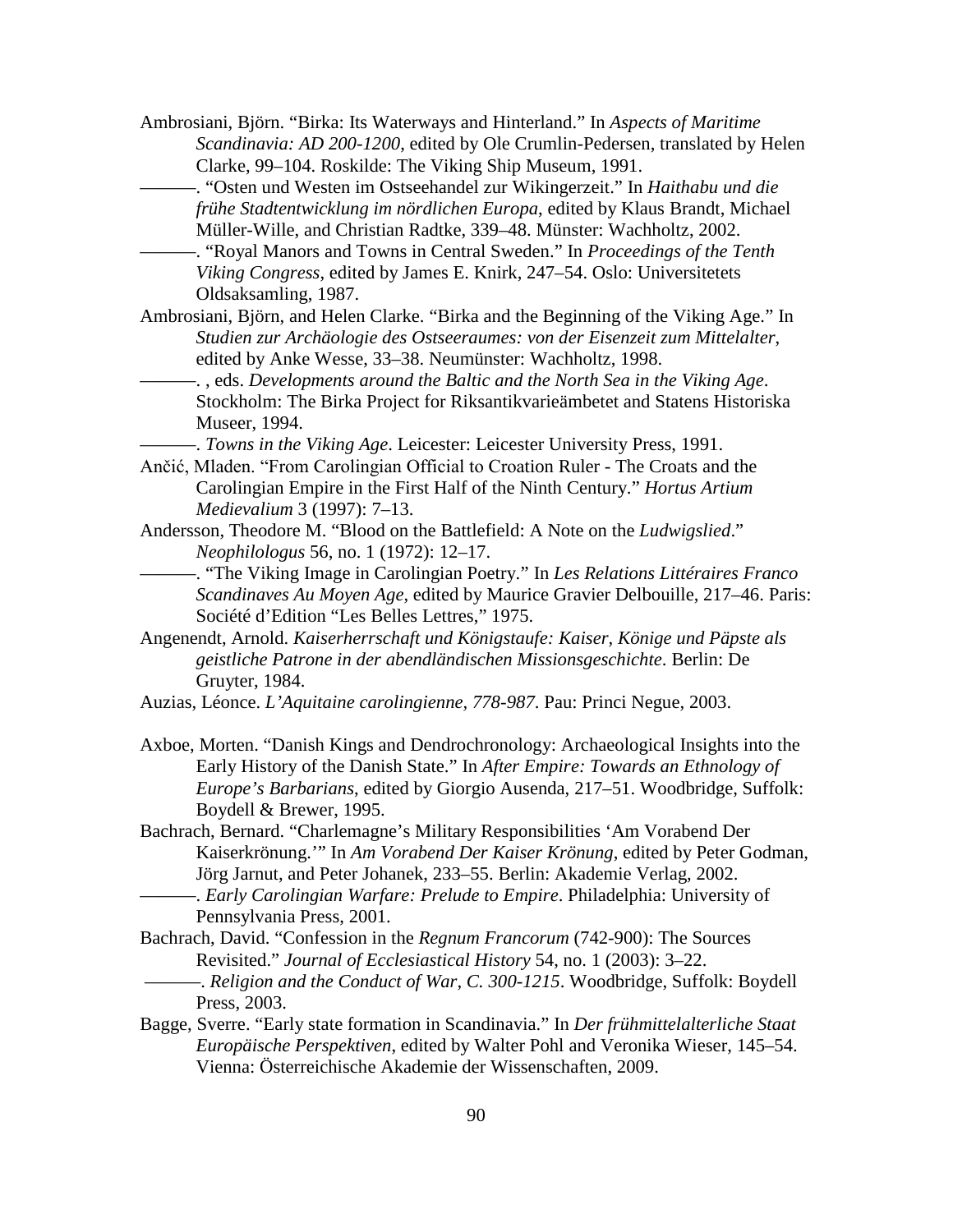———. *From Viking Stronghold to Christian Kingdom: State Formation in Norway, C. 900-1350*. Copenhagen: Museum Tusculanum Press - University of Copenhagen, 2010.

- Bagge, Sverre, Michael H Gelting, and Thomas Lindkvist, eds. *Feudalism: new landscapes of debate*. Turnhout: Brepols, 2011.
- Baraz, Daniel. *Medieval Cruelty: Changing Perceptions, Late Antiquity to the Early Modern Period*. Ithaca: Cornell University Press, 2003.
	- ———. "Violence or Cruelty? An Intercultural Perspective." In *A Great Effusion of Blood? Interpreting Medieval Violence*, edited by Mark D. Meyerson, Daniel Tiery, and Oren Falk, 164–89. Toronto: University of Toronto Press, 2004.
- Barford, P. M. *The Early Slavs: Culture and Society in Early Medieval Eastern Europe*. Ithaca, NY: Cornell University Press, 2001.
- Barnwell, Paul S. "War and Peace: Historiography and Seventh-Century Embassies." *Early Medieval Europe* 6, no. 2 (1997): 127–39.
- Barrett, James H. "Beyond War or Peace: The Study of Culture Contact in Viking-Age Scotland." In *Land, Sea and Home: Proceedings of a Conference on Viking Period Settlement at Cardiff, July 2001*, edited by John Hines, Alan Lane, and Mark Redknap, 207–18. Leeds: Maney Publishing, 2004.
- ———. "What Caused the Viking Age?" *Antiquity* 82, no. 317 (2008): 671–85.
- Basset, Steven. "In Search of the Origins of Anglo-Saxon Kingdoms." In *The Origins of Anglo-Saxon Kingdoms*, edited by Steven Basset, 3–27. London: Leicester University Press, 1989.
	- ———. , ed. *The Origins of Anglo-Saxon Kingdoms*. London: Leicester University Press, 1989.
- Bates, David. *The Normans and Empire*. Oxford: Oxford University Press, 2013.
- Batey, Colleen, Judith Jesch, and Christopher Morris, eds. *The Viking Age in Caithness, Orkney, and the North Atlantic: Select Papers from the Proceedings of the Eleventh Viking Congress, Thurso and Kirkwall, 22 August-1 September 1989*. Edinburgh: Edinburgh University Press, 1993.
- Bauduin, Pierre., ed. *Les fondations scandinaves en Occident et les débuts du duché de Normandie*. Caen: Publications du CRAHM, 2005.
	- ———. *Le monde franc et les Vikings: VIIIe-Xe siècle*. Paris: Albin Michel, 2009.
	- ———. *La première Normandie, Xe-XIe siècles: sur les frontières de la haute Normandie -identité et construction d'une principauté*. Caen: Presses universitaires de Caen, 2004.
- Becher, Matthias. *Eid und Herrschaft: Untersuchungen zum Herrscherethos Karls des Grossen*. Sigmaringen: Jan Thorbecke, 1993.
- Becker, C. J. "Viking Age Villages and 'Manors' in Denmark Recent Discoveries." In *Proceedings of the Eighth Viking Congress, Århus, 24-31 August 1977*, edited by Hans Bekker-Nielsen, Peter Foote, and Olaf Olsen, 25–36. Odense: Odense University Press, 1981.
- Bekker-Nielsen, Hans, Peter Foote, and Olaf Olsen, eds. *Proceedings of the Eighth Viking Congress, Århus, 24-31 August 1977*. Odense: Odense University Press, 1981.
- Bencard, Morgen, ed. *Ribe Excavations 1970-76*. Translated by Barbara Bluestone. Vol. 1–6. 6 vols. Esbjerg, Denmark: Sydjysk Universitetsforlag, 1981.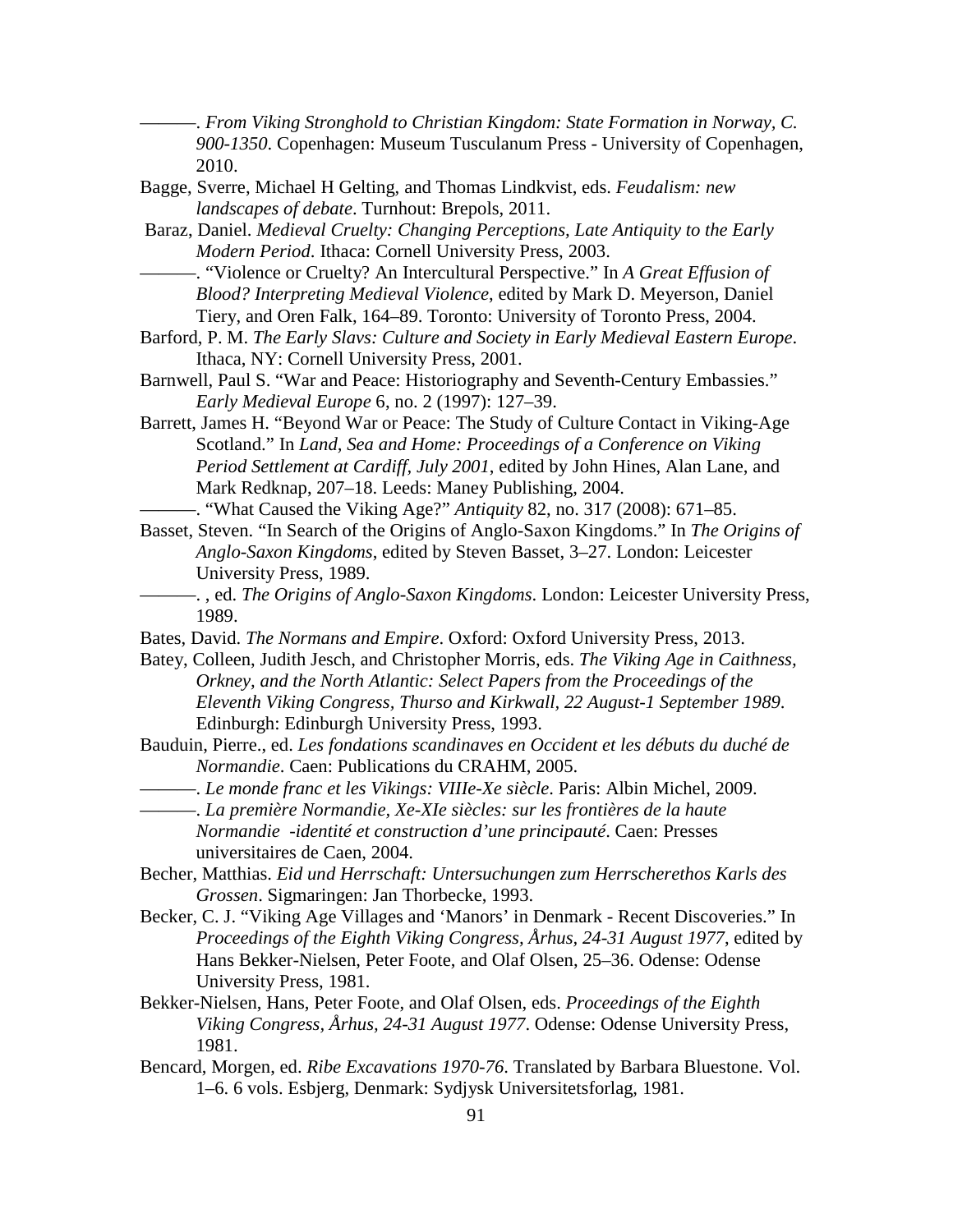- Benham, Jenny. *Peacemaking in the Middle Ages: Principles and Practice*. Manchester: Manchester University Press, 2011.
- Berge, Ragnhild, Marek Jasinski, and Kalle Sognnes, eds. *N-TAG TEN: Proceedings of the 10th Nordic TAG Conferenceat Stiklestad, Norway 2009*. Oxford: Archaeopress, 2012.
- Bernd, Päffgen. "Urban Settlements and Sacral Topography in the Rhineland at the Time of the Viking Raids." In *Vikings on the Rhine*, edited by Rudolf Simek and Ulrike Engel, 83–110. Vienna: Fassbaender, 2004.
- Besteman, J. C., ed. *The Excavations at Wijnaldum: Reports on Frisia in Roman and Medieval Times*. Rotterdam: A. A. Balkema, 1999.
	- ———. "North Holland AD 400-1200: Turning Tide or Tide Turned?" In *Medieval Archaeology in the Netherlands*, edited by J. C Besteman, Johannes Maria Bos, and H. A Heidinga, 91–120. Assen: Van Gorcum, 1990.
	- ———. "Viking Silver on Wieringen." In *In Discussion with the Past*, edited by H. Sarfatij, W. J. H. Verwers, and P. J. Woltering, 253–66. Zwolle: Stichting Promotie Archeologie, 1999.
- Besteman, J. C., Johannes Maria Bos, and H. A. Heidinga, eds. *Medieval Archaeology in the Netherlands: Studies Presented to H. H. van Regteren Altena*. Assen: Van Gorcum, 1990.
- Beumann, Helmut, ed. *Karl der Grosse: Lebenswerk und Nachleben*. Vol. 1. 4 vols. Düsseldorf: L. Schwann, 1966.
- Beumann, Helmut, and Werner Schröder, eds. *Aspekte Der Nationenbildung im Mittelalter*. Sigmaringen: Jan Thorbecke, 1978.
- Beutin, Wolfgang. "Bremen als Ausgangsort der Skandinavien-Missionierung in Rimberts Ansgar-Vita und bei Adam von Bremen, oder: … 'sed quaevis pagina veram / Ecclesiae laudem canit hystoriamque Bremensem.'" *Jahrbuch der Oswald von Wolkenstein-Gesellschaft* 16 (2007): 1–16.
- Bill, Jan, and Neil Price. "Viking Ships and the Sea." In *The Viking World*, edited by Stefan Brink, 170–80. London: Routledge, 2008.
- Björkman, Walther. "Karl und der Islam." In *Karl der Grosse: Lebenswerk und Nachleben*, edited by Helmut Beumann, 1:672–82. Düsseldorf: L. Schwann, 1965.
- Blackburn, Mark. "Coin Circulation in Germany during the Early Middle Ages: The Evidence of Single-Finds." In *Fernhandel Und Geldwirtschaft*, edited by Bernd Kluge, 37–54. Sigmaringen: Jan Thorbecke, 1993.
- Blair, Peter Hunter. *An Introduction to Anglo-Saxon England*. 2d ed. Cambridge: Cambridge University Press, 1977.
- Blindheim, Charlotte. "The Emergence of Urban Communities in Viking Age Scandinavia." In *The Vikings*, edited by Robert Farrell, 42–69. London: Phillimore, 1982.
- Bloch, Marc. *Slavery and Serfdom in the Middle Ages: Selected Essays*. Translated by William Beer. Berkeley: University of California Press, 1975.
- Bogucki, Mateusz. "On Wulfstan's Right Hand the Viking Age Emporia in West Slav Lands." In *From One Sea to Another: Trading Places in the European and Mediterranean Early Middle Ages*, edited by Sauro Gelichi and Richard Hodges, 81–109. Turnhout: Brepols, 2012.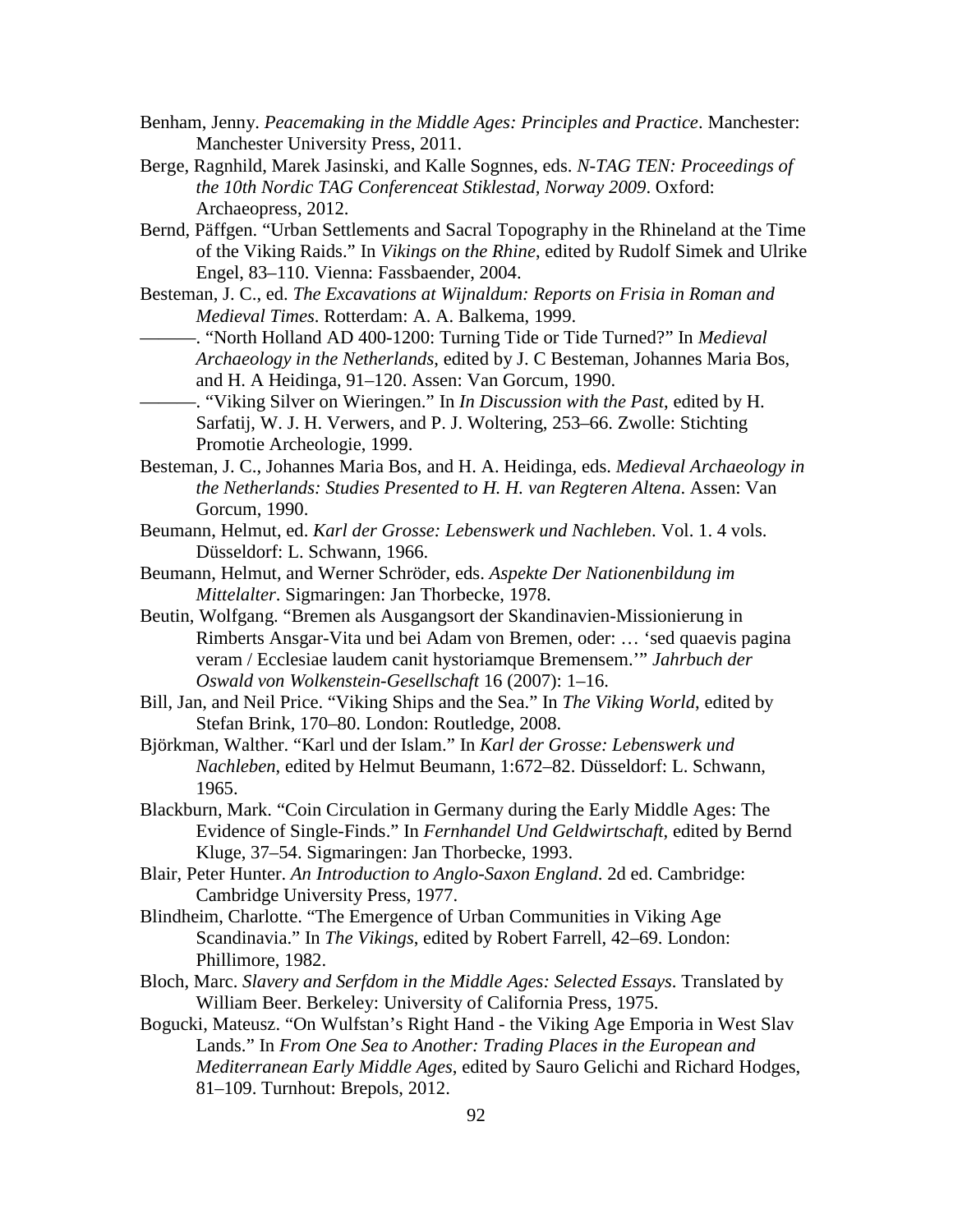- Bonnassie, Pierre. *From Slavery to Feudalism in South Western Europe*. Translated by Jean Birrell. Cambridge: Cambridge University Press, 1991.
- Booker, Courtney M. "Histrionic History, Demanding Drama: the Penance of Louis the Pious in 833, Memory, and Emplotment." In *Vergangenheit und Vergegenwärtigung: Frühes Mittelalter und europäische Erinnerungskultur*, edited by Helmut Reimitz and Bernhard Zeller, 103–27. Vienna: Österreichische Akademie der Wissenschaften, 2009.
	- ———. *Past Convictions: The Penance of Louis the Pious and the Decline of the Carolingians*. Philadelphia: University of Pennsylvania Press, 2009.
- Boshof, Egon. *Ludwig der Fromme*. Darmstadt: Primus, 1996.
- Bouet, Pierre. "Les chroniqueurs francs et normands face aux invasions vikings." In *L'héritage maritime des vikings en Europe de l'Ouest*, edited by Elisabeth Ridel, 57–74. Caen: Office Universitaire d'Études Normandes, 2002.
- Bowersock, G. W., Peter Brown, and Oleg Grabar, eds. *Late Antiquity: A Guide to the Postclassical World*. Cambridge, MA: Harvard University Press, 1999.
- Bowlus, Charles R. "Two Carolingian Campaigns Reconsidered." *Military Affairs* 48, no. 3 (1984): 121–25.
- ———. "Warfare and Society in the Carolingian Ostmark." In *Warfare in the Dark Ages*, edited by John France and Kelly DeVries, 291–320. Burlington, VT: Ashgate, 2008.
- Boyer, Régis. *Les Vikings: histoire, mythes, dictionnaire*. Paris: R. Laffont, 2008.
- Brachmann, Hansjürgen. *Slawische Stämme an Elbe und Saale*. Berlin: Akademie Verlag, 1978.
- Brandenburgh, Chrystel. "Textile Production and Trade in Dorestad." In *Dorestad in an International Framework*, edited by Annemarieke Willemsen and Hanneke Kik, 82–88. Turnhout: Brepols, 2010.
- Brandi, Karl. "Karls des Großen Sachsenkriege." In *Die Eingliederung der Sachsen in Das Frankenreich*, edited by Walther Lammers, 3–28. Darmstadt: Wissenschaftliche Buchgesellschaft, 1970.
- Brandt, Klaus, Michael Müller-Wille, and Christian Radtke, eds. *Haithabu und die frühe Stadtentwicklung im nördlichen Europa*. Münster: Wachholtz, 2002.
- Brather, Sebastian. "The Beginnings of Slavic Settlement East of the River Elbe." *Antiquity* 78, no. 300 (2004): 314–29.
- Brink, Stefan. "Law and Legal Customs in Viking Age Scandinavia." In *The Scandinavians from the Vendel Period to the Tenth Century: An Ethnographic Perspective*, edited by Judith Jesch, 87–127. Woodbridge, Suffolk: Boydell Press, 2002.
	- ———. *Lord and Lady -* Bryti *and* Deigja*: Some Historical and Etymological Aspects of Family, Patronage and Slavery in Early Scandinavia and Anglo-Saxon England*. London: Viking Society For Northern Research, 2005.
		- ———. "New Perspectives on the Christianization of Scandinavia and the Organization of the Early Church." In *Scandinavia and Europe 800-1350: Contact, Conflict, and Coexistence*, edited by Jonathan Adams and Katherine Holman, 163–76. Turnhout: Brepols, 2004.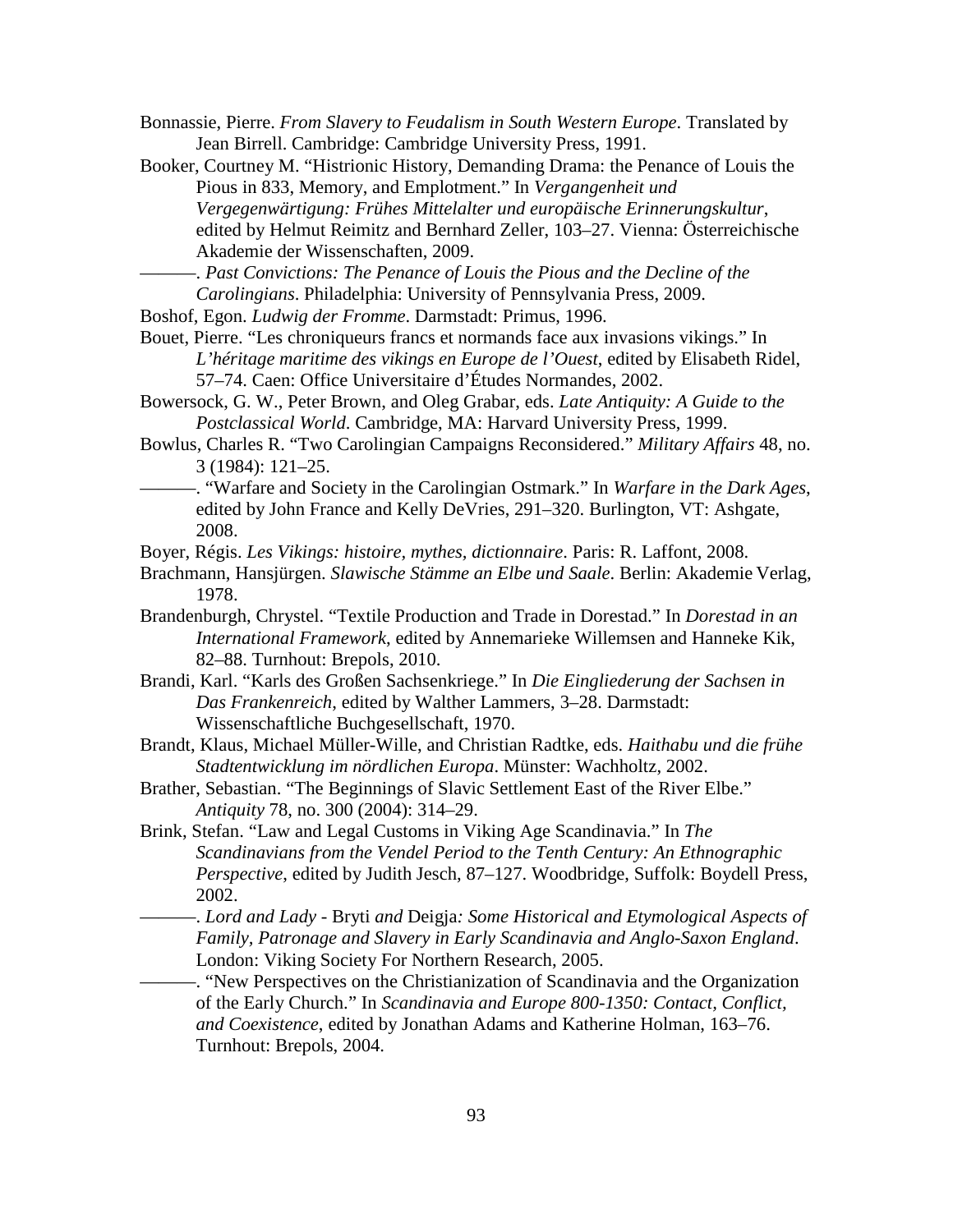- ———. "People and *land* in Early Scandinavia." In *Franks, Northmen, and Slavs*, edited by Ildar Garipzanov, Patrick Geary, and Przemyslaw Urbanczyk, 87–112. Turnhout: Brepols, 2008.
- ———. "Slavery in the Viking Age." In *The Viking World*, edited by Stefan Brink and Neil Price, 49–56. London: Routledge, 2008.

Brink, Stefan, and Neil Price, eds. *The Viking World*. London: Routledge, 2008.

- Brooks, Nicholas. "The Formation of the Mercian Kingdom." In *The Origins of Anglo Saxon Kingdoms*, edited by Steven Basset, 159–70. London: Leicester University Press, 1989.
- Brubaker, Leslie, ed. *Byzantium in the Ninth Century: Dead or Alive?: Papers from the Thirtieth Spring Symposium of Byzantine Studies, Birmingham, March 1996*. Burlington, VT: Ashgate, 1998.
- Brunner, Karl. *Oppositionelle Gruppen im Karolingerreich*. Vienna: Hermann Böhlaus Nachf., 1979.
- Buc, Philippe. "Political Rituals and Political Imagination in the Medieval West from the Fourth Century to the Eleventh." In *The Medieval World*, edited by Janet Nelson and Peter Linehan, 189–213. London: Routledge, 2001.
- Bullough, Donald. "Charlemagne's 'Men of God': Alcuin, Hildebald, Arn." In *Charlemagne: Empire and Society*, edited by Joanna Story, 136–50. Manchester: Manchester University Press, 2005.
	- ———. "Was There a Carolingian Anti-War Movement?" *Early Medieval Europe* 12, no. 4 (2003): 365–76.
- Burgess, R. W, and Michael Kulikowski. *Mosaics of Time: The Latin Chronicle Traditions from the First Century BC to the Sixth Century AD*. Turnhout: Brepols, 2013.
- Büttner, Heinrich. "Mission und Kirchenorganisation des Frankenreiches bis zum Tode Karls des Grossen." In *Karl der Grosse: Lebenswerk und Nachleben*, edited by Helmut Beumann, 1:454–87. Düsseldorf: L. Schwann, 1965.
- Callmer, Johan. "Archaeological Sources for the Presence of Frisian Agents of Trade in Northern Europe ca. AD 700-900." In *Studien zur Archäologie des Ostseeraumes: von der Eisenzeit zum Mittelalter*, edited by Anke Wesse, 469–79. Neumünster: Wachholtz, 1998.
	- ———. "Urbanization in Scandinavia and the Baltic Region C. AD 700-1100: Trading Places, Centres and Early Urban Sites." In *Developments around the Baltic and the North Sea in the Viking Age*, edited by Björn Ambrosiani and Helen Clarke, 50–90. Stockholm: The Birka Project for Riksantikvarieämbetet and Statens Historiska Museer, 1994.
- Calmette, Joseph. *La diplomatie carolingienne*. Paris: E. Bouillon, 1901.
- Campbell, James, Eric John, and Patrick Wormald. *The Anglo-Saxons*. Penguin Books, 1991.
- Carles, Jean. "Le *Ludwigslied* et la victoire de Louis III sur les Normands à Saucourt-en Vimeu en 881." In *La Chanson de geste et le mythe carolingien : mélanges René Louis*, edited by Emmanuèle Baumgartner, 1:101–9. Saint-Père-sous-Vézelay: Musée archéologique régional, 1982.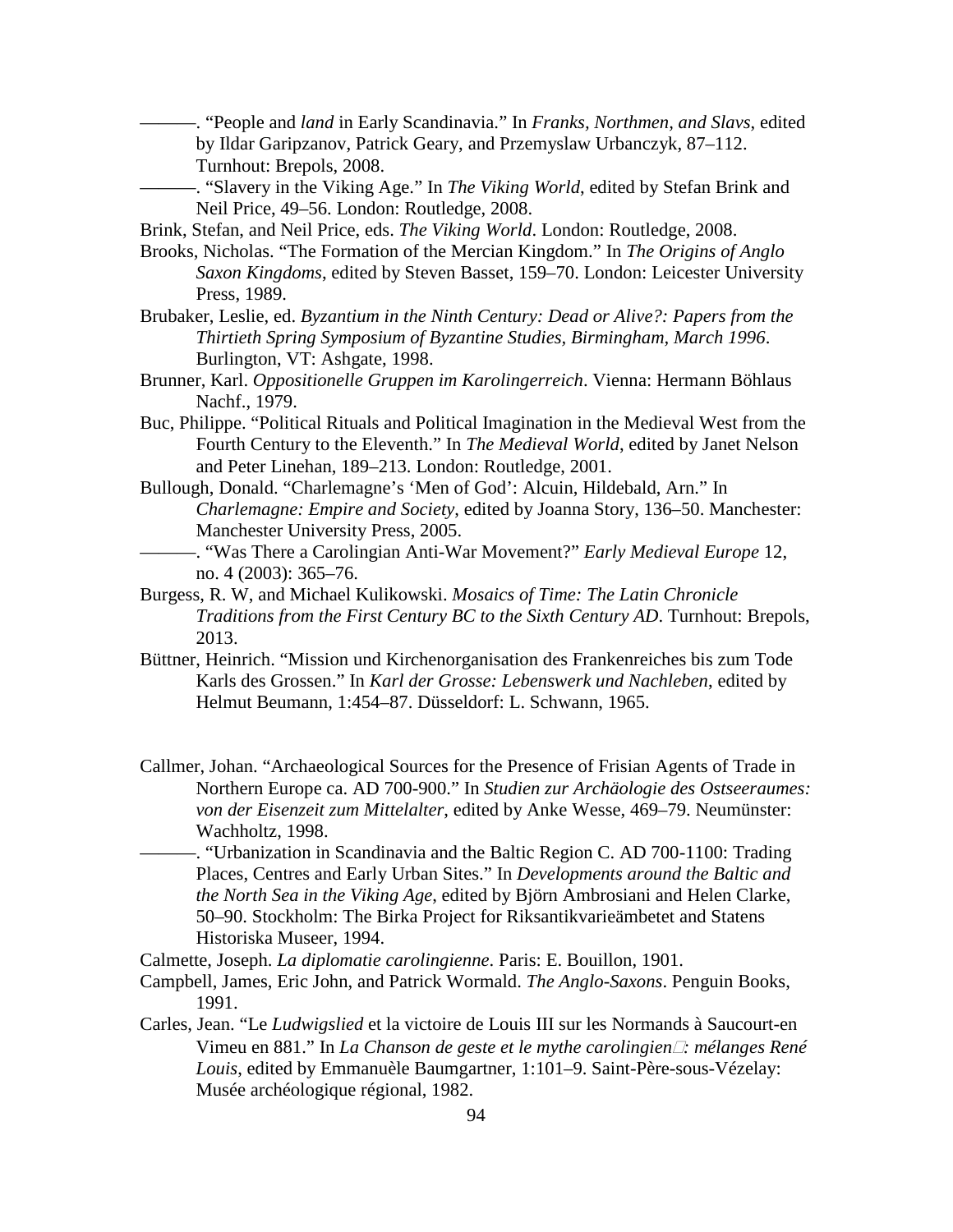Carver, Martin, ed. *The Cross Goes North*. York: York Medieval Press, 2003.

- Cassard, Jean-Christophe. *Le siècle des Vikings en Bretagne*. Paris: Editions Jean-Paul Gisserot, 1996.
- Charles-Edwards, Thomas. "Early Medieval Kingship in the British Isles." In *The Origins of Anglo-Saxon Kingdoms*, edited by Steven Basset, 28–39. London: Leicester University Press, 1989.
- Christiansen, Eric. *The Norsemen in the Viking Age*. Oxford: Blackwell Publishers, 2001.
- Clover, Carol. "Regardless of Sex: Men, Women, and Power in Early Northern Europe." *Speculum* 68, no. 2 (1993): 363–87.
- Coblenz, Werner. "Zur Situation der archäologischen Slawenforschung in Sachsen." In *Siedlung und Verfassung der Slawen zwischen Elbe, Saale und Oder*, edited by Herbert Ludat, 1–14. Giesse: Wilhelm Schmitz, 1960.
- Cohen, Meredith, and Justine Firnhaber-Baker, eds. *Difference and Identity in Francia and Medieval France*. Burlington, VT: Ashgate, 2010.
- Collins, Roger. "Charlemagne's Imperial Coronation and the Annals of Lorsch." In *Charlemagne: Empire and Society*, edited by Joanna Story, 52–70. Manchester: Manchester University Press, 2005.
- -. "Deception and Misrepresentation in Early Eighth Century Frankish Historiography: Two Case Studies." In *Karl Martell in Seiner Zeit*, edited by Jörg Jarnut, Ulrich Nonn, and Michael Richter, 227–47. Sigmaringen: Jan Thorbecke, 1994.
- ———. "Pippin I and the Kingdom of Aquitaine." In *Charlemagne's Heir*, edited by Peter Godman and Roger Collins, 363–89. Oxford: Clarendon Press, 1990.
	- ———. "The 'Reviser' Revisited: Another Look at the Alternative Version of the *Annales Regni Francorum*." In *After Rome's Fall: Narrators and Sources of Early Medieval History*, edited by Alexander Murray, 191–213. Toronto: University of Toronto Press, 1998.
- Cook, Barrie, Gareth Williams, and Marion Archibald, eds. *Coinage and History in the North Sea World, C. AD 500-1200: Essays in Honour of Marion Archibald*. Leiden: Brill, 2006.
- Cornford, Benjamin. "Paul the Deacon's Understanding of Identity, His Attitude to Barbarians, and His 'Strategies of Distinction' in the Historia Romana." In *Texts and Identities in the Early Middle Ages*, edited by Richard Corradini, Rob Meens, Christina Pössel, and Philip Shaw, 47–60. Vienna: Österreichische Akademie der Wissenschaften, 2006.
- Corradini, Richard, Rob Meens, Christina Pössel, and Philip Shaw, eds. *Texts and Identities in the Early Middle Ages*. Vienna: Österreichische Akademie der Wissenschaften, 2006.
- Costambeys, Marios, Matthew Innes, and Simon MacLean. *The Carolingian World*. Cambridge: Cambridge University Press, 2011.
- Coupland, Simon. "'A Tale of Misfortune': The Hardships of Life in Ninth-Century Europe." *Medieval History* 3 (1993): 178–84.
	- ———. "Boom and Bust at 9th-Century Dorestad." In *Dorestad in an International Framework*, edited by Annemarieke Willemsen and Hanneke Kik, 95–103. Turnhout: Brepols, 2010.
	- ———. "Carolingian Arms and Armour in the Ninth Century." *Viator* 21 (1990): 29–50.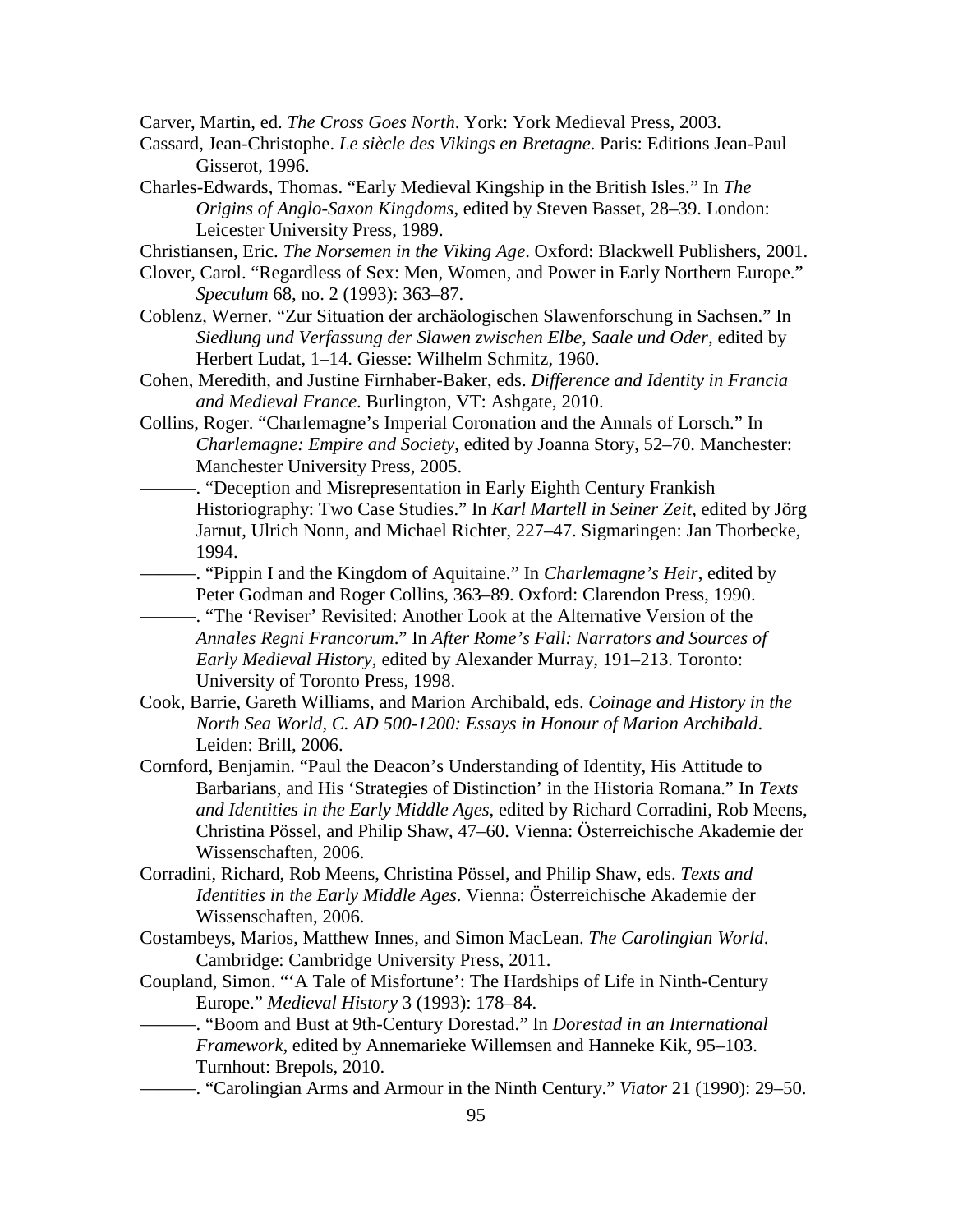| $49 - 70.$                                                                                                                                                               |
|--------------------------------------------------------------------------------------------------------------------------------------------------------------------------|
|                                                                                                                                                                          |
| 86 1985, 11 - 31.                                                                                                                                                        |
|                                                                                                                                                                          |
| Numismatic Chronicle 170 (2010): 287-319.                                                                                                                                |
| and Society, edited by Joanna Story, 211-29. Manchester: Manchester University                                                                                           |
| Press, 2005.                                                                                                                                                             |
| - "Charles the Bald and Defence of the West Frankish Kingdom against the                                                                                                 |
| Viking Invasions 840-877." University of Cambridge, 1987.                                                                                                                |
|                                                                                                                                                                          |
| $(1989): 194 - 222.$                                                                                                                                                     |
|                                                                                                                                                                          |
| Munt- En Penningkunde 75 (1988): 5-26.                                                                                                                                   |
| - The Early Coinage of Charles the Bald, 840-64." Numismatic Chronicle 151                                                                                               |
| $(1991): 121-58.$                                                                                                                                                        |
|                                                                                                                                                                          |
| Francia 26, no. 1 (1999): 57-75.                                                                                                                                         |
|                                                                                                                                                                          |
| Kings." Early Medieval Europe 7, no. 1 (1998): 85-114.                                                                                                                   |
| - The Fortified Bridges of Charles the Bald." Journal of Medieval History 17, no.                                                                                        |
| $1(1991): 1-12.$                                                                                                                                                         |
| - "Money and Coinage Under Louis the Pious." <i>Francia</i> 17, no. 1 (1990): 23–54.                                                                                     |
| - - The Rod of God's Wrath or the People of God's Wrath? The Carolingian                                                                                                 |
| Theory of the Viking Invasions." Journal of Ecclesiastical History 42, no. 4                                                                                             |
| $(1991): 535 - 54.$                                                                                                                                                      |
|                                                                                                                                                                          |
| 11, no. 3 (2002): 209–32.                                                                                                                                                |
| -. "The Vikings in Francia and Anglo-Saxon England to 911." In The New                                                                                                   |
| Cambridge Medieval History, edited by Rosamond McKitterick, 2: c.700:                                                                                                    |
| c.900:190-201. Cambridge: Cambridge University Press, 1995.                                                                                                              |
| "The Vikings on the Continent in Myth and History." History 88, no. 290                                                                                                  |
| $(2003): 186 - 203.$                                                                                                                                                     |
| Coupland, Simon, and Janet L Nelson. "The Vikings on the Continent." History Today                                                                                       |
| 38, no. 12 (1988): 12-19.                                                                                                                                                |
| Coviaux, Stéphane. "Baptême et conversion des chefs scandinaves du IXe au XIe siècle."<br>In Les fondations scandinaves en Occident et les débuts du duché de Normandie, |
| edited by Pierre Bauduin, 67–80. Caen: Publications du CRAHM, 2005.                                                                                                      |
| Crumlin-Pedersen, Ole, ed. Aspects of Maritime Scandinavia: AD 200-1200. Roskilde:                                                                                       |
| Viking Ship Museum, 1991.                                                                                                                                                |
| -. "Schiffahrt im frühen Mittelalter und die Herausbildung früher Städte im                                                                                              |
| westlichen Ostseeraum." In Haithabu und die frühe Stadtentwicklung im                                                                                                    |
| nördlichen Europa, edited by Klaus Brandt, Michael Müller-Wille, and Christian                                                                                           |
| Radtke, 67-81. Münster: Wachholtz, 2002.                                                                                                                                 |
|                                                                                                                                                                          |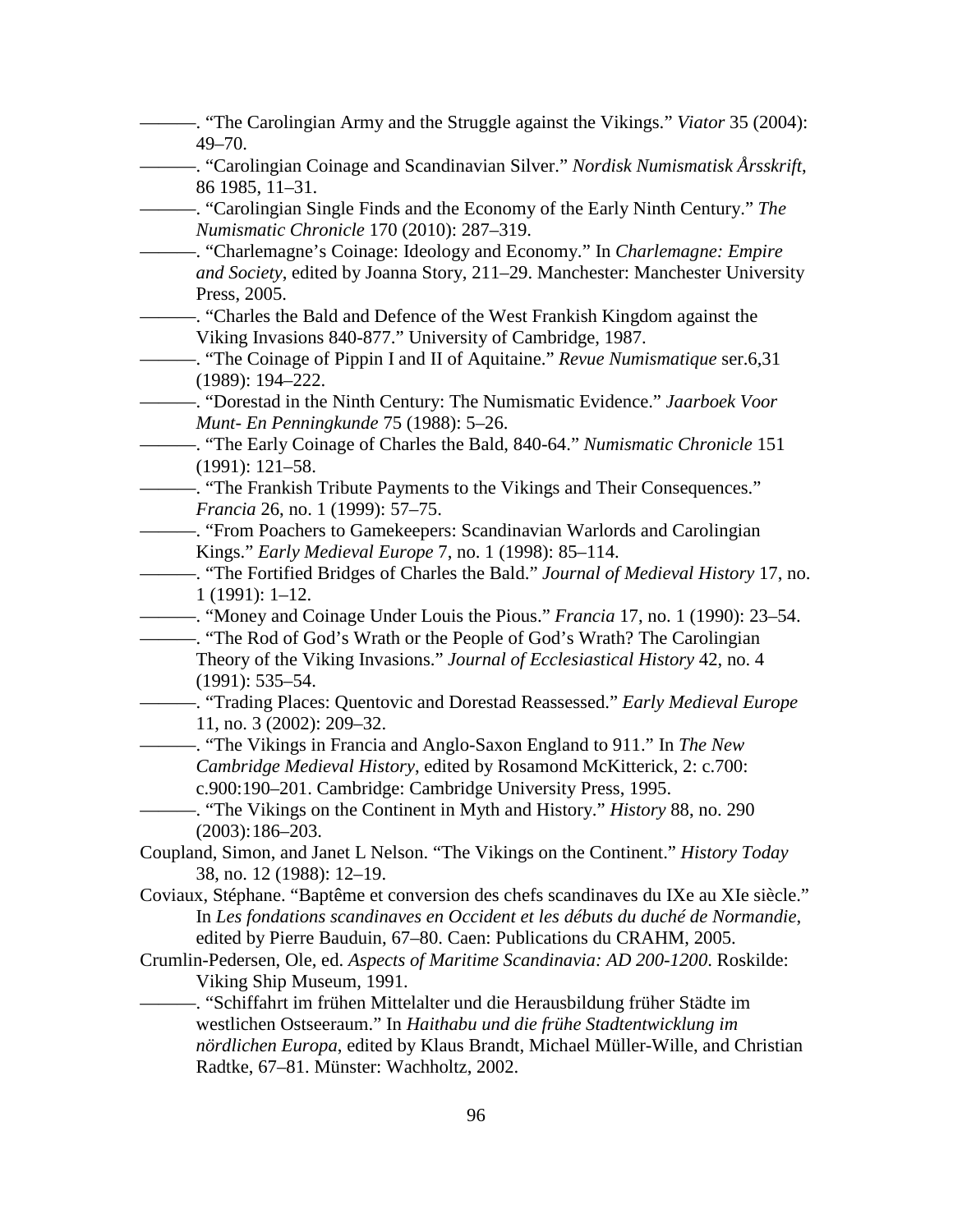———. "Viking Shipbuilding and Seamanship." In *Proceedings of the Eighth Viking Congress, Århus, 24-31 August 1977*, edited by Hans Bekker-Nielsen, Peter Foote, and Olaf Olsen, 271–86. Odense: Odense University Press, 1981.

———. *Viking-Age Ships and Shipbuilding in Hedeby/Haithabu and Schleswig*. Schleswig, Roskilde: Archäologisches Landesmuseum der Christian-Albrechts Universität, 1997.

Cubitt, Catherine, ed. *Court Culture in the Early Middle Ages*. Turnhout: Brepols, 2003.

Curta, Florin. *Borders, Barriers, and Ethnogenesis: Frontiers in Late Antiquity and the Middle Ages*. Turnhout: Brepols, 2005.

- ———. "Merovingian and Carolingian Gift Giving." *Speculum* 81, no. 3 (2006): 671–99. ———. *The Making of the Slavs*. Cambridge: Cambridge University Press, 2001.
- Dagfinn, Skre. "Markets, Towns and Currencies in Scandianvia Ca. AD 200-1000." In *From One Sea to Another: Trading Places in the European and Mediterranean Early Middle Ages*, edited by Sauro Gelichi and Richard Hodges, 47–63. Turnhout: Brepols, 2012.
- Daim, Falko. "Archaeology, Ethnicity and the Structures of Identification: The Example of the Avars, Carantanians and Moravians in the Eighth Century." In *Strategies of Distinction: The Construction of Ethnic Communities, 300-800*, edited by Walter Pohl and Helmut Reimitz, 70–93. Leiden: Brill, 1998.

———. "Byzantine Belts and Avar Birds: Diplomacy, Trade and Cultural Transfer in the Eighth Century." In *The Transformation of Frontiers from Late Antiquity to the Carolingians*, edited by Walter Pohl, Ian Wood, and Helmut Reimitz, 143–88. Leiden: Brill, 2001.

- Dass, Nirmal. "Temporary Otherness and Homiletic History in the Late Carolingian Age: A Reading of the *Bella Parisiacae Urbis* of Abbo of Saint-Germain-Des-Prés." In *Difference and Identity in Francia and Medieval France*, edited by Meredith Cohen and Justine Firnhaber-Baker, 99–113. Burlington, VT: Ashgate, 2010.
- Davies, Wendy, and Paul Fouracre, eds. *The Languages of Gift in the Early Middle Ages*. Cambridge: Cambridge University Press, 2010.
	- ———. , eds. *The Settlement of Disputes in Early Medieval Europe*. Cambridge: Cambridge University Press, 1986.
- Davis, Jennifer R., and Michael McCormick, eds. *The Long Morning of Medieval Europe*. Burlington, VT: Ashgate, 2008.
- De Jong, Mayke. "Charlemagne's Balcony: The *Solarium* in Ninth-Century Narratives." In *The Long Morning of Medieval Europe*, edited by Jennifer R. Davis and Michael McCormick, 277–90. Burlington, VT: Ashgate, 2008.
	- ———. "Charlemagne's Church." In *Charlemagne: Empire and Society*, edited by Joanna Story, 103–35. Manchester: Manchester University Press, 2005.
		- ———. "*Ecclesia* and the Early Medieval Polity." In *Staat Im Frühen Mittelalter*, edited by Stuart Airlie, Walter Pohl, and Helmut Reimitz, 113–32. Vienna: Österreichische Akademie der Wissenschaften, 2006.
	- ———. *The Penitential State: Authority and Atonement in the Age of Louis the Pious, 814-840*. Cambridge: Cambridge University Press, 2009.
	- ———. "The state of the church: *ecclesia* and early medieval state formation." In *Der frühmittelalterliche Staat - Europäische Perspektiven*, edited by Walter Pohl and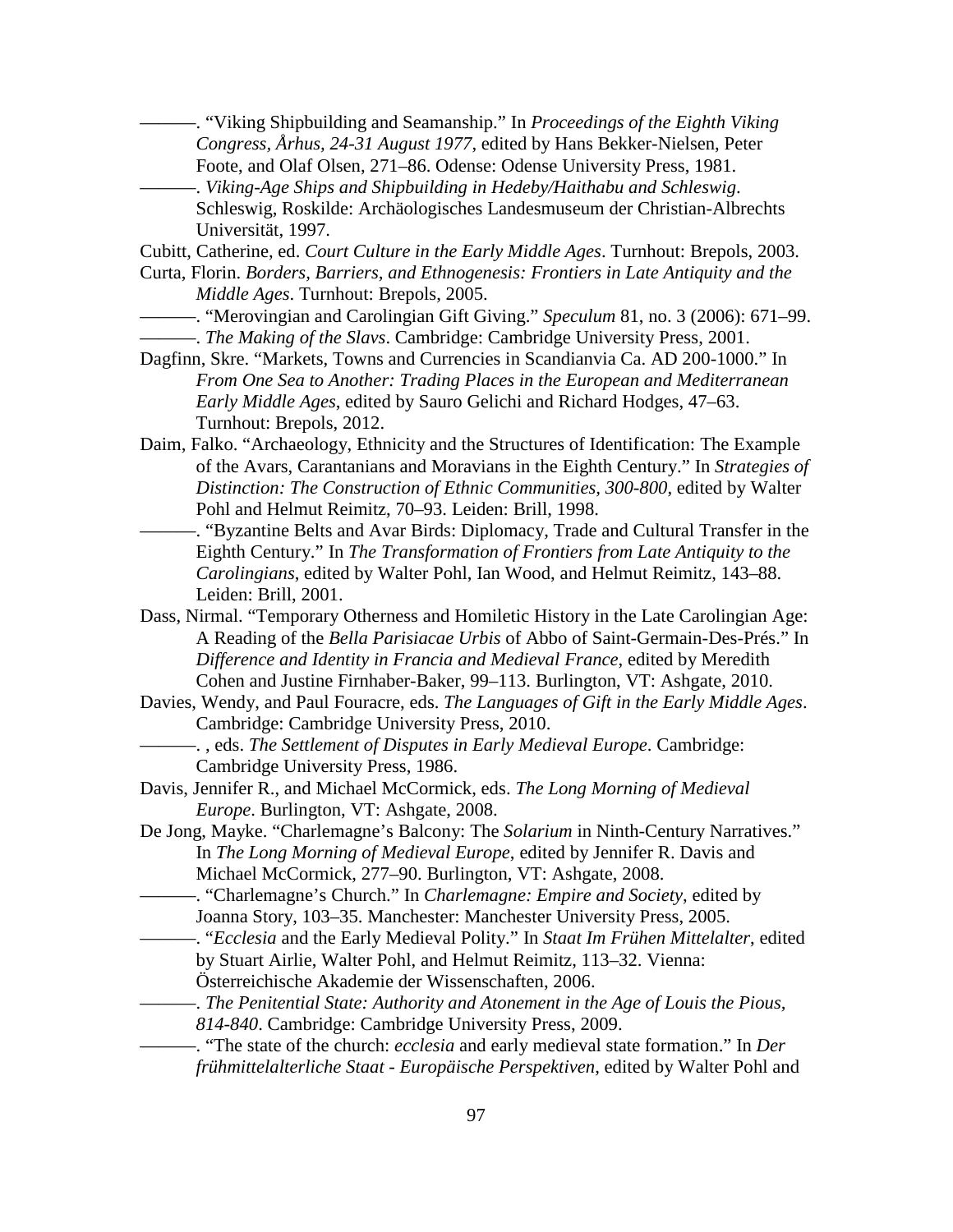Veronika Wieser, 241–54. Vienna: Österreichische Akademie der Wissenschaften, 2009.

- De Souza, Philip, and John France, eds. *War and Peace in Ancient and Medieval History*. Cambridge: Cambridge University Press, 2008.
- Deckers, Pieterjan. "An Illusory Emporium?: Small Trading Places Around the Southern North Sea." In *Dorestad in an International Framework*, edited by Annemarieke Willemsen and Hanneke Kik, 158–67. Turnhout: Brepols, 2010.
- Depreux, Philippe. "L'absence de jugement datant du règne de Louis le Pieux: l'expression d'un mode de gouvernement reposant plus systématiquement sur le recours aux *missi*." *Annales de Bretagne et des pays de l'Ouest* 108, no. 1 (2001):  $7-20.$
- ———. "Le comte Matfrid d'Orléans sous le règne de Louis le Pieux." *Bibliothèque de l'école des chartes* 152, no. 2 (1994): 331–74.

———. "Louis le Pieux reconsidéré? A propos des travaux récents consacrés à 'l'héritier de Charlemagne' et à son règne." *Francia* 21, no. 1 (1994): 181–212.

- ———. *Prosopographie de l'entourage de Louis le Pieux (781-840)*. Sigmaringen: Jan Thorbecke, 1997.
- ———. "Le rôle du comte du Palais à la lumière des sources relatives au règne de l'empereur Louis le Pieux (814-840)." *Frühmittelalterliche Studien* 34 (2000): 94–111.
- ———. "Tassilon III et le roi des Francs: examen d'une vassalité controversée." *Revue historique* 293, no. 1:593 (1995): 23–73.
- Deutinger, Roman. *Königsherrschaft im Ostfränkischen Reich: eine pragmatische Verfassungsgeschichte der späten Karolingerzeit*. Ostfildern: Jan Thorbecke, 2006.
- Devisse, Jean. *Hincmar, archevêque de Reims, 845-882*. Travaux d'histoire éthico politique 29. Genève: Droz, 1975.
- Devroey, Jean-Pierre. *Économie rurale et société dans l'Europe franque*. Paris: Belin, 2003.
- ———. *Etudes sur le grand domaine carolingien*. Brookfield, VT: Variorum, 1993.
- ———. *Puissants et misérables: système social et monde paysan dans l'Europe des Francs (VIe-IXe siècles)*. Bruxelles: Académie Royale de Belgique, Classe des Lettres, 2006.

Dhondt, Jan. "Les problèmes de Quentovic." In *Studi in Onore di Amintore Fanfani*, edited by Gino Barbieri, 1:182–248. Milan: A. Giuffrè, 1962.

- Dierkens, Alain. "La christianisation des campagnes de l'Empire de Louis le Pieux." In *Charlemagne's Heir*, edited by Peter Godman and Roger Collins, 309–31. Oxford: Clarendon Press, 1990.
- Dierkens, Alain, Jean-Marie Sansterre, and Jean-Louis Kupper, eds. *Voyages et voyageurs à Byzance et en Occident du VIe au XIe siècle*. Genève: Droz, 2000.
- Dijkstra, Juke, and Gareth Williams. "New Research in Dorestad." In *Dorestad in an International Framework*, edited by Annemarieke Willemsen and Hanneke Kik, 59–67. Turnhout: Brepols, 2010.
- Dobat, Andres Siegfried. "Zwischen Mission und Markt Ansgars Kirchen im Norden." *Germania* 88, no. 1–2 (2013): 403–39.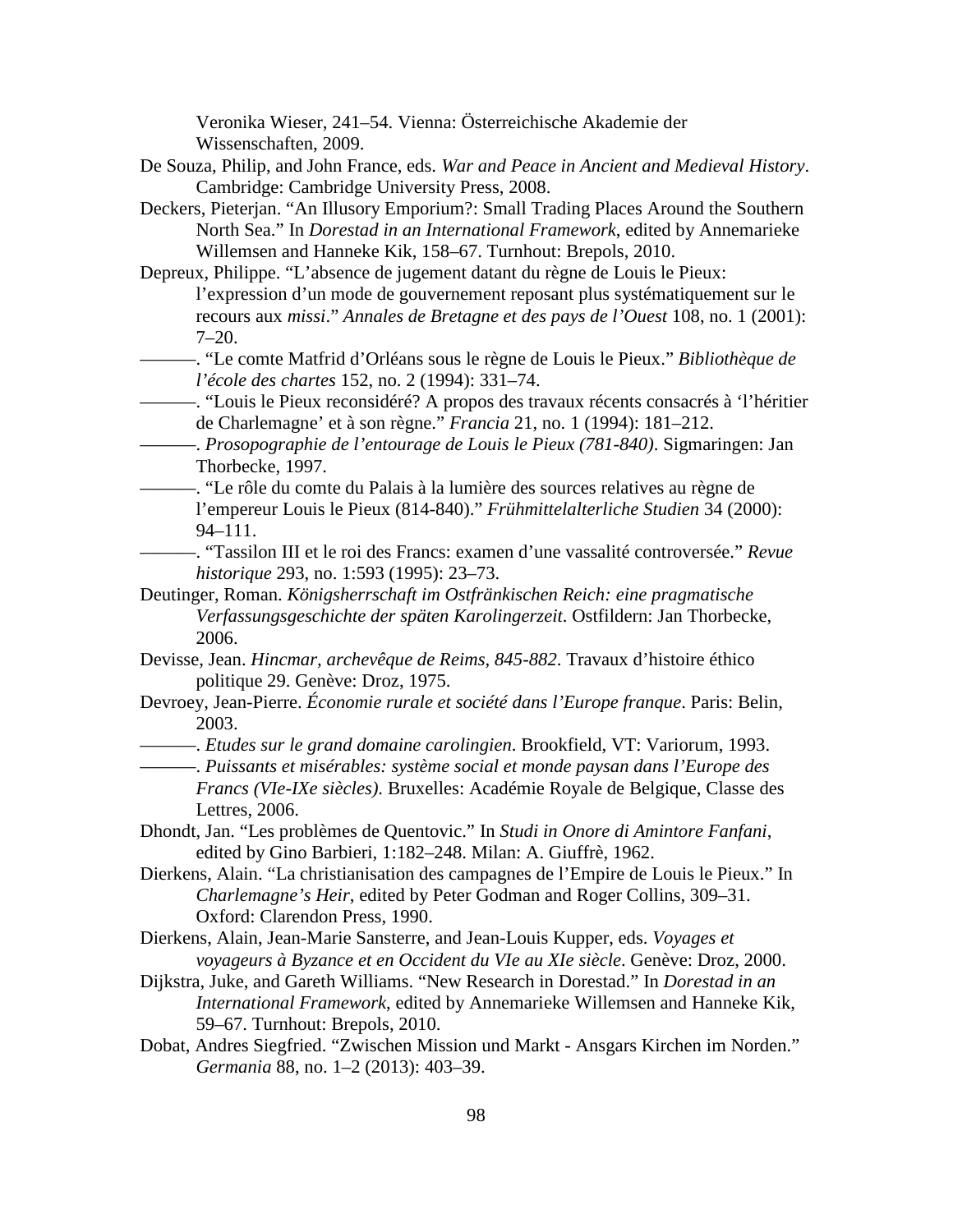- Doesburg, Jan Van. "Villa Non Modica: Some Thoughts on the Interpretation of A Large Early Medieval Earthwork near Dorestad." In *Dorestad in an International Framework*, edited by Annemarieke Willemsen and Hanneke Kik, 51–58. Turnhout: Brepols, 2010.
- Dohmen, Linda. "Wanderers between Two Worlds: Irish and Anglo-Saxons Scholars at the Court of Charlemagne." In *Difference and Identity in Francia and Medieval France*, edited by Meredith Cohen and Justine Firnhaber-Baker, 77–97. Burlington, VT: Ashgate, 2010.
- Dralle, Lothar. "Wilzen, Sachsen und Franken um das Jahr 800." In *Aspekte Der Nationenbildung im Mittelalter*, edited by Helmut Beumann and Werner Schröder, 205–27. Sigmaringen: Jan Thorbecke, 1978.
- Drew, Katherine Fischer. "The Carolingian Military Frontier in Italy." *Traditio* 20 (1964): 437–47.
- Duby, Georges. *The Early Growth of the European Economy: Warriors and Peasants from the Seventh to the Twelfth Century*. Translated by Howard B. Clarke. Ithaca, NY: Cornell University Press, 1974.
- Duczko, Wladyslaw. "Scandinavians in the Southern Baltic between the 5th and the  $10<sup>th</sup>$ Centuries A.D." In *The Origins of Central Europe*, edited by Przemyslaw Urbanczyk, 191–211. Warsaw: Scientific Society of Polish Archaeologists, 1997.
- Dumville, David. "The *ætheling*: A Study in Anglo-Saxon Constitutional History." *Anglo-Saxon England* 8 (1979): 1–33.
- ———. "Essex, Middle Anglia and the Expansion of Mercia in the South-East Midlands." In *The Origins of Anglo-Saxon Kingdoms*, edited by Steven Basset, 123–40. London: Leicester University Press, 1989.
	- ———. "Kingship, Genealogies and Regnal Lists." In *Early Medieval Kingship*, edited by Peter Sawyer and Ian Wood, 72–104. Leeds: University of Leeds, 1977.
- Dutton, Paul Edward. *Charlemagne's Mustache and Other Cultural Clusters of a Dark Age*. New York: Palgrave Macmillan, 2004.
	- ———. *The Politics of Dreaming in the Carolingian Empire*. Lincoln: University of Nebraska Press, 1994.
- Düwel, Klaus, Herbert Jankuhn, Harald Siems, and Dieter Timpe, eds. *Untersuchungen zu Handel und Verkehr der vor- und frühgeschichtlichen Zeit in Mittel- und Nordeuropa*. Vol. 4: Der Handel der Karolinger- und Wikingerzeit. Göttingen: Vandenhoeck & Ruprecht, 1987.
- Dvornik, Francis. *The Slavs: Their Early History and Civilization*. Boston: American Academy of Arts and Sciences, 1956.
- Ebenbauer, Alfred. *Carmen Historicum*. Vol. 1. Vienna: Wilhelm Braumüller, 1978.

Eickhoff, Ekkehard. "Maritime Defence of the Carolingian Empire." In *Vikings on the Rhine: Recent Research on Early Medieval Relations between the Rhinelands and Scandinavia*, edited by Rudolf Simek and Ulrike Engel, 51–64. Vienna: Fassbaender, 2004.

- Eilers, Claude, ed. *Diplomats and Diplomacy in the Roman World*. Leiden: Brill, 2009.
- Ellmers, Detlev. "The Frisian Monopoly of Coastal Transport in the 6th-8th Centuries." In *Maritime Celts, Frisians and Saxons*, edited by Seán McGrail, 91–93. London: Council for British Archaeology, 1990.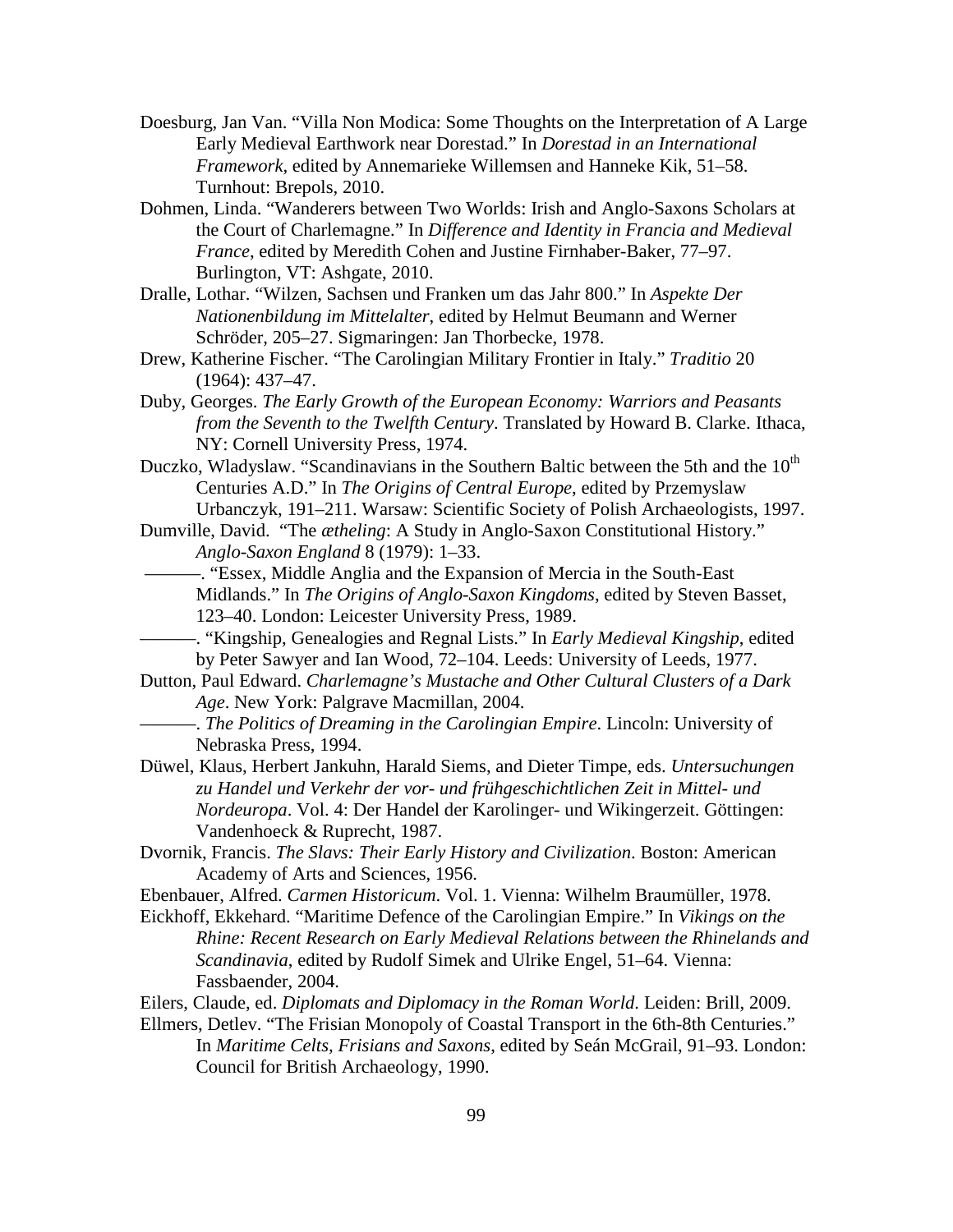- Ernst, Raimund. "Karolingische Nordostpolitik zur Zeit Ludwigs des Frommen." In *Östliches Europa: Spiegel der Geschichte*, edited by Carsten Goehrke, Erwin Oberländer, and Dieter Wojtecki, 81–107. Wiesbaden: Franz Steiner Verlag, 1977.
- ———. *Die Nordwestslaven und das fränkische Reich*. Berlin: Duncker & Humblot, 1976.
- Ewig, Eugen. "Die Franken am Rhein." In *Aspekte Der Nationenbildung im Mittelalter*, edited by Helmut Beumann and Werner Schröder, 109–26. Sigmaringen: Jan Thorbecke, 1978.
- Farrell, Robert, ed. *The Vikings*. London: Phillimore, 1982.
- Faulkes, Anthony, and Richard Perkins, eds. *Viking Revaluations*. London: Viking Society for Northern Research, 1993.
- Feveile, Claus. "The Latest News from Viking Age Ribe: Archaeological Excavations 1993." In *Developments around the Baltic and the North Sea in the Viking Age*, edited by Björn Ambrosiani and Helen Clarke, 91–97. Stockholm: The Birka Project for Riksantikvarieämbetet and Statens Historiska Museer, 1994.
- ———. "Ribe." In *The Viking World*, edited by Stefan Brink and Neil Price, 126 30. London: Routledge, 2008.
	- ———. "Ribe: Emporium and Town in the 8th and 9th Centuries." In *Dorestad in an International Framework*, edited by Annemarieke Willemsen and Hanneke Kik, 142–48. Turnhout: Brepols, 2010.
- ———. "Series X and Coin Circulation in Ribe." In *Studies in Medieval Coinage 1: Two Decades of Discovery*, edited by Tony Abramson, translated by Gitte Lund, 53 67. Woodbridge, Suffolk: Boydell & Brewer, 2008.
- Fitzhugh, William, and Elisabeth Ward, eds. *Vikings: The North Atlantic Saga*. Washington: Smithsonian Institution Press in Association with the National Museum of Natural History, 2000.
- Foot, Sarah. "Finding the Meaning of Form: Narrative in Annals and Chronicles." In *Writing Medieval History*, edited by Nancy Partner, 88–108. London: Hodder Arnold, 2005.
	- ———. "Violence against Christians? The Vikings and the Church in Ninth-Century England." *Medieval History* 1, no. 3 (1991): 3–16.
- Foote, Peter, and David M. Wilson. *The Viking Achievement*. London: Sidgwick & Jackson, 1970.
- Forte, A. D. M., Richard D. Oram, and Frederik Pedersen. *Viking Empires*. Cambridge: Cambridge University Press, 2005.
- Fouracre, Paul. "Attitudes towards Violence in Seventh- and Eighth-Century Francia." In *Violence and Society in the Early Medieval West*, edited by Guy Halsall, 60–75. Rochester, NY: Boydell Press, 1998.
- ———. "The Context of the OHG *Ludwigslied*." *Medium Ævum* 54 (1985): 87–103.
- ———. "The Use of the Term *beneficium* in Frankish Sorces: A Society Based on Favours?" In *The Languages of Gift in the Early Middle Ages*, edited by Wendy Davies and Paul Fouracre, 62–88. Cambridge: Cambridge University Press, 2010.

———. "Writing about Charles Martel." In *Law, Laity and Solidarities: Essays in Honour of Susan Reynolds*, edited by Pauline Stafford, Janet Nelson, and Jane Martindale, 12–26. Manchester: Manchester University Press, 2001.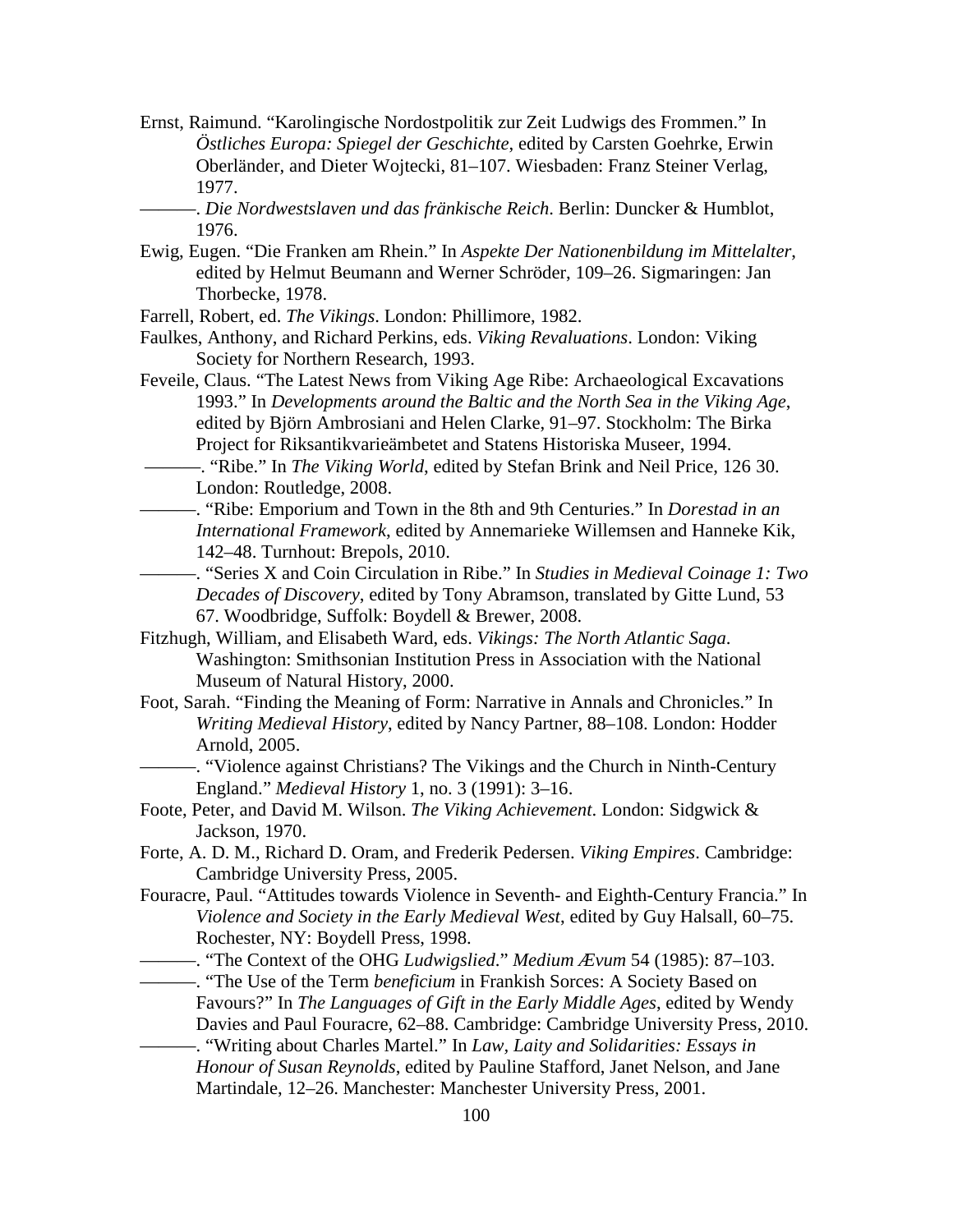- France, John. "The Composition and Raising of the Armies of Charlemagne." *Journal of Medieval Military History* 1 (2002): 61–82.
	- ———. "The Military History of the Carolingian Period." In *Warfare in the Dark Ages*, edited by John France and Kelly DeVries, 321–39. Burlington, VT: Ashgate, 2008.
- France, John, and Kelly DeVries, eds. *Warfare in the Dark Ages*. Burlington, VT: Ashgate, 2008.
- Frank, Roberta. "Viking Atrocity and Skaldic Verse: The Rite of the Blood-Eagle." *English Historical Review* 99, no. 391 (1984): 332–43.
- Fried, Johannes. "*Gens* und *regnum*: Wahrnehmungs- und Deutungskategorien politischen Wandels im früheren Mittelalter." In *Sozialer Wandel im Mittelalter: Wahrnehmungsformen, Erklärungsmuster, Regelungsmechanismen*, edited by Jürgen Miethke and Klaus Schreiner, 73–104. Sigmaringen: Jan Thorbecke, 1994.
- Fried, Morton. *The Evolution of Political Society: An Essay in Political Anthropology*. New York: Random House, 1967.
- Fritze, Wolfgang. "Die Datierung des Geographus Bavarus und die Stammesverfassung der Abotriten." *Zeitschrift für Slavische Philologie* 21, no. 2 (1952): 326–42.
- ———. "Probleme der abodritischen Stammes- und Reichsverfassung und ihrer Entwicklung vom Stammesstaat zum Herrschaftsstaat." In *Siedlung und Verfassung der Slawen zwischen Elbe, Saale und Oder*, edited by Herbert Ludat, 141–219. Giesse: Wilhelm Schmitz, 1960.
- Fuglesang, Signe Horn. "'The Personal Touch' On the Identification of Workshops." In *Proceedings of the Tenth Viking Congress*, edited by James E. Knirk, 219–30. Oslo: Universitetets Oldsaksamling, 1987.
- Gahrn, Lars. "The Geatas of Beowulf." *Scandinavian Journal of History* 11, no. 2 (1986): 95–113.
- Gaillard, Michèle. *D'une réforme à l'autre (816-934): les communautés religieuses en Lorraine à l'époque carolingienne*. Paris: Publications de la Sorbonne, 2006.
- Ganshof, F. L. *The Carolingians and the Frankish Monarchy: Studies in Carolingian History*. Translated by Janet Sondheimer. Ithaca: Cornell University Press, 1971. ———. "Charlemagne." *Speculum* 24, no. 4 (1949): 520–28.
- ———. "Charlemagne's Failure." In *The Carolingians and the Frankish Monarchy: Studies in Carolingian History*, translated by Janet Sondheimer, 256–59. London: Longman, 1971.
	- ———. "Charlemagne's Programme of Imperial Government." In *The Carolingians and the Frankish Monarchy: Studies in Carolingian History*, translated by Janet Sondheimer, 55–85. London: Longman, 1971.
- ———. "Eginhard, biographe de Charlemagne." *Bibliothèque d'Humanisme et Renaissance* 13 (1951): 217–30.
- ———. "La fin du règne de Charlemagne, une décomposition." *Zeitschrift für Schweizerische Geschichte*, 1948, 533–52.
- ———. *Frankish Institutions under Charlemagne*. Providence: Brown University Press, 1968.
- ———. "Louis the Pious Reconsidered." *History* 42, no. 146 (1957): 171–80.
	- ———. "Les relations extérieures de la monarchie franque sous les premiers souverains carolingiens." *Annali di Storia del Diritto* V–VI (62 1961): 1–53.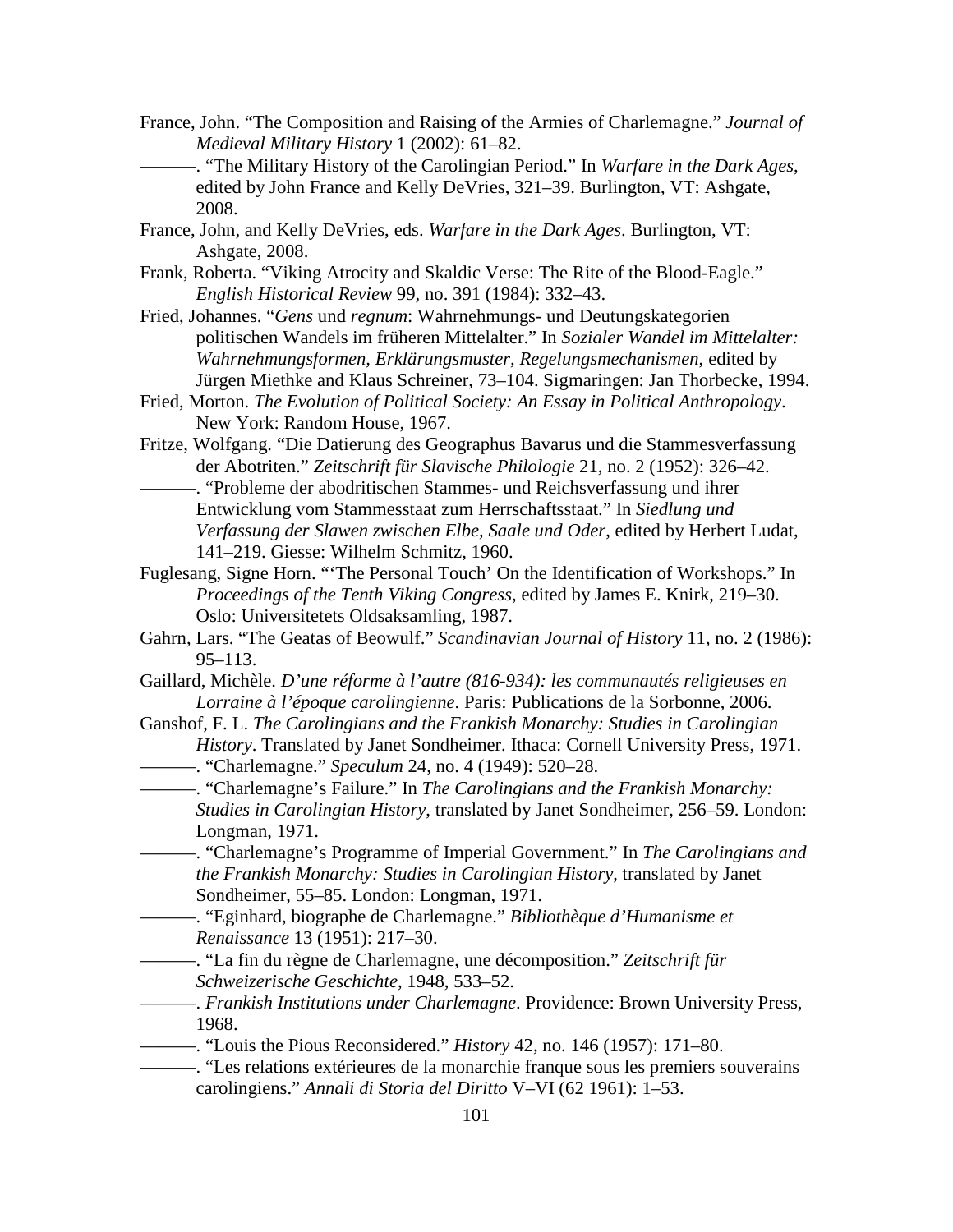———. *The Middle Ages: A History of International Relations*. New York: Harper & Row, 1971.

- Ganz, David. "Einhard's Charlemagne: The Characterization of Greatness." In *Charlemagne: Empire and Society*, edited by Joanna Story, 38–51. Manchester: Manchester University Press, 2005.
- Garipzanov, Ildar. "Carolingian Coins in Ninth-Century Scandinavia: A Norwegian Perspective." *Viking and Medieval Scandnavia* 1 (2005): 43–71.
	- ———. "Coins as symbols of early medieval 'Staatlichkeit.'" In *Der frühmittelalterliche Staat - Europäische Perspektiven*, edited by Walter Pohl and Veronika Wieser, 411–21. Vienna: Österreichische Akademie der Wissenschaften, 2009.
	- ———. "Frontier Identities: Carolingian Frontier and the *gens Danorum*." In *Franks, Northmen, and Slavs*, edited by Ildar Garipzanov, Patrick Geary, and Przemyslaw Urbanczyk, 113–44. Turnhout: Brepols, 2008.
	- ———. *The Symbolic Language of Authority in the Carolingian World (c. 751-877)*. Leiden: Brill, 2008.
- Garipzanov, Ildar, Patrick Geary, and Przemyslaw Urbanczyk, eds. *Franks, Northmen, and Slavs*. Turnhout: Brepols, 2008.
- Gassowski, Jerzy. "The Early Slavs Nation or Religion?" In *Integration und Herrschaft: Ethnische Identitäten und soziale Organisation im Frühmittelalter*, edited by Walter Pohl and Maximilian Diesenberger, 269–72. Vienna: Österreichische Akademie der Wissenschaften, 2002.
- Geary, Patrick. "Barbarians and Ethnicity." In *Late Antiquity: A Guide to the Postclassical World*, edited by G. W. Bowersock, Peter Brown, and Oleg Graber, 107–29. Cambridge, MA: Harvard University Press, 1999.
	- ———. "Die Bedeutung von Religion und Bekehrung um frühen Mittelalter." In *Die Franken und die Alemannen bis zur "Schlacht bei Zülpich" (496/97)*, edited by Dieter Geuenich, 438–50. Berlin: Walter de Gruyter, 1998.
- Gelichi, Sauro, and Richard Hodges, eds. *From One Sea to Another: Trading Places in the European and Mediterranean Early Middle Ages*. Turnhout: Brepols, 2012.
- Gerberding, Richard. *The Rise of the Carolingians and the Liber Historiae Francorum*. Oxford: Clarendon Press, 1987.
- Gibson, Margaret, and Janet Nelson, eds. *Charles the Bald: Court and Kingdom*. Aldershot: Variorum, 1990.
- Gillmor, Carroll M. "Aimoin's *Miracula Sancti Germani* and the Viking Raids on St. Denis and St. Germain-Des-Prés." In *The Normans and Their Adversaries at War: Essays in Memory of C. Warren Hollister*, edited by Richard Abels and Bernard Bachrach, 103–27. Woodbridge, Suffolk: Boydell & Brewer, 2001.
	- ———. "The Logistics of Fortified Bridge Building on the Seine under Charles the Bald." In *Anglo-Norman Studies, XI: Proceedings of the Battle Conference 1988*, edited by R. Allen Brown, 87–106. Woodbridge, Suffolk: Boydell & Brewer, 1989.
	- ———. "War on the Rivers: Viking Numbers and Mobility on the Seine and Loire, 841 886." *Viator* 19 (1988): 79–109.
		- ———. "Warfare and the Military under Charles the Bald, 840-877." University of California, Los Angeles, 1976.
- Glancy, Jennifer. *Slavery in Early Christianity*. Oxford: Oxford University Press, 2002.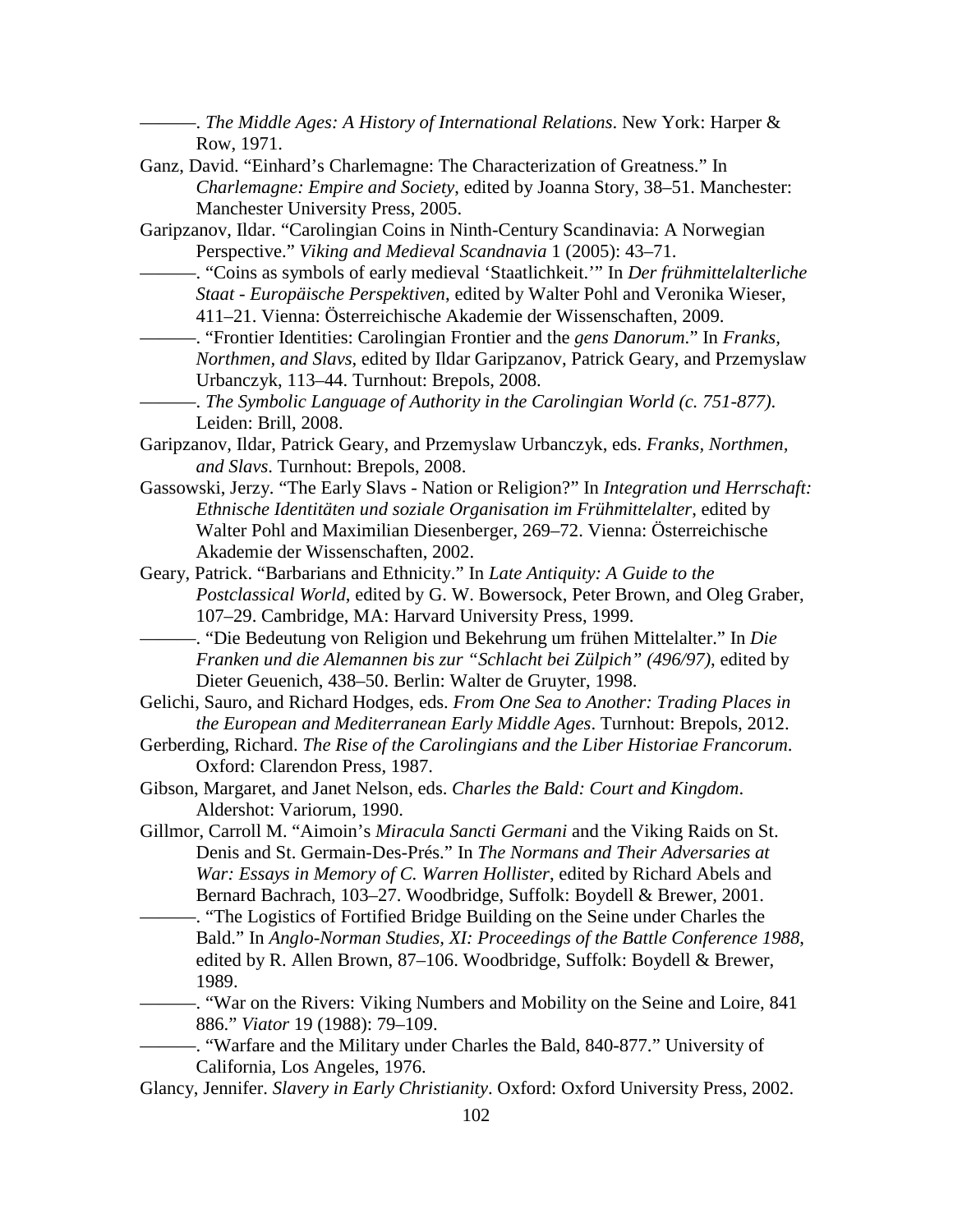- Glob, P. *Denmark: An Archaeological History from the Stone Age to the Vikings*. Translated by Joan Bulman. Ithaca, NY: Cornell University Press, 1971.
- Godman, Peter. "Louis 'The Pious' and His Poets." *Frühmittelalterliche Studien* 19 (1985): 239–89.
- ———. , ed. *Poetry of the Carolingian Renaissance*. Norman, OK: University of Oklahoma Press, 1985.

———. *Poets and Emperors: Frankish Politics and Carolingian Poetry*. Oxford: Clarendon Press, 1987.

- Godman, Peter, and Roger Collins, eds. *Charlemagne's Heir: New Perspectives on the Reign of Louis the Pious (814-840)*. Oxford: Clarendon Press, 1990.
- Godman, Peter, Jörg Jarnut, and Peter Johanek, eds. *Am Vorabend der Kaiser Krönung*. Berlin: Akademie Verlag, 2002.
- Goetz, Hans-Werner. "Concepts of Realm and Frontiers from Late Antiquity to the Early Middle Ages." In *The Transformation of Frontiers from Late Antiquity to the Carolingians*, edited by Walter Pohl, Ian Wood, and Helmut Reimitz, 73–82. Leiden: Brill, 2001.
	- ———. "Constructing the Past: Religious Dimensions and Historical Consiousness in Adam of Bremen's *Gesta Hammaburgensis Ecclesiae Pontificum*." In *The Making of Christian Myths in the Periphery of Latin Christendom (c. 1000-1300)*, edited by Mortensen, Lars, 17–52. Copenhagen: Museum Tusculanum Press, 2006.
	- ———. "Die Wahrnehmung von 'Staat' und 'Herrschaft' im frühen Mittelalter." In *Staat im frühen Mittelalter*, edited by Stuart Airlie, Walter Pohl, and Helmut Reimitz, 39–58. Vienna: Österreichische Akademie der Wissenschaften, 2006.
		- ———. "Gottesfriede und Gemeindebildung." *Zeitschrift der Savigny-Stiftung für Rechtsgeschichte. Germanistische Abteilung* 105 (1988): 122–44.
	- ———. "Historical Consciousness and Institutional Concern in European Medieval Historiography." In *Making Sense of Global History*, edited by Sølvi Sogner, 350–65. Oslo: Universitetsforlaget, 2000.
- Goffart, Walter. *The Narrators of Barbarian History (A.D. 550-800): Jordanes, Gregory of Tours, Bede, and Paul the Deacon*. Notre Dame, IN: University of Notre Dame Press, 2005.
- Gojda, Martin. *The Ancient Slavs*. Edinburgh: Edinburgh University Press, 1991.
- Goldberg, Eric. "'More Devoted to the Equipment of Battle than the Splendor of Banquets': Frontier Kingship, Martial Ritual, and Early Knighthood at the Court of Louis the German." *Viator* 30 (1999): 41–78.
	- ———. "Popular Revolt, Dynastic Politics, and Aristocratic Factionalism in the Early Middle Ages: The Saxon *Stellinga* Reconsidered." *Speculum* 70, no. 3 (1995): 467–501.
- Graham-Campbell, James. "Les traces archéologiques des peuplements scandinaves en Occident." In *Les fondations scandinaves en Occident et les débuts du duché de Normandie*, edited by Pierre Bauduin, 13–24. Caen: Publications du CRAHM, 2005.
	- ———. "Viking Silver Hoards: An Introduction." In *The Vikings*, edited by Robert Farrell, 32–41. London: Phillimore, 1982.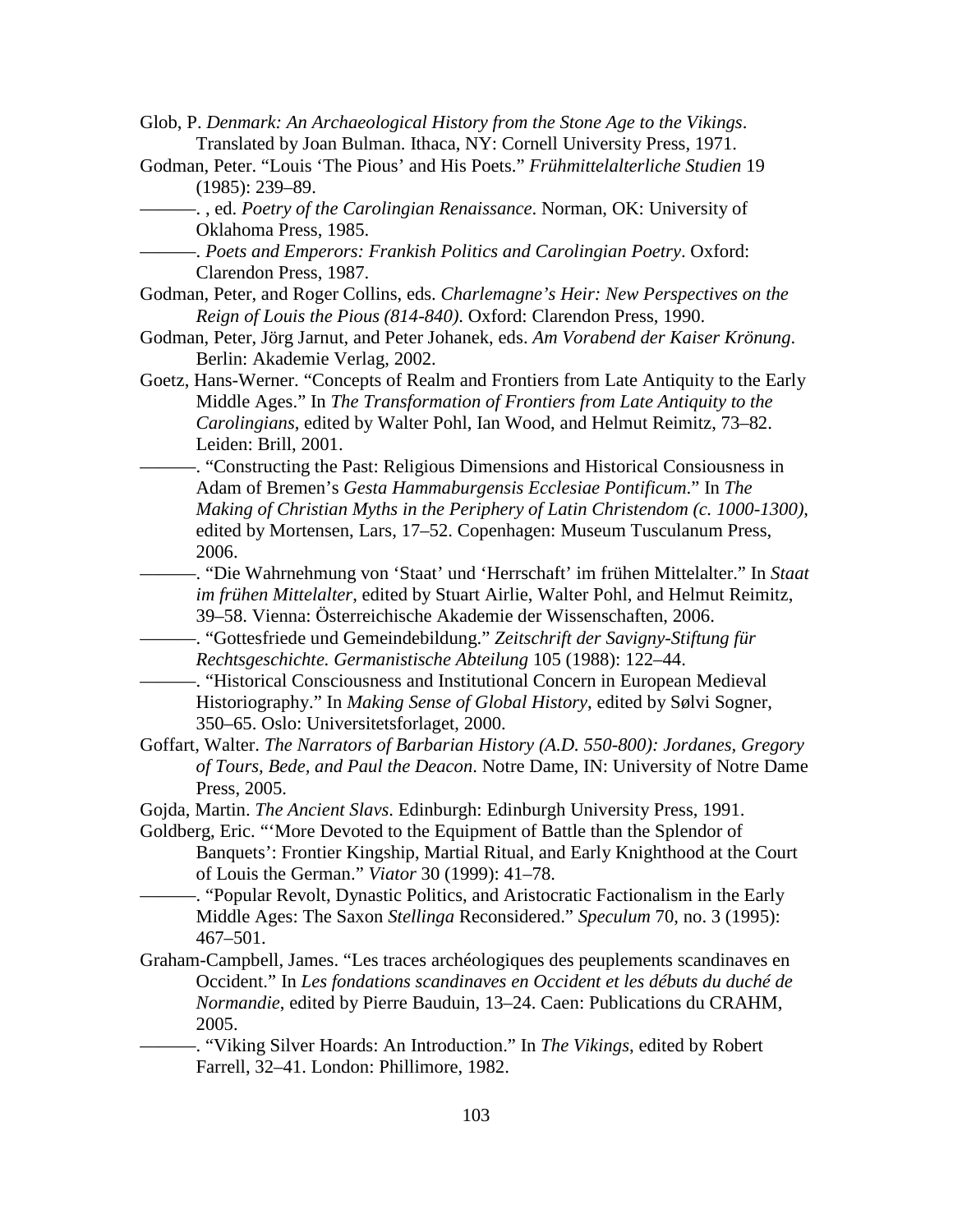- Graham-Campbell, James, Søren Sindbæk, and Gareth Williams, eds. *Silver Economies, Monetisation and Society in Scandinavia, AD 800-1100*. Denmark: Aarhus University Press, 2011.
- Graham-Campbell, James, and Gareth Williams, eds. *Silver Economy in the Viking Age*. Walnut Creek, CA: Left Coast Press, 2007.
- Gräslund, Anne-Sofie. "Pagan and Christian in the Age of Conversion." In *Proceedings of the Tenth Viking Congress*, edited by James E. Knirk, 81–94. Oslo: Universitetets Oldsaksamling, 1987.
- Green, D. H. *Language and History in the Early Germanic World*. Cambridge: Cambridge University Press, 1998.
- Green, D. H., and Frank Siegmund, eds. *The Continental Saxons From the Migration Period to the Tenth Century: An Ethnographic Perspective*. Woodbridge, Suffolk: Boydell Press, 2003.
- Grierson, Philip. "Commerce in the Dark Ages: A Critique of the Evidence." *Transactions of the Royal Historical Society*, 5, 9 (1959): 123–40.
	- ———. "Money and Coinage under Charlemagne." In *Karl Der Grosse: Lebenswerk Und Nachleben*, edited by Helmut Beumann, 1:501–36. Düsseldorf: L. Schwann, 1966.
- ———. "The 'Gratia Dei Rex' Coinage of Charles the Bald." In *Charles the Bald: Court and Kingdom*, edited by Margaret Gibson and Janet Nelson, 52–64. Aldershot: Variorum, 1990.
- Grierson, Philip, and Mark Blackburn. *Medieval European Coinage: The Early Middle Ages*. Vol. 1. Cambridge: Cambridge University Press, 1986.
- Grimm, Paul. "Archäologische Beiträge zur Siedlungs- und Verfassungsgeschichte der Slawen im Elb-Saalegebit." In *Siedlung und Verfassung der Slawen zwischen Elbe, Saale und Oder*, edited by Herbert Ludat, 15–26. Giesse: Wilhelm Schmitz, 1960.
- Groothedde, Michel. "The Vikings in Zutphen (Netherlands): Military Organization and Early Town Development after the Viking Raid in 882." In *Vikings on the Rhine*, edited by Rudolf Simek and Ulrike Engel, 111–32. Vienna: Fassbaender, 2004.
- Gullbekk, Svein. "Coinage and Monetary Economies." In *The Viking World*, edited by Stefan Brink and Neil Price, 159–69. London: Routledge, 2008.
- Gunnell, Terry. "The Performance of the Poetic Edda." In *The Viking World*, edited by Stefan Brink and Neil Price, 299–303. London: Routledge, 2008.
- Gurevich, Aaron. "Wealth and Gift Bestowal Among the Ancient Scandinavians." In *Historical Anthropology of the Middle Ages*, 177–89. Chicago: University of Chicago Press, 1992.
- Hadley, D. M. "In Search of the Vikings: The Problems and the Possibilities of Interdisciplinary Approaches." In *Vikings and the Danelaw: Select Papers from the Proceedings of the Thirteenth Viking Congress*, edited by James Graham Campbell, 13–30. Oxford: Oxbow Books, 2001.
	- ———. "Viking and Native: Re–thinking Identity in the Danelaw." *Early Medieval Europe* 11, no. 1 (2002): 45–70.
- Haenens, Albert. *Les invasions normandes en Belgique au IX siècle. Le phénomène et sa répercussin dans l'historiographie médiévale*. Louvaine Bureaux du Recueil: Publications universitaires de Louvain, 1967.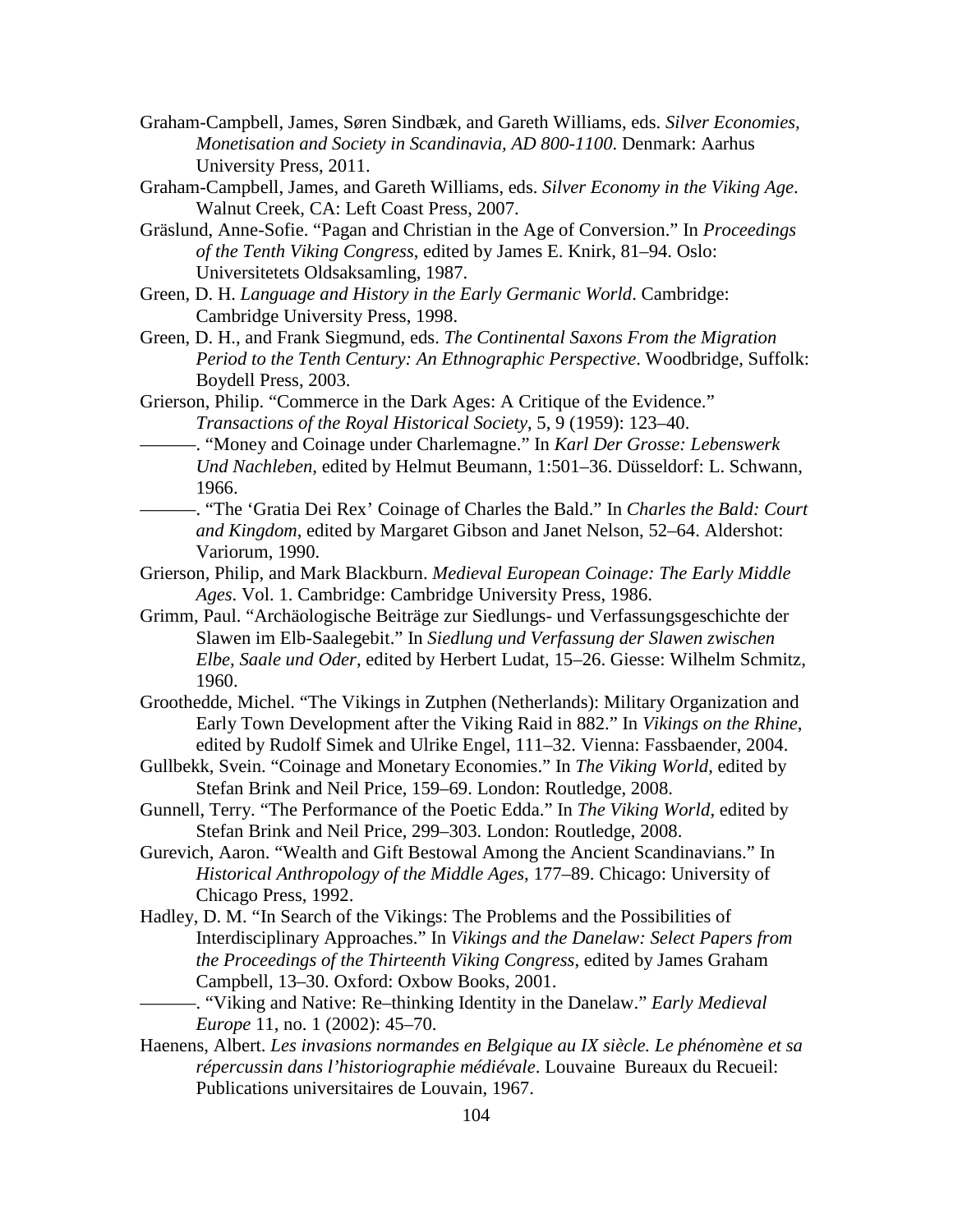Hall, R. A. *The World of the Vikings*. New York: Thames & Hudson, 2007.

- Halsall, Guy. "Archaeology and Historiography." In *Companion to Historiography*, edited by Michael Bentley, 805–27. London: Routledge, 1997.
	- ———. *Early Medieval Cemeteries: An Introduction to Burial Archaeology in the Post Roman West*. Skelmorlie: Cruithne Press, 1995.
- ———. "Playing by Whose Rules? A Further Look at Viking Atrocity in the Ninth Century." *Medieval History* 2, no. 2 (1992): 2–12.
- ———. "Reflections on Early Medieval Violence: The Example of the 'Blood Feud.'" *Memoria Y Civilización: Anuario de Historia* 2 (1999): 7–29.
	- ———. "The Viking Presence in England? The Burial Evidence Reconsidered." In *Cultures in Contact: Scandinavian Settlement in England in the Ninth and Tenth Centuries*, edited by D. M. Hadley and J. D. Richards, 259–76. Turnhout: Brepols, 2000.
- ———. *Violence and Society in the Early Medieval West*. Rochester, NY: Boydell Press, 1998.

———. *Warfare and Society in the Barbarian West, 450-900*. London: Routledge, 2003.

- Hamerow, Helena. *Early Medieval Settlements: The Archaeology of Rural Communities in Northwest Europe 400-900*. Oxford: Oxford University Press, 2002.
- Hammer, Carl I. *A Large-Scale Slave Society of the Early Middle Ages: Slaves and Their Families in Early Medieval Bavaria*. Burlington, VT: Ashgate, 2002.
- Hampe, Karl. "Karl der Große und Widukind." In *Die Eingliederung der Sachsen in das Drankenreich*, edited by Walther Lammers, 61–74. Darmstadt: Wissenschaftliche Buchgesellschaft, 1970.
- Hannig, Jürgen. "*Ars Donandi*: Zur Ökonomie des Schenkens im früheren Mittelalter." In *Armut, Liebe, Ehre: Studien zur historischen Kulturforschung*, edited by Richard van Duelmen, 11–37. Frankfurt am Main: Fischer Taschenbuch Verlag, 1988.
- Hansen, Inge Lyse, and Chris Wickham, eds. *The Long Eighth Century*. Leiden: Brill, 2000.
- Hårdh, Birgitta, and Lars Larsson, eds. *Central Places in the Migration and Merovingian Periods*. Stockholm: Almqvist & Wiksell, 2002.
- Hardt, Matthias. "Aspekte der Herrschaftsbildung bei den frühen Slawen." In *Integration und Herrschaft: Ethnische Identitäten und soziale Organisation im Frühmittelalter*, edited by Walter Pohl and Maximilian Diesenberger, 249–55. Vienna: Österreichische Akademie der Wissenschaften, 2002.
	- ———. "Hesse, Elbe, Saale and the Frontiers of the Carolingian Empire." In *The Transformation of Frontiers from Late Antiquity to the Carolingians*, edited by Walter Pohl, Ian Wood, and Helmut Reimitz, 219–32. Leiden: Brill, 2001.
	- ———. "The *Limes Saxoniae* as Part of the Eastern Borderlands of the Frankish and Ottonian-Salian Empire." In *Borders, Barriers, and Ethnogenesis: Frontiers in Late Antiquity and the Middle Ages*, edited by Florin Curta, 35–49. Turnhout: Brepols, 2005.
- Harper, Kyle. *Slavery in the Late Roman World, AD 275-425*. Cambridge: Cambridge University Press, 2011.
- Harrison, Dick. "Invisible Boundaries and Places of Power." In *The Transformation of Frontiers from Late Antiquity to the Carolingians*, edited by Walter Pohl, Ian Wood, and Helmut Reimitz, 83–93. Leiden: Brill, 2001.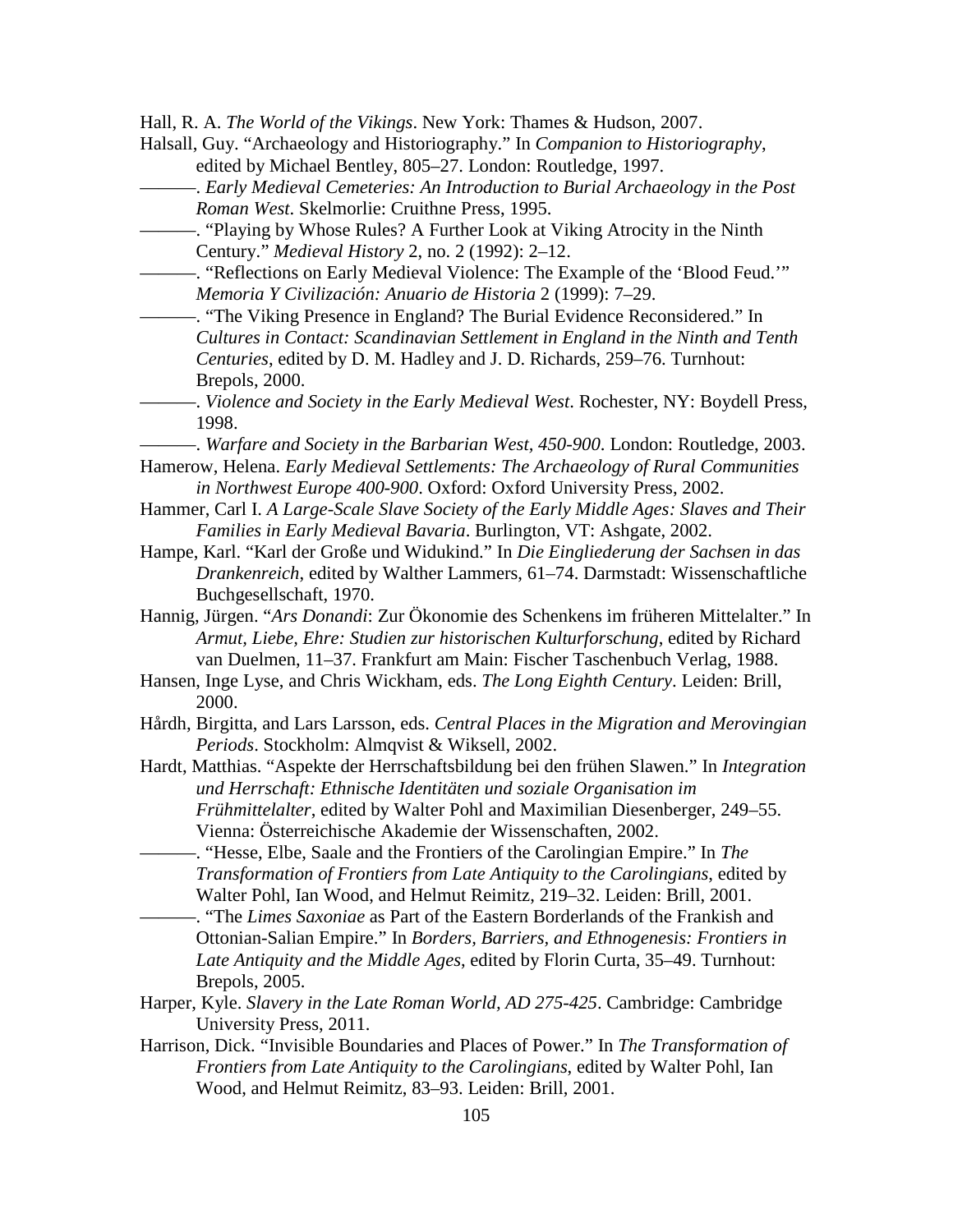Hart, Cyril. "The Kingdom of Mercia." In *Mercian Studies*, edited by Ann Dornier, 43 61. Leicester: Leicester University Press, 1977.

- Hartmann, Wilfried. *Die Synoden der Karolingerzeit im Frankenreich und in Italien*. Paderborn: Ferdinand Schöningh, 1989.
- Hauck, Karl. "Der Missionsauftrag Christi und das Kaisertum Ludwigs des Frommen." In *Charlemagne's Heir*, edited by Peter Godman and Roger Collins, 275–96. Oxford: Clarendon Press, 1990.
- Heather, Peter. "Frankish Imperialism and Slavic Society." In *The Origins of Central Europe*, edited by Przemyslaw Urbanczyk, 171–90. Warsaw: Scientific Society of Polish Archaeologists, 1997.
	- ———. "The Late Roman Art of Client Management." In *The Transformation of Frontiers from Late Antiquity to the Carolingians*, edited by Walter Pohl, Ian Wood, and Helmut Reimitz, 15–68. Leiden: Brill, 2001.
- Heck, Gene W. *Charlemagne, Muhammad, and the Arab Roots of Capitalism*. New York: De Gruyter, 2006.
- Hedeager, Lotte. *Iron-Age Societies: From Tribe to State in Northern Europe, 500 BC to AD 700*. Translated by John Hines. Oxford: Blackwell Publishers, 1992.
- ———. "Scandinavia Before the Viking Age." In *The Viking World*, edited by Stefan Brink and Neil Price, 11–22. London: Routledge, 2008.
- Heidinga, H. A. *Frisia in the First Millennium: An Outline*. Utrecht: Matrijs, 1997.
- ———. "From Kootwijk to Rhenen: In Search of the Elite in the Central Netherlands in the Early Middle Ages." In *Medieval Archaeology in the Netherlands*, edited by J. C Besteman, Johannes Maria Bos, and H. A Heidinga, 9–40. Assen: Van Gorcum, 1990.
- Heimberg, U. "Was bedeutet Romanisierung?: Das Beispiel Niedergermanien." *Antike Welt* 29 (1989): 19–40.
- Helle, Knut. "Descriptions of Nordic Towns and Town-like Settlements in Early Literature." In *Developments around the Baltic and the North Sea in the Viking Age*, edited by Björn Ambrosiani and Helen Clarke, 20–31. Stockholm: The Birka Project for Riksantikvarieämbetet and Statens Historiska Museer, 1994.
- Hellman, Manfred. "Karl und die Slawische Welt Zwischen Ostsee und Böhmerwald." In *Karl der Grosse: Lebenswerk und Nachleben*, edited by Helmut Beumann, 1:708 18. Düsseldorf: L. Schwann, 1965.
- Hen, Yitzhak. *Roman Barbarians: The Royal Court and Culture in the Early Medieval West*. London: Palgrave Macmillan, 2007.
	- ———. *The Royal Patronage of Liturgy in Frankish Gaul*. London: Boydell Press, 2001.
- Hen, Yitzhak, and Matthew Innes. *The Uses of the Past in the Early Middle Ages*. Cambridge: Cambridge University Press, 2000.
- Henning, Joachim. "Civilization versus Barbarians? Fortification Techniques and Politics in the Carolingian and Ottonian Borderlands." In *Borders, Barriers, and Ethnogenesis: Frontiers in Late Antiquity and the Middle Ages*, edited by Florin Curta, 23–34. Turnhout: Brepols, 2005.
	- ———. "Gefangenenfesseln im slawischen Siedlungsraum und der europäische Sklavenhandel im 6. bis 12. Jahrhundert." *Germania* 70, no. 2 (1992): 403–26.
	- ———. "Slavery or Freedom? The Causes of Early Medieval Europe's Economic Advancement." *Early Medieval Europe* 12, no. 3 (2003): 269–77.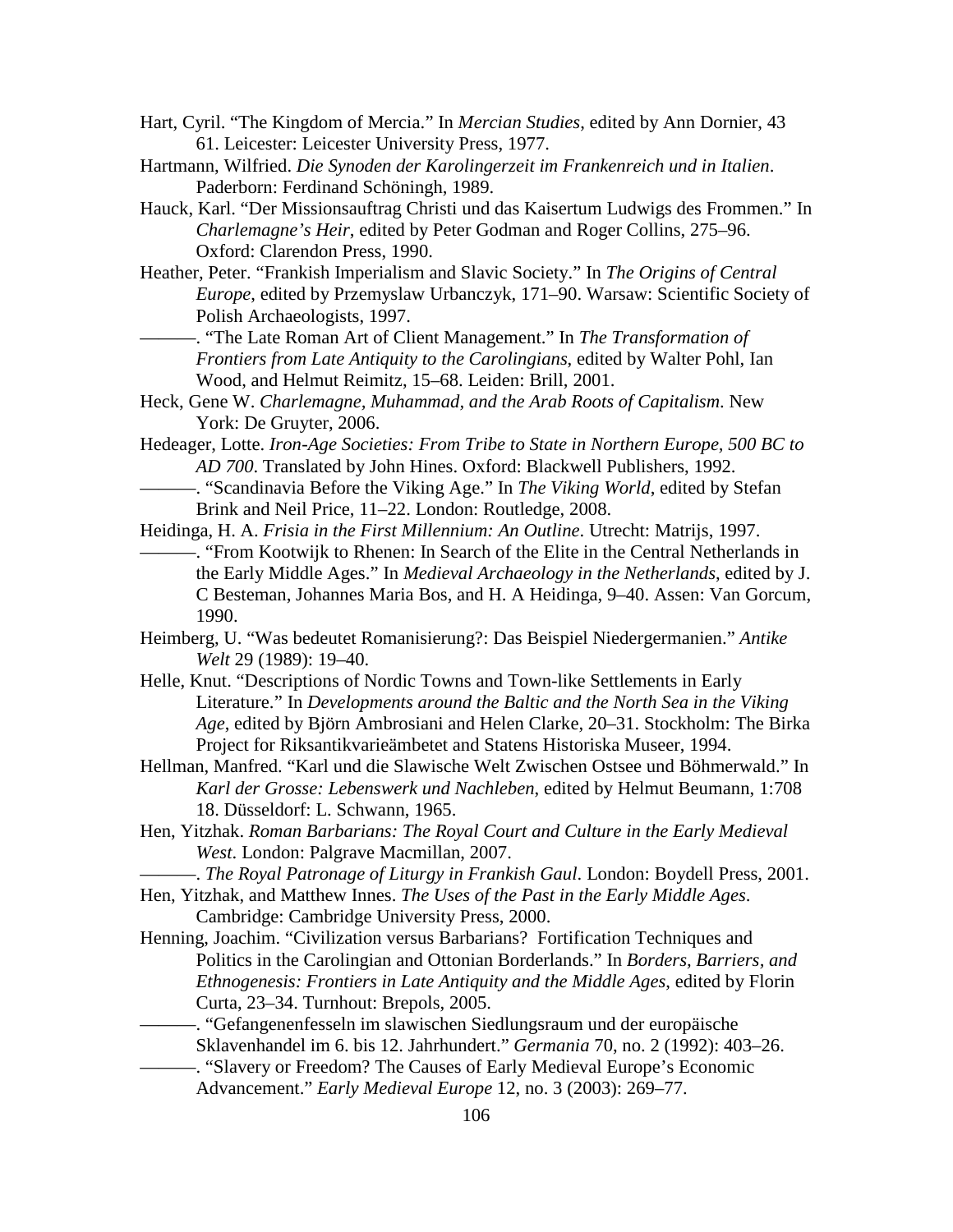———. "Strong Rulers - Weak Economy? Rome, the Carolingians, and the Archaeology of Slavery in the First Millennium AD." In *The Long Morning of Medieval Europe*, edited by Jennifer R. Davis and Michael McCormick, 33–53. Burlington, VT: Ashgate, 2008.

- Herrmann, Joachim. "Zu Burgen und Handelsplätzen im westslawischen Gebiet." In *Haithabu und die frühe Stadtentwicklung im nördlichen Europa*, edited by Klaus Brandt, Michael Müller-Wille, and Christian Radtke, 303–19. Münster: Wachholtz, 2002.
- Hilberg, Volker. "Hedeby: An Outline of Its Research History." In *The Viking World*, edited by Stefan Brink and Neil Price, 101–11. London: Routledge, 2008.
- Hill, David, and D. M. Metcalf, eds. *Sceattas in England and on the Continent: The Seventh Oxford Symposium on Coinage and Monetary History*. Oxford: Archaeopress, 1984.
- Himstedt, Thomas. "How the Vikings Got to the Rhine." In *Vikings on the Rhine*, edited by Rudolf Simek and Ulrike Engel, 23–38. Vienna: Fassbaender, 2004.
- Hines, John. "The Conversion of the Old Saxons." In *The Continental Saxons From the Migration Period to the Tenth Century: An Ethnographic Perspective*, edited by D. H. Green and Frank Siegmund, 299–328. Woodbridge, Suffolk: Boydell Press, 2003.
	- ———. *The Scandinavian Character of Anglian England in the Pre-Viking Period*. Oxford: Archaeopress, 1984.
- Hlawitschka, Eduard. *Lotharingien und das Reich an der Schwelle der deutschen Geschichte*. Stuttgart: Hiersemann, 1968.
- Hodder, Ian. *Reading the Past: Current Approaches to Interpretation in Archaeology*. Cambridge: Cambridge University Press, 2003.
- Hodges, Richard. *Dark Age Economics: The Origins of Towns and Trade A.D. 600-1000*. New York: St. Martin's Press, 1982.
- ———. "Dark Age Economics Revisited." In *In Discussion with the Past*, edited by H. Sarfatij, W. J. H. Verwers, and P. J. Woltering, 227–32. Zwolle: Stichting Promotie Archeologie, 1999.
- ———. *Early Medieval Archaeology in Western Europe- Its History and Development*. Bangor, Gwynedd: Headstart History, 1991.
- ———. "North Sea Trade Before the Vikings." In *Archaeological Approaches to Medieval Europe*, edited by Kathleen Biddick, 193–201. Kalamazoo, MI: Medieval Institute Publications, Western Michigan University, 1984.
- ———. *Towns and Trade in the Age of Charlemagne*. London: Duckworth, 2000.
	- ———. "Trade and Market Origins in the Ninth Century: Relations between England and the Continent." In *Charles the Bald: Court and Kingdom*, edited by Margaret Gibson and Janet Nelson, 203–23. Aldershot: Variorum, 1990.
- Hodges, Richard, and David Whitehouse. *Mohammed, Charlemagne & the Origins of Europe: Archaeology and the Pirenne Thesis*. London: Duckworth, 1983.
- Hødnebø, Finn. "Who Were the First Vikings?" In *Proceedings of the Tenth Viking Congress*, edited by James E. Knirk, 43–68. Oslo: Universitetets Oldsaksamling, 1987.
- Holmquist Olausson, L. "Patterns of Settlement and Defence at the Proto-Town of Birka, Lake Mälar, Eastern Sweden." In *The Scandinavians from the Vendel Period to*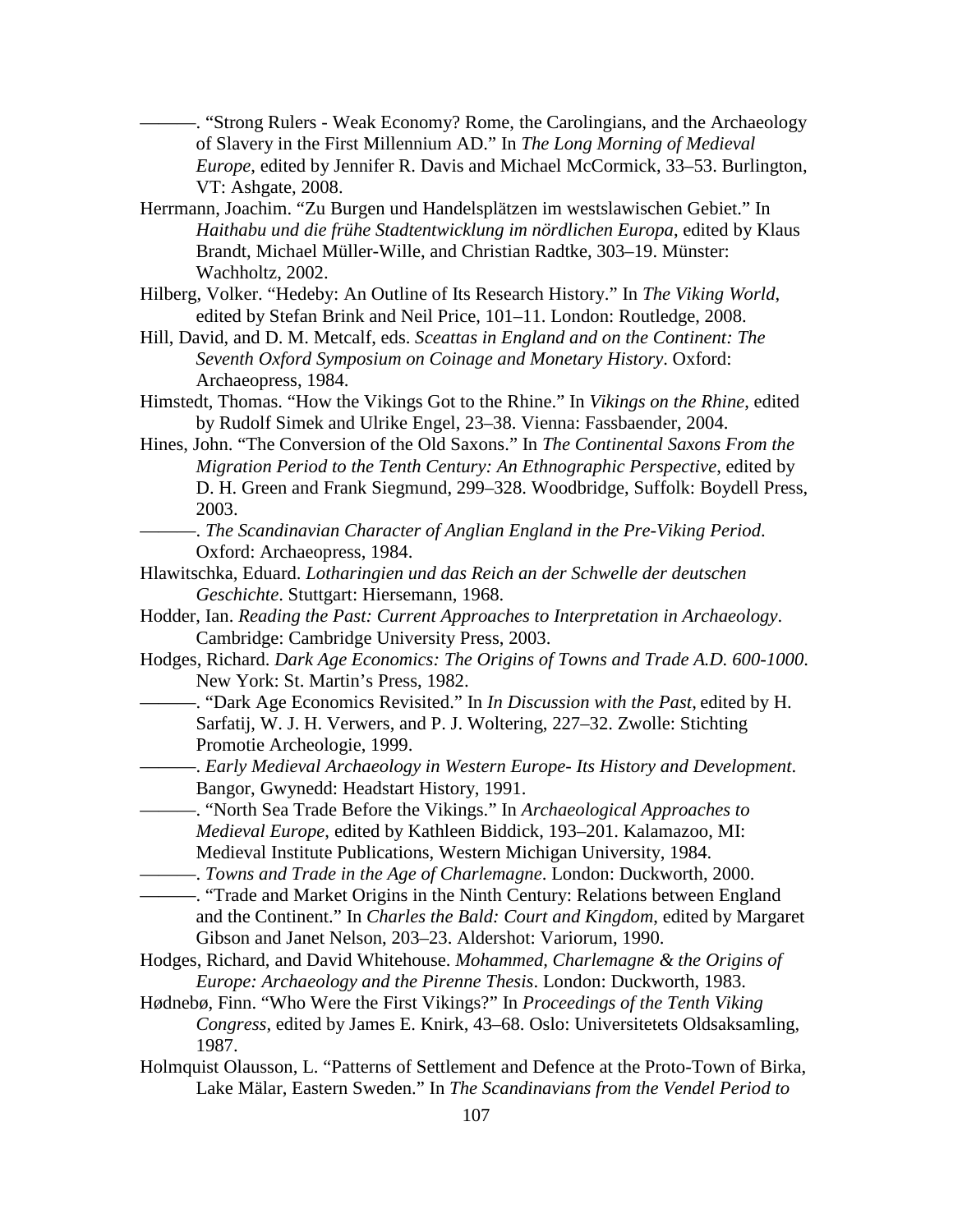*the Tenth Century: An Ethnographic Perspective*, edited by Judith Jesch, 153–67. Woodbridge, Suffolk: Boydell Press, 2002.

- Horden, Peregrine, and Nicholas Purcell. *The Corrupting Sea: A Study of Mediterranean History*. Oxford: Blackwell Publishers, 2000.
- Huggett, J. W. "Imported Grave-Goods and the Early Anglo-Saxon Economy." *Medieval Archaeology* 32 (1998): 63–96.
- Innes, Matthew. "'A Place of Discipline': Carolingian Courts and Aristocratic Youth." In *Court Culture in the Early Middle Ages*, edited by Catherine Cubitt, 59–76. Turnhout: Brepols, 2003.
	- ———. "Charlemagne's Government." In *Charlemagne: Empire and Society*, edited by Joanna Story, 71–89. Manchester: Manchester University Press, 2005.
	- ———. "Franks and Slavs c.700–1000: The Problem of European Expansion before the Millennium." *Early Medieval Europe* 6, no. 2 (1997): 201–16.
	- ———. "Memory, Orality and Literacy in an Early Medieval Society." *Past and Present* 158, no. 1 (1998): 3–36.
	- ———. *State and Society in the Early Middle Ages: The Middle Rhine Valley, 400-1000*. Cambridge: Cambridge University Press, 2000.
- Isings, Clasina. "Some Glass Finds From Dorestad." In *Dorestad in an International Framework*, edited by Annemarieke Willemsen and Hanneke Kik, 114–17. Turnhout: Brepols, 2010.
- Iversen, Tore. *Knechtschaft im mittelalterlichen Norwegen*. Translated by Katharina Freche. Ebelsbach, Germany: GmbH, 2004.
- ———. "Thralls' Manumission, Land Clearing, and State Building in Medieval Norway." In *Settlement and Lordship in Viking and Early Medieval Scandinavia*, edited by Bjørn Poulsen and Søren Sindbæk, 263–76. Turnhout: Brepols, 2011.
- James, Edward. "The Origins of Barbarian Kingdoms: The Continental Evidence." In *The Origins of Anglo-Saxon Kingdoms*, edited by Steven Basset, 40–52. London: Leicester University Press, 1989.
- Jankuhn, Herbert. "Der fränkish-friesische Handel zur Ostsee im frühen Mittelalter." *Vierteljahrschrift für Sozial- und Wirtschaftsgeschichte* 40, no. 3 (1953): 193 243.
	- ———. *Haithabu: ein Handelsplatz der Wikingerzeit*. Neumünster: Wachholtz, 1956.
	- ———. "Karl der Grosse und der Norden." In *Karl der Grosse: Lebenswerk und Nachleben*, edited by Helmut Beumann, 1:699–707. Düsseldorf: L. Schwann, 1966.
- ———. "Trade and Settlement in Central and Northern Europe up to and during the Viking Age." *The Journal of the Royal Society of Antiquaries of Ireland* 112 (1982): 18–50.
- Jansen, Henrik. "The Archaeology of Danish Commercial Centers." In *Voyages to the Other World: The Legacy of Sutton Hoo*, edited by Calvin Kendall and Peter Wells, 171–82. Minneapolis: University of Minnesota Press, 1992.
- Jarnut, Jörg. "Ein Bruderkampf und seine Folgen: Die Krise des Frankenreiches (768 771)." In *Herrschaft, Kirche, Kultur: Beiträge zur Geschichte des Mittelalters*, edited by Georg Jenal, 165–76. Stuttgart: Hiersemann, 1993.
- Jellema, Dirk. "Frisian Trade in the Dark Ages." *Speculum* 30, no. 1 (1955): 15–36.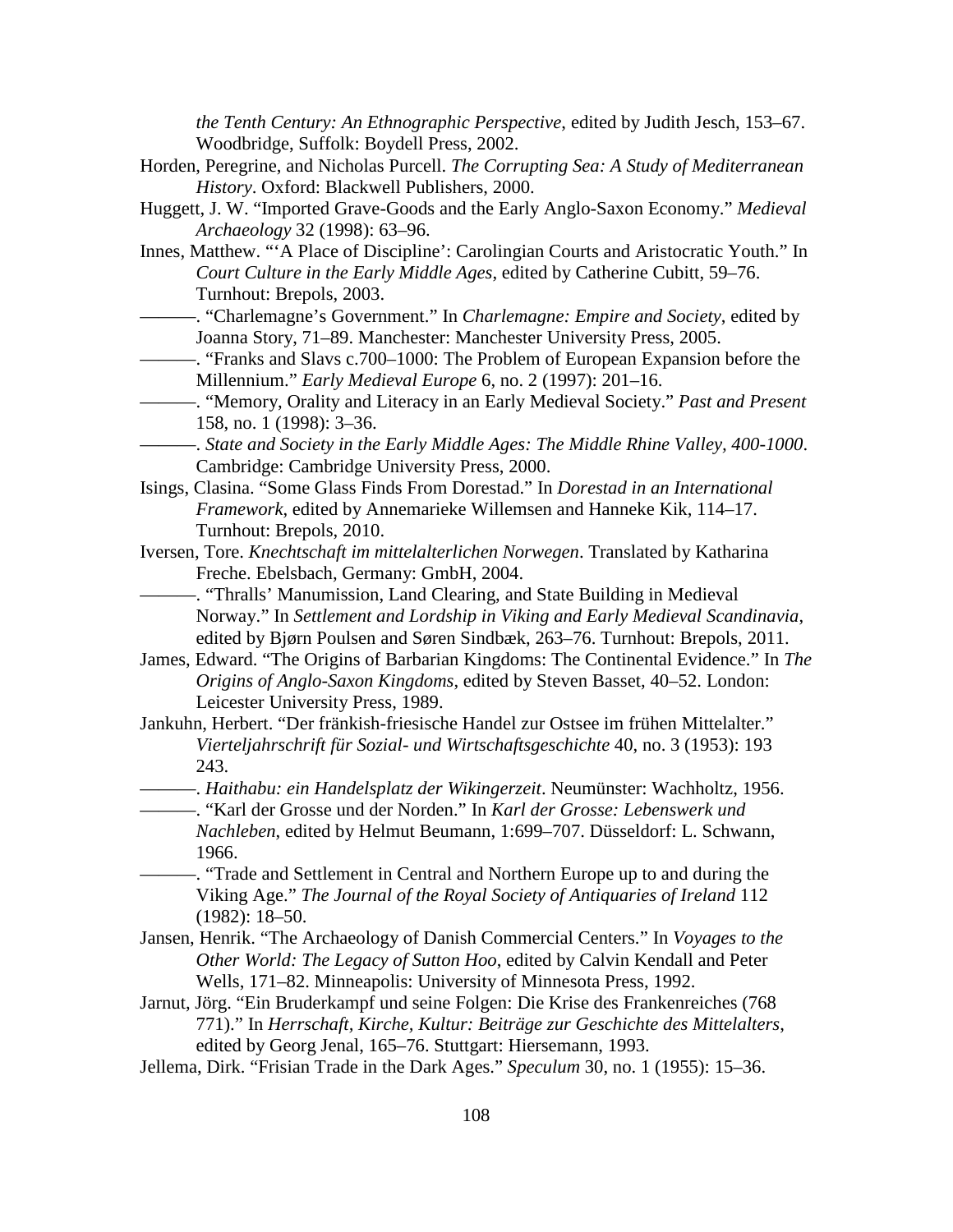Jenkis, Arno. "Die Eingliederung 'Nordalbingiens' in das Frankenreich." In *Die Eingliederung der Sachsen in Das Frankenreich*, edited by Walther Lammers, 29–58. Darmstadt: Wissenschaftliche Buchgesellschaft, 1970.

Jensen, Stig. *The Vikings of Ribe*. Ribe: Den Antikvariske samling, 1991.

- Jesch, Judith. "Murder and Treachery in the Viking Age." In *Crime and Punishment in the Middle Ages*, edited by Timothy Haskett, 63–77. Victoria: Humanities Centre, University of Victoria, 1998.
	- ———. "Poetry in the Viking Age." In *The Viking World*, edited by Stefan Brink and Neil Price, 291–98. London: Routledge, 2008.
	- ———. , ed. *The Scandinavians from the Vendel Period to the Tenth Century: An Ethnographic Perspective*. Woodbridge, Suffolk: Boydell Press, 2002.
- ———. "Vikings on the European Continent in the Late Viking Age." In *Scandinavia and Europe 800-1350: Contact, Conflict, and Coexistence*, edited by Jonathan Adams and Katherine Holman, 255–68. Turnhout: Brepols, 2004.
- Johanek, Peter. "Der fränkische Handel der Karolingerzeit im Spiegel der Schriftquellen." In *Untersuchungen zu Handel und Verkehr der vor- und frühgeschichtlichen Zeit in Mittel- und Nordeuropa*, edited by Klaus Düwel, Herbert Jankuhn, Harald Siems, and Dieter Timpe, 4:7–68. Göttingen: Vandenhoeck & Ruprecht, 1987.
- Jones, Gwyn. *A History of the Vikings*. Rev. ed. Oxford: Oxford University Press, 1984.
- Jöns, Hauke. "Eisenzeitliche und frühmittelalterliche Reichtumszentren, Zentral- und Handelsplätze an der südlichen Ostseeküste." In *Central Places in the Migration and Merovingian Periods*, edited by Birgitta Hårdh and Lars Larsson, 231–45. Stockholm: Almqvist & Wiksell, 2002.
- Jonsson, K. "The Routes for the Importation of German and English Coins to the Northern Lands in the Viking Age." In *Fernhandel Und Geldwirtschaft*, edited by Bernd Kluge, 205–32. Sigmaringen: Jan Thorbecke, 1993.
- Jørgensen, Lise Bender. "Rural Economy: Ecology, Hunting, Pastoralism, Agricultural and Nutritional Aspects." In *The Scandinavians from the Vendel Period to the Tenth Century: An Ethnographic Perspective*, edited by Judith Jesch, 129–52. Woodbridge, Suffolk: Boydell Press, 2002.
- Karras, Ruth. "Concubinage and Slavery in the Viking Age." *Scandinavian Studies* 62, no. 2 (1990): 141–62.
- ———. *Slavery and Society in Medieval Scandinavia*. New Haven: Yale University Press, 1988.
- Kasten, Brigitte. "*Beneficium* zwischen Landleihe und Lehen eine alte Frage, neu gestellt." In *Mönchtum, Kirche, Herrschaft, 750-1000*, edited by Dieter R. Bauer and Josef Semmler, 51–76. Sigmaringen: Jan Thorbecke, 1998.
	- ———. *Königssöhne und Königsherrschaft: Untersuchungen zur Teilhabe am Reich in der Merowinger- und Karolingerzeit*. Hannover: Hahnsche Buchhandlung, 1997.
- Keen, Maurice, ed. *Medieval Warfare: A History*. Oxford: Oxford University Press, 1999.
- Keller, Christoph. "Pottery Production in Badorf and Walberberg during the Carolingian Period." In *Vikings on the Rhine*, edited by Rudolf Simek and Ulrike Engel, 155 63. Vienna: Fassbaender, 2004.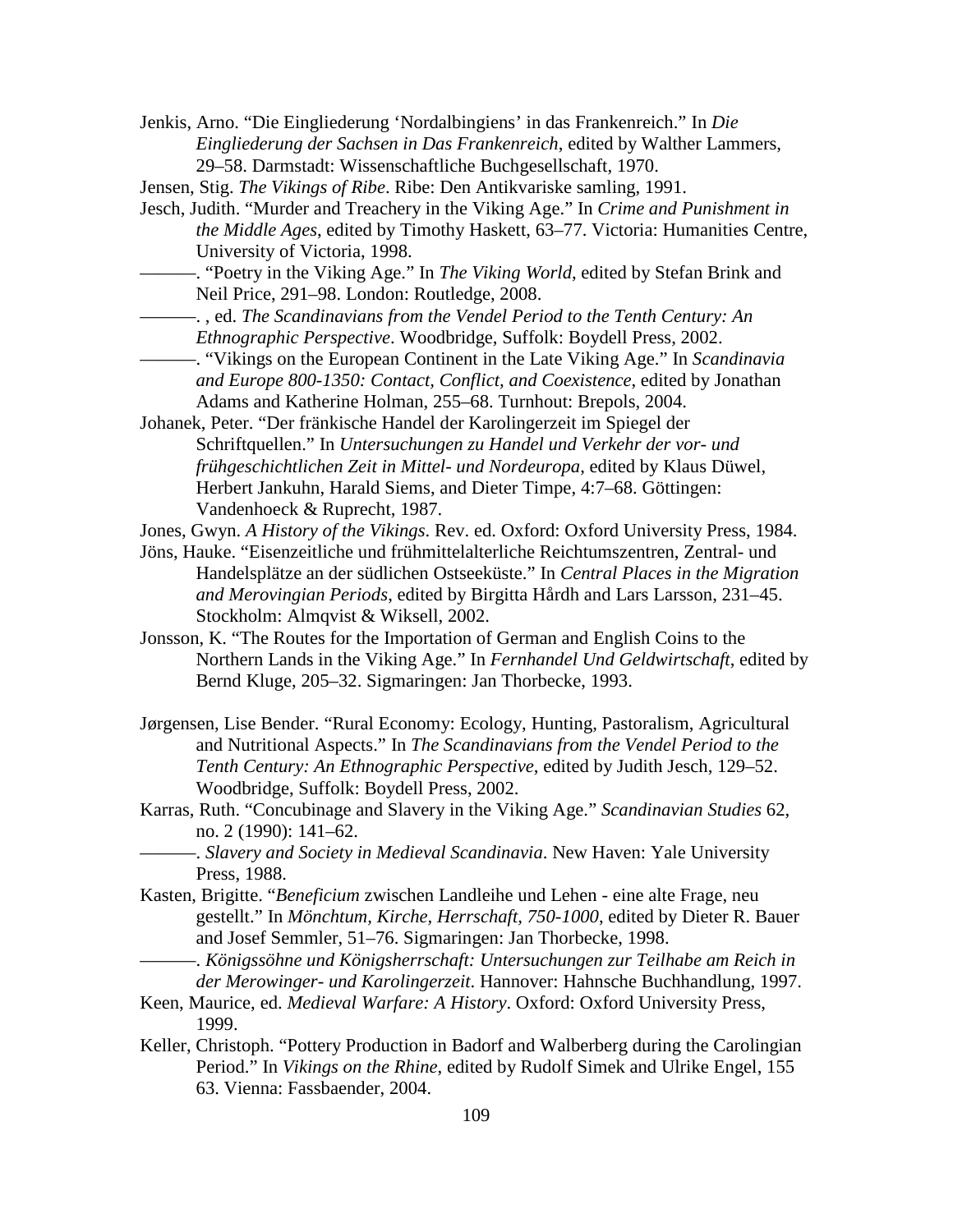- Kershaw, P. J. E. *Peaceful Kings: Peace, Power, and the Early Medieval Political Imagination*. Oxford: Oxford University Press, 2011.
- Klindt-Jensen, Ole. *Foreign Influences in Denmark's Early Iron Age*. Translated by W. E. Calvert. Copenhagen: Munksgaard, 1950.
- Kluge, Bernd, ed. *Fernhandel und Geldwirtschaft*. Sigmaringen: Jan Thorbecke, 1993.
- Kmietowicz, Frank A. *Ancient Slavs*. Stevens Point, WI: Worzalla Publishing Co., 1976.
- Knape, Joachim. "Historiography as Rhetoric." In *The Medieval Chronicle II*, edited by Erik Kooper, 117–29. Amsterdam: Rodopi, 2002.
- Kneißl, Peter. "Mercator Negotiator: Römische Geschäftsleute und die Terminologie ihrer Berufe." *Münstersche Beiträge zur Antiken Handelsgeschichte* 2, no. 1 (1983): 73–90.
- Knibbs, Eric. *Ansgar, Rimbert, and the Forged Foundations of Hamburg-Bremen*. Burlington, VT: Ashgate, 2011.
- Knirk, James E., ed. *Proceedings of the Tenth Viking Congress*. Oslo: Universitetets Oldsaksamling, 1987.
- Knol, E., and X. Bardet. "Carolingian Weapons from the Cemetery of Godlinze, the Netherlands." In *In Discussion with the Past*, edited by H. Sarfatij, W. J. H. Verwers, and P. J. Woltering, 213–26. Zwolle: Stichting Promotie Archeologie, 1999.
- Kosto, Adam. "Hostages in the Carolingian World (714-840)." *Early Medieval Europe* 11, no. 2 (2002): 123–47.
	- ———. *Hostages in the Middle Ages*. Oxford: Oxford University Press, 2012.
- Koziol, Geoffrey. *The Politics of Memory and Identity in Carolingian Royal Diplomas*. Turnhout: Brepols, 2012.
- Krah, Adelheid. "Herrschaft und Konflikt in karolingischer und ottonischer Zeit." In *Leges - Gentes -Regna: Zur Rolle von germanischen Rechtsgewohnheiten und lateinischer Schrifttradition bei der Ausbildung der frühmittelalterlichen Rechtskultur*, edited by Gerhard Dilcher and Eva-Marie Distler, 321–30. Berlin: Erich Schmidt Verlag, 2006.
- Kulikowski, Michael. "Barbarians in Gaul, Usurpers in Britain." *Britannia* 31 (2000): 325–45.
	- ———. "Constantine and the Northern Barbarians." In *The Cambridge Companion to the Age of Constantine*, edited by Noel Lenski, 347–76. Cambridge: Cambridge University Press, 2006.
	- ———. "Ethnicity, Rulership, and Early Medieval Frontiers." In *Borders, Barriers, and Ethnogenesis: Frontiers in Late Antiquity and the Middle Ages*, edited by Florin Curta, 247–54. Turnhout: Brepols, 2005.
- Lamb, Sally. "Evidence From Absence: Omission and Inclusion in Early Medieval Annals." *The Medieval Chronicle* 7 (2011): 45–62.
	- ———. "Knowledge about the Scandinavian North in Ninth-Century England and Francia." *Quaestio Insularis: Selected Proceedings of the Cambridge Colloquium in Anglo-Saxon, Norse and Celtic* 8 (2008): 82–93.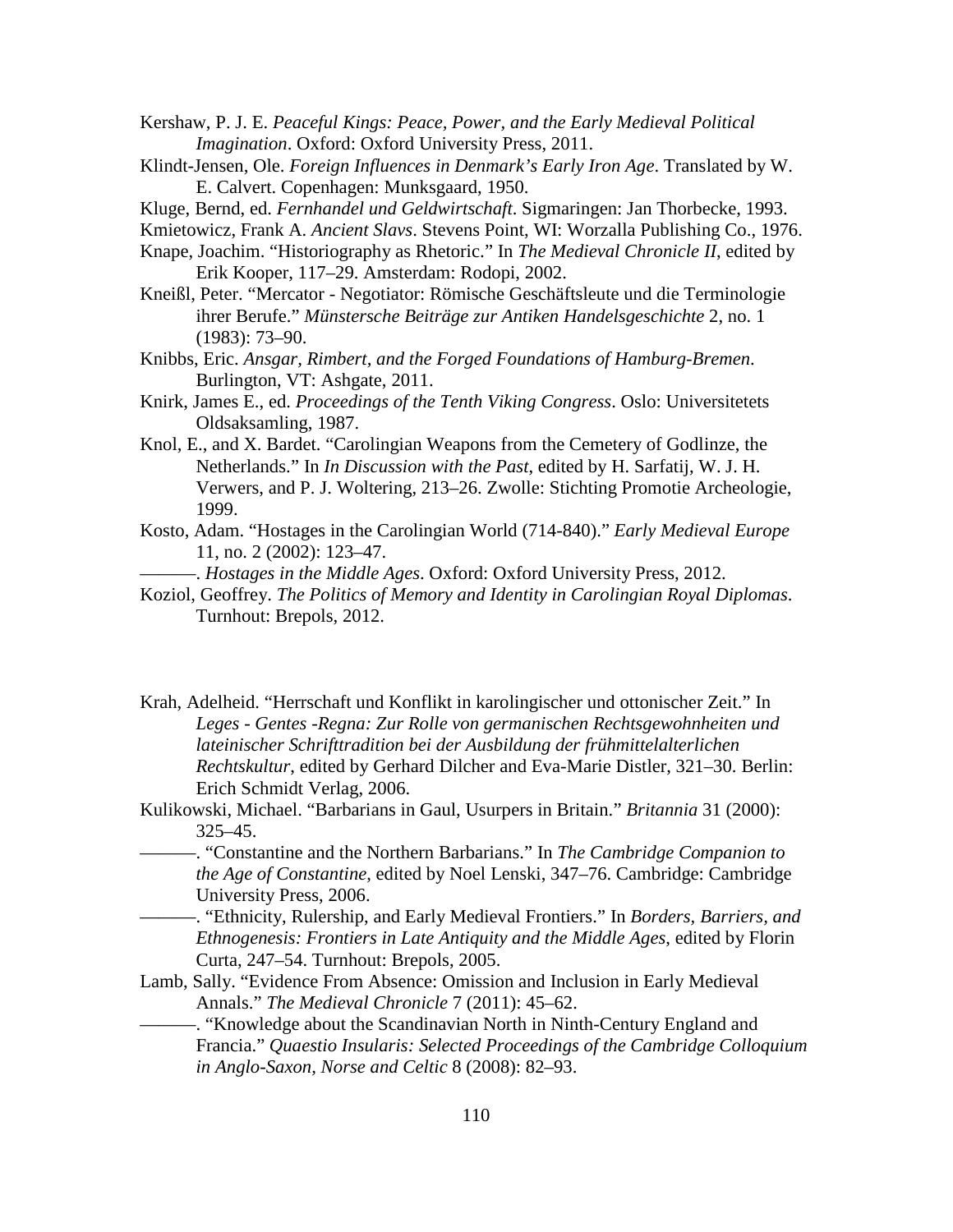- Lammers, Walther, ed. *Die Eingliederung der Sachsen in das Frankenreich*. Darmstadt: Wissenschaftliche Buchgesellschaft, 1970.
- Lampen, Angelika. "Sachsenkriege, sächsicher Widerstand und Kooperation." In *Kunst und Kultur der Karolingerzeit*, edited by Christoph Stiegemann and Matthias Wemhoff, 1:264–72. Mainz: Philipp von Zabern, 1999.
- Latowsky, Anne. "Foreign Embassies and Roman Universiality in Einhard's *Life of Charlemagne*." *Florilegium* 22 (2005): 25–57.
	- ———. "Imaginative Possession: Charlemagne and the East from Einhard to the *Voyage of Charlemagne*." University of Washington, 2004.
- Le Jan, Régine. "Frankish Giving of Arms and Rituals of Power: Continuity and Change in the Carolingian Period." In *Rituals of Power*, edited by Frans Theuws and Janet Nelson, 281–10. Leiden: Brill, 2000.
- Le Maho, Jacques. "The Fate of the Ports of the Lower Seine Valley at the End of the Ninth Century." In *Markets in Early Medieval Europe: Trading and "Productive" Sites, 650-850*, edited by Tim Pestell and Katharina Ulmschneider, 234–47. Bollington: Windgather Press, 2003.
	- ———. "Fortifications et déplacements de populations en France au temps des invasions normandes (IXe-Xe siècle)." *Château Gaillard: Etudes de castellologie médiévale* 22 (2006): 223–36.
		- ———. "Les Normands de la Seine à la fin du IXe siècle." In *Les fondations scandinaves en Occident et les débuts du duché de Normandie*, edited by Pierre Bauduin, 161–79. Caen: Publications du CRAHM, 2005.
- Leake, Jane Acomb. *The Geats of* Beowulf. Madison: University of Wisconsin Press, 1967.
- Lebecq, Stéphane. "Aux origines du phénomène viking: Quelques réflexions sur la part de responsabilité des Occidentaux (VIIIe-début IXe siècle)." In *La progression des Vikings, des raids à la colonisation*, edited by Anne-Marie Flambard Hericher, 15–26. Rouen: Publications de l'Université de Rouen, 2003.
	- ———. "Aux origines du renouveau urbain sur les côtes de l'Europe du Nord-Ouest au début du Moyen Age? Les *emporia* des mers du Nord." In *Hommes, mers et terres du Nord au début du Moyen Âge*, 2:123–31. Pas de Calais, France: Presses Universitaires du Septentrion, 2011.
	- ———. "Le baptême manqué du roi Radbod." In *Les Assises du pouvoir*, edited by Odile Redon and Bernard Rosenberger, 141–50. Saint-Denis: Presses Universitaires de Vincennes, 1994.
- ———. "Dans 'lEurope du Nord aux VIIe-IXe siècles: commerce frison ou commerce franco-frison?" *Annales ESC* 41 (1986): 361–77.
	- ———. "l'*emporium* protomédiéval de Walcheren-Domburg: une mise en perspective." In *Peasants and Townsmen in Medieval Europe*, edited by Jean-Marie Duvosquel and Erik Thoen, 73–89. Gand: Snoek-Ducaju & Zoon, 1995.
	- ———. "De la Flandre au Danemark: formes de l'occupation et de l'activité humaines dans les contrées riveraines de la Mer du Nord." In *Hommes et sociétés dans l'Europe de l'an mil*, edited by Pierre Bonnassie and Pierre Toubert, 113–36. Toulouse: Presses universitaires du Mirail, 2004.
	- ———. "Entre terre et mer: la mise en valeur des contrées littorales de l'ancienne Frise." *Histoire, économie et société* 16 (1998): 361–76.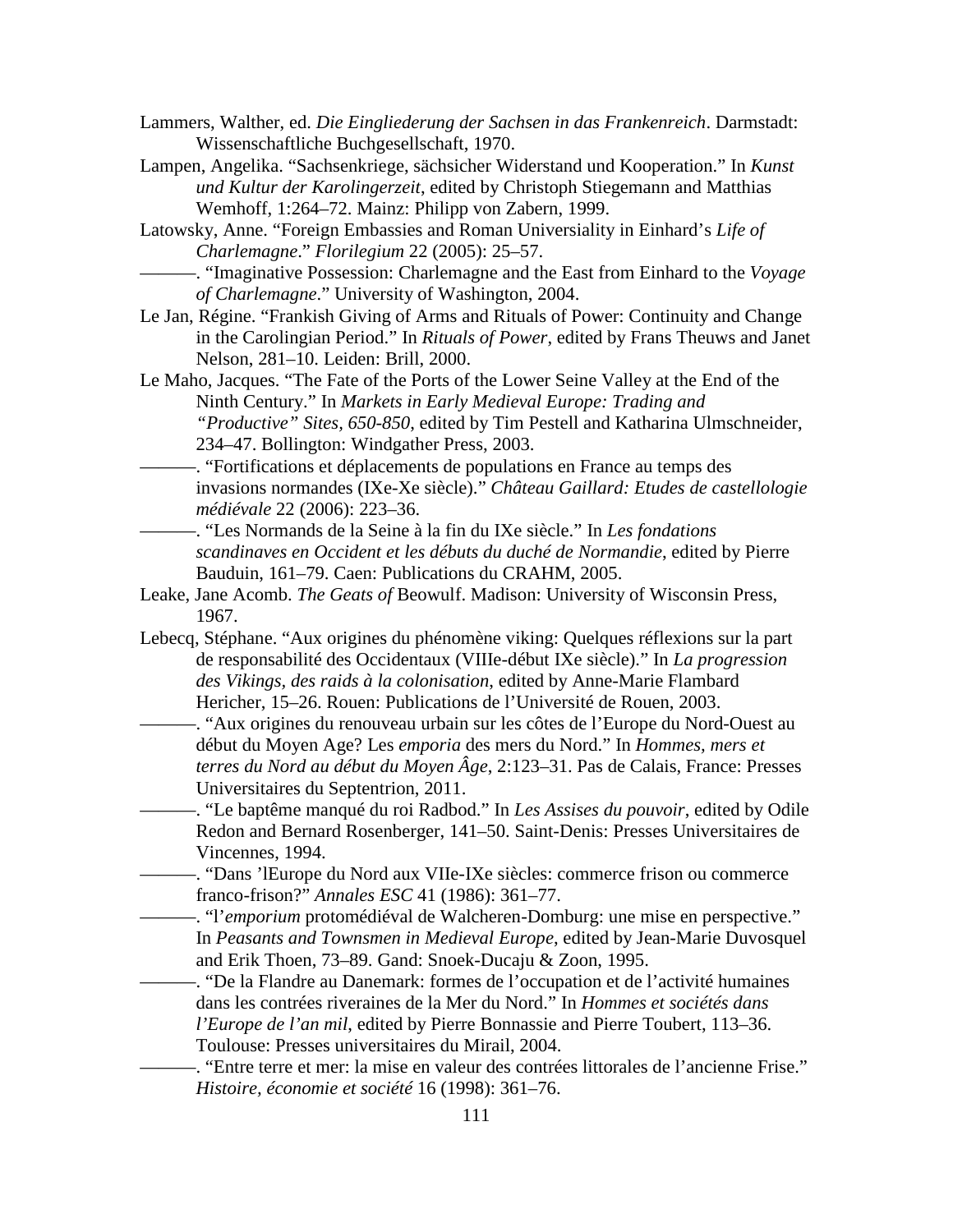| -. "Francs contre Frisons (VIe-VIIIe Siècles)." In La guerre et la paix, frontières et<br>violences au moyen âge, 53–71. Paris: Bibliothèque nationale, 1978. |
|---------------------------------------------------------------------------------------------------------------------------------------------------------------|
| -. "Franken und Friesen." In Die Franken, Wegbereiter Europas: Vor 1500                                                                                       |
| Jahren: König Chlodwig und seine Erben, edited by Alfried Wieczorek, 338-40.                                                                                  |
| Mainz: Philipp von Zabern, 1996.                                                                                                                              |
| -. "Les Frisons entre paganisme et christianisme." In Christianisation et                                                                                     |
| déchristianisation, 19-45. Angers: Presses de l'Université d'Angers, 1986.                                                                                    |
| -. "Le grand commerce frison au début du Moyen Age: une mise à jour." Revue du                                                                                |
| Nord - Histoire: Nord de la France, Belgique, Pays-Bas 79, no. 322 for 1997                                                                                   |
| $(1998): 995 - 1005.$                                                                                                                                         |
| "Long Distance Merchants and the Forms of Their Ventures at the Time of the                                                                                   |
| Dorestad Heyday." In In Discussion with the Past, edited by H. Sarfatij, W. J. H.                                                                             |
| Verwers, and P. J. Woltering, 233–38. Zwolle: Stichting Promotie Archeologie,                                                                                 |
|                                                                                                                                                               |
| 1999.                                                                                                                                                         |
| . "Les marchands au long cours et les formes de leur organisation dans l'Europe                                                                               |
| du nord et du nord-ouest aux VII-XI siècles." In Voyages et voyageurs à Byzance                                                                               |
| et en Occident du VIe au XIe siècle, edited by Alain Dierkens, Jean-Marie                                                                                     |
| Sansterre, and Jean-Louis Kupper, 321–38. Genève: Droz, 2000.                                                                                                 |
| -. Marchands et navigateurs frisons du haut moyen âge. Vol. 1. 2 vols. Lille:                                                                                 |
| Presses universitaires de Lille, 1983.                                                                                                                        |
| - Marchands et navigateurs frisons du haut moyen âge. Vol. 2. 2 vols. Lille:                                                                                  |
| Presses universitaires de Lille, 1983.                                                                                                                        |
| -. "La Neustrie et la mer." In <i>La Neustrie: Les pays au nord de la Loire de 650 à</i>                                                                      |
| 850, edited by Hartmut Atsma and Karl Ferdinand Werner, 1:405-40.                                                                                             |
| Sigmaringen: Jan Thorbecke, 1989.                                                                                                                             |
|                                                                                                                                                               |
|                                                                                                                                                               |
| . "The New Wiks or Emporia and the Development of a Maritime Economy in the                                                                                   |
| Northern Seas." In From One Sea to Another: Trading Places in the European                                                                                    |
| and Mediterranean Early Middle Ages, edited by Sauro Gelichi and Richard                                                                                      |
| Hodges, 11–21. Turnhout: Brepols, 2012.                                                                                                                       |
| . "Ohthere et Wulfstan: deux marchands-navigateurs dans le Nord-Est européen à                                                                                |
| la fin du IXe siècle." In <i>Horizons marins, itinéraires spirituels</i> , edited by Henri                                                                    |
| Dubois, Jean-Claude Hocquet, and André Vauchez, 2:167-81. Paris: Publications                                                                                 |
| de la Sorbonne, 1987.                                                                                                                                         |
| . "On the Use of the Word 'Frisian' in the 6th-10th Written Sources: Some                                                                                     |
| Interpretations." In Maritime Celts, Frisians and Saxons, edited by Seán McGrail,                                                                             |
| 85-90. London: Council for British Archaeology, 1990.                                                                                                         |
|                                                                                                                                                               |

- ———. "Pour une histoire parallèle de Quentovic et Dorestad." In *Villes et campagnes au Moyen Age*, edited by Alain Dierkens and Jean-Marie Duvosquel, 415–28. Liège: Editions du Perron, 1991.
	- ———. "Les Vikings en Frise: chronique d'un échec relatif." In *Les fondations scandinaves en Occident et les débuts du duché de Normandie*, edited by Pierre Bauduin, 97–112. Caen: Publications du CRAHM, 2005.
- Leciejewicz, Lech. "Maritime Activities of the Western Slavs in the Early Middle Ages." *Archaeologia Baltica* 2 (1997): 95–104.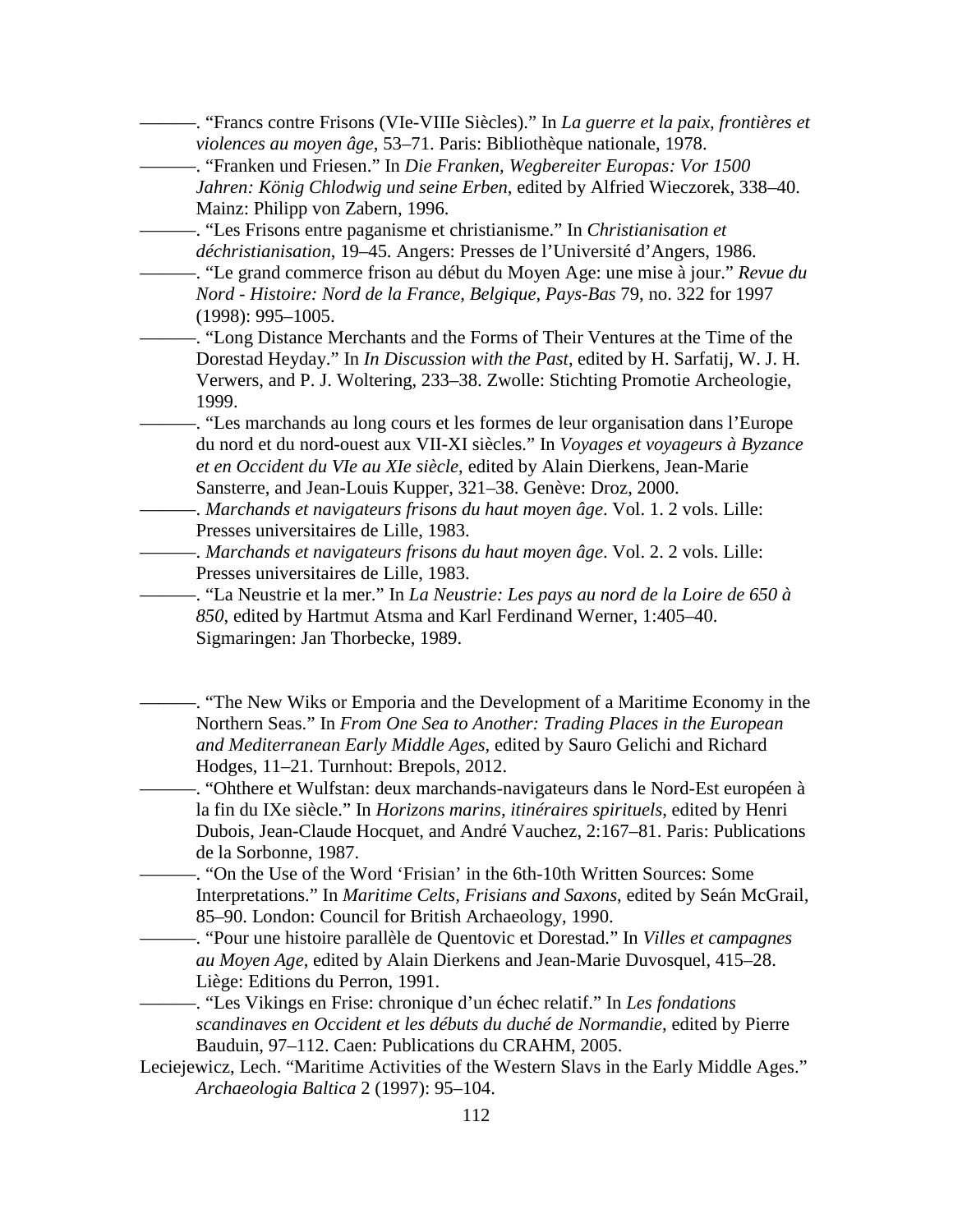- Lee, A. D. *Information and Frontiers: Roman Foreign Relations in Late Antiquity*. Cambridge: Cambridge University Press, 1993.
- Leighton, Albert. *Transport and Communication in Early Medieval Europe AD 500 1100*. New York: Barnes & Noble, 1972.
- Lemée, Christian. "L'évolution du bateau en scandinavie: de l'âge de pierre aux vikings." In *L'héritage maritime des vikings en Europe de l'Ouest*, edited by Elisabeth Ridel, 173–98. Caen: Office Universitaire d'Études Normandes, 2002.
- Lenski, Noel. "Captivity and Romano-Barbarian Interchange." In *Romans, Barbarians, and the Transformation of the Roman World*, edited by Ralph Mathisen and Danuta Shanzer, 185–98. Burlington, VT: Ashgate, 2011.

Levison, Wilhelm. *England and the Continent in the Eighth Century*. Oxford: Oxford University Press, 1946.

- Levy, Brian. "The Image of the Viking in Anglo-Norman Literature." In *Scandinavia and Europe 800-1350: Contact, Conflict, and Coexistence*, edited by Jonathan Adams and Katherine Holman, 269–88. Turnhout: Brepols, 2004.
- Lifshitz, Felice. *The Norman Conquest of Pious Neustria: Historiographic Discourse and Saintly Relics, 684-1090*. Toronto: Pontifical Institute of Mediaeval Studies, 1995.
- Lindquist, Sven-Olof, and Brigitte Radhe, eds. *Society and Trade in the Baltic during the Viking Age*. Visby: Gotlands fornsal, 1985.
- Lintzel, Martin. "Karl Martells Sachsenkrieg im Jahre 738 und die Missionstätigkeit des Bonifatius." In *Ausgewählte Schriften*, 1:87–92. Berlin: Akademie Verlag, 1961.
- Ljung, Cecilia, and Susanne Thedén. "Without a Trace? Rituals and Remembrance at Rune Stones." In *N-Tag Ten: Proceedings of the 10th Nordic TAG Conference at Stiklestad, Norway 2009*, edited by Ragnhild Berge, Marek Jasinski, and Kalle Sognnes, 9–18. Oxford: Archaeopress, 2012.
- Lobbedey, Uwe. "Carolingian Royal Palaces: The State of Research from an Architecutral Historian's Viewpoint." In *Court Culture in the Early Middle Ages*, edited by Catherine Cubitt, 129–54. Turnhout: Brepols, 2003.
- Logan, F. *The Vikings in History*. New York: Barnes & Noble, 1983.
- Lönnroth, Lars. "The Icelandic Sagas." In *The Viking World*, edited by Stefan Brink and Neil Price, 304–10. London: Routledge, 2008.
- Lot, Ferdinand. "La grande invasion normande de 856-862." *Bibliothèque de l'école des chartes* 69, no. 1 (1908): 5–62.
	- ———. *Recueil des travaux historiques de Ferdinand Lot*. Vol. 2. Genève: Droz, 1968. Lot, Ferdinand, and Louis Halphen. *Le règne de Charles le Chauve (840-877)*. Paris: H. Champion, 1909.
- Loveluck, Christopher. "Central-Places, Exchange and Maritime-Oriented Identity around the North Sea and Western Baltic, AD 600-1100." In *From One Sea to Another: Trading Places in the European and Mediterranean Early Middle Ages*, edited by Sauro Gelichi and Richard Hodges, 123–65. Turnhout: Brepols, 2012.
- Lozovsky, Natalia. "Roman Geography and Ethnography in the Carolingian Empire." *Speculum* 81, no. 2 (2006): 325–64.
- Lübke, Christian. "Christianity and Paganism as Elements of Gentile Identities to the East of the Elbe and Saale Rivers." In *Franks, Northmen, and Slavs*, edited by Ildar Garipzanov, Patrick Geary, and Przemyslaw Urbanczyk, 189–204. Turnhout: Brepols, 2008.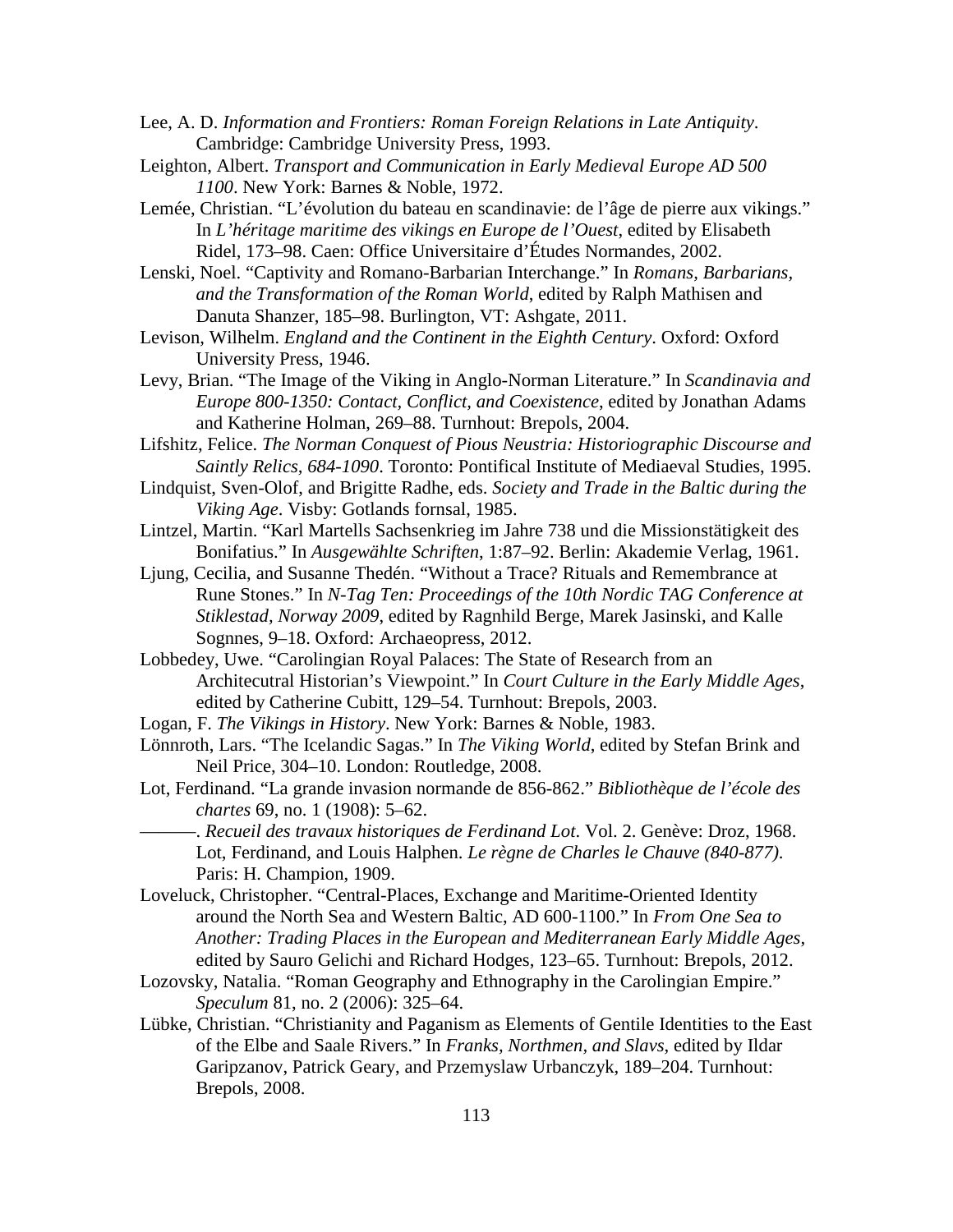———. "Forms of Political Organisation of the Polabian Slavs (until the 10th Century AD)." In *The Origins of Central Europe*, edited by Przemyslaw Urbanczyk, 115 24. Warsaw: Scientific Society of Polish Archaeologists, 1997.

- ———. "Slaven zwischen Elbe/Saale und Oder: Wenden Polalben Elbslaven?" *Jahrbuch für die Geschichte Mittel- und Ostdeutschlands* 41 (1993): 17–43. Lübke, Christian, and Przemyslaw Urbanczyk. "Die Elbslaven - Polens Nachbarn im Westen." In *The Neighbours of Poland in the 10th Century*, 61–77. Warsaw: Institute of Archaeology and Ethnology, Polish Academy of Sciences, 2000.
- Ludat, Herbert, ed. *Siedlung und Verfassung der Slawen zwischen Elbe, Saale und Oder*. Giesse: Wilhelm Schmitz, 1960.
- Lund, Niels. "Allies of God or Man: The Viking Expansion in a European Perspective." *Viator* 20 (1989): 45–59.
	- ———. "L'an 845 et les relations franco-danoises dans la première moitié du IXe siècle." In *Les fondations scandinaves en Occident et les débuts du duché de Normandie*, edited by Pierre Bauduin, 25–36. Caen: Publications du CRAHM, 2005.
	- ———. "The Baptism of Harald Bluetooth." In *The Viking Age: Ireland and the West*, edited by John Sheehan and Donnchadh Ó' Corráin, 234–39. Dublin: Four Courts, 2010.
	- ———. "Peace and Non-Peace in the Viking Age Ottar in Biarmaland, the Rus in Byzantium, and Danes and Norwegians in England." In *Proceedings of the Tenth Viking Congress*, edited by James E. Knirk, 255–69. Oslo: Universitetets Oldsaksamling, 1987.

———. "Scandinavia C. 700-1066." In *The New Cambridge Medieval History*, edited by Rosamond McKitterick, 2: c.700:-c.900:202–7. Cambridge: Cambridge University Press, 1995.

———. "The Settlers: Where Do We Get Them from - and Do We Need Them?" In *Proceedings of the Eighth Viking Congress, Århus, 24-31 August 1977*, edited by Hans Bekker-Nielsen, Peter Foote, and Olaf Olsen, 147–71. Odense: Odense University Press, 1981.

- Luttwak, Edward. *The Grand Strategy of the Byzantine Empire*. Cambridge, MA: Harvard University Press, 2009.
- Lynch, Joseph H. *Godparents and Kinship in Early Medieval Europe*. Princeton: Princeton University Press, 1986.
- Maclean, Simon. *Kingship and Politics in the Late Ninth Century: Charles the Fat and the End of the Carolingian Empire*. Cambridge: Cambridge University Press, 2003.

MacLean, Simon. "Charles the Fat and the Viking Great Army: The Military Explanation for the End of the Carolingian Empire." *War Studies Journal* 3 (1998): 74–95.

Magnus, Bente. *Birka*. Translated by Alan Crozier. Stockholm: National Heritage Board, 1998.

———. "Dwellings and Settlements: Structure and Characteristics." In *The Scandinavians from the Vendel Period to the Tenth Century: An Ethnographic Perspective*, edited by Judith Jesch, 4–44. Woodbridge, Suffolk: Boydell Press, 2002.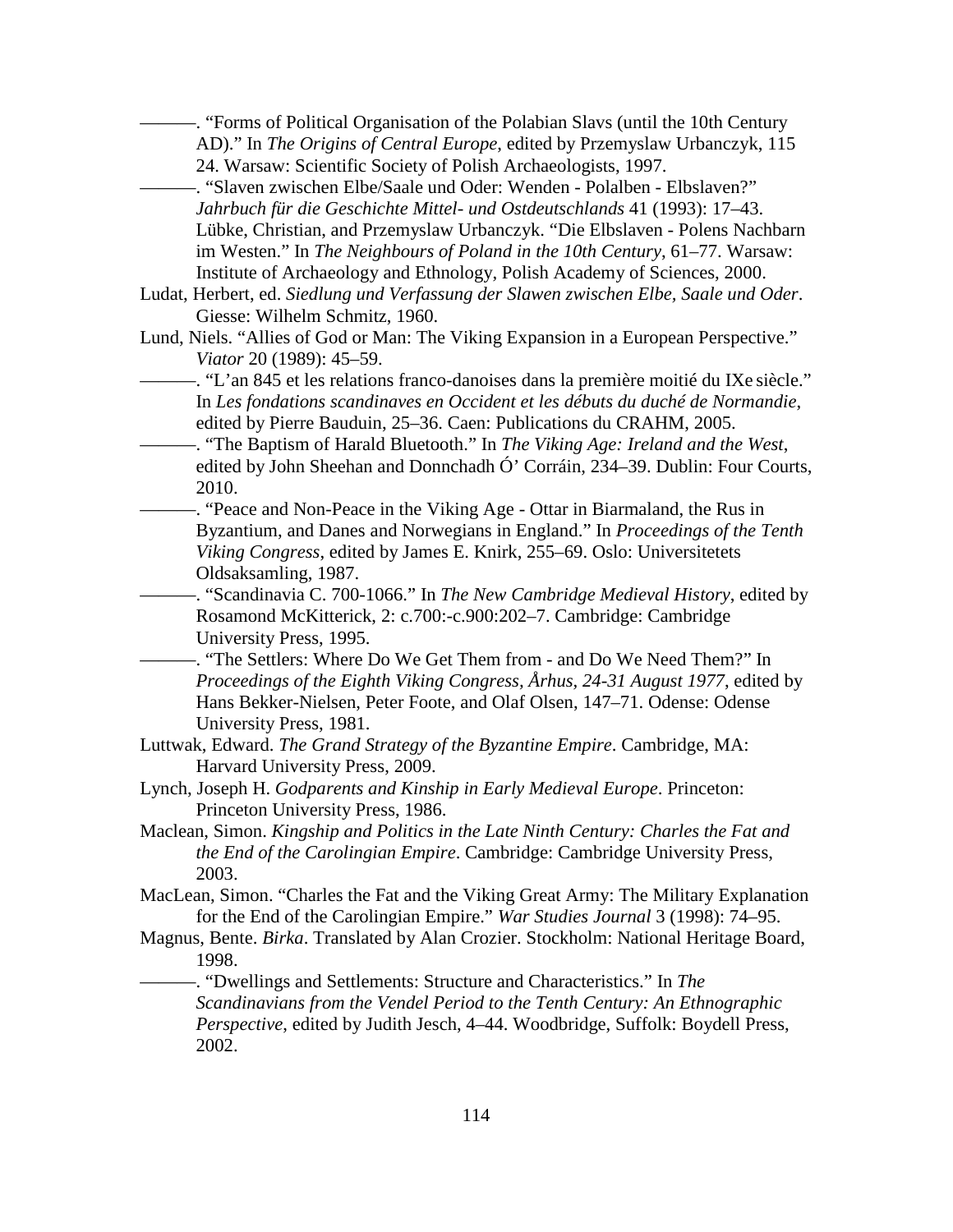Malmer, Brita. "Münzprägung und frühe Stadtbildung in Nordeuropa." In *Haithabu und die frühe Stadtentwicklung im nördlichen Europa*, edited by Klaus Brandt, Michael Müller-Wille, and Christian Radtke, 117–32. Münster: Wachholtz, 2002.

Martens, Irmelin. "Iron Extraction, Settlement and Trade in the Viking and Early Middle Ages in South Norway." In *Proceedings of the Tenth Viking Congress*, edited by James E. Knirk, 69–80. Oslo: Universitetets Oldsaksamling, 1987.

Martindale, Jane. "Charles the Bald and the Government of the Kingdom of Aquitaine." In *Charles the Bald: Court and Kingdom*, edited by Margaret Gibson and Janet Nelson, 115–38. Aldershot: Variorum, 1990.

Mathisen, Ralph. "Catalogues of Barbarians in Late Antiquity." In *Romans, Barbarians, and the Transformation of the Roman World*, edited by Ralph Mathisen and Danuta Shanzer, 17–32. Burlington, VT: Ashgate, 2011.

Mathisen, Ralph, and Danuta Shanzer, eds. *Romans, Barbarians, and the Transformation of the Roman World*. Burlington, VT: Ashgate, 2011.

Maund, K. L. "'A Turmoil of Warring Princes': Political Leadership in Ninth-Century Denmark." *The Haskins Society Journal: Studies in Medieval History* 6 (1994): 29–47.

Mauss, Marcel. *The Gift: The Form and Reason for Exchange in Archaic Societies*. Translated by W. D. Halls. New York: W. W. Norton, 2000.

Mayr-Harting, Henry. "Charlemagne, the Saxons, and the Imperial Coronation of 800." *The English Historical Review* 111, no. 444 (1996): 1113–33.

McCormick, Michael. "Charlemagne and the Mediterranean World: Communications, Arab Coins and Commerce at the Time of the Paderborn Meeting." In *Am Vorabend Der Kaiser Krönung*, edited by Peter Godman, Jörg Jarnut, and Peter Johanek, 193–218. Berlin: Akademie Verlag, 2002.

———. "New Light on the 'Dark Ages': How the Slave Trade Fuelled the Carolingian Economy." *Past and Present* 177 (2002): 17–54.

———. *Origins of the European Economy: Communications and Commerce, A.D. 300 900*. Cambridge: Cambridge University Press, 2001.

McGrail, Seán, ed. *Maritime Celts, Frisians and Saxons*. London: Council for British Archaeology, 1990.

McKeon, Peter R. "Archbishop Ebbo of Reims (816–835): A Study in the Carolingian Empire and Church." *Church History: Studies in Christianity and Culture* 43, no. 4 (1974): 437–47.

McKitterick, Rosamond. *Carolingian Culture: Emulation and Innovation*. Cambridge: Cambridge University Press, 1994.

———. "The Carolingian Kings and the See of Rheims, 883-987." In *Ideal and Reality in Frankish and Anglo-Saxon Society: Studies Presented to J. M. Wallace Hadrill*, edited by Patrick Wormald, Donald Bullough, and Roger Collins, 228 49. Oxford: Blackwell Publishers, 1983.

———. *The Carolingians and the Written Word*. Cambridge: Cambridge University Press, 1989.

———. *Charlemagne: The Formation of a European Identity*. Cambridge: Cambridge University Press, 2008.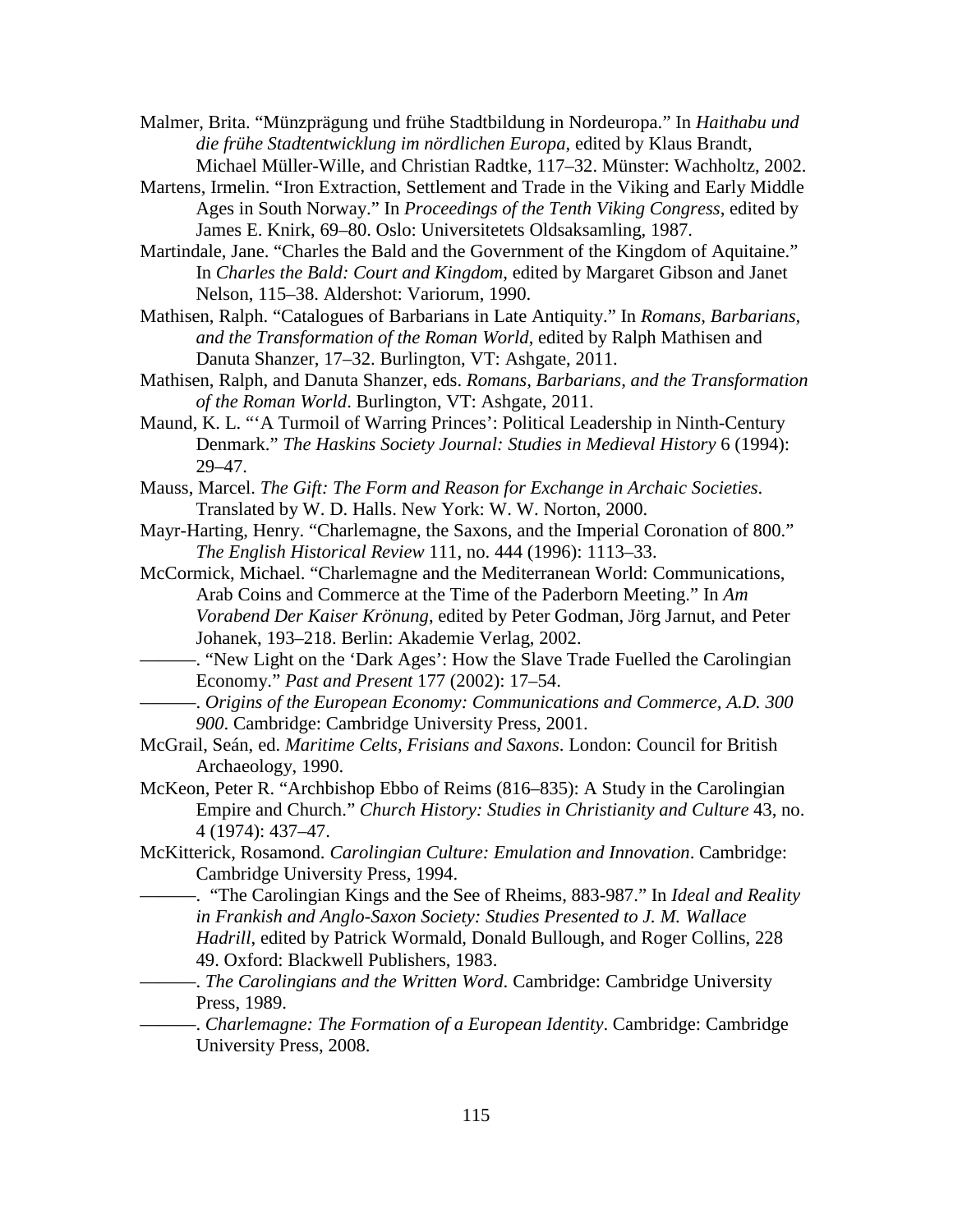| - "Constructing the Past in the Early Middle Ages: The Case of the Royal                  |
|-------------------------------------------------------------------------------------------|
| Frankish Annals." Transactions of the Royal Historical Society, 6, 7 (1997): 101          |
| 29.                                                                                       |
| . "Court and communication in the early Middle Ages: the Frankish kingdom                 |
| under Charlemagne." In Der frühmittelalterliche Staat - Europäische                       |
| Perspektiven, edited by Walter Pohl and Veronika Wieser, 357–68. Vienna:                  |
| Österreichische Akademie der Wissenschaften, 2009.                                        |
| -. The Frankish Kingdoms under the Carolingians, 751-987. London: Longman,                |
| 1983.                                                                                     |
| -. The Frankish Kings and Culture in the Early Middle Ages. Brookfield, VT:               |
| Variorum, 1995.                                                                           |
|                                                                                           |
|                                                                                           |
| University Press, 2004.                                                                   |
|                                                                                           |
| Review 115, no. 460 (2000): 1-20.                                                         |
| , ed. The New Cambridge Medieval History. Vol. 2: c.700-c.900. Cambridge:                 |
| Cambridge University Press, 1995.                                                         |
| - Perceptions of the Past in the Early Middle Ages. Notre Dame, IN: University            |
| of Notre Dame Press, 2006.                                                                |
| Meens, Rob. "Religious Instruction in the Frankish Kingdoms." In Medieval                 |
| Transformations: Texts, Power, and Gifts in Context, edited by Esther Cohen and           |
| Mayke de Jong, 51-67. Leiden: Brill, 2001.                                                |
| Meier, Dirk. "The North Sea Coastal Area: Settlement History From Roman to Early          |
| Medieval Times." In The Continental Saxons From the Migration Period to the               |
| Tenth Century: An Ethnographic Perspective, edited by D. H. Green and Frank               |
| Siegmund, 37-76. Woodbridge, Suffolk: Boydell Press, 2003.                                |
|                                                                                           |
| -. "Transalbianorum Saxonum populi sunt tres: Das Dithmarchser Küstengebiet im            |
| frühen und hohen Mittelalter." In Studien zur Archäologie des Ostseeraumes: von           |
| der Eisenzeit zum Mittelalter, edited by Anke Wesse, 77-89. Neumünster:                   |
| Wachholtz, 1998.                                                                          |
| Mellor, Scott A. "St. Ansgar: His Swedish Mission and Its Larger Context." In Sanctity in |
| the North: Saints, Lives, and Cults in Medieval Scandinavia, edited by Thomas             |
| DuBois, 31–64. Toronto: University of Toronto Press, 2008.                                |

Metcalf, D. M. "A Sketch of the Currency in the Time of Charles the Bald." In *Charles the Bald: Court and Kingdom*, edited by Margaret Gibson and Janet Nelson, 65 97. Aldershot: Variorum, 1990.

———. "The Beginnings of Coinage in the North Sea Coastlands: A Pirenne-like Hypothesis." In *Developments around the Baltic and the North Sea in the Viking Age*, edited by Björn Ambrosiani and Helen Clarke, 196–214. Stockholm: The Birka Project for Riksantikvarieämbetet and Statens Historiska Museer, 1994.

———. "Sceattas: Twenty-One Years of Progress." In *Studies in Medieval Coinage 1: Two Decades of Discovery*, edited by Tony Abramson, 7–15. Woodbridge, Suffolk: Boydell & Brewer, 2008.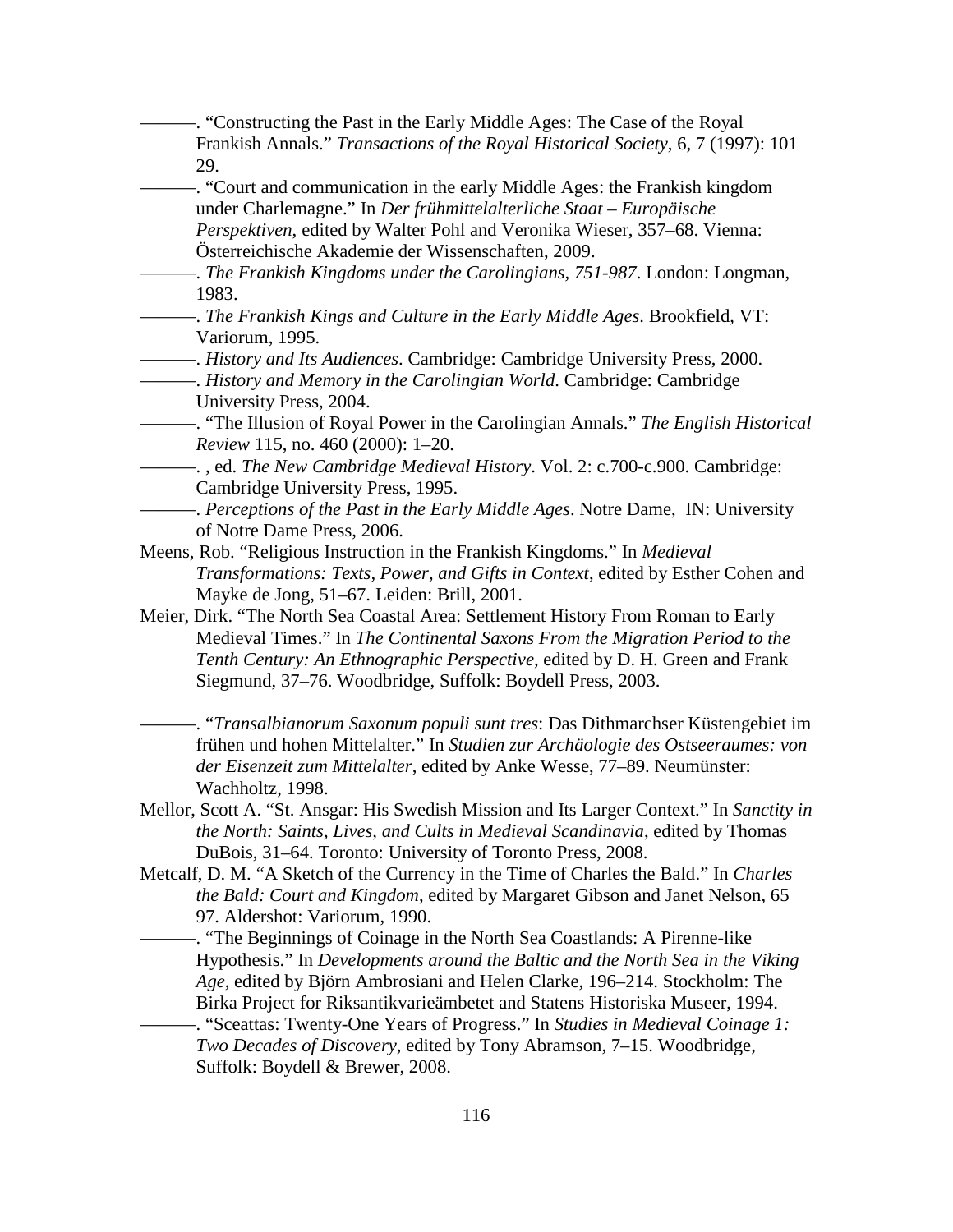———. "Viking-Age Numismatics 2: Coinage in the Northern Lands in Merovingian and Carolingian Times." *The Numismatic Chronicle* 156 (1996): 399–428.

- Miller, Joseph C. *The Problem of Slavery as History*. New Haven: Yale University Press, 2012.
- Morden, Lesley Anne. "How Much Material Damage Did the Northmen Actually Do to Ninth-Century Europe?" Simon Fraser University, 2007.
- Moreland, John. "Concepts of the Early Medieval Economy." In *The Long Eighth Century*, edited by Inge Lyse Hansen and Chris Wickham, 1–34. Leiden: Brill, 2000.
- Müller-Wille, Michael. "The Cross Goes North: Carolingian Times between Rhine and Elbe." In *The Cross Goes North: Processes of Conversion in Northern Europe, AD 300-1300*, edited by Martin Carver, 443–62. York: York Medieval Press, 2003.
	- ———. "Das Frankenreich und der Norden." In *Völker an Nord- und Ostsee und die Franken*, edited by Uta von Freeden, Ursula Koch, and Alfried Wieczorek, 1 18. Bonn: GmbH, 1999.
- ———. "Ribe Reric Haithabu: Zur frühen Urbanisierung im südskandinavischen und westslawischen Gebeit." In *Haithabu und die frühe Stadtentwicklung im nördlichen Europa*, edited by Klaus Brandt, Michael Müller-Wille, and Christian Radtke, 321–37. Münster: Wachholtz, 2002.
- Murdoch, Brian O. "Saucourt and the *Ludwigslied*: Some Observations on Medieval Historical Poetry." *Revue Belge de Philologie et D'histoire* 55, no. 3 (1977): 841 67.
- Myhre, Bjørn. "The Archaeology of the Early Viking Age in Norway." In *Ireland and Scandinavia in the Early Viking Age*, edited by Howard B. Clarke, Máire Ní Mhaonaigh, and Raghnall Ó Floinn, 3–36. Dublin: Four Courts Press, 1998.
- –. "The Beginning of the Viking Age Some Current Archaeological Problems." In *Viking Revaluations*, edited by Anthony Faulkes and Richard Perkins, 182–204. London: Viking Society for Northern Research, 1993.
- Näsman, Ulf. "Exchange and Politics: The Eighth-Early Ninth Century in Denmark." In *The Long Eighth Century*, edited by Inge Lyse Hansen and Chris Wickham, 35 68. Leiden: Brill, 2000.
	- ———. "Sea Trade during the Scandinavian Iron Age: Its Character, Commodities, and Routes." In *Aspects of Maritime Scandinavia: AD 200-1200*, edited by Ole Crumlin-Pedersen, 23–40. Roskilde: Viking Ship Museum, 1991.
- Nelson, Janet. "Aachen as a Place of Power." In *Topographies of Power in the Early Middle Ages*, edited by Mayke de Jong, Frans Theuws, and Carine van Rhijn, 217–41. Leiden: Brill, 2001.

———. "The *Annals of Saint-Bertin*." In *Charles the Bald: Court and Kingdom*, edited by Margaret Gibson and Janet Nelson, 23–40. Aldershot: Variorum, 1990.

———. "Carolingian Contacts." In *Mercia: An Anglo-Saxon Kingdom in Europe*, edited by Michelle Brown and Carol Ann Farr, 126–43. London: Leicester University Press, 2001.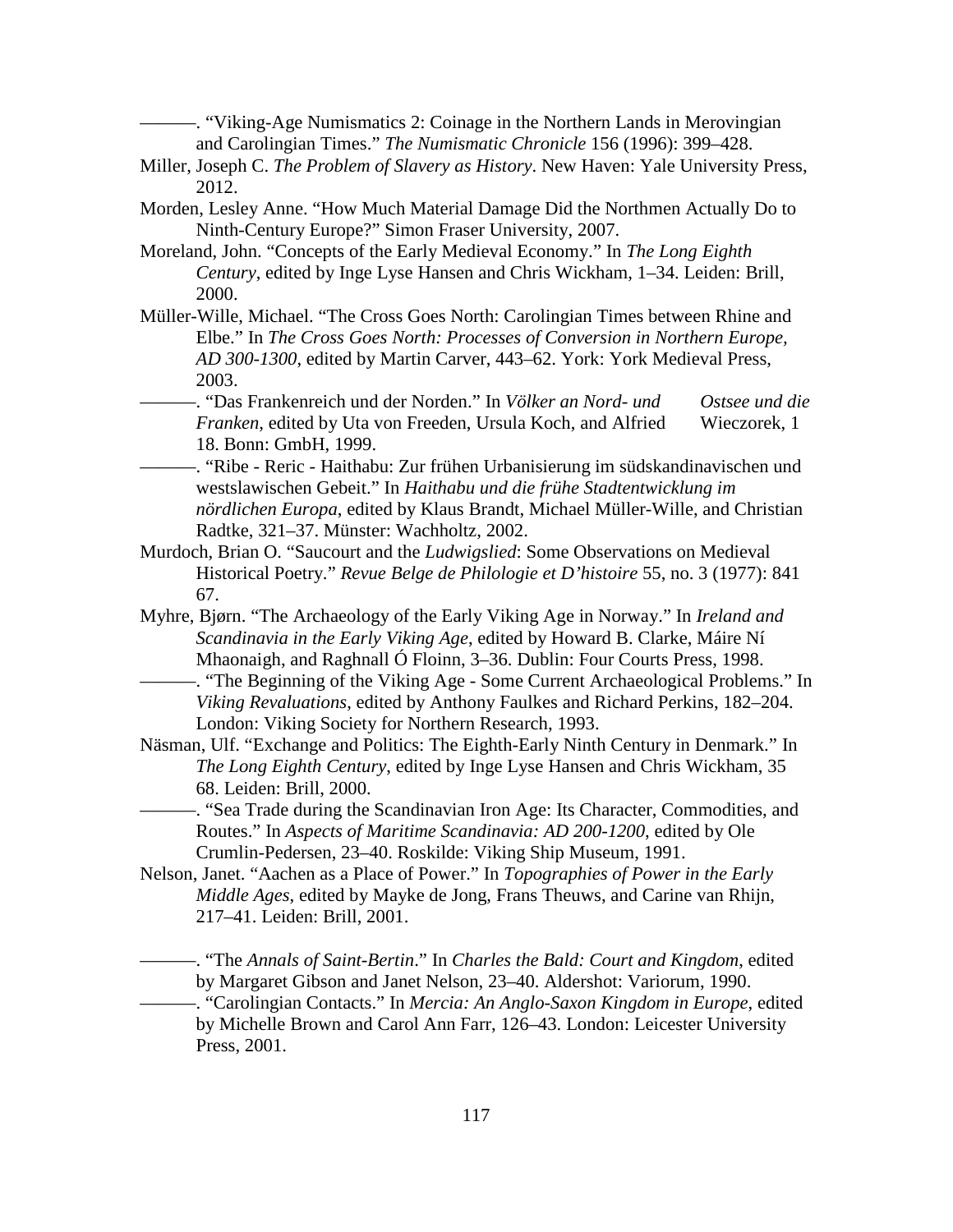———. "Charlemagne and Empire." In *The Long Morning of Medieval Europe*, edited by Jennifer R. Davis and Michael McCormick, 223–34. Burlington, VT: Ashgate, 2008.

———. "Charlemagne the Man." In *Charlemagne: Empire and Society*, edited by Joanna Story, 22–37. Manchester: Manchester University Press, 2005.

———. "Charlemagne and the Paradoxes of Power." In *Challenging the Boundaries of Medieval History: The Legacy of Timothy Reuter*, edited by Patricia Skinner, 29 50. Turnhout: Brepols, 2009.

———. "England and the Continent in the Ninth Century II: The Vikings and Others." *Transactions of the Royal Historical Society*, 6, 13 (2003): 1–28.

———. "Frankish Identity in Charlemagne's Empire." In *Franks, Northmen, and Slavs*, edited by Ildar Garipzanov, Patrick Geary, and Przemyslaw Urbanczyk, 71–83. Turnhout: Brepols, 2008.

———. "The Last Years of Louis the Pious." In *Charlemagne's Heir*, edited by Peter Godman and Roger Collins, 147–60. Oxford: Clarendon Press, 1990.

———. "Messagers et intermédiaires en Occident et au-delà à l'époque carolingienne." In *Voyages et voyageurs à Byzance et en Occident du VIe au XIe siècle*, edited by Alain Dierkens, Jean-Marie Sansterre, and Jean-Louis Kupper, 397–414. Genève: Droz, 2000.

———. "The Settings of the Gift in the Reign of Charlemagne." In *The Languages of Gift in the Early Middle Ages*, edited by Wendy Davies and Paul Fouracre, 116 48. Cambridge: Cambridge University Press, 2010.

- ———. "Violence in the Carolingian World and the Ritualization of Ninth-Century Warfare." In *Violence and Society in the Early Medieval West*, edited by Guy Halsall, 90–107. Rochester, NY: Boydell Press, 1998.
- Nelson, Janet L, and Peter Linehan, eds. *The Medieval World*. New York: Routledge, 2001.
- Nerlich, Daniel. *Diplomatische Gesandtschaften zwischen Ost- und Westkaisern 756 1002*. Bern: Peter Lang, 1999.

Nielsen, Karen Høilund. "Saxon Art Between Interpetation and Imitation." In *The Continental Saxons From the Migration Period to the Tenth Century: An Ethnographic Perspective*, edited by D. H. Green and Frank Siegmund, 193–246. Woodbridge, Suffolk: Boydell Press, 2003.

———. "Zur frühmittelalterlichen Chronologie Skandinaviens." In *Völker an Nord- und Ostsee und die Franken*, edited by Uta von Freeden, Ursula Koch, and Alfried Wieczorek, 51–60. Bonn: GmbH, 1999.

- Nielsen, Svend. "Urban Economy in Southern Scandinavia in the Second Half of the First Millennium AD." In *The Scandinavians from the Vendel Period to the Tenth Century: An Ethnographic Perspective*, edited by Judith Jesch, 177–207. Woodbridge, Suffolk: Boydell Press, 2002.
- Nightingale, Pamela. "Communication through Capital and Trade: Money and the Rise of a Market Economy in Medieval Europe." In *Word, Image, Number: Communication in the Middle Ages*, edited by John Contreni and Santa Casciani, 367–89. Florence: SISMEL-Edizioni del galluzzo, 2002.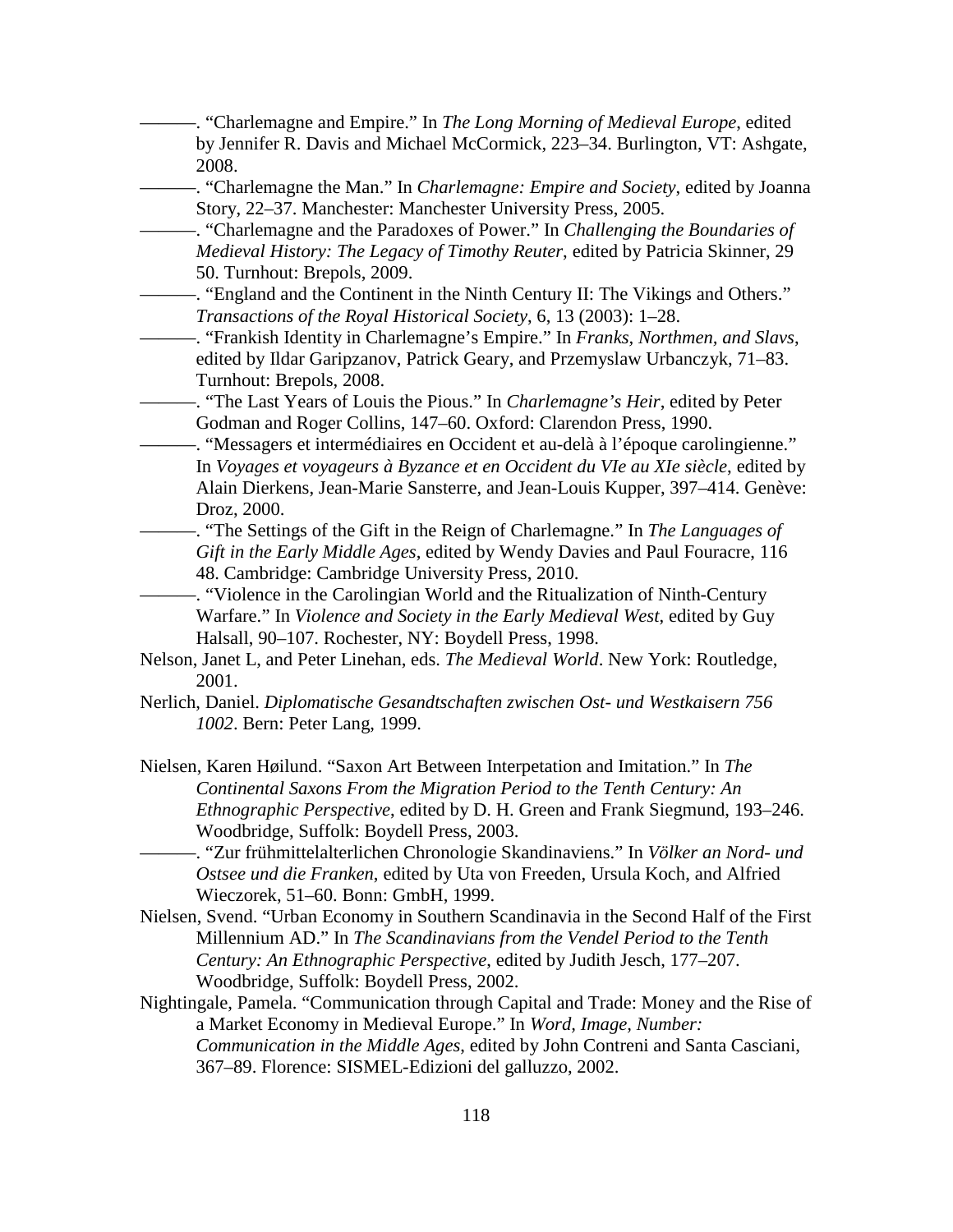- Noble, Thomas F. X. *Charlemagne and Louis the Pious: Lives by Einhard, Notker, Ermoldus, Thegan, and the Astronomer*. University Park, PA: Pennsylvania State University Press, 2009.
	- ———. "Louis the Pious and the Frontiers of the Frankish Realm." In *Charlemagne's Heir*, edited by Peter Godman and Roger Collins, 333–47. Oxford: Clarendon Press, 1990.

———. "The Monastic Ideal as a Model For Empire: The Case of Louis the Pious." *Reveu Bénédictine* 86 (1976): 235–50.

- Noizet, Hélène. "Les chanoines de Saint-Martin de Tours et les Vikings." In *Les fondations scandinaves en Occident et les débuts du duché de Normandie*, edited by Pierre Bauduin, 53–66. Caen: Publications du CRAHM, 2005.
- Page, R. I. *"A Most Vile People": Early English Historians on the Vikings*. London: Viking Society for Northern Research, 1987.
	- ———. "Scandinavian Society, 800-1100: The Contribution of Runic Studies." In *Viking Revaluations*, edited by Anthony Faulkes and Richard Perkins, 145–60. London: Viking Society for Northern Research, 1993.
- Palmer, James. *Anglo-Saxons in a Frankish World, 690 - 900*. Turnhout: Brepols, 2009. ———. "Defining Paganism in the Carolingian World." *Early Medieval Europe* 15, no. 4 (2007): 402–25.
	- ———. "Rimbert's Vita Anskarii and Scandinavian Mission in the Ninth Century." *The Journal of Ecclesiastical History* 55, no. 2 (2004): 235–56.
- Parkinson, William A., and Michael L. Galaty. "Secondary States in Perspective: An Integrated Approach to State Formation in the Prehistoric Aegean." *American Anthropologist* 109, no. 1 (n.d.): 113–29.
- Patterson, Orlando. *Slavery and Social Death: A Comparative Study*. Cambridge, MA: Harvard University Press, 1982.
- Patzold, Steffen. "Die Bischöfe im Karolingischen Staat." In *Staat im frühen Mittelalter*, edited by Stuart Airlie, Walter Pohl, and Helmut Reimitz, 133–62. Vienna: Österreichische Akademie der Wissenschaften, 2006.
- Pearson, Kathy. "Rulers, Magnates, and Outsiders in Bavaria and Its Marches." In *The Propagation of Power in the Medieval West*, edited by Martin Gosman, Arjo Vanderjagt, and Jan Veenstra, 177–89. Groningen: Egbert Forsten, 1997.
- Pelteret, David. "Slave Raiding and Slave Trading in Early England." *Anglo-Saxon England* 9 (1981): 99–114.
- ———. *Slavery in Early Mediaeval England*. Rochester, NY: Boydell Press, 1995.
- ———. "Slavery in the Danelaw." In *Social Approaches to Viking Studies*, edited by Ross Samson, 179–88. Glasgow: Cruithne Press, 1991.
- Piergiovanni, Vito. "The Itinerant Merchant and the Fugitive Merchant in the Middle Ages." In *Of Strangers and Foreigners*, edited by Laurent Mayli and Maria Mart, 81–96. Berkeley, CA: Robbins Religious and Civil Law Collection, 1993.
- Pirenne, Henri. *Mahomet et Charlemagne*. Paris: F. Alcan, 1937.
- Planavergne, Delphine. "Les Normands avant la Normandie: les invasions scandinaves en Neustrie au IXe siècle dans l'hagiographie Franque." In *Les fondations scandinaves en Occident et les débuts du duché de Normandie*, edited by Pierre Bauduin, 37–52. Caen: Publications du CRAHM, 2005.
- Pohl, Walter. *Die Awaren*. Munich: Beck, 1988.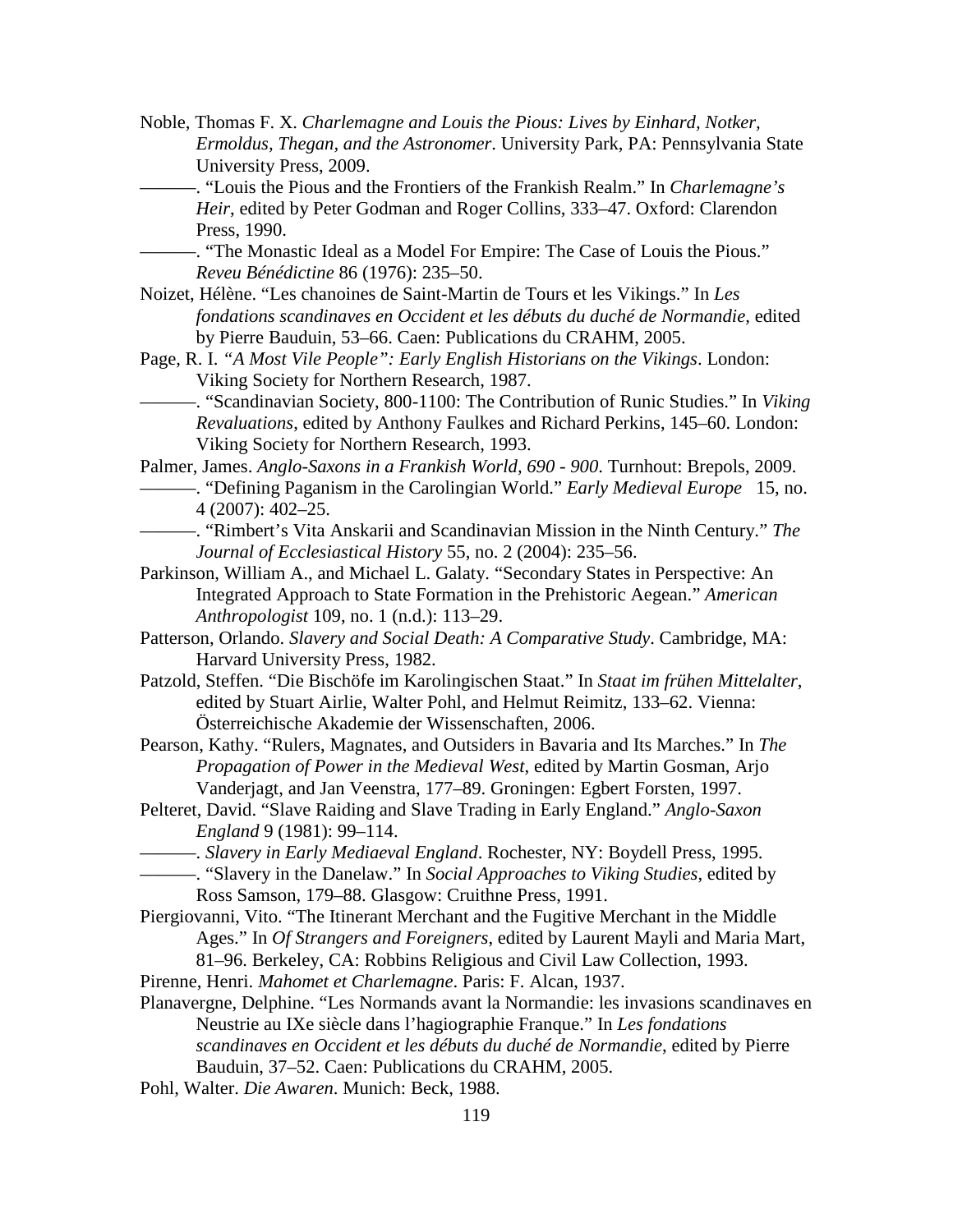| -. "Frontiers and Ethnic Identities: Some Final Considerations." In Borders,                 |
|----------------------------------------------------------------------------------------------|
| Barriers, and Ethnogenesis: Frontiers in Late Antiquity and the Middle Ages,                 |
| edited by Florin Curta, 255–65. Turnhout: Brepols, 2005.                                     |
| . "regnum und gens." In Der frühmittelalterliche Staat – Europäische                         |
| Perspektiven, edited by Walter Pohl and Veronika Wieser, 435–50. Vienna:                     |
| Österreichische Akademie der Wissenschaften, 2009.                                           |
| -. "Staat und Herrschaft im Frühmittelalter." In Staat im frühen Mittelalter, edited         |
| by Stuart Airlie, Walter Pohl, and Helmut Reimitz, 9-38. Vienna: Österreichische             |
| Akademie der Wissenschaften, 2006.                                                           |
| . "Telling the Difference: Signs of Ethnic Identity." In Strategies of Distinction:          |
| The Construction of Ethnic Communities, 300-800, edited by Walter Pohl and                   |
| Helmut Reimitz, 17-69. Leiden: Brill, 1998.                                                  |
| . "The Transformation of Frontiers." In The Transformation of Frontiers from                 |
| Late Antiquity to the Carolingians, edited by Walter Pohl, Ian Wood, and Helmut              |
| Reimitz, 248-60. Leiden: Brill, 2001.                                                        |
| Pohl, Walter, and Max Diesenberger, eds. Integration und Herrschaft: Ethnische               |
| Identitäten und Soziale Organisation im Frühmittelalter. Vienna: Österreichische             |
| Akademie der Wissenschaften, 2002.                                                           |
| Pohl, Walter, Clemens Gantner, and Richard Payne, eds. Visions of Community in the           |
| Post-Roman World. Burlington, VT: Ashgate, 2012.                                             |
| Pohl, Walter, and Helmut Reimitz, eds. Strategies of Distinction: The Construction of        |
| Ethnic Communities, 300-800. Leiden: Brill, 1998.                                            |
| Pohl, Walter, Helmut Reimitz, and Stuart Airlie, eds. Staat im frühen Mittelalter. Vienna:   |
| Österreichische Akademie der Wissenschaften, 2006.                                           |
| Pohl, Walter, and Veronika Wieser, eds. Der frühmittelalterliche Staat - Europäische         |
| Perspektiven. Vienna: Österreichische Akademie der Wissenschaften, 2009.                     |
| Pohl, Walter, Ian Wood, and Helmut Reimitz, eds. The Transformation of Frontiers from        |
| Late Antiquity to the Carolingians. Leiden: Brill, 2001.                                     |
| Pol, Arent. "Madelinus and the Disappearing of Gold." In <i>Dorestad in an International</i> |
| Framework, edited by Annemarieke Willemsen and Hanneke Kik, 91-94.                           |
| Turnhout: Brepols, 2010.                                                                     |
| Poulsen, Bjørn, and Søren Sindbæk, eds. Settlement and Lordship in Viking and Early          |
| Medieval Scandinavia. Turnhout: Brepols, 2011.                                               |

Price, Barbara. "Secondary State Formation: An Explanatory Model." In *Origins of the State*, edited by Ronald Cohen and Elman Service, 161–86. Philadelphia: Institute for the Study of Human Issues, 1978.

Price, Neil. *The Vikings in Brittany*. London: Viking Society For Northern Research, 1989.

Prummel, Wietske. *Excavations at Dorestad 2*. Amersfoort [Netherlands]: ROB, 1983. Raaijmakers, Janneke. "Sacred Time, Sacred Space: History and Identity at the Monastery of Fulda (744-856)." Universiteit van Amsterdam, 2003.

Rambridge, Kate. "Alcuin's Narratives of Evangelism: The Life of St Willibrord and the Northumbrian Hagiographical Traditon." In *The Cross Goes North: Processes of Conversion in Northern Europe, AD 300-1300*, edited by Martin Carver, 371–82. York: York Medieval Press, 2003.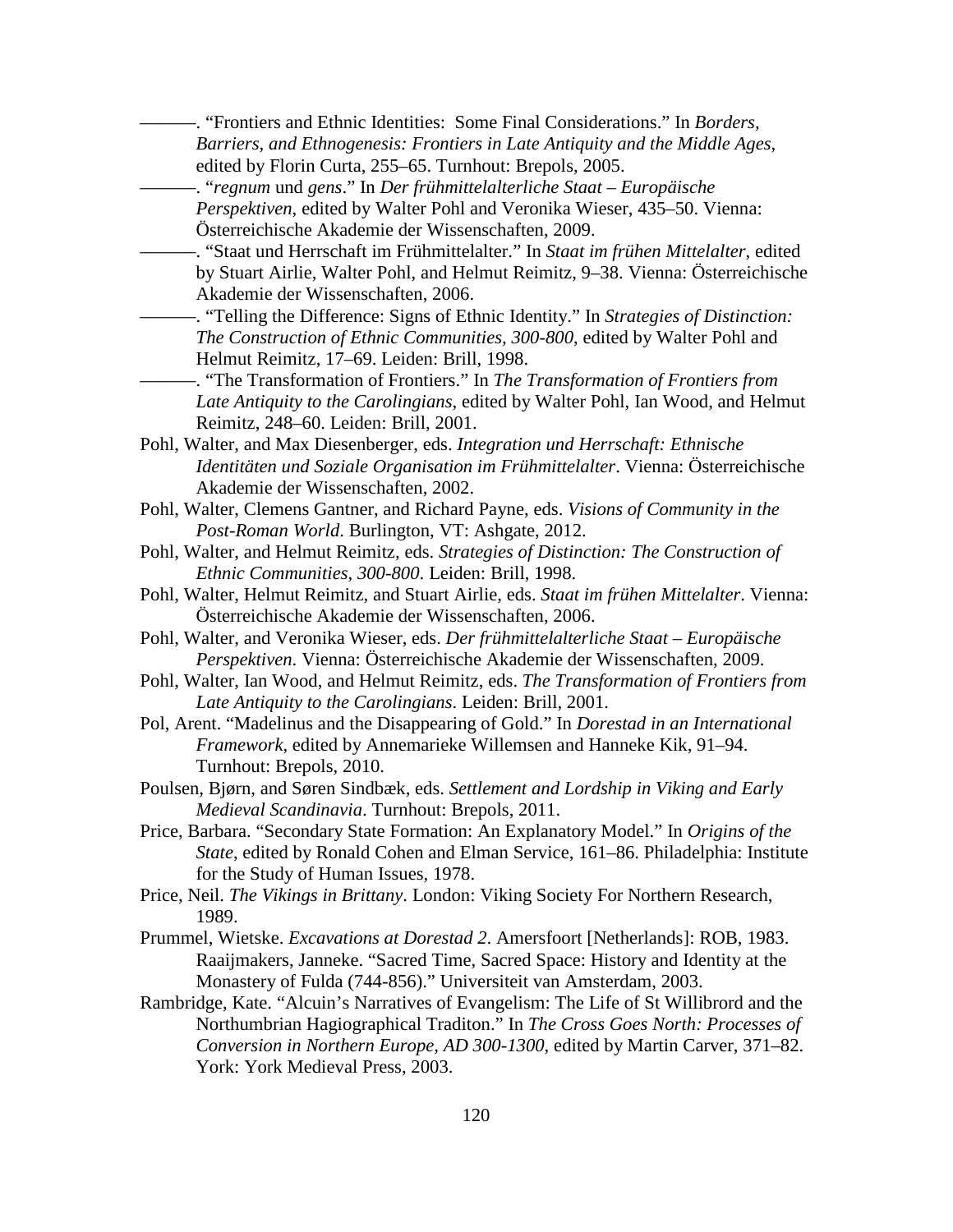- Randsborg, Klavs. "Les activités internationales des Vikings: raids ou commerce?" *Annales. Histoire, Sciences sociales* 36, no. 5 (1981): 862–68.
	- ———. *The Viking Age in Denmark: The Formation of a State*. New York: St. Martin's Press, 1980.
- Reide, Felix, Jan Apel, and Kim Darmark. "Cultural Evolution and Archaeology: Historical and Current Trends." In *N-Tag Ten: Proceedings of the 10th Nordic TAG Conference at Stiklestad, Norway 2009*, edited by Ragnhild Berge, Marek Jasinski, and Kalle Sognnes, 99–107. Oxford: Archaeopress, 2012.
- Reimitz, Helmut. "Conversion and Control: The Establishment of Liturgical Frontiers in Carolingian Pannonia." In *The Transformation of Frontiers from Late Antiquity to the Carolingians*, edited by Walter Pohl, Ian Wood, and Helmut Reimitz, 189 207. Leiden: Brill, 2001.
	- ———. "*Omnes Franci*: Identifications and Identities of the Early Medieval Franks." In *Franks, Northmen, and Slavs*, edited by Ildar Garipzanov, Patrick Geary, and Przemyslaw Urbanczyk, 51–70. Turnhout: Brepols, 2008.
- Reinders, Reinder, and Ypie Aalders. "Frisian Traders and the Clinker Technique." In *Klink Og Seil*, 109–22. Oslo: Norsk Sjøfartsmuseum, 2006.
- Rembold, Ingrid. "The Poeta Saxo at Paderborn: Episcopal Authority and Carolingian Rule in Late Ninth-Century Saxony." *Early Medieval Europe* 21, no. 2 (2013): 169–96.
- Renfrew, Colin. "Trade as Action at a Distance: Questions of Integration and Communication." In *Ancient Civilization and Trade*, edited by Jeremy Sabloff and C. C. Lamberg-Karlovsky, 3–59. Albuquerque: University of New Mexico Press, 1975.
- Resi, Heid. "Reflections on Viking Age Local Trade in Stone Products." In *Proceedings of the Tenth Viking Congress*, edited by James E. Knirk, 95–102. Oslo: Universitetets Oldsaksamling, 1987.
- Reuter, Christian. "Ebbo von Reims und Ansgar: Ein Beitrag zur Missionsgeschichte des Nordens und zur Gründungsgeschichte des Bistums Hamburg." *Historische Zeitschrift* 105, no. 2 (1910): 237–84.
- Reuter, Timothy. "Carolingian and Ottonian Warfare." In *Medieval Warfare: A History*, edited by Maurice Keen, 13–35. Oxford: Oxford University Press, 1999.
	- ———. "Charlemagne and the World beyond the Rhine." In *Charlemagne: Empire and Society*, edited by Joanna Story, 183–94. Manchester: Manchester University Press, 2005.
- ———. "The End of Carolingian Military Expansion." In *Charlemagne's Heir*, edited by Peter Godman and Roger Collins, 391–405. Oxford: Clarendon Press, 1990.
	- ———. "Forms of Lordship in German Historiography." In *Pour une anthropologie du prélèvement seigneurial dans les campagnes médiévales (XIe-XIVe siècles): Réalités et répresentations paysannes*, edited by Bourin, Monique and Pascual Martínez Sopena, 51–61. Paris: Publications de la Sorbonne, 2004.
- ———. *Germany in the Early Middle Ages, C. 800-1056*. London: Longman, 1991.
	- ———. "Nobles and Others: The Social and Cultural Expression of Power Relations in the Middle Ages." In *Nobles and Nobility in Medieval Europe: Concepts, Origins, Transformations*, edited by Anne J. Duggan, 85–98. Woodbridge, Suffolk: Boydell & Brewer, 2000.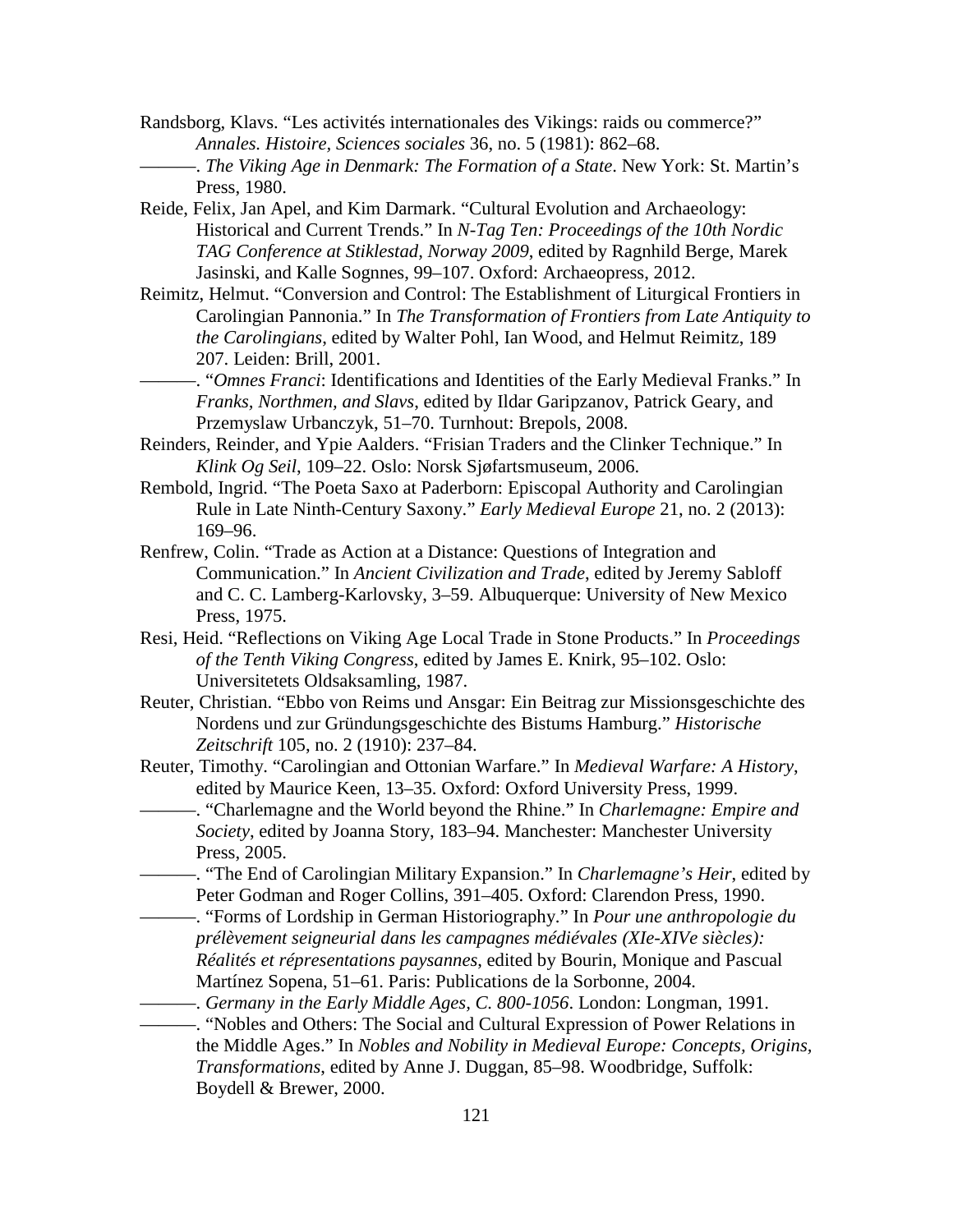———. "Plunder and Tribute in the Carolingian Empire." *Transactions of the Royal Historical Society*, 5, 35 (1985): 75–94.

- ———. "The Recruitment of Armies in the Early Middle Ages: What Can We Know?" In *Military Aspects of Scandinavian Society*, edited by Anne Nørgård Jørgensen and Birthe L Clausen, 32–37. Copenhagen: National Museum, 1997.
- Reynolds, Susan. *Fiefs and Vassals: The Medieval Evidence Reinterpreted*. Oxford: Oxford University Press, 1994.
- Riché, Pierre. *The Carolingians: A Family Who Forged Europe*. Translated by Michael Idomir Allen. Philadelphia: University of Pennsylvania Press, 1993.
- Ridel, Elisabeth, ed. *L'héritage maritime des vikings en Europe de l'Ouest*. Caen: Office Universitaire d'Études Normandes, 2002.
	- ———. "The Linguistic Heritage of the Scandinavians in Normandy." In *Scandinavia and Europe 800-1350: Contact, Conflict, and Coexistence*, edited by Jonathan Adams and Katherine Holman, 149–62. Turnhout: Brepols, 2004.
- Roesdahl, Else. "Housing Culture: Scandinavian Perspectives." In *Reflections: 50 Years of Medieval Archaeology, 1957-2007*, edited by Roberta Gilchrist and Andrew Reynolds, 271–88. Leeds: Maney Publishing, 2009.
- ———. "Pagan Beliefs, Christian Impact and Archaeology A Danish View." In *Viking Revaluations*, edited by Anthony Faulkes and Richard Perkins, 128–36. London: Viking Society for Northern Research, 1993.
- ———. *The Vikings*. London: Allen Lane, 1991.
- ———. *Viking Age Denmark*. Translated by Susan Margeson and Kirsten Williams. London: British Museum Publications, 1982.
- Roesdahl, Else, and David M. Wilson, eds. *From Viking to Crusader: The Scandinavians and Europe, 800-1200*. New York: Rizzoli, 1992.
- Rosenthal, Joel T. "The Public Assembly In The Time Of Louis The Pious." *Traditio* 20  $(1964): 25-40.$
- Russchen, A. *New Light on Dark-Age Frisia*. Drachten: Lavernman, 1967.
- Salonen, Kirsi, Kurt Villads Jensen, and Torstein Jørgensen, eds. *Medieval Christianity in the North: New Studies*. Turnhout: Brepols, 2013.
- Samson, Ross. "Carolingian Palaces and the Poverty of Ideology." In *Meaningful Architecture: Social Interpretations of Buildings*, edited by Martin Locock, 99 131. Burlington, VT: Ashgate, 1994.
	- ———. "Fighting with Silver: Reithinking Trading, Raiding, and Hoarding." In *Social Approaches to Viking Studies*, edited by Ross Samson, 123–33. Glasgow: Cruithne Press, 1991.
	- ———. , ed. *Social Approaches to Viking Studies*. Glasgow: Cruithne Press, 1991. Sanmark, Alexandra. "The Role of Secular Rulers in the Conversion of Sweden." In *The Cross Goes North: Processes of Conversion in Northern Europe, AD 300 1300*, edited by Martin Carver, 551–58. York: York Medieval Press, 2003.
- Sarfatij, H., W. J. H. Verwers, and P. J. Woltering, eds. *In Discussion with the Past: Archaeological Studies Presented to W. A. van Es*. Zwolle: Stichting Promotie Archeologie, 1999.
- Sawyer, Birgit. "Scandinavian Conversion Histories." In *The Christianization of Scandinavia*, edited by Birgit Sawyer, Peter Sawyer, and Ian Wood, 88–110. Alingsås, Sweden: Viktoria Bokförlag, 1987.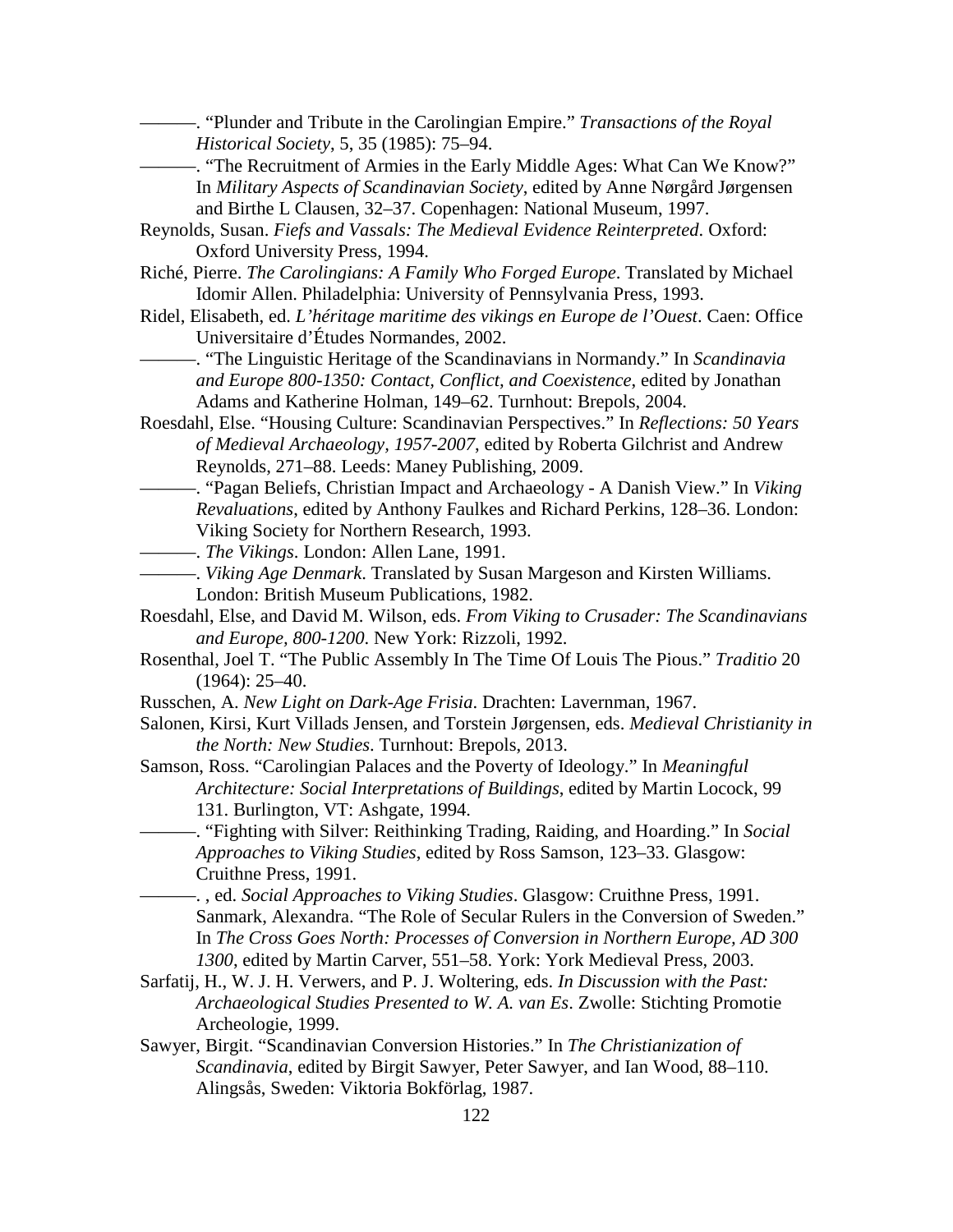| -. The Viking-Age Rune-Stones. Oxford: Oxford University Press, 2000.                  |  |
|----------------------------------------------------------------------------------------|--|
| Sawyer, Birgit, Peter Sawyer, and Ian Wood, eds. The Christianization of               |  |
| Scandinavia. Alingsås, Sweden: Viktoria Bokförlag, 1987.                               |  |
| Sawyer, Peter. The Age of the Vikings. 2nd ed. London: E. Arnold, 1971.                |  |
|                                                                                        |  |
| London: Phillimore, 1982.                                                              |  |
| - "Conquest and Colonization: Scandinavians in the Danelaw and in                      |  |
| Normandy." In Proceedings of the Eighth Viking Congress, Århus, 24-31 August           |  |
| 1977, edited by Hans Bekker-Nielsen, Peter Foote, and Olaf Olsen, 123-31.              |  |
| Odense: Odense University Press, 1981.                                                 |  |
| -. "Kings and Merchants." In Early Medieval Kingship, edited by Peter Sawyer           |  |
| and Ian Wood, 139–58. Leeds: University of Leeds, 1977.                                |  |
|                                                                                        |  |
| 1982.                                                                                  |  |
| -. "The Process of Scandinavian Christianization in the Tenth and Eleventh             |  |
| Centuries." In The Christianization of Scandinavia, edited by Birgit Sawyer, Peter     |  |
| Sawyer, and Ian Wood, 68-87. Alingsås, Sweden: Viktoria Bokförlag, 1987.               |  |
| - - The Viking Perspective." Journal of Baltic Studies 13, no. 3 (1982): 177-84.       |  |
| - "Wics, Kings and Vikings." In The Vikings: Proceedings of the Symposium of           |  |
| the Faculty of Arts of Uppsala University, June 6-9, 1977, edited by Thorsten          |  |
| Andersson and Karl Inge Sandred, 23–31. Uppsala: Uppsala University Press,             |  |
| 1978.                                                                                  |  |
| Sawyer, Peter, and Ian Wood, eds. Early Medieval Kingship. Leeds: University of Leeds, |  |
| 1977.                                                                                  |  |
| Schia, Erik, ed. Coins and Archaeology. Isegram, Norway: Archaeopress, 1989.           |  |
| Schmid, K. "Die Nachfahren Widukinds." Deutsches Archiv für Erforschung des            |  |
| Mittelalters 20 (1964): 1-47.                                                          |  |
| Schmitz, Gerhard. "The Capitulary Legislation of Louis the Pious." In Charlemagne's    |  |
| Heir, edited by Peter Godman and Roger Collins, 425-36. Oxford: Clarendon              |  |
| Press, 1990.                                                                           |  |
|                                                                                        |  |
| Erforschung des Mittelalters 42, no. 2 (1986): 471-516.                                |  |
| Schneider, Jens. "Les Northmanni en Francie occidentale au IXe siècle. Le chant de     |  |
| Louis." Annales de Normandie 53, no. 4 (2003): 291–315.                                |  |
| Scior, Volker. "Bemerkungen zum frühmittelalterlichen Boten- und                       |  |
| Gesandtschaftswesen." In Der frühmittelalterliche Staat – Europäische                  |  |
| Perspektiven, edited by Walter Pohl and Veronika Wieser, 315–29. Vienna:               |  |
| Österreichische Akademie der Wissenschaften, 2009.                                     |  |
| Searle, Eleanor. "Frankish Rivalries and Norse Warriors." In Anglo-Norman Studies,     |  |
| VIII: Proceedings of the Battle Conference, 1985, edited by R. Allen Brown, 198        |  |
| 213. Woodbridge, Suffolk: Boydell Press, 1986.                                         |  |
|                                                                                        |  |
| University of California Press, 1988.                                                  |  |
| Segschneider, Martin. "Trade and Centrality between the Rhine and the Limfjord around  |  |
| 500 AD. The Beachmarket on the Northfrisian Island Amrum and Its Context." In          |  |
|                                                                                        |  |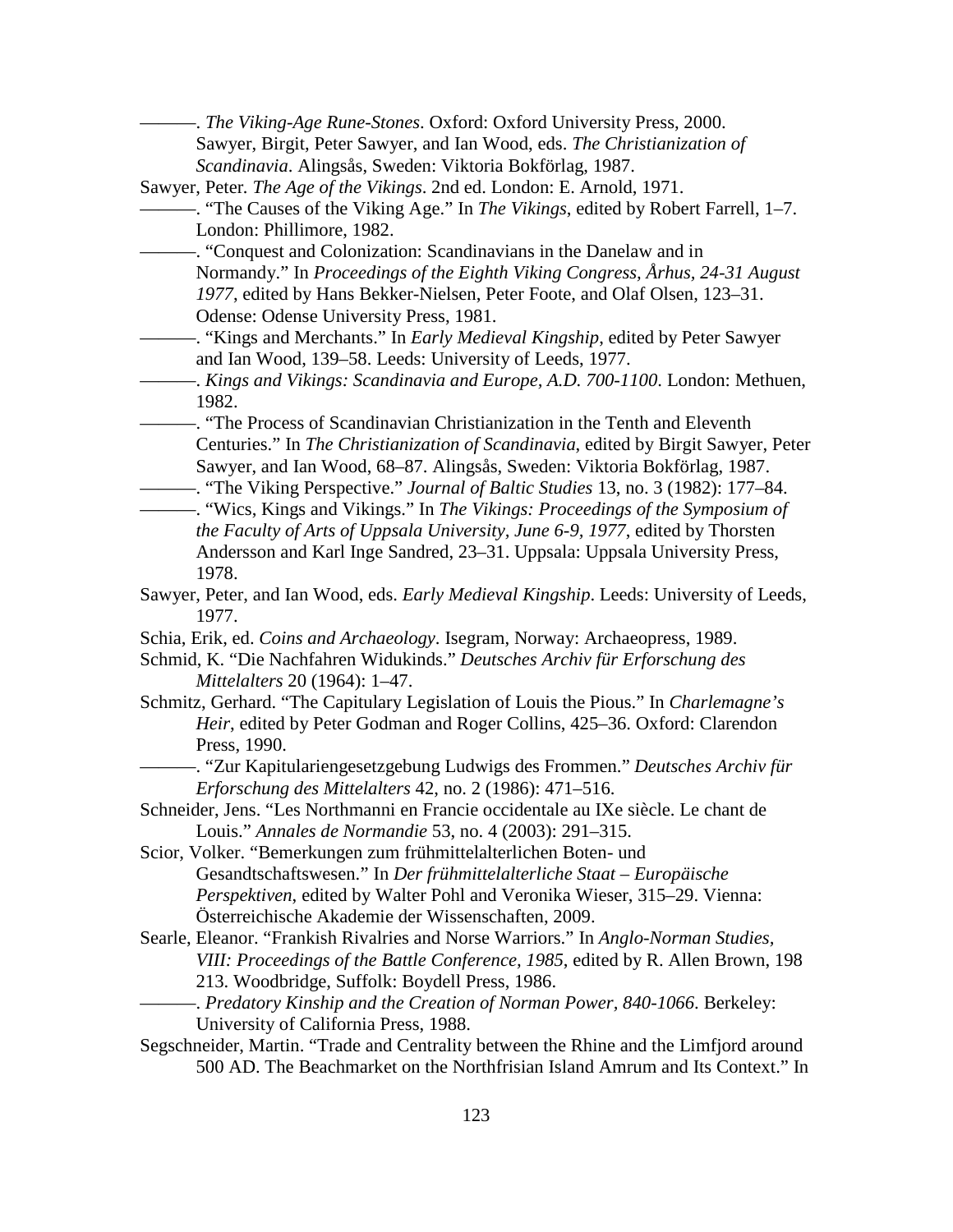*Central Places in the Migration and Merovingian Periods*, edited by Birgitta Hårdh and Lars Larsson, 247–56. Stockholm: Almqvist & Wiksell, 2002.

- Semmler, Josef. *Der Dynastiewechsel von 751 und die fränkische Königssalbung*. Düsseldorf: Droste, 2003.
- ———. "*Renovatio Regni Francorum*: Die Herrschaft Ludwigs des Frommen im Frankenreich 814-829/30." In *Charlemagne's Heir*, edited by Peter Godman and Roger Collins, 125–46. Oxford: Clarendon Press, 1990.
- Sénac, Philippe. *Le monde carolingien et l'Islam*. Paris: L'Harmattan, 2006.
- Shanzer, Danuta. "Representations and Reality in Early Medieval Literature." In *The Long Morning of Medieval Europe*, edited by Jennifer R. Davis and Michael McCormick, 209–18. Burlington, VT: Ashgate, 2008.
- Shaw, Philip. "Hair and Heathens: Picturing Pagans and the Carolingian Connection in the Exeter Book and Beowulf Manuscript." In *Texts and Identities in the Early Middle Ages*, edited by Richard Corradini, Rob Meens, Christina Pössel, and
- Philip Shaw, 347–57. Vienna: Österreichische Akademie der Wissenschaften, 2006. Shepard, Jonathan. "Byzantine Relations with the Outside World in the Ninth Century: An Introduction." In *Byzantium in the Ninth Century: Dead or Alive?*, edited by Leslie Brubaker, 167–80. Burlington, VT: Ashgate, 1998.
- -. "Courts in East and West." In *The Medieval World*, edited by Janet Nelson and Peter Linehan, 14–36. London: Routledge, 2001.
- Siegmund, Frank. "Sachsen und Franken Ein Beitrag zur ethnischen Fragstellung." In *Völker an Nord- und Ostsee und die Franken*, edited by Uta von Freeden, Ursula Koch, and Alfried Wieczorek, 167–73. Bonn: GmbH, 1999.
- ———. "Social Relations Among the Old Saxons." In *The Continental Saxons From the Migration Period to the Tenth Century: An Ethnographic Perspective*, edited by D. H. Green and Frank Siegmund, 77–112. Woodbridge, Suffolk: Boydell Press, 2003.
- Simek, Rudolf. "The Emergence of the Viking Age." In *Vikings on the Rhine*, edited by Rudolf Simek and Ulrike Engel, 9–21. Vienna: Fassbaender, 2004.
- Simek, Rudolf, and Ulrike Engel, eds. *Vikings on the Rhine: Recent Research on Early Medieval Relations between the Rhinelands and Scandinavia*. Vienna: Fassbaender, 2004.
- Sindbæk, Søren. "Local and Long-Distance Exchange." In *The Viking World*, edited by Stefan Brink and Neil Price, 150–58. London: Routledge, 2008.
- -. "Networks and Nodal Points: The Emergence of Towns in Early Viking Age Scandinavia." *Antiquity* 81, no. 311 (March 2007): 119–32.
	- ———. "Open Access, Nodal Points, and Central Places. Maritime Communication and Locational Principles for Coastal Sites in South Scandinavia, C. AD 400-1200." *Eesti Arheoloogia Ajakiri: Journal of Estonian Archaeology* 13, no. 2 (2009): 96 109.
- ———. "The Small World of the Vikings: Networks in Early Medieval Communication and Exchange." *Norwegian Archaeological Review* 40, no. 1 (2007): 59–74. Skovgaard-Petersen, Inge. "The Historical Context of the First Towns in Northern and Eastern Europe." In *Proceedings of the Eighth Viking Congress, Århus, 24-31 August 1977*, edited by Hans Bekker-Nielsen, Peter Foote, and Olaf Olsen, 9–18. Odense: Odense University Press, 1981.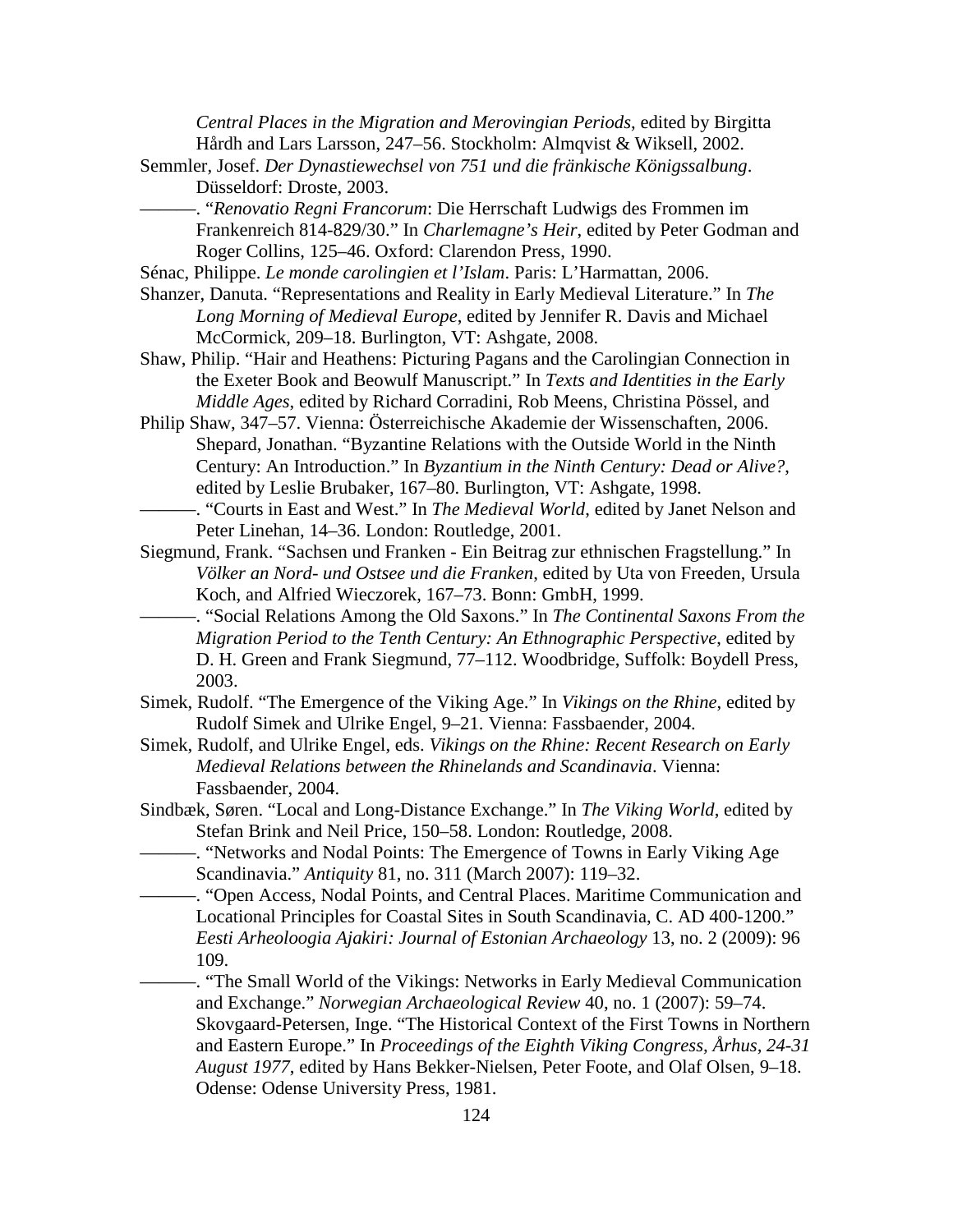- Skre, Dagfinn. "Centrality, Landholding, and Trade in Scandinavia C. AD 700-900." In *Settlement and Lordship in Viking and Early Medieval Scandinavia*, edited by Bjørn Poulsen and Søren Sindbaek, 197–212. Turnhout: Brepols, 2011.
- ———. "From Dorestad to Kaupang." In *Dorestad in an International Framework*, edited by Annemarieke Willemsen and Hanneke Kik, 137–41. Turnhout: Brepols, 2010.
	- ———. "Kaupang 'Skíringssalr.'" In *The Viking World*, edited by Stefan Brink and Neil Price, 112–21. London: Routledge, 2008.
- Skyum-Nielsen, Niels. "Nordic Slavery in an International Setting." *Medieval Scandinavia* 11 (79 1978): 126–48.
- Smith, Julia. "Confronting Identities: The Rhetoric and Reality of a Carolingian Frontier." In *Integration und Herrschaft: Ethnische Identitäten und soziale Organisation im Frühmittelalter*, edited by Walter Pohl and Maximilian Diesenberger, 169–82. Vienna: Österreichische Akademie der Wissenschaften, 2002.
	- ———. "*Fines Imperii*: The Marches." In *The New Cambridge Medieval History*, edited by Rosamond McKitterick, 2: c.700:-c.900:169–89. Cambridge: Cambridge University Press, 1995.
	- ———. *Province and Empire: Brittany and the Carolingians*. Cambridge: Cambridge University Press, 1992.
- Sørensen, Preben Meulengracht. "Historical Reality and Literary Form." In *Viking Revaluations*, edited by Anthony Faulkes and Richard Perkins, 173–81. London: Viking Society for Northern Research, 1993.
- Spiegel, Gabrielle M. "History, Historicism, and the Social Logic of the Text in the Middle Ages." *Speculum* 65, no. 1 (1990): 59–86.
	- ———. "Theory into Practice: Reading Medieval Chronicles." In *The Medieval Chronicle I*, edited by Erik Kooper, 1–12. Amsterdam: Rodopi, 1999.
- Springer, Matthias. "Location in Space and Time." In *The Continental Saxons From the Migration Period to the Tenth Century: An Ethnographic Perspective*, edited by D. H. Green and Frank Siegmund, 11–36. Woodbridge, Suffolk: Boydell Press, 2003.

Sproemberg, Heinrich. "Die Seepolitik Karls des Großen." In *Beiträge zur belgisch nederländischen Geschichte*, 1–29. Berlin: Akademie Verlag, 1959. Staecker, Jörn. "The Concepts of *imitatio* and *translatio*: Perceptions of a Viking Age Past." *Norwegian Archaeological Review* 38, no. 1 (2005): 3–28.

- Stalsberg, Anne. "Women as Actors in North European Viking Age Trade." In *Social Approaches to Viking Studies*, edited by Ross Samson, 75–83. Glasgow: Cruithne Press, 1991.
- Steuer, Heiko. "Der Handel der Wikingerzeit zwischen Nord- und Westeuropa aufgrun archäologischer Zeugnisse." In *Untersuchungen zu Handel und Verkehr der vor und frühgeschichtlichen Zeit in Mittel- und Nordeuropa*, edited by Klaus Düwel, Herbert Jankuhn, Harald Siems, and Dieter Timpe, 4:113–97. Göttingen: Vandenhoeck & Ruprecht, 1987.

———. "The Beginnings of Urban Economies Among the Saxons." In *The Continental Saxons From the Migration Period to the Tenth Century: An Ethnographic*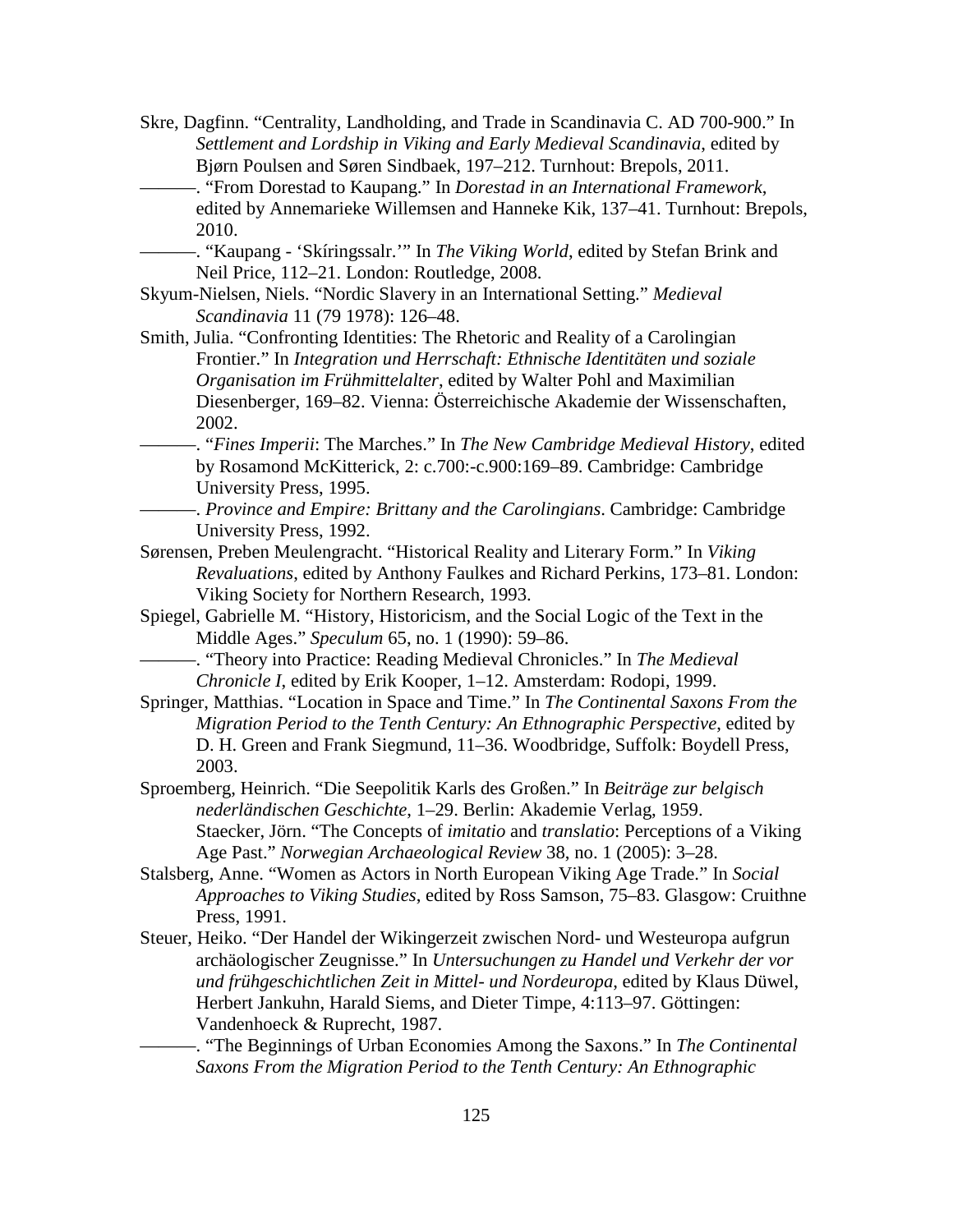*Perspective*, edited by D. H. Green and Frank Siegmund, 159–92. Woodbridge, Suffolk: Boydell Press, 2003.

- Storms, G. "The Significance of Hygelac's Raid." *Nottingham Mediaeval Studies* 14 (1970): 3–26.
- Story, Joanna. "Charlemagne and the Anglo-Saxons." In *Charlemagne: Empire and Society*, edited by Joanna Story, 195–210. Manchester: Manchester University Press, 2005.
	- ———. , ed. *Charlemagne: Empire and Society*. Manchester: Manchester University Press, 2005.
	- ———. "The Frankish Annals of Lindisfarne and Kent." *Anglo-Saxon England* 34 (2005): 59–109.

Sullivan, Richard E. "Carolingian Missionary Theories." *The Catholic Historical Review* 42, no. 3 (1956): 273–95.

———. "The Carolingian Missionary and the Pagan." *Speculum* 28, no. 4 (1953): 705 40.

Sundqvist, Olof. "An Arena for Higher Powers: Cult Buildings and Rulers in the Late Iron Age and the Early Medieval Period in the Mälar Region." In *Ideology and Power in the Viking and Middle Ages*, edited by Gro Steinsland, Jón Viðar Sigurðsson, Jan Erik Rekdal, and Ian Beuermann, 163–210. Leiden: Brill, 2011.

Svanberg, Fredrik. *Decolonizing the Viking Age*. Stockholm: Almqvist & Wiksell, 2003.

- Swanton, Michael James. *Crisis and Development in Germanic Society: Beowulf and the Burden of Kingship*. Göppingen: Kümmerle, 1982.
- Sypeck, Jeff. *Becoming Charlemagne*. New York: HarperCollins, 2006.
- Theuws, Frans. "River-Based Trade Centres in Early Medieval Northwestern Europe: Some 'Reactionary' Thoughts." In *From One Sea to Another: Trading Places in the European and Mediterranean Early Middle Ages*, edited by Sauro Gelichi and Richard Hodges, 25–45. Turnhout: Brepols, 2012.
- Thompson, Augustine. "Rethinking Hygelac's Raid." *English Language Notes* 38, no. 4  $(2001): 9-16.$
- Thurston, Tina. *Landscapes of Power, Landscapes of Conflict*. New York: Kluwer Academic, 2001.
- Tinnfeld, Franz. "Ceremonies for Foreign Ambassadors at the Court of Byzantium and their Political Background." *Byzantinische Forschungen: internationale Zeitschrift für Byzantinistik* 19 (1993): 193–213.
- Tischler, Matthias. *Einharts "Vita Karoli": Studien zur Entstehung, Überlieferung und Rezeption*. 2 vols. Hannover: Hahnsche, 2001.
- Tremp, Ernst. "Thegan und Astronomus, die beiden Geschichtsschreiber Ludwigs des Frommen." In *Charlemagne's Heir*, edited by Peter Godman and Roger Collins, 691–700. Oxford: Clarendon Press, 1990.

Tys, Dries. "The Scheldt Estuary as a Framework for Early Medieval Settlement Development." In *Dorestad in an International Framework*, edited by Annemarieke Willemsen and Hanneke Kik, 168–75. Turnhout: Brepols, 2010.

- Ulriksen, J. "Danish Sites and Settlements with a Maritime Context A.D. 200-1200." *Antiquity* 68, no. 4 (1994): 797–811.
- Urbanczyk, Przemyslaw. "Foreign Leaders in Early Slavic Societies." In *Integration und Herrschaft: Ethnische Identitäten und soziale Organisation im Frühmittelalter*,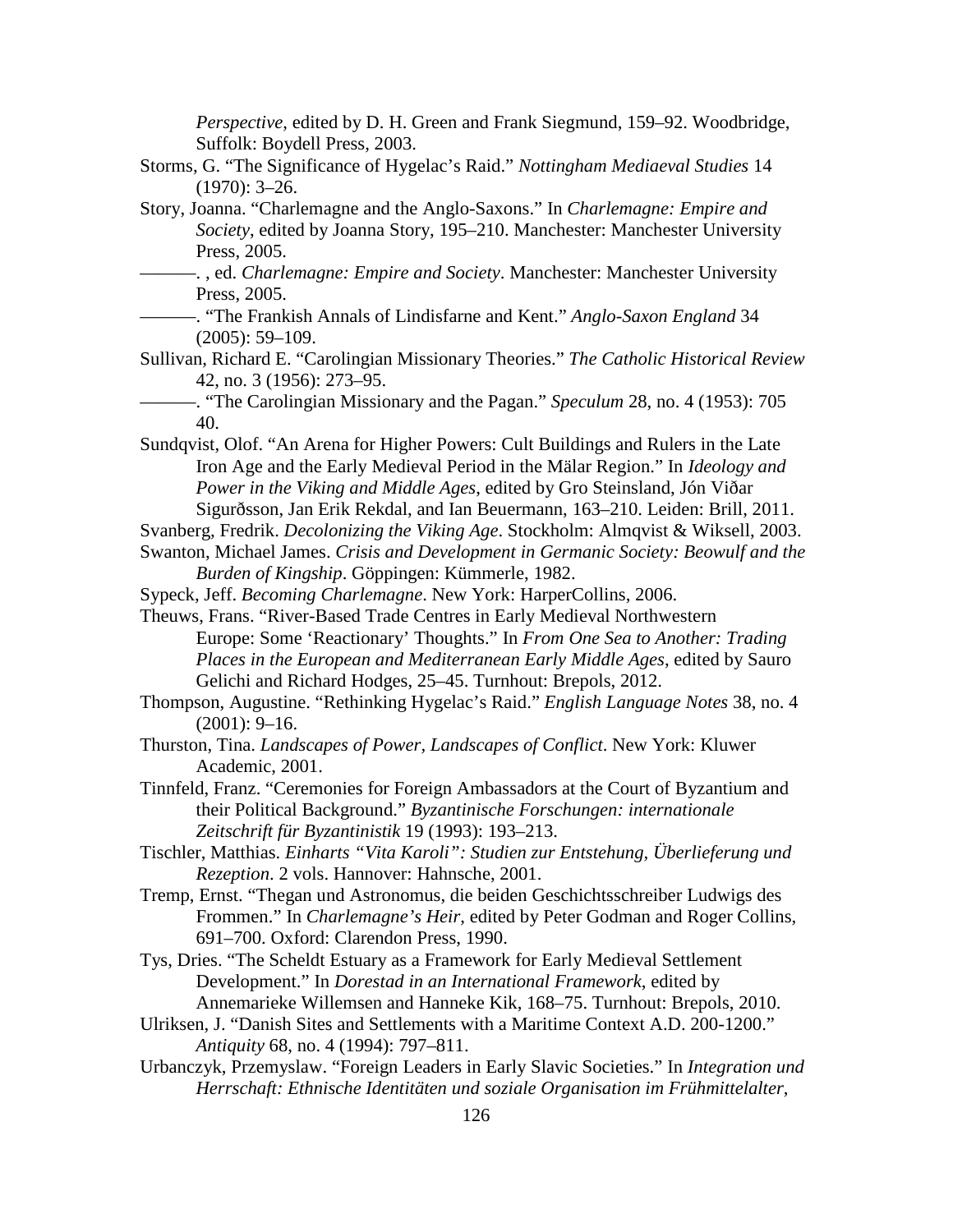edited by Walter Pohl and Maximilian Diesenberger, 257–67. Vienna: Österreichische Akademie der Wissenschaften, 2002.

- ———. , ed. *The Origins of Central Europe*. Warsaw: Scientific Society of Polish Archaeologists, 1997.
- Valante, Mary. "Castrating Monks: Vikings, the Slave Trade, and the Value of Eunuchs." In *Castration and Culture in the Middle Ages*, edited by Larissa Tracy, 174–87. Woodbridge, Suffolk: D. S. Brewer, 2013.
- Van Bavel, Bas. *Manors and Markets: Economy and Society in the Low Countries, 500 1600*. Oxford: Oxford University Press, 2010.
- Van de Moortel, Aleydis. "Shipbuilding and Navigation in the Rhine Delta during the Late Viking Age." In *Vikings on the Rhine*, edited by Rudolf Simek and Ulrike Engel, 39–50. Vienna: Fassbaender, 2004.
- Vanneufville, Eric. *De l'Elbe à la Somme*. Lille: Universite de Lille III, 1976.
- Verhaeghe, Frans. "Urban Developments in the Age of Charlemagne." In *Charlemagne: Empire and Society*, edited by Joanna Story, 259–87. Manchester: Manchester University Press, 2005.
- Verhulst, Adriaan. "Roman Cities, *emporia* and New Towns (sixth-Ninth Centuries)." In *The Long Eighth Century*, edited by Inge Lyse Hansen and Chris Wickham, 105 20. Leiden: Brill, 2000.
	- ———. *The Rise of Cities in North-West Europe*. Cambridge: Cambridge University Press, 1999.
- Verlinden, Charles. *L'esclavage dans l'Europe médiévale*. Vol. 1. Brugge: De Tempel, 1955.
- Verwers, W. J. H, and A. E. Botman. "Absolute Dating of Early Medieval Wells in Wijk Bij Duurstede." In *In Discussion with the Past*, edited by H. Sarfatij, W. J. H. Verwers, and P. J. Woltering, 243–51. Zwolle: Stichting Promotie Archeologie, 1999.
- Vestergaard, Elisabeth. "Gift-Giving, Hoarding, and Outdoings." In *Social Approaches to Viking Studies*, edited by Ross Samson, 97–104. Glasgow: Cruithne Press, 1991.
- Vierck, Hayo. "*Imitatio imperii* und *Interpretatio Germanica* vor der Wikingerzeit." In *Les Pays du Nord et Byzance*, edited by Rudolf Zeitler, 64–113. Uppsala: Almqvist & Wiksell, 1981.
- Vlasto, A. P. *The Entry of the Slavs into Christendom*. Cambridge: Cambridge University Press, 1970.
- Vliet, Kaj van. "Traiecti Muros Heu!: The Bishop of Utrecht during and after the Viking Invasions of Frisia (834-925)." In *Vikings on the Rhine*, edited by Rudolf Simek and Ulrike Engel, 133–54. Vienna: Fassbaender, 2004.
- Vogel, Walther. *Die Normannen und das fränkishe Reich*. Heidelberg: Carl Winter, 1906.
- Von Freeden, Uta, Ursula Koch, and Alfried Wieczorek. *Völker an Nord- und Ostsee und die Franken*. Bonn: GmbH, 1999.
- Von Padberg, Lutz. "Die Diskussion missionarischer Programme zur Zeit Karls der Großen." In *Am Vorabend der Kaiser Krönung*, edited by Peter Godman, Jörg Jarnut, and Peter Johanek, 125–43. Berlin: Akademie Verlag, 2002.
- Von Simson, B. "Der Poëta Saxo und der angebliche Friedensschluss Karls der Grossen mit den Sachsen." *Neues Archiv* 32 (1906): 27–50.
- Voss, Ingrid. *Herrschertreffen im frühen und hohen Mittelalter*. Cologne: Böhlau, 1987.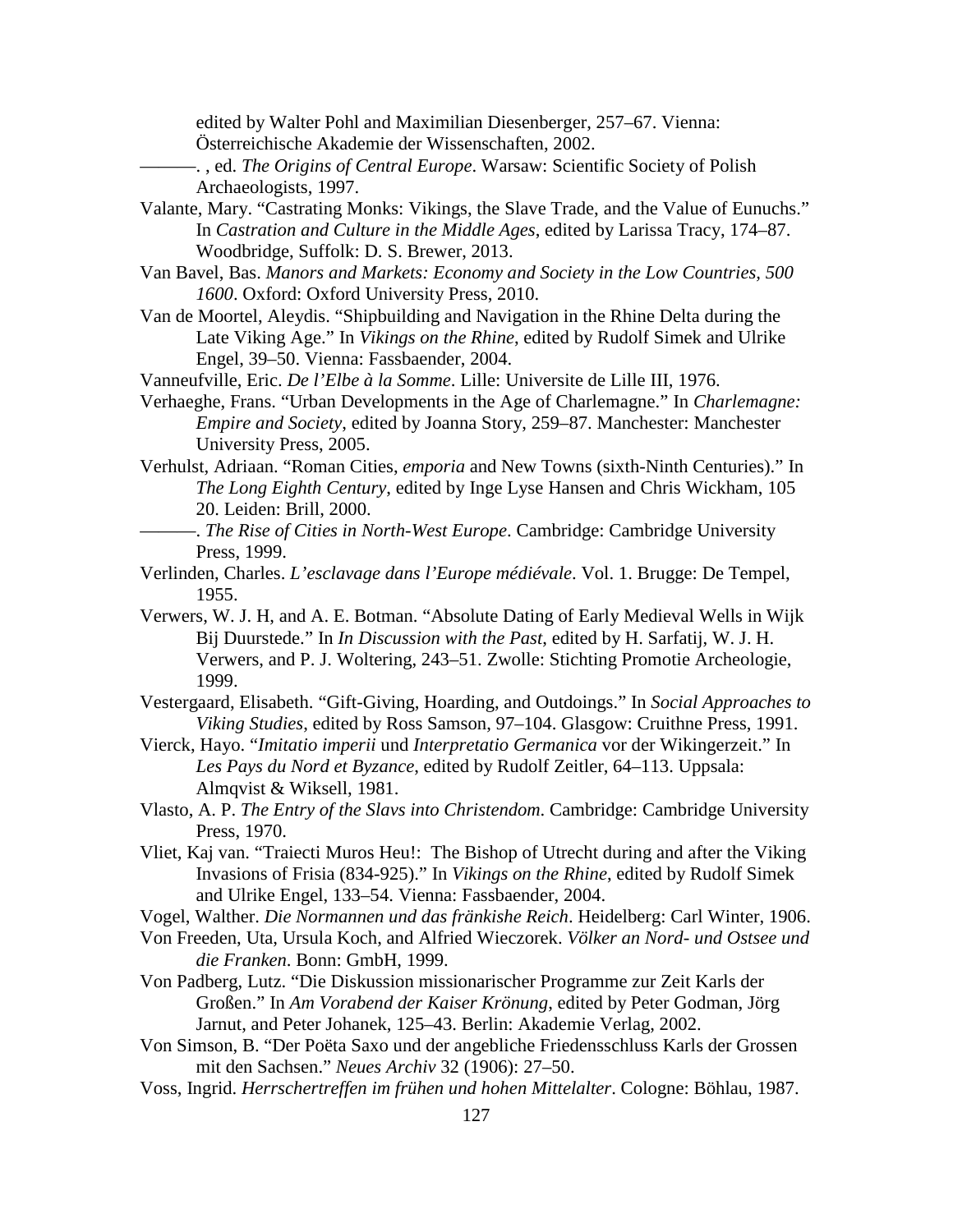- Wallace-Hadrill, J. M. "Charlemagne and England." In *Karl der Grosse: Lebenswerk und Nachleben*, edited by Helmut Beumann, 1:683–98. Düsseldorf: L. Schwann, 1965.
	- ———. *Early Germanic Kingship in England and on the Continent*. Oxford: Clarendon Press, 1971.
- ———. "History in the Mind of Archbishop Hincmar." In *The Writing of History in the Middle Ages: Essays Presented to Richard William Southern*, edited by R.H.C. Davis and J. M. Wallace-Hadrill, 43–70. Oxford: Clarendon Press, 1981.
- ———. "The Vikings in Francia." In *Early Medieval History: Collected Essays of J. M. Wallace-Hadrill*, 217–36. Oxford: Blackwell Publishers, 1975.
- ———. "The Work of Gregory of Tours in the Light of Modern Research." *Transactions of the Royal Historical Society*, 5, 1 (1951): 25–45.
- ———. "War and Peace in the Earlier Middle Ages: The Prothero Lecture." *Transactions of the Royal Historical Society*, 5, 25 (1975): 157–74.
- Wallach, Luitpold. "Review of: Alcuin, Friend of Charlemagne: His World and His Work by Eleanor Shipley Duckett." *Speculum* 27, no. 1 (1952): 102–6.
- Wallette, Anna. "Social Networks and Community in the Viking Age." *Proceedings of the British Academy* 158 (2010): 135–52.
- Walther, Sabine. "The Vikings in the Rhinelands according to Latin Sources." In *Vikings on the Rhine*, edited by Rudolf Simek and Ulrike Engel, 165–77. Vienna: Fassbaender, 2004.
- Wamers, Egon. "Imitatio Imperii: Silber verändt den Norden." In *Die Macht des Silbers*, edited by Egon Wamers and Michael Brandt, 149–81. Regensburg: Schnell & Steiner, 2005.
- Waterbolk, H. T. "From Wijster to Dorestad and Beyond." In *In Discussion with the Past*, edited by H. Sarfatij, W. J. H. Verwers, and P. J. Woltering, 107–18. Zwolle: Stichting Promotie Archeologie, 1999.
- Wenskus, Reinhard. "Die deutschen Stämme im Reiche Karls des Großen." In *Karl der Grosse: Lebenswerk und Nachleben*, edited by Helmut Beumann, 1:178–219. Düsseldorf: L. Schwann, 1965.
- Werner, Karl Ferdinand. "Dieu, les rois et l'histoire." In *La France de l'an mil*, edited by Dominique Iogna-Prat and Robert Delort, 264–81. Paris: Editions du Seuil, 1990.
	- ———. "*Hludovicus Augustus*: Gouverner l'empire chrétien Idées et réalités." In *Charlemagne's Heir*, edited by Peter Godman and Roger Collins, 3–123. Oxford: Clarendon Press, 1990.
- ———. "L'*Historia* et les rois." In *Religion et culture autour de l'an mil*, edited by Dominique Iogna-Prat and Jean-Charles Picard, 135–43. Paris: Picard, 1990.
	- ———. "Important Noble Families in the Kingdom of Charlemagne." In *The Medieval Nobility: Studies on the Ruling Classes of France and Germany from the Sixth to the Twelfth Century*, edited by Timothy Reuter, 137–202. Amsterdam: North Holland Publishing Company, 1979.
	- ———. "*Missus - Marchi - Comes*: Entre l'administration centrale et l'administration locale de l'Empire carolingien." In *Histoire comparee de l'administration*, edited by Karl Ferdinand Werner and Werner Paravicini, 191–239. Munich: Artemis Verlag, 1980.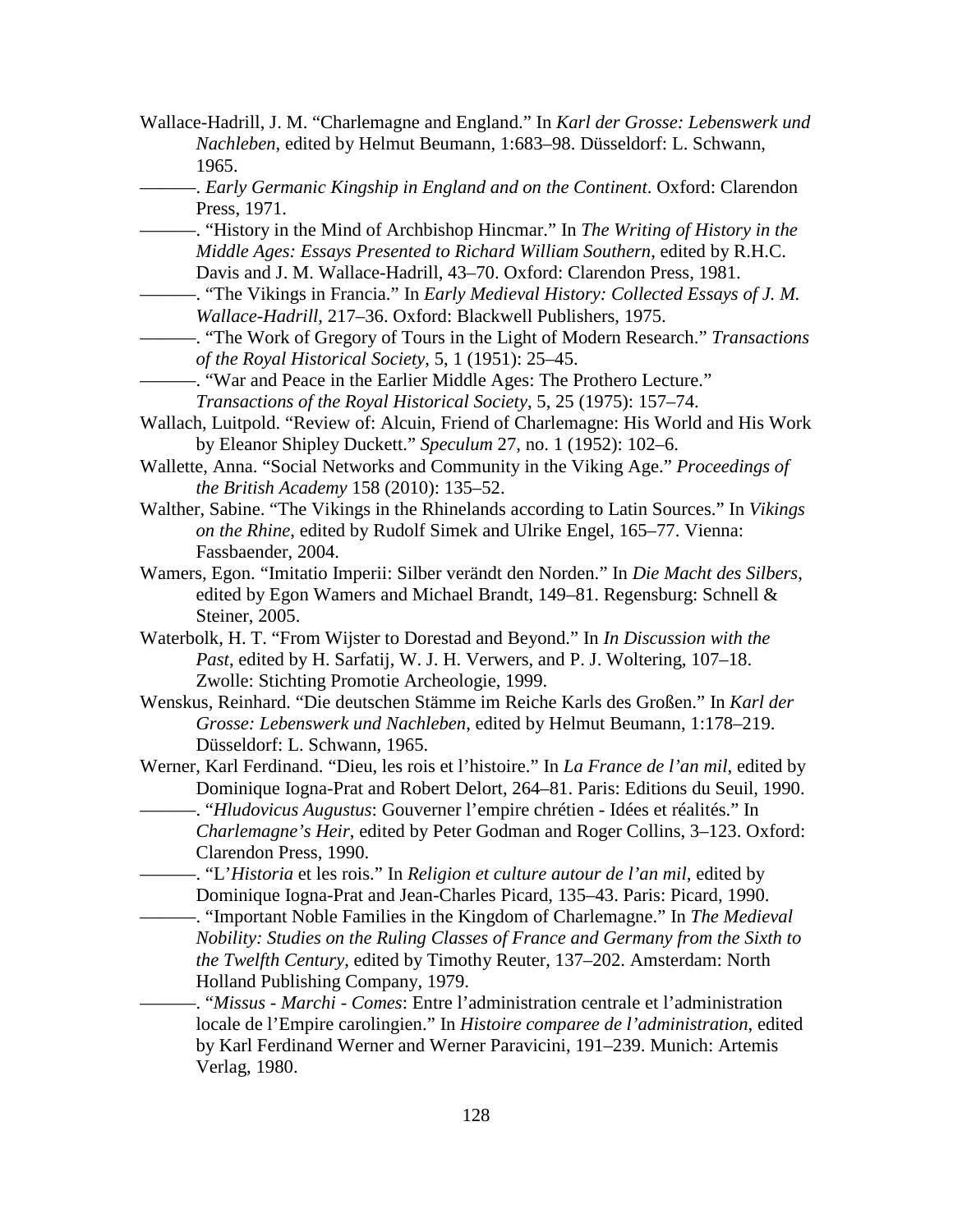———. "Quelques observations au sujet des débuts du 'duché' de Normandie." In *Structures politiques du monde Franc (VIe-XIIe siècles): etudes sur les origines de la France et de l'Allemagne*, Essay IV: 691–709. London: Variorum Reprints, 1979.

- ———. "Völker und Regna." In *Beiträge zur mittelalterlichen Reichs- und Nationsbildung in Deutschland und Frankreich*, edited by Carlrichard Brühl and Bernd Schneidmüller, 15–44. Munich: Oldenbourg, 1997. Wesse, Anke, ed. *Studien zur Archäologie des Ostseeraumes: von der Eisenzeit zum Mittelalter*. Neumünster: Wachholtz, 1998.
- Wickham, Chris. *Framing the Early Middle Ages: Europe and the Mediterranean, 400 800*. Oxford: Oxford University Press, 2005.
	- ———. "Rethinking the Structure of the Early Medieval Economy." In *The Long Morning of Medieval Europe*, edited by Jennifer R. Davis and Michael McCormick, 19–32. Burlington, VT: Ashgate, 2008.
		- -. "Social Relations, Property and Power around the North Sea, 500-1000." In *Social Relations: Property and Power*, edited by Bas van Bavel and Richard Hoyle, 25–47. Turnhout: Brepols, 2010.
- Willemsen, Annemarieke. "Dorestad Discussed: Connections and Conclusions." In *Dorestad in an International Framework*, edited by Annemarieke Willemsen and Hanneke Kik, 177–83. Turnhout: Brepols, 2010.
	- ———. "Dorestad, a Medieval Metropolis." In *From One Sea to Another: Trading Places in the European and Mediterranean Early Middle Ages*, edited by Sauro Gelichi and Richard Hodges, 65–80. Turnhout: Brepols, 2012.
	- ———. "Scattered across the Waterside: Viking Finds from the Netherlands." In *Vikings on the Rhine*, edited by Rudolf Simek and Ulrike Engel, 65–82. Vienna: Fassbaender, 2004.
		- ———. *Vikings!: Raids in the Rhine/Meuse Region 800-1000*. Utrecht: Centraal Museum, 2004.
- Willemsen, Annemarieke, and Hanneke Kik, eds. *Dorestad in an International Framework*. Turnhout: Brepols, 2010.
- Williams, Ann. *Kingship and Government in Pre-Conquest England, C. 500-1066*. London: MacMillan Press, 1999.
- Williams, Gareth. "The Influence of Dorestad Coinage on Coin Design in England and Scandinavia." In *Dorestad in an International Framework*, edited by Annemarieke Willemsen and Hanneke Kik, 105–11. Turnhout: Brepols, 2010.
- Williams, Henrik. "Runes." In *The Viking World*, edited by Stefan Brink and Neil Price, 281–90. London: Routledge, 2008.
- Winroth, Anders. *The Conversion of Scandinavia: Vikings, Merchants, and Missionaries in the Remaking of Northern Europe*. New Haven: Yale University Press, 2012.
- Wolfram, Herwig. "The Creation of the Carolingian Frontier-System C. 800." In *The Transformation of Frontiers from Late Antiquity to the Carolingians*, edited by Walter Pohl, Ian Wood, and Helmut Reimitz, 233–45. Leiden: Brill, 2001.
- Wood, Ian. "An Absence of Saints? The Evidence for the Christianisation of Saxony." In *Am Vorabend Der Kaiser Krönung*, edited by Peter Godman, Jörg Jarnut, and Peter Johanek, 337–52. Berlin: Akademie Verlag, 2002.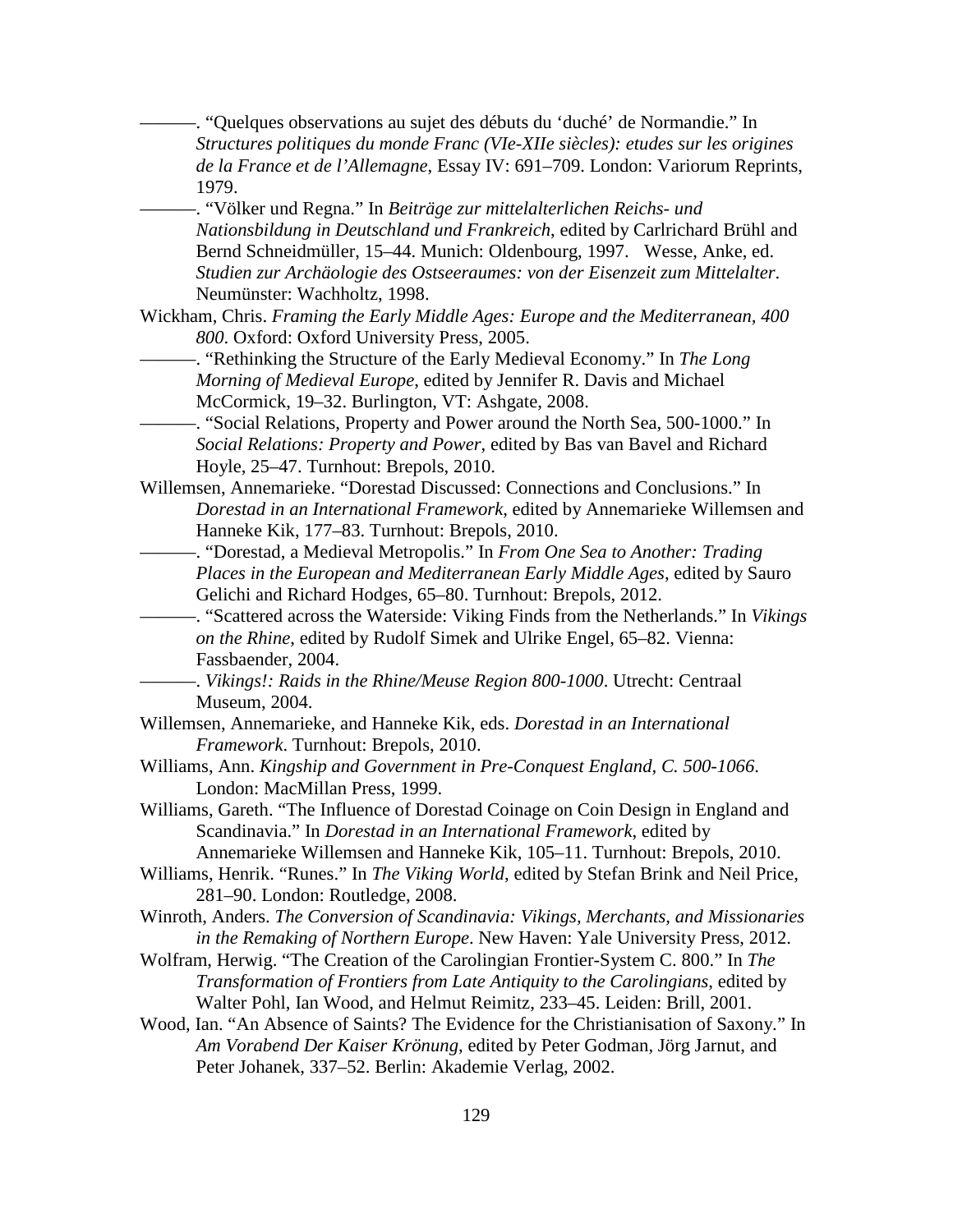———. "Before or After Mission: Social Relations Across the Middle and Lower Rhine in the Seventh and Eighth Centuries." In *The Long Eighth Century*, edited by Inge Lyse Hansen and Chris Wickham, 149–66. Leiden: Brill, 2000.

———. "Beyond Satraps and Ostriches: Political and Social Structures of the Saxons in the Early Carolingian Period." In *The Continental Saxons From the Migration Period to the Tenth Century: An Ethnographic Perspective*, edited by D. H. Green and Frank Siegmund, 271–98. Woodbridge, Suffolk: Boydell Press, 2003.

———. "Christians and Pagans in Ninth-Century Scandinavia." In *The Christianization of Scandinavia*, edited by Birgit Sawyer, Peter Sawyer, and Ian Wood, 36–67. Alingsås, Sweden: Viktoria Bokförlag, 1987.

———. "Defining the Franks: Frankish Origins in Early Medieval Historiography." In *From Roman Provinces to Medieval Kingdoms*, edited by Thomas F. X. Noble, 110–19. New York: Routledge, 2006.

- ———. "Ideas of Mission in the Carolingian World." In *Le Monde Carolingien: Bilan, Perspectives, Champs de Recherches*, edited by Wojciech Fałkowski and Yves Sassier, 183–98. Turnhout: Brepols, 2009.
- ———. *The Merovingian Kingdoms, 450-751*. London: Longman, 1994.
- ———. *The Merovingian North Sea*. Alingsås, Sweden: Viktoria Bokförlag, 1983.

———. "Missionaries and the Christian Frontier." In *The Transformation of Frontiers from Late Antiquity to the Carolingians*, edited by Walter Pohl, Ian Wood, and Helmut Reimitz, 209–18. Leiden: Brill, 2001.

- ———. *The Missionary Life: Saints and the Evangelisation of Europe, 400-1050*. New York: Longman, 2001.
- ———. *The Modern Origins of the Early Middle Ages*. Oxford: Oxford University Press, 2013.

———. "Ninth-Century Byzantium through Western Eyes." In *Byzantium in the Ninth Century: Dead or Alive?*, edited by Leslie Brubaker, 245–56. Burlington, VT: Ashgate, 1998.

———. "The Northern Frontier: Christianity Face to Face with Paganism." In *The Cambridge History of Christianity*, edited by Thomas F. X. Noble and Julia Smith, 3: Early Medieval Christianities:, c. 600:-c. 1100:230–46. Cambridge: Cambridge University Press, 2008.

Wormald, Patrick. "Bede, the *Bretwaldas* and the Origins of the *Gens Anglorum*." In *Ideal and Reality in Frankish and Anglo-Saxon Society: Studies Presented to J. M. Wallace-Hadrill*, edited by Patrick Wormald, Donald Bullough, and Roger Collins, 99–129. Oxford: Blackwell Publishers, 1983.

———. "*Lex Scripta* and *Verbum Regis*: Legislation and Germanic Kingship, From Euric to Cnut." In *Early Medieval Kingship*, edited by Peter Sawyer and Ian Wood, 105–38. Leeds: University of Leeds, 1977.

———. "Pre-Modern 'State' and 'Nation': Definite or Indefinite?" In *Staat Im Frühen Mittelalter*, edited by Stuart Airlie, Walter Pohl, and Helmut Reimitz, 179–90. Vienna: Österreichische Akademie der Wissenschaften, 2006.

———. "Viking Studies: Whence and Whither?" In *The Vikings*, edited by Robert Farrell, 128–53. London: Phillimore, 1982.